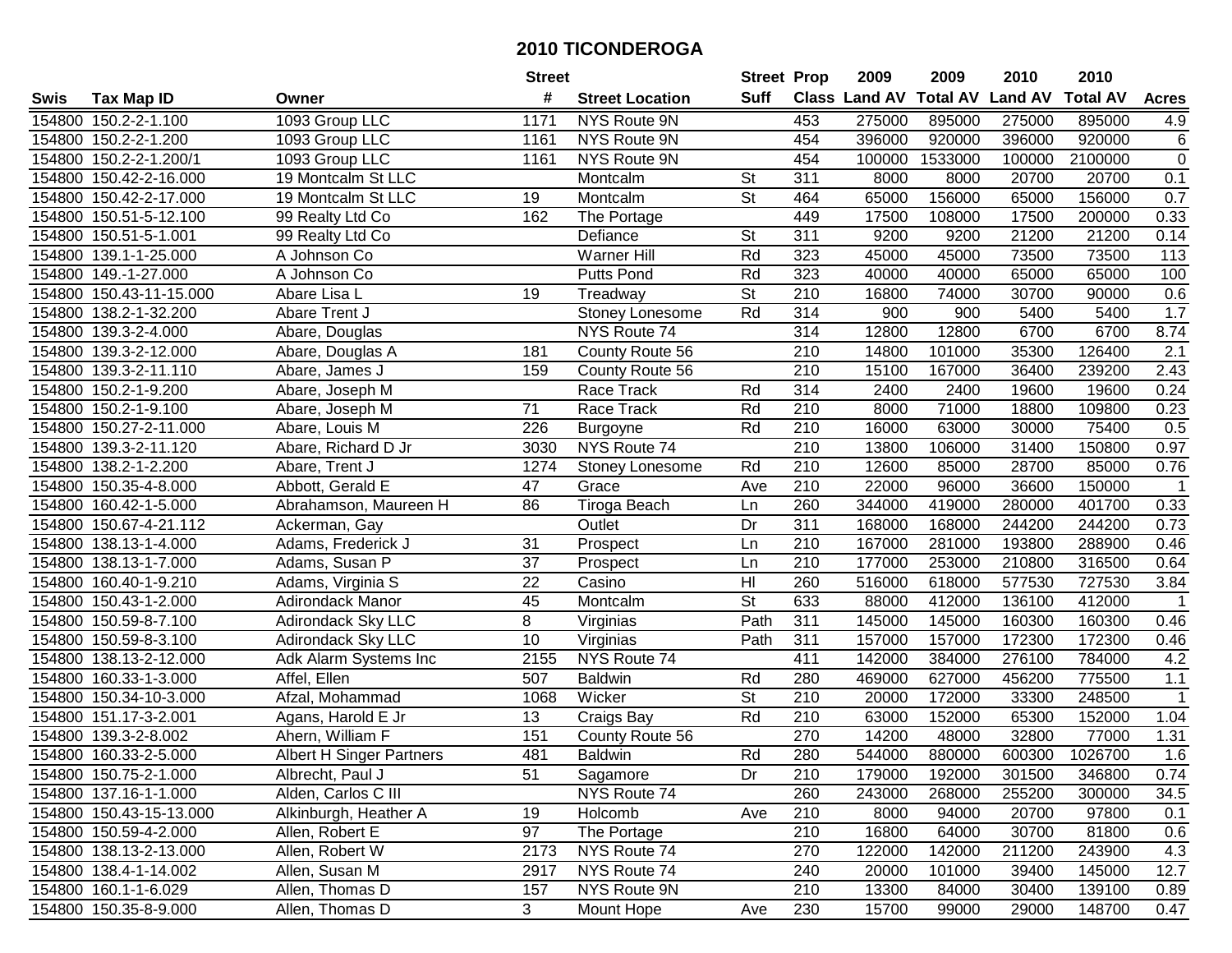|        |                               |                                    | <b>Street</b>   |                          | <b>Street Prop</b>       |                  | 2009                           | 2009   | 2010   | 2010            |                  |
|--------|-------------------------------|------------------------------------|-----------------|--------------------------|--------------------------|------------------|--------------------------------|--------|--------|-----------------|------------------|
| Swis   | <b>Tax Map ID</b>             | Owner                              | #               | <b>Street Location</b>   | <b>Suff</b>              |                  | Class Land AV Total AV Land AV |        |        | <b>Total AV</b> | <b>Acres</b>     |
|        | 154800 150.51-1-12.100        | Allen, Thomas D                    | 83              | Lake George              | Ave                      | 311              |                                |        | 20800  | 20800           | 0.11             |
|        | 154800 150.27-2-6.000         | Alteri, Carol P                    | 137             | Mount Hope               | Ave                      | 210              | 14000                          | 58000  | 25800  | 80000           | 0.38             |
|        | 154800 150.44-2-13.000        | Alteri, Eugene Jr                  | 32              | Overlook                 | Dr                       | 210              | 11000                          | 38000  | 21900  | 56700           | 0.2              |
|        | 154800 150.83-1-17.000        | Altwerger, Richard A               | 27              | <b>Mossy Point</b>       | Rd                       | 210              | 340000                         | 420000 | 340400 | 610000          | 0.53             |
|        | 154800 150.43-9-6.000         | American Legion Post 224           | 104             | Montcalm                 | <b>St</b>                | 534              | 24000                          | 171000 | 24000  | 171000          | 0.2              |
|        | 154800 151.3-2-3.000          | Amerigas Propane LP                | $\overline{12}$ | Lawson                   | Ln                       | 441              | 12200                          | 43000  | 60000  | 127000          | 0.7              |
|        | 154800 151.1-1-1.000          | <b>Amherst Farms Inc</b>           | $\overline{7}$  | McCaughin                | Rd                       | 112              | 135000                         | 266000 | 164200 | 340000          | 271.1            |
|        | 154800 150.43-14-7.000        | Andersen, Michael                  | 16              | Holcomb                  | Ave                      | $\overline{210}$ | 14000                          | 97000  | 23000  | 117500          | $\overline{0.3}$ |
|        | 154800 150.35-5-10.000        | Andersen, Michael A                | 179             | Burgoyne                 | Rd                       | 312              | 21900                          | 21900  | 39700  | 42800           | 2.93             |
|        | 154800 150.51-9-9.000         | Anderson, Martin                   | 54              | Highland                 | $\overline{\mathsf{St}}$ | 210              | 16600                          | 140000 | 30500  | 179700          | 0.57             |
|        | 154800 150.27-2-13.000        | Anderson, Peter F                  | 142             | Mount Hope               | Ave                      | 210              | 18400                          | 65000  | 32000  | 79200           | 0.8              |
|        | 154800 150.43-11-11.000       | Andrushko Andrew                   |                 | Treadway                 | St                       | 311              | 10500                          | 10500  | 17300  | 17300           | 0.3              |
|        | 154800 150.43-11-3.000        | Andrushko, Mary A                  | 174             | Champlain                | Ave                      | 481              | 12000                          | 55000  | 12000  | 55000           | 0.1              |
|        | 154800 150.83-1-4.000         | Andrushko, Mary A                  | 183             | <b>Black Point</b>       | Rd                       | 210              | 23000                          | 123000 | 63500  | 236500          | 1.58             |
|        | 154800 150.35-7-15.000        | Andrushko, Maryann                 | 48              | Wayne                    | Ave                      | 210              | 11000                          | 83000  | 21900  | 106100          | 0.2              |
|        | 154800 150.67-6-3.112         | Anselmo, Ann                       | 21              | <b>Bridget</b>           | Ln                       | 210              | 47000                          | 180000 | 61300  | 247200          | 1.22             |
|        | 154800 150.43-4-24.000        | AP Reale Family LP                 |                 | Montcalm                 | $\overline{\mathsf{St}}$ | 438              | 12000                          | 12000  | 18000  | 18000           | 0.1              |
|        | 154800 150.43-4-21.000        | AP Reale Family LP                 |                 | Montcalm                 | $\overline{St}$          | 330              | 24000                          | 24000  | 24000  | 24000           | 0.1              |
|        | 154800 150.43-4-22.000        | AP Reale Family LP                 |                 | Champlain                | Ave                      | 438              | 12000                          | 12000  | 20700  | 20700           | 0.1              |
|        | 154800 150.43-4-23.000        | AP Reale Family LP                 |                 | Montcalm                 | <b>St</b>                | 438              | 24000                          | 24000  | 36000  | 36000           | 0.2              |
|        | 154800 138.55-7-5.013         | Armeno, William                    | 2254            | NYS Route 74             |                          | $\overline{311}$ | 12700                          | 12700  | 17800  | 17800           | 0.07             |
|        | 154800 138.55-7-11.000        | Armeno, William                    | 2254            | NYS Route 74             |                          | 210              | 29000                          | 86000  | 48700  | 96700           | 1.82             |
| 154800 | 139.3-1-8.000                 | Armstrong, John H                  |                 | <b>Warner Hill</b>       | Rd                       | 322              | 15100                          | 15100  | 36500  | 36500           | 18               |
| 154800 | 139.1-1-26.000                | Armstrong, John H                  |                 | <b>Warner Hill</b>       | Rd                       | 323              | 4200                           | 4200   | 6800   | 6800            | 10.5             |
|        | 154800 150.34-9-16.021        | Armstrong, Patrick O               | 120             | Race Track               | Rd                       | $\overline{210}$ | 31000                          | 177000 | 50000  | 280000          | 5.1              |
|        | 154800 150.2-1-13.000         | Armstrong, Patrick O               |                 | County Route 56          |                          | 322              | 16100                          | 16100  | 16100  | 16100           | 11.2             |
|        | 154800 139.3-2-42.000         | Arsenault, Philip                  | 13              | <b>Killicut Mountain</b> | Rd                       | 270              | 13400                          | 20400  | 30500  | 37500           | 0.9              |
|        | 154800 160.42-1-17.000        | Arthur, David                      | 73              | Tiroga Beach             | Ln                       | 260              | 9500                           | 64000  | 30700  | 100000          | 0.1              |
|        | 154800 150.43-4-13.000        | Arthur, Richard                    | 109             | Montcalm                 | $\overline{\mathsf{St}}$ | 481              | 12000                          | 94000  | 12000  | 94000           | 0.1              |
|        | 154800 150.51-6-25.000        | Arthur, Richard                    |                 | Defiance                 | $\overline{\mathsf{St}}$ | 311              |                                |        | 7900   | 7900            | 2.41             |
|        | 154800 150.59-5-8.000         | Arthur, Richard F                  | $\overline{25}$ | Crown                    | <b>Hts</b>               | $\overline{210}$ | 11000                          | 112000 | 21900  | 145000          | 0.2              |
|        | 154800 139.48-1-10.000        | Arthur, Tammy L                    | 116             | Warner Hill              | Rd                       | 210              | 9400                           | 61000  | 21400  | 92300           | 0.3              |
|        | 154800 160.33-2-26.000        | Arthur, William J                  | $\overline{12}$ | Acorn                    | Ln                       | $\overline{210}$ | 137000                         | 205000 | 114000 | 240000          | 0.14             |
|        | 154800 150.43-12-5.000        | Arzberger, Steve                   | 121             | Lake George              | Ave                      | $\overline{210}$ | 14000                          | 122000 | 23000  | 167200          | 0.3              |
|        | 154800 139.3-1-12.000         | Ashe, Joseph S II                  | 170             | Veterans                 | Rd                       | 210              | 14900                          | 99000  | 35600  | 150000          | 2.19             |
|        | 154800 648.-9999-601.700/1881 | <b>AT&amp;T Communications Inc</b> |                 |                          |                          | 836              | 0                              | 419900 | 0      | 184424          | $\mathbf 0$      |
|        | 154800 648.-9999-601.700/1882 | <b>AT&amp;T Communications Inc</b> |                 | cell tower               |                          | 836              | 0                              | 20087  | 0      | 1169            | $\mathbf 0$      |
|        | 154800 140.1-1-7.000/8        | <b>AT&amp;T Communications Inc</b> |                 | Shore Airport            | Rd                       | 831              | 121800                         | 121800 | 121800 | 121800          | $\mathbf 0$      |
|        | 154800 150.43-15-10.000       | Auborn Jodi L                      | 39              | Amherst                  | Ave                      | 210              | 11000                          | 45000  | 21900  | 53900           | 0.2              |
|        | 154800 150.43-4-25.000        | Aubuchon Realty Co Inc             | 131             | Montcalm                 | <b>St</b>                | 482              | 32000                          | 270000 | 32000  | 270000          | 0.3              |
|        | 154800 150.51-9-1.001         | Aunchman, Sarah M                  | 99              | The Portage              |                          | 210              | 11000                          | 84000  | 21900  | 132900          | 0.2              |
|        | 154800 138.4-1-12.210         | <b>Aura Ventures LLC</b>           |                 | County Route 56          |                          | 314              | 4400                           | 4400   | 2900   | 2900            | 0.9              |
|        |                               |                                    |                 |                          |                          |                  |                                |        |        |                 |                  |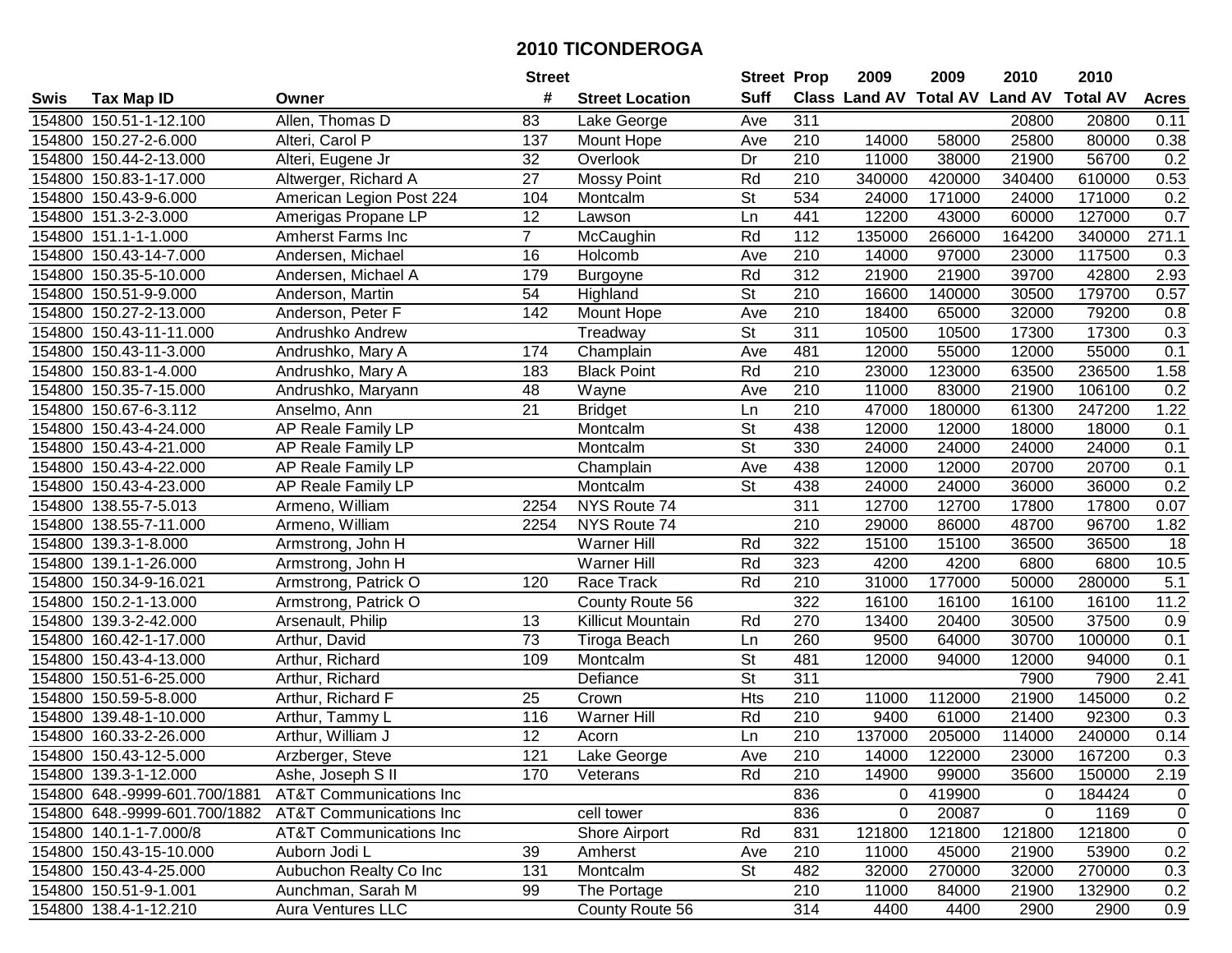|      |                             |                      | <b>Street</b>   |                        | <b>Street Prop</b>       |                  | 2009                          | 2009   | 2010           | 2010            |                 |
|------|-----------------------------|----------------------|-----------------|------------------------|--------------------------|------------------|-------------------------------|--------|----------------|-----------------|-----------------|
| Swis | <b>Tax Map ID</b>           | Owner                | #               | <b>Street Location</b> | <b>Suff</b>              |                  | <b>Class Land AV Total AV</b> |        | <b>Land AV</b> | <b>Total AV</b> | <b>Acres</b>    |
|      | 154800 150.2-9-6.000        | <b>Austin Mary F</b> | 91              | Defiance               | <b>St</b>                | 210              | 15800                         | 68000  | 39500          | 104000          | 3.4             |
|      | 154800 150.44-5-4.000       | Austin, Michael E    | 24              | Cossey                 | St                       | 210              | 20200                         | 79000  | 34000          | 108000          | 1.2             |
|      | 154800 161.5-1-2.000        | Austin, Wayne        | 1374            | Lower                  | Rd                       | 210              | 21000                         | 35000  | 32400          | 67100           | 1.2             |
|      | 154800 150.35-6-18.000      | Avery, Richard D     | $\overline{2}$  | Lonergan               | Ln                       | 210              | 11000                         | 42000  | 22800          | 71200           | 0.28            |
|      | 154800 150.75-2-10.000      | Avery, Robert J      | $\overline{77}$ | Sagamore               | Dr                       | 210              | 195000                        | 223000 | 274700         | 360100          | 0.5             |
|      | 154800 150.59-8-10.211      | Axtmann, Edward J    | $\mathbf 1$     | Tin Pan                | Aly                      | 260              | 221000                        | 248000 | 275000         | 325000          | 0.57            |
|      | 154800 150.2-2-3.100        | Babcock, Maurice     | 1170            | NYS Route 9N           |                          | 210              | 14600                         | 125000 | 34300          | 156750          | 1.78            |
|      | 154800 150.35-5-6.000       | Babin, Dennis G      | 16              | Village                | Ln                       | $\overline{210}$ | 11000                         | 23000  | 21900          | 58000           | 0.2             |
|      | 154800 150.27-3-23.000      | Babin, Dennis G      |                 | Village                | Ln                       | 311              | 300                           | 300    | 20700          | 20700           | 0.1             |
|      | 154800 150.35-6-15.120      | Babin, Dennis G      |                 | Burgoyne               | Rd                       | 311              | 8900                          | 8900   | 8900           | 8900            | 0.13            |
|      | 154800 150.27-3-23.000/2010 | Babin, Dennis G      |                 | Village                | Ln                       | 311              |                               |        | 20700          | 20700           |                 |
|      | 154800 150.35-5-6.000/2010  | Babin, Dennis G      | 16              | Village                | Ln                       | 210              |                               |        | 21900          | 58000           |                 |
|      | 154800 150.35-6-15.120/2010 | Babin, Dennis G      |                 | Burgoyne               | Rd                       | $\overline{311}$ |                               |        | 8900           | 8900            |                 |
|      | 154800 150.35-6-14.000      | Backus, Martha L     | 128             | <b>Burgoyne</b>        | Rd                       | 210              | 17600                         | 41000  | 31300          | 76500           | 0.7             |
|      | 154800 151.3-1-12.100       | Badke, Charles J     | 217             | NYS Route 22           |                          | 240              | 37000                         | 69000  | 53900          | 122000          | 53.3            |
|      | 154800 151.17-1-18.100      | Badke, Charles J     |                 | NYS Route 22           |                          | 311              | 8700                          | 8700   | 4400           | 4400            | 1.37            |
|      | 154800 150.11-1-13.000      | Badke, Leona         | 45              | Alexandria             | Ave                      | 210              | 15000                         | 90000  | 26500          | 110000          | 0.4             |
|      | 154800 150.43-14-1.000      | Bagneschi, Maria     | 138             | Lake George            | Ave                      | 210              | 11000                         | 64000  | 21900          | 95200           | 0.2             |
|      | 154800 150.67-4-7.000       | Bailey, Marian       | 32              | Outlet                 | Dr                       | 270              | 15800                         | 28000  | 23400          | 33400           | 0.4             |
|      | 154800 150.43-11-34.001     | Bain, Mildred E      | 64              | Cannonball             | Path                     | 210              | 8300                          | 123000 | 20800          | 123000          | 0.11            |
|      | 154800 150.3-1-2.200        | Baird, David W       | 265             | NYS Route 9N           |                          | 240              | 21000                         | 208000 | 40900          | 235200          | $\overline{15}$ |
|      | 154800 150.27-2-7.100       | Bak, John            | 133             | Mount Hope             | Ave                      | 270              | 14900                         | 25000  | 26200          | 43400           | 0.39            |
|      | 154800 160.26-1-9.000       | Baker, Alfred J      | 345             | <b>Baldwin</b>         | Rd                       | 210              | 354000                        | 425000 | 340000         | 475000          | 0.5             |
|      | 154800 128.4-3-2.000        | Baker, Allen         |                 | NYS Route 9N           |                          | 314              | 500                           | 500    | 16300          | 16300           | 0.2             |
|      | 154800 150.35-5-22.000      | Baker, Allen W       |                 | Wiley                  | $\overline{\mathsf{St}}$ | 311              | 200                           | 200    | 2100           | 2100            | 0.02            |
|      | 154800 150.1-1-7.200        | Baker, Mary          | 326             | Old Chilson            | Rd                       | 270              | 18400                         | 23000  | 36700          | 41300           | 8.57            |
|      | 154800 150.11-1-49.000      | Baker, Mary L        | 16              | Eichen                 | $\overline{\mathsf{St}}$ | 210              | 3600                          | 70000  | 4900           | 70000           | 0.06            |
|      | 154800 150.59-8-4.000       | Baker, Stephen       | 19              | Prince Taylor          | Path                     | 260              | 171000                        | 198000 | 274900         | 313000          | 0.49            |
|      | 154800 150.43-16-7.000      | Baker, Stuart G      | 117             | Champlain              | Ave                      | 210              | 20200                         | 169000 | 34600          | 167000          | 1.12            |
|      | 154800 150.59-2-22.000      | Baker, Stuart G      | 297             | Alexandria             | Ave                      | 210              | 14000                         | 87000  | 23000          | 95800           | 0.3             |
|      | 154800 138.3-3-18.000       | Baldwin, Caroline H  | 102             | <b>Harris Point</b>    | Way                      | 210              | 170000                        | 254000 | 239000         | 332800          | 2.1             |
|      | 154800 150.27-1-6.000       | Ballard, Robert Jr   | 97              | Park                   | Ave                      | 220              | 14000                         | 69000  | 23000          | 98000           | 0.3             |
|      | 154800 150.67-7-3.000       | Banarsee, Anetta S   | 23              | <b>Snapping Turtle</b> | Way                      | 314              | 36500                         | 36500  | 42900          | 42900           | 2.02            |
|      | 154800 150.67-7-2.000       | Banarsee, Anetta S   | $\overline{25}$ | <b>Snapping Turtle</b> | Way                      | 314              | 36500                         | 36500  | 46700          | 46700           | 0.93            |
|      | 154800 150.67-7-1.000       | Banarsee, Anetta S   | 21              | <b>Snapping Turtle</b> | Way                      | 314              | 36500                         | 36500  | 46700          | 46700           | 0.93            |
|      | 154800 150.82-2-5.000       | Bangert, Carl R      | 24              | Cottage                | Rd                       | 260              | 129000                        | 169000 | 190000         | 260000          | 0.2             |
|      | 154800 150.82-2-6.000       | Bangert, Carl R      | 22              | Cottage                | Rd                       | 210              | 279000                        | 347000 | 340000         | 475000          | 0.4             |
|      | 154800 150.43-15-3.000      | Bangma, Frank R Jr   | 57              | Amherst                | Ave                      | 210              | 11000                         | 75000  | 21900          | 135300          | 0.2             |
|      | 154800 150.59-6-14.200      | Banish, James        | 6               | Pinnacle               | <b>St</b>                | 210              | 15000                         | 136000 | 24100          | 183800          | 0.33            |
|      | 154800 150.51-8-11.000      | Banish, James        | 42              | Champlain              | Ave                      | 210              | 16000                         | 49000  | 30000          | 86700           | 0.5             |
|      | 154800 150.59-2-20.000      | Bank of New York     | 305             | Alexandria             | Ave                      | 210              | 11000                         | 52000  | 21900          | 92200           | 0.2             |
|      | 154800 160.40-1-1.120       | Bannon, Arcangela    |                 | <b>Baldwin</b>         | Rd                       | 311              | 234000                        | 234000 | 51500          | 51500           | 1.59            |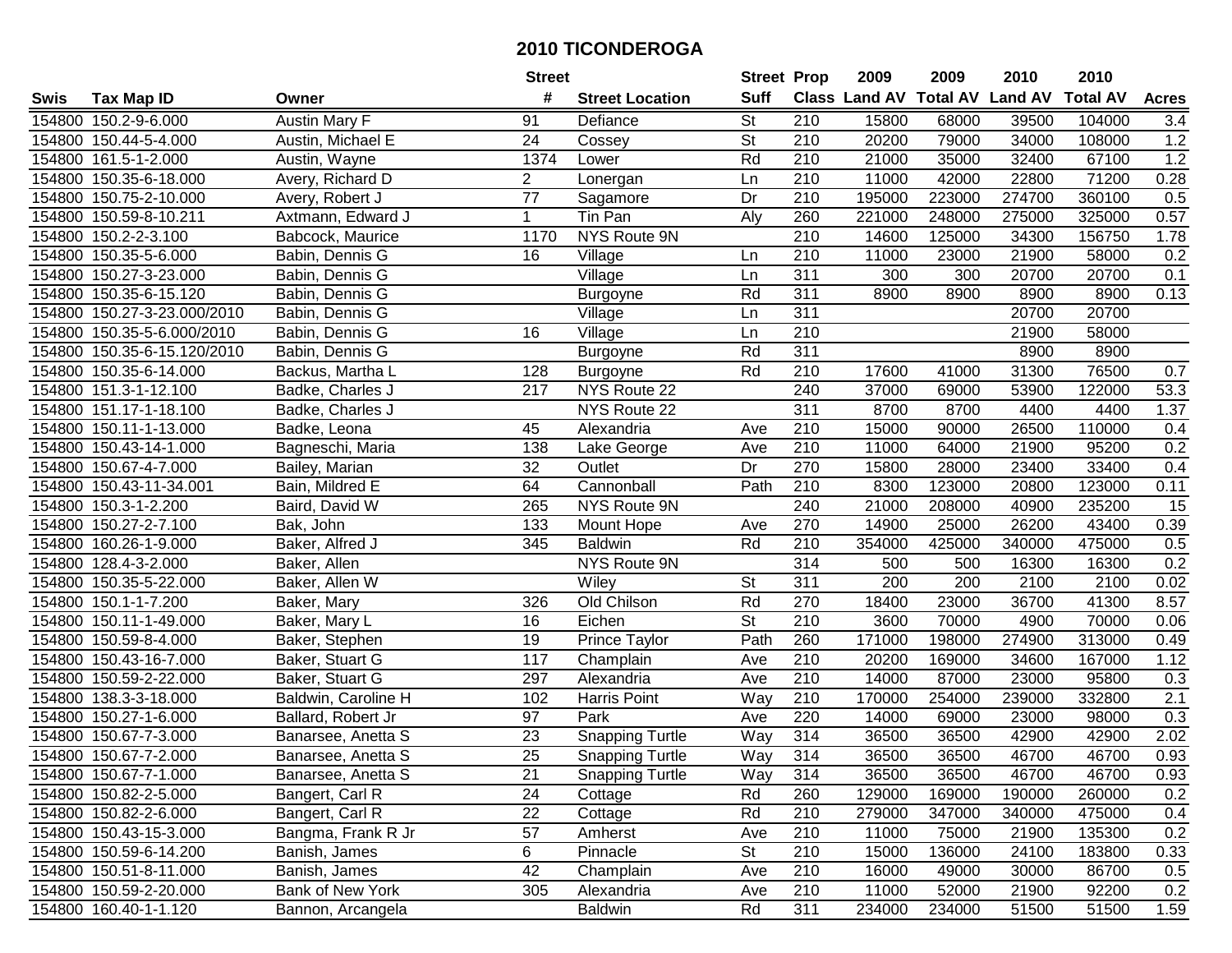|        |                         |                          | <b>Street</b>   |                        | <b>Street Prop</b>       |                  | 2009                          | 2009    | 2010           | 2010            |                |
|--------|-------------------------|--------------------------|-----------------|------------------------|--------------------------|------------------|-------------------------------|---------|----------------|-----------------|----------------|
| Swis   | <b>Tax Map ID</b>       | Owner                    | #               | <b>Street Location</b> | <b>Suff</b>              |                  | <b>Class Land AV Total AV</b> |         | <b>Land AV</b> | <b>Total AV</b> | <b>Acres</b>   |
|        | 154800 160.26-1-29.000  | Bannon, Brian            | 360             | <b>Baldwin</b>         | Rd                       | 210              | 40000                         | 92000   | 47200          | 115100          | 0.48           |
|        | 154800 150.2-2-7.208    | Banta Realty 2001        | 1144            | Wicker                 | St                       | 415              | 158000                        | 1340000 | 225800         | 1340000         | 1.98           |
|        | 154800 150.43-11-24.000 | <b>Baptist Church</b>    | 210             | The Portage            |                          | 620              | 24000                         | 434000  | 24000          | 434000          | $\mathbf{1}$   |
|        | 154800 150.43-11-23.000 | <b>Baptist Parsonage</b> | 204             | The Portage            |                          | 620              | 18400                         | 132000  | 18400          | 132000          | 0.8            |
|        | 154800 160.1-3-6.000    | Barbaro, Linda T         |                 | <b>NYS Route 9N</b>    |                          | 311              | 3500                          | 3500    | 15400          | 15400           | 4.8            |
|        | 154800 160.1-3-5.000    | Barbaro, Linda T         |                 | NYS Route 9N           |                          | 322              | 37000                         | 37000   | 61800          | 61800           | 56.96          |
|        | 154800 150.42-3-17.000  | Barber, Bruce            | 11              | Wayne                  | Ave                      | 210              | 8000                          | 79000   | 20700          | 103800          | 0.1            |
|        | 154800 150.34-11-5.000  | Barber, Christy L        | $\overline{58}$ | Third                  | Ave                      | 210              | 14000                         | 44000   | 18400          | 53300           | 0.3            |
|        | 154800 150.51-10-1.000  | Barber, Dale R           | $\overline{74}$ | Lake George            | Ave                      | $\overline{210}$ | 8000                          | 79000   | 20700          | 94500           | 0.1            |
|        | 154800 150.36-1-3.000   | Barber, Donald M         |                 | <b>Burgoyne</b>        | Rd                       | $\overline{311}$ | 11000                         | 11000   | 12900          | 12900           | 0.2            |
|        | 154800 150.36-1-2.000   | Barber, Donald M         | 42              | Burgoyne               | Rd                       | 210              | 16000                         | 90000   | 30000          | 136900          | 0.5            |
|        | 154800 150.43-17-13.000 | Barber, Earl F Jr        | 34              | Treadway               | <b>St</b>                | 210              | 11000                         | 63000   | 21900          | 109600          | 0.2            |
|        | 154800 159.-1-34.000    | Barber, Gary             |                 | Hayford                | Rd                       | 314              | 5400                          | 5400    | 2100           | 2100            | 0.66           |
|        | 154800 150.43-17-14.000 | Barber, Gary L           | 36              | Treadway               | <b>St</b>                | 210              | 11000                         | 54000   | 21900          | 83400           | 0.2            |
|        | 154800 159.-1-35.000    | Barber, Gary P           | 31              | Hayford                | Rd                       | 314              | 5700                          | 5700    | 2900           | 2900            | 0.9            |
|        | 154800 159.-1-36.000    | Barber, Gary P           | 61              | Hayford                | Rd                       | 210              | 12100                         | 24000   | 27500          | 49300           | 0.9            |
|        | 154800 150.59-6-18.000  | Barber, Keith            | 9               | Colonial               | $\overline{\mathsf{St}}$ | 311              | 11000                         | 11000   | 21900          | 21900           | 0.2            |
|        | 154800 150.59-6-17.000  | Barber, Keith F          | 6               | Colonial               | $\overline{St}$          | 210              | 11000                         | 76000   | 21900          | 81700           | 0.2            |
|        | 154800 150.43-5-13.000  | Barber, Lawrence E       | 6               | Wayne                  | Ave                      | 210              | 14000                         | 73000   | 23000          | 103200          | 0.3            |
|        | 154800 161.5-1-1.200    | Barber, Martin F         | 68              | NYS Route 22           |                          | 210              | 15500                         | 79000   | 38200          | 117000          | $\sqrt{3}$     |
|        | 154800 150.52-1-6.000   | Barber, Martin F         | 39              | Defiance               | <b>St</b>                | 210              | 11000                         | 68000   | 21700          | 121600          | 0.19           |
|        | 154800 150.51-8-9.000   | Barber, Michele A        | 61              | Highland               | <b>St</b>                | 210              | 14000                         | 69000   | 23000          | 120200          | 0.3            |
|        | 154800 150.59-3-3.000   | Barber, Robert           | 19              | EII                    | <b>St</b>                | 210              | 11000                         | 78000   | 21900          | 129800          | 0.2            |
| 154800 | 159.-1-33.000           | Barber, Tammy            |                 | Hayford                | Rd                       | 314              | 8900                          | 8900    | 27600          | 27600           | 1.7            |
|        | 154800 150.11-1-33.000  | Barber, Thomas           | 73              | Alexandria             | Ave                      | 210              | 14000                         | 102000  | 32800          | 147500          | 1.3            |
|        | 154800 150.51-2-2.000   | Barnao, Christine        | 31              | Amherst                | Ave                      | 210              | 16000                         | 119000  | 30000          | 183400          | 0.5            |
|        | 154800 150.35-7-17.000  | Barnao, Salvatore C      | 56              | Wayne                  | Ave                      | 210              | 15000                         | 145000  | 26500          | 228800          | 0.4            |
|        | 154800 139.2-3-5.000    | Barnes, Holly M          | 646             | Delano                 | Rd                       | 210              | 14100                         | 87000   | 32400          | 118400          | 1.2            |
|        | 154800 139.2-3-22.000   | Barnes, James D          | 781             | Shore Airport          | Rd                       | 210              | 11600                         | 106000  | 26000          | 150200          | 0.55           |
|        | 154800 150.4-1-24.000   | Barney, Richard J        | $\overline{54}$ | Stoughton              | $\overline{Dr}$          | $\overline{210}$ | 418000                        | 662000  | 419500         | 764300          | 1.42           |
|        | 154800 150.43-15-6.000  | Barnhart, William W      | 49              | Amherst                | Ave                      | 210              | 15000                         | 106000  | 26500          | 182000          | 0.4            |
|        | 154800 150.51-9-3.000   | Bartlett, Gillette C     | $\overline{28}$ | Highland               | $\overline{\mathsf{St}}$ | 210              | 14000                         | 72000   | 23000          | 98700           | 0.3            |
|        | 154800 138.55-4-2.000   | Bartlett, Henry M        | 36              | Harris Point           | Way                      | 260              | 9400                          | 102000  | 21400          | 126200          | 0.3            |
|        | 154800 160.26-4-4.000   | Bartlett, John W         | 10              | Temperance             | $\overline{P}$           | 210              | 160000                        | 276000  | 198000         | 319750          | 0.14           |
|        | 154800 150.43-14-11.002 | Bartlett, John W         | 22              | Holcomb                | Ave                      | 210              | 10700                         | 48000   | 21700          | 72890           | 0.19           |
|        | 154800 150.51-9-6.000   | Bartlett, Kevin          | 40              | Highland               | <b>St</b>                | 210              | 14200                         | 84000   | 23700          | 128700          | 0.32           |
|        | 154800 150.59-13-6.140  | Bartlett, Richard        | 29              | Colonial               | <b>St</b>                | 210              | 14300                         | 51000   | 24100          | 94000           | 0.33           |
|        | 154800 150.83-1-20.000  | Bartlett, Richard M Jr   | 49              | <b>Mossy Point</b>     | Rd                       | 210              | 238600                        | 652200  | 429700         | 1100000         | $\overline{1}$ |
|        | 154800 150.35-8-7.000   | Bartlett, Robert J       | 87              | Grace                  | Ave                      | 210              | 11000                         | 80000   | 21900          | 145500          | 0.2            |
|        | 154800 150.51-6-7.000   | Bartmon, Michael         | 12              | <b>Battery</b>         | <b>St</b>                | 210              | 14000                         | 73000   | 23000          | 100000          | 0.3            |
|        | 154800 150.4-3-4.004    | Bassett, Jane R          | 85              | <b>Black Point</b>     | Rd                       | 240              | 45000                         | 184000  | 85200          | 285000          | 59.61          |
|        | 154800 139.3-1-25.000   | Battease, David Jr       | 23              | Lead Hill              | Rd                       | 210              | 10200                         | 37000   | 23400          | 49300           | 0.4            |
|        |                         |                          |                 |                        |                          |                  |                               |         |                |                 |                |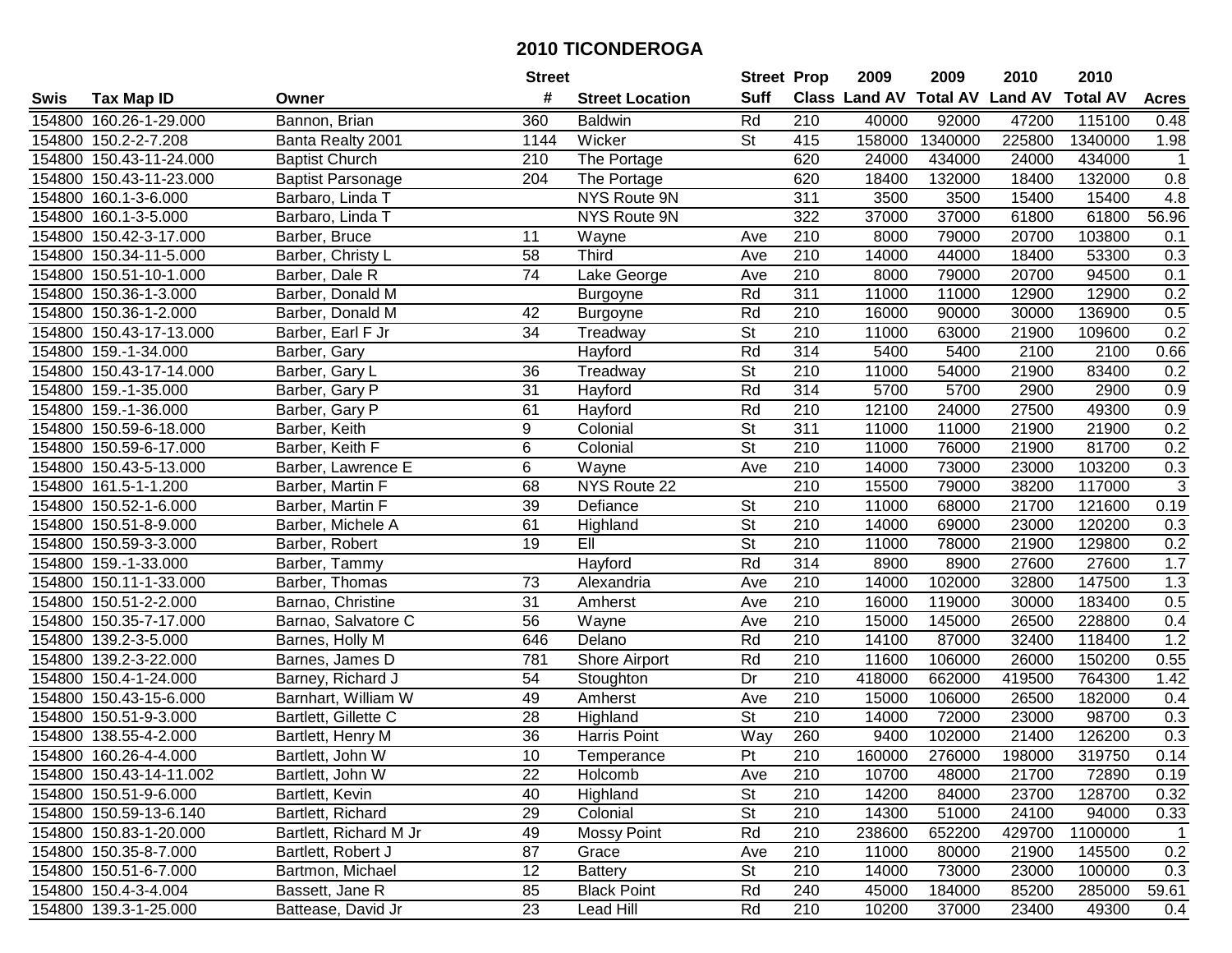|             |                               |                               | <b>Street</b>   |                        | <b>Street Prop</b>       |                  | 2009                          | 2009   | 2010           | 2010            |                |
|-------------|-------------------------------|-------------------------------|-----------------|------------------------|--------------------------|------------------|-------------------------------|--------|----------------|-----------------|----------------|
| <b>Swis</b> | <b>Tax Map ID</b>             | Owner                         | #               | <b>Street Location</b> | <b>Suff</b>              |                  | <b>Class Land AV Total AV</b> |        | <b>Land AV</b> | <b>Total AV</b> | <b>Acres</b>   |
|             | 154800 150.52-1-3.000         | Bazan, Chris                  | 9               | Cossey                 | <b>St</b>                | 210              | 15000                         | 53000  | 26500          | 109500          | 0.4            |
|             | 154800 150.44-13-1.000        | Bazan, Christopher S          |                 | Cossey                 | $\overline{\mathsf{St}}$ | 311              | 9600                          | 9600   | 9600           | 9600            | 4.5            |
|             | 154800 150.44-5-5.000         | Bazan, Christopher S          | 14              | Cossey                 | St                       | 210              | 20100                         | 85000  | 33600          | 115000          | $1.1$          |
|             | 154800 150.35-11-2.000        | Bazan, Dawn                   | 83              | Mount Hope             | Ave                      | 312              | 6600                          | 16000  | 700            | 10700           | 0.2            |
|             | 154800 150.27-3-28.000        | Bazan, Dawn                   | 85              | Mount Hope             | Ave                      | 210              | 14000                         | 103000 | 23000          | 115300          | 0.3            |
|             | 154800 648.-9999-713.000/1881 | <b>BCE Nexxia Corporation</b> |                 | 888888 Undergrnd Cab   |                          | 836              |                               |        | $\Omega$       | 208965          | $\overline{0}$ |
|             | 154800 648.-9999-713.000/1882 | <b>BCE Nexxia Corporation</b> |                 | 888888 Undergrnd Cab   |                          | 836              |                               |        | 0              | 1325            | $\mathbf 0$    |
| 154800      | 150.34-9-9.000                | Beach, Alyssa M               | 1039            | Wicker                 | <b>St</b>                | 210              | 15000                         | 89000  | 26500          | 145200          | 0.4            |
| 154800      | 150.67-3-2.001                | Bechard, David                |                 | <b>Black Point</b>     | Rd                       | 311              | 100                           | 100    | 100            | 100             | 0.03           |
|             | 154800 150.43-17-10.200       | Bechard, David A Sr           | 20              | Treadway               | $\overline{\mathsf{St}}$ | 210              | 14500                         | 71000  | 28300          | 108800          | 0.45           |
|             | 154800 160.34-1-9.000         | Bechard, David G              |                 | Tiroga Beach           | Ln                       | 311              | 38000                         | 38000  | 100000         | 100000          | 0.05           |
|             | 154800 150.67-3-8.000         | Bechard, David G              |                 | The Portage            |                          | 311              | 300                           | 300    | 100            | 100             | 0.4            |
|             | 154800 150.4-3-3.200          | Bechard, David G              |                 | <b>Black Point</b>     | Rd                       | 322              | 43000                         | 43000  | 52200          | 52200           | 54.5           |
| 154800      | 150.52-4-11.000               | Bechard, David G              | 46              | Defiance               | <b>St</b>                | 210              | 19400                         | 50000  | 32800          | 94000           | 0.92           |
| 154800      | 150.43-17-11.000              | Bechard, Pauline C            | 30              | Treadway               | $\overline{\mathsf{St}}$ | 210              | 17600                         | 96000  | 33500          | 145900          | 1.04           |
|             | 154800 138.13-1-5.000         | Becker, Jeffrey               | 20              | Prospect               | Ln                       | 210              | 147000                        | 253000 | 193800         | 400400          | 0.47           |
| 154800      | 150.43-9-10.000               | <b>Bedard Properties LLC</b>  |                 | Montcalm               | $\overline{\mathsf{St}}$ | 438              | 26000                         | 26000  | 26000          | 26000           | 0.25           |
|             | 154800 150.43-9-11.000        | <b>Bedard Properties LLC</b>  |                 | Montcalm               | $\overline{St}$          | 438              | 28000                         | 28000  | 28000          | 28000           | 0.27           |
|             | 154800 150.43-9-18.000        | <b>Bedard Properties LLC</b>  | 112             | Montcalm               | $\overline{St}$          | 484              | 39000                         | 168000 | 30000          | 168000          | 0.39           |
| 154800      | 150.82-2-12.000               | Beddows, Michael              | 6               | Cottage                | Rd                       | 260              | 130000                        | 193000 | 190000         | 359600          | 0.2            |
| 154800      | 150.43-11-25.320              | Beebe, Russell                | 154             | Cannonball             | Path                     | 210              | 13100                         | 110000 | 22700          | 110000          | 0.27           |
| 154800      | 150.44-11-4.001               | <b>Belden Dale</b>            | 43              | River                  | Rd                       | 210              | 18400                         | 69000  | 31700          | 128100          | 0.76           |
| 154800      | 139.2-2-9.000                 | Belden, Boyd                  | 1592            | NYS Route 9N           |                          | 210              | 11000                         | 74000  | 25400          | 91000           | 0.5            |
| 154800      | 150.44-10-3.000               | Belden, Dale                  |                 | Montcalm               | St                       | 311              | 500                           | 500    | 1200           | 1200            | 0.5            |
| 154800      | 150.44-11-25.000              | Belden, Dale W                |                 | River                  | Rd                       | $\overline{312}$ | 10500                         | 10600  | 31900          | 34900           | 1.3            |
|             | 154800 150.44-11-20.000       | Belden, Dale W                | 87              | River                  | Rd                       | 210              | 15600                         | 43000  | 31900          | 61900           | 1.6            |
|             | 154800 150.44-11-19.000       | Belden, Dale W                |                 | Montcalm               | $\overline{\mathsf{St}}$ | $\overline{311}$ | 5800                          | 5800   | 1600           | 1600            | 1.1            |
|             | 154800 139.4-2-11.009         | Belden, Kent M                | 129             | Shore Airport          | Rd                       | 240              | 21000                         | 84000  | 36500          | 123300          | 10.49          |
|             | 154800 150.27-2-12.000        | Belden, Mark                  | 138             | Mount Hope             | Ave                      | 210              | 16000                         | 120000 | 30000          | 179200          | 0.5            |
|             | 154800 150.50-1-18.002        | Belden, Richard R             | $\overline{87}$ | Lord Howe              | $\overline{\mathsf{St}}$ | 270              | 20500                         | 26500  | 34800          | 45600           | 1.45           |
|             | 154800 150.59-1-4.002         | Belden, Terry                 | 9               | Lake George            | Ave                      | 280              | 15300                         | 112000 | 27200          | 172900          | 0.44           |
|             | 154800 138.2-2-1.000          | Belkevich, Andrew             |                 | Stoney Lonesome        | Rd                       | 323              | 11200                         | 11200  | 12000          | 12000           | 18.4           |
|             | 154800 138.2-3-2.000          | Belkevich, Andrew             |                 | Stoney Lonesome        | Rd                       | 323              | 11100                         | 11100  | 11800          | 11800           | 18.2           |
|             | 154800 138.2-1-4.034          | Belkevich, Andrew             |                 | Stoney Lonesome        | Rd                       | 323              | 400                           | 400    | 4000           | 4000            | 1.25           |
|             | 154800 138.2-1-2.100          | Belkevich, Andrew             | 1271            | Stoney Lonesome        | Rd                       | 210              | 17900                         | 114000 | 35800          | 130000          | 7.21           |
|             | 154800 138.2-1-31.000         | Belkevich, Andrew             |                 | <b>Stoney Lonesome</b> | Rd                       | 323              | 200                           | 200    | 700            | 700             | 0.22           |
|             | 154800 138.55-7-3.010         | Belkevich, Andrew J           |                 | NYS Route 74           |                          | 311              | 5200                          | 5200   | 8100           | 8100            | 0.02           |
|             | 154800 138.55-7-9.000         | Belkevich, Andrew John        | 2248            | NYS Route 74           |                          | 270              | 22000                         | 23000  | 19600          | 22100           | 0.17           |
|             | 154800 150.83-1-11.130        | Bell, Sharon L                | 35              | <b>Mossy Point</b>     | Rd                       | 210              | 328000                        | 405000 | 368000         | 550000          | 0.6            |
|             | 154800 150.59-7-13.000        | <b>Benedict Cory</b>          | 35              | The Portage            |                          | 210              | 16000                         | 57000  | 30000          | 109500          | 0.5            |
|             | 154800 150.51-6-5.200         | Benedict, Michelle            | 144             | The Portage            |                          | 210              | 17200                         | 91000  | 31000          | 91000           | 0.65           |
|             | 154800 150.59-12-8.000        | Benedict, Timothy             | 29              | Pinnacle               | $\overline{\mathsf{St}}$ | 210              | 14000                         | 79000  | 23000          | 133900          | 0.3            |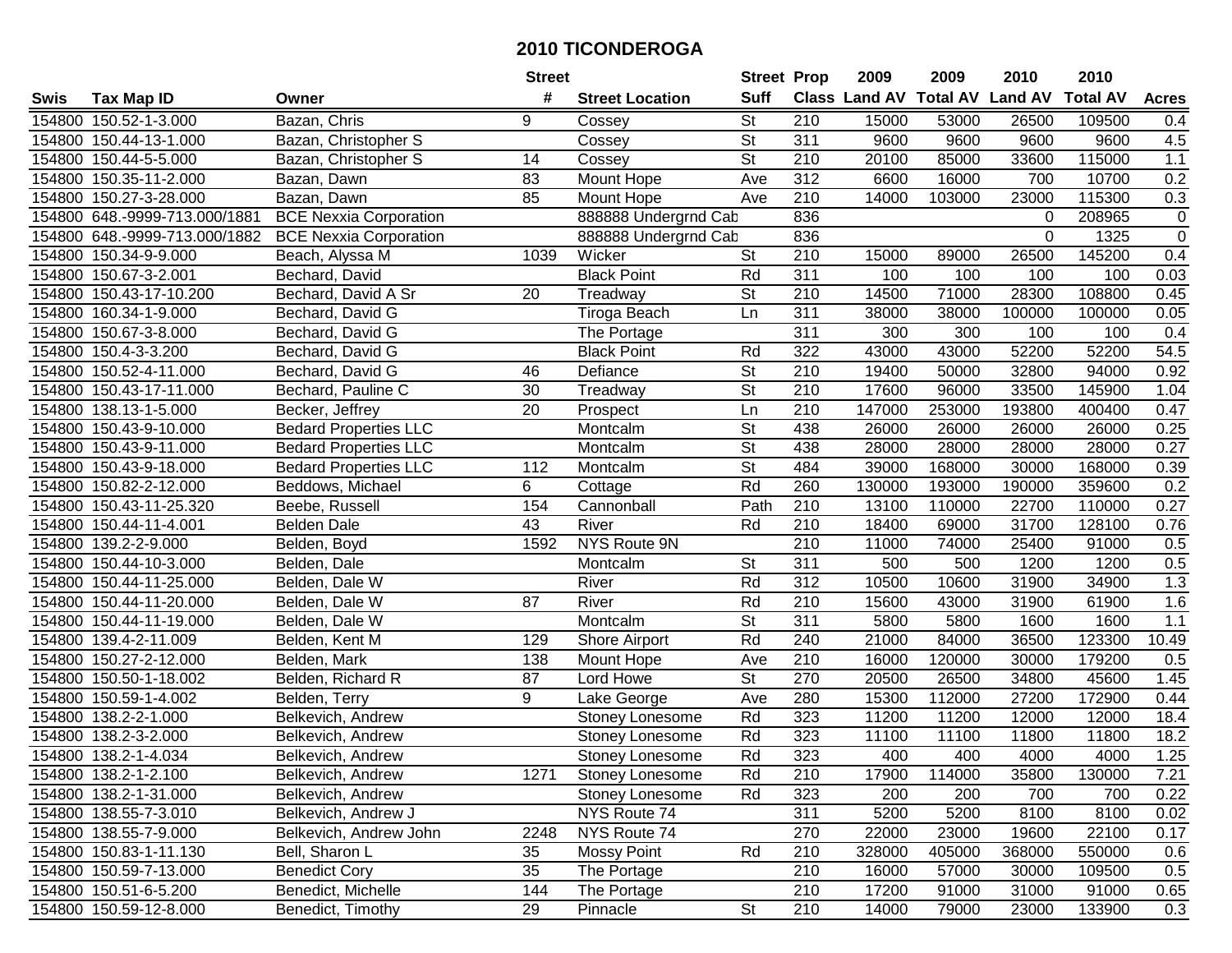|        |                         |                              | <b>Street</b>    |                        | <b>Street Prop</b>       |                  | 2009                          | 2009   | 2010           | 2010            |                  |
|--------|-------------------------|------------------------------|------------------|------------------------|--------------------------|------------------|-------------------------------|--------|----------------|-----------------|------------------|
| Swis   | <b>Tax Map ID</b>       | Owner                        | #                | <b>Street Location</b> | <b>Suff</b>              |                  | <b>Class Land AV Total AV</b> |        | <b>Land AV</b> | <b>Total AV</b> | <b>Acres</b>     |
|        | 154800 150.59-12-9.000  | Benedict, Timothy            | 25               | Pinnacle               | <b>St</b>                | 270              | 8000                          | 16000  | 20700          | 25700           | 0.1              |
|        | 154800 150.59-2-4.000   | Benedict, Timothy S          | 10               | Highland               | <b>St</b>                | 210              | 11000                         | 56000  | 21900          | 82900           | 0.2              |
|        | 154800 139.4-1-38.000   | Benevolent Order Elks 14     | 35               | Delano                 | Rd                       | 593              | 10600                         | 20000  | 16400          | 25000           | 3.8              |
|        | 154800 150.4-2-6.000    | Bengsz, Andrzej              | 46               | <b>Baldwin</b>         | Rd                       | 210              | 14000                         | 86000  | 31800          | 121900          | $\mathbf{1}$     |
|        | 154800 150.34-11-7.000  | Benjamin, Laura G            | 68               | Third                  | Ave                      | 210              | 14000                         | 77000  | 23000          | 125000          | $\overline{0.3}$ |
|        | 154800 151.17-3-4.000   | Benjamin, Robert             | 18               | Craigs Bay             | Rd                       | 260              | 20000                         | 69000  | 21900          | 100000          | 0.08             |
|        | 154800 138.3-3-3.044    | <b>Bennett Carrie-Anne M</b> | 282              | <b>Putts Pond</b>      | Rd                       | 210              | 17000                         | 90000  | 44600          | 90000           | 5                |
| 154800 | 138.3-3-4.043           | <b>Bennett Mikel</b>         | $\overline{274}$ | <b>Putts Pond</b>      | Rd                       | 270              | 17000                         | 24000  | 34400          | 36200           | $\overline{5}$   |
|        | 154800 139.4-1-12.000   | Bennett, Christopher A       | 90               | Charboneau             | Rd                       | $\overline{210}$ | 15200                         | 90000  | 36900          | 120000          | $\overline{2.6}$ |
|        | 154800 150.51-4-3.000   | Bennett, Jason S             | 175              | The Portage            |                          | $\overline{210}$ | 15000                         | 46000  | 26500          | 75600           | 0.4              |
|        | 154800 150.51-5-2.002   | Bennett, Karen A             | 15               | Defiance               | $\overline{\mathsf{St}}$ | 220              | 13100                         | 63000  | 22700          | 103200          | 0.27             |
|        | 154800 150.59-5-7.000   | Bennett, Kelley A            | 21               | Crown                  | <b>Hts</b>               | 210              | 11000                         | 76000  | 21900          | 129200          | 0.2              |
|        | 154800 139.4-1-10.200   | Bennett, Mitchell E Jr       |                  | Charboneau             | Rd                       | 314              | 9800                          | 9800   | 25800          | 25800           | 4.5              |
|        | 154800 139.4-1-14.000   | Bennett, Mitchell E Jr       | 64               | Charboneau             | Rd                       | 210              | 12200                         | 95000  | 28000          | 154500          | 0.7              |
|        | 154800 139.2-2-13.000   | Bennett, Richard E Jr        | 32               | <b>Warner Hill</b>     | Rd                       | 210              | 8000                          | 79000  | 16300          | 123900          | 0.2              |
|        | 154800 150.43-7-6.000   | Bennett, Rikki-Jeanne        | 58               | Schuyler               | <b>St</b>                | 210              | 22200                         | 76000  | 38700          | 86900           | 0.38             |
|        | 154800 151.17-1-9.000   | Bennett, Sheila              | 208              | NYS Route 22           |                          | $\overline{210}$ | 11600                         | 23000  | 26700          | 66400           | 0.6              |
|        | 154800 150.44-7-8.000   | Benway, William              | 48               | Treadway               | <b>St</b>                | 210              | 11000                         | 82000  | 21900          | 102600          | 0.2              |
|        | 154800 150.51-4-2.000   | Bergeron, James L            | 179              | The Portage            |                          | 220              | 14000                         | 80000  | 23000          | 91500           | 0.3              |
|        | 154800 150.35-8-1.000   | Bergeron, James L            | 67               | Grace                  | Ave                      | 312              | 11000                         | 12000  | 21900          | 25400           | 0.2              |
|        | 154800 150.43-4-1.000   | Bernstein, Jonathan M        | 85               | Montcalm               | <b>St</b>                | 481              | 24000                         | 69000  | 24000          | 124700          | 0.2              |
|        | 154800 160.1-3-12.200   | Berrick, Robert J            | 94               | NYS Route 9N           |                          | 210              | 17000                         | 133000 | 44600          | 150000          | 5                |
| 154800 | 138.13-2-3.000          | Bertrand, Frank L            | 2038             | NYS Route 74           |                          | 260              | 105000                        | 137000 | 133100         | 190400          | $1.1$            |
| 154800 | 150.43-17-9.000         | Berube, Maria E              | 18               | Treadway               | <b>St</b>                | 210              | 14000                         | 40000  | 23000          | 80000           | 0.3              |
| 154800 | 150.43-5-16.000         | Bessett, Donna               | 12               | Wayne                  | Ave                      | $\overline{210}$ | 11000                         | 65000  | 21900          | 100350          | 0.2              |
|        | 154800 150.59-5-3.000   | Bessett, Edward J            | 88               | The Portage            |                          | $\overline{210}$ | 15000                         | 59000  | 26500          | 75500           | 0.4              |
|        | 154800 150.59-2-13.000  | Bessett, James E             | 19               | Champlain              | Ave                      | 210              | 14000                         | 80000  | 23000          | 125000          | 0.3              |
|        | 154800 150.42-3-22.000  | Bessett, Paul                | $\overline{27}$  | John                   | <b>St</b>                | 220              | 11000                         | 93000  | 21900          | 102000          | 0.2              |
|        | 154800 150.35-4-6.000   | Bessett, Richard L           | $\overline{7}$   | Morhous                | Dr                       | $\overline{210}$ | 16800                         | 116000 | 30700          | 162700          | 0.6              |
|        | 154800 150.35-5-40.000  | Bessette, Tammy M            | 121              | Burgoyne               | Rd                       | $\overline{210}$ | 8000                          | 24000  | 20700          | 68000           | 0.1              |
|        | 154800 150.35-5-18.000  | Bessette, Tammy M            |                  | <b>Burgoyne</b>        | Rd                       | 311              | 900                           | 900    | 6400           | 6400            | 0.06             |
|        | 154800 150.42-5-1.000   | Bessette, Tanya L            | $\overline{2}$   | Schuyler               | $\overline{\mathsf{St}}$ | 210              | 14000                         | 70000  | 23000          | 96600           | 0.3              |
|        | 154800 150.34-4-3.002   | Bessette, William F Sr       | $\overline{24}$  | Saint Clair            | $\overline{\mathsf{St}}$ | $\overline{210}$ | 13100                         | 77000  | 22700          | 88100           | 0.27             |
|        | 154800 150.44-7-13.000  | Bessler, Paul                | $\overline{20}$  | Rock                   | $\overline{\mathsf{St}}$ | $\overline{210}$ | 11000                         | 55000  | 21900          | 87100           | 0.2              |
|        | 154800 150.34-2-3.000   | Besson Peter                 | 38               | Third                  | Ave                      | 210              | 14000                         | 82000  | 23000          | 118900          | 0.3              |
|        | 154800 150.34-3-10.000  | Besson, Peter WD             | 51               | Saint Clair            | St                       | 210              | 14000                         | 95000  | 23000          | 144400          | 0.3              |
|        | 154800 139.2-3-17.002   | Bettcher, Lawrence A         | 765              | Shore Airport          | Rd                       | 210              | 12200                         | 114000 | 28000          | 153900          | 0.7              |
|        | 154800 150.59-12-2.100  | Beuerlein, Bruce             | $\overline{7}$   | Deck                   | Way                      | 210              |                               |        | 24600          | 100000          | 0.51             |
|        | 154800 150.59-2-7.000   | Beuerlein, Peter             | 16               | Highland               | <b>St</b>                | 210              | 8000                          | 51000  | 20700          | 69400           | 0.1              |
|        | 154800 150.51-8-4.000   | Beuerman, Steven C           | 18               | Carillon               | Rd                       | 210              | 14800                         | 118000 | 25800          | 142700          | 0.38             |
|        | 154800 150.43-4-4.000   | Bevilacqua Family Rev Trust  |                  | Montcalm               | <b>St</b>                | 330              | 24000                         | 24000  | 24000          | 24000           | 0.2              |
|        | 154800 150.51-10-25.000 | Bevilacqua, Alfred           | 43               | Champlain              | Ave                      | 210              | 14000                         | 116000 | 23000          | 149300          | 0.3              |
|        |                         |                              |                  |                        |                          |                  |                               |        |                |                 |                  |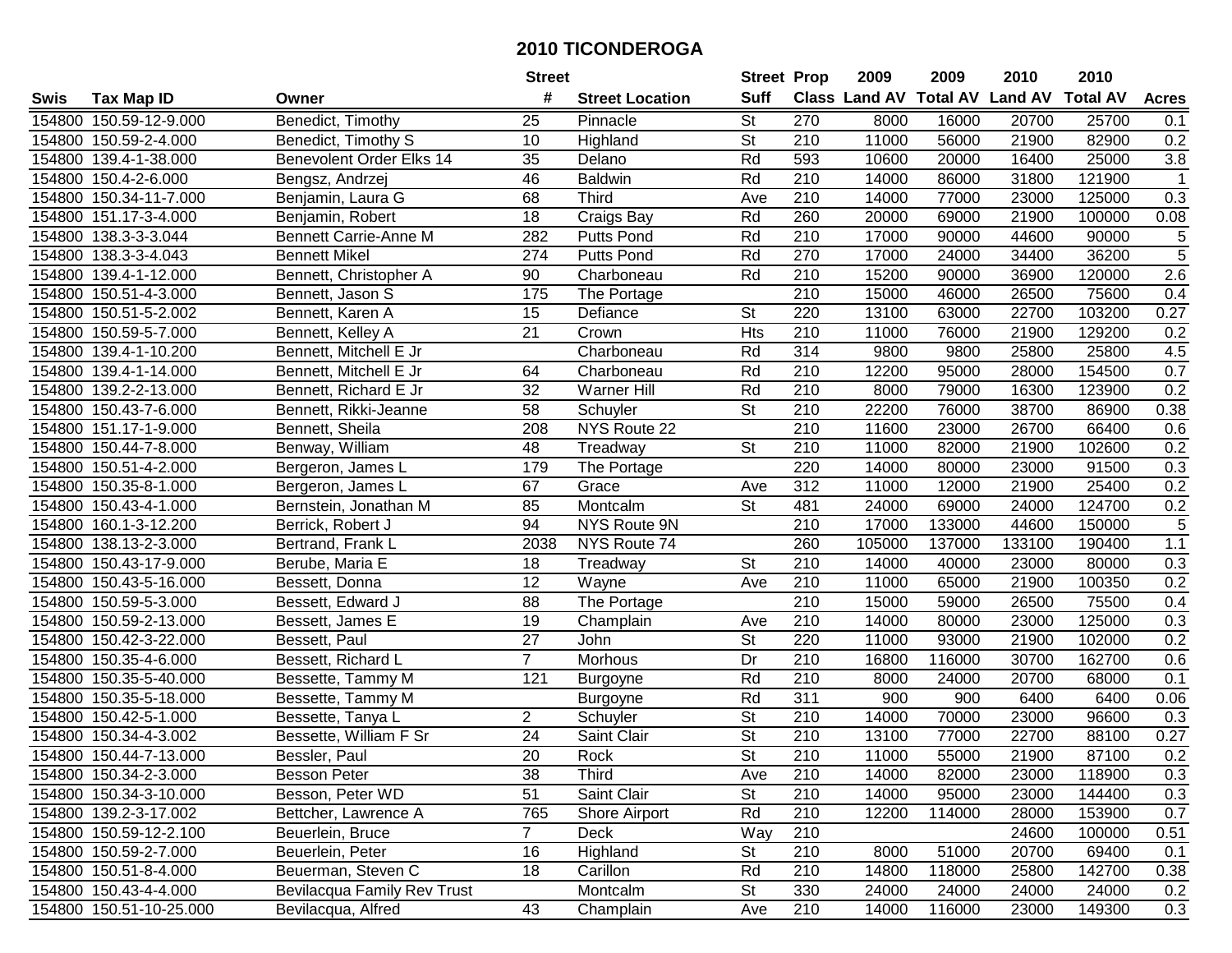|        |                            |                                  | <b>Street</b> |                        | <b>Street Prop</b> |                  | 2009          | 2009            | 2010           | 2010            |                         |
|--------|----------------------------|----------------------------------|---------------|------------------------|--------------------|------------------|---------------|-----------------|----------------|-----------------|-------------------------|
| Swis   | <b>Tax Map ID</b>          | Owner                            | #             | <b>Street Location</b> | <b>Suff</b>        |                  | Class Land AV | <b>Total AV</b> | <b>Land AV</b> | <b>Total AV</b> | <b>Acres</b>            |
|        | 154800 150.51-4-24.000     | Bevilacqua, Carl J               | 96            | Champlain              | Ave                | 210              | 14000         | 125000          | 23000          | 166000          | 0.3                     |
|        | 154800 150.2-1-2.210       | Bevilacqua, Carl J Jr            | 525           | Old Chilson            | Rd                 | 240              | 34700         | 123700          | 47400          | 240000          | 27.39                   |
|        | 154800 160.26-2-2.000      | Bevilacqua, John M               | 25            | Howes                  | Lndg               | 210              | 182000        | 240000          | 280800         | 370000          | 0.2                     |
|        | 154800 139.3-2-8.200       | Bevilacqua, Joseph               | 3008          | NYS Route 74           |                    | 210              | 8000          | 74000           | 18400          | 90000           | 0.38                    |
|        | 154800 150.44-8-1.000      | Bevins James                     | 26            | Woody                  | Ln                 | 210              | 11000         | 36000           | 22000          | 77900           | 0.21                    |
|        | 154800 138.4-2-1.000       | Bevins, Clarence W Jr            | 2641          | NYS Route 74           |                    | 322              | 4800          | 4800            | 7700           | 7700            | 11.9                    |
|        | 154800 138.4-1-10.000      | Bevins, Clarence W Jr            | 2641          | NYS Route 74           |                    | 910              | 43000         | 43000           | 64900          | 64900           | 99.79                   |
|        | 154800 138.4-1-9.000       | Bevins, Clarence W Jr            |               | NYS Route 74           |                    | 910              | 34000         | 34000           | 49600          | 49600           | 76.35                   |
|        | 154800 138.4-1-6.000       | Bevins, Clarence W Jr            |               | NYS Route 74           |                    | 260              | 28000         | 60000           | 64000          | 134600          | 50.5                    |
|        | 154800 138.4-1-43.120      | Bevins, David                    | 2827          | NYS Route 74           |                    | 240              | 26000         | 58000           | 48400          | 100000          | $\overline{26.55}$      |
|        | 154800 138.4-1-8.000       | Bevins, David R                  | 2801          | NYS Route 74           |                    | 210              | 14000         | 68000           | 31800          | 60100           | $\mathbf 1$             |
|        | 154800 138.15-1-16.000     | Bevins, James                    | 2689          | NYS Route 74           |                    | 210              | 15400         | 62000           | 38000          | 108000          | 2.93                    |
|        | 154800 138.4-1-2.002       | Bevins, Joanne                   | 59            | Corduroy               | Rd                 | 210              | 14100         | 57000           | 32300          | 83500           | 1.15                    |
|        | 154800 151.3-1-6.000       | Bevins, Randy                    |               | Putts Pond             | Rd                 | 314              | 1000          | 1000            | 2600           | 2600            | 0.8                     |
|        | 154800 151.3-1-5.000       | Bevins, Randy                    | 439           | NYS Route 22           |                    | 210              | 11000         | 64000           | 25400          | 163400          | 0.5                     |
|        | 154800 138.4-1-57.100      | Bezio, Thurman J                 | 106           | Canfield               | Rd                 | 210              | 18500         | 33000           | 36900          | 61900           | 8.8                     |
|        | 154800 139.2-3-14.000      | Bezon, John J Jr                 | 757           | <b>Shore Airport</b>   | Rd                 | 210              | 10200         | 123000          | 23400          | 134400          | 0.4                     |
| 154800 | 139.2-3-15.000             | Bezon, John J Jr                 |               | Shore Airport          | Rd                 | 314              | 1000          | 1000            | 8200           | 8200            | 0.1                     |
|        | 154800 160.26-1-1.400      | Bhatia, Linda                    | 318           | <b>Baldwin</b>         | Rd                 | 311              | 23000         | 23000           | 52700          | 52700           | 1.79                    |
|        | 154800 150.34-10-4.000     | Bibi, Shahnaz                    | 1062          | Wicker                 | <b>St</b>          | 486              | 40000         | 180000          | 40000          | 225000          | $\mathbf{1}$            |
|        | 154800 150.2-1-16.000      | Biener, Michael G                |               | NYS Route 9N           |                    | 323              | 800           | 800             | 300            | 300             | $\overline{1}$          |
|        | 154800 150.2-1-16.000/2010 | Biener, Michael G                |               | NYS Route 9N           |                    | 314              |               |                 | 3200           | 3200            |                         |
|        | 154800 160.40-1-10.000     | Bierds, William P                | 674           | <b>Baldwin</b>         | Rd                 | 260              | 116000        | 173000          | 60000          | 136200          | $\mathbf{1}$            |
|        | 154800 150.2-1-7.000       | Bigalow, June S                  |               | NYS Route 74           |                    | 322              | 89000         | 89000           | 89000          | 89000           | 14                      |
|        | 154800 150.2-3-1.000       | Bigalow, June S                  |               | NYS Route 9N           |                    | $\overline{311}$ | 70000         | 70000           | 70000          | 70000           | 5.69                    |
|        | 154800 150.2-2-8.012       | Bigalow, June S                  |               | NYS Route 9N           |                    | 330              | 440000        | 440000          | 556500         | 556500          | 5.76                    |
|        | 154800 151.3-1-9.000       | Bigelow, Kathy                   | 325           | NYS Route 22           |                    | 425              | 14000         | 130000          | 14000          | 130000          | $\overline{\mathbf{1}}$ |
|        | 154800 160.26-1-6.000      | Bigelow, Kathy S                 | 321           | <b>Baldwin</b>         | Rd                 | 210              | 312000        | 420000          | 241400         | 490000          | 0.82                    |
|        | 154800 150.43-8-4.000      | Bilow, Lester W                  | 163           | Lake George            | Ave                | 210              | 16100         | 100000          | 11400          | 130600          | 0.28                    |
|        | 154800 139.3-2-51.200      | Bilow, Mia                       |               | Killicut Mountain      | Rd                 | 323              | 1100          | 1100            | 4500           | 4500            | 1.4                     |
|        | 154800 139.3-2-50.000      | Bilow, Mia                       | 144           | Killicut Mountain      | Rd                 | 312              | 7700          | 11700           | 28900          | 39300           | 0.77                    |
|        | 154800 139.3-2-49.000      | Bilow, Mia                       | 152           | Killicut Mountain      | Rd                 | 210              | 13400         | 52000           | 31800          | 70200           | $\mathbf{1}$            |
|        | 154800 150.44-9-1.002      | Bilow, Todd W                    | 45            | Overlook               | Dr                 | $\overline{210}$ | 15300         | 67000           | 27600          | 81400           | 0.43                    |
|        | 154800 160.42-1-32.000     | Birch, Jerome S                  | 414           | <b>Black Point</b>     | Rd                 | $\overline{210}$ | 398000        | 439000          | 502000         | 550000          | 1.3                     |
|        | 154800 160.35-1-24.000     | Birch, Jerome S                  | 412           | <b>Black Point</b>     | Rd                 | 260              | 91000         | 107000          | 129200         | 186600          | 0.1                     |
|        | 154800 150.51-4-12.000     | Bishop, Timothy D                | 100           | Champlain              | Ave                | 210              | 17600         | 85000           | 31300          | 125000          | 0.7                     |
|        | 154800 160.40-1-13.200     | Bisner, Henry M                  | 34            | <b>Tennis Court</b>    | HI                 | 210              | 182000        | 327000          | 80800          | 320000          | 4.47                    |
|        | 154800 160.42-1-25.000     | <b>Blackpoint Lake Group Inc</b> | 25            | Lakehouse              | Way                | 312              | 379500        | 380000          | 471200         | 474100          | 1.03                    |
|        | 154800 139.15-2-2.000      | Blais, Norman T                  | 17            | Veterans               | Rd                 | 210              | 9400          | 90000           | 26300          | 137200          | 0.57                    |
|        | 154800 138.4-1-28.000      | Blaise, Michael N                |               | County Route 56        |                    | 314              | 9200          | 9200            | 28600          | 28600           | $\overline{2}$          |
|        | 154800 151.17-1-1.000      | Blanchard, James G Jr            | 276           | NYS Route 22           |                    | 210              | 15000         | 48000           | 36300          | 82800           | 2.4                     |
|        | 154800 138.4-1-43.200      | Blanchard, John                  |               | NYS Route 74           |                    | 322              | 26000         | 26000           | 26000          | 26000           | 41.35                   |
|        |                            |                                  |               |                        |                    |                  |               |                 |                |                 |                         |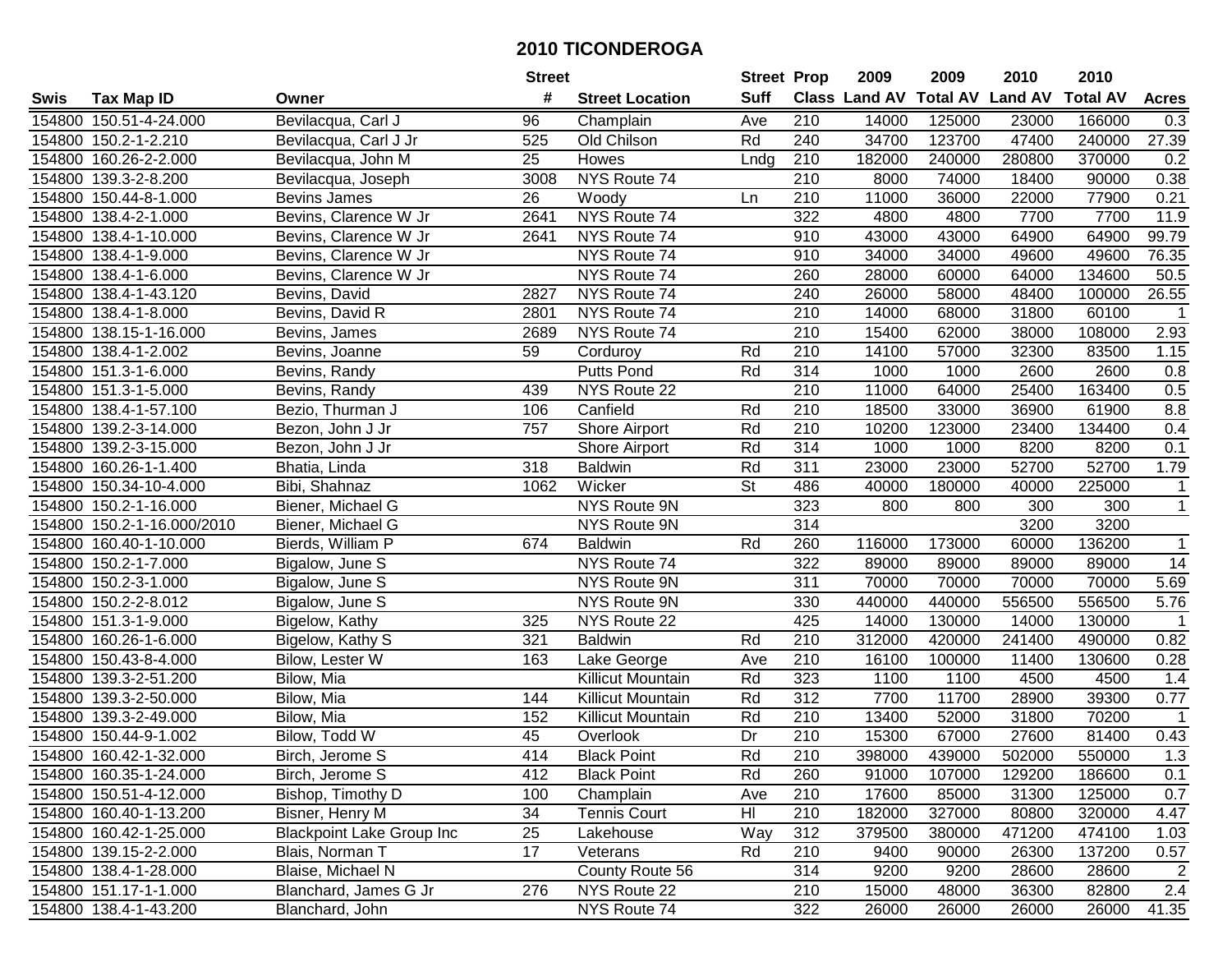|        |                         |                             | <b>Street</b>   |                        | <b>Street Prop</b>       |                  | 2009                          | 2009   | 2010           | 2010            |                  |
|--------|-------------------------|-----------------------------|-----------------|------------------------|--------------------------|------------------|-------------------------------|--------|----------------|-----------------|------------------|
| Swis   | <b>Tax Map ID</b>       | Owner                       | #               | <b>Street Location</b> | <b>Suff</b>              |                  | <b>Class Land AV Total AV</b> |        | <b>Land AV</b> | <b>Total AV</b> | <b>Acres</b>     |
|        | 154800 150.59-14-5.001  | Blanchard, John F           | 26              | Colonial               | St                       | 210              | 17200                         | 65000  | 31000          | 90000           | 0.65             |
|        | 154800 150.43-15-7.000  | Blanchard, John P           | 45              | Amherst                | Ave                      | 210              | 11000                         | 68000  | 21900          | 175500          | 0.2              |
|        | 154800 138.4-1-43.110   | Blanchard, John P           | 2751            | NYS Route 74           |                          | 210              | 18800                         | 125000 | 37400          | 190500          | 9.66             |
|        | 154800 150.35-2-14.815  | Blanchard, Stephen E        | 14              | Park                   | Ave                      | 210              | 17800                         | 85000  | 31500          | 112500          | 0.72             |
|        | 154800 138.4-1-27.000   | Blanchard, Wanita           | 61              | County Route 56        |                          | 210              | 15300                         | 55000  | 37200          | 74600           | 2.7              |
|        | 154800 138.13-2-9.000   | Blanchard, William          | 2132            | NYS Route 74           |                          | 260              | 63000                         | 97000  | 99800          | 141900          | $\overline{2}$   |
|        | 154800 139.2-2-34.200   | Blanchette, Kimberly J      | 160             | Vineyard               | Rd                       | 210              | 15900                         | 74000  | 39800          | 85700           | 3.5              |
|        | 154800 160.2-2-7.000    | Blood, Belva                |                 | <b>Putts Pond</b>      | Rd                       | 322              | 21000                         | 21000  | 46000          | 46000           | 32.7             |
|        | 154800 160.2-2-5.000    | Blood, William              | 15              | NYS Route 22           |                          | 210              | 14800                         | 81000  | 35300          | 91100           | $\overline{2.1}$ |
|        | 154800 150.51-1-11.000  | Blowers, Ralph A            | 85              | Lake George            | Ave                      | 210              | 15000                         | 64000  | 26500          | 91800           | 0.4              |
|        | 154800 150.59-2-2.000   | Blowers, Victor J           | 6               | Highland               | St                       | 210              | 11000                         | 66000  | 21900          | 84700           | 0.2              |
|        | 154800 150.67-5-7.000   | Blum, Donald W              | 28              | <b>Black Point</b>     | Rd                       | 210              | 264000                        | 348000 | 346600         | 431400          | $\mathbf 1$      |
|        | 154800 160.27-1-12.000  | Bofinger, John              | 306             | <b>Black Point</b>     | Rd                       | 210              | 329000                        | 429000 | 488400         | 587700          | 1.99             |
|        | 154800 150.59-5-12.000  | <b>Bogart Christopher N</b> | 22              | Crown                  | <b>Hts</b>               | 210              | 11000                         | 89000  | 21900          | 147900          | 0.2              |
|        | 154800 139.4-1-13.000   | Bogart Kathryn S            | 84              | Charboneau             | Rd                       | 210              | 10200                         | 49000  | 23400          | 86300           | 0.4              |
|        | 154800 150.82-2-16.000  | Bolon, Roger                | 279             | <b>Baldwin</b>         | Rd                       | 210              | 38000                         | 158000 | 40300          | 242400          | 0.3              |
|        | 154800 160.42-1-7.000   | Bolton, Cathleen H          | 90              | Tiroga Beach           | Ln                       | $\overline{210}$ | 518000                        | 667000 | 469200         | 714000          | 0.7              |
|        | 154800 150.82-2-8.007   | Bolton, William R           | 16              | Cottage                | Rd                       | 210              | 268000                        | 502000 | 340000         | 669200          | 0.37             |
|        | 154800 150.82-2-18.000  | Bolton, William R           | 273             | <b>Baldwin</b>         | Rd                       | 210              | 38000                         | 270500 | 80600          | 350000          | 0.3              |
|        | 154800 150.42-4-18.000  | <b>Bonnie Leigh Motel</b>   | 9               | Schuyler               | St                       | 210              | 14300                         | 82000  | 24100          | 103200          | 0.33             |
|        | 154800 150.51-7-6.002   | Bonnie Leigh Motel LLC      | 143             | The Portage            |                          | 210              | 16600                         | 52000  | 30500          | 55000           | 0.57             |
| 154800 | 150.36-1-4.000          | Bonnie Leigh Motel LLC      | 50              | Burgoyne               | Rd                       | 270              | 14000                         | 23000  | 23000          | 41500           | 0.3              |
| 154800 | 150.35-6-24.001         | Borden, Sharon              | 134             | Burgoyne               | Rd                       | 230              | 13400                         | 90000  | 22800          | 121500          | 0.28             |
| 154800 | 150.35-7-6.000          | Borho, Martin               | 78              | Grace                  | Ave                      | 210              | 11000                         | 112000 | 21900          | 249300          | 0.2              |
| 154800 | 150.35-7-4.000          | Borho, Martin               |                 | Grace                  | Ave                      | 311              | 15000                         | 15000  | 26500          | 26500           | 0.4              |
|        | 154800 150.11-1-48.000  | Borho, Peter T              | 14              | Eichen                 | $\overline{\mathsf{St}}$ | 210              | 6000                          | 72000  | 8200           | 72000           | 0.1              |
|        | 154800 150.51-1-9.000   | Borho, Raymond              | 91              | Lake George            | Ave                      | 210              | 14000                         | 92000  | 23000          | 92000           | 0.3              |
|        | 154800 150.43-12-9.000  | Borho, Raymond R            | 6               | Stanton                | St                       | 411              | 19200                         | 134000 | 19200          | 134000          | 0.9              |
|        | 154800 139.4-2-12.000   | Bouchard, Susanne           | 164             | Shanahan               | Rd                       | 210              | 15100                         | 48000  | 36600          | 104000          | 2.5              |
|        | 154800 150.42-4-5.000   | Bougor, Josephine E         | $\overline{14}$ | John                   | $\overline{\mathsf{St}}$ | $\overline{210}$ | 11000                         | 49000  | 21900          | 94800           | 0.2              |
|        | 154800 160.42-1-19.000  | Boullianne, Edmond L        | 60              | Tiroga Beach           | Ln                       | 260              | 150000                        | 192000 | 265000         | 319400          | 0.33             |
|        | 154800 150.35-5-24.000  | Bousfield, Nigel J          | 10              | Mount Hope             | Ave                      | $\overline{210}$ | 8000                          | 42000  | 20700          | 67500           | 0.1              |
|        | 154800 150.59-5-26.000  | Boutelle, Richard D         | 31              | Abercrombie            | $\overline{\mathsf{St}}$ | $\overline{210}$ | 15000                         | 66000  | 30100          | 92350           | 0.52             |
|        | 154800 138.15-1-4.000   | Bowman, Christa             | $\overline{7}$  | Hall                   | Rd                       | 270              | 10200                         | 16700  | 23400          | 28400           | 0.4              |
|        | 154800 150.51-10-21.000 | Bowman, Sam                 | 53              | Champlain              | Ave                      | 220              | 11000                         | 67000  | 21900          | 112800          | 0.2              |
|        | 154800 150.35-5-23.000  | Bowman, Samuel A II         | 8               | Mount Hope             | Ave                      | 210              | 8000                          | 34000  | 20700          | 39900           | 0.1              |
|        | 154800 160.26-4-5.000   | Boyce Stephen E             | 8               | Temperance             | Pt                       | 210              | 177000                        | 177000 | 198000         | 378400          | 0.18             |
|        | 154800 150.51-10-33.000 | Boyce, Stephen E            | $\overline{13}$ | Highland               | <b>St</b>                | 210              | 20100                         | 110000 | 33600          | 183000          | 1.1              |
|        | 154800 150.43-4-5.001   | <b>BPOE #1494</b>           | 5               | Tower                  | Ave                      | 534              | 12000                         | 129000 | 12000          | 172000          | 0.1              |
|        | 154800 138.13-2-6.000   | Brandow, Edward C Jr        | 2079            | NYS Route 74           |                          | 260              | 95000                         | 142000 | 142400         | 197800          | 4.12             |
|        | 154800 139.2-2-26.000   | Brannock, Cynthia H         | 1673            | NYS Route 9N           |                          | 210              | 17400                         | 95000  | 46200          | 114000          | 5.5              |
|        | 154800 139.2-2-25.000   | Brannock, Cynthia H         | 1661            | NYS Route 9N           |                          | 210              | 15200                         | 75000  | 36900          | 146600          | 2.6              |
|        |                         |                             |                 |                        |                          |                  |                               |        |                |                 |                  |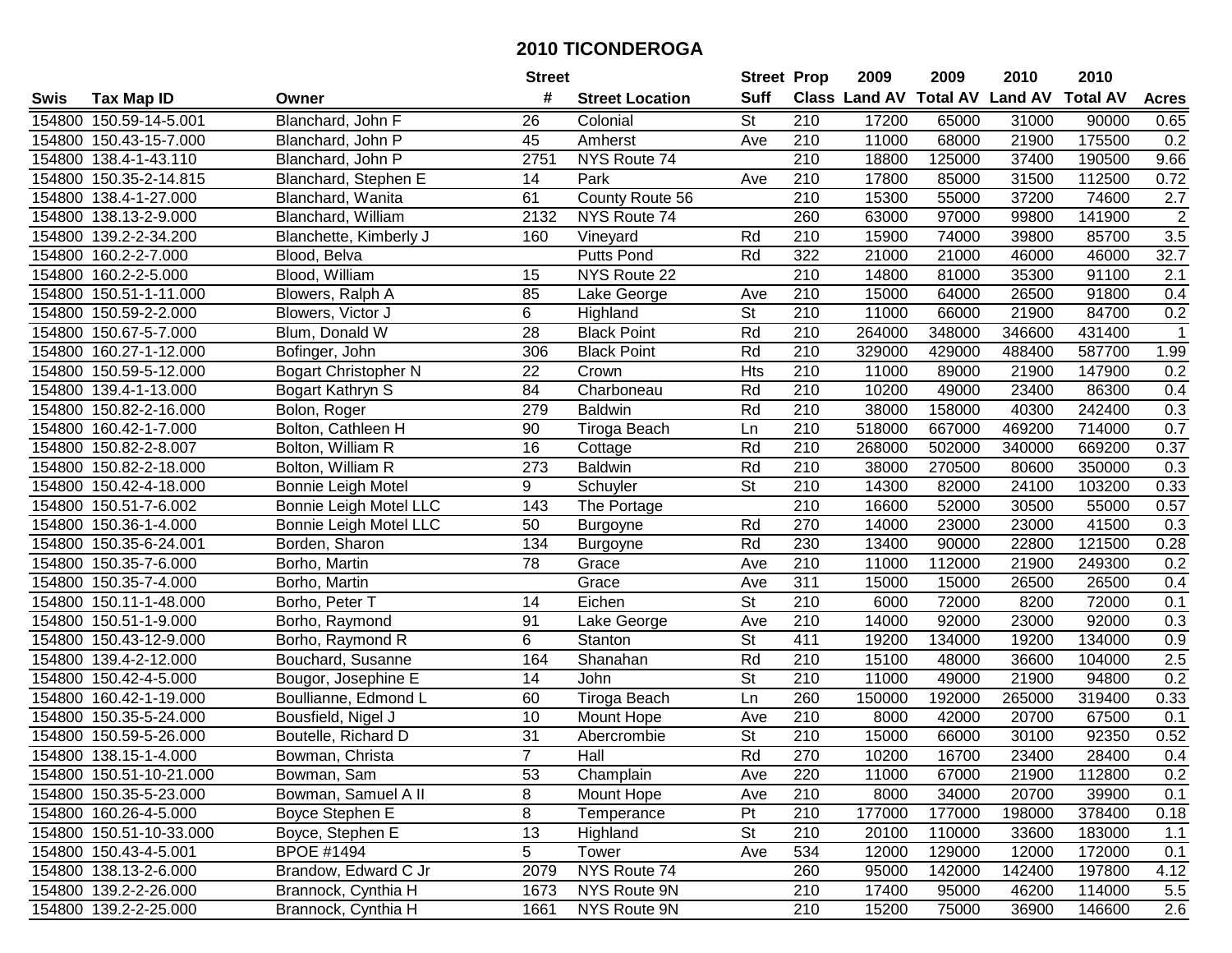| #<br><b>Suff</b><br><b>Class Land AV Total AV</b><br><b>Land AV</b><br><b>Total AV</b><br><b>Tax Map ID</b><br><b>Street Location</b><br><b>Acres</b><br>Swis<br>Owner<br>Brannock, Keith<br>154800 150.51-1-13.000<br>79<br>210<br>11000<br>65000<br>21900<br>96400<br>0.2<br>Lake George<br>Ave<br>11000<br>47000<br>0.2<br>154800 150.42-6-10.000<br>147<br>Lord Howe<br><b>St</b><br>210<br>21900<br>72000<br>Brannock, Keith W<br>154800 160.26-1-5.000<br>42<br>210<br>159000<br>267000<br>198000<br>292500<br>0.63<br>Brannock, Terry<br>Howes<br>Lndg<br>311<br>123000<br>100000<br>0.27<br>154800 160.26-4-8.000<br>Howes<br>123000<br>100000<br>Brannock, Terry<br>Lndg<br>154800 150.4-1-14.210<br>Rd<br>322<br>42000<br>42000<br>56600<br>56600<br>87.06<br>Brannock, Terry<br><b>Baldwin</b><br>322<br>154800 150.4-1-8.210<br><b>Baldwin</b><br>Rd<br>28000<br>28000<br>52500<br>52500<br>26.85<br>Brannock, Terry<br>154800 150.82-1-4.000<br>Brannock, Terry B<br>Rd<br>210<br>15800<br>101000<br>44200<br>157500<br>0.4<br>224<br><b>Baldwin</b><br>210<br>$\overline{28}$<br><b>Snapping Turtle</b><br>Way<br>190000<br>343000<br>478300<br>154800 150.67-4-21.200<br>Brayton, Joseph<br>304000<br>$\mathbf{1}$<br>Breed, Edwin R<br>46<br>210<br>157000<br>154800 160.26-1-3.000<br>224000<br>173000<br>314400<br>0.4<br>Howes<br>Lndg<br>$\overline{311}$<br>300<br>154800 150.75-2-14.000<br>Sagamore<br>Dr<br>300<br>200<br>200<br>0.04<br>Bresett, Michael M<br>47000<br>145000<br>158000<br>0.7<br>154800 150.75-1-5.002<br>82<br>Dr<br>210<br>52800<br>Bresett, Michael M<br>Sagamore<br>154800 150.1-3-2.000<br>741<br>NYS Route 9N<br>210<br>22000<br>140000<br>36600<br>167000<br>2.5<br>Brighenti, Charles M<br>120<br>Rd<br>210<br>123900<br>0.5<br>154800 150.35-6-13.000<br>16000<br>99000<br>30000<br>Brighenti, Tonya L<br>Burgoyne<br>NYS Route 74<br>270<br>154800 138.4-1-12.100<br>2964<br>16800<br>37000<br>43000<br>63800<br>4.74<br>Bright, David<br>210<br>154800 138.4-1-17.000<br>105<br>14100<br>61000<br>32100<br>90000<br>1.1<br>Bright, Francis<br>County Route 56<br>154800 150.34-3-6.000<br>85<br>210<br>14500<br>48000<br>24800<br>85200<br>0.35<br>Bright, Kevin R<br>Wayne<br>Ave<br>Old Chilson<br>240<br>37.25<br>154800 139.3-2-30.100<br>186<br>Rd<br>30000<br>45000<br>55400<br>75800<br>Bright, Norman<br>Rd<br>314<br>154800 139.3-2-20.100<br>Old Chilson<br>8600<br>8600<br>26300<br>26300<br>Bright, Norman<br>1.29<br>Rd<br>323<br>50<br>154800 150.1-1-17.000<br>Bright, Ronald C<br>Old Chilson<br>20000<br>20000<br>32500<br>32500<br>0.2<br>St<br>154800 150.67-2-4.000<br>Water<br>210<br>11000<br>89000<br>21900<br>114900<br>Brod, Yvonne<br>10<br>Rd<br>2.5<br>154800 160.35-1-15.000<br>363<br>210<br>201000<br>288000<br>362000<br>Brooks, James R<br><b>Black Point</b><br>420000<br>0.29<br>154800 138.13-1-2.100<br>27<br>260<br>128000<br>188000<br>172100<br>242500<br>Brooks, Timothy A<br>Prospect<br>Ln<br>482<br>0.1<br>154800 150.43-10-11.000<br>Brown Alan L<br>161<br>Ave<br>12000<br>67000<br>12000<br>88000<br>Champlain<br>154800 150.43-15-4.000<br>Brown, Chad S<br>53<br>210<br>12800<br>69000<br>22500<br>97850<br>0.26<br>Ave<br>Amherst<br>210<br>154800 150.35-7-18.000<br>11000<br>21900<br>102900<br>0.2<br>Brown, Edith M<br>60<br>Wayne<br>Ave<br>88000<br>$\overline{\mathsf{St}}$<br>66<br>210<br>69700<br>0.6<br>154800 150.44-11-7.000<br>16800<br>38000<br>30700<br>Brown, Erma<br>Cossey<br>27<br>Dr<br>210<br>121000<br>205500<br>154800 150.11-1-20.000<br>Brown, George B IV<br>Valley<br>19300<br>47500<br>3.43<br><b>Baldwin</b><br>Rd<br>210<br>154800 160.33-2-3.000<br>486<br>23000<br>124000<br>61800<br>212500<br>1.3<br>Brown, Michael<br>$\overline{\mathsf{St}}$<br>$\overline{210}$<br>0.2<br>154800 150.51-8-8.000<br>Brown, Ralph L<br>65<br>11000<br>21900<br>98000<br>Highland<br>85000<br>$\overline{17}$<br>Park<br>$\overline{271}$<br>25900<br>0.2<br>154800 150.44-11-17.000<br>Brown, William<br><b>Browns Trailer</b><br>8300<br>13700<br>21900<br>270<br>2.2<br>154800 150.44-11-18.000<br>$\overline{21}$<br>19200<br>22900<br>Brown, William E<br><b>Browns Trailer</b><br>Park<br>26000<br>21900<br>154800 150.42-2-9.000<br>Brown, William J<br>45<br>220<br>15000<br>162000<br>26500<br>175000<br>0.4<br>Wayne<br>Ave<br>$\overline{7}$<br>Rd<br>$\overline{210}$<br>33700<br>1.6<br>154800 138.15-1-1.000<br>Bruce, Bruce P<br>14500<br>83000<br>106900<br>Corduroy<br>477<br>Rd<br>260<br>1.1<br>154800 160.33-2-6.000<br>Bruce, Geoffrey S<br>407000<br>472000<br>529900<br>725000<br><b>Baldwin</b><br>154800 138.3-3-13.034<br>Bruce, Laurie<br><b>Bear Pond</b><br>Rd<br>323<br>106000<br>106000<br>149600<br>149600<br>262.4<br>154800 138.3-3-28.000<br>Bruce, Laurie D<br>Bear Pond<br>Rd<br>910<br>23000<br>32600<br>32600<br>50.1<br>23000<br>Rd<br>24000<br>107000<br>154800 139.2-3-4.000<br>657<br>Delano<br>240<br>59000<br>46100<br>23<br>Bryant, Leanora M<br>Rd<br>210<br>12200<br>0.69<br>154800 139.4-1-33.000<br>Buckland, Merwin D<br>131<br>Delano<br>93000<br>27800<br>136000<br>154800 150.11-1-32.000<br>Buckley, Kenneth<br>69<br>Alexandria<br>210<br>14000<br>103000<br>31800<br>$\overline{1}$<br>Ave<br>135500<br>314<br>1.24<br>154800 150.11-1-31.000<br>Buckley, Kenneth J<br>Alexandria<br>14000<br>14000<br>32600<br>32600<br>Ave<br>8<br>154800 150.42-5-2.000<br>Buckman, Bernice R<br><b>St</b><br>210<br>16000<br>31000<br>33000<br>53400<br>Schuyler<br>0.5<br>19<br><b>St</b><br>210<br>0.2<br>154800 150.51-5-3.000<br>Buckman, Michael J<br>11000<br>21900<br>97700<br>Defiance<br>59000 |  | <b>Street</b> | <b>Street Prop</b> | 2009 | 2009 | 2010 | 2010 |  |
|---------------------------------------------------------------------------------------------------------------------------------------------------------------------------------------------------------------------------------------------------------------------------------------------------------------------------------------------------------------------------------------------------------------------------------------------------------------------------------------------------------------------------------------------------------------------------------------------------------------------------------------------------------------------------------------------------------------------------------------------------------------------------------------------------------------------------------------------------------------------------------------------------------------------------------------------------------------------------------------------------------------------------------------------------------------------------------------------------------------------------------------------------------------------------------------------------------------------------------------------------------------------------------------------------------------------------------------------------------------------------------------------------------------------------------------------------------------------------------------------------------------------------------------------------------------------------------------------------------------------------------------------------------------------------------------------------------------------------------------------------------------------------------------------------------------------------------------------------------------------------------------------------------------------------------------------------------------------------------------------------------------------------------------------------------------------------------------------------------------------------------------------------------------------------------------------------------------------------------------------------------------------------------------------------------------------------------------------------------------------------------------------------------------------------------------------------------------------------------------------------------------------------------------------------------------------------------------------------------------------------------------------------------------------------------------------------------------------------------------------------------------------------------------------------------------------------------------------------------------------------------------------------------------------------------------------------------------------------------------------------------------------------------------------------------------------------------------------------------------------------------------------------------------------------------------------------------------------------------------------------------------------------------------------------------------------------------------------------------------------------------------------------------------------------------------------------------------------------------------------------------------------------------------------------------------------------------------------------------------------------------------------------------------------------------------------------------------------------------------------------------------------------------------------------------------------------------------------------------------------------------------------------------------------------------------------------------------------------------------------------------------------------------------------------------------------------------------------------------------------------------------------------------------------------------------------------------------------------------------------------------------------------------------------------------------------------------------------------------------------------------------------------------------------------------------------------------------------------------------------------------------------------------------------------------------------------------------------------------------------------------------------------------------------------------------------------------------------------------------------------------------------------------------------------------------------------------------------------------------------------------------------------------------------------------------------------------------------------------------------------------------------------------------------------------------------------------------------------------------------------------------------------------------------------------------------------------------------------------------------------------------------------------------------------------------------------------------------------------------------------------------------------------------------------------------------------------------------------------------------------------------------------------------------------------------------------------------------------------------------------------------------------------------------------------|--|---------------|--------------------|------|------|------|------|--|
|                                                                                                                                                                                                                                                                                                                                                                                                                                                                                                                                                                                                                                                                                                                                                                                                                                                                                                                                                                                                                                                                                                                                                                                                                                                                                                                                                                                                                                                                                                                                                                                                                                                                                                                                                                                                                                                                                                                                                                                                                                                                                                                                                                                                                                                                                                                                                                                                                                                                                                                                                                                                                                                                                                                                                                                                                                                                                                                                                                                                                                                                                                                                                                                                                                                                                                                                                                                                                                                                                                                                                                                                                                                                                                                                                                                                                                                                                                                                                                                                                                                                                                                                                                                                                                                                                                                                                                                                                                                                                                                                                                                                                                                                                                                                                                                                                                                                                                                                                                                                                                                                                                                                                                                                                                                                                                                                                                                                                                                                                                                                                                                                                                                                                 |  |               |                    |      |      |      |      |  |
|                                                                                                                                                                                                                                                                                                                                                                                                                                                                                                                                                                                                                                                                                                                                                                                                                                                                                                                                                                                                                                                                                                                                                                                                                                                                                                                                                                                                                                                                                                                                                                                                                                                                                                                                                                                                                                                                                                                                                                                                                                                                                                                                                                                                                                                                                                                                                                                                                                                                                                                                                                                                                                                                                                                                                                                                                                                                                                                                                                                                                                                                                                                                                                                                                                                                                                                                                                                                                                                                                                                                                                                                                                                                                                                                                                                                                                                                                                                                                                                                                                                                                                                                                                                                                                                                                                                                                                                                                                                                                                                                                                                                                                                                                                                                                                                                                                                                                                                                                                                                                                                                                                                                                                                                                                                                                                                                                                                                                                                                                                                                                                                                                                                                                 |  |               |                    |      |      |      |      |  |
|                                                                                                                                                                                                                                                                                                                                                                                                                                                                                                                                                                                                                                                                                                                                                                                                                                                                                                                                                                                                                                                                                                                                                                                                                                                                                                                                                                                                                                                                                                                                                                                                                                                                                                                                                                                                                                                                                                                                                                                                                                                                                                                                                                                                                                                                                                                                                                                                                                                                                                                                                                                                                                                                                                                                                                                                                                                                                                                                                                                                                                                                                                                                                                                                                                                                                                                                                                                                                                                                                                                                                                                                                                                                                                                                                                                                                                                                                                                                                                                                                                                                                                                                                                                                                                                                                                                                                                                                                                                                                                                                                                                                                                                                                                                                                                                                                                                                                                                                                                                                                                                                                                                                                                                                                                                                                                                                                                                                                                                                                                                                                                                                                                                                                 |  |               |                    |      |      |      |      |  |
|                                                                                                                                                                                                                                                                                                                                                                                                                                                                                                                                                                                                                                                                                                                                                                                                                                                                                                                                                                                                                                                                                                                                                                                                                                                                                                                                                                                                                                                                                                                                                                                                                                                                                                                                                                                                                                                                                                                                                                                                                                                                                                                                                                                                                                                                                                                                                                                                                                                                                                                                                                                                                                                                                                                                                                                                                                                                                                                                                                                                                                                                                                                                                                                                                                                                                                                                                                                                                                                                                                                                                                                                                                                                                                                                                                                                                                                                                                                                                                                                                                                                                                                                                                                                                                                                                                                                                                                                                                                                                                                                                                                                                                                                                                                                                                                                                                                                                                                                                                                                                                                                                                                                                                                                                                                                                                                                                                                                                                                                                                                                                                                                                                                                                 |  |               |                    |      |      |      |      |  |
|                                                                                                                                                                                                                                                                                                                                                                                                                                                                                                                                                                                                                                                                                                                                                                                                                                                                                                                                                                                                                                                                                                                                                                                                                                                                                                                                                                                                                                                                                                                                                                                                                                                                                                                                                                                                                                                                                                                                                                                                                                                                                                                                                                                                                                                                                                                                                                                                                                                                                                                                                                                                                                                                                                                                                                                                                                                                                                                                                                                                                                                                                                                                                                                                                                                                                                                                                                                                                                                                                                                                                                                                                                                                                                                                                                                                                                                                                                                                                                                                                                                                                                                                                                                                                                                                                                                                                                                                                                                                                                                                                                                                                                                                                                                                                                                                                                                                                                                                                                                                                                                                                                                                                                                                                                                                                                                                                                                                                                                                                                                                                                                                                                                                                 |  |               |                    |      |      |      |      |  |
|                                                                                                                                                                                                                                                                                                                                                                                                                                                                                                                                                                                                                                                                                                                                                                                                                                                                                                                                                                                                                                                                                                                                                                                                                                                                                                                                                                                                                                                                                                                                                                                                                                                                                                                                                                                                                                                                                                                                                                                                                                                                                                                                                                                                                                                                                                                                                                                                                                                                                                                                                                                                                                                                                                                                                                                                                                                                                                                                                                                                                                                                                                                                                                                                                                                                                                                                                                                                                                                                                                                                                                                                                                                                                                                                                                                                                                                                                                                                                                                                                                                                                                                                                                                                                                                                                                                                                                                                                                                                                                                                                                                                                                                                                                                                                                                                                                                                                                                                                                                                                                                                                                                                                                                                                                                                                                                                                                                                                                                                                                                                                                                                                                                                                 |  |               |                    |      |      |      |      |  |
|                                                                                                                                                                                                                                                                                                                                                                                                                                                                                                                                                                                                                                                                                                                                                                                                                                                                                                                                                                                                                                                                                                                                                                                                                                                                                                                                                                                                                                                                                                                                                                                                                                                                                                                                                                                                                                                                                                                                                                                                                                                                                                                                                                                                                                                                                                                                                                                                                                                                                                                                                                                                                                                                                                                                                                                                                                                                                                                                                                                                                                                                                                                                                                                                                                                                                                                                                                                                                                                                                                                                                                                                                                                                                                                                                                                                                                                                                                                                                                                                                                                                                                                                                                                                                                                                                                                                                                                                                                                                                                                                                                                                                                                                                                                                                                                                                                                                                                                                                                                                                                                                                                                                                                                                                                                                                                                                                                                                                                                                                                                                                                                                                                                                                 |  |               |                    |      |      |      |      |  |
|                                                                                                                                                                                                                                                                                                                                                                                                                                                                                                                                                                                                                                                                                                                                                                                                                                                                                                                                                                                                                                                                                                                                                                                                                                                                                                                                                                                                                                                                                                                                                                                                                                                                                                                                                                                                                                                                                                                                                                                                                                                                                                                                                                                                                                                                                                                                                                                                                                                                                                                                                                                                                                                                                                                                                                                                                                                                                                                                                                                                                                                                                                                                                                                                                                                                                                                                                                                                                                                                                                                                                                                                                                                                                                                                                                                                                                                                                                                                                                                                                                                                                                                                                                                                                                                                                                                                                                                                                                                                                                                                                                                                                                                                                                                                                                                                                                                                                                                                                                                                                                                                                                                                                                                                                                                                                                                                                                                                                                                                                                                                                                                                                                                                                 |  |               |                    |      |      |      |      |  |
|                                                                                                                                                                                                                                                                                                                                                                                                                                                                                                                                                                                                                                                                                                                                                                                                                                                                                                                                                                                                                                                                                                                                                                                                                                                                                                                                                                                                                                                                                                                                                                                                                                                                                                                                                                                                                                                                                                                                                                                                                                                                                                                                                                                                                                                                                                                                                                                                                                                                                                                                                                                                                                                                                                                                                                                                                                                                                                                                                                                                                                                                                                                                                                                                                                                                                                                                                                                                                                                                                                                                                                                                                                                                                                                                                                                                                                                                                                                                                                                                                                                                                                                                                                                                                                                                                                                                                                                                                                                                                                                                                                                                                                                                                                                                                                                                                                                                                                                                                                                                                                                                                                                                                                                                                                                                                                                                                                                                                                                                                                                                                                                                                                                                                 |  |               |                    |      |      |      |      |  |
|                                                                                                                                                                                                                                                                                                                                                                                                                                                                                                                                                                                                                                                                                                                                                                                                                                                                                                                                                                                                                                                                                                                                                                                                                                                                                                                                                                                                                                                                                                                                                                                                                                                                                                                                                                                                                                                                                                                                                                                                                                                                                                                                                                                                                                                                                                                                                                                                                                                                                                                                                                                                                                                                                                                                                                                                                                                                                                                                                                                                                                                                                                                                                                                                                                                                                                                                                                                                                                                                                                                                                                                                                                                                                                                                                                                                                                                                                                                                                                                                                                                                                                                                                                                                                                                                                                                                                                                                                                                                                                                                                                                                                                                                                                                                                                                                                                                                                                                                                                                                                                                                                                                                                                                                                                                                                                                                                                                                                                                                                                                                                                                                                                                                                 |  |               |                    |      |      |      |      |  |
|                                                                                                                                                                                                                                                                                                                                                                                                                                                                                                                                                                                                                                                                                                                                                                                                                                                                                                                                                                                                                                                                                                                                                                                                                                                                                                                                                                                                                                                                                                                                                                                                                                                                                                                                                                                                                                                                                                                                                                                                                                                                                                                                                                                                                                                                                                                                                                                                                                                                                                                                                                                                                                                                                                                                                                                                                                                                                                                                                                                                                                                                                                                                                                                                                                                                                                                                                                                                                                                                                                                                                                                                                                                                                                                                                                                                                                                                                                                                                                                                                                                                                                                                                                                                                                                                                                                                                                                                                                                                                                                                                                                                                                                                                                                                                                                                                                                                                                                                                                                                                                                                                                                                                                                                                                                                                                                                                                                                                                                                                                                                                                                                                                                                                 |  |               |                    |      |      |      |      |  |
|                                                                                                                                                                                                                                                                                                                                                                                                                                                                                                                                                                                                                                                                                                                                                                                                                                                                                                                                                                                                                                                                                                                                                                                                                                                                                                                                                                                                                                                                                                                                                                                                                                                                                                                                                                                                                                                                                                                                                                                                                                                                                                                                                                                                                                                                                                                                                                                                                                                                                                                                                                                                                                                                                                                                                                                                                                                                                                                                                                                                                                                                                                                                                                                                                                                                                                                                                                                                                                                                                                                                                                                                                                                                                                                                                                                                                                                                                                                                                                                                                                                                                                                                                                                                                                                                                                                                                                                                                                                                                                                                                                                                                                                                                                                                                                                                                                                                                                                                                                                                                                                                                                                                                                                                                                                                                                                                                                                                                                                                                                                                                                                                                                                                                 |  |               |                    |      |      |      |      |  |
|                                                                                                                                                                                                                                                                                                                                                                                                                                                                                                                                                                                                                                                                                                                                                                                                                                                                                                                                                                                                                                                                                                                                                                                                                                                                                                                                                                                                                                                                                                                                                                                                                                                                                                                                                                                                                                                                                                                                                                                                                                                                                                                                                                                                                                                                                                                                                                                                                                                                                                                                                                                                                                                                                                                                                                                                                                                                                                                                                                                                                                                                                                                                                                                                                                                                                                                                                                                                                                                                                                                                                                                                                                                                                                                                                                                                                                                                                                                                                                                                                                                                                                                                                                                                                                                                                                                                                                                                                                                                                                                                                                                                                                                                                                                                                                                                                                                                                                                                                                                                                                                                                                                                                                                                                                                                                                                                                                                                                                                                                                                                                                                                                                                                                 |  |               |                    |      |      |      |      |  |
|                                                                                                                                                                                                                                                                                                                                                                                                                                                                                                                                                                                                                                                                                                                                                                                                                                                                                                                                                                                                                                                                                                                                                                                                                                                                                                                                                                                                                                                                                                                                                                                                                                                                                                                                                                                                                                                                                                                                                                                                                                                                                                                                                                                                                                                                                                                                                                                                                                                                                                                                                                                                                                                                                                                                                                                                                                                                                                                                                                                                                                                                                                                                                                                                                                                                                                                                                                                                                                                                                                                                                                                                                                                                                                                                                                                                                                                                                                                                                                                                                                                                                                                                                                                                                                                                                                                                                                                                                                                                                                                                                                                                                                                                                                                                                                                                                                                                                                                                                                                                                                                                                                                                                                                                                                                                                                                                                                                                                                                                                                                                                                                                                                                                                 |  |               |                    |      |      |      |      |  |
|                                                                                                                                                                                                                                                                                                                                                                                                                                                                                                                                                                                                                                                                                                                                                                                                                                                                                                                                                                                                                                                                                                                                                                                                                                                                                                                                                                                                                                                                                                                                                                                                                                                                                                                                                                                                                                                                                                                                                                                                                                                                                                                                                                                                                                                                                                                                                                                                                                                                                                                                                                                                                                                                                                                                                                                                                                                                                                                                                                                                                                                                                                                                                                                                                                                                                                                                                                                                                                                                                                                                                                                                                                                                                                                                                                                                                                                                                                                                                                                                                                                                                                                                                                                                                                                                                                                                                                                                                                                                                                                                                                                                                                                                                                                                                                                                                                                                                                                                                                                                                                                                                                                                                                                                                                                                                                                                                                                                                                                                                                                                                                                                                                                                                 |  |               |                    |      |      |      |      |  |
|                                                                                                                                                                                                                                                                                                                                                                                                                                                                                                                                                                                                                                                                                                                                                                                                                                                                                                                                                                                                                                                                                                                                                                                                                                                                                                                                                                                                                                                                                                                                                                                                                                                                                                                                                                                                                                                                                                                                                                                                                                                                                                                                                                                                                                                                                                                                                                                                                                                                                                                                                                                                                                                                                                                                                                                                                                                                                                                                                                                                                                                                                                                                                                                                                                                                                                                                                                                                                                                                                                                                                                                                                                                                                                                                                                                                                                                                                                                                                                                                                                                                                                                                                                                                                                                                                                                                                                                                                                                                                                                                                                                                                                                                                                                                                                                                                                                                                                                                                                                                                                                                                                                                                                                                                                                                                                                                                                                                                                                                                                                                                                                                                                                                                 |  |               |                    |      |      |      |      |  |
|                                                                                                                                                                                                                                                                                                                                                                                                                                                                                                                                                                                                                                                                                                                                                                                                                                                                                                                                                                                                                                                                                                                                                                                                                                                                                                                                                                                                                                                                                                                                                                                                                                                                                                                                                                                                                                                                                                                                                                                                                                                                                                                                                                                                                                                                                                                                                                                                                                                                                                                                                                                                                                                                                                                                                                                                                                                                                                                                                                                                                                                                                                                                                                                                                                                                                                                                                                                                                                                                                                                                                                                                                                                                                                                                                                                                                                                                                                                                                                                                                                                                                                                                                                                                                                                                                                                                                                                                                                                                                                                                                                                                                                                                                                                                                                                                                                                                                                                                                                                                                                                                                                                                                                                                                                                                                                                                                                                                                                                                                                                                                                                                                                                                                 |  |               |                    |      |      |      |      |  |
|                                                                                                                                                                                                                                                                                                                                                                                                                                                                                                                                                                                                                                                                                                                                                                                                                                                                                                                                                                                                                                                                                                                                                                                                                                                                                                                                                                                                                                                                                                                                                                                                                                                                                                                                                                                                                                                                                                                                                                                                                                                                                                                                                                                                                                                                                                                                                                                                                                                                                                                                                                                                                                                                                                                                                                                                                                                                                                                                                                                                                                                                                                                                                                                                                                                                                                                                                                                                                                                                                                                                                                                                                                                                                                                                                                                                                                                                                                                                                                                                                                                                                                                                                                                                                                                                                                                                                                                                                                                                                                                                                                                                                                                                                                                                                                                                                                                                                                                                                                                                                                                                                                                                                                                                                                                                                                                                                                                                                                                                                                                                                                                                                                                                                 |  |               |                    |      |      |      |      |  |
|                                                                                                                                                                                                                                                                                                                                                                                                                                                                                                                                                                                                                                                                                                                                                                                                                                                                                                                                                                                                                                                                                                                                                                                                                                                                                                                                                                                                                                                                                                                                                                                                                                                                                                                                                                                                                                                                                                                                                                                                                                                                                                                                                                                                                                                                                                                                                                                                                                                                                                                                                                                                                                                                                                                                                                                                                                                                                                                                                                                                                                                                                                                                                                                                                                                                                                                                                                                                                                                                                                                                                                                                                                                                                                                                                                                                                                                                                                                                                                                                                                                                                                                                                                                                                                                                                                                                                                                                                                                                                                                                                                                                                                                                                                                                                                                                                                                                                                                                                                                                                                                                                                                                                                                                                                                                                                                                                                                                                                                                                                                                                                                                                                                                                 |  |               |                    |      |      |      |      |  |
|                                                                                                                                                                                                                                                                                                                                                                                                                                                                                                                                                                                                                                                                                                                                                                                                                                                                                                                                                                                                                                                                                                                                                                                                                                                                                                                                                                                                                                                                                                                                                                                                                                                                                                                                                                                                                                                                                                                                                                                                                                                                                                                                                                                                                                                                                                                                                                                                                                                                                                                                                                                                                                                                                                                                                                                                                                                                                                                                                                                                                                                                                                                                                                                                                                                                                                                                                                                                                                                                                                                                                                                                                                                                                                                                                                                                                                                                                                                                                                                                                                                                                                                                                                                                                                                                                                                                                                                                                                                                                                                                                                                                                                                                                                                                                                                                                                                                                                                                                                                                                                                                                                                                                                                                                                                                                                                                                                                                                                                                                                                                                                                                                                                                                 |  |               |                    |      |      |      |      |  |
|                                                                                                                                                                                                                                                                                                                                                                                                                                                                                                                                                                                                                                                                                                                                                                                                                                                                                                                                                                                                                                                                                                                                                                                                                                                                                                                                                                                                                                                                                                                                                                                                                                                                                                                                                                                                                                                                                                                                                                                                                                                                                                                                                                                                                                                                                                                                                                                                                                                                                                                                                                                                                                                                                                                                                                                                                                                                                                                                                                                                                                                                                                                                                                                                                                                                                                                                                                                                                                                                                                                                                                                                                                                                                                                                                                                                                                                                                                                                                                                                                                                                                                                                                                                                                                                                                                                                                                                                                                                                                                                                                                                                                                                                                                                                                                                                                                                                                                                                                                                                                                                                                                                                                                                                                                                                                                                                                                                                                                                                                                                                                                                                                                                                                 |  |               |                    |      |      |      |      |  |
|                                                                                                                                                                                                                                                                                                                                                                                                                                                                                                                                                                                                                                                                                                                                                                                                                                                                                                                                                                                                                                                                                                                                                                                                                                                                                                                                                                                                                                                                                                                                                                                                                                                                                                                                                                                                                                                                                                                                                                                                                                                                                                                                                                                                                                                                                                                                                                                                                                                                                                                                                                                                                                                                                                                                                                                                                                                                                                                                                                                                                                                                                                                                                                                                                                                                                                                                                                                                                                                                                                                                                                                                                                                                                                                                                                                                                                                                                                                                                                                                                                                                                                                                                                                                                                                                                                                                                                                                                                                                                                                                                                                                                                                                                                                                                                                                                                                                                                                                                                                                                                                                                                                                                                                                                                                                                                                                                                                                                                                                                                                                                                                                                                                                                 |  |               |                    |      |      |      |      |  |
|                                                                                                                                                                                                                                                                                                                                                                                                                                                                                                                                                                                                                                                                                                                                                                                                                                                                                                                                                                                                                                                                                                                                                                                                                                                                                                                                                                                                                                                                                                                                                                                                                                                                                                                                                                                                                                                                                                                                                                                                                                                                                                                                                                                                                                                                                                                                                                                                                                                                                                                                                                                                                                                                                                                                                                                                                                                                                                                                                                                                                                                                                                                                                                                                                                                                                                                                                                                                                                                                                                                                                                                                                                                                                                                                                                                                                                                                                                                                                                                                                                                                                                                                                                                                                                                                                                                                                                                                                                                                                                                                                                                                                                                                                                                                                                                                                                                                                                                                                                                                                                                                                                                                                                                                                                                                                                                                                                                                                                                                                                                                                                                                                                                                                 |  |               |                    |      |      |      |      |  |
|                                                                                                                                                                                                                                                                                                                                                                                                                                                                                                                                                                                                                                                                                                                                                                                                                                                                                                                                                                                                                                                                                                                                                                                                                                                                                                                                                                                                                                                                                                                                                                                                                                                                                                                                                                                                                                                                                                                                                                                                                                                                                                                                                                                                                                                                                                                                                                                                                                                                                                                                                                                                                                                                                                                                                                                                                                                                                                                                                                                                                                                                                                                                                                                                                                                                                                                                                                                                                                                                                                                                                                                                                                                                                                                                                                                                                                                                                                                                                                                                                                                                                                                                                                                                                                                                                                                                                                                                                                                                                                                                                                                                                                                                                                                                                                                                                                                                                                                                                                                                                                                                                                                                                                                                                                                                                                                                                                                                                                                                                                                                                                                                                                                                                 |  |               |                    |      |      |      |      |  |
|                                                                                                                                                                                                                                                                                                                                                                                                                                                                                                                                                                                                                                                                                                                                                                                                                                                                                                                                                                                                                                                                                                                                                                                                                                                                                                                                                                                                                                                                                                                                                                                                                                                                                                                                                                                                                                                                                                                                                                                                                                                                                                                                                                                                                                                                                                                                                                                                                                                                                                                                                                                                                                                                                                                                                                                                                                                                                                                                                                                                                                                                                                                                                                                                                                                                                                                                                                                                                                                                                                                                                                                                                                                                                                                                                                                                                                                                                                                                                                                                                                                                                                                                                                                                                                                                                                                                                                                                                                                                                                                                                                                                                                                                                                                                                                                                                                                                                                                                                                                                                                                                                                                                                                                                                                                                                                                                                                                                                                                                                                                                                                                                                                                                                 |  |               |                    |      |      |      |      |  |
|                                                                                                                                                                                                                                                                                                                                                                                                                                                                                                                                                                                                                                                                                                                                                                                                                                                                                                                                                                                                                                                                                                                                                                                                                                                                                                                                                                                                                                                                                                                                                                                                                                                                                                                                                                                                                                                                                                                                                                                                                                                                                                                                                                                                                                                                                                                                                                                                                                                                                                                                                                                                                                                                                                                                                                                                                                                                                                                                                                                                                                                                                                                                                                                                                                                                                                                                                                                                                                                                                                                                                                                                                                                                                                                                                                                                                                                                                                                                                                                                                                                                                                                                                                                                                                                                                                                                                                                                                                                                                                                                                                                                                                                                                                                                                                                                                                                                                                                                                                                                                                                                                                                                                                                                                                                                                                                                                                                                                                                                                                                                                                                                                                                                                 |  |               |                    |      |      |      |      |  |
|                                                                                                                                                                                                                                                                                                                                                                                                                                                                                                                                                                                                                                                                                                                                                                                                                                                                                                                                                                                                                                                                                                                                                                                                                                                                                                                                                                                                                                                                                                                                                                                                                                                                                                                                                                                                                                                                                                                                                                                                                                                                                                                                                                                                                                                                                                                                                                                                                                                                                                                                                                                                                                                                                                                                                                                                                                                                                                                                                                                                                                                                                                                                                                                                                                                                                                                                                                                                                                                                                                                                                                                                                                                                                                                                                                                                                                                                                                                                                                                                                                                                                                                                                                                                                                                                                                                                                                                                                                                                                                                                                                                                                                                                                                                                                                                                                                                                                                                                                                                                                                                                                                                                                                                                                                                                                                                                                                                                                                                                                                                                                                                                                                                                                 |  |               |                    |      |      |      |      |  |
|                                                                                                                                                                                                                                                                                                                                                                                                                                                                                                                                                                                                                                                                                                                                                                                                                                                                                                                                                                                                                                                                                                                                                                                                                                                                                                                                                                                                                                                                                                                                                                                                                                                                                                                                                                                                                                                                                                                                                                                                                                                                                                                                                                                                                                                                                                                                                                                                                                                                                                                                                                                                                                                                                                                                                                                                                                                                                                                                                                                                                                                                                                                                                                                                                                                                                                                                                                                                                                                                                                                                                                                                                                                                                                                                                                                                                                                                                                                                                                                                                                                                                                                                                                                                                                                                                                                                                                                                                                                                                                                                                                                                                                                                                                                                                                                                                                                                                                                                                                                                                                                                                                                                                                                                                                                                                                                                                                                                                                                                                                                                                                                                                                                                                 |  |               |                    |      |      |      |      |  |
|                                                                                                                                                                                                                                                                                                                                                                                                                                                                                                                                                                                                                                                                                                                                                                                                                                                                                                                                                                                                                                                                                                                                                                                                                                                                                                                                                                                                                                                                                                                                                                                                                                                                                                                                                                                                                                                                                                                                                                                                                                                                                                                                                                                                                                                                                                                                                                                                                                                                                                                                                                                                                                                                                                                                                                                                                                                                                                                                                                                                                                                                                                                                                                                                                                                                                                                                                                                                                                                                                                                                                                                                                                                                                                                                                                                                                                                                                                                                                                                                                                                                                                                                                                                                                                                                                                                                                                                                                                                                                                                                                                                                                                                                                                                                                                                                                                                                                                                                                                                                                                                                                                                                                                                                                                                                                                                                                                                                                                                                                                                                                                                                                                                                                 |  |               |                    |      |      |      |      |  |
|                                                                                                                                                                                                                                                                                                                                                                                                                                                                                                                                                                                                                                                                                                                                                                                                                                                                                                                                                                                                                                                                                                                                                                                                                                                                                                                                                                                                                                                                                                                                                                                                                                                                                                                                                                                                                                                                                                                                                                                                                                                                                                                                                                                                                                                                                                                                                                                                                                                                                                                                                                                                                                                                                                                                                                                                                                                                                                                                                                                                                                                                                                                                                                                                                                                                                                                                                                                                                                                                                                                                                                                                                                                                                                                                                                                                                                                                                                                                                                                                                                                                                                                                                                                                                                                                                                                                                                                                                                                                                                                                                                                                                                                                                                                                                                                                                                                                                                                                                                                                                                                                                                                                                                                                                                                                                                                                                                                                                                                                                                                                                                                                                                                                                 |  |               |                    |      |      |      |      |  |
|                                                                                                                                                                                                                                                                                                                                                                                                                                                                                                                                                                                                                                                                                                                                                                                                                                                                                                                                                                                                                                                                                                                                                                                                                                                                                                                                                                                                                                                                                                                                                                                                                                                                                                                                                                                                                                                                                                                                                                                                                                                                                                                                                                                                                                                                                                                                                                                                                                                                                                                                                                                                                                                                                                                                                                                                                                                                                                                                                                                                                                                                                                                                                                                                                                                                                                                                                                                                                                                                                                                                                                                                                                                                                                                                                                                                                                                                                                                                                                                                                                                                                                                                                                                                                                                                                                                                                                                                                                                                                                                                                                                                                                                                                                                                                                                                                                                                                                                                                                                                                                                                                                                                                                                                                                                                                                                                                                                                                                                                                                                                                                                                                                                                                 |  |               |                    |      |      |      |      |  |
|                                                                                                                                                                                                                                                                                                                                                                                                                                                                                                                                                                                                                                                                                                                                                                                                                                                                                                                                                                                                                                                                                                                                                                                                                                                                                                                                                                                                                                                                                                                                                                                                                                                                                                                                                                                                                                                                                                                                                                                                                                                                                                                                                                                                                                                                                                                                                                                                                                                                                                                                                                                                                                                                                                                                                                                                                                                                                                                                                                                                                                                                                                                                                                                                                                                                                                                                                                                                                                                                                                                                                                                                                                                                                                                                                                                                                                                                                                                                                                                                                                                                                                                                                                                                                                                                                                                                                                                                                                                                                                                                                                                                                                                                                                                                                                                                                                                                                                                                                                                                                                                                                                                                                                                                                                                                                                                                                                                                                                                                                                                                                                                                                                                                                 |  |               |                    |      |      |      |      |  |
|                                                                                                                                                                                                                                                                                                                                                                                                                                                                                                                                                                                                                                                                                                                                                                                                                                                                                                                                                                                                                                                                                                                                                                                                                                                                                                                                                                                                                                                                                                                                                                                                                                                                                                                                                                                                                                                                                                                                                                                                                                                                                                                                                                                                                                                                                                                                                                                                                                                                                                                                                                                                                                                                                                                                                                                                                                                                                                                                                                                                                                                                                                                                                                                                                                                                                                                                                                                                                                                                                                                                                                                                                                                                                                                                                                                                                                                                                                                                                                                                                                                                                                                                                                                                                                                                                                                                                                                                                                                                                                                                                                                                                                                                                                                                                                                                                                                                                                                                                                                                                                                                                                                                                                                                                                                                                                                                                                                                                                                                                                                                                                                                                                                                                 |  |               |                    |      |      |      |      |  |
|                                                                                                                                                                                                                                                                                                                                                                                                                                                                                                                                                                                                                                                                                                                                                                                                                                                                                                                                                                                                                                                                                                                                                                                                                                                                                                                                                                                                                                                                                                                                                                                                                                                                                                                                                                                                                                                                                                                                                                                                                                                                                                                                                                                                                                                                                                                                                                                                                                                                                                                                                                                                                                                                                                                                                                                                                                                                                                                                                                                                                                                                                                                                                                                                                                                                                                                                                                                                                                                                                                                                                                                                                                                                                                                                                                                                                                                                                                                                                                                                                                                                                                                                                                                                                                                                                                                                                                                                                                                                                                                                                                                                                                                                                                                                                                                                                                                                                                                                                                                                                                                                                                                                                                                                                                                                                                                                                                                                                                                                                                                                                                                                                                                                                 |  |               |                    |      |      |      |      |  |
|                                                                                                                                                                                                                                                                                                                                                                                                                                                                                                                                                                                                                                                                                                                                                                                                                                                                                                                                                                                                                                                                                                                                                                                                                                                                                                                                                                                                                                                                                                                                                                                                                                                                                                                                                                                                                                                                                                                                                                                                                                                                                                                                                                                                                                                                                                                                                                                                                                                                                                                                                                                                                                                                                                                                                                                                                                                                                                                                                                                                                                                                                                                                                                                                                                                                                                                                                                                                                                                                                                                                                                                                                                                                                                                                                                                                                                                                                                                                                                                                                                                                                                                                                                                                                                                                                                                                                                                                                                                                                                                                                                                                                                                                                                                                                                                                                                                                                                                                                                                                                                                                                                                                                                                                                                                                                                                                                                                                                                                                                                                                                                                                                                                                                 |  |               |                    |      |      |      |      |  |
|                                                                                                                                                                                                                                                                                                                                                                                                                                                                                                                                                                                                                                                                                                                                                                                                                                                                                                                                                                                                                                                                                                                                                                                                                                                                                                                                                                                                                                                                                                                                                                                                                                                                                                                                                                                                                                                                                                                                                                                                                                                                                                                                                                                                                                                                                                                                                                                                                                                                                                                                                                                                                                                                                                                                                                                                                                                                                                                                                                                                                                                                                                                                                                                                                                                                                                                                                                                                                                                                                                                                                                                                                                                                                                                                                                                                                                                                                                                                                                                                                                                                                                                                                                                                                                                                                                                                                                                                                                                                                                                                                                                                                                                                                                                                                                                                                                                                                                                                                                                                                                                                                                                                                                                                                                                                                                                                                                                                                                                                                                                                                                                                                                                                                 |  |               |                    |      |      |      |      |  |
|                                                                                                                                                                                                                                                                                                                                                                                                                                                                                                                                                                                                                                                                                                                                                                                                                                                                                                                                                                                                                                                                                                                                                                                                                                                                                                                                                                                                                                                                                                                                                                                                                                                                                                                                                                                                                                                                                                                                                                                                                                                                                                                                                                                                                                                                                                                                                                                                                                                                                                                                                                                                                                                                                                                                                                                                                                                                                                                                                                                                                                                                                                                                                                                                                                                                                                                                                                                                                                                                                                                                                                                                                                                                                                                                                                                                                                                                                                                                                                                                                                                                                                                                                                                                                                                                                                                                                                                                                                                                                                                                                                                                                                                                                                                                                                                                                                                                                                                                                                                                                                                                                                                                                                                                                                                                                                                                                                                                                                                                                                                                                                                                                                                                                 |  |               |                    |      |      |      |      |  |
|                                                                                                                                                                                                                                                                                                                                                                                                                                                                                                                                                                                                                                                                                                                                                                                                                                                                                                                                                                                                                                                                                                                                                                                                                                                                                                                                                                                                                                                                                                                                                                                                                                                                                                                                                                                                                                                                                                                                                                                                                                                                                                                                                                                                                                                                                                                                                                                                                                                                                                                                                                                                                                                                                                                                                                                                                                                                                                                                                                                                                                                                                                                                                                                                                                                                                                                                                                                                                                                                                                                                                                                                                                                                                                                                                                                                                                                                                                                                                                                                                                                                                                                                                                                                                                                                                                                                                                                                                                                                                                                                                                                                                                                                                                                                                                                                                                                                                                                                                                                                                                                                                                                                                                                                                                                                                                                                                                                                                                                                                                                                                                                                                                                                                 |  |               |                    |      |      |      |      |  |
|                                                                                                                                                                                                                                                                                                                                                                                                                                                                                                                                                                                                                                                                                                                                                                                                                                                                                                                                                                                                                                                                                                                                                                                                                                                                                                                                                                                                                                                                                                                                                                                                                                                                                                                                                                                                                                                                                                                                                                                                                                                                                                                                                                                                                                                                                                                                                                                                                                                                                                                                                                                                                                                                                                                                                                                                                                                                                                                                                                                                                                                                                                                                                                                                                                                                                                                                                                                                                                                                                                                                                                                                                                                                                                                                                                                                                                                                                                                                                                                                                                                                                                                                                                                                                                                                                                                                                                                                                                                                                                                                                                                                                                                                                                                                                                                                                                                                                                                                                                                                                                                                                                                                                                                                                                                                                                                                                                                                                                                                                                                                                                                                                                                                                 |  |               |                    |      |      |      |      |  |
|                                                                                                                                                                                                                                                                                                                                                                                                                                                                                                                                                                                                                                                                                                                                                                                                                                                                                                                                                                                                                                                                                                                                                                                                                                                                                                                                                                                                                                                                                                                                                                                                                                                                                                                                                                                                                                                                                                                                                                                                                                                                                                                                                                                                                                                                                                                                                                                                                                                                                                                                                                                                                                                                                                                                                                                                                                                                                                                                                                                                                                                                                                                                                                                                                                                                                                                                                                                                                                                                                                                                                                                                                                                                                                                                                                                                                                                                                                                                                                                                                                                                                                                                                                                                                                                                                                                                                                                                                                                                                                                                                                                                                                                                                                                                                                                                                                                                                                                                                                                                                                                                                                                                                                                                                                                                                                                                                                                                                                                                                                                                                                                                                                                                                 |  |               |                    |      |      |      |      |  |
|                                                                                                                                                                                                                                                                                                                                                                                                                                                                                                                                                                                                                                                                                                                                                                                                                                                                                                                                                                                                                                                                                                                                                                                                                                                                                                                                                                                                                                                                                                                                                                                                                                                                                                                                                                                                                                                                                                                                                                                                                                                                                                                                                                                                                                                                                                                                                                                                                                                                                                                                                                                                                                                                                                                                                                                                                                                                                                                                                                                                                                                                                                                                                                                                                                                                                                                                                                                                                                                                                                                                                                                                                                                                                                                                                                                                                                                                                                                                                                                                                                                                                                                                                                                                                                                                                                                                                                                                                                                                                                                                                                                                                                                                                                                                                                                                                                                                                                                                                                                                                                                                                                                                                                                                                                                                                                                                                                                                                                                                                                                                                                                                                                                                                 |  |               |                    |      |      |      |      |  |
|                                                                                                                                                                                                                                                                                                                                                                                                                                                                                                                                                                                                                                                                                                                                                                                                                                                                                                                                                                                                                                                                                                                                                                                                                                                                                                                                                                                                                                                                                                                                                                                                                                                                                                                                                                                                                                                                                                                                                                                                                                                                                                                                                                                                                                                                                                                                                                                                                                                                                                                                                                                                                                                                                                                                                                                                                                                                                                                                                                                                                                                                                                                                                                                                                                                                                                                                                                                                                                                                                                                                                                                                                                                                                                                                                                                                                                                                                                                                                                                                                                                                                                                                                                                                                                                                                                                                                                                                                                                                                                                                                                                                                                                                                                                                                                                                                                                                                                                                                                                                                                                                                                                                                                                                                                                                                                                                                                                                                                                                                                                                                                                                                                                                                 |  |               |                    |      |      |      |      |  |
|                                                                                                                                                                                                                                                                                                                                                                                                                                                                                                                                                                                                                                                                                                                                                                                                                                                                                                                                                                                                                                                                                                                                                                                                                                                                                                                                                                                                                                                                                                                                                                                                                                                                                                                                                                                                                                                                                                                                                                                                                                                                                                                                                                                                                                                                                                                                                                                                                                                                                                                                                                                                                                                                                                                                                                                                                                                                                                                                                                                                                                                                                                                                                                                                                                                                                                                                                                                                                                                                                                                                                                                                                                                                                                                                                                                                                                                                                                                                                                                                                                                                                                                                                                                                                                                                                                                                                                                                                                                                                                                                                                                                                                                                                                                                                                                                                                                                                                                                                                                                                                                                                                                                                                                                                                                                                                                                                                                                                                                                                                                                                                                                                                                                                 |  |               |                    |      |      |      |      |  |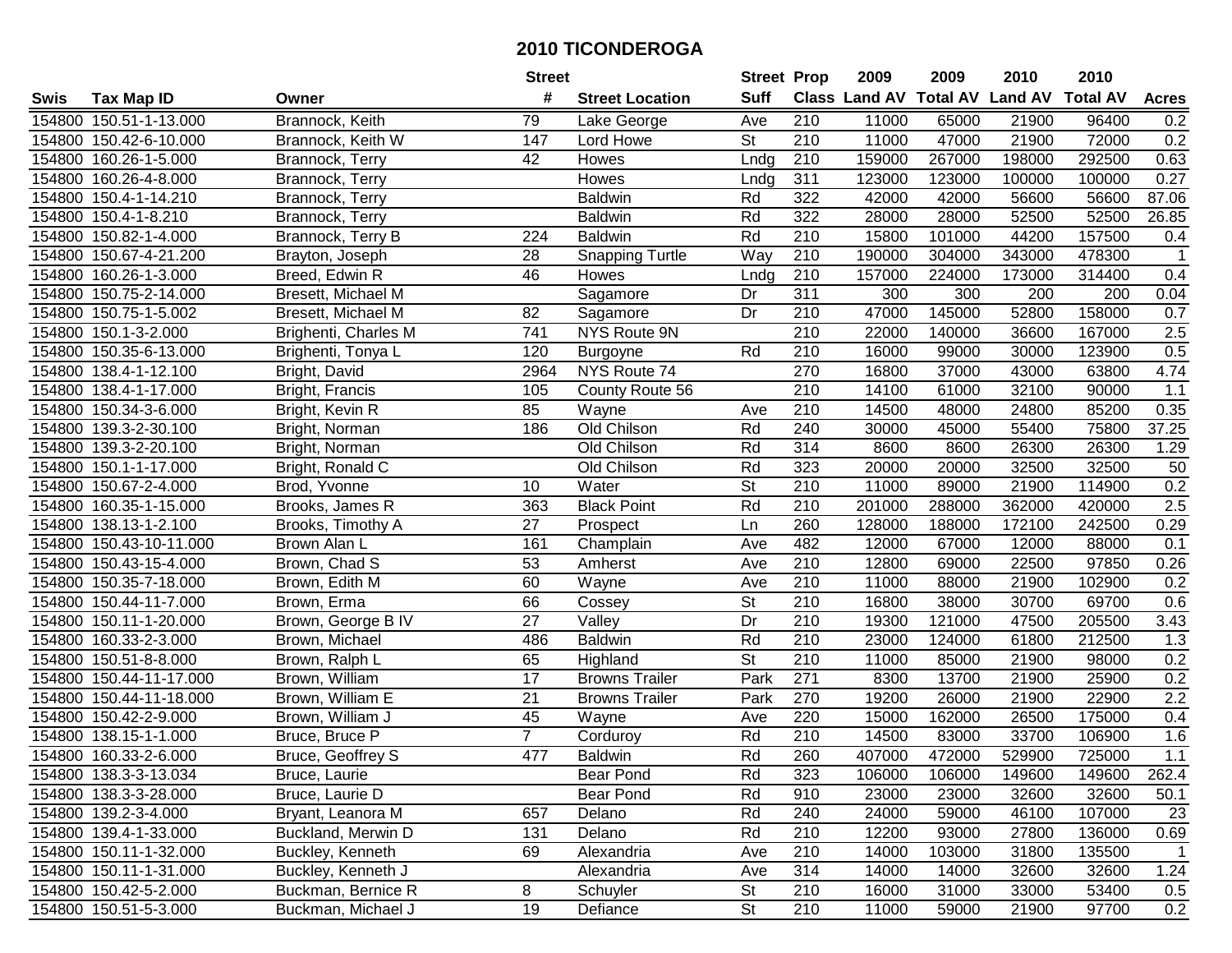|        |                         |                              | <b>Street</b>   |                        | <b>Street Prop</b>       |                  | 2009                          | 2009   | 2010           | 2010            |                  |
|--------|-------------------------|------------------------------|-----------------|------------------------|--------------------------|------------------|-------------------------------|--------|----------------|-----------------|------------------|
| Swis   | <b>Tax Map ID</b>       | Owner                        | #               | <b>Street Location</b> | <b>Suff</b>              |                  | <b>Class Land AV Total AV</b> |        | <b>Land AV</b> | <b>Total AV</b> | <b>Acres</b>     |
|        | 154800 150.36-3-3.000   | Budwick, Kimberlee J         | 80              | Burgoyne               | Rd                       | 210              | 14000                         | 52000  | 23000          | 56700           | 0.3              |
|        | 154800 138.55-3-1.000   | Buechner, Barbara Z          | 53              | Harris Point           | Way                      | 260              | 193000                        | 276000 | 248400         | 353400          | $3.2\,$          |
|        | 154800 160.26-1-1.200   | Bulger, David                |                 | <b>Baldwin</b>         | Rd                       | 311              | 400000                        | 400000 | 400000         | 400000          | $\mathbf{1}$     |
|        | 154800 160.26-1-16.000  | Bullock, Robert F            | 371             | <b>Baldwin</b>         | Rd                       | 280              | 418000                        | 550000 | 490500         | 675000          | 0.81             |
|        | 154800 150.51-7-10.000  | Burdick, Bruce               | 129             | The Portage            |                          | $\overline{210}$ | 14300                         | 126000 | 24100          | 150000          | 0.33             |
|        | 154800 139.4-2-22.000   | Burger, Duane A              |                 | Delano                 | Rd                       | 314              | 1500                          | 1500   | 23400          | 23400           | 0.4              |
|        | 154800 139.4-2-21.000   | Burger, Duane A              | 84              | Delano                 | Rd                       | 210              | 15600                         | 69000  | 38500          | 110600          | 3.1              |
| 154800 | 160.40-1-8.112          | Burgess, John                | 3               | Casino                 | $\overline{\mathsf{H}}$  | 210              | 431000                        | 705000 | 427100         | 700000          | 0.65             |
|        | 154800 160.40-1-9.110   | Burgess, John T              | 663             | <b>Baldwin</b>         | Rd                       | $\overline{210}$ | 154000                        | 324000 | 57600          | 291600          | 0.9              |
|        | 154800 160.1-3-2.120    | Burgey, Charles              | 306             | <b>NYS Route 9N</b>    |                          | 210              | 15000                         | 152000 | 35000          | 175000          | $\sqrt{2}$       |
|        | 154800 150.42-4-2.000   | Burgey, Marcie L             | 6               | John                   | St                       | 210              | 11000                         | 53000  | 21900          | 89100           | 0.2              |
|        | 154800 150.27-2-1.000   | <b>Burgoyne Partners LLC</b> | 270             | Burgoyne               | Rd                       | 484              | 18400                         | 100000 | 18400          | 100000          | 0.8              |
|        | 154800 150.35-5-27.100  | Burke, David                 | 26              | Mount Hope             | Ave                      | 210              | 18000                         | 95000  | 31700          | 95300           | 0.75             |
|        | 154800 150.35-5-27.200  | Burke, Francine              | 24              | Mount Hope             | Ave                      | 484              | 17400                         | 61000  | 17400          | 61000           | 0.67             |
|        | 154800 150.43-2-2.003   | Burke, Francine              | 75              | Montcalm               | St                       | 482              | 12000                         | 122000 | 12000          | 122000          | 0.1              |
|        | 154800 150.59-8-11.100  | Burke, John J III            | 3               | Tin Pan                | Aly                      | 210              | 14300                         | 64000  | 24100          | 68500           | 0.33             |
|        | 154800 150.35-6-6.000   | Burke, Thomas G              | $\overline{88}$ | Burgoyne               | Rd                       | 210              | 11000                         | 58000  | 21900          | 92400           | 0.2              |
|        | 154800 160.35-1-2.002   | Burleigh, Jane               | 314             | <b>Black Point</b>     | Rd                       | 210              | 236000                        | 293000 | 336000         | 425000          | 1.54             |
|        | 154800 160.35-1-12.002  | Burleigh, Sheridan L         | 347             | <b>Black Point</b>     | Rd                       | 280              | 281000                        | 354800 | 334100         | 525600          | 7.5              |
|        | 154800 160.35-1-10.002  | Burleigh, Thomas             | 341             | <b>Black Point</b>     | Rd                       | 260              | 189000                        | 244000 | 330000         | 400000          | $7.7\,$          |
|        | 154800 150.43-16-4.000  | Burleigh, Thomas F           | 135             | Champlain              | Ave                      | 210              | 19200                         | 117000 | 32600          | 195000          | 0.9              |
|        | 154800 150.43-4-19.000  | <b>Burliegh Pharmacy Inc</b> | 121             | Montcalm               | St                       | 482              | 24000                         | 118000 | 24000          | 118000          | 0.2              |
|        | 154800 150.11-1-4.000   | Burlingame, Jackie           | 826             | NYS Route 9N           |                          | 210              | 14400                         | 57000  | 35500          | 116200          | 2.15             |
| 154800 | 150.34-10-5.100         | <b>Burns Russ</b>            | 1056            | Wicker                 | St                       | 484              | 55000                         | 150000 | 55000          | 150000          | 1.26             |
|        | 154800 150.27-3-16.001  | Burns, Bruce                 |                 | <b>Bennett</b>         | Rd                       | $\overline{311}$ | 100                           | 100    | 200            | 200             | 0.06             |
|        | 154800 150.27-3-12.000  | Burns, Bruce W Sr            | 221             | <b>Burgoyne</b>        | Rd                       | 270              | 14000                         | 35000  | 23000          | 45000           | 0.3              |
|        | 154800 150.27-3-14.000  | Burns, Bruce W Sr            | 16              | <b>Bennett</b>         | Rd                       | 210              | 14000                         | 75000  | 20700          | 102800          | 0.3              |
|        | 154800 150.35-5-5.000   | Burns, Bruce W Sr            |                 | <b>Bennett</b>         | Rd                       | 311              | 8400                          | 8400   | 14100          | 14100           | 0.3              |
|        | 154800 150.27-3-13.000  | Burns, Bruce W Sr            | 16              | <b>Bennett</b>         | Rd                       | $\overline{311}$ | 14400                         | 14400  | 27600          | 27600           | 0.6              |
|        | 154800 150.27-3-24.000  | Burns, Bruce W Sr            |                 | Bennett                | Rd                       | $\overline{311}$ | 14300                         | 14300  | 34300          | 34300           | $\overline{1.3}$ |
|        | 154800 150.34-9-14.002  | Burns, Bruce W Sr            | 109             | Race Track             | Rd                       | $\overline{210}$ | 11900                         | 67000  | 27300          | 80000           | 0.65             |
|        | 154800 150.34-1-2.000   | Burns, Christopher W         | 1046            | Wicker                 | $\overline{\mathsf{St}}$ | 210              | 16000                         | 62000  | 30000          | 123200          | 0.5              |
|        | 154800 150.27-3-19.000  | Burns, Jeffrey               | 207             | Burgoyne               | Rd                       | $\overline{210}$ | 16000                         | 76000  | 30000          | 123800          | 0.5              |
|        | 154800 139.3-2-18.000   | Burns, Russell               | 313             | County Route 56        |                          | $\overline{210}$ | 15000                         | 106000 | 36000          | 204200          | 2.3              |
|        | 154800 139.3-2-16.120   | Burns, Russell               |                 | County Route 56        |                          | 314              | 10100                         | 10100  | 10100          | 10100           | 5.37             |
|        | 154800 139.3-2-19.000   | Burns, Russell               | 319             | County Route 56        |                          | 270              | 10200                         | 27000  | 24000          | 46500           | 0.43             |
|        | 154800 139.3-2-30.200   | Burns, Russell G             | 187             | Old Chilson            | Rd                       | 270              | 15300                         | 48000  | 37400          | 96300           | 2.75             |
|        | 154800 150.35-5-7.000   | Burns, Russell G             |                 | Burgoyne               | Rd                       | 311              | 100                           | 100    | 200            | 200             | 0.1              |
|        | 154800 150.27-3-21.000  | Burns, Russell G             | 199             | Burgoyne               | Rd                       | 270              | 14000                         | 28000  | 23000          | 40550           | 0.3              |
|        | 154800 150.27-3-20.000  | Burns, Russell G             | 201             | Burgoyne               | Rd                       | 210              | 8000                          | 35000  | 20700          | 61000           | 0.1              |
|        | 154800 150.51-10-10.000 | Burns, Russell G             | 26              | Calkins                | PI                       | 449              | 24000                         | 83000  | 24000          | 83000           | 1.7              |
|        | 154800 150.34-4-15.000  | Burris, Cheryl               | 49              | Wayne                  | Ave                      | 210              | 11000                         | 78000  | 21900          | 102700          | 0.2              |
|        |                         |                              |                 |                        |                          |                  |                               |        |                |                 |                  |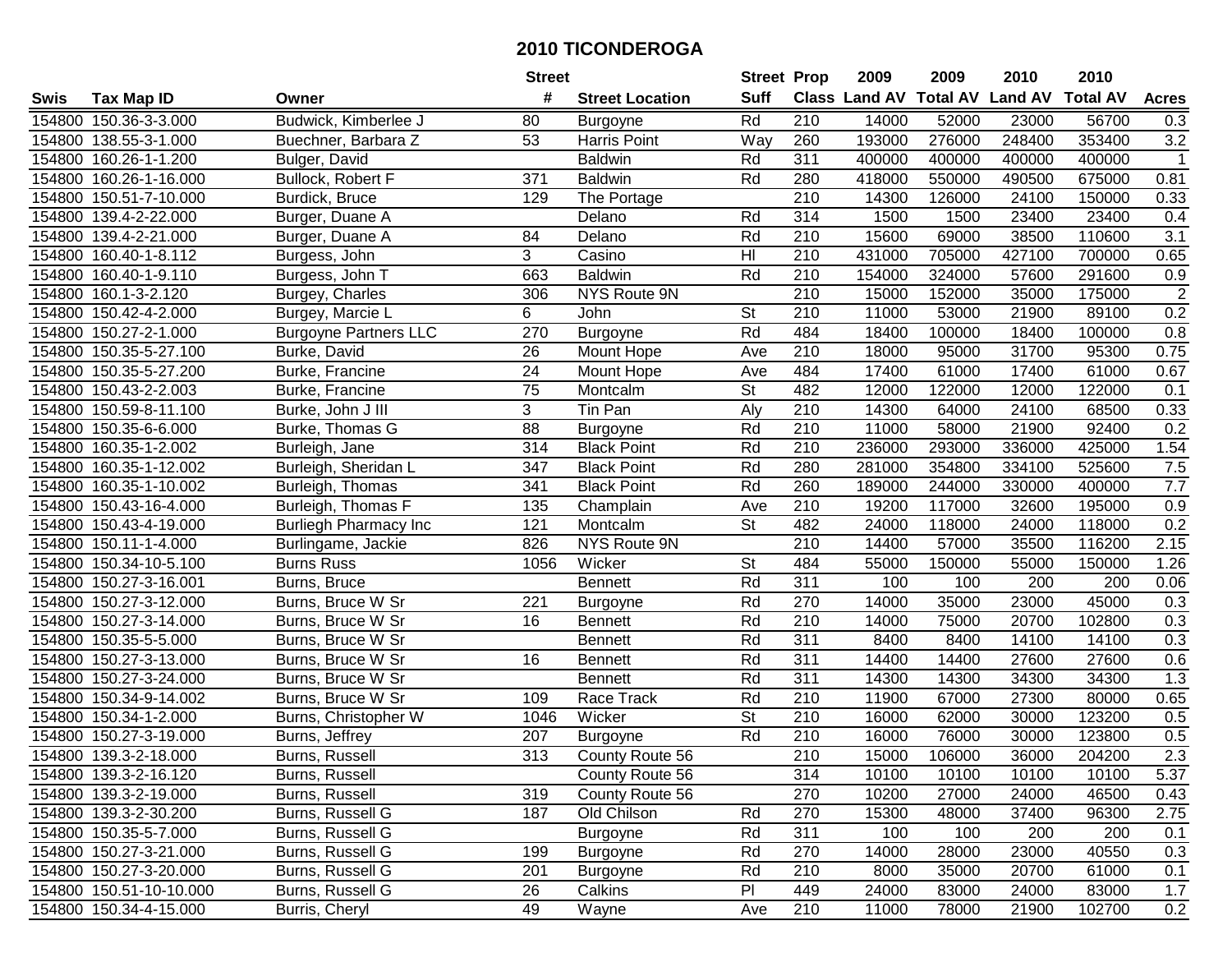|        |                            |                        | <b>Street</b>   |                        | <b>Street Prop</b>       |                  | 2009                          | 2009   | 2010           | 2010            |                  |
|--------|----------------------------|------------------------|-----------------|------------------------|--------------------------|------------------|-------------------------------|--------|----------------|-----------------|------------------|
| Swis   | <b>Tax Map ID</b>          | Owner                  | #               | <b>Street Location</b> | <b>Suff</b>              |                  | <b>Class Land AV Total AV</b> |        | <b>Land AV</b> | <b>Total AV</b> | <b>Acres</b>     |
|        | 154800 150.43-14-4.000     | Burris, Nancy          | 8               | Holcomb                | Ave                      | 210              | 14000                         | 54000  | 23000          | 97500           | 0.3              |
|        | 154800 139.15-1-8.000      | Burris, Nancy A        | 1519            | NYS Route 9N           |                          | 312              | 7200                          | 25000  | 7200           | 57000           | 0.1              |
|        | 154800 139.15-1-9.000      | Burris, Nancy A        | 1517            | NYS Route 9N           |                          | 210              | 12200                         | 96000  | 28000          | 127600          | 0.7              |
|        | 154800 138.13-1-9.000      | <b>Burroughs Trust</b> | $\overline{7}$  | Prospect               | Ln                       | 280              | 165000                        | 340000 | 229200         | 432400          | 1.57             |
|        | 154800 150.51-7-3.000      | Burroughs, John W      | 149             | The Portage            |                          | 210              | 11000                         | 61000  | 22200          | 91900           | 0.23             |
|        | 154800 150.51-7-3.000/2010 | Burroughs, John W      | 149             | The Portage            |                          | $\overline{210}$ |                               |        | 22200          | 113500          |                  |
|        | 154800 150.43-11-17.000    | Burroughs, Raymond J   |                 | Treadway               | <b>St</b>                | 311              | 13500                         | 13500  | 26500          | 26500           | 0.4              |
|        | 154800 150.52-4-10.000     | Burroughs, Raymond J   | 50              | Defiance               | $\overline{\mathsf{St}}$ | $\overline{210}$ | 14000                         | 57000  | 23000          | 92100           | 0.3              |
|        | 154800 150.43-11-16.000    | Burroughs, Steven H    | $\overline{17}$ | Treadway               | $\overline{\mathsf{St}}$ | $\overline{210}$ | 11000                         | 71000  | 21900          | 110650          | 0.2              |
|        | 154800 150.42-4-14.000     | Burroughs, Thomas J    | 17              | Schuyler               | $\overline{\mathsf{St}}$ | 210              | 8000                          | 27000  | 20700          | 45700           | 0.1              |
|        | 154800 150.42-3-37.000     | Burrows, David W       | 9               | George                 | $\overline{\mathsf{St}}$ | 210              | 14000                         | 49000  | 23000          | 76000           | 0.3              |
|        | 154800 150.4-1-2.000       | Burrows, Stella K      | 94              | Alexandria             | Ave                      | 210              | 17500                         | 45000  | 46800          | 91000           | 5.7              |
|        | 154800 128.4-2-10.100      | Busby, Wayne           |                 | Birnbaum               | Rd                       | 322              | 31000                         | 31000  | 61500          | 61500           | 56.5             |
|        | 154800 140.3-1-5.000       | Bush, Alvin L          | 281             | Shore Airport          | Rd                       | 210              | 12800                         | 106000 | 29400          | 169800          | 0.81             |
|        | 154800 150.43-16-11.000    | Bush, Evelyn R         | 36              | Amherst                | Ave                      | 210              | 16000                         | 100000 | 30000          | 185300          | 0.5              |
|        | 154800 150.59-7-18.000     | Bush, Marion           | 14              | Water                  | <b>St</b>                | 210              | 11000                         | 48000  | 21900          | 81700           | 0.2              |
|        | 154800 140.3-1-4.200       | Bush, Michael A        | 287             | Shore Airport          | Rd                       | 210              | 14000                         | 116000 | 31800          | 125100          | 1                |
|        | 154800 140.3-1-4.130       | Bush, Michael A        | 282             | Shore Airport          | Rd                       | 314              | 14800                         | 14800  | 35000          | 35000           | $\boldsymbol{2}$ |
|        | 154800 140.3-1-4.120       | Bush, Michael A        |                 | Shore Airport          | Rd                       | 312              | 18700                         | 77000  | 45500          | 150500          | 7.29             |
|        | 154800 150.59-2-25.000     | Bush, Timothy C        | 281             | Alexandria             | Ave                      | 210              | 15000                         | 74000  | 26500          | 100600          | 0.4              |
|        | 154800 138.55-7-4.011      | Bush, Timothy R        | 2253            | NYS Route 74           |                          | 210              | 160000                        | 203000 | 212600         | 307200          | 0.78             |
|        | 154800 150.59-2-6.000      | Bushey, Penny          | 14              | Highland               | <b>St</b>                | 210              | 8000                          | 74500  | 20700          | 95000           | 0.1              |
| 154800 | 150.51-1-12.200            | Busone, Michael        |                 | Lake George            | Ave                      | 210              |                               |        | 23000          | 165000          | 0.3              |
| 154800 | 150.65-1-15.000            | Bussey, Richard K      | 134             | Pine Springs           | Dr                       | 210              | 25000                         | 130000 | 53800          | 188900          | 0.7              |
|        | 154800 150.59-8-1.200      | Butkiewicz, Joseph T   | 6               | Virginias              | Path                     | 210              | 14700                         | 82100  | 24100          | 120000          | 0.37             |
|        | 154800 138.4-1-1.000       | Butler, Ralph Sr       |                 | Corduroy               | Rd                       | 323              | 11600                         | 11600  | 37400          | 37400           | 19.47            |
|        | 154800 150.59-7-11.100     | Butler, Theresa        | 47              | The Portage            |                          | 210              | 18200                         | 94000  | 31800          | 140000          | 0.78             |
|        | 154800 150.35-6-19.002     | Butler, William C      | 6               | Lonergan               | Ln                       | 210              | 23300                         | 34500  | 28600          | 67600           | 0.46             |
|        | 154800 151.3-2-1.000       | Butler, William C      |                 | <b>Putts Pond</b>      | Rd                       | 323              | 300                           | 300    | 1300           | 1300            | 0.4              |
|        | 154800 160.26-1-19.000     | Buyakowski, Frank      | 379             | <b>Baldwin</b>         | Rd                       | $\overline{210}$ | 322000                        | 558000 | 326300         | 655900          | 0.6              |
|        | 154800 160.26-1-7.033      | Buyakowski, Frank      |                 | <b>Baldwin</b>         | Rd                       | 311              | 1000                          | 1000   | 46900          | 46900           | 0.01             |
|        | 154800 150.82-2-1.000      | Cababe, David          | 251             | <b>Baldwin</b>         | Rd                       | 210              | 288000                        | 425000 | 321800         | 604000          | 0.9              |
|        | 154800 139.4-1-48.200      | Cahill, Michele M      | 1273            | NYS Route 9N           |                          | $\overline{210}$ | 16100                         | 128000 | 40700          | 144700          | 3.78             |
|        | 154800 139.4-1-46.000      | Cahill, Michele M      |                 | NYS Route 9N           |                          | 314              | 100                           | 100    | 100            | 100             | 0.2              |
|        | 154800 150.67-5-11.000     | Callahan, John         | 54              | <b>Black Point</b>     | Rd                       | 220              | 230000                        | 299000 | 271800         | 400000          | 0.8              |
|        | 154800 150.4-1-25.000      | Camarda Thomas M       | 18              | Stoughton              | Dr                       | 210              | 249000                        | 365000 | 389400         | 580000          | 1.08             |
|        | 154800 151.17-2-1.000      | Campinell, Robert      | 52              | <b>Wilson Bay</b>      | Rd                       | 260              | 20000                         | 58000  | 30000          | 58000           | 0.2              |
|        | 154800 150.35-8-10.000     | Campinell, Robert E    | 26              | Wiley                  | <b>St</b>                | 220              | 11000                         | 83000  | 21900          | 155600          | 0.2              |
|        | 154800 150.43-6-7.000      | Campinell, Robert E    | 36              | Schuyler               | <b>St</b>                | 210              | 21000                         | 73000  | 34500          | 98700           | 0.3              |
|        | 154800 150.59-2-19.000     | Campney, Charles M     | 307             | Alexandria             | Ave                      | 210              | 14000                         | 90000  | 23000          | 130000          | 0.3              |
|        | 154800 138.4-1-54.000      | Cann, Robert           | 167             | Putts Pond             | Rd                       | 210              | 14200                         | 37000  | 32400          | 80300           | 1.2              |
|        | 154800 160.1-1-19.000      | Carey, Donald J        | 206             | County Route 11        |                          | 210              | 13400                         | 85000  | 30500          | 121800          | 0.9              |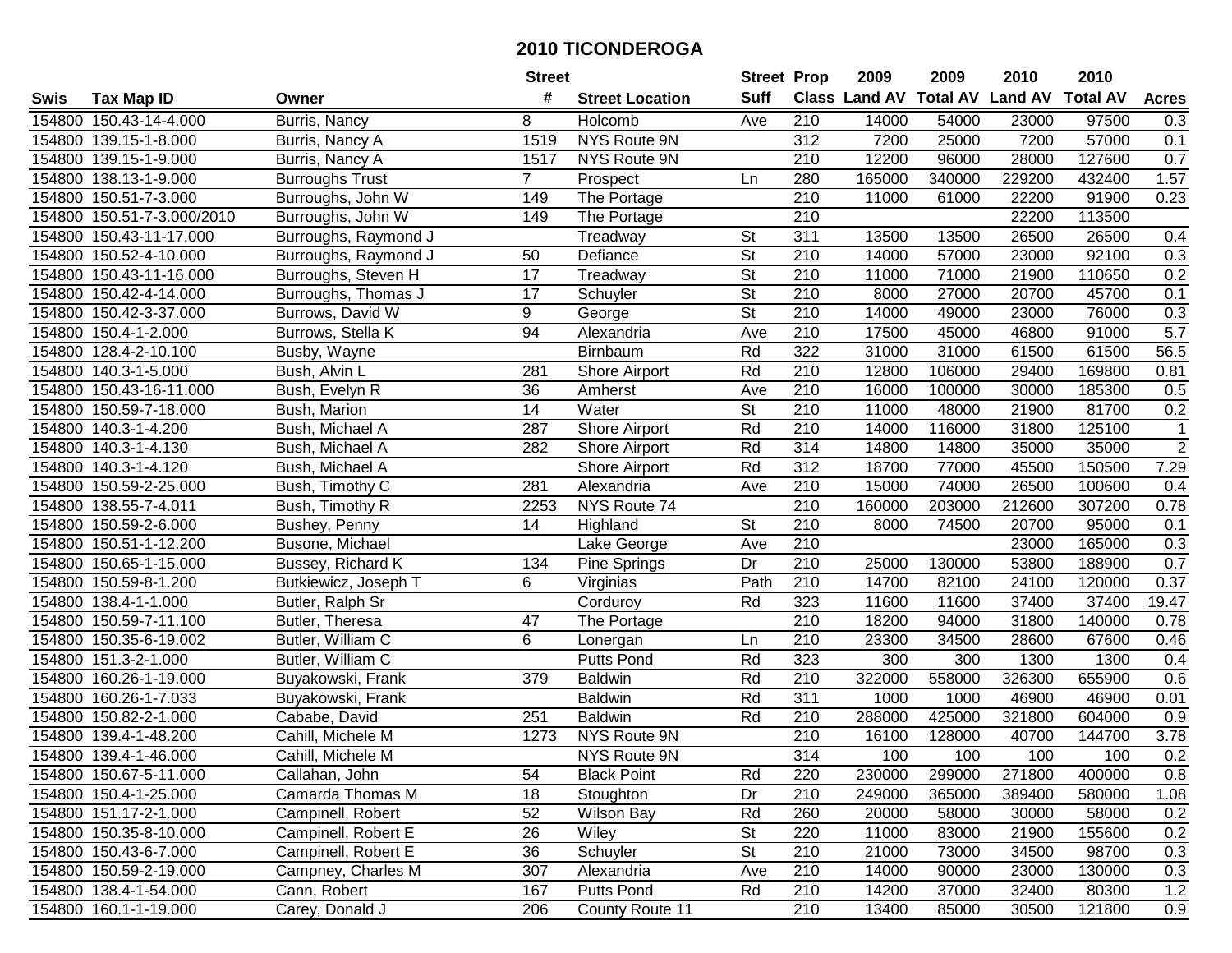|      |                        |                       | <b>Street</b>   |                        | <b>Street Prop</b>       |                  | 2009          | 2009            | 2010           | 2010            |              |
|------|------------------------|-----------------------|-----------------|------------------------|--------------------------|------------------|---------------|-----------------|----------------|-----------------|--------------|
| Swis | <b>Tax Map ID</b>      | Owner                 | #               | <b>Street Location</b> | <b>Suff</b>              |                  | Class Land AV | <b>Total AV</b> | <b>Land AV</b> | <b>Total AV</b> | <b>Acres</b> |
|      | 154800 150.59-9-3.200  | Carlson, Charles W Jr | 19              | <b>Baldwin</b>         | Rd                       | 210              | 289000        | 399000          | 336000         | 480000          | 1.93         |
|      | 154800 150.59-9-3.100  | Carlson, Charles W Sr | 27              | <b>Baldwin</b>         | Rd                       | 210              | 292000        | 405000          | 346200         | 509900          | 5.45         |
|      | 154800 150.3-1-12.000  | Carlson, Kirk W       | 488             | NYS Route 9N           |                          | 210              | 14900         | 172000          | 35600          | 265900          | 2.2          |
|      | 154800 150.67-4-29.000 | Carlson, Nancy J      | 43              | Outlet                 | Dr                       | 210              | 203000        | 237000          | 238000         | 334000          | 0.5          |
|      | 154800 160.40-1-1.003  | Carney, Jeanne        |                 | <b>Tennis Court</b>    | H <sub>l</sub>           | 314              | 15900         | 15900           | 6200           | 6200            | 1.03         |
|      | 154800 160.40-1-14.017 | Carney, Jeanne        | 18              | <b>Tennis Court</b>    | $\overline{\mathsf{H}}$  | 260              | 175000        | 239000          | 65400          | 200000          | 1.9          |
|      | 154800 150.43-13-6.000 | Carney, Patrick J     | 12              | Father Jogues          | $\overline{P}$           | 483              | 16000         | 178000          | 16000          | 200000          | 0.5          |
|      | 154800 160.32-4-2.100  | Carney, Patrick J     |                 | <b>Baldwin</b>         | Rd                       | 311              | 185000        | 185000          | 252800         | 252800          | 0.68         |
|      | 154800 160.40-1-13.100 | Carney, Patrick J     | 616             | <b>Baldwin</b>         | Rd                       | $\overline{210}$ | 155000        | 309000          | 63300          | 400000          | 1.55         |
|      | 154800 138.4-1-16.000  | Carpenter, David T    | 2950            | NYS Route 74           |                          | 270              | 15200         | 24000           | 37000          | 47000           | 2.64         |
|      | 154800 150.34-4-6.200  | Carr Michael          | 34              | Saint Clair            | St                       | 210              | 14500         | 55000           | 24800          | 96000           | 0.35         |
|      | 154800 150.34-4-6.100  | Carr Michael          |                 | Saint Clair            | St                       | 311              | 8200          | 8200            | 21500          | 21500           | 0.17         |
|      | 154800 150.51-9-11.000 | Carr Shawn            | 103             | The Portage            |                          | $\overline{210}$ | 11000         | 95000           | 21900          | 102500          | 0.2          |
|      | 154800 150.59-4-15.000 | Carr, Donald          | 14              | Champlain              | Ave                      | 210              | 14000         | 66000           | 23000          | 100300          | 0.3          |
|      | 154800 139.2-2-20.000  | Carr, John E          | 9               | Vineyard               | Rd                       | 210              | 12200         | 58000           | 28000          | 88700           | 0.7          |
|      | 154800 150.52-4-9.000  | Carr, Robert K        | 52              | Defiance               | St                       | 210              | 14000         | 41000           | 23000          | 86300           | 0.3          |
|      | 154800 150.35-2-18.000 | Carr, Vickie L        | $\overline{32}$ | Park                   | Ave                      | 210              | 11000         | 70000           | 21900          | 103700          | 0.2          |
|      | 154800 150.67-4-17.000 | Carrie, James         | 63              | Outlet                 | Dr                       | 210              | 203000        | 291000          | 245700         | 450000          | 0.4          |
|      | 154800 150.11-1-50.000 | Carroll, Andrew J     | $\overline{18}$ | Eichen                 | $\overline{\mathsf{St}}$ | 210              | 3600          | 70000           | 4900           | 70000           | 0.06         |
|      | 154800 150.34-3-13.000 | Carroll, Joseph M     | 41              | Saint Clair            | <b>St</b>                | 210              | 20000         | 72000           | 33300          | 112700          | $\mathbf{1}$ |
|      | 154800 138.4-1-55.200  | Carroll, Laurel       |                 | <b>Putts Pond</b>      | Rd                       | 314              | 12800         | 12800           | 49700          | 49700           | 8.6          |
|      | 154800 138.4-1-52.000  | Carroll, Laurel       | 133             | <b>Putts Pond</b>      | Rd                       | 210              | 6100          | 45000           | 11400          | 50000           | 0.14         |
|      | 154800 150.67-4-2.000  | Catanzarita, Amy K    | 18              | Outlet                 | Dr                       | 210              | 23000         | 66000           | 33400          | 91400           | 1.5          |
|      | 154800 150.3-1-9.001   | Catlin Leon W         | 70              | <b>Bernetz</b>         | Rd                       | 210              | 14600         | 27000           | 34200          | 62500           | 1.75         |
|      | 154800 139.4-1-8.000   | Catlin Leon W         |                 | NYS Route 9N           |                          | $\overline{311}$ | 7000          | 7000            | 25400          | 25400           | 0.5          |
|      | 154800 139.4-1-56.000  | Catlin, Dan           |                 | NYS Route 9N           |                          | 323              | 66000         | 66000           | 66000          | 66000           | 30           |
|      | 154800 139.4-1-48.100  | Catlin, Dan           | 1249            | NYS Route 9N           |                          | 240              | 21000         | 37000           | 36400          | 45000           | 10.2         |
|      | 154800 160.1-1-1.000/1 | Catlin, Dan           |                 | <b>Bull Rock</b>       | Rd                       | 112              |               |                 | 100            | 100             | $\mathbf{0}$ |
|      | 154800 160.1-1-1.000   | Catlin, Dan           | 182             | <b>Bull Rock</b>       | Rd                       | $\frac{11}{2}$   | 67000         | 175000          | 72200          | 180000          | 81.72        |
|      | 154800 150.3-1-18.100  | Catlin, Dan E         |                 | <b>Bull Rock</b>       | Rd                       | 105              | 45000         | 45000           | 49500          | 49500           | 99.02        |
|      | 154800 150.3-1-22.110  | Catlin, Dan E         |                 | <b>Bull Rock</b>       | Rd                       | 322              | 16400         | 16400           | 16400          | 16400           | 11.71        |
|      | 154800 150.27-1-1.000  | Catlin, Dan E         |                 | NYS Route 74           |                          | 311              | 20300         | 20300           | 26300          | 26300           | 1.38         |
|      | 154800 139.4-2-19.120  | Catlin, Lee           |                 | Delano                 | Rd                       | 322              | 7500          | 7500            | 10000          | 10000           | 20           |
|      | 154800 159.-1-21.000   | Catlin, Leon          | 14              | Shattuck               | Rd                       | 240              | 59000         | 106000          | 85700          | 131100          | 108.8        |
|      | 154800 160.1-1-4.000   | Catlin, Leon          |                 | <b>Bull Rock</b>       | Rd                       | 311              | 5200          | 5200            | 17000          | 17000           | 2.35         |
|      | 154800 160.1-1-2.000   | Catlin, Leon          | 82              | <b>Bull Rock</b>       | Rd                       | 280              | 22500         | 121000          | 53200          | 150700          | 17.24        |
|      | 154800 150.3-1-7.000   | Catlin, Leon          |                 | NYS Route 9N           |                          | 105              | 34000         | 34000           | 33700          | 36500           | 46.38        |
|      | 154800 150.2-2-5.000   | Catlin, Leon W        | 301             | Burgoyne               | Rd                       | 210              | 18400         | 54000           | 34700          | 44700           | 6.8          |
|      | 154800 139.4-1-5.100   | Catlin, Leon W        |                 | NYS Route 9N           |                          | 105              | 7100          | 7100            | 7100           | 7100            | 7.9          |
|      | 154800 139.4-1-10.100  | Catlin, Leon W        |                 | NYS Route 9N           |                          | 105              | 39000         | 39000           | 39300          | 39300           | 53.9         |
|      | 154800 150.2-3-7.300   | Catlin, Leon W        |                 | Wicker                 | St                       | 323              | 200           | 200             | 700            | 700             | 0.22         |
|      | 154800 139.4-1-35.000  | Catlin, Leon W        |                 | Charboneau             | Rd                       | 105              | 1300          | 1300            | 1300           | 1300            | 1.2          |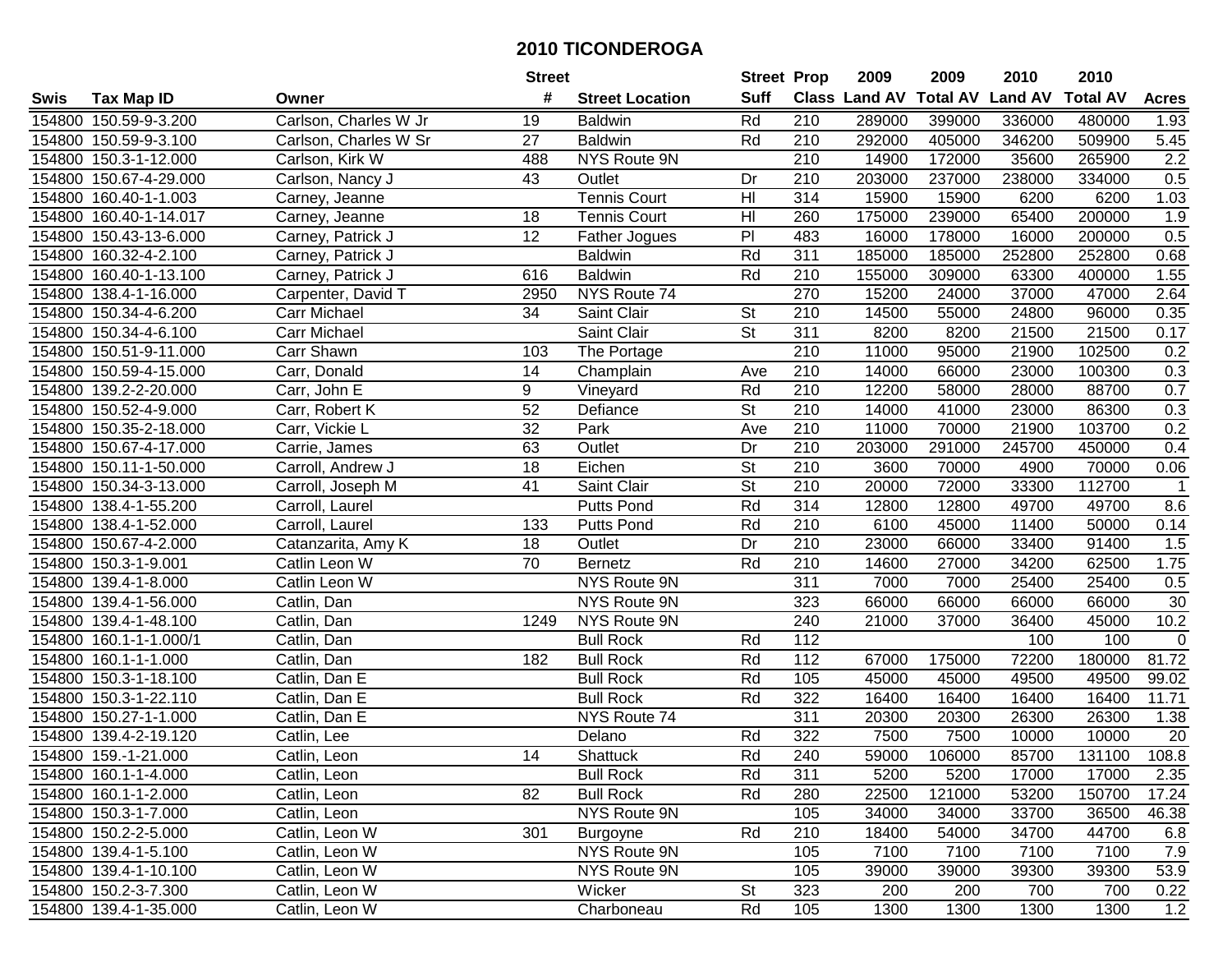| #<br><b>Suff</b><br>Class Land AV Total AV Land AV<br><b>Total AV</b><br><b>Tax Map ID</b><br><b>Street Location</b><br><b>Acres</b><br>Swis<br>Owner<br>Rd<br>105<br>8900<br>154800 139.4-2-23.000<br>Catlin, Leon W<br>8900<br>8900<br>8900<br>9.84<br>Delano<br>Charboneau<br>112<br>300000<br>155700<br>300000<br>161.82<br>154800 139.4-1-36.100<br>Catlin, Leon W<br>168<br>Rd<br>138000<br>154800 139.4-1-36.200<br>Catlin, Leon W<br>Mount Hope<br>105<br>5800<br>5800<br>5800<br>5800<br>6.7<br>Ave<br>154800 139.4-2-19.110<br>Rd<br>105<br>53000<br>53000<br>53100<br>53100<br>83.8<br>Catlin, Leon W<br>Delano<br>$\overline{314}$<br>154800 139.4-1-30.000<br>Catlin, Leon W<br>Rd<br>5700<br>5700<br>28000<br>28000<br>0.7<br>Delano<br>Rd<br>8.86<br>154800 139.4-2-18.000<br>Catlin, Leon W<br>Shanahan<br>105<br>8000<br>8000<br>8000<br>8000<br>322<br>154800 139.4-1-52.200<br>NYS Route 9N<br>66000<br>66000<br>66000<br>11.39<br>Catlin, Leon W<br>66000<br>210<br>154800 150.3-1-19.100<br>Rd<br>18500<br>210000<br>56400<br>324100<br>8.69<br>Catlin, Leon W<br>260<br><b>Bull Rock</b><br>Park<br>311<br>154800 150.27-1-9.100<br>14000<br>14000<br>23000<br>23000<br>0.3<br>Catlin, Leon W<br>Ave<br>Rd<br>210<br>15500<br>38400<br>40500<br>3.05<br>154800 160.1-1-3.000<br>54<br><b>Bull Rock</b><br>40500<br>Catlin, Leon W<br>322<br>11700<br>13<br>154800 139.4-2-6.000<br>Shanahan<br>Rd<br>19200<br>19200<br>11700<br>Catlin, Leon W<br>34.7<br>154800 139.4-2-4.000<br>Rd<br>322<br>39000<br>39000<br>31200<br>31200<br>Catlin, Leon W<br>Delano<br>$\overline{\mathsf{St}}$<br>Wicker<br>311<br>2900<br>2900<br>26000<br>26000<br>154800 150.2-3-7.140<br>Catlin, Leon W<br>0.19<br>$\overline{\mathsf{St}}$<br>154800 150.2-3-7.110<br>Wicker<br>443<br>168000<br>308000<br>221800<br>308000<br>2.53<br>Catlin, Leon W<br>1096<br>$\overline{\mathsf{St}}$<br>330<br>154800 150.2-3-7.130<br>Wicker<br>89700<br>89700<br>89700<br>89700<br>1.48<br>Catlin, Leon W<br>Rd<br>210<br>154800 150.3-1-18.200<br>72<br>18700<br>58500<br>153800<br>9.33<br>Catlin, Leon W<br>86000<br><b>Bernetz</b><br>$\overline{7}$<br>210<br>8600<br>0.12<br>154800 150.43-6-1.000<br>Wayne<br>68000<br>20900<br>85000<br>Catlin, Marion<br>Ave<br>311<br>154800 150.59-2-28.200<br>4500<br>4500<br>21300<br>21300<br>0.15<br>Cawley, Georgia M<br>Lake George<br>Ave<br>210<br>0.3<br>154800 150.59-2-29.000<br>28<br>14000<br>72000<br>23000<br>97200<br>Cawley, Georgia M<br>Lake George<br>Ave<br>154800 150.42-3-29.000<br>9<br>John<br><b>St</b><br>210<br>15000<br>51000<br>26500<br>88700<br>0.4<br>Cawley, Robert<br>$\overline{\mathsf{St}}$<br>$\overline{311}$<br>0.1<br>154800 150.44-2-7.000<br>4000<br>4000<br>20700<br>20700<br>Cawley, Robert J<br>Cossey<br>174<br>48000<br>154800 150.43-9-25.000<br>482<br>230000<br>48000<br>230000<br>0.4<br>Cawley, Robert J Jr<br>Lake George<br>Ave<br><b>CCM LP</b><br>NYS Route 74<br>311<br>1.7<br>154800 138.3-1-1.000<br>29000<br>29000<br>70500<br>70500<br><b>CCM LP</b><br>45000<br>46000<br>154800<br>138.13-2-10.000<br>NYS Route 74<br>314<br>46000<br>45000<br>0.81<br>$\overline{210}$<br>154800 150.83-1-24.000<br>9<br>Dr<br>266000<br>321000<br>379600<br>450000<br>0.3<br>Cella, Robert<br><b>Blue Heron</b><br>1522<br>NYS Route 9N<br>695<br>700<br>154800 139.15-3-1.000<br>1100<br>0.9<br>Cemetery<br>700<br>1100<br>41<br>695<br>700<br>1100<br>1100<br>154800 139.2-2-31.000<br>Vineyard<br>Rd<br>700<br>$\mathbf 1$<br>Cemetery<br>35<br><b>Putts Pond</b><br>Rd<br>695<br>800<br>$\overline{1}$<br>154800 138.15-2-1.000<br>800<br>1200<br>1200<br>Cemetery<br>$\overline{0}$<br>695<br>100<br>154800 139.2-2-1.000/1<br>NYS Route 9N<br>100<br>200<br>200<br>Cemetery<br>NYS Route 74<br>230<br>185000<br>139600<br>266700<br>154800 138.13-4-2.200<br>Cerny, David P<br>96000<br>0.16<br>1943<br>154800 160.32-1-4.000<br>Rd<br>260<br>71700<br>0.2<br>Chace, Miriam C<br>536<br><b>Baldwin</b><br>55000<br>86000<br>150000<br>$\overline{\mathsf{St}}$<br>154800 150.43-1-14.000<br>Chadder, Khalid M<br>69<br>486<br>32000<br>127000<br>32000<br>150000<br>0.3<br>Montcalm<br>$\overline{72}$<br>154800 160.34-1-4.000<br>260<br>472000<br>0.27<br>Chalkey, Suzanne K<br>Ln<br>303000<br>328000<br>381800<br>Tiroga Beach<br>NYS Route 74<br>$\overline{210}$<br>154800 138.55-7-2.009<br>2245<br>114000<br>199000<br>169400<br>283100<br>0.3<br>Chamberlain, Patricia<br>154800 139.4-2-2.000/1<br>Champlain Aero<br>65<br>Aviation<br>Rd<br>844<br>100<br>100100<br>0<br>$1.2$<br>314<br>154800 150.3-1-20.000<br><b>Bull Rock</b><br>Rd<br>8600<br>8600<br>26000<br>26000<br>Chapman, Glen<br>Rd<br>210<br>18300<br>177000<br>210100<br>154800 150.3-1-19.200<br>Chapman, Glen D<br>244<br><b>Bull Rock</b><br>36600<br>8.31<br>154800 150.3-1-21.120<br><b>Bull Rock</b><br>Rd<br>323<br>2900<br>2900<br>12400<br>12400<br>3.88<br>Chapman, Glen D<br>Chappell, Edward<br>210<br>0.2<br>154800 150.43-13-9.000<br>11<br>St<br>11000<br>50000<br>21900<br>80000<br><b>Iroquois</b><br>393<br>Rd<br>210<br>232700<br>154800 160.26-1-21.000<br>Chappell, Sherman<br><b>Baldwin</b><br>229000<br>300000<br>486900<br>0.35<br>19200<br>154800 150.43-16-15.000<br>Charboneau, Anne<br>46<br>210<br>128000<br>32600<br>193000<br>0.9<br>Amherst<br>Ave<br>210<br>154800 150.75-2-6.002<br>67<br>Dr<br>242000<br>318000<br>290000<br>380000<br>Sagamore<br>1.68<br>Charboneau, James |  | <b>Street</b> | <b>Street Prop</b> | 2009 | 2009 | 2010 | 2010 |  |
|-------------------------------------------------------------------------------------------------------------------------------------------------------------------------------------------------------------------------------------------------------------------------------------------------------------------------------------------------------------------------------------------------------------------------------------------------------------------------------------------------------------------------------------------------------------------------------------------------------------------------------------------------------------------------------------------------------------------------------------------------------------------------------------------------------------------------------------------------------------------------------------------------------------------------------------------------------------------------------------------------------------------------------------------------------------------------------------------------------------------------------------------------------------------------------------------------------------------------------------------------------------------------------------------------------------------------------------------------------------------------------------------------------------------------------------------------------------------------------------------------------------------------------------------------------------------------------------------------------------------------------------------------------------------------------------------------------------------------------------------------------------------------------------------------------------------------------------------------------------------------------------------------------------------------------------------------------------------------------------------------------------------------------------------------------------------------------------------------------------------------------------------------------------------------------------------------------------------------------------------------------------------------------------------------------------------------------------------------------------------------------------------------------------------------------------------------------------------------------------------------------------------------------------------------------------------------------------------------------------------------------------------------------------------------------------------------------------------------------------------------------------------------------------------------------------------------------------------------------------------------------------------------------------------------------------------------------------------------------------------------------------------------------------------------------------------------------------------------------------------------------------------------------------------------------------------------------------------------------------------------------------------------------------------------------------------------------------------------------------------------------------------------------------------------------------------------------------------------------------------------------------------------------------------------------------------------------------------------------------------------------------------------------------------------------------------------------------------------------------------------------------------------------------------------------------------------------------------------------------------------------------------------------------------------------------------------------------------------------------------------------------------------------------------------------------------------------------------------------------------------------------------------------------------------------------------------------------------------------------------------------------------------------------------------------------------------------------------------------------------------------------------------------------------------------------------------------------------------------------------------------------------------------------------------------------------------------------------------------------------------------------------------------------------------------------------------------------------------------------------------------------------------------------------------------------------------------------------------------------------------------------------------------------------------------------------------------------------------------------------------------------------------------------------------------------------------------------------------------------------------------------------------------------------------------------------------------------------------------------------------------------------------------------------------------------------------------------------------------------------------------------------------------------------------------------------------------------------------------------------|--|---------------|--------------------|------|------|------|------|--|
|                                                                                                                                                                                                                                                                                                                                                                                                                                                                                                                                                                                                                                                                                                                                                                                                                                                                                                                                                                                                                                                                                                                                                                                                                                                                                                                                                                                                                                                                                                                                                                                                                                                                                                                                                                                                                                                                                                                                                                                                                                                                                                                                                                                                                                                                                                                                                                                                                                                                                                                                                                                                                                                                                                                                                                                                                                                                                                                                                                                                                                                                                                                                                                                                                                                                                                                                                                                                                                                                                                                                                                                                                                                                                                                                                                                                                                                                                                                                                                                                                                                                                                                                                                                                                                                                                                                                                                                                                                                                                                                                                                                                                                                                                                                                                                                                                                                                                                                                                                                                                                                                                                                                                                                                                                                                                                                                                                                                                                                                                           |  |               |                    |      |      |      |      |  |
|                                                                                                                                                                                                                                                                                                                                                                                                                                                                                                                                                                                                                                                                                                                                                                                                                                                                                                                                                                                                                                                                                                                                                                                                                                                                                                                                                                                                                                                                                                                                                                                                                                                                                                                                                                                                                                                                                                                                                                                                                                                                                                                                                                                                                                                                                                                                                                                                                                                                                                                                                                                                                                                                                                                                                                                                                                                                                                                                                                                                                                                                                                                                                                                                                                                                                                                                                                                                                                                                                                                                                                                                                                                                                                                                                                                                                                                                                                                                                                                                                                                                                                                                                                                                                                                                                                                                                                                                                                                                                                                                                                                                                                                                                                                                                                                                                                                                                                                                                                                                                                                                                                                                                                                                                                                                                                                                                                                                                                                                                           |  |               |                    |      |      |      |      |  |
|                                                                                                                                                                                                                                                                                                                                                                                                                                                                                                                                                                                                                                                                                                                                                                                                                                                                                                                                                                                                                                                                                                                                                                                                                                                                                                                                                                                                                                                                                                                                                                                                                                                                                                                                                                                                                                                                                                                                                                                                                                                                                                                                                                                                                                                                                                                                                                                                                                                                                                                                                                                                                                                                                                                                                                                                                                                                                                                                                                                                                                                                                                                                                                                                                                                                                                                                                                                                                                                                                                                                                                                                                                                                                                                                                                                                                                                                                                                                                                                                                                                                                                                                                                                                                                                                                                                                                                                                                                                                                                                                                                                                                                                                                                                                                                                                                                                                                                                                                                                                                                                                                                                                                                                                                                                                                                                                                                                                                                                                                           |  |               |                    |      |      |      |      |  |
|                                                                                                                                                                                                                                                                                                                                                                                                                                                                                                                                                                                                                                                                                                                                                                                                                                                                                                                                                                                                                                                                                                                                                                                                                                                                                                                                                                                                                                                                                                                                                                                                                                                                                                                                                                                                                                                                                                                                                                                                                                                                                                                                                                                                                                                                                                                                                                                                                                                                                                                                                                                                                                                                                                                                                                                                                                                                                                                                                                                                                                                                                                                                                                                                                                                                                                                                                                                                                                                                                                                                                                                                                                                                                                                                                                                                                                                                                                                                                                                                                                                                                                                                                                                                                                                                                                                                                                                                                                                                                                                                                                                                                                                                                                                                                                                                                                                                                                                                                                                                                                                                                                                                                                                                                                                                                                                                                                                                                                                                                           |  |               |                    |      |      |      |      |  |
|                                                                                                                                                                                                                                                                                                                                                                                                                                                                                                                                                                                                                                                                                                                                                                                                                                                                                                                                                                                                                                                                                                                                                                                                                                                                                                                                                                                                                                                                                                                                                                                                                                                                                                                                                                                                                                                                                                                                                                                                                                                                                                                                                                                                                                                                                                                                                                                                                                                                                                                                                                                                                                                                                                                                                                                                                                                                                                                                                                                                                                                                                                                                                                                                                                                                                                                                                                                                                                                                                                                                                                                                                                                                                                                                                                                                                                                                                                                                                                                                                                                                                                                                                                                                                                                                                                                                                                                                                                                                                                                                                                                                                                                                                                                                                                                                                                                                                                                                                                                                                                                                                                                                                                                                                                                                                                                                                                                                                                                                                           |  |               |                    |      |      |      |      |  |
|                                                                                                                                                                                                                                                                                                                                                                                                                                                                                                                                                                                                                                                                                                                                                                                                                                                                                                                                                                                                                                                                                                                                                                                                                                                                                                                                                                                                                                                                                                                                                                                                                                                                                                                                                                                                                                                                                                                                                                                                                                                                                                                                                                                                                                                                                                                                                                                                                                                                                                                                                                                                                                                                                                                                                                                                                                                                                                                                                                                                                                                                                                                                                                                                                                                                                                                                                                                                                                                                                                                                                                                                                                                                                                                                                                                                                                                                                                                                                                                                                                                                                                                                                                                                                                                                                                                                                                                                                                                                                                                                                                                                                                                                                                                                                                                                                                                                                                                                                                                                                                                                                                                                                                                                                                                                                                                                                                                                                                                                                           |  |               |                    |      |      |      |      |  |
|                                                                                                                                                                                                                                                                                                                                                                                                                                                                                                                                                                                                                                                                                                                                                                                                                                                                                                                                                                                                                                                                                                                                                                                                                                                                                                                                                                                                                                                                                                                                                                                                                                                                                                                                                                                                                                                                                                                                                                                                                                                                                                                                                                                                                                                                                                                                                                                                                                                                                                                                                                                                                                                                                                                                                                                                                                                                                                                                                                                                                                                                                                                                                                                                                                                                                                                                                                                                                                                                                                                                                                                                                                                                                                                                                                                                                                                                                                                                                                                                                                                                                                                                                                                                                                                                                                                                                                                                                                                                                                                                                                                                                                                                                                                                                                                                                                                                                                                                                                                                                                                                                                                                                                                                                                                                                                                                                                                                                                                                                           |  |               |                    |      |      |      |      |  |
|                                                                                                                                                                                                                                                                                                                                                                                                                                                                                                                                                                                                                                                                                                                                                                                                                                                                                                                                                                                                                                                                                                                                                                                                                                                                                                                                                                                                                                                                                                                                                                                                                                                                                                                                                                                                                                                                                                                                                                                                                                                                                                                                                                                                                                                                                                                                                                                                                                                                                                                                                                                                                                                                                                                                                                                                                                                                                                                                                                                                                                                                                                                                                                                                                                                                                                                                                                                                                                                                                                                                                                                                                                                                                                                                                                                                                                                                                                                                                                                                                                                                                                                                                                                                                                                                                                                                                                                                                                                                                                                                                                                                                                                                                                                                                                                                                                                                                                                                                                                                                                                                                                                                                                                                                                                                                                                                                                                                                                                                                           |  |               |                    |      |      |      |      |  |
|                                                                                                                                                                                                                                                                                                                                                                                                                                                                                                                                                                                                                                                                                                                                                                                                                                                                                                                                                                                                                                                                                                                                                                                                                                                                                                                                                                                                                                                                                                                                                                                                                                                                                                                                                                                                                                                                                                                                                                                                                                                                                                                                                                                                                                                                                                                                                                                                                                                                                                                                                                                                                                                                                                                                                                                                                                                                                                                                                                                                                                                                                                                                                                                                                                                                                                                                                                                                                                                                                                                                                                                                                                                                                                                                                                                                                                                                                                                                                                                                                                                                                                                                                                                                                                                                                                                                                                                                                                                                                                                                                                                                                                                                                                                                                                                                                                                                                                                                                                                                                                                                                                                                                                                                                                                                                                                                                                                                                                                                                           |  |               |                    |      |      |      |      |  |
|                                                                                                                                                                                                                                                                                                                                                                                                                                                                                                                                                                                                                                                                                                                                                                                                                                                                                                                                                                                                                                                                                                                                                                                                                                                                                                                                                                                                                                                                                                                                                                                                                                                                                                                                                                                                                                                                                                                                                                                                                                                                                                                                                                                                                                                                                                                                                                                                                                                                                                                                                                                                                                                                                                                                                                                                                                                                                                                                                                                                                                                                                                                                                                                                                                                                                                                                                                                                                                                                                                                                                                                                                                                                                                                                                                                                                                                                                                                                                                                                                                                                                                                                                                                                                                                                                                                                                                                                                                                                                                                                                                                                                                                                                                                                                                                                                                                                                                                                                                                                                                                                                                                                                                                                                                                                                                                                                                                                                                                                                           |  |               |                    |      |      |      |      |  |
|                                                                                                                                                                                                                                                                                                                                                                                                                                                                                                                                                                                                                                                                                                                                                                                                                                                                                                                                                                                                                                                                                                                                                                                                                                                                                                                                                                                                                                                                                                                                                                                                                                                                                                                                                                                                                                                                                                                                                                                                                                                                                                                                                                                                                                                                                                                                                                                                                                                                                                                                                                                                                                                                                                                                                                                                                                                                                                                                                                                                                                                                                                                                                                                                                                                                                                                                                                                                                                                                                                                                                                                                                                                                                                                                                                                                                                                                                                                                                                                                                                                                                                                                                                                                                                                                                                                                                                                                                                                                                                                                                                                                                                                                                                                                                                                                                                                                                                                                                                                                                                                                                                                                                                                                                                                                                                                                                                                                                                                                                           |  |               |                    |      |      |      |      |  |
|                                                                                                                                                                                                                                                                                                                                                                                                                                                                                                                                                                                                                                                                                                                                                                                                                                                                                                                                                                                                                                                                                                                                                                                                                                                                                                                                                                                                                                                                                                                                                                                                                                                                                                                                                                                                                                                                                                                                                                                                                                                                                                                                                                                                                                                                                                                                                                                                                                                                                                                                                                                                                                                                                                                                                                                                                                                                                                                                                                                                                                                                                                                                                                                                                                                                                                                                                                                                                                                                                                                                                                                                                                                                                                                                                                                                                                                                                                                                                                                                                                                                                                                                                                                                                                                                                                                                                                                                                                                                                                                                                                                                                                                                                                                                                                                                                                                                                                                                                                                                                                                                                                                                                                                                                                                                                                                                                                                                                                                                                           |  |               |                    |      |      |      |      |  |
|                                                                                                                                                                                                                                                                                                                                                                                                                                                                                                                                                                                                                                                                                                                                                                                                                                                                                                                                                                                                                                                                                                                                                                                                                                                                                                                                                                                                                                                                                                                                                                                                                                                                                                                                                                                                                                                                                                                                                                                                                                                                                                                                                                                                                                                                                                                                                                                                                                                                                                                                                                                                                                                                                                                                                                                                                                                                                                                                                                                                                                                                                                                                                                                                                                                                                                                                                                                                                                                                                                                                                                                                                                                                                                                                                                                                                                                                                                                                                                                                                                                                                                                                                                                                                                                                                                                                                                                                                                                                                                                                                                                                                                                                                                                                                                                                                                                                                                                                                                                                                                                                                                                                                                                                                                                                                                                                                                                                                                                                                           |  |               |                    |      |      |      |      |  |
|                                                                                                                                                                                                                                                                                                                                                                                                                                                                                                                                                                                                                                                                                                                                                                                                                                                                                                                                                                                                                                                                                                                                                                                                                                                                                                                                                                                                                                                                                                                                                                                                                                                                                                                                                                                                                                                                                                                                                                                                                                                                                                                                                                                                                                                                                                                                                                                                                                                                                                                                                                                                                                                                                                                                                                                                                                                                                                                                                                                                                                                                                                                                                                                                                                                                                                                                                                                                                                                                                                                                                                                                                                                                                                                                                                                                                                                                                                                                                                                                                                                                                                                                                                                                                                                                                                                                                                                                                                                                                                                                                                                                                                                                                                                                                                                                                                                                                                                                                                                                                                                                                                                                                                                                                                                                                                                                                                                                                                                                                           |  |               |                    |      |      |      |      |  |
|                                                                                                                                                                                                                                                                                                                                                                                                                                                                                                                                                                                                                                                                                                                                                                                                                                                                                                                                                                                                                                                                                                                                                                                                                                                                                                                                                                                                                                                                                                                                                                                                                                                                                                                                                                                                                                                                                                                                                                                                                                                                                                                                                                                                                                                                                                                                                                                                                                                                                                                                                                                                                                                                                                                                                                                                                                                                                                                                                                                                                                                                                                                                                                                                                                                                                                                                                                                                                                                                                                                                                                                                                                                                                                                                                                                                                                                                                                                                                                                                                                                                                                                                                                                                                                                                                                                                                                                                                                                                                                                                                                                                                                                                                                                                                                                                                                                                                                                                                                                                                                                                                                                                                                                                                                                                                                                                                                                                                                                                                           |  |               |                    |      |      |      |      |  |
|                                                                                                                                                                                                                                                                                                                                                                                                                                                                                                                                                                                                                                                                                                                                                                                                                                                                                                                                                                                                                                                                                                                                                                                                                                                                                                                                                                                                                                                                                                                                                                                                                                                                                                                                                                                                                                                                                                                                                                                                                                                                                                                                                                                                                                                                                                                                                                                                                                                                                                                                                                                                                                                                                                                                                                                                                                                                                                                                                                                                                                                                                                                                                                                                                                                                                                                                                                                                                                                                                                                                                                                                                                                                                                                                                                                                                                                                                                                                                                                                                                                                                                                                                                                                                                                                                                                                                                                                                                                                                                                                                                                                                                                                                                                                                                                                                                                                                                                                                                                                                                                                                                                                                                                                                                                                                                                                                                                                                                                                                           |  |               |                    |      |      |      |      |  |
|                                                                                                                                                                                                                                                                                                                                                                                                                                                                                                                                                                                                                                                                                                                                                                                                                                                                                                                                                                                                                                                                                                                                                                                                                                                                                                                                                                                                                                                                                                                                                                                                                                                                                                                                                                                                                                                                                                                                                                                                                                                                                                                                                                                                                                                                                                                                                                                                                                                                                                                                                                                                                                                                                                                                                                                                                                                                                                                                                                                                                                                                                                                                                                                                                                                                                                                                                                                                                                                                                                                                                                                                                                                                                                                                                                                                                                                                                                                                                                                                                                                                                                                                                                                                                                                                                                                                                                                                                                                                                                                                                                                                                                                                                                                                                                                                                                                                                                                                                                                                                                                                                                                                                                                                                                                                                                                                                                                                                                                                                           |  |               |                    |      |      |      |      |  |
|                                                                                                                                                                                                                                                                                                                                                                                                                                                                                                                                                                                                                                                                                                                                                                                                                                                                                                                                                                                                                                                                                                                                                                                                                                                                                                                                                                                                                                                                                                                                                                                                                                                                                                                                                                                                                                                                                                                                                                                                                                                                                                                                                                                                                                                                                                                                                                                                                                                                                                                                                                                                                                                                                                                                                                                                                                                                                                                                                                                                                                                                                                                                                                                                                                                                                                                                                                                                                                                                                                                                                                                                                                                                                                                                                                                                                                                                                                                                                                                                                                                                                                                                                                                                                                                                                                                                                                                                                                                                                                                                                                                                                                                                                                                                                                                                                                                                                                                                                                                                                                                                                                                                                                                                                                                                                                                                                                                                                                                                                           |  |               |                    |      |      |      |      |  |
|                                                                                                                                                                                                                                                                                                                                                                                                                                                                                                                                                                                                                                                                                                                                                                                                                                                                                                                                                                                                                                                                                                                                                                                                                                                                                                                                                                                                                                                                                                                                                                                                                                                                                                                                                                                                                                                                                                                                                                                                                                                                                                                                                                                                                                                                                                                                                                                                                                                                                                                                                                                                                                                                                                                                                                                                                                                                                                                                                                                                                                                                                                                                                                                                                                                                                                                                                                                                                                                                                                                                                                                                                                                                                                                                                                                                                                                                                                                                                                                                                                                                                                                                                                                                                                                                                                                                                                                                                                                                                                                                                                                                                                                                                                                                                                                                                                                                                                                                                                                                                                                                                                                                                                                                                                                                                                                                                                                                                                                                                           |  |               |                    |      |      |      |      |  |
|                                                                                                                                                                                                                                                                                                                                                                                                                                                                                                                                                                                                                                                                                                                                                                                                                                                                                                                                                                                                                                                                                                                                                                                                                                                                                                                                                                                                                                                                                                                                                                                                                                                                                                                                                                                                                                                                                                                                                                                                                                                                                                                                                                                                                                                                                                                                                                                                                                                                                                                                                                                                                                                                                                                                                                                                                                                                                                                                                                                                                                                                                                                                                                                                                                                                                                                                                                                                                                                                                                                                                                                                                                                                                                                                                                                                                                                                                                                                                                                                                                                                                                                                                                                                                                                                                                                                                                                                                                                                                                                                                                                                                                                                                                                                                                                                                                                                                                                                                                                                                                                                                                                                                                                                                                                                                                                                                                                                                                                                                           |  |               |                    |      |      |      |      |  |
|                                                                                                                                                                                                                                                                                                                                                                                                                                                                                                                                                                                                                                                                                                                                                                                                                                                                                                                                                                                                                                                                                                                                                                                                                                                                                                                                                                                                                                                                                                                                                                                                                                                                                                                                                                                                                                                                                                                                                                                                                                                                                                                                                                                                                                                                                                                                                                                                                                                                                                                                                                                                                                                                                                                                                                                                                                                                                                                                                                                                                                                                                                                                                                                                                                                                                                                                                                                                                                                                                                                                                                                                                                                                                                                                                                                                                                                                                                                                                                                                                                                                                                                                                                                                                                                                                                                                                                                                                                                                                                                                                                                                                                                                                                                                                                                                                                                                                                                                                                                                                                                                                                                                                                                                                                                                                                                                                                                                                                                                                           |  |               |                    |      |      |      |      |  |
|                                                                                                                                                                                                                                                                                                                                                                                                                                                                                                                                                                                                                                                                                                                                                                                                                                                                                                                                                                                                                                                                                                                                                                                                                                                                                                                                                                                                                                                                                                                                                                                                                                                                                                                                                                                                                                                                                                                                                                                                                                                                                                                                                                                                                                                                                                                                                                                                                                                                                                                                                                                                                                                                                                                                                                                                                                                                                                                                                                                                                                                                                                                                                                                                                                                                                                                                                                                                                                                                                                                                                                                                                                                                                                                                                                                                                                                                                                                                                                                                                                                                                                                                                                                                                                                                                                                                                                                                                                                                                                                                                                                                                                                                                                                                                                                                                                                                                                                                                                                                                                                                                                                                                                                                                                                                                                                                                                                                                                                                                           |  |               |                    |      |      |      |      |  |
|                                                                                                                                                                                                                                                                                                                                                                                                                                                                                                                                                                                                                                                                                                                                                                                                                                                                                                                                                                                                                                                                                                                                                                                                                                                                                                                                                                                                                                                                                                                                                                                                                                                                                                                                                                                                                                                                                                                                                                                                                                                                                                                                                                                                                                                                                                                                                                                                                                                                                                                                                                                                                                                                                                                                                                                                                                                                                                                                                                                                                                                                                                                                                                                                                                                                                                                                                                                                                                                                                                                                                                                                                                                                                                                                                                                                                                                                                                                                                                                                                                                                                                                                                                                                                                                                                                                                                                                                                                                                                                                                                                                                                                                                                                                                                                                                                                                                                                                                                                                                                                                                                                                                                                                                                                                                                                                                                                                                                                                                                           |  |               |                    |      |      |      |      |  |
|                                                                                                                                                                                                                                                                                                                                                                                                                                                                                                                                                                                                                                                                                                                                                                                                                                                                                                                                                                                                                                                                                                                                                                                                                                                                                                                                                                                                                                                                                                                                                                                                                                                                                                                                                                                                                                                                                                                                                                                                                                                                                                                                                                                                                                                                                                                                                                                                                                                                                                                                                                                                                                                                                                                                                                                                                                                                                                                                                                                                                                                                                                                                                                                                                                                                                                                                                                                                                                                                                                                                                                                                                                                                                                                                                                                                                                                                                                                                                                                                                                                                                                                                                                                                                                                                                                                                                                                                                                                                                                                                                                                                                                                                                                                                                                                                                                                                                                                                                                                                                                                                                                                                                                                                                                                                                                                                                                                                                                                                                           |  |               |                    |      |      |      |      |  |
|                                                                                                                                                                                                                                                                                                                                                                                                                                                                                                                                                                                                                                                                                                                                                                                                                                                                                                                                                                                                                                                                                                                                                                                                                                                                                                                                                                                                                                                                                                                                                                                                                                                                                                                                                                                                                                                                                                                                                                                                                                                                                                                                                                                                                                                                                                                                                                                                                                                                                                                                                                                                                                                                                                                                                                                                                                                                                                                                                                                                                                                                                                                                                                                                                                                                                                                                                                                                                                                                                                                                                                                                                                                                                                                                                                                                                                                                                                                                                                                                                                                                                                                                                                                                                                                                                                                                                                                                                                                                                                                                                                                                                                                                                                                                                                                                                                                                                                                                                                                                                                                                                                                                                                                                                                                                                                                                                                                                                                                                                           |  |               |                    |      |      |      |      |  |
|                                                                                                                                                                                                                                                                                                                                                                                                                                                                                                                                                                                                                                                                                                                                                                                                                                                                                                                                                                                                                                                                                                                                                                                                                                                                                                                                                                                                                                                                                                                                                                                                                                                                                                                                                                                                                                                                                                                                                                                                                                                                                                                                                                                                                                                                                                                                                                                                                                                                                                                                                                                                                                                                                                                                                                                                                                                                                                                                                                                                                                                                                                                                                                                                                                                                                                                                                                                                                                                                                                                                                                                                                                                                                                                                                                                                                                                                                                                                                                                                                                                                                                                                                                                                                                                                                                                                                                                                                                                                                                                                                                                                                                                                                                                                                                                                                                                                                                                                                                                                                                                                                                                                                                                                                                                                                                                                                                                                                                                                                           |  |               |                    |      |      |      |      |  |
|                                                                                                                                                                                                                                                                                                                                                                                                                                                                                                                                                                                                                                                                                                                                                                                                                                                                                                                                                                                                                                                                                                                                                                                                                                                                                                                                                                                                                                                                                                                                                                                                                                                                                                                                                                                                                                                                                                                                                                                                                                                                                                                                                                                                                                                                                                                                                                                                                                                                                                                                                                                                                                                                                                                                                                                                                                                                                                                                                                                                                                                                                                                                                                                                                                                                                                                                                                                                                                                                                                                                                                                                                                                                                                                                                                                                                                                                                                                                                                                                                                                                                                                                                                                                                                                                                                                                                                                                                                                                                                                                                                                                                                                                                                                                                                                                                                                                                                                                                                                                                                                                                                                                                                                                                                                                                                                                                                                                                                                                                           |  |               |                    |      |      |      |      |  |
|                                                                                                                                                                                                                                                                                                                                                                                                                                                                                                                                                                                                                                                                                                                                                                                                                                                                                                                                                                                                                                                                                                                                                                                                                                                                                                                                                                                                                                                                                                                                                                                                                                                                                                                                                                                                                                                                                                                                                                                                                                                                                                                                                                                                                                                                                                                                                                                                                                                                                                                                                                                                                                                                                                                                                                                                                                                                                                                                                                                                                                                                                                                                                                                                                                                                                                                                                                                                                                                                                                                                                                                                                                                                                                                                                                                                                                                                                                                                                                                                                                                                                                                                                                                                                                                                                                                                                                                                                                                                                                                                                                                                                                                                                                                                                                                                                                                                                                                                                                                                                                                                                                                                                                                                                                                                                                                                                                                                                                                                                           |  |               |                    |      |      |      |      |  |
|                                                                                                                                                                                                                                                                                                                                                                                                                                                                                                                                                                                                                                                                                                                                                                                                                                                                                                                                                                                                                                                                                                                                                                                                                                                                                                                                                                                                                                                                                                                                                                                                                                                                                                                                                                                                                                                                                                                                                                                                                                                                                                                                                                                                                                                                                                                                                                                                                                                                                                                                                                                                                                                                                                                                                                                                                                                                                                                                                                                                                                                                                                                                                                                                                                                                                                                                                                                                                                                                                                                                                                                                                                                                                                                                                                                                                                                                                                                                                                                                                                                                                                                                                                                                                                                                                                                                                                                                                                                                                                                                                                                                                                                                                                                                                                                                                                                                                                                                                                                                                                                                                                                                                                                                                                                                                                                                                                                                                                                                                           |  |               |                    |      |      |      |      |  |
|                                                                                                                                                                                                                                                                                                                                                                                                                                                                                                                                                                                                                                                                                                                                                                                                                                                                                                                                                                                                                                                                                                                                                                                                                                                                                                                                                                                                                                                                                                                                                                                                                                                                                                                                                                                                                                                                                                                                                                                                                                                                                                                                                                                                                                                                                                                                                                                                                                                                                                                                                                                                                                                                                                                                                                                                                                                                                                                                                                                                                                                                                                                                                                                                                                                                                                                                                                                                                                                                                                                                                                                                                                                                                                                                                                                                                                                                                                                                                                                                                                                                                                                                                                                                                                                                                                                                                                                                                                                                                                                                                                                                                                                                                                                                                                                                                                                                                                                                                                                                                                                                                                                                                                                                                                                                                                                                                                                                                                                                                           |  |               |                    |      |      |      |      |  |
|                                                                                                                                                                                                                                                                                                                                                                                                                                                                                                                                                                                                                                                                                                                                                                                                                                                                                                                                                                                                                                                                                                                                                                                                                                                                                                                                                                                                                                                                                                                                                                                                                                                                                                                                                                                                                                                                                                                                                                                                                                                                                                                                                                                                                                                                                                                                                                                                                                                                                                                                                                                                                                                                                                                                                                                                                                                                                                                                                                                                                                                                                                                                                                                                                                                                                                                                                                                                                                                                                                                                                                                                                                                                                                                                                                                                                                                                                                                                                                                                                                                                                                                                                                                                                                                                                                                                                                                                                                                                                                                                                                                                                                                                                                                                                                                                                                                                                                                                                                                                                                                                                                                                                                                                                                                                                                                                                                                                                                                                                           |  |               |                    |      |      |      |      |  |
|                                                                                                                                                                                                                                                                                                                                                                                                                                                                                                                                                                                                                                                                                                                                                                                                                                                                                                                                                                                                                                                                                                                                                                                                                                                                                                                                                                                                                                                                                                                                                                                                                                                                                                                                                                                                                                                                                                                                                                                                                                                                                                                                                                                                                                                                                                                                                                                                                                                                                                                                                                                                                                                                                                                                                                                                                                                                                                                                                                                                                                                                                                                                                                                                                                                                                                                                                                                                                                                                                                                                                                                                                                                                                                                                                                                                                                                                                                                                                                                                                                                                                                                                                                                                                                                                                                                                                                                                                                                                                                                                                                                                                                                                                                                                                                                                                                                                                                                                                                                                                                                                                                                                                                                                                                                                                                                                                                                                                                                                                           |  |               |                    |      |      |      |      |  |
|                                                                                                                                                                                                                                                                                                                                                                                                                                                                                                                                                                                                                                                                                                                                                                                                                                                                                                                                                                                                                                                                                                                                                                                                                                                                                                                                                                                                                                                                                                                                                                                                                                                                                                                                                                                                                                                                                                                                                                                                                                                                                                                                                                                                                                                                                                                                                                                                                                                                                                                                                                                                                                                                                                                                                                                                                                                                                                                                                                                                                                                                                                                                                                                                                                                                                                                                                                                                                                                                                                                                                                                                                                                                                                                                                                                                                                                                                                                                                                                                                                                                                                                                                                                                                                                                                                                                                                                                                                                                                                                                                                                                                                                                                                                                                                                                                                                                                                                                                                                                                                                                                                                                                                                                                                                                                                                                                                                                                                                                                           |  |               |                    |      |      |      |      |  |
|                                                                                                                                                                                                                                                                                                                                                                                                                                                                                                                                                                                                                                                                                                                                                                                                                                                                                                                                                                                                                                                                                                                                                                                                                                                                                                                                                                                                                                                                                                                                                                                                                                                                                                                                                                                                                                                                                                                                                                                                                                                                                                                                                                                                                                                                                                                                                                                                                                                                                                                                                                                                                                                                                                                                                                                                                                                                                                                                                                                                                                                                                                                                                                                                                                                                                                                                                                                                                                                                                                                                                                                                                                                                                                                                                                                                                                                                                                                                                                                                                                                                                                                                                                                                                                                                                                                                                                                                                                                                                                                                                                                                                                                                                                                                                                                                                                                                                                                                                                                                                                                                                                                                                                                                                                                                                                                                                                                                                                                                                           |  |               |                    |      |      |      |      |  |
|                                                                                                                                                                                                                                                                                                                                                                                                                                                                                                                                                                                                                                                                                                                                                                                                                                                                                                                                                                                                                                                                                                                                                                                                                                                                                                                                                                                                                                                                                                                                                                                                                                                                                                                                                                                                                                                                                                                                                                                                                                                                                                                                                                                                                                                                                                                                                                                                                                                                                                                                                                                                                                                                                                                                                                                                                                                                                                                                                                                                                                                                                                                                                                                                                                                                                                                                                                                                                                                                                                                                                                                                                                                                                                                                                                                                                                                                                                                                                                                                                                                                                                                                                                                                                                                                                                                                                                                                                                                                                                                                                                                                                                                                                                                                                                                                                                                                                                                                                                                                                                                                                                                                                                                                                                                                                                                                                                                                                                                                                           |  |               |                    |      |      |      |      |  |
|                                                                                                                                                                                                                                                                                                                                                                                                                                                                                                                                                                                                                                                                                                                                                                                                                                                                                                                                                                                                                                                                                                                                                                                                                                                                                                                                                                                                                                                                                                                                                                                                                                                                                                                                                                                                                                                                                                                                                                                                                                                                                                                                                                                                                                                                                                                                                                                                                                                                                                                                                                                                                                                                                                                                                                                                                                                                                                                                                                                                                                                                                                                                                                                                                                                                                                                                                                                                                                                                                                                                                                                                                                                                                                                                                                                                                                                                                                                                                                                                                                                                                                                                                                                                                                                                                                                                                                                                                                                                                                                                                                                                                                                                                                                                                                                                                                                                                                                                                                                                                                                                                                                                                                                                                                                                                                                                                                                                                                                                                           |  |               |                    |      |      |      |      |  |
|                                                                                                                                                                                                                                                                                                                                                                                                                                                                                                                                                                                                                                                                                                                                                                                                                                                                                                                                                                                                                                                                                                                                                                                                                                                                                                                                                                                                                                                                                                                                                                                                                                                                                                                                                                                                                                                                                                                                                                                                                                                                                                                                                                                                                                                                                                                                                                                                                                                                                                                                                                                                                                                                                                                                                                                                                                                                                                                                                                                                                                                                                                                                                                                                                                                                                                                                                                                                                                                                                                                                                                                                                                                                                                                                                                                                                                                                                                                                                                                                                                                                                                                                                                                                                                                                                                                                                                                                                                                                                                                                                                                                                                                                                                                                                                                                                                                                                                                                                                                                                                                                                                                                                                                                                                                                                                                                                                                                                                                                                           |  |               |                    |      |      |      |      |  |
|                                                                                                                                                                                                                                                                                                                                                                                                                                                                                                                                                                                                                                                                                                                                                                                                                                                                                                                                                                                                                                                                                                                                                                                                                                                                                                                                                                                                                                                                                                                                                                                                                                                                                                                                                                                                                                                                                                                                                                                                                                                                                                                                                                                                                                                                                                                                                                                                                                                                                                                                                                                                                                                                                                                                                                                                                                                                                                                                                                                                                                                                                                                                                                                                                                                                                                                                                                                                                                                                                                                                                                                                                                                                                                                                                                                                                                                                                                                                                                                                                                                                                                                                                                                                                                                                                                                                                                                                                                                                                                                                                                                                                                                                                                                                                                                                                                                                                                                                                                                                                                                                                                                                                                                                                                                                                                                                                                                                                                                                                           |  |               |                    |      |      |      |      |  |
|                                                                                                                                                                                                                                                                                                                                                                                                                                                                                                                                                                                                                                                                                                                                                                                                                                                                                                                                                                                                                                                                                                                                                                                                                                                                                                                                                                                                                                                                                                                                                                                                                                                                                                                                                                                                                                                                                                                                                                                                                                                                                                                                                                                                                                                                                                                                                                                                                                                                                                                                                                                                                                                                                                                                                                                                                                                                                                                                                                                                                                                                                                                                                                                                                                                                                                                                                                                                                                                                                                                                                                                                                                                                                                                                                                                                                                                                                                                                                                                                                                                                                                                                                                                                                                                                                                                                                                                                                                                                                                                                                                                                                                                                                                                                                                                                                                                                                                                                                                                                                                                                                                                                                                                                                                                                                                                                                                                                                                                                                           |  |               |                    |      |      |      |      |  |
|                                                                                                                                                                                                                                                                                                                                                                                                                                                                                                                                                                                                                                                                                                                                                                                                                                                                                                                                                                                                                                                                                                                                                                                                                                                                                                                                                                                                                                                                                                                                                                                                                                                                                                                                                                                                                                                                                                                                                                                                                                                                                                                                                                                                                                                                                                                                                                                                                                                                                                                                                                                                                                                                                                                                                                                                                                                                                                                                                                                                                                                                                                                                                                                                                                                                                                                                                                                                                                                                                                                                                                                                                                                                                                                                                                                                                                                                                                                                                                                                                                                                                                                                                                                                                                                                                                                                                                                                                                                                                                                                                                                                                                                                                                                                                                                                                                                                                                                                                                                                                                                                                                                                                                                                                                                                                                                                                                                                                                                                                           |  |               |                    |      |      |      |      |  |
|                                                                                                                                                                                                                                                                                                                                                                                                                                                                                                                                                                                                                                                                                                                                                                                                                                                                                                                                                                                                                                                                                                                                                                                                                                                                                                                                                                                                                                                                                                                                                                                                                                                                                                                                                                                                                                                                                                                                                                                                                                                                                                                                                                                                                                                                                                                                                                                                                                                                                                                                                                                                                                                                                                                                                                                                                                                                                                                                                                                                                                                                                                                                                                                                                                                                                                                                                                                                                                                                                                                                                                                                                                                                                                                                                                                                                                                                                                                                                                                                                                                                                                                                                                                                                                                                                                                                                                                                                                                                                                                                                                                                                                                                                                                                                                                                                                                                                                                                                                                                                                                                                                                                                                                                                                                                                                                                                                                                                                                                                           |  |               |                    |      |      |      |      |  |
|                                                                                                                                                                                                                                                                                                                                                                                                                                                                                                                                                                                                                                                                                                                                                                                                                                                                                                                                                                                                                                                                                                                                                                                                                                                                                                                                                                                                                                                                                                                                                                                                                                                                                                                                                                                                                                                                                                                                                                                                                                                                                                                                                                                                                                                                                                                                                                                                                                                                                                                                                                                                                                                                                                                                                                                                                                                                                                                                                                                                                                                                                                                                                                                                                                                                                                                                                                                                                                                                                                                                                                                                                                                                                                                                                                                                                                                                                                                                                                                                                                                                                                                                                                                                                                                                                                                                                                                                                                                                                                                                                                                                                                                                                                                                                                                                                                                                                                                                                                                                                                                                                                                                                                                                                                                                                                                                                                                                                                                                                           |  |               |                    |      |      |      |      |  |
|                                                                                                                                                                                                                                                                                                                                                                                                                                                                                                                                                                                                                                                                                                                                                                                                                                                                                                                                                                                                                                                                                                                                                                                                                                                                                                                                                                                                                                                                                                                                                                                                                                                                                                                                                                                                                                                                                                                                                                                                                                                                                                                                                                                                                                                                                                                                                                                                                                                                                                                                                                                                                                                                                                                                                                                                                                                                                                                                                                                                                                                                                                                                                                                                                                                                                                                                                                                                                                                                                                                                                                                                                                                                                                                                                                                                                                                                                                                                                                                                                                                                                                                                                                                                                                                                                                                                                                                                                                                                                                                                                                                                                                                                                                                                                                                                                                                                                                                                                                                                                                                                                                                                                                                                                                                                                                                                                                                                                                                                                           |  |               |                    |      |      |      |      |  |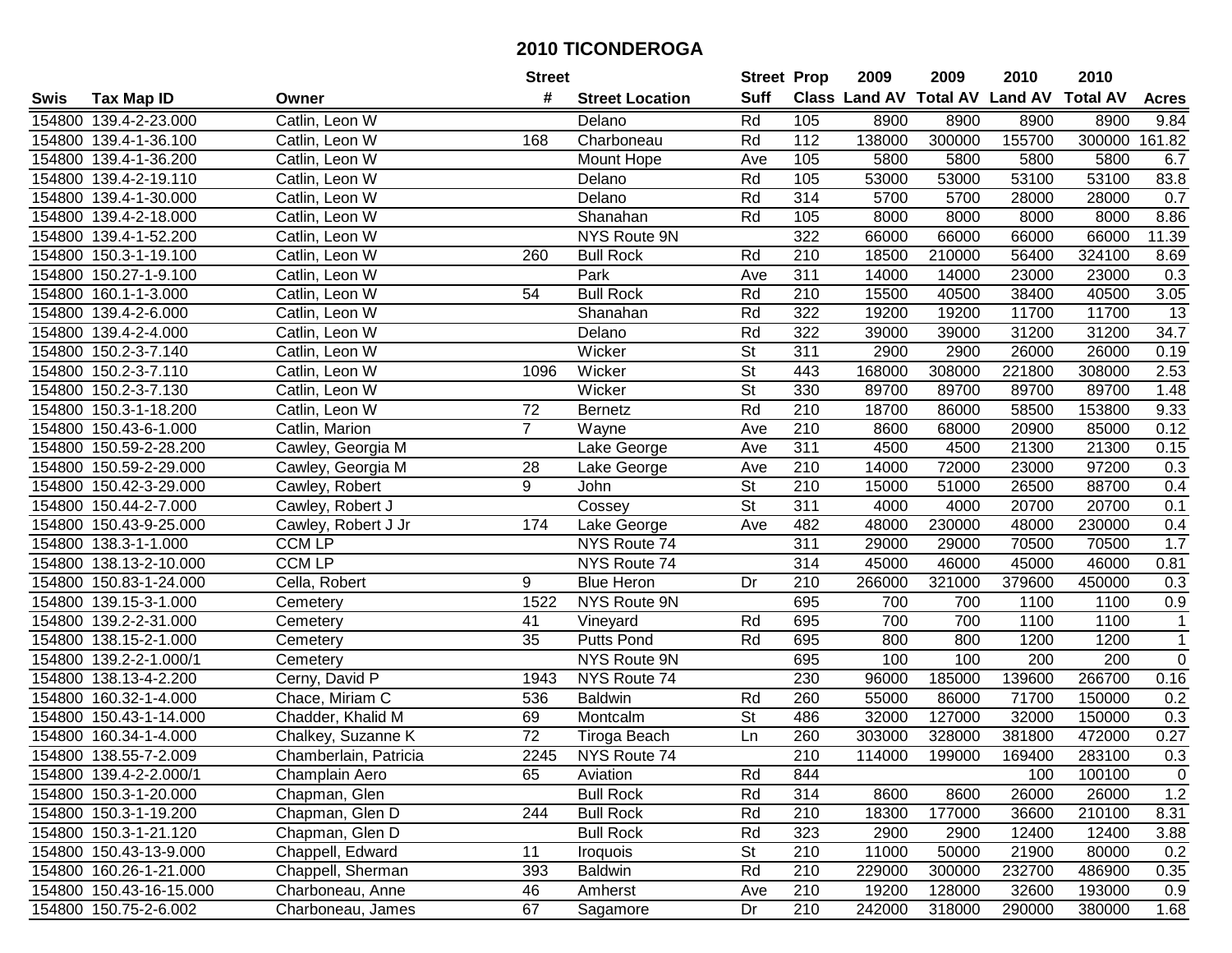|        |                         |                                  | <b>Street</b> |                        | <b>Street Prop</b>       |                  | 2009   | 2009   | 2010                           | 2010            |                  |
|--------|-------------------------|----------------------------------|---------------|------------------------|--------------------------|------------------|--------|--------|--------------------------------|-----------------|------------------|
| Swis   | Tax Map ID              | Owner                            | #             | <b>Street Location</b> | <b>Suff</b>              |                  |        |        | Class Land AV Total AV Land AV | <b>Total AV</b> | <b>Acres</b>     |
|        | 154800 150.75-2-17.001  | Charboneau, Joan                 |               | Sagamore               | Dr                       | 312              | 100    | 100    | 100                            | 300             | 0.01             |
|        | 154800 150.43-14-8.000  | Charboneau, Joan                 | 18            | Holcomb                | Ave                      | 210              | 8900   | 62000  | 20700                          | 84000           | 0.1              |
|        | 154800 150.2-2-3.220    | Charboneau, Leonard F            | 1172          | NYS Route 9N           |                          | 484              | 46000  | 100000 | 46000                          | 100000          | 0.5              |
|        | 154800 150.11-1-8.000   | Charboneau, Leonard Jr           | 25            | Alexandria             | Ave                      | 210              | 19000  | 104000 | 32500                          | 143500          | 0.88             |
|        | 154800 139.15-1-11.000  | Charboneau, Paul M               | 1511          | NYS Route 9N           |                          | $\overline{210}$ | 11600  | 71000  | 26700                          | 96100           | 0.6              |
| 154800 | 150.51-10-18.000        | Charboneau, Robert F             | 65            | Champlain              | Ave                      | $\overline{210}$ | 18400  | 78000  | 32000                          | 123800          | 0.8              |
|        | 154800 150.43-11-13.000 | Charboneau, William              |               | Treadway               | <b>St</b>                | $\overline{312}$ | 4800   | 4900   | 10600                          | 16800           | 0.1              |
|        | 154800 150.43-11-14.000 | Charboneau, William              |               | Treadway               | $\overline{\mathsf{St}}$ | 311              | 7000   | 7000   | 11500                          | 11500           | 0.3              |
|        | 154800 150.43-11-12.000 | Charboneau, William              | 39            | Treadway               | $\overline{\mathsf{St}}$ | $\overline{210}$ | 8000   | 73000  | 20700                          | 83300           | 0.1              |
|        | 154800 161.1-1-1.110    | Charleton, Ruth C                | 135           | NYS Route 22           |                          | 240              | 38000  | 93000  | 89600                          | 148800          | 60.26            |
|        | 154800 150.35-7-11.100  | Charlton, Mary B                 | 12            | Callahan               | Dr                       | 210              | 17600  | 109000 | 31300                          | 154000          | 0.7              |
|        | 154800 150.35-7-20.212  | Charlton, Mary B                 |               | Callahan               | Dr                       | 311              | 1500   | 1500   | 1500                           | 1500            | 0.2              |
|        | 154800 150.42-3-13.000  | Cheney, David                    | 19            | Wayne                  | Ave                      | 210              | 11000  | 57000  | 21900                          | 98500           | 0.2              |
|        | 154800 160.35-1-28.100  | Cheslik, John A                  |               | <b>Black Point</b>     | Rd                       | 311              | 335000 | 335000 | 401000                         | 401000          | 0.53             |
| 154800 | 150.43-5-1.000          | Chiaravalle, Luigi               | 44            | Montcalm               | St                       | 418              | 40000  | 245000 | 40000                          | 284000          | 0.4              |
|        | 154800 139.2-2-7.112    | Childs, Cynthia M                | 132           | Vineyard               | Rd                       | 210              | 16800  | 129000 | 41400                          | 156400          | 4                |
|        | 154800 138.15-3-1.000   | Chilson Vol Fire Dept            | 53            | <b>Putts Pond</b>      | Rd                       | 662              | 14000  | 60000  | 21700                          | 92800           | $\mathbf{1}$     |
|        | 154800 138.15-4-1.000   | Chilson Vol Fire Dept            | 60            | <b>Putts Pond</b>      | Rd                       | 662              | 14300  | 72000  | 22100                          | 111300          | 1.45             |
|        | 154800 138.13-2-11.123  | <b>CHND Associates LLC</b>       | 2147          | NYS Route 74           |                          | 240              | 135000 | 235000 | 174500                         | 328300          | 20.31            |
|        | 154800 160.1-3-16.000   | Clark, Diane Alteri              | 174           | <b>NYS Route 9N</b>    |                          | 210              | 14400  | 82000  | 33400                          | 140000          | 1.5              |
|        | 154800 150.2-7-14.000   | Clark, Donald Jr                 |               | Alexandria             | Ave                      | 323              | 400    | 400    | 1800                           | 1800            | 0.55             |
| 154800 | 150.59-9-1.120          | Clark, Georgeann E               |               | <b>Baldwin</b>         | Rd                       | 311              | 15100  | 15100  | 26900                          | 26900           | 0.41             |
| 154800 | 150.59-9-1.200          | Clark, Georgeann E               | 5             | <b>Baldwin</b>         | Rd                       | 210              | 15700  | 68000  | 29000                          | 111300          | 0.47             |
| 154800 | 160.1-2-2.000           | Clark, James E                   | 259           | NYS Route 9N           |                          | 210              | 15700  | 52000  | 35600                          | 91400           | 2.19             |
| 154800 | 150.43-6-3.000          | Clark, Jeanette A                | 39            | Schuyler               | $\overline{\mathsf{St}}$ | $\overline{210}$ | 8000   | 59000  | 20700                          | 88800           | 0.1              |
|        | 154800 150.43-11-33.001 | Clark, Richard F                 | 56            | Cannonball             | Path                     | $\overline{210}$ | 11300  | 124000 | 22000                          | 123000          | 0.21             |
|        | 154800 139.1-1-34.120   | Clark, Ronald J                  |               | Warner Hill            | Rd                       | 314              | 11200  | 11200  | 25600                          | 25600           | 8                |
|        | 154800 139.1-1-34.130   | Clark, Ronald J                  | 429           | Warner Hill            | Rd                       | 210              | 18200  | 112000 | 54200                          | 182000          | $\, 8$           |
|        | 154800 150.58-1-7.000   | Clark, Sheila                    | 223           | Alexandria             | Ave                      | 270              | 16800  | 24800  | 30700                          | 51200           | 0.6              |
|        | 154800 150.52-4-2.000   | Clark, Sherry                    | 8             | Cossey                 | $\overline{\mathsf{St}}$ | $\overline{210}$ | 8000   | 43000  | 20700                          | 69600           | 0.1              |
|        | 154800 160.35-1-14.000  | Clarke, Walter A Jr              | 355           | <b>Black Point</b>     | Rd                       | 210              | 250000 | 396000 | 354850                         | 590150          | 9.44             |
|        | 154800 139.2-3-21.000   | <b>Claymore Homeowners Assoc</b> |               | Shore Airport          | Rd                       | 314              | 6300   | 6800   | 6300                           | 6800            | 0.95             |
|        | 154800 150.43-16-13.000 | Clemons, Fay H                   | 42            | Amherst                | Ave                      | $\overline{210}$ | 14000  | 116000 | 23000                          | 178200          | $\overline{0.3}$ |
|        | 154800 160.33-2-36.000  | Coates Point Assoc Inc           |               | Coates                 | Pt                       | 311              | 10800  | 10800  | 4200                           | 4200            | 1.31             |
|        | 154800 150.59-7-26.000  | Cobb, Barbara M                  | 38            | Water                  | St                       | 210              | 14000  | 48000  | 23000                          | 62900           | 0.3              |
|        | 154800 150.59-7-27.200  | Cobb, Stanley                    | 42            | Water                  | <b>St</b>                | 210              | 15000  | 64000  | 26500                          | 106100          | 0.4              |
|        | 154800 150.2-1-10.000   | Cobb, Stanley E                  | 79            | Race Track             | Rd                       | 220              | 10200  | 74000  | 24000                          | 87500           | 0.43             |
|        | 154800 150.44-11-11.000 | Colby, Mildred                   | 3             | <b>Myers</b>           | <b>St</b>                | 270              | 11000  | 19200  | 21900                          | 30100           | 0.2              |
|        | 154800 139.3-2-46.552   | Cole, Charles                    | 77            | Killicut Mountain      | Rd                       | 270              | 23000  | 36000  | 46000                          | 54000           | 22.8             |
|        | 154800 139.3-2-45.000   | Cole, Charles D                  | 55            | Killicut Mountain      | Rd                       | 280              | 21000  | 136000 | 35700                          | 231500          | 2.03             |
|        | 154800 139.3-2-5.000    | Cole, Eric                       | 11            | Old Chilson            | Rd                       | 270              | 7700   | 11000  | 23400                          | 35400           | 0.4              |
|        | 154800 139.3-1-35.000   | Cole, Mitchell R                 | 196           | Veterans               | Rd                       | 210              | 14000  | 43000  | 31800                          | 100000          | $\overline{1}$   |
|        |                         |                                  |               |                        |                          |                  |        |        |                                |                 |                  |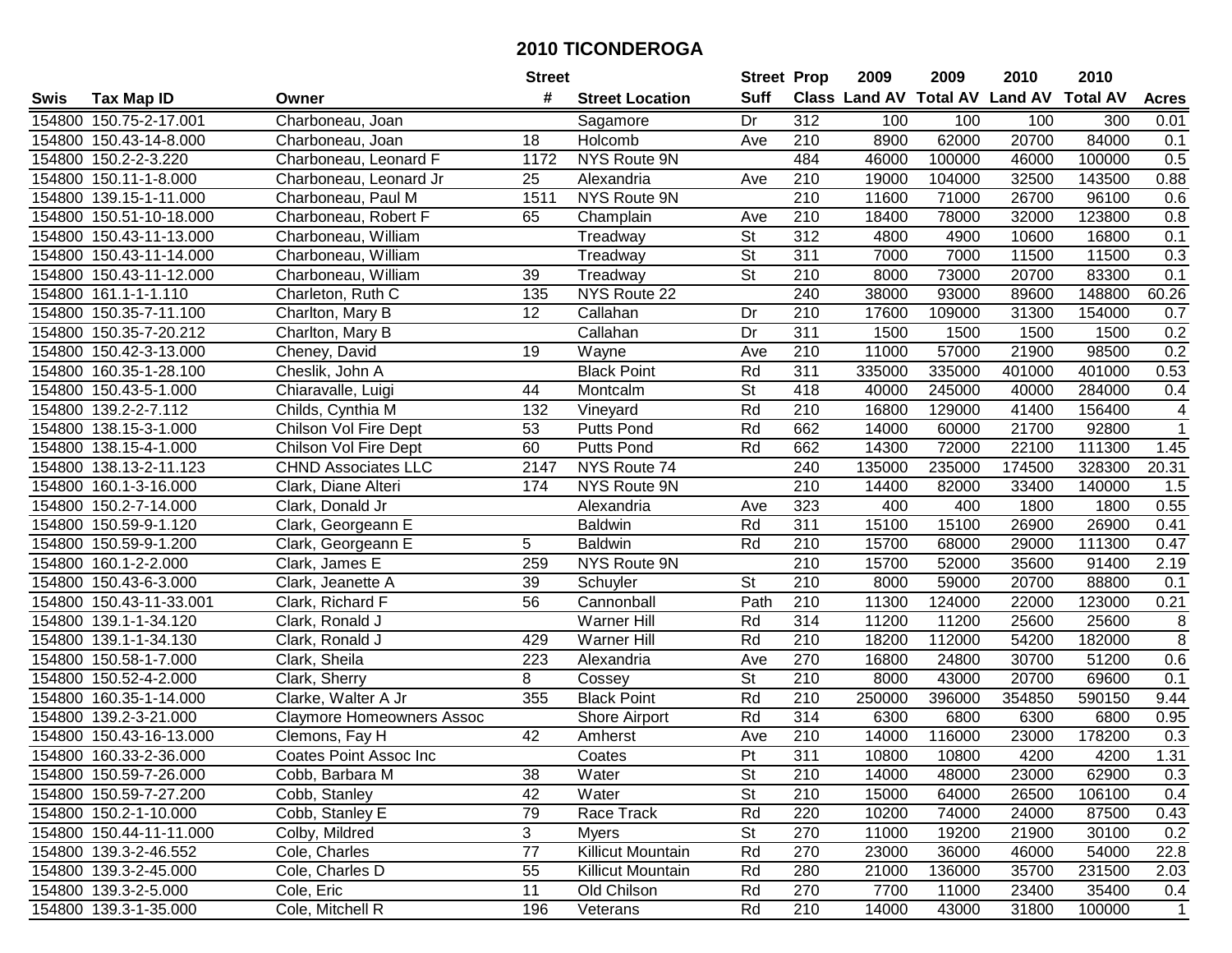|        |                        |                            | <b>Street</b>   |                        | <b>Street Prop</b>       |                  | 2009                          | 2009   | 2010           | 2010            |                |
|--------|------------------------|----------------------------|-----------------|------------------------|--------------------------|------------------|-------------------------------|--------|----------------|-----------------|----------------|
| Swis   | <b>Tax Map ID</b>      | Owner                      | #               | <b>Street Location</b> | <b>Suff</b>              |                  | <b>Class Land AV Total AV</b> |        | <b>Land AV</b> | <b>Total AV</b> | <b>Acres</b>   |
|        | 154800 150.59-7-25.000 | Cole, Tabitha L            | 17              | Tin Pan                | Aly                      | 210              | 15000                         | 64000  | 26500          | 105300          | 0.4            |
|        | 154800 160.27-1-3.000  | Colehour, Thomas S         | 217             | <b>Black Point</b>     | Rd                       | 210              | 233000                        | 306000 | 287700         | 351100          | 1.8            |
|        | 154800 150.4-1-22.000  | Coleman, Michael           | 6               | Caldwell               | Cir                      | 210              | 308000                        | 717000 | 442900         | 1100000         | 0.66           |
|        | 154800 150.42-4-6.000  | Coley, Joseph Jr           | 16              | John                   | St                       | 210              | 14000                         | 69000  | 23000          | 90100           | 0.3            |
|        | 154800 150.42-3-25.200 | Coley, Lisa D              | 19              | George                 | <b>St</b>                | 270              | 16100                         | 27000  | 30100          | 53100           | 0.51           |
|        | 154800 150.42-4-20.000 | Coley, Neil R              | 3               | Schuyler               | $\overline{\mathsf{St}}$ | $\overline{210}$ | 11000                         | 46000  | 21900          | 75900           | 0.2            |
|        | 154800 150.59-8-12.100 | Comito Carmelo C           |                 | Water                  | $\overline{\mathsf{St}}$ | 311              | 33000                         | 33000  | 21200          | 21200           | 0.14           |
|        | 154800 150.59-8-12.200 | Comito Carmelo C           | 6               | Tin Pan                | Aly                      | $\overline{210}$ | 216000                        | 275000 | 263800         | 398900          | 0.45           |
|        | 154800 150.43-4-7.003  | Comm Net Lease Realty      | $\overline{93}$ | Montcalm               | $\overline{\mathsf{St}}$ | 484              | 43000                         | 558000 | 43000          | 403000          | 0.43           |
|        | 154800 150.2-1-2.121   | Condit, RD Sargent         |                 | Commerce               | Dr                       | 330              | 23000                         | 23000  | 35600          | 35600           | 3.98           |
|        | 154800 150.2-4-4.000   | Condit, RD Sargent         | 963             | NYS Route 9N           |                          | 220              | 14900                         | 88000  | 35500          | 180000          | 2.17           |
|        | 154800 150.43-4-9.120  | Condit, RD Sargent         | 6               | Carnegie               | P <sub>1</sub>           | 484              | 16000                         | 39000  | 16000          | 39000           | 0.28           |
|        | 154800 150.51-7-5.200  | Condit, RD Sargent         | 9               | Carillon               | Rd                       | $\overline{312}$ |                               |        | 25500          | 45500           | 0.37           |
|        | 154800 150.51-7-5.100  | Condit, RD Sargent         | 5               | Carillon               | Rd                       | 411              |                               |        | 20000          | 150000          | 0.56           |
|        | 154800 138.13-4-6.000  | Condon, Todd               | 1946            | NYS Route 74           |                          | 210              | 6000                          | 93000  | 8200           | 75700           | 0.1            |
|        | 154800 150.59-6-9.000  | Conlon, Frank J            | 36              | The Portage            |                          | 210              | 11000                         | 46000  | 21900          | 59200           | 0.2            |
|        | 154800 150.59-9-2.000  | Connery, Kitty A           | 11              | <b>Baldwin</b>         | Rd                       | 210              | 310000                        | 345000 | 345800         | 438600          | 2.3            |
|        | 154800 139.4-1-22.002  | Connery, Michael J         | 327             | Delano                 | Rd                       | 240              | 18100                         | 117000 | 41500          | 179500          | 15.9           |
|        | 154800 150.43-13-1.000 | Connery, Paul D            | $\overline{2}$  | Father Jogues          | $\overline{P}$           | 230              | 11000                         | 82000  | 36000          | 141200          | 0.2            |
|        | 154800 150.43-13-2.000 | Connery, Paul D            | 4               | Father Jogues          | P                        | 220              | 14000                         | 169000 | 48000          | 346000          | 0.3            |
|        | 154800 150.59-6-5.000  | Connors, Richard E         | 52              | The Portage            |                          | 210              | 15000                         | 102000 | 30000          | 138000          | 0.5            |
|        | 154800 150.35-5-45.002 | Connors, Terence V         | 34              | Village                | Ln                       | 210              | 17600                         | 79000  | 31300          | 121300          | 0.7            |
| 154800 | 139.3-2-13.000         | Connors, Timothy P         | 83              | Old Chilson            | Rd                       | 210              | 14800                         | 47000  | 35000          | 70000           | $\sqrt{2}$     |
| 154800 | 150.75-1-4.001         | Conroy, Joseph M           | 93              | Sagamore               | Dr                       | 260              | 181000                        | 217000 | 248600         | 296200          | 0.4            |
|        | 154800 160.26-1-22.000 | Conroy, Paul M             | 385             | <b>Baldwin</b>         | Rd                       | 280              | 397000                        | 600000 | 396250         | 700700          | 1.5            |
|        | 154800 139.1-1-14.220  | Constanza, James C         |                 | Warner Hill            | Rd                       | 322              | 14400                         | 14400  | 14400          | 14400           | 16             |
|        | 154800 150.59-2-12.200 | Contarino, Eileen          | 24              | E                      | $\overline{\mathsf{St}}$ | 210              | 14000                         | 82000  | 23000          | 97200           | 0.3            |
|        | 154800 160.32-1-1.200  | Cook Family Partnership LP |                 | <b>Baldwin</b>         | Rd                       | 311              | 4000                          | 4000   | 12000          | 12000           | 0.18           |
|        | 154800 160.32-4-9.200  | Cook Family Partnership LP | 555             | <b>Baldwin</b>         | Rd                       | 280              | 483000                        | 645000 | 561400         | 1008900         | 0.73           |
|        | 154800 160.32-1-5.000  | Cook, Dean L               | 552             | <b>Baldwin</b>         | Rd                       | $\overline{210}$ | 28000                         | 245000 | 72000          | 350000          | 3              |
|        | 154800 150.51-4-9.000  | Cook, Dean L               | 3               | Defiance               | $\overline{\mathsf{St}}$ | 465              | 17500                         | 168000 | 17500          | 177600          | 0.3            |
|        | 154800 150.59-7-6.000  | Cook, Donald J             | 314             | Alexandria             | Ave                      | 210              | 20000                         | 99000  | 33600          | 166000          | 1.1            |
|        | 154800 150.59-7-19.000 | Cook, Jeffrey              | 16              | Water                  | $\overline{\mathsf{St}}$ | $\overline{210}$ | 11000                         | 135000 | 21900          | 168900          | 0.2            |
|        | 154800 150.34-1-12.000 | Cook, Jeffrey              | $\overline{29}$ | Saint Clair            | $\overline{\mathsf{St}}$ | $\overline{210}$ | 11000                         | 64000  | 21900          | 90880           | 0.2            |
|        | 154800 160.32-4-6.000  | Cook, Marjorie W           | 565             | <b>Baldwin</b>         | Rd                       | 260              | 184000                        | 240000 | 269600         | 432600          | 0.2            |
|        | 154800 160.32-4-9.100  | Cook, Peter G              | 549             | <b>Baldwin</b>         | Rd                       | 260              | 242000                        | 270000 | 316600         | 519700          | 0.52           |
|        | 154800 160.32-1-1.100  | Cook, Peter G              |                 | <b>Baldwin</b>         | Rd                       | 311              | 18300                         | 18300  | 26100          | 26100           | 1.32           |
|        | 154800 150.35-1-11.002 | Cook, Timothy C            | 9               | Park                   | Ave                      | 210              | 14500                         | 98000  | 24800          | 158000          | 0.35           |
|        | 154800 150.11-1-30.000 | Cooke, Jon A               | 59              | Alexandria             | Ave                      | 270              | 15800                         | 25000  | 39600          | 52000           | 3.43           |
|        | 154800 150.27-2-14.000 | Coombs, James              |                 | Mount Hope             | Ave                      | 330              | 20000                         | 20000  | 33300          | 33300           | $\overline{1}$ |
|        | 154800 150.67-2-5.000  | Coon, Lloyd A              | $\overline{7}$  | Water                  | St                       | 260              | 70000                         | 134000 | 98900          | 293000          | 0.2            |
|        | 154800 138.15-1-15.000 | Cooper Michael P           | 2609            | NYS Route 74           |                          | 240              | 39000                         | 130000 | 72000          | 203200          | 62.9           |
|        |                        |                            |                 |                        |                          |                  |                               |        |                |                 |                |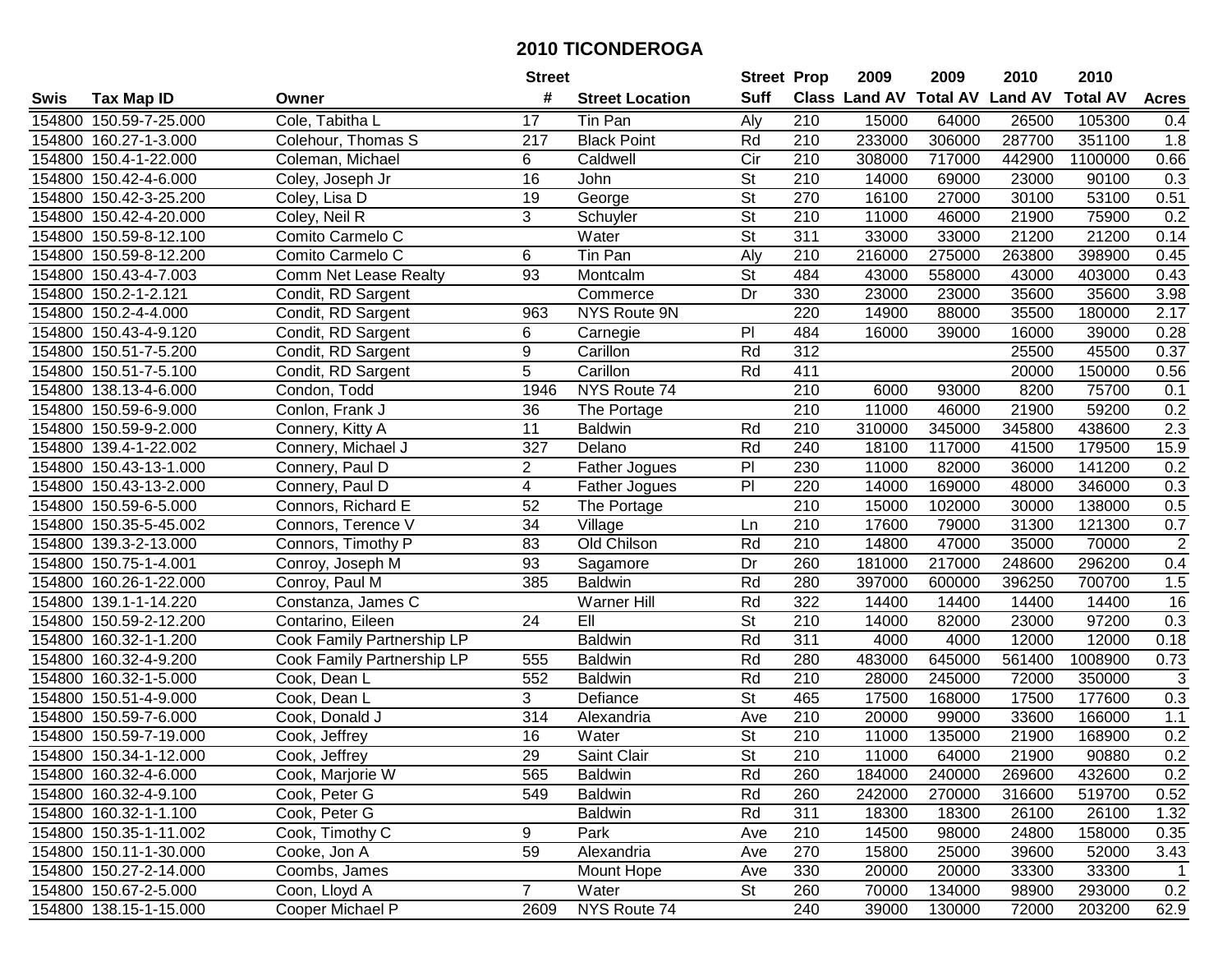|        |                        |                    | <b>Street</b>   |                        | <b>Street Prop</b> |                  | 2009                          | 2009             | 2010           | 2010            |              |
|--------|------------------------|--------------------|-----------------|------------------------|--------------------|------------------|-------------------------------|------------------|----------------|-----------------|--------------|
| Swis   | <b>Tax Map ID</b>      | Owner              | #               | <b>Street Location</b> | <b>Suff</b>        |                  | <b>Class Land AV Total AV</b> |                  | <b>Land AV</b> | <b>Total AV</b> | <b>Acres</b> |
|        | 154800 150.34-11-2.000 | Cooper, Angeline   |                 | <b>Third</b>           | Ave                | 311              | 15000                         | 15000            | 21000          | 21000           | 0.4          |
|        | 154800 138.13-3-1.001  | Cooper, Barbara E  |                 | NYS Route 74           |                    | 314              | 22000                         | 22000            | 29500          | 29500           | 0.82         |
|        | 154800 138.55-1-2.000  | Cooper, Barbara E  |                 | NYS Route 74           |                    | 311              | 12900                         | 12900            | 62000          | 62000           | 0.05         |
|        | 154800 150.11-1-28.000 | Cooper, Gerald F   | 37              | Delorm                 | Dr                 | 210              | 15800                         | 80000            | 37900          | 135000          | 2.9          |
|        | 154800 150.51-3-12.021 | Cooper, Gerald F   | 32              | Amherst                | Ave                | 210              | 14000                         | 168000           | 23000          | 202000          | 0.3          |
|        | 154800 140.1-1-5.200   | Cooper, Gordon R   |                 | Shore Airport          | Rd                 | 311              | 6100                          | 6100             | 10000          | 10000           | 0.64         |
| 154800 | 150.34-2-2.000         | Cooper, John E     | 42              | <b>Third</b>           | Ave                | 210              | 15000                         | 99000            | 26500          | 140100          | 0.4          |
| 154800 | 140.3-1-6.002          | Cooper, John E     | 232             | <b>Shore Airport</b>   | Rd                 | 240              | 24000                         | 92000            | 38600          | 138500          | 14.65        |
|        | 154800 140.1-1-5.400   | Cooper, Marc A     |                 | Shore Airport          | Rd                 | 314              | 1800                          | 1800             | 10000          | 10000           | $\mathbf 1$  |
|        | 154800 140.1-1-5.500   | Cooper, Marc A     | 124             | Jackson                | Way                | 312              | 6100                          | 10600            | 10000          | 15600           | 0.66         |
|        | 154800 138.15-1-14.000 | Cooper, Michael P  |                 | NYS Route 74           |                    | 314              | 6200                          | 6200             | 23400          | 23400           | 0.8          |
|        | 154800 140.1-1-2.002   | Cooper, Raymond H  | 39              | Lester Hack            | Rd                 | 210              | 13000                         | 40000            | 10000          | 60000           | 2.3          |
|        | 154800 140.1-1-5.100   | Cooper, Raymond H  |                 | <b>Shore Airport</b>   | Rd                 | $\overline{312}$ | 5300                          | 10200            | 10000          | 10700           | 1.5          |
|        | 154800 140.1-1-5.300   | Cooper, Raymond H  |                 | <b>Shore Airport</b>   | Rd                 | 311              | 3700                          | 3700             | 10000          | 10000           | 0.32         |
| 154800 | 150.67-5-8.200         | Corbo, Ralph J     | 42              | <b>Black Point</b>     | Rd                 | 210              | 233000                        | 360000           | 257300         | 420100          | 0.58         |
|        | 154800 150.67-5-8.100  | Corbo, Rose M      | 36              | <b>Black Point</b>     | Rd                 | 210              | 253000                        | 360000           | 315400         | 425000          | 0.78         |
| 154800 | 150.75-2-5.000         | Corey, Stephen J   | 61              | Sagamore               | Dr                 | $\overline{210}$ | 97000                         | 127000           | 143500         | 203900          | 0.2          |
| 154800 | 160.42-1-28.000        | Cornell, Joel      | 12              | Lakehouse              | Way                | 260              | 227000                        | 264000           | 342200         | 483500          | 0.39         |
|        | 154800 150.44-6-3.000  | Corson, Wesley Sr  | 17              | Cossey                 | St                 | 210              | 15000                         | 24000            | 26500          | 45500           | 0.4          |
|        | 154800 150.44-6-4.000  | Corson, Wesley Sr  |                 | Cossey                 | St                 | 311              | 1500                          | 1500             | 26500          | 26500           | 0.4          |
|        | 154800 150.65-1-16.000 | Corwin, Bryan L    | 150             | Pine Springs           | Dr                 | 210              | 24000                         | 137000           | 51350          | 201000          | 0.6          |
| 154800 | 150.65-2-5.000         | Corwin, Bryan L    |                 | Pine Springs           | Dr                 | 311              | 200                           | 200              | 18100          | 18100           | 0.08         |
| 154800 | 150.34-4-2.020         | Cossey, Barbara    |                 | Hinds                  | St                 | 311              | 7500                          | 7500             | 7500           | 7500            | 0.4          |
| 154800 | 150.34-4-18.000        | Cossey, Barbara    | 17              | Hinds                  | <b>St</b>          | 210              | 14000                         | 78000            | 23000          | 104200          | 0.3          |
| 154800 | 160.1-1-8.000          | Cossey, David P    | 151             | NYS Route 9N           |                    | 210              | 14200                         | 60000            | 32800          | 89700           | 1.3          |
| 154800 | 150.35-10-3.200        | Cossey, Douglas R  | 26              | Grace                  | Ave                | 210              | 12800                         | 127000           | 25100          | 145000          | 0.26         |
|        | 154800 150.59-2-14.000 | Cossey, Nancy A    | 15              | Champlain              | Ave                | 210              | 15000                         | 82000            | 26500          | 125000          | 0.4          |
|        | 154800 150.43-6-9.000  | Cossey, Ronald L   |                 | Schuyler               | <b>St</b>          | 312              | 24800                         | 28800            | 48100          | 49000           | 0.9          |
|        | 154800 150.43-6-5.000  | Cossey, Ronald L   | 42              | Schuyler               | $\overline{St}$    | $\overline{210}$ | 24000                         | 85000            | 45000          | 154800          | 0.5          |
|        | 154800 150.2-5-11.100  | Costello, Kenneth  | 801             | NYS Route 9N           |                    | 280              | 15600                         | 94000            | 49400          | 110000          | 3.13         |
|        | 154800 160.42-1-13.000 | Couchman, Robert S | $\overline{87}$ | Tiroga Beach           | Ln                 | 210              | 59000                         | 147000           | 40300          | 225000          | 0.3          |
|        | 154800 160.42-1-14.000 | Couchman, Robert S |                 | <b>Black Point</b>     | Rd                 | 314              | 2200                          | 2200             | 30700          | 30700           | 0.1          |
|        | 154800 150.35-9-8.000  | Coulter, Brandon W |                 | Wayne                  | Ave                | 311              | $\overline{200}$              | $\overline{200}$ | 300            | 300             | 0.1          |
|        | 154800 150.35-1-1.000  | Coulter, Brandon W | 100             | Wayne                  | Ave                | $\overline{210}$ | 14000                         | 78000            | 23000          | 107100          | 0.3          |
|        | 154800 150.35-1-18.001 | Coulter, Brandon W |                 | Wayne                  | Ave                | 311              | 9800                          | 9800             | 9800           | 9800            | 0.16         |
|        | 154800 150.43-5-15.000 | Cox, George H      | 10              | Wayne                  | Ave                | 210              | 14000                         | 75000            | 23000          | 114500          | 0.3          |
|        | 154800 150.34-3-14.000 | Cox, Nancy J       | 4               | <b>Third</b>           | Ave                | 210              | 14000                         | 65000            | 23000          | 94400           | 0.3          |
|        | 154800 150.51-2-4.000  | Coyner, Kristin E  | 19              | Amherst                | Ave                | 210              | 15000                         | 138000           | 26500          | 180900          | 0.4          |
|        | 154800 160.32-1-2.000  | Craft, William M   |                 | <b>Baldwin</b>         | Rd                 | 311              | 18400                         | 18400            | 39500          | 39500           | 5.4          |
|        | 154800 160.32-4-11.000 | Craft, William M   | 547             | <b>Baldwin</b>         | Rd                 | 260              | 126000                        | 173000           | 175600         | 350000          | 0.4          |
|        | 154800 139.4-1-54.000  | Crammond, Bruce    |                 | NYS Route 9N           |                    | 323              | 30000                         | 30000            | 30000          | 30000           | 13.7         |
|        | 154800 139.4-1-55.000  | Crammond, Bruce    |                 | NYS Route 9N           |                    | 323              | 47000                         | 47000            | 47000          | 47000           | 21.6         |
|        |                        |                    |                 |                        |                    |                  |                               |                  |                |                 |              |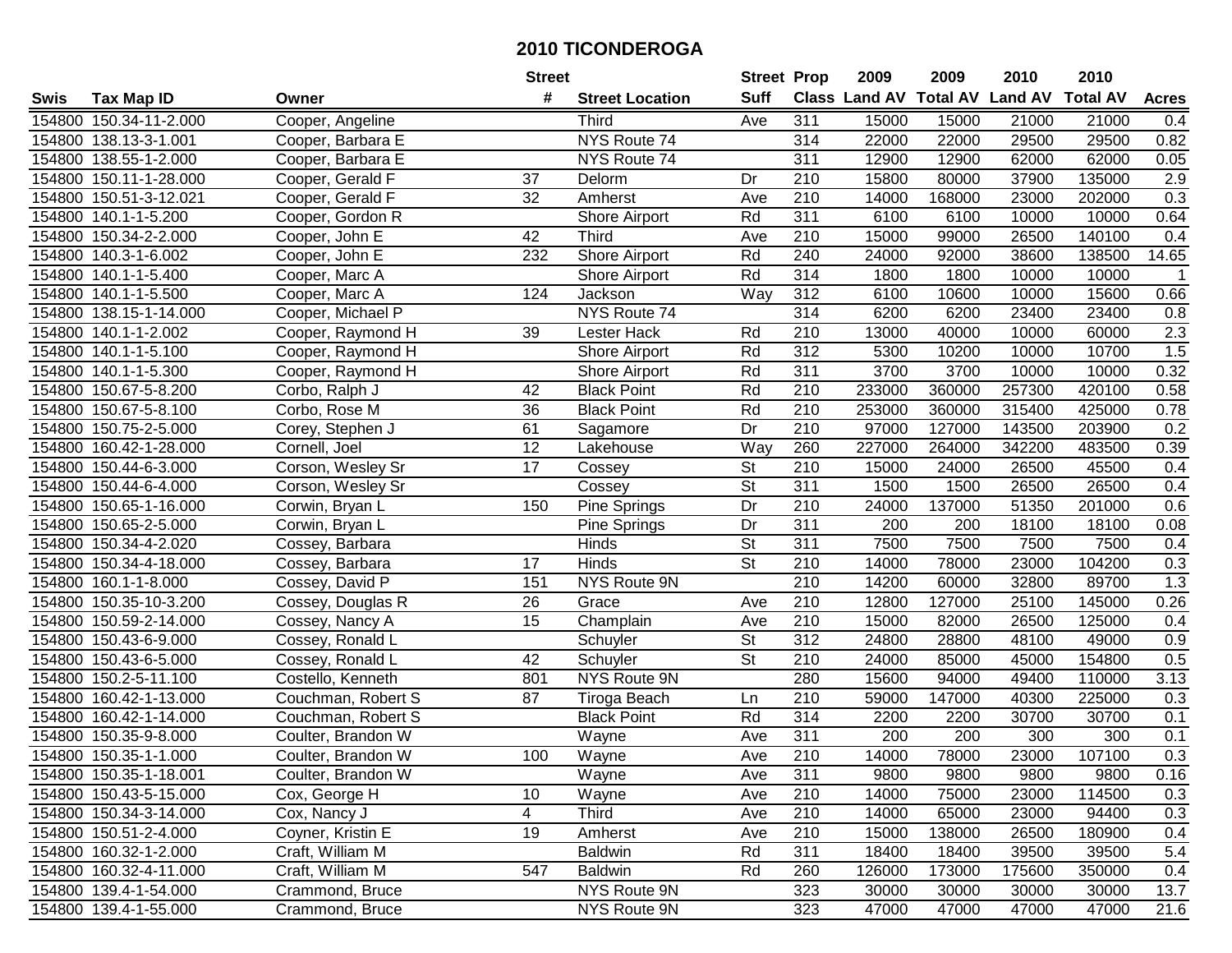| #<br><b>Suff</b><br><b>Class Land AV Total AV</b><br><b>Land AV</b><br><b>Total AV</b><br><b>Tax Map ID</b><br><b>Street Location</b><br><b>Acres</b><br>Owner<br>154800 150.2-1-2.132<br>Crammond, Bruce R<br>NYS Route 74<br>322<br>1000<br>1000<br>1000<br>1000<br>4<br>126000<br>129700<br>150000<br>139.2<br>154800 150.2-1-2.110<br>529<br>Old Chilson<br>105<br>99000<br>Crammond, Bruce R<br>Rd<br>154800 150.2-5-1.000<br>Crammond, Bruce R<br>NYS Route 9N<br>105<br>50000<br>50000<br>89300<br>89300<br>79.8<br>1.2<br>Rd<br>900<br>154800 150.1-1-16.000<br>Crammond, Bruce R<br>Old Chilson<br>105<br>900<br>900<br>900<br>2.5<br>154800 150.2-5-2.000<br>Crammond, Bruce R<br>NYS Route 9N<br>105<br>1900<br>1900<br>1900<br>1900<br>32.1<br>154800 150.2-5-8.200<br>Crammond, Bruce R<br>NYS Route 9N<br>105<br>36000<br>36000<br>36000<br>36000<br>32.54<br>Crammond, Bruce R<br>NYS Route 74<br>97000<br>97000<br>97000<br>97000<br>154800<br>150.2-1-2.131<br>105<br>NYS Route 74<br>330<br>44000<br>44000<br>44000<br>10.36<br>154800<br>150.2-1-2.140<br>Crammond, Bruce R<br>44000<br><b>NYS Route 9N</b><br>37.9<br>154800 150.2-1-18.000<br>105<br>34000<br>34000<br>34100<br>34100<br>Crammond, Bruce R<br>6<br>154800 150.2-1-19.000<br>NYS Route 9N<br>105<br>4500<br>4500<br>4500<br>4500<br>Crammond, Bruce R<br>0.2<br>210<br>11000<br>21900<br>54100<br>154800 150.67-3-1.000<br>16<br>35000<br>Crammond, Evelyn<br>The Portage<br>154800 150.51-10-28.000<br>33<br>Highland<br>St<br>210<br>14000<br>50000<br>23000<br>71000<br>0.3<br>Crammond, Gary<br>0.2<br>6<br>$\overline{\mathsf{St}}$<br>$\overline{210}$<br>11000<br>21900<br>85700<br>154800 150.51-6-1.000<br>Crammond, Joyce<br><b>Battery</b><br>59000<br>6<br>$\overline{\mathsf{St}}$<br>210<br>150.51-6-1.000/2010<br>21900<br>105800<br>154800<br>Crammond, Joyce<br><b>Battery</b><br>$\overline{P}$<br>$\overline{314}$<br>154800 140.3-2-6.000<br>Crammond, Karen A<br>168<br>Kirby<br>36000<br>37000<br>42500<br>42500<br>0.7<br>Pt<br>210<br>154800 140.3-2-4.000<br>150<br>Kirby<br>52000<br>48000<br>115500<br>0.88<br>Crammond, Karen A<br>90000<br>$\overline{\mathsf{St}}$<br>$\overline{210}$<br>25<br>97200<br>0.2<br>154800<br>150.42-4-10.000<br>Schuyler<br>11000<br>52000<br>21900<br>Crammond, Lawrence C<br>9<br>260<br>154800<br>Crammond, Lawrence E<br>Ln<br>88000<br>115000<br>152400<br>173200<br>0.22<br>138.13-1-10.000<br>Prospect<br>27<br>311<br>154800 150.67-4-5.000<br>Outlet<br>Dr<br>15800<br>18000<br>23400<br>23400<br>Crank, Martina M<br>0.4<br>154800 150.67-4-20.000<br>20<br>Way<br>210<br>155000<br>263000<br>239540<br>413940<br>0.4<br>Crank, Philip L Jr<br><b>Snapping Turtle</b><br>311<br>104000<br>104000<br>183700<br>183700<br>0.95<br>154800 150.67-4-21.120<br>Crank, Philip L Jr<br>Sagamore<br>Dr<br>150.43-16-12.000<br>Crannell, Karl L<br>40<br>Amherst<br>Ave<br>210<br>15000<br>136000<br>26500<br>165000<br>0.4<br>154800<br><b>CRE JV 5 Branch Holdings LLC</b><br>117<br>St<br>481<br>154800<br>150.43-4-17.000<br>Montcalm<br>12000<br>95000<br>12000<br>95000<br>0.1<br>210<br>1.3<br>139.15-3-13.002<br>NYS Route 9N<br>14200<br>188000<br>32800<br>238500<br>Creamer, Patrick F<br>1456<br>$\overline{210}$<br>0.2<br>150.35-7-5.000<br>76<br>Grace<br>11000<br>115200<br>154800<br>78000<br>21900<br>Cross, Arthur J<br>Ave<br>Warner Hill<br>Rd<br>210<br>0.5<br>154800<br>139.48-1-4.015<br>132<br>11000<br>68000<br>25400<br>104700<br>Cross, Calvin<br>6<br>$\overline{\mathsf{St}}$<br>Wiley<br>210<br>11300<br>154800 150.43-2-1.002<br>Cross, Calvin W Jr<br>71000<br>22000<br>106100<br>0.21<br>16000<br>119000<br>154800 150.43-17-5.000<br>180<br>The Portage<br>220<br>30000<br>145800<br>0.5<br>Cross, Daniel R<br>210<br>154800 150.51-4-7.100<br>14000<br>112000<br>23000<br>159700<br>0.3<br>Cross, John B<br>176<br>The Portage<br>270<br>73200<br>154800 139.4-2-14.000<br>24<br>14000<br>40000<br>31800<br>$\mathbf{1}$<br>Crossman, Daniel F<br>Maplewood<br>Ln<br>210<br>Rd<br>90000<br>0.87<br>154800 139.4-1-9.210<br>400<br>11200<br>82000<br>29900<br>Crossman, Donna J<br>Burgoyne<br>396<br>Rd<br>210<br>8000<br>72000<br>16300<br>89400<br>0.2<br>154800 139.4-1-9.100<br>Crossman, Frank<br>Burgoyne<br>Rd<br>311<br>4000<br>1600<br>0.47<br>154800 150.27-3-3.100<br>4000<br>1600<br>Crossman, John<br><b>Burgoyne</b><br>$\overline{Dr}$<br>$\overline{210}$<br>0.47<br>154800 150.27-3-3.200<br>Sunset<br>15700<br>83000<br>29000<br>135400<br>Crossman, John<br>7<br>154800 150.42-6-12.000<br>Crossman, Ralph E<br>143<br>Lord Howe<br>St<br>210<br>11000<br>41000<br>21900<br>76200<br>0.2<br><b>St</b><br>154800 150.42-2-15.000<br>Crossman, Richard W<br>25<br>Montcalm<br>485<br>56000<br>101000<br>56000<br>101000<br>0.6<br>6<br><b>St</b><br>14000<br>116000<br>154800 150.43-14-2.000<br>Crossman, William<br>210<br>57000<br>23000<br>0.3<br><b>Iroquois</b><br>St<br>154800 150.34-6-2.000<br>1037<br>Wicker<br>210<br>14000<br>23000<br>130600<br>0.3<br>Croto, John<br>69000 |        |                          | <b>Street</b> |                            | <b>Street Prop</b> |     | 2009 | 2009 | 2010 | 2010 |             |
|-----------------------------------------------------------------------------------------------------------------------------------------------------------------------------------------------------------------------------------------------------------------------------------------------------------------------------------------------------------------------------------------------------------------------------------------------------------------------------------------------------------------------------------------------------------------------------------------------------------------------------------------------------------------------------------------------------------------------------------------------------------------------------------------------------------------------------------------------------------------------------------------------------------------------------------------------------------------------------------------------------------------------------------------------------------------------------------------------------------------------------------------------------------------------------------------------------------------------------------------------------------------------------------------------------------------------------------------------------------------------------------------------------------------------------------------------------------------------------------------------------------------------------------------------------------------------------------------------------------------------------------------------------------------------------------------------------------------------------------------------------------------------------------------------------------------------------------------------------------------------------------------------------------------------------------------------------------------------------------------------------------------------------------------------------------------------------------------------------------------------------------------------------------------------------------------------------------------------------------------------------------------------------------------------------------------------------------------------------------------------------------------------------------------------------------------------------------------------------------------------------------------------------------------------------------------------------------------------------------------------------------------------------------------------------------------------------------------------------------------------------------------------------------------------------------------------------------------------------------------------------------------------------------------------------------------------------------------------------------------------------------------------------------------------------------------------------------------------------------------------------------------------------------------------------------------------------------------------------------------------------------------------------------------------------------------------------------------------------------------------------------------------------------------------------------------------------------------------------------------------------------------------------------------------------------------------------------------------------------------------------------------------------------------------------------------------------------------------------------------------------------------------------------------------------------------------------------------------------------------------------------------------------------------------------------------------------------------------------------------------------------------------------------------------------------------------------------------------------------------------------------------------------------------------------------------------------------------------------------------------------------------------------------------------------------------------------------------------------------------------------------------------------------------------------------------------------------------------------------------------------------------------------------------------------------------------------------------------------------------------------------------------------------------------------------------------------------------------------------------------------------------------------------------------------------------------------------------------------------------------------------------------------------------------------------------------------------------------------------------------------------------------------------------------------------------------------------------------|--------|--------------------------|---------------|----------------------------|--------------------|-----|------|------|------|------|-------------|
|                                                                                                                                                                                                                                                                                                                                                                                                                                                                                                                                                                                                                                                                                                                                                                                                                                                                                                                                                                                                                                                                                                                                                                                                                                                                                                                                                                                                                                                                                                                                                                                                                                                                                                                                                                                                                                                                                                                                                                                                                                                                                                                                                                                                                                                                                                                                                                                                                                                                                                                                                                                                                                                                                                                                                                                                                                                                                                                                                                                                                                                                                                                                                                                                                                                                                                                                                                                                                                                                                                                                                                                                                                                                                                                                                                                                                                                                                                                                                                                                                                                                                                                                                                                                                                                                                                                                                                                                                                                                                                                                                                                                                                                                                                                                                                                                                                                                                                                                                                                                                                                                                               | Swis   |                          |               |                            |                    |     |      |      |      |      |             |
|                                                                                                                                                                                                                                                                                                                                                                                                                                                                                                                                                                                                                                                                                                                                                                                                                                                                                                                                                                                                                                                                                                                                                                                                                                                                                                                                                                                                                                                                                                                                                                                                                                                                                                                                                                                                                                                                                                                                                                                                                                                                                                                                                                                                                                                                                                                                                                                                                                                                                                                                                                                                                                                                                                                                                                                                                                                                                                                                                                                                                                                                                                                                                                                                                                                                                                                                                                                                                                                                                                                                                                                                                                                                                                                                                                                                                                                                                                                                                                                                                                                                                                                                                                                                                                                                                                                                                                                                                                                                                                                                                                                                                                                                                                                                                                                                                                                                                                                                                                                                                                                                                               |        |                          |               |                            |                    |     |      |      |      |      |             |
|                                                                                                                                                                                                                                                                                                                                                                                                                                                                                                                                                                                                                                                                                                                                                                                                                                                                                                                                                                                                                                                                                                                                                                                                                                                                                                                                                                                                                                                                                                                                                                                                                                                                                                                                                                                                                                                                                                                                                                                                                                                                                                                                                                                                                                                                                                                                                                                                                                                                                                                                                                                                                                                                                                                                                                                                                                                                                                                                                                                                                                                                                                                                                                                                                                                                                                                                                                                                                                                                                                                                                                                                                                                                                                                                                                                                                                                                                                                                                                                                                                                                                                                                                                                                                                                                                                                                                                                                                                                                                                                                                                                                                                                                                                                                                                                                                                                                                                                                                                                                                                                                                               |        |                          |               |                            |                    |     |      |      |      |      |             |
|                                                                                                                                                                                                                                                                                                                                                                                                                                                                                                                                                                                                                                                                                                                                                                                                                                                                                                                                                                                                                                                                                                                                                                                                                                                                                                                                                                                                                                                                                                                                                                                                                                                                                                                                                                                                                                                                                                                                                                                                                                                                                                                                                                                                                                                                                                                                                                                                                                                                                                                                                                                                                                                                                                                                                                                                                                                                                                                                                                                                                                                                                                                                                                                                                                                                                                                                                                                                                                                                                                                                                                                                                                                                                                                                                                                                                                                                                                                                                                                                                                                                                                                                                                                                                                                                                                                                                                                                                                                                                                                                                                                                                                                                                                                                                                                                                                                                                                                                                                                                                                                                                               |        |                          |               |                            |                    |     |      |      |      |      |             |
|                                                                                                                                                                                                                                                                                                                                                                                                                                                                                                                                                                                                                                                                                                                                                                                                                                                                                                                                                                                                                                                                                                                                                                                                                                                                                                                                                                                                                                                                                                                                                                                                                                                                                                                                                                                                                                                                                                                                                                                                                                                                                                                                                                                                                                                                                                                                                                                                                                                                                                                                                                                                                                                                                                                                                                                                                                                                                                                                                                                                                                                                                                                                                                                                                                                                                                                                                                                                                                                                                                                                                                                                                                                                                                                                                                                                                                                                                                                                                                                                                                                                                                                                                                                                                                                                                                                                                                                                                                                                                                                                                                                                                                                                                                                                                                                                                                                                                                                                                                                                                                                                                               |        |                          |               |                            |                    |     |      |      |      |      |             |
|                                                                                                                                                                                                                                                                                                                                                                                                                                                                                                                                                                                                                                                                                                                                                                                                                                                                                                                                                                                                                                                                                                                                                                                                                                                                                                                                                                                                                                                                                                                                                                                                                                                                                                                                                                                                                                                                                                                                                                                                                                                                                                                                                                                                                                                                                                                                                                                                                                                                                                                                                                                                                                                                                                                                                                                                                                                                                                                                                                                                                                                                                                                                                                                                                                                                                                                                                                                                                                                                                                                                                                                                                                                                                                                                                                                                                                                                                                                                                                                                                                                                                                                                                                                                                                                                                                                                                                                                                                                                                                                                                                                                                                                                                                                                                                                                                                                                                                                                                                                                                                                                                               |        |                          |               |                            |                    |     |      |      |      |      |             |
|                                                                                                                                                                                                                                                                                                                                                                                                                                                                                                                                                                                                                                                                                                                                                                                                                                                                                                                                                                                                                                                                                                                                                                                                                                                                                                                                                                                                                                                                                                                                                                                                                                                                                                                                                                                                                                                                                                                                                                                                                                                                                                                                                                                                                                                                                                                                                                                                                                                                                                                                                                                                                                                                                                                                                                                                                                                                                                                                                                                                                                                                                                                                                                                                                                                                                                                                                                                                                                                                                                                                                                                                                                                                                                                                                                                                                                                                                                                                                                                                                                                                                                                                                                                                                                                                                                                                                                                                                                                                                                                                                                                                                                                                                                                                                                                                                                                                                                                                                                                                                                                                                               |        |                          |               |                            |                    |     |      |      |      |      |             |
|                                                                                                                                                                                                                                                                                                                                                                                                                                                                                                                                                                                                                                                                                                                                                                                                                                                                                                                                                                                                                                                                                                                                                                                                                                                                                                                                                                                                                                                                                                                                                                                                                                                                                                                                                                                                                                                                                                                                                                                                                                                                                                                                                                                                                                                                                                                                                                                                                                                                                                                                                                                                                                                                                                                                                                                                                                                                                                                                                                                                                                                                                                                                                                                                                                                                                                                                                                                                                                                                                                                                                                                                                                                                                                                                                                                                                                                                                                                                                                                                                                                                                                                                                                                                                                                                                                                                                                                                                                                                                                                                                                                                                                                                                                                                                                                                                                                                                                                                                                                                                                                                                               |        |                          |               |                            |                    |     |      |      |      |      |             |
|                                                                                                                                                                                                                                                                                                                                                                                                                                                                                                                                                                                                                                                                                                                                                                                                                                                                                                                                                                                                                                                                                                                                                                                                                                                                                                                                                                                                                                                                                                                                                                                                                                                                                                                                                                                                                                                                                                                                                                                                                                                                                                                                                                                                                                                                                                                                                                                                                                                                                                                                                                                                                                                                                                                                                                                                                                                                                                                                                                                                                                                                                                                                                                                                                                                                                                                                                                                                                                                                                                                                                                                                                                                                                                                                                                                                                                                                                                                                                                                                                                                                                                                                                                                                                                                                                                                                                                                                                                                                                                                                                                                                                                                                                                                                                                                                                                                                                                                                                                                                                                                                                               |        |                          |               |                            |                    |     |      |      |      |      |             |
|                                                                                                                                                                                                                                                                                                                                                                                                                                                                                                                                                                                                                                                                                                                                                                                                                                                                                                                                                                                                                                                                                                                                                                                                                                                                                                                                                                                                                                                                                                                                                                                                                                                                                                                                                                                                                                                                                                                                                                                                                                                                                                                                                                                                                                                                                                                                                                                                                                                                                                                                                                                                                                                                                                                                                                                                                                                                                                                                                                                                                                                                                                                                                                                                                                                                                                                                                                                                                                                                                                                                                                                                                                                                                                                                                                                                                                                                                                                                                                                                                                                                                                                                                                                                                                                                                                                                                                                                                                                                                                                                                                                                                                                                                                                                                                                                                                                                                                                                                                                                                                                                                               |        |                          |               |                            |                    |     |      |      |      |      |             |
|                                                                                                                                                                                                                                                                                                                                                                                                                                                                                                                                                                                                                                                                                                                                                                                                                                                                                                                                                                                                                                                                                                                                                                                                                                                                                                                                                                                                                                                                                                                                                                                                                                                                                                                                                                                                                                                                                                                                                                                                                                                                                                                                                                                                                                                                                                                                                                                                                                                                                                                                                                                                                                                                                                                                                                                                                                                                                                                                                                                                                                                                                                                                                                                                                                                                                                                                                                                                                                                                                                                                                                                                                                                                                                                                                                                                                                                                                                                                                                                                                                                                                                                                                                                                                                                                                                                                                                                                                                                                                                                                                                                                                                                                                                                                                                                                                                                                                                                                                                                                                                                                                               |        |                          |               |                            |                    |     |      |      |      |      |             |
|                                                                                                                                                                                                                                                                                                                                                                                                                                                                                                                                                                                                                                                                                                                                                                                                                                                                                                                                                                                                                                                                                                                                                                                                                                                                                                                                                                                                                                                                                                                                                                                                                                                                                                                                                                                                                                                                                                                                                                                                                                                                                                                                                                                                                                                                                                                                                                                                                                                                                                                                                                                                                                                                                                                                                                                                                                                                                                                                                                                                                                                                                                                                                                                                                                                                                                                                                                                                                                                                                                                                                                                                                                                                                                                                                                                                                                                                                                                                                                                                                                                                                                                                                                                                                                                                                                                                                                                                                                                                                                                                                                                                                                                                                                                                                                                                                                                                                                                                                                                                                                                                                               |        |                          |               |                            |                    |     |      |      |      |      |             |
|                                                                                                                                                                                                                                                                                                                                                                                                                                                                                                                                                                                                                                                                                                                                                                                                                                                                                                                                                                                                                                                                                                                                                                                                                                                                                                                                                                                                                                                                                                                                                                                                                                                                                                                                                                                                                                                                                                                                                                                                                                                                                                                                                                                                                                                                                                                                                                                                                                                                                                                                                                                                                                                                                                                                                                                                                                                                                                                                                                                                                                                                                                                                                                                                                                                                                                                                                                                                                                                                                                                                                                                                                                                                                                                                                                                                                                                                                                                                                                                                                                                                                                                                                                                                                                                                                                                                                                                                                                                                                                                                                                                                                                                                                                                                                                                                                                                                                                                                                                                                                                                                                               |        |                          |               |                            |                    |     |      |      |      |      |             |
|                                                                                                                                                                                                                                                                                                                                                                                                                                                                                                                                                                                                                                                                                                                                                                                                                                                                                                                                                                                                                                                                                                                                                                                                                                                                                                                                                                                                                                                                                                                                                                                                                                                                                                                                                                                                                                                                                                                                                                                                                                                                                                                                                                                                                                                                                                                                                                                                                                                                                                                                                                                                                                                                                                                                                                                                                                                                                                                                                                                                                                                                                                                                                                                                                                                                                                                                                                                                                                                                                                                                                                                                                                                                                                                                                                                                                                                                                                                                                                                                                                                                                                                                                                                                                                                                                                                                                                                                                                                                                                                                                                                                                                                                                                                                                                                                                                                                                                                                                                                                                                                                                               |        |                          |               |                            |                    |     |      |      |      |      |             |
|                                                                                                                                                                                                                                                                                                                                                                                                                                                                                                                                                                                                                                                                                                                                                                                                                                                                                                                                                                                                                                                                                                                                                                                                                                                                                                                                                                                                                                                                                                                                                                                                                                                                                                                                                                                                                                                                                                                                                                                                                                                                                                                                                                                                                                                                                                                                                                                                                                                                                                                                                                                                                                                                                                                                                                                                                                                                                                                                                                                                                                                                                                                                                                                                                                                                                                                                                                                                                                                                                                                                                                                                                                                                                                                                                                                                                                                                                                                                                                                                                                                                                                                                                                                                                                                                                                                                                                                                                                                                                                                                                                                                                                                                                                                                                                                                                                                                                                                                                                                                                                                                                               |        |                          |               |                            |                    |     |      |      |      |      |             |
|                                                                                                                                                                                                                                                                                                                                                                                                                                                                                                                                                                                                                                                                                                                                                                                                                                                                                                                                                                                                                                                                                                                                                                                                                                                                                                                                                                                                                                                                                                                                                                                                                                                                                                                                                                                                                                                                                                                                                                                                                                                                                                                                                                                                                                                                                                                                                                                                                                                                                                                                                                                                                                                                                                                                                                                                                                                                                                                                                                                                                                                                                                                                                                                                                                                                                                                                                                                                                                                                                                                                                                                                                                                                                                                                                                                                                                                                                                                                                                                                                                                                                                                                                                                                                                                                                                                                                                                                                                                                                                                                                                                                                                                                                                                                                                                                                                                                                                                                                                                                                                                                                               |        |                          |               |                            |                    |     |      |      |      |      |             |
|                                                                                                                                                                                                                                                                                                                                                                                                                                                                                                                                                                                                                                                                                                                                                                                                                                                                                                                                                                                                                                                                                                                                                                                                                                                                                                                                                                                                                                                                                                                                                                                                                                                                                                                                                                                                                                                                                                                                                                                                                                                                                                                                                                                                                                                                                                                                                                                                                                                                                                                                                                                                                                                                                                                                                                                                                                                                                                                                                                                                                                                                                                                                                                                                                                                                                                                                                                                                                                                                                                                                                                                                                                                                                                                                                                                                                                                                                                                                                                                                                                                                                                                                                                                                                                                                                                                                                                                                                                                                                                                                                                                                                                                                                                                                                                                                                                                                                                                                                                                                                                                                                               |        |                          |               |                            |                    |     |      |      |      |      |             |
|                                                                                                                                                                                                                                                                                                                                                                                                                                                                                                                                                                                                                                                                                                                                                                                                                                                                                                                                                                                                                                                                                                                                                                                                                                                                                                                                                                                                                                                                                                                                                                                                                                                                                                                                                                                                                                                                                                                                                                                                                                                                                                                                                                                                                                                                                                                                                                                                                                                                                                                                                                                                                                                                                                                                                                                                                                                                                                                                                                                                                                                                                                                                                                                                                                                                                                                                                                                                                                                                                                                                                                                                                                                                                                                                                                                                                                                                                                                                                                                                                                                                                                                                                                                                                                                                                                                                                                                                                                                                                                                                                                                                                                                                                                                                                                                                                                                                                                                                                                                                                                                                                               |        |                          |               |                            |                    |     |      |      |      |      |             |
|                                                                                                                                                                                                                                                                                                                                                                                                                                                                                                                                                                                                                                                                                                                                                                                                                                                                                                                                                                                                                                                                                                                                                                                                                                                                                                                                                                                                                                                                                                                                                                                                                                                                                                                                                                                                                                                                                                                                                                                                                                                                                                                                                                                                                                                                                                                                                                                                                                                                                                                                                                                                                                                                                                                                                                                                                                                                                                                                                                                                                                                                                                                                                                                                                                                                                                                                                                                                                                                                                                                                                                                                                                                                                                                                                                                                                                                                                                                                                                                                                                                                                                                                                                                                                                                                                                                                                                                                                                                                                                                                                                                                                                                                                                                                                                                                                                                                                                                                                                                                                                                                                               |        |                          |               |                            |                    |     |      |      |      |      |             |
|                                                                                                                                                                                                                                                                                                                                                                                                                                                                                                                                                                                                                                                                                                                                                                                                                                                                                                                                                                                                                                                                                                                                                                                                                                                                                                                                                                                                                                                                                                                                                                                                                                                                                                                                                                                                                                                                                                                                                                                                                                                                                                                                                                                                                                                                                                                                                                                                                                                                                                                                                                                                                                                                                                                                                                                                                                                                                                                                                                                                                                                                                                                                                                                                                                                                                                                                                                                                                                                                                                                                                                                                                                                                                                                                                                                                                                                                                                                                                                                                                                                                                                                                                                                                                                                                                                                                                                                                                                                                                                                                                                                                                                                                                                                                                                                                                                                                                                                                                                                                                                                                                               |        |                          |               |                            |                    |     |      |      |      |      |             |
|                                                                                                                                                                                                                                                                                                                                                                                                                                                                                                                                                                                                                                                                                                                                                                                                                                                                                                                                                                                                                                                                                                                                                                                                                                                                                                                                                                                                                                                                                                                                                                                                                                                                                                                                                                                                                                                                                                                                                                                                                                                                                                                                                                                                                                                                                                                                                                                                                                                                                                                                                                                                                                                                                                                                                                                                                                                                                                                                                                                                                                                                                                                                                                                                                                                                                                                                                                                                                                                                                                                                                                                                                                                                                                                                                                                                                                                                                                                                                                                                                                                                                                                                                                                                                                                                                                                                                                                                                                                                                                                                                                                                                                                                                                                                                                                                                                                                                                                                                                                                                                                                                               |        |                          |               |                            |                    |     |      |      |      |      |             |
|                                                                                                                                                                                                                                                                                                                                                                                                                                                                                                                                                                                                                                                                                                                                                                                                                                                                                                                                                                                                                                                                                                                                                                                                                                                                                                                                                                                                                                                                                                                                                                                                                                                                                                                                                                                                                                                                                                                                                                                                                                                                                                                                                                                                                                                                                                                                                                                                                                                                                                                                                                                                                                                                                                                                                                                                                                                                                                                                                                                                                                                                                                                                                                                                                                                                                                                                                                                                                                                                                                                                                                                                                                                                                                                                                                                                                                                                                                                                                                                                                                                                                                                                                                                                                                                                                                                                                                                                                                                                                                                                                                                                                                                                                                                                                                                                                                                                                                                                                                                                                                                                                               |        |                          |               |                            |                    |     |      |      |      |      |             |
|                                                                                                                                                                                                                                                                                                                                                                                                                                                                                                                                                                                                                                                                                                                                                                                                                                                                                                                                                                                                                                                                                                                                                                                                                                                                                                                                                                                                                                                                                                                                                                                                                                                                                                                                                                                                                                                                                                                                                                                                                                                                                                                                                                                                                                                                                                                                                                                                                                                                                                                                                                                                                                                                                                                                                                                                                                                                                                                                                                                                                                                                                                                                                                                                                                                                                                                                                                                                                                                                                                                                                                                                                                                                                                                                                                                                                                                                                                                                                                                                                                                                                                                                                                                                                                                                                                                                                                                                                                                                                                                                                                                                                                                                                                                                                                                                                                                                                                                                                                                                                                                                                               |        |                          |               |                            |                    |     |      |      |      |      |             |
|                                                                                                                                                                                                                                                                                                                                                                                                                                                                                                                                                                                                                                                                                                                                                                                                                                                                                                                                                                                                                                                                                                                                                                                                                                                                                                                                                                                                                                                                                                                                                                                                                                                                                                                                                                                                                                                                                                                                                                                                                                                                                                                                                                                                                                                                                                                                                                                                                                                                                                                                                                                                                                                                                                                                                                                                                                                                                                                                                                                                                                                                                                                                                                                                                                                                                                                                                                                                                                                                                                                                                                                                                                                                                                                                                                                                                                                                                                                                                                                                                                                                                                                                                                                                                                                                                                                                                                                                                                                                                                                                                                                                                                                                                                                                                                                                                                                                                                                                                                                                                                                                                               |        |                          |               |                            |                    |     |      |      |      |      |             |
|                                                                                                                                                                                                                                                                                                                                                                                                                                                                                                                                                                                                                                                                                                                                                                                                                                                                                                                                                                                                                                                                                                                                                                                                                                                                                                                                                                                                                                                                                                                                                                                                                                                                                                                                                                                                                                                                                                                                                                                                                                                                                                                                                                                                                                                                                                                                                                                                                                                                                                                                                                                                                                                                                                                                                                                                                                                                                                                                                                                                                                                                                                                                                                                                                                                                                                                                                                                                                                                                                                                                                                                                                                                                                                                                                                                                                                                                                                                                                                                                                                                                                                                                                                                                                                                                                                                                                                                                                                                                                                                                                                                                                                                                                                                                                                                                                                                                                                                                                                                                                                                                                               | 154800 |                          |               |                            |                    |     |      |      |      |      |             |
|                                                                                                                                                                                                                                                                                                                                                                                                                                                                                                                                                                                                                                                                                                                                                                                                                                                                                                                                                                                                                                                                                                                                                                                                                                                                                                                                                                                                                                                                                                                                                                                                                                                                                                                                                                                                                                                                                                                                                                                                                                                                                                                                                                                                                                                                                                                                                                                                                                                                                                                                                                                                                                                                                                                                                                                                                                                                                                                                                                                                                                                                                                                                                                                                                                                                                                                                                                                                                                                                                                                                                                                                                                                                                                                                                                                                                                                                                                                                                                                                                                                                                                                                                                                                                                                                                                                                                                                                                                                                                                                                                                                                                                                                                                                                                                                                                                                                                                                                                                                                                                                                                               |        |                          |               |                            |                    |     |      |      |      |      |             |
|                                                                                                                                                                                                                                                                                                                                                                                                                                                                                                                                                                                                                                                                                                                                                                                                                                                                                                                                                                                                                                                                                                                                                                                                                                                                                                                                                                                                                                                                                                                                                                                                                                                                                                                                                                                                                                                                                                                                                                                                                                                                                                                                                                                                                                                                                                                                                                                                                                                                                                                                                                                                                                                                                                                                                                                                                                                                                                                                                                                                                                                                                                                                                                                                                                                                                                                                                                                                                                                                                                                                                                                                                                                                                                                                                                                                                                                                                                                                                                                                                                                                                                                                                                                                                                                                                                                                                                                                                                                                                                                                                                                                                                                                                                                                                                                                                                                                                                                                                                                                                                                                                               |        |                          |               |                            |                    |     |      |      |      |      |             |
|                                                                                                                                                                                                                                                                                                                                                                                                                                                                                                                                                                                                                                                                                                                                                                                                                                                                                                                                                                                                                                                                                                                                                                                                                                                                                                                                                                                                                                                                                                                                                                                                                                                                                                                                                                                                                                                                                                                                                                                                                                                                                                                                                                                                                                                                                                                                                                                                                                                                                                                                                                                                                                                                                                                                                                                                                                                                                                                                                                                                                                                                                                                                                                                                                                                                                                                                                                                                                                                                                                                                                                                                                                                                                                                                                                                                                                                                                                                                                                                                                                                                                                                                                                                                                                                                                                                                                                                                                                                                                                                                                                                                                                                                                                                                                                                                                                                                                                                                                                                                                                                                                               |        |                          |               |                            |                    |     |      |      |      |      |             |
|                                                                                                                                                                                                                                                                                                                                                                                                                                                                                                                                                                                                                                                                                                                                                                                                                                                                                                                                                                                                                                                                                                                                                                                                                                                                                                                                                                                                                                                                                                                                                                                                                                                                                                                                                                                                                                                                                                                                                                                                                                                                                                                                                                                                                                                                                                                                                                                                                                                                                                                                                                                                                                                                                                                                                                                                                                                                                                                                                                                                                                                                                                                                                                                                                                                                                                                                                                                                                                                                                                                                                                                                                                                                                                                                                                                                                                                                                                                                                                                                                                                                                                                                                                                                                                                                                                                                                                                                                                                                                                                                                                                                                                                                                                                                                                                                                                                                                                                                                                                                                                                                                               |        |                          |               |                            |                    |     |      |      |      |      |             |
|                                                                                                                                                                                                                                                                                                                                                                                                                                                                                                                                                                                                                                                                                                                                                                                                                                                                                                                                                                                                                                                                                                                                                                                                                                                                                                                                                                                                                                                                                                                                                                                                                                                                                                                                                                                                                                                                                                                                                                                                                                                                                                                                                                                                                                                                                                                                                                                                                                                                                                                                                                                                                                                                                                                                                                                                                                                                                                                                                                                                                                                                                                                                                                                                                                                                                                                                                                                                                                                                                                                                                                                                                                                                                                                                                                                                                                                                                                                                                                                                                                                                                                                                                                                                                                                                                                                                                                                                                                                                                                                                                                                                                                                                                                                                                                                                                                                                                                                                                                                                                                                                                               |        |                          |               |                            |                    |     |      |      |      |      |             |
|                                                                                                                                                                                                                                                                                                                                                                                                                                                                                                                                                                                                                                                                                                                                                                                                                                                                                                                                                                                                                                                                                                                                                                                                                                                                                                                                                                                                                                                                                                                                                                                                                                                                                                                                                                                                                                                                                                                                                                                                                                                                                                                                                                                                                                                                                                                                                                                                                                                                                                                                                                                                                                                                                                                                                                                                                                                                                                                                                                                                                                                                                                                                                                                                                                                                                                                                                                                                                                                                                                                                                                                                                                                                                                                                                                                                                                                                                                                                                                                                                                                                                                                                                                                                                                                                                                                                                                                                                                                                                                                                                                                                                                                                                                                                                                                                                                                                                                                                                                                                                                                                                               |        |                          |               |                            |                    |     |      |      |      |      |             |
|                                                                                                                                                                                                                                                                                                                                                                                                                                                                                                                                                                                                                                                                                                                                                                                                                                                                                                                                                                                                                                                                                                                                                                                                                                                                                                                                                                                                                                                                                                                                                                                                                                                                                                                                                                                                                                                                                                                                                                                                                                                                                                                                                                                                                                                                                                                                                                                                                                                                                                                                                                                                                                                                                                                                                                                                                                                                                                                                                                                                                                                                                                                                                                                                                                                                                                                                                                                                                                                                                                                                                                                                                                                                                                                                                                                                                                                                                                                                                                                                                                                                                                                                                                                                                                                                                                                                                                                                                                                                                                                                                                                                                                                                                                                                                                                                                                                                                                                                                                                                                                                                                               |        |                          |               |                            |                    |     |      |      |      |      |             |
|                                                                                                                                                                                                                                                                                                                                                                                                                                                                                                                                                                                                                                                                                                                                                                                                                                                                                                                                                                                                                                                                                                                                                                                                                                                                                                                                                                                                                                                                                                                                                                                                                                                                                                                                                                                                                                                                                                                                                                                                                                                                                                                                                                                                                                                                                                                                                                                                                                                                                                                                                                                                                                                                                                                                                                                                                                                                                                                                                                                                                                                                                                                                                                                                                                                                                                                                                                                                                                                                                                                                                                                                                                                                                                                                                                                                                                                                                                                                                                                                                                                                                                                                                                                                                                                                                                                                                                                                                                                                                                                                                                                                                                                                                                                                                                                                                                                                                                                                                                                                                                                                                               |        |                          |               |                            |                    |     |      |      |      |      |             |
|                                                                                                                                                                                                                                                                                                                                                                                                                                                                                                                                                                                                                                                                                                                                                                                                                                                                                                                                                                                                                                                                                                                                                                                                                                                                                                                                                                                                                                                                                                                                                                                                                                                                                                                                                                                                                                                                                                                                                                                                                                                                                                                                                                                                                                                                                                                                                                                                                                                                                                                                                                                                                                                                                                                                                                                                                                                                                                                                                                                                                                                                                                                                                                                                                                                                                                                                                                                                                                                                                                                                                                                                                                                                                                                                                                                                                                                                                                                                                                                                                                                                                                                                                                                                                                                                                                                                                                                                                                                                                                                                                                                                                                                                                                                                                                                                                                                                                                                                                                                                                                                                                               |        |                          |               |                            |                    |     |      |      |      |      |             |
|                                                                                                                                                                                                                                                                                                                                                                                                                                                                                                                                                                                                                                                                                                                                                                                                                                                                                                                                                                                                                                                                                                                                                                                                                                                                                                                                                                                                                                                                                                                                                                                                                                                                                                                                                                                                                                                                                                                                                                                                                                                                                                                                                                                                                                                                                                                                                                                                                                                                                                                                                                                                                                                                                                                                                                                                                                                                                                                                                                                                                                                                                                                                                                                                                                                                                                                                                                                                                                                                                                                                                                                                                                                                                                                                                                                                                                                                                                                                                                                                                                                                                                                                                                                                                                                                                                                                                                                                                                                                                                                                                                                                                                                                                                                                                                                                                                                                                                                                                                                                                                                                                               |        |                          |               |                            |                    |     |      |      |      |      |             |
|                                                                                                                                                                                                                                                                                                                                                                                                                                                                                                                                                                                                                                                                                                                                                                                                                                                                                                                                                                                                                                                                                                                                                                                                                                                                                                                                                                                                                                                                                                                                                                                                                                                                                                                                                                                                                                                                                                                                                                                                                                                                                                                                                                                                                                                                                                                                                                                                                                                                                                                                                                                                                                                                                                                                                                                                                                                                                                                                                                                                                                                                                                                                                                                                                                                                                                                                                                                                                                                                                                                                                                                                                                                                                                                                                                                                                                                                                                                                                                                                                                                                                                                                                                                                                                                                                                                                                                                                                                                                                                                                                                                                                                                                                                                                                                                                                                                                                                                                                                                                                                                                                               |        |                          |               |                            |                    |     |      |      |      |      |             |
|                                                                                                                                                                                                                                                                                                                                                                                                                                                                                                                                                                                                                                                                                                                                                                                                                                                                                                                                                                                                                                                                                                                                                                                                                                                                                                                                                                                                                                                                                                                                                                                                                                                                                                                                                                                                                                                                                                                                                                                                                                                                                                                                                                                                                                                                                                                                                                                                                                                                                                                                                                                                                                                                                                                                                                                                                                                                                                                                                                                                                                                                                                                                                                                                                                                                                                                                                                                                                                                                                                                                                                                                                                                                                                                                                                                                                                                                                                                                                                                                                                                                                                                                                                                                                                                                                                                                                                                                                                                                                                                                                                                                                                                                                                                                                                                                                                                                                                                                                                                                                                                                                               |        |                          |               |                            |                    |     |      |      |      |      |             |
|                                                                                                                                                                                                                                                                                                                                                                                                                                                                                                                                                                                                                                                                                                                                                                                                                                                                                                                                                                                                                                                                                                                                                                                                                                                                                                                                                                                                                                                                                                                                                                                                                                                                                                                                                                                                                                                                                                                                                                                                                                                                                                                                                                                                                                                                                                                                                                                                                                                                                                                                                                                                                                                                                                                                                                                                                                                                                                                                                                                                                                                                                                                                                                                                                                                                                                                                                                                                                                                                                                                                                                                                                                                                                                                                                                                                                                                                                                                                                                                                                                                                                                                                                                                                                                                                                                                                                                                                                                                                                                                                                                                                                                                                                                                                                                                                                                                                                                                                                                                                                                                                                               |        |                          |               |                            |                    |     |      |      |      |      |             |
|                                                                                                                                                                                                                                                                                                                                                                                                                                                                                                                                                                                                                                                                                                                                                                                                                                                                                                                                                                                                                                                                                                                                                                                                                                                                                                                                                                                                                                                                                                                                                                                                                                                                                                                                                                                                                                                                                                                                                                                                                                                                                                                                                                                                                                                                                                                                                                                                                                                                                                                                                                                                                                                                                                                                                                                                                                                                                                                                                                                                                                                                                                                                                                                                                                                                                                                                                                                                                                                                                                                                                                                                                                                                                                                                                                                                                                                                                                                                                                                                                                                                                                                                                                                                                                                                                                                                                                                                                                                                                                                                                                                                                                                                                                                                                                                                                                                                                                                                                                                                                                                                                               |        |                          |               |                            |                    |     |      |      |      |      |             |
| 154800 555.48-2-54.000<br>0<br>0                                                                                                                                                                                                                                                                                                                                                                                                                                                                                                                                                                                                                                                                                                                                                                                                                                                                                                                                                                                                                                                                                                                                                                                                                                                                                                                                                                                                                                                                                                                                                                                                                                                                                                                                                                                                                                                                                                                                                                                                                                                                                                                                                                                                                                                                                                                                                                                                                                                                                                                                                                                                                                                                                                                                                                                                                                                                                                                                                                                                                                                                                                                                                                                                                                                                                                                                                                                                                                                                                                                                                                                                                                                                                                                                                                                                                                                                                                                                                                                                                                                                                                                                                                                                                                                                                                                                                                                                                                                                                                                                                                                                                                                                                                                                                                                                                                                                                                                                                                                                                                                              |        | Crown Point Telephone Co |               | <b>Public Service Town</b> |                    | 831 |      | 50   |      | 50   | $\mathbf 0$ |
| Rd<br>323<br>20000<br>33000<br>154800 139.1-1-30.000<br>Cruickshank, Daniel R<br><b>Warner Hill</b><br>20000<br>33000<br>50.7                                                                                                                                                                                                                                                                                                                                                                                                                                                                                                                                                                                                                                                                                                                                                                                                                                                                                                                                                                                                                                                                                                                                                                                                                                                                                                                                                                                                                                                                                                                                                                                                                                                                                                                                                                                                                                                                                                                                                                                                                                                                                                                                                                                                                                                                                                                                                                                                                                                                                                                                                                                                                                                                                                                                                                                                                                                                                                                                                                                                                                                                                                                                                                                                                                                                                                                                                                                                                                                                                                                                                                                                                                                                                                                                                                                                                                                                                                                                                                                                                                                                                                                                                                                                                                                                                                                                                                                                                                                                                                                                                                                                                                                                                                                                                                                                                                                                                                                                                                 |        |                          |               |                            |                    |     |      |      |      |      |             |
| Rd<br>154800 139.1-1-31.000<br>Warner Hill<br>323<br>21000<br>21000<br>33500<br>33500<br>51.6<br>Cruickshank, Joyce                                                                                                                                                                                                                                                                                                                                                                                                                                                                                                                                                                                                                                                                                                                                                                                                                                                                                                                                                                                                                                                                                                                                                                                                                                                                                                                                                                                                                                                                                                                                                                                                                                                                                                                                                                                                                                                                                                                                                                                                                                                                                                                                                                                                                                                                                                                                                                                                                                                                                                                                                                                                                                                                                                                                                                                                                                                                                                                                                                                                                                                                                                                                                                                                                                                                                                                                                                                                                                                                                                                                                                                                                                                                                                                                                                                                                                                                                                                                                                                                                                                                                                                                                                                                                                                                                                                                                                                                                                                                                                                                                                                                                                                                                                                                                                                                                                                                                                                                                                           |        |                          |               |                            |                    |     |      |      |      |      |             |
| 259<br>Rd<br>154800 139.3-1-7.100<br>Cruickshank, Joyce<br>Warner Hill<br>240<br>33000<br>63000<br>105500<br>69000<br>49                                                                                                                                                                                                                                                                                                                                                                                                                                                                                                                                                                                                                                                                                                                                                                                                                                                                                                                                                                                                                                                                                                                                                                                                                                                                                                                                                                                                                                                                                                                                                                                                                                                                                                                                                                                                                                                                                                                                                                                                                                                                                                                                                                                                                                                                                                                                                                                                                                                                                                                                                                                                                                                                                                                                                                                                                                                                                                                                                                                                                                                                                                                                                                                                                                                                                                                                                                                                                                                                                                                                                                                                                                                                                                                                                                                                                                                                                                                                                                                                                                                                                                                                                                                                                                                                                                                                                                                                                                                                                                                                                                                                                                                                                                                                                                                                                                                                                                                                                                      |        |                          |               |                            |                    |     |      |      |      |      |             |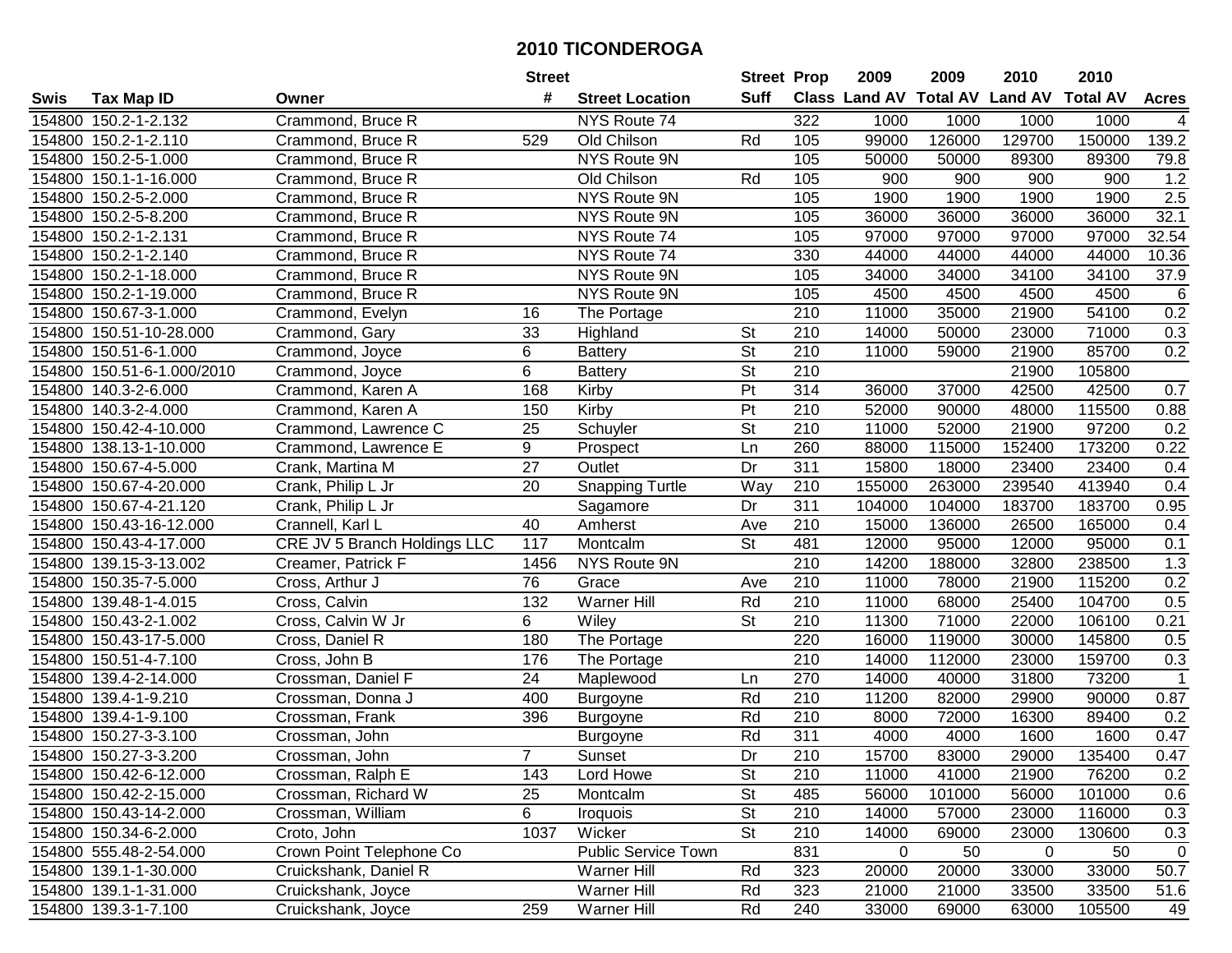|        |                         |                               | <b>Street</b>   |                        | <b>Street Prop</b>       |                  | 2009                 | 2009            | 2010           | 2010            |              |
|--------|-------------------------|-------------------------------|-----------------|------------------------|--------------------------|------------------|----------------------|-----------------|----------------|-----------------|--------------|
| Swis   | <b>Tax Map ID</b>       | Owner                         | #               | <b>Street Location</b> | <b>Suff</b>              |                  | <b>Class Land AV</b> | <b>Total AV</b> | <b>Land AV</b> | <b>Total AV</b> | <b>Acres</b> |
|        | 154800 139.3-1-7.200    | Cruickshank, Michael S        | 286             | <b>Warner Hill</b>     | Rd                       | 210              | 14200                | 132000          | 32500          | 175200          | 1.21         |
|        | 154800 150.59-8-3.200   | Cudd Brenda M                 | $7^{\circ}$     | Virginias              | Path                     | 270              | 13700                | 39000           | 30000          | 70000           | 0.29         |
|        | 154800 150.67-4-15.000  | Cuilla, James C Jr            | 57              | Outlet                 | Dr                       | 280              | 213000               | 268000          | 248500         | 450000          | 0.5          |
|        | 154800 138.55-1-5.000   | Cullinan, Robert              | 2229            | NYS Route 74           |                          | $\overline{210}$ | 152000               | 244000          | 208700         | 320100          | 0.68         |
|        | 154800 150.67-5-9.000   | Cully, John R                 | 46              | <b>Black Point</b>     | Rd                       | 210              | 214000               | 317000          | 249500         | 434200          | 0.5          |
|        | 154800 160.40-1-3.002   | Cummins, Douglas A            | 673             | <b>Baldwin</b>         | Rd                       | $\overline{210}$ | 109000               | 400000          | 48200          | 534300          | 0.51         |
|        | 154800 160.35-1-30.000  | Cunningham Mgmnt Trust        | 14              | <b>Windy Point</b>     | Ln                       | 210              | 233000               | 273000          | 406000         | 850000          | 0.2          |
|        | 154800 149.-1-32.000    | <b>Cunningham Mgmnt Trust</b> |                 | <b>Bull Rock</b>       | Rd                       | 323              | 45000                | 45000           | 72800          | 72800           | 112          |
|        | 154800 150.59-4-6.000   | Cunningham Thomas F           | 79              | The Portage            |                          | $\overline{210}$ | 15000                | 125000          | 26500          | 185600          | 0.4          |
|        | 154800 150.51-3-19.000  | Cunningham, James P           | 26              | Amherst                | Ave                      | 210              | 16800                | 130000          | 30700          | 185900          | 0.6          |
|        | 154800 160.1-1-5.000    | Cunningham, Mary              | 161             | NYS Route 9N           |                          | 240              | 22000                | 74000           | 42700          | 117000          | 17.77        |
|        | 154800 160.2-2-8.000    | Curtis, Josephine A           |                 | NYS Route 22           |                          | 323              | 40000                | 40000           | 46500          | 46500           | 99.2         |
|        | 154800 160.2-2-6.000    | Curtis, Josephine A           |                 | NYS Route 22           |                          | 323              | 6900                 | 6900            | 3600           | 3600            | 9.2          |
|        | 154800 160.2-2-3.000    | Curtis, Josephine A           | 57              | NYS Route 22           |                          | 116              | 89000                | 184000          | 89000          | 149000          | 157.1        |
|        | 154800 160.26-4-3.000   | Curtis, June E                | 11              | Temperance             | Pt                       | 210              | 242000               | 352000          | 245450         | 375100          | 0.18         |
|        | 154800 150.44-2-9.000   | Curtis, Lenore                | 67              | Cossey                 | St                       | 210              | 13700                | 63000           | 22900          | 90000           | 0.29         |
|        | 154800 139.15-1-1.200   | Curtis, Reginald              |                 | <b>Warner Hill</b>     | Rd                       | 314              | 8500                 | 8500            | 25600          | 25600           | 1.07         |
|        | 154800 139.15-1-1.100   | Curtis, Reginald              | 27              | <b>Warner Hill</b>     | Rd                       | 210              | 11400                | 72000           | 26200          | 99500           | 0.56         |
|        | 154800 160.26-1-28.000  | Curtis, Thomas                | 354             | <b>Baldwin</b>         | Rd                       | 210              | 19500                | 41000           | 48000          | 75000           | 0.5          |
|        | 154800 150.36-2-2.000   | Cusack, Thomas L              | 27              | Burgoyne               | Rd                       | 210              | 11000                | 42000           | 22300          | 74000           | 0.24         |
|        | 154800 140.1-1-7.000/9  | D&H Railway Corp              |                 | <b>Shore Airport</b>   | Rd                       | 260              | $\mathbf 0$          | 4400            | 600            | 11200           | $\mathbf 0$  |
|        | 154800 150.51-10-19.000 | D&H Railway Corp              |                 | Champlain              | Ave                      | 843              | 20000                | 20000           | 20000          | 20000           | $5.2\,$      |
| 154800 | 140.1-1-7.000/1         | D&H Railway Corp              |                 | Lester Hack            | Rd                       | 843              | 500                  | 500             | 500            | 500             | $\mathbf 0$  |
| 154800 | 160.2-1-4.000           | Dahlgren Prop Ltd Prtnrshp    |                 | <b>Baldwin</b>         | Rd                       | 322              | 29000                | 29000           | 43800          | 43800           | 29.3         |
|        | 154800 160.33-2-1.100   | Dahlgren Prop Ltd Prtnrshp    | 495             | <b>Baldwin</b>         | Rd                       | 280              | 636000               | 791000          | 617100         | 1223000         | 2.28         |
|        | 154800 150.59-6-33.000  | Danforth, Toby W              |                 | Abercrombie            | $\overline{\mathsf{St}}$ | 311              |                      |                 | 300            | 300             | 0.1          |
|        | 154800 150.34-4-5.000   | Danzig, Lois                  | 30              | Saint Clair            | St                       | 210              | 16000                | 45000           | 30000          | 77800           | 0.5          |
|        | 154800 138.55-5-2.000   | Danzig, Lois B                | 2222            | NYS Route 74           |                          | 260              | 24400                | 79000           | 30200          | 79000           | 0.3          |
|        | 154800 150.2-8-3.011    | Darius, Michael N III         |                 | NYS Route 22           |                          | $\overline{314}$ | 5900                 | 5900            | 5900           | 5900            | 1.1          |
|        | 154800 149.-1-26.000    | Darley, Lois M                |                 | Canfield               | Rd                       | 323              | 4000                 | 4000            | 31700          | 31700           | 9.9          |
|        | 154800 150.43-15-12.000 | Dattilio, Pamela M            | 23              | Holcomb                | Ave                      | 210              | 11000                | 67000           | 21900          | 105600          | 0.2          |
|        | 154800 150.50-1-16.000  | DAttilio, Pamela M            | 85              | Lord Howe              | $\overline{\mathsf{St}}$ | 311              | 14000                | 14000           | 23000          | 23000           | 0.3          |
|        | 154800 160.33-2-31.000  | Davidson, Joseph W            | $\overline{21}$ | Coates                 | Pt                       | 210              | 146000               | 201000          | 197600         | 295900          | 0.17         |
|        | 154800 150.2-7-1.000    | Davis, Gary A                 | 906             | NYS Route 9N           |                          | $\overline{210}$ | 12300                | 65000           | 28100          | 105900          | 0.71         |
|        | 154800 150.43-10-24.000 | Davis, Gary A                 |                 | <b>Father Jogues</b>   | PI                       | 210              | 11000                | 69000           | 21900          | 93000           | 0.2          |
|        | 154800 138.55-5-3.000   | Davis, James H                | 2226            | NYS Route 74           |                          | 210              | 9400                 | 66000           | 30200          | 91800           | 0.3          |
|        | 154800 138.55-5-7.002   | Davis, James H                |                 | NYS Route 74           |                          | 322              | 19700                | 19700           | 19700          | 19700           | 21.76        |
|        | 154800 138.13-3-2.002   | Davis, James H                | 2195            | NYS Route 74           |                          | 210              | 168000               | 276000          | 221400         | 314400          | 1.1          |
|        | 154800 150.35-5-26.000  | Davis, Samantha               | 20              | Mount Hope             | Ave                      | 210              | 11000                | 48000           | 21900          | 97700           | 0.23         |
|        | 154800 138.4-1-36.200   | Davis, William H              | 30              | County Route 56        |                          | 210              | 14300                | 67000           | 32900          | 102400          | 1.35         |
|        | 154800 161.5-1-1.100    | Dayton, Colleen G             |                 | NYS Route 22           |                          | 322              | 12200                | 12200           | 8600           | 8600            | 13.3         |
|        | 154800 161.5-1-7.100    | Dayton, Colleen G             | 32              | NYS Route 22           |                          | 240              | 20000                | 117000          | 39400          | 194500          | 12.75        |
|        |                         |                               |                 |                        |                          |                  |                      |                 |                |                 |              |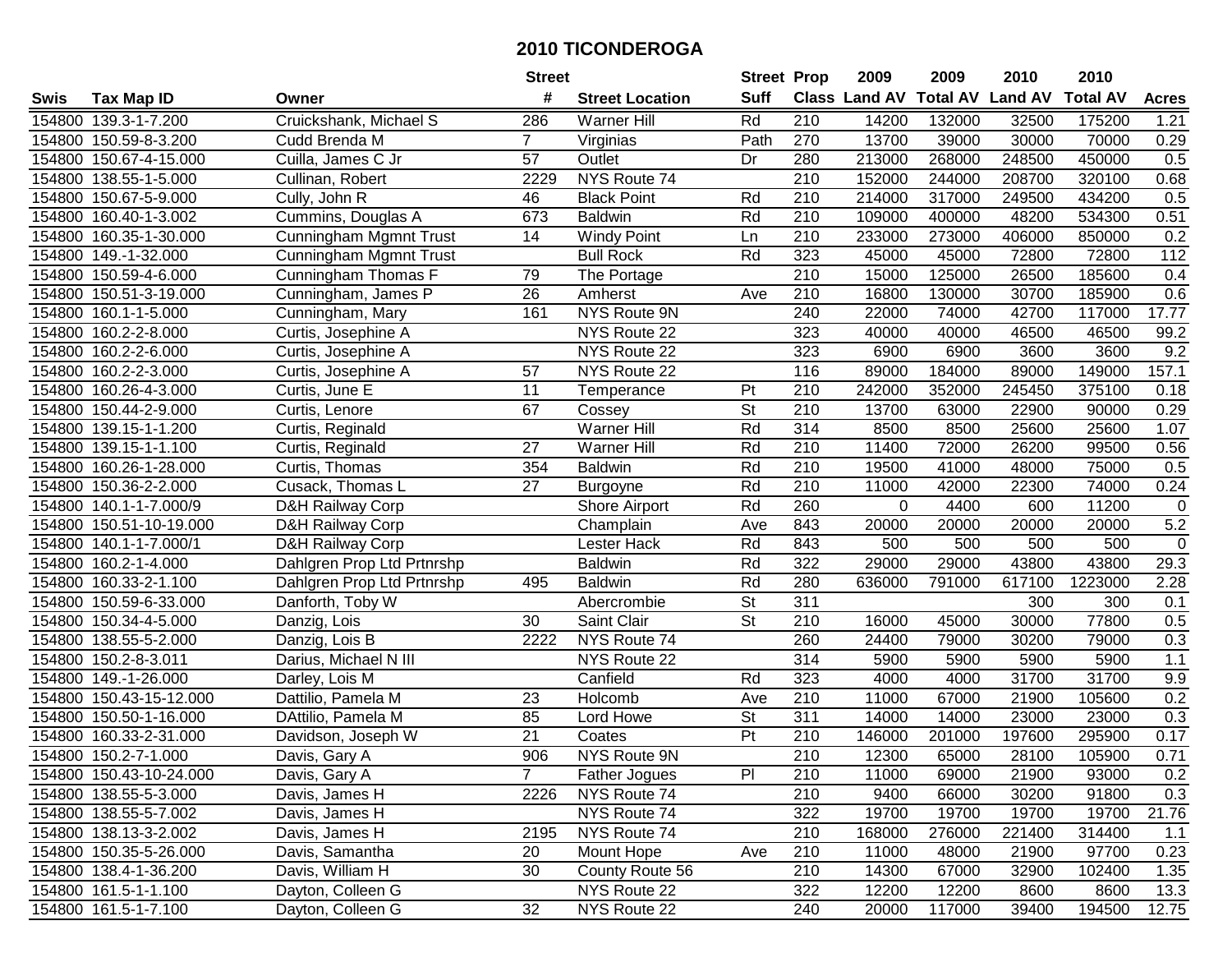|             |                         |                            | <b>Street</b>   |                        | <b>Street Prop</b>       |                  | 2009                          | 2009   | 2010           | 2010            |              |
|-------------|-------------------------|----------------------------|-----------------|------------------------|--------------------------|------------------|-------------------------------|--------|----------------|-----------------|--------------|
| <b>Swis</b> | <b>Tax Map ID</b>       | Owner                      | #               | <b>Street Location</b> | <b>Suff</b>              |                  | <b>Class Land AV Total AV</b> |        | <b>Land AV</b> | <b>Total AV</b> | <b>Acres</b> |
|             | 154800 150.44-1-5.000   | DC Renovations & Const LLC | 107             | Cossey                 | St                       | 312              | 15000                         | 16000  | 16000          | 16500           | 0.38         |
|             | 154800 150.43-10-12.000 | DC Renovations & Const LLC | 159             | Champlain              | Ave                      | 220              | 7200                          | 73000  | 18600          | 75700           | 0.09         |
|             | 154800 150.51-6-24.000  | DeBettencourt, Lawrence A  |                 | The Portage            |                          | 314              |                               |        | 6600           | 6600            | 1.31         |
|             | 154800 150.51-6-19.000  | Debettencourt, Lawrence A  | 110             | The Portage            |                          | 311              | 15000                         | 15000  | 26500          | 26500           | 0.4          |
|             | 154800 150.51-6-17.000  | DeBettencourt, Lawrence A  | 116             | The Portage            |                          | 210              | 20400                         | 102000 | 34600          | 138600          | 1.4          |
|             | 154800 151.1-1-4.000    | DeChame, Francis P         | 165             | Fort Ti                | Rd                       | $\overline{210}$ | 15500                         | 263000 | 38400          | 424800          | 3.05         |
|             | 154800 160.35-1-23.200  | Dederick, Jennie I         | 404             | <b>Black Point</b>     | Rd                       | 210              | 21000                         | 116000 | 59000          | 156000          | 0.96         |
|             | 154800 150.44-10-2.008  | Dedrick, Angeline H        | 73              | River                  | Rd                       | 311              | 1100                          | 1100   | 10500          | 10500           | 1.1          |
|             | 154800 150.44-11-21.000 | Dedrick, Angeline H        | 73              | River                  | Rd                       | $\overline{210}$ | 18400                         | 57000  | 34600          | 89300           | 1.4          |
|             | 154800 139.4-2-8.000    | Dedrick, Dayton C          | 167             | <b>Shore Airport</b>   | Rd                       | 210              | 14400                         | 93000  | 33500          | 110600          | 1.52         |
|             | 154800 150.2-7-17.200   | Dedrick, Richard Jr        | 41              | Whitetail              | Way                      | 240              | 22000                         | 65000  | 38600          | 80000           | 11.49        |
|             | 154800 150.52-4-6.000   | Dedrick, Robert C          | 51              | Defiance               | <b>St</b>                | 210              | 16000                         | 100000 | 30000          | 149000          | 0.5          |
|             | 154800 150.42-3-35.000  | Dedrick, Robert C Jr       | $\overline{12}$ | George                 | $\overline{\mathsf{St}}$ | 210              | 15000                         | 114000 | 26500          | 155000          | 0.4          |
|             | 154800 139.1-1-19.000   | Dedrick, Thomas C          | 31              | Dusty                  | Ln                       | 240              | 30000                         | 142000 | 59100          | 205700          | 43           |
|             | 154800 139.1-1-21.120   | Dedrick, Thomas D          | 156             | Warner Hill            | Rd                       | 210              | 14300                         | 207500 | 32900          | 248100          | 1.34         |
|             | 154800 150.11-1-46.000  | DeFayette, Joseph S        | 10              | Eichen                 | <b>St</b>                | 210              | 3600                          | 70000  | 4900           | 70000           | 0.06         |
|             | 154800 150.34-5-4.000   | DeFayette, Stephen L       | 9               | Grove                  | Ave                      | 210              | 14000                         | 105000 | 23000          | 123800          | 0.3          |
|             | 154800 160.1-3-12.100   | DeFranco, David A          | 106             | NYS Route 9N           |                          | 484              | 52000                         | 83000  | 52000          | 83000           | 91.34        |
|             | 154800 139.2-3-6.100    | DeFreest, David B          | 630             | Delano                 | Rd                       | 312              | 43000                         | 46000  | 46400          | 83900           | 43.07        |
|             | 154800 150.4-1-30.000   | DeFuria, Alfred D          | 40              | Stoughton              | Dr                       | 210              | 394000                        | 792000 | 387800         | 1028400         | 1.18         |
|             | 154800 160.26-1-30.000  | DeGeorge, Joseph           |                 | <b>Baldwin</b>         | Rd                       | 314              | 17100                         | 17100  | 37200          | 37200           | 0.46         |
| 154800      | 160.26-1-12.100         | DeGeorge, Joseph           | 357             | <b>Baldwin</b>         | Rd                       | 210              | 401000                        | 511000 | 428000         | 650000          | 0.51         |
| 154800      | 150.27-3-31.002         | Delair, Joel A             | 5               | Grace                  | Ave                      | 210              | 16100                         | 78000  | 30100          | 96900           | 0.51         |
|             | 154800 160.26-4-2.000   | Delano Point Assoc Inc     | 31              | Howes                  | Lndg                     | 311              | 18000                         | 18000  | 24000          | 24000           | 1.11         |
|             | 154800 150.50-1-24.000  | DeLong, Michael            | 79              | Lord Howe              | $\overline{\mathsf{St}}$ | 270              | 11000                         | 26000  | 21900          | 31900           | 0.2          |
|             | 154800 150.50-1-20.000  | DeLong, Michael C          | 63              | Lord Howe              | $\overline{\mathsf{St}}$ | 270              | 20100                         | 33000  | 33600          | 55800           | 1.1          |
|             | 154800 150.51-2-15.000  | DeLong, Sandy              | 108             | Lake George            | Ave                      | 210              | 14000                         | 110000 | 22800          | 152600          | 0.28         |
|             | 154800 150.51-5-5.000   | DeLorme, Gary A            | 24              | Defiance               | <b>St</b>                | 210              | 15000                         | 68000  | 26500          | 105450          | 0.4          |
|             | 154800 138.2-1-29.000   | DelRosario, Aldo           |                 | Corduroy               | Rd                       | 314              | 6200                          | 6200   | 27500          | 27500           | 1.65         |
|             | 154800 138.2-1-6.000    | DelRosario, Aldo           |                 | Stoney Lonesome        | Rd                       | $\overline{322}$ | 14800                         | 14800  | 33600          | 33600           | 13.54        |
|             | 154800 138.2-1-5.000    | DelRosario, Aldo           |                 | Stoney Lonesome        | Rd                       | 314              | 11300                         | 11300  | 37900          | 37900           | 4.9          |
|             | 154800 150.51-10-14.000 | DeMers, George             | 10              | Oak                    | $\overline{\mathsf{St}}$ | 210              | 12500                         | 40000  | 22400          | 67400           | 0.25         |
|             | 154800 139.4-1-11.000   | Dennin, Frederick          | 94              | Charboneau             | Rd                       | $\overline{210}$ | 10200                         | 34000  | 23400          | 34000           | 0.4          |
|             | 154800 150.51-10-13.200 | Dennin, Kathleen J         | 8               | Oak                    | $\overline{\mathsf{St}}$ | $\overline{210}$ | 10700                         | 67000  | 21700          | 108700          | 0.19         |
|             | 154800 138.4-1-2.320    | Denno, Gardner             | 60              | Corduroy               | Rd                       | 314              | 12000                         | 17700  | 27400          | 27400           | 0.66         |
|             | 154800 160.1-3-18.000   | Densmore, Graydon          | 228             | NYS Route 9N           |                          | 483              | 125000                        | 290000 | 198100         | 400000          | 198.1        |
|             | 154800 150.51-3-3.000   | Densmore, Graydon J        |                 | Champlain              | Ave                      | 311              | 12600                         | 12600  | 20700          | 20700           | 0.3          |
|             | 154800 150.51-3-4.000   | Densmore, Graydon J        | 95              | Champlain              | Ave                      | 210              | 11000                         | 89000  | 21900          | 159200          | 0.2          |
|             | 154800 149.-1-10.300    | Denton, Julie A            | 391             | <b>Putts Pond</b>      | Rd                       | 210              | 17000                         | 57000  | 36800          | 120000          | 8.7          |
|             | 154800 150.42-3-38.000  | DeRosia, Richard B         | 5               | George                 | <b>St</b>                | 210              | 15000                         | 55000  | 26500          | 87600           | 0.4          |
|             | 154800 150.67-4-30.000  | Derrico Donald G           | 83              | Outlet                 | Dr                       | 210              | 230000                        | 294000 | 270700         | 475000          | 0.57         |
|             | 154800 150.35-8-8.000   | Design Directors JAW LLC   | 21              | Wiley                  | St                       | 230              | 14000                         | 84000  | 23000          | 136200          | 0.3          |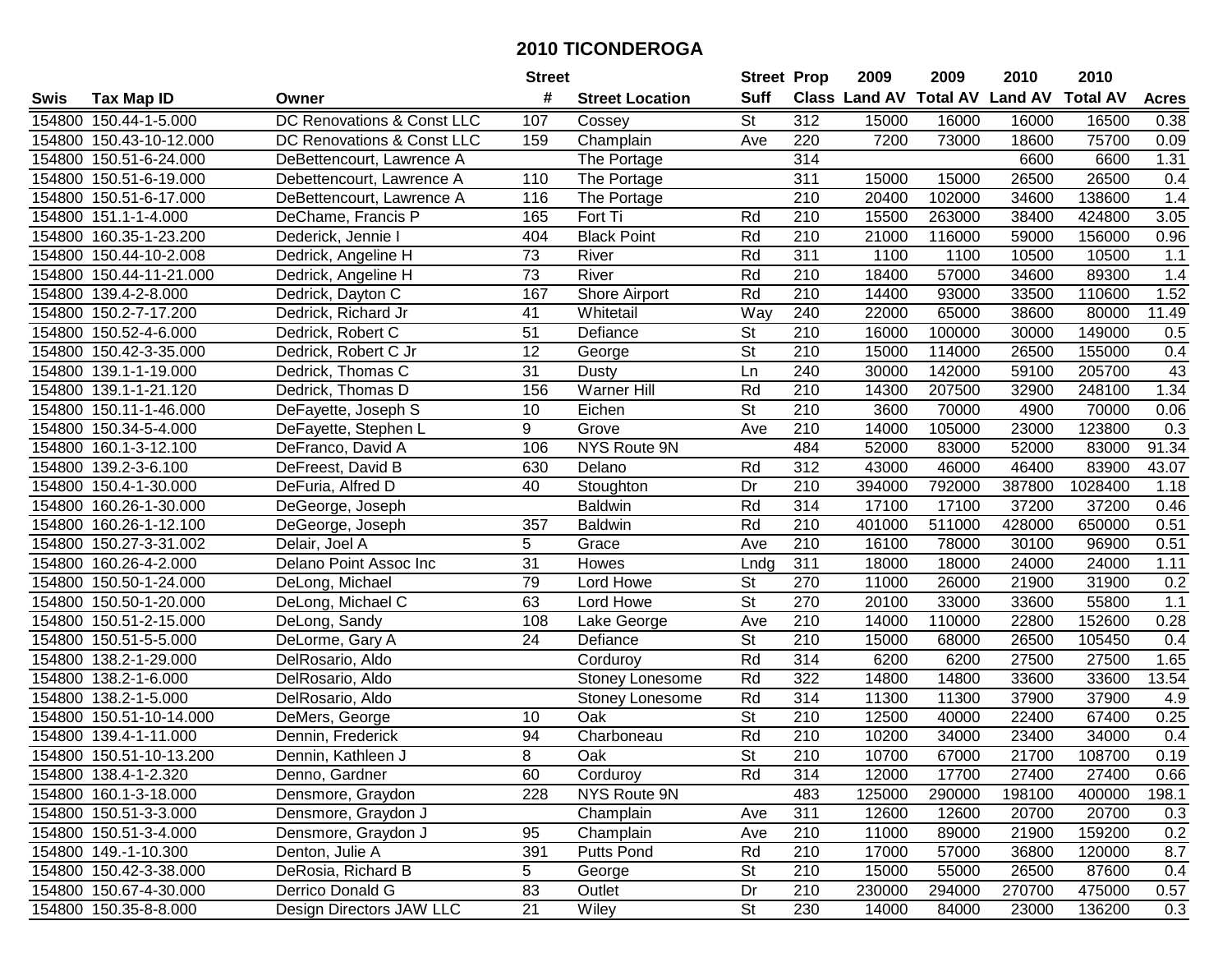| #<br><b>Suff</b><br><b>Class Land AV Total AV</b><br><b>Land AV</b><br><b>Total AV</b><br><b>Tax Map ID</b><br><b>Street Location</b><br><b>Acres</b><br>Swis<br>Owner<br>DeSisto, Linda A<br>Rd<br>311<br>154800 150.59-9-3.400<br><b>Baldwin</b><br>260000<br>260000<br>342000<br>342000<br>2.01<br>154800 150.34-2-1.000<br><b>Third</b><br>210<br>14000<br>83000<br>23000<br>120300<br>0.3<br>Deso Family Trust<br>46<br>Ave<br>255700<br>0.2<br>154800 138.55-1-1.000<br>DeVaney Family Trust<br>2217<br>NYS Route 74<br>210<br>94000<br>115000<br>157000<br>210<br>12200<br>117300<br>0.24<br>154800 150.44-8-9.000<br>DeZalia, Cory<br>12<br>Woody<br>77000<br>22300<br>Ln<br>$\overline{312}$<br>154800 150.11-1-37.000<br>DiCenzo, William R<br>Eichen<br><b>St</b><br>1200<br>11600<br>23800<br>29000<br>0.49<br>$\overline{\mathsf{St}}$<br>154800 150.11-1-54.000<br>DiCenzo, William R<br>26<br>Eichen<br>210<br>3600<br>70000<br>4900<br>70000<br>0.06<br>154800 150.75-3-4.019<br>Rd<br>210<br>131000<br>187600<br>0.2<br>DiChiara, Mark D<br>100<br><b>Black Point</b><br>209000<br>350000<br>9<br>$\overline{\mathsf{St}}$<br>$\overline{210}$<br>16800<br>30700<br>96200<br>0.6<br>154800 150.34-1-6.000<br>Dickerson, Norma<br>Saint Clair<br>69000<br>$\overline{215}$<br>240<br>31.5<br>154800 160.1-1-25.000<br>County Route 11<br>28000<br>65000<br>51600<br>103600<br>Dickinson, Stanley<br>13<br>260<br>16600<br>47800<br>154800 140.3-2-5.200<br>Diehl, Brenda L<br>Way<br>29000<br>30300<br>0.49<br>Locus<br>31<br><b>Black Point</b><br>DiFebbo, Tony J<br>Rd<br>210<br>18000<br>30000<br>142000<br>0.5<br>154800 150.67-6-1.000<br>98000<br>154800 138.15-1-10.002<br>Dikeman, Wesley R<br>2585<br>NYS Route 74<br>210<br>10700<br>47000<br>24600<br>103400<br>0.46<br>217<br>210<br>14100<br>32200<br>115100<br>1.12<br>154800 160.1-1-26.200<br>Dillon, Gary J<br>County Route 11<br>35000<br>Warner Hill<br>8<br>92<br>Rd<br>210<br>16800<br>81000<br>36400<br>110000<br>154800 139.1-1-15.000<br>Dinsmore, Kyle A<br>0.2<br>210<br>DiPofi Trust<br>2235<br>NYS Route 74<br>97000<br>204000<br>151600<br>267500<br>154800 138.55-7-1.007<br>154800 150.51-7-7.000<br>210<br>15000<br>72000<br>26500<br>103100<br>0.4<br>Disbrow, Thomas<br>139<br>The Portage<br>57<br><b>St</b><br>210<br>154800 150.59-8-2.120<br>Water<br>11300<br>59000<br>22000<br>92400<br>0.21<br>Diskin, David<br>8<br>154800 150.59-8-5.200<br>Prince Taylor<br>Path<br>210<br>16200<br>55000<br>30100<br>91900<br>0.52<br>Diskin, David M<br>288<br>154800 150.59-8-2.110<br>Diskin, Faye<br>Alexandria<br>220<br>14000<br>86000<br>23000<br>105800<br>0.3<br>Ave<br>154800 150.59-8-2.200<br>210<br>15400<br>95000<br>27800<br>109400<br>0.44<br>Diskin, Mary L<br>282<br>Alexandria<br>Ave<br>154800 150.59-8-5.100<br>53<br><b>St</b><br>210<br>14500<br>98000<br>0.35<br>Diskin, Michael G<br>Water<br>63000<br>24800<br>St<br>312<br>154800 150.51-5-4.000<br>Diskin, Michael G<br>Defiance<br>16000<br>25000<br>33300<br>$\mathbf{1}$<br>18000<br>Rd<br>210<br>45<br><b>Mossy Point</b><br>162000<br>294000<br>190000<br>450000<br>0.27<br>154800 150.83-1-19.018<br>Dittig, Charles<br>210<br>154800 138.55-7-8.200<br>NYS Route 74<br>21000<br>105000<br>12700<br>144000<br>Dix, Mara M<br>2244<br>0.11<br>$\sqrt{5}$<br>77<br>Rd<br>210<br>16800<br>152500<br>154800 138.4-1-50.000<br><b>Putts Pond</b><br>62000<br>44600<br>Dixon, Craig<br>$\overline{\mathsf{St}}$<br>0.2<br>421<br>22000<br>154800 150.42-3-4.000<br>14<br>135000<br>22000<br>180000<br>Dixon, Craig D<br>Montcalm<br>$\overline{\mathsf{St}}$<br>76<br>484<br>154800 150.43-7-1.000<br>16800<br>61000<br>16800<br>61000<br>0.14<br>Dixon, Lance<br>Montcalm<br>Rd<br>154800 149.-1-16.000<br>231<br>Canfield<br>240<br>33000<br>166000<br>73300<br>211700<br>44.3<br>Dixon, Lance W<br>Dixon, Paul R Jr<br>54<br>210<br>14000<br>121000<br>23000<br>0.3<br>154800 150.43-16-16.000<br>Ave<br>193000<br>Amherst<br>89<br>$\overline{210}$<br>154800 150.51-3-6.000<br>11000<br>129000<br>22800<br>166800<br>0.28<br>Dobler, George J<br>Champlain<br>Ave<br>49<br>Rd<br>240<br>267000<br>198200<br>434300<br>257<br>154800 139.4-1-1.100<br>Doering, Kathleen M<br>118000<br>Veterans<br>757<br>154800 150.1-3-3.000<br>Dolback Edward I<br>NYS Route 9N<br>210<br>59000<br>94200<br>1.3<br>21000<br>32800<br>14<br>$\overline{\mathsf{St}}$<br>$\overline{210}$<br>0.87<br>154800 150.59-14-3.012<br>Dolback, Thomas R<br>19000<br>78000<br>32400<br>125000<br>Colonial<br>$\overline{\mathsf{St}}$<br>3<br>154800 150.34-1-5.000<br>Saint Clair<br>220<br>14000<br>69000<br>23000<br>95200<br>0.3<br>Dolback, William G<br>154800 150.34-1-4.000<br>Dolback, William G<br>1038<br>Wicker<br>St<br>210<br>16000<br>71000<br>30000<br>123200<br>0.5<br>154800 150.43-8-8.000<br>147<br>210<br>8000<br>112000<br>20700<br>158300<br>0.1<br>Dolbeck, Dale<br>Lake George<br>Ave<br>54000<br>154800 151.17-2-3.100<br>44<br>Wilson Bay<br>Rd<br>210<br>155000<br>63300<br>189300<br>2.31<br>Dolbeck, Keith A<br>154800 151.17-2-4.100<br>NYS Route 22<br>311<br>10000<br>Dolbeck, Keith A<br>10000<br>10000<br>10000<br>$\overline{1}$<br>91<br>154800 138.4-1-51.000<br>Dolbeck, Linda W<br><b>Putts Pond</b><br>Rd<br>240<br>22000<br>118000<br>197700<br>18.3<br>43000<br>Rd<br>323<br>154800 138.4-1-21.001<br>Dolbeck, Linda W<br><b>Putts Pond</b><br>100<br>100<br>100<br>100<br>0.01<br>154800 138.4-1-67.000<br>Dolbeck, Merrill D<br>Rd<br>323<br>400<br>400<br>400<br>400<br>7.02<br>Bear Pond<br>210<br>154800 150.43-16-14.000<br>44<br>11900<br>126000<br>22200<br>168100<br>0.23<br>Donohue, Robert<br>Amherst<br>Ave |  | <b>Street</b> | <b>Street Prop</b> | 2009 | 2009 | 2010 | 2010 |  |
|---------------------------------------------------------------------------------------------------------------------------------------------------------------------------------------------------------------------------------------------------------------------------------------------------------------------------------------------------------------------------------------------------------------------------------------------------------------------------------------------------------------------------------------------------------------------------------------------------------------------------------------------------------------------------------------------------------------------------------------------------------------------------------------------------------------------------------------------------------------------------------------------------------------------------------------------------------------------------------------------------------------------------------------------------------------------------------------------------------------------------------------------------------------------------------------------------------------------------------------------------------------------------------------------------------------------------------------------------------------------------------------------------------------------------------------------------------------------------------------------------------------------------------------------------------------------------------------------------------------------------------------------------------------------------------------------------------------------------------------------------------------------------------------------------------------------------------------------------------------------------------------------------------------------------------------------------------------------------------------------------------------------------------------------------------------------------------------------------------------------------------------------------------------------------------------------------------------------------------------------------------------------------------------------------------------------------------------------------------------------------------------------------------------------------------------------------------------------------------------------------------------------------------------------------------------------------------------------------------------------------------------------------------------------------------------------------------------------------------------------------------------------------------------------------------------------------------------------------------------------------------------------------------------------------------------------------------------------------------------------------------------------------------------------------------------------------------------------------------------------------------------------------------------------------------------------------------------------------------------------------------------------------------------------------------------------------------------------------------------------------------------------------------------------------------------------------------------------------------------------------------------------------------------------------------------------------------------------------------------------------------------------------------------------------------------------------------------------------------------------------------------------------------------------------------------------------------------------------------------------------------------------------------------------------------------------------------------------------------------------------------------------------------------------------------------------------------------------------------------------------------------------------------------------------------------------------------------------------------------------------------------------------------------------------------------------------------------------------------------------------------------------------------------------------------------------------------------------------------------------------------------------------------------------------------------------------------------------------------------------------------------------------------------------------------------------------------------------------------------------------------------------------------------------------------------------------------------------------------------------------------------------------------------------------------------------------------------------------------------------------------------------------------------------------------------------------------------------------------------------------------------------------------------------------------------------------------------------------------------------------------------------------------------------------------------------------------------------------------------------------------------------------------------------------------------------------------------------------------------------------------------------------------------------------------------------------------------------------------------------------------------------------------------------------------------------------------------------------|--|---------------|--------------------|------|------|------|------|--|
|                                                                                                                                                                                                                                                                                                                                                                                                                                                                                                                                                                                                                                                                                                                                                                                                                                                                                                                                                                                                                                                                                                                                                                                                                                                                                                                                                                                                                                                                                                                                                                                                                                                                                                                                                                                                                                                                                                                                                                                                                                                                                                                                                                                                                                                                                                                                                                                                                                                                                                                                                                                                                                                                                                                                                                                                                                                                                                                                                                                                                                                                                                                                                                                                                                                                                                                                                                                                                                                                                                                                                                                                                                                                                                                                                                                                                                                                                                                                                                                                                                                                                                                                                                                                                                                                                                                                                                                                                                                                                                                                                                                                                                                                                                                                                                                                                                                                                                                                                                                                                                                                                                                                                                                                                                                                                                                                                                                                                                                                                                                                                                                                                                                                                                                           |  |               |                    |      |      |      |      |  |
|                                                                                                                                                                                                                                                                                                                                                                                                                                                                                                                                                                                                                                                                                                                                                                                                                                                                                                                                                                                                                                                                                                                                                                                                                                                                                                                                                                                                                                                                                                                                                                                                                                                                                                                                                                                                                                                                                                                                                                                                                                                                                                                                                                                                                                                                                                                                                                                                                                                                                                                                                                                                                                                                                                                                                                                                                                                                                                                                                                                                                                                                                                                                                                                                                                                                                                                                                                                                                                                                                                                                                                                                                                                                                                                                                                                                                                                                                                                                                                                                                                                                                                                                                                                                                                                                                                                                                                                                                                                                                                                                                                                                                                                                                                                                                                                                                                                                                                                                                                                                                                                                                                                                                                                                                                                                                                                                                                                                                                                                                                                                                                                                                                                                                                                           |  |               |                    |      |      |      |      |  |
|                                                                                                                                                                                                                                                                                                                                                                                                                                                                                                                                                                                                                                                                                                                                                                                                                                                                                                                                                                                                                                                                                                                                                                                                                                                                                                                                                                                                                                                                                                                                                                                                                                                                                                                                                                                                                                                                                                                                                                                                                                                                                                                                                                                                                                                                                                                                                                                                                                                                                                                                                                                                                                                                                                                                                                                                                                                                                                                                                                                                                                                                                                                                                                                                                                                                                                                                                                                                                                                                                                                                                                                                                                                                                                                                                                                                                                                                                                                                                                                                                                                                                                                                                                                                                                                                                                                                                                                                                                                                                                                                                                                                                                                                                                                                                                                                                                                                                                                                                                                                                                                                                                                                                                                                                                                                                                                                                                                                                                                                                                                                                                                                                                                                                                                           |  |               |                    |      |      |      |      |  |
|                                                                                                                                                                                                                                                                                                                                                                                                                                                                                                                                                                                                                                                                                                                                                                                                                                                                                                                                                                                                                                                                                                                                                                                                                                                                                                                                                                                                                                                                                                                                                                                                                                                                                                                                                                                                                                                                                                                                                                                                                                                                                                                                                                                                                                                                                                                                                                                                                                                                                                                                                                                                                                                                                                                                                                                                                                                                                                                                                                                                                                                                                                                                                                                                                                                                                                                                                                                                                                                                                                                                                                                                                                                                                                                                                                                                                                                                                                                                                                                                                                                                                                                                                                                                                                                                                                                                                                                                                                                                                                                                                                                                                                                                                                                                                                                                                                                                                                                                                                                                                                                                                                                                                                                                                                                                                                                                                                                                                                                                                                                                                                                                                                                                                                                           |  |               |                    |      |      |      |      |  |
|                                                                                                                                                                                                                                                                                                                                                                                                                                                                                                                                                                                                                                                                                                                                                                                                                                                                                                                                                                                                                                                                                                                                                                                                                                                                                                                                                                                                                                                                                                                                                                                                                                                                                                                                                                                                                                                                                                                                                                                                                                                                                                                                                                                                                                                                                                                                                                                                                                                                                                                                                                                                                                                                                                                                                                                                                                                                                                                                                                                                                                                                                                                                                                                                                                                                                                                                                                                                                                                                                                                                                                                                                                                                                                                                                                                                                                                                                                                                                                                                                                                                                                                                                                                                                                                                                                                                                                                                                                                                                                                                                                                                                                                                                                                                                                                                                                                                                                                                                                                                                                                                                                                                                                                                                                                                                                                                                                                                                                                                                                                                                                                                                                                                                                                           |  |               |                    |      |      |      |      |  |
|                                                                                                                                                                                                                                                                                                                                                                                                                                                                                                                                                                                                                                                                                                                                                                                                                                                                                                                                                                                                                                                                                                                                                                                                                                                                                                                                                                                                                                                                                                                                                                                                                                                                                                                                                                                                                                                                                                                                                                                                                                                                                                                                                                                                                                                                                                                                                                                                                                                                                                                                                                                                                                                                                                                                                                                                                                                                                                                                                                                                                                                                                                                                                                                                                                                                                                                                                                                                                                                                                                                                                                                                                                                                                                                                                                                                                                                                                                                                                                                                                                                                                                                                                                                                                                                                                                                                                                                                                                                                                                                                                                                                                                                                                                                                                                                                                                                                                                                                                                                                                                                                                                                                                                                                                                                                                                                                                                                                                                                                                                                                                                                                                                                                                                                           |  |               |                    |      |      |      |      |  |
|                                                                                                                                                                                                                                                                                                                                                                                                                                                                                                                                                                                                                                                                                                                                                                                                                                                                                                                                                                                                                                                                                                                                                                                                                                                                                                                                                                                                                                                                                                                                                                                                                                                                                                                                                                                                                                                                                                                                                                                                                                                                                                                                                                                                                                                                                                                                                                                                                                                                                                                                                                                                                                                                                                                                                                                                                                                                                                                                                                                                                                                                                                                                                                                                                                                                                                                                                                                                                                                                                                                                                                                                                                                                                                                                                                                                                                                                                                                                                                                                                                                                                                                                                                                                                                                                                                                                                                                                                                                                                                                                                                                                                                                                                                                                                                                                                                                                                                                                                                                                                                                                                                                                                                                                                                                                                                                                                                                                                                                                                                                                                                                                                                                                                                                           |  |               |                    |      |      |      |      |  |
|                                                                                                                                                                                                                                                                                                                                                                                                                                                                                                                                                                                                                                                                                                                                                                                                                                                                                                                                                                                                                                                                                                                                                                                                                                                                                                                                                                                                                                                                                                                                                                                                                                                                                                                                                                                                                                                                                                                                                                                                                                                                                                                                                                                                                                                                                                                                                                                                                                                                                                                                                                                                                                                                                                                                                                                                                                                                                                                                                                                                                                                                                                                                                                                                                                                                                                                                                                                                                                                                                                                                                                                                                                                                                                                                                                                                                                                                                                                                                                                                                                                                                                                                                                                                                                                                                                                                                                                                                                                                                                                                                                                                                                                                                                                                                                                                                                                                                                                                                                                                                                                                                                                                                                                                                                                                                                                                                                                                                                                                                                                                                                                                                                                                                                                           |  |               |                    |      |      |      |      |  |
|                                                                                                                                                                                                                                                                                                                                                                                                                                                                                                                                                                                                                                                                                                                                                                                                                                                                                                                                                                                                                                                                                                                                                                                                                                                                                                                                                                                                                                                                                                                                                                                                                                                                                                                                                                                                                                                                                                                                                                                                                                                                                                                                                                                                                                                                                                                                                                                                                                                                                                                                                                                                                                                                                                                                                                                                                                                                                                                                                                                                                                                                                                                                                                                                                                                                                                                                                                                                                                                                                                                                                                                                                                                                                                                                                                                                                                                                                                                                                                                                                                                                                                                                                                                                                                                                                                                                                                                                                                                                                                                                                                                                                                                                                                                                                                                                                                                                                                                                                                                                                                                                                                                                                                                                                                                                                                                                                                                                                                                                                                                                                                                                                                                                                                                           |  |               |                    |      |      |      |      |  |
|                                                                                                                                                                                                                                                                                                                                                                                                                                                                                                                                                                                                                                                                                                                                                                                                                                                                                                                                                                                                                                                                                                                                                                                                                                                                                                                                                                                                                                                                                                                                                                                                                                                                                                                                                                                                                                                                                                                                                                                                                                                                                                                                                                                                                                                                                                                                                                                                                                                                                                                                                                                                                                                                                                                                                                                                                                                                                                                                                                                                                                                                                                                                                                                                                                                                                                                                                                                                                                                                                                                                                                                                                                                                                                                                                                                                                                                                                                                                                                                                                                                                                                                                                                                                                                                                                                                                                                                                                                                                                                                                                                                                                                                                                                                                                                                                                                                                                                                                                                                                                                                                                                                                                                                                                                                                                                                                                                                                                                                                                                                                                                                                                                                                                                                           |  |               |                    |      |      |      |      |  |
|                                                                                                                                                                                                                                                                                                                                                                                                                                                                                                                                                                                                                                                                                                                                                                                                                                                                                                                                                                                                                                                                                                                                                                                                                                                                                                                                                                                                                                                                                                                                                                                                                                                                                                                                                                                                                                                                                                                                                                                                                                                                                                                                                                                                                                                                                                                                                                                                                                                                                                                                                                                                                                                                                                                                                                                                                                                                                                                                                                                                                                                                                                                                                                                                                                                                                                                                                                                                                                                                                                                                                                                                                                                                                                                                                                                                                                                                                                                                                                                                                                                                                                                                                                                                                                                                                                                                                                                                                                                                                                                                                                                                                                                                                                                                                                                                                                                                                                                                                                                                                                                                                                                                                                                                                                                                                                                                                                                                                                                                                                                                                                                                                                                                                                                           |  |               |                    |      |      |      |      |  |
|                                                                                                                                                                                                                                                                                                                                                                                                                                                                                                                                                                                                                                                                                                                                                                                                                                                                                                                                                                                                                                                                                                                                                                                                                                                                                                                                                                                                                                                                                                                                                                                                                                                                                                                                                                                                                                                                                                                                                                                                                                                                                                                                                                                                                                                                                                                                                                                                                                                                                                                                                                                                                                                                                                                                                                                                                                                                                                                                                                                                                                                                                                                                                                                                                                                                                                                                                                                                                                                                                                                                                                                                                                                                                                                                                                                                                                                                                                                                                                                                                                                                                                                                                                                                                                                                                                                                                                                                                                                                                                                                                                                                                                                                                                                                                                                                                                                                                                                                                                                                                                                                                                                                                                                                                                                                                                                                                                                                                                                                                                                                                                                                                                                                                                                           |  |               |                    |      |      |      |      |  |
|                                                                                                                                                                                                                                                                                                                                                                                                                                                                                                                                                                                                                                                                                                                                                                                                                                                                                                                                                                                                                                                                                                                                                                                                                                                                                                                                                                                                                                                                                                                                                                                                                                                                                                                                                                                                                                                                                                                                                                                                                                                                                                                                                                                                                                                                                                                                                                                                                                                                                                                                                                                                                                                                                                                                                                                                                                                                                                                                                                                                                                                                                                                                                                                                                                                                                                                                                                                                                                                                                                                                                                                                                                                                                                                                                                                                                                                                                                                                                                                                                                                                                                                                                                                                                                                                                                                                                                                                                                                                                                                                                                                                                                                                                                                                                                                                                                                                                                                                                                                                                                                                                                                                                                                                                                                                                                                                                                                                                                                                                                                                                                                                                                                                                                                           |  |               |                    |      |      |      |      |  |
|                                                                                                                                                                                                                                                                                                                                                                                                                                                                                                                                                                                                                                                                                                                                                                                                                                                                                                                                                                                                                                                                                                                                                                                                                                                                                                                                                                                                                                                                                                                                                                                                                                                                                                                                                                                                                                                                                                                                                                                                                                                                                                                                                                                                                                                                                                                                                                                                                                                                                                                                                                                                                                                                                                                                                                                                                                                                                                                                                                                                                                                                                                                                                                                                                                                                                                                                                                                                                                                                                                                                                                                                                                                                                                                                                                                                                                                                                                                                                                                                                                                                                                                                                                                                                                                                                                                                                                                                                                                                                                                                                                                                                                                                                                                                                                                                                                                                                                                                                                                                                                                                                                                                                                                                                                                                                                                                                                                                                                                                                                                                                                                                                                                                                                                           |  |               |                    |      |      |      |      |  |
|                                                                                                                                                                                                                                                                                                                                                                                                                                                                                                                                                                                                                                                                                                                                                                                                                                                                                                                                                                                                                                                                                                                                                                                                                                                                                                                                                                                                                                                                                                                                                                                                                                                                                                                                                                                                                                                                                                                                                                                                                                                                                                                                                                                                                                                                                                                                                                                                                                                                                                                                                                                                                                                                                                                                                                                                                                                                                                                                                                                                                                                                                                                                                                                                                                                                                                                                                                                                                                                                                                                                                                                                                                                                                                                                                                                                                                                                                                                                                                                                                                                                                                                                                                                                                                                                                                                                                                                                                                                                                                                                                                                                                                                                                                                                                                                                                                                                                                                                                                                                                                                                                                                                                                                                                                                                                                                                                                                                                                                                                                                                                                                                                                                                                                                           |  |               |                    |      |      |      |      |  |
|                                                                                                                                                                                                                                                                                                                                                                                                                                                                                                                                                                                                                                                                                                                                                                                                                                                                                                                                                                                                                                                                                                                                                                                                                                                                                                                                                                                                                                                                                                                                                                                                                                                                                                                                                                                                                                                                                                                                                                                                                                                                                                                                                                                                                                                                                                                                                                                                                                                                                                                                                                                                                                                                                                                                                                                                                                                                                                                                                                                                                                                                                                                                                                                                                                                                                                                                                                                                                                                                                                                                                                                                                                                                                                                                                                                                                                                                                                                                                                                                                                                                                                                                                                                                                                                                                                                                                                                                                                                                                                                                                                                                                                                                                                                                                                                                                                                                                                                                                                                                                                                                                                                                                                                                                                                                                                                                                                                                                                                                                                                                                                                                                                                                                                                           |  |               |                    |      |      |      |      |  |
|                                                                                                                                                                                                                                                                                                                                                                                                                                                                                                                                                                                                                                                                                                                                                                                                                                                                                                                                                                                                                                                                                                                                                                                                                                                                                                                                                                                                                                                                                                                                                                                                                                                                                                                                                                                                                                                                                                                                                                                                                                                                                                                                                                                                                                                                                                                                                                                                                                                                                                                                                                                                                                                                                                                                                                                                                                                                                                                                                                                                                                                                                                                                                                                                                                                                                                                                                                                                                                                                                                                                                                                                                                                                                                                                                                                                                                                                                                                                                                                                                                                                                                                                                                                                                                                                                                                                                                                                                                                                                                                                                                                                                                                                                                                                                                                                                                                                                                                                                                                                                                                                                                                                                                                                                                                                                                                                                                                                                                                                                                                                                                                                                                                                                                                           |  |               |                    |      |      |      |      |  |
|                                                                                                                                                                                                                                                                                                                                                                                                                                                                                                                                                                                                                                                                                                                                                                                                                                                                                                                                                                                                                                                                                                                                                                                                                                                                                                                                                                                                                                                                                                                                                                                                                                                                                                                                                                                                                                                                                                                                                                                                                                                                                                                                                                                                                                                                                                                                                                                                                                                                                                                                                                                                                                                                                                                                                                                                                                                                                                                                                                                                                                                                                                                                                                                                                                                                                                                                                                                                                                                                                                                                                                                                                                                                                                                                                                                                                                                                                                                                                                                                                                                                                                                                                                                                                                                                                                                                                                                                                                                                                                                                                                                                                                                                                                                                                                                                                                                                                                                                                                                                                                                                                                                                                                                                                                                                                                                                                                                                                                                                                                                                                                                                                                                                                                                           |  |               |                    |      |      |      |      |  |
|                                                                                                                                                                                                                                                                                                                                                                                                                                                                                                                                                                                                                                                                                                                                                                                                                                                                                                                                                                                                                                                                                                                                                                                                                                                                                                                                                                                                                                                                                                                                                                                                                                                                                                                                                                                                                                                                                                                                                                                                                                                                                                                                                                                                                                                                                                                                                                                                                                                                                                                                                                                                                                                                                                                                                                                                                                                                                                                                                                                                                                                                                                                                                                                                                                                                                                                                                                                                                                                                                                                                                                                                                                                                                                                                                                                                                                                                                                                                                                                                                                                                                                                                                                                                                                                                                                                                                                                                                                                                                                                                                                                                                                                                                                                                                                                                                                                                                                                                                                                                                                                                                                                                                                                                                                                                                                                                                                                                                                                                                                                                                                                                                                                                                                                           |  |               |                    |      |      |      |      |  |
|                                                                                                                                                                                                                                                                                                                                                                                                                                                                                                                                                                                                                                                                                                                                                                                                                                                                                                                                                                                                                                                                                                                                                                                                                                                                                                                                                                                                                                                                                                                                                                                                                                                                                                                                                                                                                                                                                                                                                                                                                                                                                                                                                                                                                                                                                                                                                                                                                                                                                                                                                                                                                                                                                                                                                                                                                                                                                                                                                                                                                                                                                                                                                                                                                                                                                                                                                                                                                                                                                                                                                                                                                                                                                                                                                                                                                                                                                                                                                                                                                                                                                                                                                                                                                                                                                                                                                                                                                                                                                                                                                                                                                                                                                                                                                                                                                                                                                                                                                                                                                                                                                                                                                                                                                                                                                                                                                                                                                                                                                                                                                                                                                                                                                                                           |  |               |                    |      |      |      |      |  |
|                                                                                                                                                                                                                                                                                                                                                                                                                                                                                                                                                                                                                                                                                                                                                                                                                                                                                                                                                                                                                                                                                                                                                                                                                                                                                                                                                                                                                                                                                                                                                                                                                                                                                                                                                                                                                                                                                                                                                                                                                                                                                                                                                                                                                                                                                                                                                                                                                                                                                                                                                                                                                                                                                                                                                                                                                                                                                                                                                                                                                                                                                                                                                                                                                                                                                                                                                                                                                                                                                                                                                                                                                                                                                                                                                                                                                                                                                                                                                                                                                                                                                                                                                                                                                                                                                                                                                                                                                                                                                                                                                                                                                                                                                                                                                                                                                                                                                                                                                                                                                                                                                                                                                                                                                                                                                                                                                                                                                                                                                                                                                                                                                                                                                                                           |  |               |                    |      |      |      |      |  |
|                                                                                                                                                                                                                                                                                                                                                                                                                                                                                                                                                                                                                                                                                                                                                                                                                                                                                                                                                                                                                                                                                                                                                                                                                                                                                                                                                                                                                                                                                                                                                                                                                                                                                                                                                                                                                                                                                                                                                                                                                                                                                                                                                                                                                                                                                                                                                                                                                                                                                                                                                                                                                                                                                                                                                                                                                                                                                                                                                                                                                                                                                                                                                                                                                                                                                                                                                                                                                                                                                                                                                                                                                                                                                                                                                                                                                                                                                                                                                                                                                                                                                                                                                                                                                                                                                                                                                                                                                                                                                                                                                                                                                                                                                                                                                                                                                                                                                                                                                                                                                                                                                                                                                                                                                                                                                                                                                                                                                                                                                                                                                                                                                                                                                                                           |  |               |                    |      |      |      |      |  |
|                                                                                                                                                                                                                                                                                                                                                                                                                                                                                                                                                                                                                                                                                                                                                                                                                                                                                                                                                                                                                                                                                                                                                                                                                                                                                                                                                                                                                                                                                                                                                                                                                                                                                                                                                                                                                                                                                                                                                                                                                                                                                                                                                                                                                                                                                                                                                                                                                                                                                                                                                                                                                                                                                                                                                                                                                                                                                                                                                                                                                                                                                                                                                                                                                                                                                                                                                                                                                                                                                                                                                                                                                                                                                                                                                                                                                                                                                                                                                                                                                                                                                                                                                                                                                                                                                                                                                                                                                                                                                                                                                                                                                                                                                                                                                                                                                                                                                                                                                                                                                                                                                                                                                                                                                                                                                                                                                                                                                                                                                                                                                                                                                                                                                                                           |  |               |                    |      |      |      |      |  |
|                                                                                                                                                                                                                                                                                                                                                                                                                                                                                                                                                                                                                                                                                                                                                                                                                                                                                                                                                                                                                                                                                                                                                                                                                                                                                                                                                                                                                                                                                                                                                                                                                                                                                                                                                                                                                                                                                                                                                                                                                                                                                                                                                                                                                                                                                                                                                                                                                                                                                                                                                                                                                                                                                                                                                                                                                                                                                                                                                                                                                                                                                                                                                                                                                                                                                                                                                                                                                                                                                                                                                                                                                                                                                                                                                                                                                                                                                                                                                                                                                                                                                                                                                                                                                                                                                                                                                                                                                                                                                                                                                                                                                                                                                                                                                                                                                                                                                                                                                                                                                                                                                                                                                                                                                                                                                                                                                                                                                                                                                                                                                                                                                                                                                                                           |  |               |                    |      |      |      |      |  |
|                                                                                                                                                                                                                                                                                                                                                                                                                                                                                                                                                                                                                                                                                                                                                                                                                                                                                                                                                                                                                                                                                                                                                                                                                                                                                                                                                                                                                                                                                                                                                                                                                                                                                                                                                                                                                                                                                                                                                                                                                                                                                                                                                                                                                                                                                                                                                                                                                                                                                                                                                                                                                                                                                                                                                                                                                                                                                                                                                                                                                                                                                                                                                                                                                                                                                                                                                                                                                                                                                                                                                                                                                                                                                                                                                                                                                                                                                                                                                                                                                                                                                                                                                                                                                                                                                                                                                                                                                                                                                                                                                                                                                                                                                                                                                                                                                                                                                                                                                                                                                                                                                                                                                                                                                                                                                                                                                                                                                                                                                                                                                                                                                                                                                                                           |  |               |                    |      |      |      |      |  |
|                                                                                                                                                                                                                                                                                                                                                                                                                                                                                                                                                                                                                                                                                                                                                                                                                                                                                                                                                                                                                                                                                                                                                                                                                                                                                                                                                                                                                                                                                                                                                                                                                                                                                                                                                                                                                                                                                                                                                                                                                                                                                                                                                                                                                                                                                                                                                                                                                                                                                                                                                                                                                                                                                                                                                                                                                                                                                                                                                                                                                                                                                                                                                                                                                                                                                                                                                                                                                                                                                                                                                                                                                                                                                                                                                                                                                                                                                                                                                                                                                                                                                                                                                                                                                                                                                                                                                                                                                                                                                                                                                                                                                                                                                                                                                                                                                                                                                                                                                                                                                                                                                                                                                                                                                                                                                                                                                                                                                                                                                                                                                                                                                                                                                                                           |  |               |                    |      |      |      |      |  |
|                                                                                                                                                                                                                                                                                                                                                                                                                                                                                                                                                                                                                                                                                                                                                                                                                                                                                                                                                                                                                                                                                                                                                                                                                                                                                                                                                                                                                                                                                                                                                                                                                                                                                                                                                                                                                                                                                                                                                                                                                                                                                                                                                                                                                                                                                                                                                                                                                                                                                                                                                                                                                                                                                                                                                                                                                                                                                                                                                                                                                                                                                                                                                                                                                                                                                                                                                                                                                                                                                                                                                                                                                                                                                                                                                                                                                                                                                                                                                                                                                                                                                                                                                                                                                                                                                                                                                                                                                                                                                                                                                                                                                                                                                                                                                                                                                                                                                                                                                                                                                                                                                                                                                                                                                                                                                                                                                                                                                                                                                                                                                                                                                                                                                                                           |  |               |                    |      |      |      |      |  |
|                                                                                                                                                                                                                                                                                                                                                                                                                                                                                                                                                                                                                                                                                                                                                                                                                                                                                                                                                                                                                                                                                                                                                                                                                                                                                                                                                                                                                                                                                                                                                                                                                                                                                                                                                                                                                                                                                                                                                                                                                                                                                                                                                                                                                                                                                                                                                                                                                                                                                                                                                                                                                                                                                                                                                                                                                                                                                                                                                                                                                                                                                                                                                                                                                                                                                                                                                                                                                                                                                                                                                                                                                                                                                                                                                                                                                                                                                                                                                                                                                                                                                                                                                                                                                                                                                                                                                                                                                                                                                                                                                                                                                                                                                                                                                                                                                                                                                                                                                                                                                                                                                                                                                                                                                                                                                                                                                                                                                                                                                                                                                                                                                                                                                                                           |  |               |                    |      |      |      |      |  |
|                                                                                                                                                                                                                                                                                                                                                                                                                                                                                                                                                                                                                                                                                                                                                                                                                                                                                                                                                                                                                                                                                                                                                                                                                                                                                                                                                                                                                                                                                                                                                                                                                                                                                                                                                                                                                                                                                                                                                                                                                                                                                                                                                                                                                                                                                                                                                                                                                                                                                                                                                                                                                                                                                                                                                                                                                                                                                                                                                                                                                                                                                                                                                                                                                                                                                                                                                                                                                                                                                                                                                                                                                                                                                                                                                                                                                                                                                                                                                                                                                                                                                                                                                                                                                                                                                                                                                                                                                                                                                                                                                                                                                                                                                                                                                                                                                                                                                                                                                                                                                                                                                                                                                                                                                                                                                                                                                                                                                                                                                                                                                                                                                                                                                                                           |  |               |                    |      |      |      |      |  |
|                                                                                                                                                                                                                                                                                                                                                                                                                                                                                                                                                                                                                                                                                                                                                                                                                                                                                                                                                                                                                                                                                                                                                                                                                                                                                                                                                                                                                                                                                                                                                                                                                                                                                                                                                                                                                                                                                                                                                                                                                                                                                                                                                                                                                                                                                                                                                                                                                                                                                                                                                                                                                                                                                                                                                                                                                                                                                                                                                                                                                                                                                                                                                                                                                                                                                                                                                                                                                                                                                                                                                                                                                                                                                                                                                                                                                                                                                                                                                                                                                                                                                                                                                                                                                                                                                                                                                                                                                                                                                                                                                                                                                                                                                                                                                                                                                                                                                                                                                                                                                                                                                                                                                                                                                                                                                                                                                                                                                                                                                                                                                                                                                                                                                                                           |  |               |                    |      |      |      |      |  |
|                                                                                                                                                                                                                                                                                                                                                                                                                                                                                                                                                                                                                                                                                                                                                                                                                                                                                                                                                                                                                                                                                                                                                                                                                                                                                                                                                                                                                                                                                                                                                                                                                                                                                                                                                                                                                                                                                                                                                                                                                                                                                                                                                                                                                                                                                                                                                                                                                                                                                                                                                                                                                                                                                                                                                                                                                                                                                                                                                                                                                                                                                                                                                                                                                                                                                                                                                                                                                                                                                                                                                                                                                                                                                                                                                                                                                                                                                                                                                                                                                                                                                                                                                                                                                                                                                                                                                                                                                                                                                                                                                                                                                                                                                                                                                                                                                                                                                                                                                                                                                                                                                                                                                                                                                                                                                                                                                                                                                                                                                                                                                                                                                                                                                                                           |  |               |                    |      |      |      |      |  |
|                                                                                                                                                                                                                                                                                                                                                                                                                                                                                                                                                                                                                                                                                                                                                                                                                                                                                                                                                                                                                                                                                                                                                                                                                                                                                                                                                                                                                                                                                                                                                                                                                                                                                                                                                                                                                                                                                                                                                                                                                                                                                                                                                                                                                                                                                                                                                                                                                                                                                                                                                                                                                                                                                                                                                                                                                                                                                                                                                                                                                                                                                                                                                                                                                                                                                                                                                                                                                                                                                                                                                                                                                                                                                                                                                                                                                                                                                                                                                                                                                                                                                                                                                                                                                                                                                                                                                                                                                                                                                                                                                                                                                                                                                                                                                                                                                                                                                                                                                                                                                                                                                                                                                                                                                                                                                                                                                                                                                                                                                                                                                                                                                                                                                                                           |  |               |                    |      |      |      |      |  |
|                                                                                                                                                                                                                                                                                                                                                                                                                                                                                                                                                                                                                                                                                                                                                                                                                                                                                                                                                                                                                                                                                                                                                                                                                                                                                                                                                                                                                                                                                                                                                                                                                                                                                                                                                                                                                                                                                                                                                                                                                                                                                                                                                                                                                                                                                                                                                                                                                                                                                                                                                                                                                                                                                                                                                                                                                                                                                                                                                                                                                                                                                                                                                                                                                                                                                                                                                                                                                                                                                                                                                                                                                                                                                                                                                                                                                                                                                                                                                                                                                                                                                                                                                                                                                                                                                                                                                                                                                                                                                                                                                                                                                                                                                                                                                                                                                                                                                                                                                                                                                                                                                                                                                                                                                                                                                                                                                                                                                                                                                                                                                                                                                                                                                                                           |  |               |                    |      |      |      |      |  |
|                                                                                                                                                                                                                                                                                                                                                                                                                                                                                                                                                                                                                                                                                                                                                                                                                                                                                                                                                                                                                                                                                                                                                                                                                                                                                                                                                                                                                                                                                                                                                                                                                                                                                                                                                                                                                                                                                                                                                                                                                                                                                                                                                                                                                                                                                                                                                                                                                                                                                                                                                                                                                                                                                                                                                                                                                                                                                                                                                                                                                                                                                                                                                                                                                                                                                                                                                                                                                                                                                                                                                                                                                                                                                                                                                                                                                                                                                                                                                                                                                                                                                                                                                                                                                                                                                                                                                                                                                                                                                                                                                                                                                                                                                                                                                                                                                                                                                                                                                                                                                                                                                                                                                                                                                                                                                                                                                                                                                                                                                                                                                                                                                                                                                                                           |  |               |                    |      |      |      |      |  |
|                                                                                                                                                                                                                                                                                                                                                                                                                                                                                                                                                                                                                                                                                                                                                                                                                                                                                                                                                                                                                                                                                                                                                                                                                                                                                                                                                                                                                                                                                                                                                                                                                                                                                                                                                                                                                                                                                                                                                                                                                                                                                                                                                                                                                                                                                                                                                                                                                                                                                                                                                                                                                                                                                                                                                                                                                                                                                                                                                                                                                                                                                                                                                                                                                                                                                                                                                                                                                                                                                                                                                                                                                                                                                                                                                                                                                                                                                                                                                                                                                                                                                                                                                                                                                                                                                                                                                                                                                                                                                                                                                                                                                                                                                                                                                                                                                                                                                                                                                                                                                                                                                                                                                                                                                                                                                                                                                                                                                                                                                                                                                                                                                                                                                                                           |  |               |                    |      |      |      |      |  |
|                                                                                                                                                                                                                                                                                                                                                                                                                                                                                                                                                                                                                                                                                                                                                                                                                                                                                                                                                                                                                                                                                                                                                                                                                                                                                                                                                                                                                                                                                                                                                                                                                                                                                                                                                                                                                                                                                                                                                                                                                                                                                                                                                                                                                                                                                                                                                                                                                                                                                                                                                                                                                                                                                                                                                                                                                                                                                                                                                                                                                                                                                                                                                                                                                                                                                                                                                                                                                                                                                                                                                                                                                                                                                                                                                                                                                                                                                                                                                                                                                                                                                                                                                                                                                                                                                                                                                                                                                                                                                                                                                                                                                                                                                                                                                                                                                                                                                                                                                                                                                                                                                                                                                                                                                                                                                                                                                                                                                                                                                                                                                                                                                                                                                                                           |  |               |                    |      |      |      |      |  |
|                                                                                                                                                                                                                                                                                                                                                                                                                                                                                                                                                                                                                                                                                                                                                                                                                                                                                                                                                                                                                                                                                                                                                                                                                                                                                                                                                                                                                                                                                                                                                                                                                                                                                                                                                                                                                                                                                                                                                                                                                                                                                                                                                                                                                                                                                                                                                                                                                                                                                                                                                                                                                                                                                                                                                                                                                                                                                                                                                                                                                                                                                                                                                                                                                                                                                                                                                                                                                                                                                                                                                                                                                                                                                                                                                                                                                                                                                                                                                                                                                                                                                                                                                                                                                                                                                                                                                                                                                                                                                                                                                                                                                                                                                                                                                                                                                                                                                                                                                                                                                                                                                                                                                                                                                                                                                                                                                                                                                                                                                                                                                                                                                                                                                                                           |  |               |                    |      |      |      |      |  |
|                                                                                                                                                                                                                                                                                                                                                                                                                                                                                                                                                                                                                                                                                                                                                                                                                                                                                                                                                                                                                                                                                                                                                                                                                                                                                                                                                                                                                                                                                                                                                                                                                                                                                                                                                                                                                                                                                                                                                                                                                                                                                                                                                                                                                                                                                                                                                                                                                                                                                                                                                                                                                                                                                                                                                                                                                                                                                                                                                                                                                                                                                                                                                                                                                                                                                                                                                                                                                                                                                                                                                                                                                                                                                                                                                                                                                                                                                                                                                                                                                                                                                                                                                                                                                                                                                                                                                                                                                                                                                                                                                                                                                                                                                                                                                                                                                                                                                                                                                                                                                                                                                                                                                                                                                                                                                                                                                                                                                                                                                                                                                                                                                                                                                                                           |  |               |                    |      |      |      |      |  |
|                                                                                                                                                                                                                                                                                                                                                                                                                                                                                                                                                                                                                                                                                                                                                                                                                                                                                                                                                                                                                                                                                                                                                                                                                                                                                                                                                                                                                                                                                                                                                                                                                                                                                                                                                                                                                                                                                                                                                                                                                                                                                                                                                                                                                                                                                                                                                                                                                                                                                                                                                                                                                                                                                                                                                                                                                                                                                                                                                                                                                                                                                                                                                                                                                                                                                                                                                                                                                                                                                                                                                                                                                                                                                                                                                                                                                                                                                                                                                                                                                                                                                                                                                                                                                                                                                                                                                                                                                                                                                                                                                                                                                                                                                                                                                                                                                                                                                                                                                                                                                                                                                                                                                                                                                                                                                                                                                                                                                                                                                                                                                                                                                                                                                                                           |  |               |                    |      |      |      |      |  |
|                                                                                                                                                                                                                                                                                                                                                                                                                                                                                                                                                                                                                                                                                                                                                                                                                                                                                                                                                                                                                                                                                                                                                                                                                                                                                                                                                                                                                                                                                                                                                                                                                                                                                                                                                                                                                                                                                                                                                                                                                                                                                                                                                                                                                                                                                                                                                                                                                                                                                                                                                                                                                                                                                                                                                                                                                                                                                                                                                                                                                                                                                                                                                                                                                                                                                                                                                                                                                                                                                                                                                                                                                                                                                                                                                                                                                                                                                                                                                                                                                                                                                                                                                                                                                                                                                                                                                                                                                                                                                                                                                                                                                                                                                                                                                                                                                                                                                                                                                                                                                                                                                                                                                                                                                                                                                                                                                                                                                                                                                                                                                                                                                                                                                                                           |  |               |                    |      |      |      |      |  |
|                                                                                                                                                                                                                                                                                                                                                                                                                                                                                                                                                                                                                                                                                                                                                                                                                                                                                                                                                                                                                                                                                                                                                                                                                                                                                                                                                                                                                                                                                                                                                                                                                                                                                                                                                                                                                                                                                                                                                                                                                                                                                                                                                                                                                                                                                                                                                                                                                                                                                                                                                                                                                                                                                                                                                                                                                                                                                                                                                                                                                                                                                                                                                                                                                                                                                                                                                                                                                                                                                                                                                                                                                                                                                                                                                                                                                                                                                                                                                                                                                                                                                                                                                                                                                                                                                                                                                                                                                                                                                                                                                                                                                                                                                                                                                                                                                                                                                                                                                                                                                                                                                                                                                                                                                                                                                                                                                                                                                                                                                                                                                                                                                                                                                                                           |  |               |                    |      |      |      |      |  |
|                                                                                                                                                                                                                                                                                                                                                                                                                                                                                                                                                                                                                                                                                                                                                                                                                                                                                                                                                                                                                                                                                                                                                                                                                                                                                                                                                                                                                                                                                                                                                                                                                                                                                                                                                                                                                                                                                                                                                                                                                                                                                                                                                                                                                                                                                                                                                                                                                                                                                                                                                                                                                                                                                                                                                                                                                                                                                                                                                                                                                                                                                                                                                                                                                                                                                                                                                                                                                                                                                                                                                                                                                                                                                                                                                                                                                                                                                                                                                                                                                                                                                                                                                                                                                                                                                                                                                                                                                                                                                                                                                                                                                                                                                                                                                                                                                                                                                                                                                                                                                                                                                                                                                                                                                                                                                                                                                                                                                                                                                                                                                                                                                                                                                                                           |  |               |                    |      |      |      |      |  |
|                                                                                                                                                                                                                                                                                                                                                                                                                                                                                                                                                                                                                                                                                                                                                                                                                                                                                                                                                                                                                                                                                                                                                                                                                                                                                                                                                                                                                                                                                                                                                                                                                                                                                                                                                                                                                                                                                                                                                                                                                                                                                                                                                                                                                                                                                                                                                                                                                                                                                                                                                                                                                                                                                                                                                                                                                                                                                                                                                                                                                                                                                                                                                                                                                                                                                                                                                                                                                                                                                                                                                                                                                                                                                                                                                                                                                                                                                                                                                                                                                                                                                                                                                                                                                                                                                                                                                                                                                                                                                                                                                                                                                                                                                                                                                                                                                                                                                                                                                                                                                                                                                                                                                                                                                                                                                                                                                                                                                                                                                                                                                                                                                                                                                                                           |  |               |                    |      |      |      |      |  |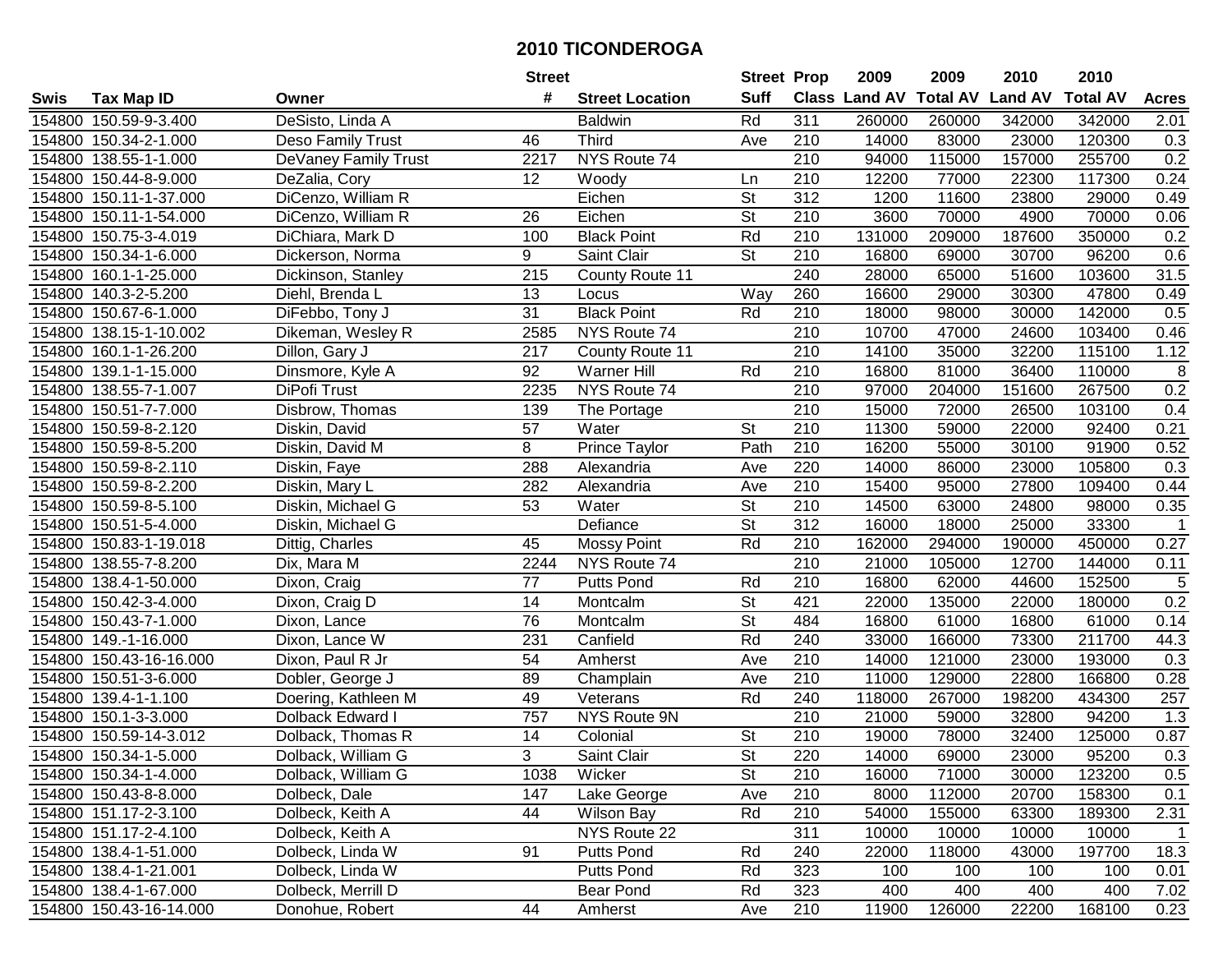| #<br><b>Suff</b><br><b>Class Land AV Total AV</b><br><b>Land AV</b><br><b>Total AV</b><br><b>Tax Map ID</b><br><b>Street Location</b><br>Swis<br>Owner<br>154800 139.3-2-34.000<br>Donovan, Brenda L<br>134<br>Old Chilson<br>Rd<br>240<br>19000<br>69000<br>37700<br>85000<br>Dr<br>314<br>11600<br>11600<br>26700<br>26700<br>154800 150.11-2-14.000<br>Donovan, James G<br>Kennedy<br>154800 150.11-2-6.000<br>323<br>500<br>1000<br>1000<br>Donovan, James G<br>Alexandria<br>Ave<br>500<br>34<br>Dr<br>314<br>13600<br>17800<br>17800<br>154800 150.11-2-22.000<br>Donovan, James G<br>Birchwood<br>13600<br>154800 150.11-2-23.000<br>Dr<br>314<br>16200<br>16200<br>38900<br>Donovan, James G<br><b>Birchwood</b><br>38900<br>154800 150.11-2-27.000<br>Dr<br>322<br>29000<br>29000<br>35900<br>35900<br>Donovan, James G<br>Birchwood<br>Rd<br>94200<br>154800 138.3-3-26.000<br>167<br><b>Bear Pond</b><br>260<br>55000<br>68000<br>132300<br>Donovan, Judy<br>314<br>NYS Route 74<br>1500<br>2600<br>2600<br>154800<br>138.15-1-20.200<br>1500<br>Donovan, Judy E<br>$\overline{210}$<br>37200<br>2586<br>NYS Route 74<br>15300<br>74000<br>118600<br>154800<br>138.15-1-21.000<br>Donovan, Judy E<br>240<br>67<br>Canfield<br>Rd<br>44000<br>88400<br>144500<br>154800 138.4-1-47.000<br>Donovan, Patrick<br>95000<br>210<br>154800 150.43-11-21.000<br>196<br>The Portage<br>11000<br>79000<br>21900<br>101400<br>Donovan, Ronald E<br>154800 150.82-1-1.000<br>204<br><b>Baldwin</b><br>Rd<br>210<br>15800<br>74000<br>44200<br>120700<br>Donovan, Ronald E<br>131<br>210<br>14000<br>23000<br>165300<br>154800 150.43-12-2.000<br>110000<br>Dorsett, Daniel<br>Lake George<br>Ave<br>627<br>210<br>Rd<br>18700<br>62000<br>58200<br>145900<br>154800 159.-1-39.100<br>New Hague<br>Dorsett, Darlene J<br>210<br>97200<br>154800 150.51-4-27.000<br>104<br>14000<br>70000<br>22700<br>Dorsett, Sharon A<br>Champlain<br>Ave<br>36<br>210<br>16600<br>30500<br>124200<br>154800 150.35-5-43.002<br>91000<br>Dostie, Christopher D<br>Village<br>Ln<br>270<br>NYS Route 22<br>210<br>154800 151.17-1-4.000<br>8000<br>45000<br>16300<br>83300<br>Douglass Chester<br>50<br>210<br>15000<br>67000<br>26500<br>154800 150.59-6-6.000<br>Downing, David<br>The Portage<br>118500<br>28<br>260<br>250000<br>292000<br>250000<br>154800 160.35-1-27.000<br>Draegar, David D<br><b>Windy Point</b><br>400000<br>Ln<br>154800 150.51-10-3.000<br>Dream Realty & Mgmnt LLC<br>8<br>PI<br>220<br>12000<br>71000<br>20700<br>103700<br>Calkins<br>Rd<br>23000<br>52100<br>154800 160.26-1-1.320<br>Dreimiller, Charlene<br><b>Baldwin</b><br>311<br>23000<br>52100 |                       |                      | <b>Street</b> |                | <b>Street Prop</b> |     | 2009   | 2009   | 2010   | 2010   |                  |
|---------------------------------------------------------------------------------------------------------------------------------------------------------------------------------------------------------------------------------------------------------------------------------------------------------------------------------------------------------------------------------------------------------------------------------------------------------------------------------------------------------------------------------------------------------------------------------------------------------------------------------------------------------------------------------------------------------------------------------------------------------------------------------------------------------------------------------------------------------------------------------------------------------------------------------------------------------------------------------------------------------------------------------------------------------------------------------------------------------------------------------------------------------------------------------------------------------------------------------------------------------------------------------------------------------------------------------------------------------------------------------------------------------------------------------------------------------------------------------------------------------------------------------------------------------------------------------------------------------------------------------------------------------------------------------------------------------------------------------------------------------------------------------------------------------------------------------------------------------------------------------------------------------------------------------------------------------------------------------------------------------------------------------------------------------------------------------------------------------------------------------------------------------------------------------------------------------------------------------------------------------------------------------------------------------------------------------------------------------------------------------------------------------------------------------------------------------------------------------------------------------------------------------------------------------------------------------------------------------------------------------------------------------------------|-----------------------|----------------------|---------------|----------------|--------------------|-----|--------|--------|--------|--------|------------------|
|                                                                                                                                                                                                                                                                                                                                                                                                                                                                                                                                                                                                                                                                                                                                                                                                                                                                                                                                                                                                                                                                                                                                                                                                                                                                                                                                                                                                                                                                                                                                                                                                                                                                                                                                                                                                                                                                                                                                                                                                                                                                                                                                                                                                                                                                                                                                                                                                                                                                                                                                                                                                                                                                     |                       |                      |               |                |                    |     |        |        |        |        | <b>Acres</b>     |
|                                                                                                                                                                                                                                                                                                                                                                                                                                                                                                                                                                                                                                                                                                                                                                                                                                                                                                                                                                                                                                                                                                                                                                                                                                                                                                                                                                                                                                                                                                                                                                                                                                                                                                                                                                                                                                                                                                                                                                                                                                                                                                                                                                                                                                                                                                                                                                                                                                                                                                                                                                                                                                                                     |                       |                      |               |                |                    |     |        |        |        |        | 10               |
|                                                                                                                                                                                                                                                                                                                                                                                                                                                                                                                                                                                                                                                                                                                                                                                                                                                                                                                                                                                                                                                                                                                                                                                                                                                                                                                                                                                                                                                                                                                                                                                                                                                                                                                                                                                                                                                                                                                                                                                                                                                                                                                                                                                                                                                                                                                                                                                                                                                                                                                                                                                                                                                                     |                       |                      |               |                |                    |     |        |        |        |        | 0.6              |
|                                                                                                                                                                                                                                                                                                                                                                                                                                                                                                                                                                                                                                                                                                                                                                                                                                                                                                                                                                                                                                                                                                                                                                                                                                                                                                                                                                                                                                                                                                                                                                                                                                                                                                                                                                                                                                                                                                                                                                                                                                                                                                                                                                                                                                                                                                                                                                                                                                                                                                                                                                                                                                                                     |                       |                      |               |                |                    |     |        |        |        |        | 0.3              |
|                                                                                                                                                                                                                                                                                                                                                                                                                                                                                                                                                                                                                                                                                                                                                                                                                                                                                                                                                                                                                                                                                                                                                                                                                                                                                                                                                                                                                                                                                                                                                                                                                                                                                                                                                                                                                                                                                                                                                                                                                                                                                                                                                                                                                                                                                                                                                                                                                                                                                                                                                                                                                                                                     |                       |                      |               |                |                    |     |        |        |        |        | 2.58             |
|                                                                                                                                                                                                                                                                                                                                                                                                                                                                                                                                                                                                                                                                                                                                                                                                                                                                                                                                                                                                                                                                                                                                                                                                                                                                                                                                                                                                                                                                                                                                                                                                                                                                                                                                                                                                                                                                                                                                                                                                                                                                                                                                                                                                                                                                                                                                                                                                                                                                                                                                                                                                                                                                     |                       |                      |               |                |                    |     |        |        |        |        | 5.2              |
|                                                                                                                                                                                                                                                                                                                                                                                                                                                                                                                                                                                                                                                                                                                                                                                                                                                                                                                                                                                                                                                                                                                                                                                                                                                                                                                                                                                                                                                                                                                                                                                                                                                                                                                                                                                                                                                                                                                                                                                                                                                                                                                                                                                                                                                                                                                                                                                                                                                                                                                                                                                                                                                                     |                       |                      |               |                |                    |     |        |        |        |        | 17.75            |
|                                                                                                                                                                                                                                                                                                                                                                                                                                                                                                                                                                                                                                                                                                                                                                                                                                                                                                                                                                                                                                                                                                                                                                                                                                                                                                                                                                                                                                                                                                                                                                                                                                                                                                                                                                                                                                                                                                                                                                                                                                                                                                                                                                                                                                                                                                                                                                                                                                                                                                                                                                                                                                                                     |                       |                      |               |                |                    |     |        |        |        |        | 101              |
|                                                                                                                                                                                                                                                                                                                                                                                                                                                                                                                                                                                                                                                                                                                                                                                                                                                                                                                                                                                                                                                                                                                                                                                                                                                                                                                                                                                                                                                                                                                                                                                                                                                                                                                                                                                                                                                                                                                                                                                                                                                                                                                                                                                                                                                                                                                                                                                                                                                                                                                                                                                                                                                                     |                       |                      |               |                |                    |     |        |        |        |        | 0.57             |
|                                                                                                                                                                                                                                                                                                                                                                                                                                                                                                                                                                                                                                                                                                                                                                                                                                                                                                                                                                                                                                                                                                                                                                                                                                                                                                                                                                                                                                                                                                                                                                                                                                                                                                                                                                                                                                                                                                                                                                                                                                                                                                                                                                                                                                                                                                                                                                                                                                                                                                                                                                                                                                                                     |                       |                      |               |                |                    |     |        |        |        |        | $\overline{2.7}$ |
|                                                                                                                                                                                                                                                                                                                                                                                                                                                                                                                                                                                                                                                                                                                                                                                                                                                                                                                                                                                                                                                                                                                                                                                                                                                                                                                                                                                                                                                                                                                                                                                                                                                                                                                                                                                                                                                                                                                                                                                                                                                                                                                                                                                                                                                                                                                                                                                                                                                                                                                                                                                                                                                                     |                       |                      |               |                |                    |     |        |        |        |        | 88               |
|                                                                                                                                                                                                                                                                                                                                                                                                                                                                                                                                                                                                                                                                                                                                                                                                                                                                                                                                                                                                                                                                                                                                                                                                                                                                                                                                                                                                                                                                                                                                                                                                                                                                                                                                                                                                                                                                                                                                                                                                                                                                                                                                                                                                                                                                                                                                                                                                                                                                                                                                                                                                                                                                     |                       |                      |               |                |                    |     |        |        |        |        | 0.2              |
|                                                                                                                                                                                                                                                                                                                                                                                                                                                                                                                                                                                                                                                                                                                                                                                                                                                                                                                                                                                                                                                                                                                                                                                                                                                                                                                                                                                                                                                                                                                                                                                                                                                                                                                                                                                                                                                                                                                                                                                                                                                                                                                                                                                                                                                                                                                                                                                                                                                                                                                                                                                                                                                                     |                       |                      |               |                |                    |     |        |        |        |        | 0.4              |
|                                                                                                                                                                                                                                                                                                                                                                                                                                                                                                                                                                                                                                                                                                                                                                                                                                                                                                                                                                                                                                                                                                                                                                                                                                                                                                                                                                                                                                                                                                                                                                                                                                                                                                                                                                                                                                                                                                                                                                                                                                                                                                                                                                                                                                                                                                                                                                                                                                                                                                                                                                                                                                                                     |                       |                      |               |                |                    |     |        |        |        |        | 0.3              |
|                                                                                                                                                                                                                                                                                                                                                                                                                                                                                                                                                                                                                                                                                                                                                                                                                                                                                                                                                                                                                                                                                                                                                                                                                                                                                                                                                                                                                                                                                                                                                                                                                                                                                                                                                                                                                                                                                                                                                                                                                                                                                                                                                                                                                                                                                                                                                                                                                                                                                                                                                                                                                                                                     |                       |                      |               |                |                    |     |        |        |        |        | 9.25             |
|                                                                                                                                                                                                                                                                                                                                                                                                                                                                                                                                                                                                                                                                                                                                                                                                                                                                                                                                                                                                                                                                                                                                                                                                                                                                                                                                                                                                                                                                                                                                                                                                                                                                                                                                                                                                                                                                                                                                                                                                                                                                                                                                                                                                                                                                                                                                                                                                                                                                                                                                                                                                                                                                     |                       |                      |               |                |                    |     |        |        |        |        | 0.27             |
|                                                                                                                                                                                                                                                                                                                                                                                                                                                                                                                                                                                                                                                                                                                                                                                                                                                                                                                                                                                                                                                                                                                                                                                                                                                                                                                                                                                                                                                                                                                                                                                                                                                                                                                                                                                                                                                                                                                                                                                                                                                                                                                                                                                                                                                                                                                                                                                                                                                                                                                                                                                                                                                                     |                       |                      |               |                |                    |     |        |        |        |        | 0.57             |
|                                                                                                                                                                                                                                                                                                                                                                                                                                                                                                                                                                                                                                                                                                                                                                                                                                                                                                                                                                                                                                                                                                                                                                                                                                                                                                                                                                                                                                                                                                                                                                                                                                                                                                                                                                                                                                                                                                                                                                                                                                                                                                                                                                                                                                                                                                                                                                                                                                                                                                                                                                                                                                                                     |                       |                      |               |                |                    |     |        |        |        |        | 0.2              |
|                                                                                                                                                                                                                                                                                                                                                                                                                                                                                                                                                                                                                                                                                                                                                                                                                                                                                                                                                                                                                                                                                                                                                                                                                                                                                                                                                                                                                                                                                                                                                                                                                                                                                                                                                                                                                                                                                                                                                                                                                                                                                                                                                                                                                                                                                                                                                                                                                                                                                                                                                                                                                                                                     |                       |                      |               |                |                    |     |        |        |        |        | 0.4              |
|                                                                                                                                                                                                                                                                                                                                                                                                                                                                                                                                                                                                                                                                                                                                                                                                                                                                                                                                                                                                                                                                                                                                                                                                                                                                                                                                                                                                                                                                                                                                                                                                                                                                                                                                                                                                                                                                                                                                                                                                                                                                                                                                                                                                                                                                                                                                                                                                                                                                                                                                                                                                                                                                     |                       |                      |               |                |                    |     |        |        |        |        | 0.3              |
|                                                                                                                                                                                                                                                                                                                                                                                                                                                                                                                                                                                                                                                                                                                                                                                                                                                                                                                                                                                                                                                                                                                                                                                                                                                                                                                                                                                                                                                                                                                                                                                                                                                                                                                                                                                                                                                                                                                                                                                                                                                                                                                                                                                                                                                                                                                                                                                                                                                                                                                                                                                                                                                                     |                       |                      |               |                |                    |     |        |        |        |        | 0.1              |
|                                                                                                                                                                                                                                                                                                                                                                                                                                                                                                                                                                                                                                                                                                                                                                                                                                                                                                                                                                                                                                                                                                                                                                                                                                                                                                                                                                                                                                                                                                                                                                                                                                                                                                                                                                                                                                                                                                                                                                                                                                                                                                                                                                                                                                                                                                                                                                                                                                                                                                                                                                                                                                                                     |                       |                      |               |                |                    |     |        |        |        |        | 1.69             |
|                                                                                                                                                                                                                                                                                                                                                                                                                                                                                                                                                                                                                                                                                                                                                                                                                                                                                                                                                                                                                                                                                                                                                                                                                                                                                                                                                                                                                                                                                                                                                                                                                                                                                                                                                                                                                                                                                                                                                                                                                                                                                                                                                                                                                                                                                                                                                                                                                                                                                                                                                                                                                                                                     | 154800 160.26-1-1.310 | Dreimiller, Charlene | 325           | <b>Baldwin</b> | Rd                 | 210 | 220000 | 374000 | 227100 | 479200 | 0.47             |
| Dreimiller, John P<br>33<br>Park<br>Ave<br>210<br>15000<br>83000<br>26500<br>151900<br>154800<br>150.35-1-4.000                                                                                                                                                                                                                                                                                                                                                                                                                                                                                                                                                                                                                                                                                                                                                                                                                                                                                                                                                                                                                                                                                                                                                                                                                                                                                                                                                                                                                                                                                                                                                                                                                                                                                                                                                                                                                                                                                                                                                                                                                                                                                                                                                                                                                                                                                                                                                                                                                                                                                                                                                     |                       |                      |               |                |                    |     |        |        |        |        | 0.4              |
| Rd<br>311<br>33000<br>33000<br>56200<br>56200<br>154800<br>160.26-1-1.120<br>Dreimiller, Norma<br><b>Baldwin</b>                                                                                                                                                                                                                                                                                                                                                                                                                                                                                                                                                                                                                                                                                                                                                                                                                                                                                                                                                                                                                                                                                                                                                                                                                                                                                                                                                                                                                                                                                                                                                                                                                                                                                                                                                                                                                                                                                                                                                                                                                                                                                                                                                                                                                                                                                                                                                                                                                                                                                                                                                    |                       |                      |               |                |                    |     |        |        |        |        | 1.61             |
| 329<br>Rd<br>210<br>225000<br>370000<br>154800<br>160.26-1-1.110<br><b>Baldwin</b><br>228900<br>536700<br>Dreimiller, Norma                                                                                                                                                                                                                                                                                                                                                                                                                                                                                                                                                                                                                                                                                                                                                                                                                                                                                                                                                                                                                                                                                                                                                                                                                                                                                                                                                                                                                                                                                                                                                                                                                                                                                                                                                                                                                                                                                                                                                                                                                                                                                                                                                                                                                                                                                                                                                                                                                                                                                                                                         |                       |                      |               |                |                    |     |        |        |        |        | 0.76             |
| $\overline{\mathsf{St}}$<br>311<br>2600<br>154800 150.34-3-8.000<br>Summit<br>2300<br>2300<br>Drinkwine Vickie L<br>2600                                                                                                                                                                                                                                                                                                                                                                                                                                                                                                                                                                                                                                                                                                                                                                                                                                                                                                                                                                                                                                                                                                                                                                                                                                                                                                                                                                                                                                                                                                                                                                                                                                                                                                                                                                                                                                                                                                                                                                                                                                                                                                                                                                                                                                                                                                                                                                                                                                                                                                                                            |                       |                      |               |                |                    |     |        |        |        |        | 0.7              |
| 3<br>210<br>16000<br>30000<br>141500<br>154800 150.44-7-9.000<br>Ln<br>99000<br>Drinkwine, Henry Jr<br>Woody                                                                                                                                                                                                                                                                                                                                                                                                                                                                                                                                                                                                                                                                                                                                                                                                                                                                                                                                                                                                                                                                                                                                                                                                                                                                                                                                                                                                                                                                                                                                                                                                                                                                                                                                                                                                                                                                                                                                                                                                                                                                                                                                                                                                                                                                                                                                                                                                                                                                                                                                                        |                       |                      |               |                |                    |     |        |        |        |        | 0.5              |
| 9<br>154800 150.66-2-2.000<br>Outlet<br>Dr<br>210<br>15800<br>58000<br>23400<br>80000<br>Drinkwine, Joann E                                                                                                                                                                                                                                                                                                                                                                                                                                                                                                                                                                                                                                                                                                                                                                                                                                                                                                                                                                                                                                                                                                                                                                                                                                                                                                                                                                                                                                                                                                                                                                                                                                                                                                                                                                                                                                                                                                                                                                                                                                                                                                                                                                                                                                                                                                                                                                                                                                                                                                                                                         |                       |                      |               |                |                    |     |        |        |        |        | 0.4              |
| 29<br>$\overline{\mathsf{St}}$<br>154800 150.52-1-1.000<br>210<br>19200<br>110000<br>32600<br>119100<br>Drinkwine, Ronald T<br>Defiance                                                                                                                                                                                                                                                                                                                                                                                                                                                                                                                                                                                                                                                                                                                                                                                                                                                                                                                                                                                                                                                                                                                                                                                                                                                                                                                                                                                                                                                                                                                                                                                                                                                                                                                                                                                                                                                                                                                                                                                                                                                                                                                                                                                                                                                                                                                                                                                                                                                                                                                             |                       |                      |               |                |                    |     |        |        |        |        | 0.9              |
| $\overline{88}$<br>260<br>154800 160.42-1-6.000<br>Ln<br>348000<br>395000<br>340000<br>408900<br>Dumbleton, Katherine C<br>Tiroga Beach                                                                                                                                                                                                                                                                                                                                                                                                                                                                                                                                                                                                                                                                                                                                                                                                                                                                                                                                                                                                                                                                                                                                                                                                                                                                                                                                                                                                                                                                                                                                                                                                                                                                                                                                                                                                                                                                                                                                                                                                                                                                                                                                                                                                                                                                                                                                                                                                                                                                                                                             |                       |                      |               |                |                    |     |        |        |        |        | 0.4              |
| 210<br>10<br>$\overline{C}$ ir<br>154800 150.4-1-21.000<br>Caldwell<br>289000<br>501000<br>376000<br>602900<br>Dunn, Stephen J                                                                                                                                                                                                                                                                                                                                                                                                                                                                                                                                                                                                                                                                                                                                                                                                                                                                                                                                                                                                                                                                                                                                                                                                                                                                                                                                                                                                                                                                                                                                                                                                                                                                                                                                                                                                                                                                                                                                                                                                                                                                                                                                                                                                                                                                                                                                                                                                                                                                                                                                      |                       |                      |               |                |                    |     |        |        |        |        | 0.63             |
| 154800 150.51-1-6.000<br>99<br>210<br>11000<br>105000<br>23000<br>213700<br>Dunning, Sarah P<br>Lake George<br>Ave                                                                                                                                                                                                                                                                                                                                                                                                                                                                                                                                                                                                                                                                                                                                                                                                                                                                                                                                                                                                                                                                                                                                                                                                                                                                                                                                                                                                                                                                                                                                                                                                                                                                                                                                                                                                                                                                                                                                                                                                                                                                                                                                                                                                                                                                                                                                                                                                                                                                                                                                                  |                       |                      |               |                |                    |     |        |        |        |        | 0.3              |
| 251<br>$\overline{210}$<br>154800<br>160.27-1-7.000<br>Durkin, Martin T<br><b>Black Point</b><br>Rd<br>139000<br>222000<br>250000<br>350000                                                                                                                                                                                                                                                                                                                                                                                                                                                                                                                                                                                                                                                                                                                                                                                                                                                                                                                                                                                                                                                                                                                                                                                                                                                                                                                                                                                                                                                                                                                                                                                                                                                                                                                                                                                                                                                                                                                                                                                                                                                                                                                                                                                                                                                                                                                                                                                                                                                                                                                         |                       |                      |               |                |                    |     |        |        |        |        | 0.7              |
| 73<br>$\overline{Dr}$<br>260<br>154800 150.75-2-9.000<br>195000<br>274700<br>375900<br>Sagamore<br>294000<br>Durkota, Alan E                                                                                                                                                                                                                                                                                                                                                                                                                                                                                                                                                                                                                                                                                                                                                                                                                                                                                                                                                                                                                                                                                                                                                                                                                                                                                                                                                                                                                                                                                                                                                                                                                                                                                                                                                                                                                                                                                                                                                                                                                                                                                                                                                                                                                                                                                                                                                                                                                                                                                                                                        |                       |                      |               |                |                    |     |        |        |        |        | 0.5              |
| 154800 150.75-2-4.000<br>Durkota, David M<br>59<br>Sagamore<br>Dr<br>210<br>114000<br>162000<br>154000<br>250000                                                                                                                                                                                                                                                                                                                                                                                                                                                                                                                                                                                                                                                                                                                                                                                                                                                                                                                                                                                                                                                                                                                                                                                                                                                                                                                                                                                                                                                                                                                                                                                                                                                                                                                                                                                                                                                                                                                                                                                                                                                                                                                                                                                                                                                                                                                                                                                                                                                                                                                                                    |                       |                      |               |                |                    |     |        |        |        |        | 0.2              |
| 154800 150.43-14-18.000<br>Duross, Barbara Ann<br>128<br>Lake George<br>220<br>16200<br>112000<br>30100<br>141800<br>Ave                                                                                                                                                                                                                                                                                                                                                                                                                                                                                                                                                                                                                                                                                                                                                                                                                                                                                                                                                                                                                                                                                                                                                                                                                                                                                                                                                                                                                                                                                                                                                                                                                                                                                                                                                                                                                                                                                                                                                                                                                                                                                                                                                                                                                                                                                                                                                                                                                                                                                                                                            |                       |                      |               |                |                    |     |        |        |        |        | 0.52             |
| 14200<br>154800 150.4-1-9.000<br>196<br><b>Baldwin</b><br>Rd<br>210<br>79000<br>32400<br>126100<br>Dushane, Dean                                                                                                                                                                                                                                                                                                                                                                                                                                                                                                                                                                                                                                                                                                                                                                                                                                                                                                                                                                                                                                                                                                                                                                                                                                                                                                                                                                                                                                                                                                                                                                                                                                                                                                                                                                                                                                                                                                                                                                                                                                                                                                                                                                                                                                                                                                                                                                                                                                                                                                                                                    |                       |                      |               |                |                    |     |        |        |        |        | 1.2              |
| 154800 150.1-1-8.000<br>283<br>Old Chilson<br>Rd<br>210<br>18400<br>36700<br>65200<br>Duval, Joseph<br>34000                                                                                                                                                                                                                                                                                                                                                                                                                                                                                                                                                                                                                                                                                                                                                                                                                                                                                                                                                                                                                                                                                                                                                                                                                                                                                                                                                                                                                                                                                                                                                                                                                                                                                                                                                                                                                                                                                                                                                                                                                                                                                                                                                                                                                                                                                                                                                                                                                                                                                                                                                        |                       |                      |               |                |                    |     |        |        |        |        | 8.48             |
| 154800 150.28-1-3.002<br>Dwyer, Stella B<br>53<br>Shore Airport<br>Rd<br>210<br>14500<br>72000<br>34000<br>115700                                                                                                                                                                                                                                                                                                                                                                                                                                                                                                                                                                                                                                                                                                                                                                                                                                                                                                                                                                                                                                                                                                                                                                                                                                                                                                                                                                                                                                                                                                                                                                                                                                                                                                                                                                                                                                                                                                                                                                                                                                                                                                                                                                                                                                                                                                                                                                                                                                                                                                                                                   |                       |                      |               |                |                    |     |        |        |        |        | 1.7              |
| 111<br>154800 150.43-16-9.000<br>Eaton, Ruth<br>Champlain<br>210<br>11000<br>72000<br>21900<br>105600<br>Ave                                                                                                                                                                                                                                                                                                                                                                                                                                                                                                                                                                                                                                                                                                                                                                                                                                                                                                                                                                                                                                                                                                                                                                                                                                                                                                                                                                                                                                                                                                                                                                                                                                                                                                                                                                                                                                                                                                                                                                                                                                                                                                                                                                                                                                                                                                                                                                                                                                                                                                                                                        |                       |                      |               |                |                    |     |        |        |        |        | 0.2              |
| 154800 160.26-1-20.000<br>Edson, Joyce T<br>391<br>Rd<br>210<br>234000<br>362000<br>237400<br>524900<br><b>Baldwin</b>                                                                                                                                                                                                                                                                                                                                                                                                                                                                                                                                                                                                                                                                                                                                                                                                                                                                                                                                                                                                                                                                                                                                                                                                                                                                                                                                                                                                                                                                                                                                                                                                                                                                                                                                                                                                                                                                                                                                                                                                                                                                                                                                                                                                                                                                                                                                                                                                                                                                                                                                              |                       |                      |               |                |                    |     |        |        |        |        | 0.3              |
| 154800 150.35-1-8.000<br>311<br>Edson, Michael R<br>Park<br>9200<br>9200<br>11300<br>11300<br>Ave                                                                                                                                                                                                                                                                                                                                                                                                                                                                                                                                                                                                                                                                                                                                                                                                                                                                                                                                                                                                                                                                                                                                                                                                                                                                                                                                                                                                                                                                                                                                                                                                                                                                                                                                                                                                                                                                                                                                                                                                                                                                                                                                                                                                                                                                                                                                                                                                                                                                                                                                                                   |                       |                      |               |                |                    |     |        |        |        |        | 0.14             |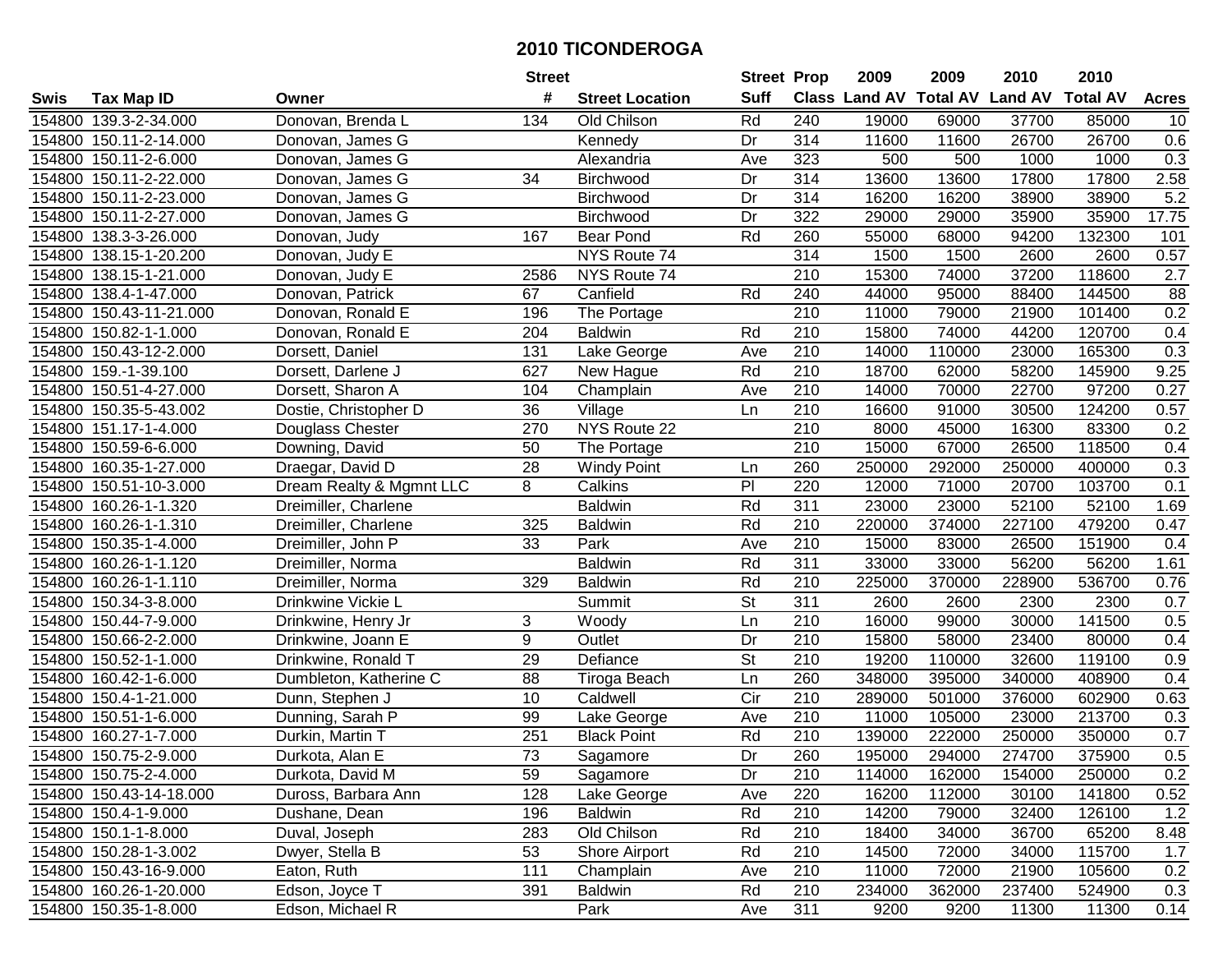|        |                            |                                    | <b>Street</b> |                        | <b>Street Prop</b>       |                  | 2009                          | 2009   | 2010           | 2010            |                   |
|--------|----------------------------|------------------------------------|---------------|------------------------|--------------------------|------------------|-------------------------------|--------|----------------|-----------------|-------------------|
| Swis   | <b>Tax Map ID</b>          | Owner                              | #             | <b>Street Location</b> | <b>Suff</b>              |                  | <b>Class Land AV Total AV</b> |        | <b>Land AV</b> | <b>Total AV</b> | <b>Acres</b>      |
|        | 154800 150.35-1-6.000      | Edson, Michael R                   | 28            | Summit                 | St                       | 210              | 11000                         | 117000 | 21900          | 169900          | 0.2               |
|        | 154800 150.35-1-7.000      | Edson, Michael R                   | 32            | Summit                 | <b>St</b>                | 220              | 11000                         | 89000  | 21900          | 112700          | 0.2               |
|        | 154800 150.34-9-18.019/2   | Eichner, William J                 |               | Race Track             | Rd                       | 642              | 41000                         | 194000 | 41000          | 326250          | 0.64              |
|        | 154800 150.44-7-5.000      | Eisenberg, Charles                 | 11            | Woody                  | Ln                       | 210              | 11000                         | 33600  | 21900          | 41900           | 0.2               |
|        | 154800 150.43-4-3.000      | Eisenberg, Charles                 | 89            | Montcalm               | <b>St</b>                | 481              | 12000                         | 99000  | 12000          | 75000           | 0.1               |
|        | 154800 150.34-9-4.100      | Eisenberg, Charles                 | 146           | Race Track             | Rd                       | 483              | 20000                         | 82000  | 20000          | 82000           | $\mathbf{1}$      |
|        | 154800 150.43-9-12.000     | Eisenberg, Charles                 | 116           | Montcalm               | <b>St</b>                | 482              | 24000                         | 171000 | 24000          | 171000          | 0.2               |
| 154800 | 139.4-1-43.100             | Eisenberg, Charles W               | 349           | Burgoyne               | Rd                       | 210              | 14300                         | 133000 | 34000          | 165000          | 1.63              |
|        | 154800 139.1-1-39.000      | Eisenberg, Charles W               |               | Warner Hill            | Rd                       | 314              | 3700                          | 3700   | 20000          | 20000           | $\mathbf 1$       |
|        | 154800 139.3-2-17.110      | Elethorp, Tracey                   | 157           | Old Chilson            | Rd                       | 210              | 12300                         | 18000  | 28200          | 69100           | 0.72              |
|        | 154800 139.3-2-17.120      | Elethorp, Tracey D                 | 145           | Old Chilson            | Rd                       | 270              | 14300                         | 41400  | 35300          | 86000           | 2.08              |
|        | 154800 150.11-1-57.000     | Elizabeth Ann Prop Inc             | 36            | Eichen                 | <b>St</b>                | 312              | 12100                         | 61000  | 27700          | 61000           | 0.68              |
|        | 154800 150.11-1-18.000     | Elizabeth Ann Prop Inc             |               | NYS Route 9N           |                          | 323              | 17500                         | 17500  | 17500          | 17500           | 0.83              |
|        | 154800 150.11-1-17.000     | Elizabeth Ann Prop Inc             | 852           | NYS Route 9N           |                          | 210              | 14800                         | 98000  | 35000          | 140600          | $\overline{c}$    |
|        | 154800 150.59-8-1.120      | Elizabeth Ann Properties Inc       | 280           | Alexandria             | Ave                      | 484              | 16400                         | 72000  | 16400          | 129000          | 0.55              |
|        | 154800 150.11-1-52.000     | Elizabeth Ann Properties Inc       | 22            | Eichen                 | <b>St</b>                | 210              | 6000                          | 72000  | 8200           | 72000           | 0.1               |
|        | 154800 150.43-10-16.000    | Elling Robert K                    | 149           | Champlain              | Ave                      | $\overline{210}$ | 16000                         | 118000 | 27600          | 139600          | 0.43              |
|        | 154800 150.59-7-2.000      | Ellison, Cynthia B                 | 300           | Alexandria             | Ave                      | 220              | 18400                         | 126000 | 32000          | 156250          | 0.8               |
|        | 154800 150.59-12-7.000     | Elmendorf John                     | 11            | Country                | Ln                       | 270              | 14000                         | 15600  | 23000          | 47200           | 0.3               |
|        | 154800 139.4-2-16.000      | <b>EMBA</b>                        | 9             | Maplewood              | Ln                       | 534              | 92000                         | 310000 | 92000          | 310000          | 69.8              |
|        | 154800 150.28-1-2.000      | <b>EMBA</b>                        |               | Shore Airport          | Rd                       | 314              | 15800                         | 15800  | 22700          | 22700           | 7.1               |
|        | 154800 160.1-3-1.000       | Emery, Andrew R                    | 286           | NYS Route 9N           |                          | 210              | 15800                         | 62000  | 39500          | 116800          | 3.4               |
| 154800 | 160.1-1-23.120             | Engler, Gilbert                    | 11            | NYS Route 9N           |                          | 210              | 17300                         | 143000 | 45900          | 258100          | 5.4               |
| 154800 | 160.1-1-23.110             | Engler, Kenneth G Jr               | 5             | NYS Route 9N           |                          | 240              | 19700                         | 255000 | 38700          | 405700          | 11.63             |
|        | 154800 150.43-16-5.000/1   | <b>Episcopal Church</b>            | 58            | Amherst                | Ave                      | $\overline{210}$ | $\Omega$                      | 107000 | 100            | 141800          | $\pmb{0}$         |
|        | 154800 150.43-16-5.000     | <b>Episcopal Church</b>            | 129           | Champlain              | Ave                      | 620              | 36000                         | 260000 | 36000          | 260000          | 0.9               |
|        | 154800 150.27-3-22.100     | <b>Essex Co ARC Facilities Inc</b> |               | Village                | Ln                       | 311              | 11000                         | 11000  | 21000          | 21000           | 0.13              |
|        | 154800 150.35-5-8.100      | <b>Essex Co ARC Facilities Inc</b> | 8             | Village                | Ln                       | 614              | 22000                         | 430000 | 34000          | 664800          | 1.39              |
|        | 154800 150.43-11-8.001     | Essex Co ARC Facilities Inc        | 166           | Champlain              | Ave                      | 484              | 38000                         | 100000 | 38000          | 150000          | 0.38              |
|        | 154800 139.15-2-14.002     | Essex Co ARC Facilities Inc        | 1461          | NYS Route 9N           |                          | $\overline{210}$ | 14100                         | 124000 | 32200          | 235000          | 1.14              |
|        | 154800 139.4-1-4.000       | <b>Essex Co ARC Facilities Inc</b> | 12            | Charboneau             | Rd                       | $\overline{210}$ | 11000                         | 117000 | 25400          | 180000          | 0.5               |
|        | 154800 150.11-2-4.000      | Essex Co ARC Facilities Inc        | 15            | Birchwood              | Dr                       | 210              | 20000                         | 230000 | 34100          | 395800          | 1.24              |
|        | 154800 138.2-1-14.000      | <b>Essex Co Reforestation</b>      |               | <b>Warner Hill</b>     | Rd                       | 942              | 34116                         | 34116  | 34116          | 34116           | $\overline{50.5}$ |
|        | 154800 150.59-13-6.200     | <b>Essex County</b>                |               | Pinnacle               | $\overline{\mathsf{St}}$ | 311              | 10100                         | 10100  | 21500          | 21500           | 0.17              |
|        | 154800 151.17-1-2.000      | <b>Essex County</b>                |               | NYS Route 22           |                          | 314              | 5600                          | 5600   | 5600           | 5600            | 0.3               |
|        | 154800 151.3-2-2.000       | <b>Essex County</b>                |               | Putts Pond             | Rd                       | 323              | 100                           | 100    | 300            | 300             | 0.1               |
|        | 154800 151.3-1-4.000/2010  | <b>Essex County</b>                |               | NYS Route 22           |                          | 311              |                               |        | 8200           | 8200            |                   |
|        | 154800 150.35-4-2.000/2010 | <b>Essex County</b>                |               | Mount Hope             | Ave                      | 311              |                               |        | 12400          | 12400           |                   |
|        | 154800 151.3-1-4.000       | <b>Essex County</b>                |               | NYS Route 22           |                          | 311              | 1800                          | 1800   | 8200           | 8200            | 0.1               |
|        | 154800 150.35-4-2.000      | <b>Essex County</b>                |               | Mount Hope             | Ave                      | 311              | 1200                          | 1200   | 2000           | 2000            | 0.2               |
|        | 154800 151.3-2-2.000/2010  | <b>Essex County</b>                |               | Putts Pond             | Rd                       | 323              |                               |        | 300            | 300             |                   |
|        | 154800 150.2-1-2.122/1     | <b>Essex County IDA</b>            | 5             | Commerce               | Dr                       | 449              | 44000                         | 356850 | 44000          | 376675          | $\overline{0}$    |
|        |                            |                                    |               |                        |                          |                  |                               |        |                |                 |                   |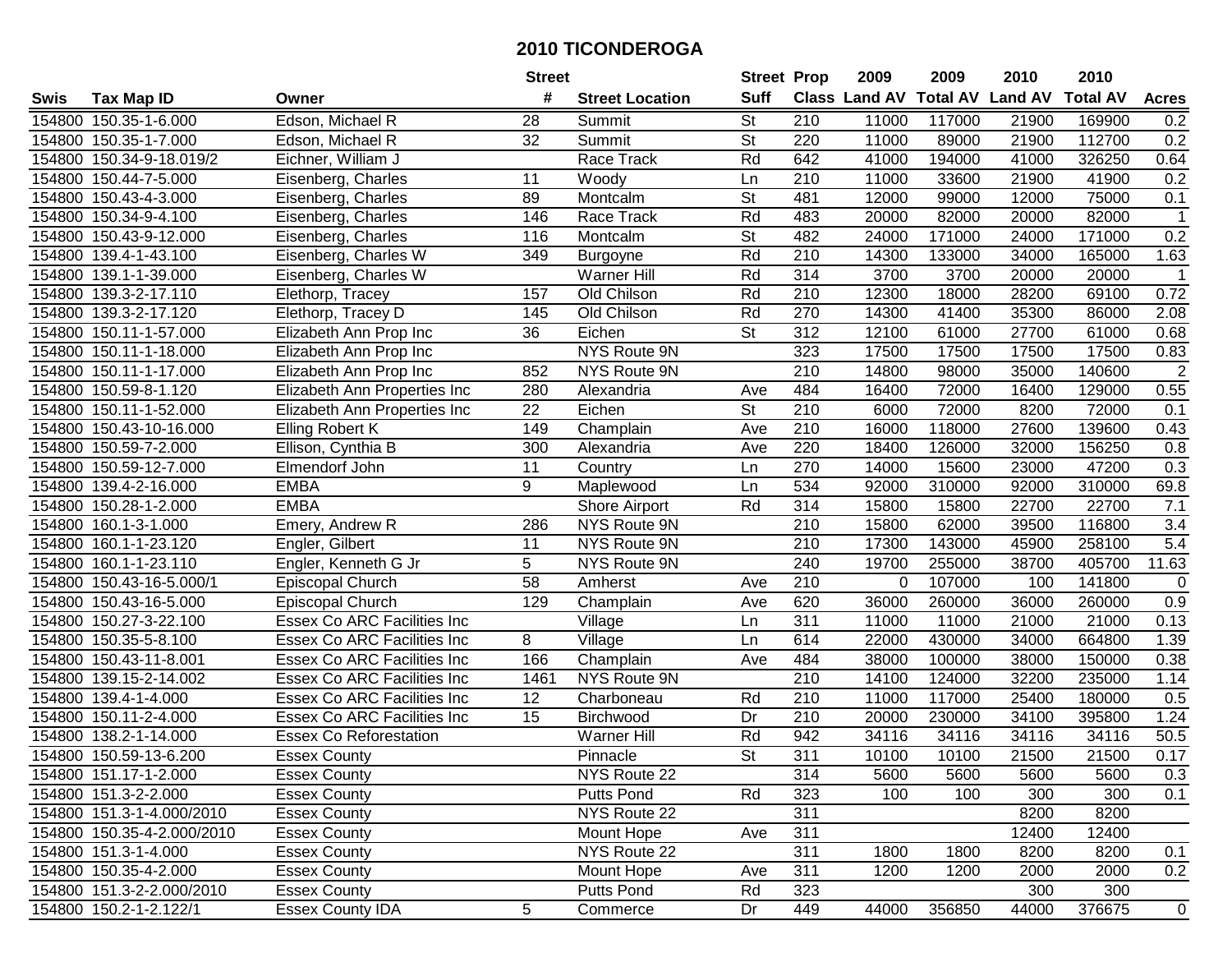| #<br><b>Suff</b><br><b>Class Land AV Total AV</b><br><b>Land AV</b><br><b>Total AV</b><br><b>Tax Map ID</b><br><b>Street Location</b><br><b>Acres</b><br>Swis<br>Owner<br>Trl<br>154800 150.43-11-38.000<br><b>Essex County IDA</b><br>613<br>374000<br>2800000<br>374000<br>2800000<br>6.84<br>11<br>Hawkeye<br>5<br>154800 150.2-1-2.122<br>Commerce<br>Dr<br>449<br>$\Omega$<br>39650<br>19825<br>19825<br>3.43<br><b>Essex County IDA</b><br>St<br>580000 8300000<br>8300000<br>154800 150.42-1-1.100<br><b>Essex County IDA</b><br>1019<br>Wicker<br>641<br>580000<br>6.57<br>Rd<br>210<br>14800<br>31800<br>2.1<br>154800 139.2-2-21.000<br>Eubar, Napoleon J<br>10<br>Vineyard<br>34000<br>77800<br>0.39<br>154800 150.43-8-1.000<br>Evolve Holding Co LLC<br>84<br><b>St</b><br>484<br>39000<br>131000<br>39000<br>194000<br>Montcalm<br><b>NYS Route 9N</b><br>$\overline{210}$<br>2.12<br>154800 139.2-2-30.111<br>Ezzo, Angela B<br>1651<br>14800<br>69000<br>51300<br>65000<br>0.2<br>Ezzo, Anthony P Sr<br>210<br>154800 150.59-5-10.000<br>30<br><b>Hts</b><br>11000<br>66000<br>21900<br>120500<br>Crown<br><b>Warner Hill</b><br>210<br>1.5<br>Rd<br>14400<br>33400<br>65000<br>154800<br>139.3-1-9.130<br>Ezzo, Farrelly<br>65000<br>Rd<br>322<br>15600<br>37100<br>37100<br>19<br>154800 139.1-1-35.000<br>Ezzo, Farrelly<br><b>Warner Hill</b><br>15600<br>Rd<br>314<br>0.1<br>154800 139.3-1-33.044<br>Ezzo, Farrelly<br><b>Warner Hill</b><br>100<br>100<br>300<br>300<br>311<br>5300<br>5300<br>2300<br>2300<br>0.71<br>154800 150.35-5-28.200<br>Ezzo, Farrelly<br>Mount Hope<br>Ave<br>154800 150.35-5-37.000<br>Mount Hope<br>210<br>19200<br>107000<br>32600<br>119600<br>0.9<br>Ezzo, Farrelly C<br>68<br>Ave<br>Warner Hill<br>Rd<br>240<br>21000<br>156400<br>14.7<br>154800 139.1-1-34.200<br>429<br>75000<br>40700<br>Ezzo, John J<br>Rd<br>154800 139.2-2-30.120<br>46<br>210<br>14000<br>107000<br>31800<br>120400<br>Ezzo, Richard A<br>Vineyard<br>$\overline{1}$<br>Rd<br>314<br>500<br>0.56<br>154800 139.2-2-30.112<br>500<br>900<br>900<br>Ezzo, Richard A<br>Vineyard<br>St<br>154800 150.43-6-6.000<br>38<br>210<br>16500<br>56000<br>32800<br>83000<br>0.2<br>Schuyler<br>Facteau, Jonathan E<br>$\overline{210}$<br>0.7<br>154800 139.15-3-2.000<br>1518<br>NYS Route 9N<br>12200<br>82000<br>28000<br>111500<br>Fahey, Colby<br><b>St</b><br>431<br>5.8<br>154800 150.2-3-2.000<br>Famiglia Bella LLC<br>Wicker<br>260000<br>480000<br>260000<br>1111<br>480000<br>1.2<br>433<br>154800 150.2-7-2.000<br>Famiglia Bella LLC<br>914<br>NYS Route 9N<br>80000<br>159000<br>80000<br>159000<br>154800 150.11-2-21.000<br>72<br>210<br>10800<br>24800<br>93000<br>0.47<br>Fastzkie, Stephen<br>Alexandria<br>93000<br>Ave<br>154800 150.11-2-28.000<br>314<br>800<br>800<br>4900<br>0.06<br>Alexandria<br>Ave<br>4900<br>Fastzkie, Stephen<br>210<br>0.7<br>154800 139.4-1-3.000<br>Fazioli, Richard<br>1361<br>NYS Route 9N<br>12200<br>96000<br>28000<br>136100<br>210<br>154800<br>377<br><b>Baldwin</b><br>Rd<br>288000<br>363000<br>262000<br>364800<br>0.38<br>160.26-1-18.000<br>Feick, Douglas G<br>35.63<br>154800<br>139.2-3-6.200<br>Rd<br>240<br>30000<br>156000<br>54300<br>170000<br>Feliciano, Rigoberto<br>599<br>Delano<br>8<br>$\overline{312}$<br>Dr<br>15000<br>31400<br>154800<br>150.44-8-7.200<br>34000<br>6600<br>0.4<br>Fenimore, Robert L<br>Overlook<br>$\overline{\mathsf{St}}$<br>25<br>Saint Clair<br>210<br>11000<br>96700<br>0.2<br>154800 150.34-1-11.000<br>73000<br>21900<br>Ferguson Kimberly<br>210<br>11600<br>81100<br>0.6<br>154800 128.4-3-10.000<br>2075<br>NYS Route 9N<br>61000<br>26700<br>Ferguson, David F<br>210<br>154800 150.59-5-18.000<br>68<br>16800<br>106000<br>30700<br>167500<br>0.6<br>Fernandez, Craig P<br>The Portage<br>0.3<br>154800 150.51-3-9.000<br>79<br>210<br>14000<br>23000<br>120400<br>Champlain<br>Ave<br>97000<br>Fernbacker, John<br>$\overline{210}$<br>33100<br>89300<br>154800 150.44-9-2.100<br>Field, Burgess R Jr<br>16<br>Dr<br>19800<br>84000<br>0.97<br>Overlook<br>316<br>Rd<br>260<br>115700<br>135700<br>154800 150.3-1-1.000<br>Figiel, Alvin B<br><b>Bull Rock</b><br>66000<br>94000<br>130<br>260<br>Canfield<br>Rd<br>240<br>140000<br>200800<br>11.17<br>154800 149.-1-13.000<br>Fillion, Kyle<br>33000<br>38400<br>210<br>313<br>154800 150.59-4-13.000<br>Fingland, Christopher R<br>14000<br>57000<br>23000<br>135000<br>0.3<br>Alexandria<br>Ave<br>Path<br>$\overline{210}$<br>0.19<br>154800 150.43-11-37.001<br>118<br>Cannonball<br>10700<br>123000<br>21700<br>123000<br>Finn, Doris L<br>154800 138.3-3-29.000<br>Firlik, James RI<br>Bear Pond<br>Rd<br>314<br>5000<br>6000<br>3600<br>3600<br>9.4<br><b>St</b><br>6.5<br>154800 150.34-9-11.000<br>First Methodist Church<br>Wicker<br>620<br>101000<br>900000<br>101000<br>900000<br>1045<br><b>Baldwin</b><br>Rd<br>154800 160.26-1-2.002<br><b>First United Methodist Church</b><br>307<br>280<br>438000<br>515000<br>385100<br>600000<br>2.55<br>154800 138.4-1-20.002<br>96<br>County Route 56<br>210<br>13400<br>0.9<br>Fish, Larry M<br>70000<br>30500<br>122200<br>EII<br>154800 150.59-2-12.100<br><b>St</b><br>Fish, Thomas<br>18<br>210<br>16800<br>30700<br>125500<br>0.6<br>88000<br>NYS Route 74<br>312<br>56100<br>154800 138.4-1-68.000<br>Fiske, Ronald<br>2448<br>46900<br>48900<br>54300<br>45.44<br>154800 139.3-1-37.000<br>Fitzgerald, Daniel<br>Rd<br>323<br>30000<br>36200<br>36200<br>Veterans<br>30000<br>55.7<br>221<br>Rd<br>154800 139.3-1-30.200<br>Fitzgerald, Daniel J<br>240<br>31000<br>57500<br>96500<br>40.6<br>Veterans<br>47000 |  | <b>Street</b> | <b>Street Prop</b> | 2009 | 2009 | 2010 | 2010 |  |
|-----------------------------------------------------------------------------------------------------------------------------------------------------------------------------------------------------------------------------------------------------------------------------------------------------------------------------------------------------------------------------------------------------------------------------------------------------------------------------------------------------------------------------------------------------------------------------------------------------------------------------------------------------------------------------------------------------------------------------------------------------------------------------------------------------------------------------------------------------------------------------------------------------------------------------------------------------------------------------------------------------------------------------------------------------------------------------------------------------------------------------------------------------------------------------------------------------------------------------------------------------------------------------------------------------------------------------------------------------------------------------------------------------------------------------------------------------------------------------------------------------------------------------------------------------------------------------------------------------------------------------------------------------------------------------------------------------------------------------------------------------------------------------------------------------------------------------------------------------------------------------------------------------------------------------------------------------------------------------------------------------------------------------------------------------------------------------------------------------------------------------------------------------------------------------------------------------------------------------------------------------------------------------------------------------------------------------------------------------------------------------------------------------------------------------------------------------------------------------------------------------------------------------------------------------------------------------------------------------------------------------------------------------------------------------------------------------------------------------------------------------------------------------------------------------------------------------------------------------------------------------------------------------------------------------------------------------------------------------------------------------------------------------------------------------------------------------------------------------------------------------------------------------------------------------------------------------------------------------------------------------------------------------------------------------------------------------------------------------------------------------------------------------------------------------------------------------------------------------------------------------------------------------------------------------------------------------------------------------------------------------------------------------------------------------------------------------------------------------------------------------------------------------------------------------------------------------------------------------------------------------------------------------------------------------------------------------------------------------------------------------------------------------------------------------------------------------------------------------------------------------------------------------------------------------------------------------------------------------------------------------------------------------------------------------------------------------------------------------------------------------------------------------------------------------------------------------------------------------------------------------------------------------------------------------------------------------------------------------------------------------------------------------------------------------------------------------------------------------------------------------------------------------------------------------------------------------------------------------------------------------------------------------------------------------------------------------------------------------------------------------------------------------------------------------------------------------------------------------------------------------------------------------------------------------------------------------------------------------------------------------------------------------------------------------------------------------------------------------------------------------------------------------------------------------------------------------------------------------------------------------------------------------------------------------------------------------------------------------------------------------------------------------------------------|--|---------------|--------------------|------|------|------|------|--|
|                                                                                                                                                                                                                                                                                                                                                                                                                                                                                                                                                                                                                                                                                                                                                                                                                                                                                                                                                                                                                                                                                                                                                                                                                                                                                                                                                                                                                                                                                                                                                                                                                                                                                                                                                                                                                                                                                                                                                                                                                                                                                                                                                                                                                                                                                                                                                                                                                                                                                                                                                                                                                                                                                                                                                                                                                                                                                                                                                                                                                                                                                                                                                                                                                                                                                                                                                                                                                                                                                                                                                                                                                                                                                                                                                                                                                                                                                                                                                                                                                                                                                                                                                                                                                                                                                                                                                                                                                                                                                                                                                                                                                                                                                                                                                                                                                                                                                                                                                                                                                                                                                                                                                                                                                                                                                                                                                                                                                                                                                                                                                                                                                                                                       |  |               |                    |      |      |      |      |  |
|                                                                                                                                                                                                                                                                                                                                                                                                                                                                                                                                                                                                                                                                                                                                                                                                                                                                                                                                                                                                                                                                                                                                                                                                                                                                                                                                                                                                                                                                                                                                                                                                                                                                                                                                                                                                                                                                                                                                                                                                                                                                                                                                                                                                                                                                                                                                                                                                                                                                                                                                                                                                                                                                                                                                                                                                                                                                                                                                                                                                                                                                                                                                                                                                                                                                                                                                                                                                                                                                                                                                                                                                                                                                                                                                                                                                                                                                                                                                                                                                                                                                                                                                                                                                                                                                                                                                                                                                                                                                                                                                                                                                                                                                                                                                                                                                                                                                                                                                                                                                                                                                                                                                                                                                                                                                                                                                                                                                                                                                                                                                                                                                                                                                       |  |               |                    |      |      |      |      |  |
|                                                                                                                                                                                                                                                                                                                                                                                                                                                                                                                                                                                                                                                                                                                                                                                                                                                                                                                                                                                                                                                                                                                                                                                                                                                                                                                                                                                                                                                                                                                                                                                                                                                                                                                                                                                                                                                                                                                                                                                                                                                                                                                                                                                                                                                                                                                                                                                                                                                                                                                                                                                                                                                                                                                                                                                                                                                                                                                                                                                                                                                                                                                                                                                                                                                                                                                                                                                                                                                                                                                                                                                                                                                                                                                                                                                                                                                                                                                                                                                                                                                                                                                                                                                                                                                                                                                                                                                                                                                                                                                                                                                                                                                                                                                                                                                                                                                                                                                                                                                                                                                                                                                                                                                                                                                                                                                                                                                                                                                                                                                                                                                                                                                                       |  |               |                    |      |      |      |      |  |
|                                                                                                                                                                                                                                                                                                                                                                                                                                                                                                                                                                                                                                                                                                                                                                                                                                                                                                                                                                                                                                                                                                                                                                                                                                                                                                                                                                                                                                                                                                                                                                                                                                                                                                                                                                                                                                                                                                                                                                                                                                                                                                                                                                                                                                                                                                                                                                                                                                                                                                                                                                                                                                                                                                                                                                                                                                                                                                                                                                                                                                                                                                                                                                                                                                                                                                                                                                                                                                                                                                                                                                                                                                                                                                                                                                                                                                                                                                                                                                                                                                                                                                                                                                                                                                                                                                                                                                                                                                                                                                                                                                                                                                                                                                                                                                                                                                                                                                                                                                                                                                                                                                                                                                                                                                                                                                                                                                                                                                                                                                                                                                                                                                                                       |  |               |                    |      |      |      |      |  |
|                                                                                                                                                                                                                                                                                                                                                                                                                                                                                                                                                                                                                                                                                                                                                                                                                                                                                                                                                                                                                                                                                                                                                                                                                                                                                                                                                                                                                                                                                                                                                                                                                                                                                                                                                                                                                                                                                                                                                                                                                                                                                                                                                                                                                                                                                                                                                                                                                                                                                                                                                                                                                                                                                                                                                                                                                                                                                                                                                                                                                                                                                                                                                                                                                                                                                                                                                                                                                                                                                                                                                                                                                                                                                                                                                                                                                                                                                                                                                                                                                                                                                                                                                                                                                                                                                                                                                                                                                                                                                                                                                                                                                                                                                                                                                                                                                                                                                                                                                                                                                                                                                                                                                                                                                                                                                                                                                                                                                                                                                                                                                                                                                                                                       |  |               |                    |      |      |      |      |  |
|                                                                                                                                                                                                                                                                                                                                                                                                                                                                                                                                                                                                                                                                                                                                                                                                                                                                                                                                                                                                                                                                                                                                                                                                                                                                                                                                                                                                                                                                                                                                                                                                                                                                                                                                                                                                                                                                                                                                                                                                                                                                                                                                                                                                                                                                                                                                                                                                                                                                                                                                                                                                                                                                                                                                                                                                                                                                                                                                                                                                                                                                                                                                                                                                                                                                                                                                                                                                                                                                                                                                                                                                                                                                                                                                                                                                                                                                                                                                                                                                                                                                                                                                                                                                                                                                                                                                                                                                                                                                                                                                                                                                                                                                                                                                                                                                                                                                                                                                                                                                                                                                                                                                                                                                                                                                                                                                                                                                                                                                                                                                                                                                                                                                       |  |               |                    |      |      |      |      |  |
|                                                                                                                                                                                                                                                                                                                                                                                                                                                                                                                                                                                                                                                                                                                                                                                                                                                                                                                                                                                                                                                                                                                                                                                                                                                                                                                                                                                                                                                                                                                                                                                                                                                                                                                                                                                                                                                                                                                                                                                                                                                                                                                                                                                                                                                                                                                                                                                                                                                                                                                                                                                                                                                                                                                                                                                                                                                                                                                                                                                                                                                                                                                                                                                                                                                                                                                                                                                                                                                                                                                                                                                                                                                                                                                                                                                                                                                                                                                                                                                                                                                                                                                                                                                                                                                                                                                                                                                                                                                                                                                                                                                                                                                                                                                                                                                                                                                                                                                                                                                                                                                                                                                                                                                                                                                                                                                                                                                                                                                                                                                                                                                                                                                                       |  |               |                    |      |      |      |      |  |
|                                                                                                                                                                                                                                                                                                                                                                                                                                                                                                                                                                                                                                                                                                                                                                                                                                                                                                                                                                                                                                                                                                                                                                                                                                                                                                                                                                                                                                                                                                                                                                                                                                                                                                                                                                                                                                                                                                                                                                                                                                                                                                                                                                                                                                                                                                                                                                                                                                                                                                                                                                                                                                                                                                                                                                                                                                                                                                                                                                                                                                                                                                                                                                                                                                                                                                                                                                                                                                                                                                                                                                                                                                                                                                                                                                                                                                                                                                                                                                                                                                                                                                                                                                                                                                                                                                                                                                                                                                                                                                                                                                                                                                                                                                                                                                                                                                                                                                                                                                                                                                                                                                                                                                                                                                                                                                                                                                                                                                                                                                                                                                                                                                                                       |  |               |                    |      |      |      |      |  |
|                                                                                                                                                                                                                                                                                                                                                                                                                                                                                                                                                                                                                                                                                                                                                                                                                                                                                                                                                                                                                                                                                                                                                                                                                                                                                                                                                                                                                                                                                                                                                                                                                                                                                                                                                                                                                                                                                                                                                                                                                                                                                                                                                                                                                                                                                                                                                                                                                                                                                                                                                                                                                                                                                                                                                                                                                                                                                                                                                                                                                                                                                                                                                                                                                                                                                                                                                                                                                                                                                                                                                                                                                                                                                                                                                                                                                                                                                                                                                                                                                                                                                                                                                                                                                                                                                                                                                                                                                                                                                                                                                                                                                                                                                                                                                                                                                                                                                                                                                                                                                                                                                                                                                                                                                                                                                                                                                                                                                                                                                                                                                                                                                                                                       |  |               |                    |      |      |      |      |  |
|                                                                                                                                                                                                                                                                                                                                                                                                                                                                                                                                                                                                                                                                                                                                                                                                                                                                                                                                                                                                                                                                                                                                                                                                                                                                                                                                                                                                                                                                                                                                                                                                                                                                                                                                                                                                                                                                                                                                                                                                                                                                                                                                                                                                                                                                                                                                                                                                                                                                                                                                                                                                                                                                                                                                                                                                                                                                                                                                                                                                                                                                                                                                                                                                                                                                                                                                                                                                                                                                                                                                                                                                                                                                                                                                                                                                                                                                                                                                                                                                                                                                                                                                                                                                                                                                                                                                                                                                                                                                                                                                                                                                                                                                                                                                                                                                                                                                                                                                                                                                                                                                                                                                                                                                                                                                                                                                                                                                                                                                                                                                                                                                                                                                       |  |               |                    |      |      |      |      |  |
|                                                                                                                                                                                                                                                                                                                                                                                                                                                                                                                                                                                                                                                                                                                                                                                                                                                                                                                                                                                                                                                                                                                                                                                                                                                                                                                                                                                                                                                                                                                                                                                                                                                                                                                                                                                                                                                                                                                                                                                                                                                                                                                                                                                                                                                                                                                                                                                                                                                                                                                                                                                                                                                                                                                                                                                                                                                                                                                                                                                                                                                                                                                                                                                                                                                                                                                                                                                                                                                                                                                                                                                                                                                                                                                                                                                                                                                                                                                                                                                                                                                                                                                                                                                                                                                                                                                                                                                                                                                                                                                                                                                                                                                                                                                                                                                                                                                                                                                                                                                                                                                                                                                                                                                                                                                                                                                                                                                                                                                                                                                                                                                                                                                                       |  |               |                    |      |      |      |      |  |
|                                                                                                                                                                                                                                                                                                                                                                                                                                                                                                                                                                                                                                                                                                                                                                                                                                                                                                                                                                                                                                                                                                                                                                                                                                                                                                                                                                                                                                                                                                                                                                                                                                                                                                                                                                                                                                                                                                                                                                                                                                                                                                                                                                                                                                                                                                                                                                                                                                                                                                                                                                                                                                                                                                                                                                                                                                                                                                                                                                                                                                                                                                                                                                                                                                                                                                                                                                                                                                                                                                                                                                                                                                                                                                                                                                                                                                                                                                                                                                                                                                                                                                                                                                                                                                                                                                                                                                                                                                                                                                                                                                                                                                                                                                                                                                                                                                                                                                                                                                                                                                                                                                                                                                                                                                                                                                                                                                                                                                                                                                                                                                                                                                                                       |  |               |                    |      |      |      |      |  |
|                                                                                                                                                                                                                                                                                                                                                                                                                                                                                                                                                                                                                                                                                                                                                                                                                                                                                                                                                                                                                                                                                                                                                                                                                                                                                                                                                                                                                                                                                                                                                                                                                                                                                                                                                                                                                                                                                                                                                                                                                                                                                                                                                                                                                                                                                                                                                                                                                                                                                                                                                                                                                                                                                                                                                                                                                                                                                                                                                                                                                                                                                                                                                                                                                                                                                                                                                                                                                                                                                                                                                                                                                                                                                                                                                                                                                                                                                                                                                                                                                                                                                                                                                                                                                                                                                                                                                                                                                                                                                                                                                                                                                                                                                                                                                                                                                                                                                                                                                                                                                                                                                                                                                                                                                                                                                                                                                                                                                                                                                                                                                                                                                                                                       |  |               |                    |      |      |      |      |  |
|                                                                                                                                                                                                                                                                                                                                                                                                                                                                                                                                                                                                                                                                                                                                                                                                                                                                                                                                                                                                                                                                                                                                                                                                                                                                                                                                                                                                                                                                                                                                                                                                                                                                                                                                                                                                                                                                                                                                                                                                                                                                                                                                                                                                                                                                                                                                                                                                                                                                                                                                                                                                                                                                                                                                                                                                                                                                                                                                                                                                                                                                                                                                                                                                                                                                                                                                                                                                                                                                                                                                                                                                                                                                                                                                                                                                                                                                                                                                                                                                                                                                                                                                                                                                                                                                                                                                                                                                                                                                                                                                                                                                                                                                                                                                                                                                                                                                                                                                                                                                                                                                                                                                                                                                                                                                                                                                                                                                                                                                                                                                                                                                                                                                       |  |               |                    |      |      |      |      |  |
|                                                                                                                                                                                                                                                                                                                                                                                                                                                                                                                                                                                                                                                                                                                                                                                                                                                                                                                                                                                                                                                                                                                                                                                                                                                                                                                                                                                                                                                                                                                                                                                                                                                                                                                                                                                                                                                                                                                                                                                                                                                                                                                                                                                                                                                                                                                                                                                                                                                                                                                                                                                                                                                                                                                                                                                                                                                                                                                                                                                                                                                                                                                                                                                                                                                                                                                                                                                                                                                                                                                                                                                                                                                                                                                                                                                                                                                                                                                                                                                                                                                                                                                                                                                                                                                                                                                                                                                                                                                                                                                                                                                                                                                                                                                                                                                                                                                                                                                                                                                                                                                                                                                                                                                                                                                                                                                                                                                                                                                                                                                                                                                                                                                                       |  |               |                    |      |      |      |      |  |
|                                                                                                                                                                                                                                                                                                                                                                                                                                                                                                                                                                                                                                                                                                                                                                                                                                                                                                                                                                                                                                                                                                                                                                                                                                                                                                                                                                                                                                                                                                                                                                                                                                                                                                                                                                                                                                                                                                                                                                                                                                                                                                                                                                                                                                                                                                                                                                                                                                                                                                                                                                                                                                                                                                                                                                                                                                                                                                                                                                                                                                                                                                                                                                                                                                                                                                                                                                                                                                                                                                                                                                                                                                                                                                                                                                                                                                                                                                                                                                                                                                                                                                                                                                                                                                                                                                                                                                                                                                                                                                                                                                                                                                                                                                                                                                                                                                                                                                                                                                                                                                                                                                                                                                                                                                                                                                                                                                                                                                                                                                                                                                                                                                                                       |  |               |                    |      |      |      |      |  |
|                                                                                                                                                                                                                                                                                                                                                                                                                                                                                                                                                                                                                                                                                                                                                                                                                                                                                                                                                                                                                                                                                                                                                                                                                                                                                                                                                                                                                                                                                                                                                                                                                                                                                                                                                                                                                                                                                                                                                                                                                                                                                                                                                                                                                                                                                                                                                                                                                                                                                                                                                                                                                                                                                                                                                                                                                                                                                                                                                                                                                                                                                                                                                                                                                                                                                                                                                                                                                                                                                                                                                                                                                                                                                                                                                                                                                                                                                                                                                                                                                                                                                                                                                                                                                                                                                                                                                                                                                                                                                                                                                                                                                                                                                                                                                                                                                                                                                                                                                                                                                                                                                                                                                                                                                                                                                                                                                                                                                                                                                                                                                                                                                                                                       |  |               |                    |      |      |      |      |  |
|                                                                                                                                                                                                                                                                                                                                                                                                                                                                                                                                                                                                                                                                                                                                                                                                                                                                                                                                                                                                                                                                                                                                                                                                                                                                                                                                                                                                                                                                                                                                                                                                                                                                                                                                                                                                                                                                                                                                                                                                                                                                                                                                                                                                                                                                                                                                                                                                                                                                                                                                                                                                                                                                                                                                                                                                                                                                                                                                                                                                                                                                                                                                                                                                                                                                                                                                                                                                                                                                                                                                                                                                                                                                                                                                                                                                                                                                                                                                                                                                                                                                                                                                                                                                                                                                                                                                                                                                                                                                                                                                                                                                                                                                                                                                                                                                                                                                                                                                                                                                                                                                                                                                                                                                                                                                                                                                                                                                                                                                                                                                                                                                                                                                       |  |               |                    |      |      |      |      |  |
|                                                                                                                                                                                                                                                                                                                                                                                                                                                                                                                                                                                                                                                                                                                                                                                                                                                                                                                                                                                                                                                                                                                                                                                                                                                                                                                                                                                                                                                                                                                                                                                                                                                                                                                                                                                                                                                                                                                                                                                                                                                                                                                                                                                                                                                                                                                                                                                                                                                                                                                                                                                                                                                                                                                                                                                                                                                                                                                                                                                                                                                                                                                                                                                                                                                                                                                                                                                                                                                                                                                                                                                                                                                                                                                                                                                                                                                                                                                                                                                                                                                                                                                                                                                                                                                                                                                                                                                                                                                                                                                                                                                                                                                                                                                                                                                                                                                                                                                                                                                                                                                                                                                                                                                                                                                                                                                                                                                                                                                                                                                                                                                                                                                                       |  |               |                    |      |      |      |      |  |
|                                                                                                                                                                                                                                                                                                                                                                                                                                                                                                                                                                                                                                                                                                                                                                                                                                                                                                                                                                                                                                                                                                                                                                                                                                                                                                                                                                                                                                                                                                                                                                                                                                                                                                                                                                                                                                                                                                                                                                                                                                                                                                                                                                                                                                                                                                                                                                                                                                                                                                                                                                                                                                                                                                                                                                                                                                                                                                                                                                                                                                                                                                                                                                                                                                                                                                                                                                                                                                                                                                                                                                                                                                                                                                                                                                                                                                                                                                                                                                                                                                                                                                                                                                                                                                                                                                                                                                                                                                                                                                                                                                                                                                                                                                                                                                                                                                                                                                                                                                                                                                                                                                                                                                                                                                                                                                                                                                                                                                                                                                                                                                                                                                                                       |  |               |                    |      |      |      |      |  |
|                                                                                                                                                                                                                                                                                                                                                                                                                                                                                                                                                                                                                                                                                                                                                                                                                                                                                                                                                                                                                                                                                                                                                                                                                                                                                                                                                                                                                                                                                                                                                                                                                                                                                                                                                                                                                                                                                                                                                                                                                                                                                                                                                                                                                                                                                                                                                                                                                                                                                                                                                                                                                                                                                                                                                                                                                                                                                                                                                                                                                                                                                                                                                                                                                                                                                                                                                                                                                                                                                                                                                                                                                                                                                                                                                                                                                                                                                                                                                                                                                                                                                                                                                                                                                                                                                                                                                                                                                                                                                                                                                                                                                                                                                                                                                                                                                                                                                                                                                                                                                                                                                                                                                                                                                                                                                                                                                                                                                                                                                                                                                                                                                                                                       |  |               |                    |      |      |      |      |  |
|                                                                                                                                                                                                                                                                                                                                                                                                                                                                                                                                                                                                                                                                                                                                                                                                                                                                                                                                                                                                                                                                                                                                                                                                                                                                                                                                                                                                                                                                                                                                                                                                                                                                                                                                                                                                                                                                                                                                                                                                                                                                                                                                                                                                                                                                                                                                                                                                                                                                                                                                                                                                                                                                                                                                                                                                                                                                                                                                                                                                                                                                                                                                                                                                                                                                                                                                                                                                                                                                                                                                                                                                                                                                                                                                                                                                                                                                                                                                                                                                                                                                                                                                                                                                                                                                                                                                                                                                                                                                                                                                                                                                                                                                                                                                                                                                                                                                                                                                                                                                                                                                                                                                                                                                                                                                                                                                                                                                                                                                                                                                                                                                                                                                       |  |               |                    |      |      |      |      |  |
|                                                                                                                                                                                                                                                                                                                                                                                                                                                                                                                                                                                                                                                                                                                                                                                                                                                                                                                                                                                                                                                                                                                                                                                                                                                                                                                                                                                                                                                                                                                                                                                                                                                                                                                                                                                                                                                                                                                                                                                                                                                                                                                                                                                                                                                                                                                                                                                                                                                                                                                                                                                                                                                                                                                                                                                                                                                                                                                                                                                                                                                                                                                                                                                                                                                                                                                                                                                                                                                                                                                                                                                                                                                                                                                                                                                                                                                                                                                                                                                                                                                                                                                                                                                                                                                                                                                                                                                                                                                                                                                                                                                                                                                                                                                                                                                                                                                                                                                                                                                                                                                                                                                                                                                                                                                                                                                                                                                                                                                                                                                                                                                                                                                                       |  |               |                    |      |      |      |      |  |
|                                                                                                                                                                                                                                                                                                                                                                                                                                                                                                                                                                                                                                                                                                                                                                                                                                                                                                                                                                                                                                                                                                                                                                                                                                                                                                                                                                                                                                                                                                                                                                                                                                                                                                                                                                                                                                                                                                                                                                                                                                                                                                                                                                                                                                                                                                                                                                                                                                                                                                                                                                                                                                                                                                                                                                                                                                                                                                                                                                                                                                                                                                                                                                                                                                                                                                                                                                                                                                                                                                                                                                                                                                                                                                                                                                                                                                                                                                                                                                                                                                                                                                                                                                                                                                                                                                                                                                                                                                                                                                                                                                                                                                                                                                                                                                                                                                                                                                                                                                                                                                                                                                                                                                                                                                                                                                                                                                                                                                                                                                                                                                                                                                                                       |  |               |                    |      |      |      |      |  |
|                                                                                                                                                                                                                                                                                                                                                                                                                                                                                                                                                                                                                                                                                                                                                                                                                                                                                                                                                                                                                                                                                                                                                                                                                                                                                                                                                                                                                                                                                                                                                                                                                                                                                                                                                                                                                                                                                                                                                                                                                                                                                                                                                                                                                                                                                                                                                                                                                                                                                                                                                                                                                                                                                                                                                                                                                                                                                                                                                                                                                                                                                                                                                                                                                                                                                                                                                                                                                                                                                                                                                                                                                                                                                                                                                                                                                                                                                                                                                                                                                                                                                                                                                                                                                                                                                                                                                                                                                                                                                                                                                                                                                                                                                                                                                                                                                                                                                                                                                                                                                                                                                                                                                                                                                                                                                                                                                                                                                                                                                                                                                                                                                                                                       |  |               |                    |      |      |      |      |  |
|                                                                                                                                                                                                                                                                                                                                                                                                                                                                                                                                                                                                                                                                                                                                                                                                                                                                                                                                                                                                                                                                                                                                                                                                                                                                                                                                                                                                                                                                                                                                                                                                                                                                                                                                                                                                                                                                                                                                                                                                                                                                                                                                                                                                                                                                                                                                                                                                                                                                                                                                                                                                                                                                                                                                                                                                                                                                                                                                                                                                                                                                                                                                                                                                                                                                                                                                                                                                                                                                                                                                                                                                                                                                                                                                                                                                                                                                                                                                                                                                                                                                                                                                                                                                                                                                                                                                                                                                                                                                                                                                                                                                                                                                                                                                                                                                                                                                                                                                                                                                                                                                                                                                                                                                                                                                                                                                                                                                                                                                                                                                                                                                                                                                       |  |               |                    |      |      |      |      |  |
|                                                                                                                                                                                                                                                                                                                                                                                                                                                                                                                                                                                                                                                                                                                                                                                                                                                                                                                                                                                                                                                                                                                                                                                                                                                                                                                                                                                                                                                                                                                                                                                                                                                                                                                                                                                                                                                                                                                                                                                                                                                                                                                                                                                                                                                                                                                                                                                                                                                                                                                                                                                                                                                                                                                                                                                                                                                                                                                                                                                                                                                                                                                                                                                                                                                                                                                                                                                                                                                                                                                                                                                                                                                                                                                                                                                                                                                                                                                                                                                                                                                                                                                                                                                                                                                                                                                                                                                                                                                                                                                                                                                                                                                                                                                                                                                                                                                                                                                                                                                                                                                                                                                                                                                                                                                                                                                                                                                                                                                                                                                                                                                                                                                                       |  |               |                    |      |      |      |      |  |
|                                                                                                                                                                                                                                                                                                                                                                                                                                                                                                                                                                                                                                                                                                                                                                                                                                                                                                                                                                                                                                                                                                                                                                                                                                                                                                                                                                                                                                                                                                                                                                                                                                                                                                                                                                                                                                                                                                                                                                                                                                                                                                                                                                                                                                                                                                                                                                                                                                                                                                                                                                                                                                                                                                                                                                                                                                                                                                                                                                                                                                                                                                                                                                                                                                                                                                                                                                                                                                                                                                                                                                                                                                                                                                                                                                                                                                                                                                                                                                                                                                                                                                                                                                                                                                                                                                                                                                                                                                                                                                                                                                                                                                                                                                                                                                                                                                                                                                                                                                                                                                                                                                                                                                                                                                                                                                                                                                                                                                                                                                                                                                                                                                                                       |  |               |                    |      |      |      |      |  |
|                                                                                                                                                                                                                                                                                                                                                                                                                                                                                                                                                                                                                                                                                                                                                                                                                                                                                                                                                                                                                                                                                                                                                                                                                                                                                                                                                                                                                                                                                                                                                                                                                                                                                                                                                                                                                                                                                                                                                                                                                                                                                                                                                                                                                                                                                                                                                                                                                                                                                                                                                                                                                                                                                                                                                                                                                                                                                                                                                                                                                                                                                                                                                                                                                                                                                                                                                                                                                                                                                                                                                                                                                                                                                                                                                                                                                                                                                                                                                                                                                                                                                                                                                                                                                                                                                                                                                                                                                                                                                                                                                                                                                                                                                                                                                                                                                                                                                                                                                                                                                                                                                                                                                                                                                                                                                                                                                                                                                                                                                                                                                                                                                                                                       |  |               |                    |      |      |      |      |  |
|                                                                                                                                                                                                                                                                                                                                                                                                                                                                                                                                                                                                                                                                                                                                                                                                                                                                                                                                                                                                                                                                                                                                                                                                                                                                                                                                                                                                                                                                                                                                                                                                                                                                                                                                                                                                                                                                                                                                                                                                                                                                                                                                                                                                                                                                                                                                                                                                                                                                                                                                                                                                                                                                                                                                                                                                                                                                                                                                                                                                                                                                                                                                                                                                                                                                                                                                                                                                                                                                                                                                                                                                                                                                                                                                                                                                                                                                                                                                                                                                                                                                                                                                                                                                                                                                                                                                                                                                                                                                                                                                                                                                                                                                                                                                                                                                                                                                                                                                                                                                                                                                                                                                                                                                                                                                                                                                                                                                                                                                                                                                                                                                                                                                       |  |               |                    |      |      |      |      |  |
|                                                                                                                                                                                                                                                                                                                                                                                                                                                                                                                                                                                                                                                                                                                                                                                                                                                                                                                                                                                                                                                                                                                                                                                                                                                                                                                                                                                                                                                                                                                                                                                                                                                                                                                                                                                                                                                                                                                                                                                                                                                                                                                                                                                                                                                                                                                                                                                                                                                                                                                                                                                                                                                                                                                                                                                                                                                                                                                                                                                                                                                                                                                                                                                                                                                                                                                                                                                                                                                                                                                                                                                                                                                                                                                                                                                                                                                                                                                                                                                                                                                                                                                                                                                                                                                                                                                                                                                                                                                                                                                                                                                                                                                                                                                                                                                                                                                                                                                                                                                                                                                                                                                                                                                                                                                                                                                                                                                                                                                                                                                                                                                                                                                                       |  |               |                    |      |      |      |      |  |
|                                                                                                                                                                                                                                                                                                                                                                                                                                                                                                                                                                                                                                                                                                                                                                                                                                                                                                                                                                                                                                                                                                                                                                                                                                                                                                                                                                                                                                                                                                                                                                                                                                                                                                                                                                                                                                                                                                                                                                                                                                                                                                                                                                                                                                                                                                                                                                                                                                                                                                                                                                                                                                                                                                                                                                                                                                                                                                                                                                                                                                                                                                                                                                                                                                                                                                                                                                                                                                                                                                                                                                                                                                                                                                                                                                                                                                                                                                                                                                                                                                                                                                                                                                                                                                                                                                                                                                                                                                                                                                                                                                                                                                                                                                                                                                                                                                                                                                                                                                                                                                                                                                                                                                                                                                                                                                                                                                                                                                                                                                                                                                                                                                                                       |  |               |                    |      |      |      |      |  |
|                                                                                                                                                                                                                                                                                                                                                                                                                                                                                                                                                                                                                                                                                                                                                                                                                                                                                                                                                                                                                                                                                                                                                                                                                                                                                                                                                                                                                                                                                                                                                                                                                                                                                                                                                                                                                                                                                                                                                                                                                                                                                                                                                                                                                                                                                                                                                                                                                                                                                                                                                                                                                                                                                                                                                                                                                                                                                                                                                                                                                                                                                                                                                                                                                                                                                                                                                                                                                                                                                                                                                                                                                                                                                                                                                                                                                                                                                                                                                                                                                                                                                                                                                                                                                                                                                                                                                                                                                                                                                                                                                                                                                                                                                                                                                                                                                                                                                                                                                                                                                                                                                                                                                                                                                                                                                                                                                                                                                                                                                                                                                                                                                                                                       |  |               |                    |      |      |      |      |  |
|                                                                                                                                                                                                                                                                                                                                                                                                                                                                                                                                                                                                                                                                                                                                                                                                                                                                                                                                                                                                                                                                                                                                                                                                                                                                                                                                                                                                                                                                                                                                                                                                                                                                                                                                                                                                                                                                                                                                                                                                                                                                                                                                                                                                                                                                                                                                                                                                                                                                                                                                                                                                                                                                                                                                                                                                                                                                                                                                                                                                                                                                                                                                                                                                                                                                                                                                                                                                                                                                                                                                                                                                                                                                                                                                                                                                                                                                                                                                                                                                                                                                                                                                                                                                                                                                                                                                                                                                                                                                                                                                                                                                                                                                                                                                                                                                                                                                                                                                                                                                                                                                                                                                                                                                                                                                                                                                                                                                                                                                                                                                                                                                                                                                       |  |               |                    |      |      |      |      |  |
|                                                                                                                                                                                                                                                                                                                                                                                                                                                                                                                                                                                                                                                                                                                                                                                                                                                                                                                                                                                                                                                                                                                                                                                                                                                                                                                                                                                                                                                                                                                                                                                                                                                                                                                                                                                                                                                                                                                                                                                                                                                                                                                                                                                                                                                                                                                                                                                                                                                                                                                                                                                                                                                                                                                                                                                                                                                                                                                                                                                                                                                                                                                                                                                                                                                                                                                                                                                                                                                                                                                                                                                                                                                                                                                                                                                                                                                                                                                                                                                                                                                                                                                                                                                                                                                                                                                                                                                                                                                                                                                                                                                                                                                                                                                                                                                                                                                                                                                                                                                                                                                                                                                                                                                                                                                                                                                                                                                                                                                                                                                                                                                                                                                                       |  |               |                    |      |      |      |      |  |
|                                                                                                                                                                                                                                                                                                                                                                                                                                                                                                                                                                                                                                                                                                                                                                                                                                                                                                                                                                                                                                                                                                                                                                                                                                                                                                                                                                                                                                                                                                                                                                                                                                                                                                                                                                                                                                                                                                                                                                                                                                                                                                                                                                                                                                                                                                                                                                                                                                                                                                                                                                                                                                                                                                                                                                                                                                                                                                                                                                                                                                                                                                                                                                                                                                                                                                                                                                                                                                                                                                                                                                                                                                                                                                                                                                                                                                                                                                                                                                                                                                                                                                                                                                                                                                                                                                                                                                                                                                                                                                                                                                                                                                                                                                                                                                                                                                                                                                                                                                                                                                                                                                                                                                                                                                                                                                                                                                                                                                                                                                                                                                                                                                                                       |  |               |                    |      |      |      |      |  |
|                                                                                                                                                                                                                                                                                                                                                                                                                                                                                                                                                                                                                                                                                                                                                                                                                                                                                                                                                                                                                                                                                                                                                                                                                                                                                                                                                                                                                                                                                                                                                                                                                                                                                                                                                                                                                                                                                                                                                                                                                                                                                                                                                                                                                                                                                                                                                                                                                                                                                                                                                                                                                                                                                                                                                                                                                                                                                                                                                                                                                                                                                                                                                                                                                                                                                                                                                                                                                                                                                                                                                                                                                                                                                                                                                                                                                                                                                                                                                                                                                                                                                                                                                                                                                                                                                                                                                                                                                                                                                                                                                                                                                                                                                                                                                                                                                                                                                                                                                                                                                                                                                                                                                                                                                                                                                                                                                                                                                                                                                                                                                                                                                                                                       |  |               |                    |      |      |      |      |  |
|                                                                                                                                                                                                                                                                                                                                                                                                                                                                                                                                                                                                                                                                                                                                                                                                                                                                                                                                                                                                                                                                                                                                                                                                                                                                                                                                                                                                                                                                                                                                                                                                                                                                                                                                                                                                                                                                                                                                                                                                                                                                                                                                                                                                                                                                                                                                                                                                                                                                                                                                                                                                                                                                                                                                                                                                                                                                                                                                                                                                                                                                                                                                                                                                                                                                                                                                                                                                                                                                                                                                                                                                                                                                                                                                                                                                                                                                                                                                                                                                                                                                                                                                                                                                                                                                                                                                                                                                                                                                                                                                                                                                                                                                                                                                                                                                                                                                                                                                                                                                                                                                                                                                                                                                                                                                                                                                                                                                                                                                                                                                                                                                                                                                       |  |               |                    |      |      |      |      |  |
|                                                                                                                                                                                                                                                                                                                                                                                                                                                                                                                                                                                                                                                                                                                                                                                                                                                                                                                                                                                                                                                                                                                                                                                                                                                                                                                                                                                                                                                                                                                                                                                                                                                                                                                                                                                                                                                                                                                                                                                                                                                                                                                                                                                                                                                                                                                                                                                                                                                                                                                                                                                                                                                                                                                                                                                                                                                                                                                                                                                                                                                                                                                                                                                                                                                                                                                                                                                                                                                                                                                                                                                                                                                                                                                                                                                                                                                                                                                                                                                                                                                                                                                                                                                                                                                                                                                                                                                                                                                                                                                                                                                                                                                                                                                                                                                                                                                                                                                                                                                                                                                                                                                                                                                                                                                                                                                                                                                                                                                                                                                                                                                                                                                                       |  |               |                    |      |      |      |      |  |
|                                                                                                                                                                                                                                                                                                                                                                                                                                                                                                                                                                                                                                                                                                                                                                                                                                                                                                                                                                                                                                                                                                                                                                                                                                                                                                                                                                                                                                                                                                                                                                                                                                                                                                                                                                                                                                                                                                                                                                                                                                                                                                                                                                                                                                                                                                                                                                                                                                                                                                                                                                                                                                                                                                                                                                                                                                                                                                                                                                                                                                                                                                                                                                                                                                                                                                                                                                                                                                                                                                                                                                                                                                                                                                                                                                                                                                                                                                                                                                                                                                                                                                                                                                                                                                                                                                                                                                                                                                                                                                                                                                                                                                                                                                                                                                                                                                                                                                                                                                                                                                                                                                                                                                                                                                                                                                                                                                                                                                                                                                                                                                                                                                                                       |  |               |                    |      |      |      |      |  |
|                                                                                                                                                                                                                                                                                                                                                                                                                                                                                                                                                                                                                                                                                                                                                                                                                                                                                                                                                                                                                                                                                                                                                                                                                                                                                                                                                                                                                                                                                                                                                                                                                                                                                                                                                                                                                                                                                                                                                                                                                                                                                                                                                                                                                                                                                                                                                                                                                                                                                                                                                                                                                                                                                                                                                                                                                                                                                                                                                                                                                                                                                                                                                                                                                                                                                                                                                                                                                                                                                                                                                                                                                                                                                                                                                                                                                                                                                                                                                                                                                                                                                                                                                                                                                                                                                                                                                                                                                                                                                                                                                                                                                                                                                                                                                                                                                                                                                                                                                                                                                                                                                                                                                                                                                                                                                                                                                                                                                                                                                                                                                                                                                                                                       |  |               |                    |      |      |      |      |  |
|                                                                                                                                                                                                                                                                                                                                                                                                                                                                                                                                                                                                                                                                                                                                                                                                                                                                                                                                                                                                                                                                                                                                                                                                                                                                                                                                                                                                                                                                                                                                                                                                                                                                                                                                                                                                                                                                                                                                                                                                                                                                                                                                                                                                                                                                                                                                                                                                                                                                                                                                                                                                                                                                                                                                                                                                                                                                                                                                                                                                                                                                                                                                                                                                                                                                                                                                                                                                                                                                                                                                                                                                                                                                                                                                                                                                                                                                                                                                                                                                                                                                                                                                                                                                                                                                                                                                                                                                                                                                                                                                                                                                                                                                                                                                                                                                                                                                                                                                                                                                                                                                                                                                                                                                                                                                                                                                                                                                                                                                                                                                                                                                                                                                       |  |               |                    |      |      |      |      |  |
|                                                                                                                                                                                                                                                                                                                                                                                                                                                                                                                                                                                                                                                                                                                                                                                                                                                                                                                                                                                                                                                                                                                                                                                                                                                                                                                                                                                                                                                                                                                                                                                                                                                                                                                                                                                                                                                                                                                                                                                                                                                                                                                                                                                                                                                                                                                                                                                                                                                                                                                                                                                                                                                                                                                                                                                                                                                                                                                                                                                                                                                                                                                                                                                                                                                                                                                                                                                                                                                                                                                                                                                                                                                                                                                                                                                                                                                                                                                                                                                                                                                                                                                                                                                                                                                                                                                                                                                                                                                                                                                                                                                                                                                                                                                                                                                                                                                                                                                                                                                                                                                                                                                                                                                                                                                                                                                                                                                                                                                                                                                                                                                                                                                                       |  |               |                    |      |      |      |      |  |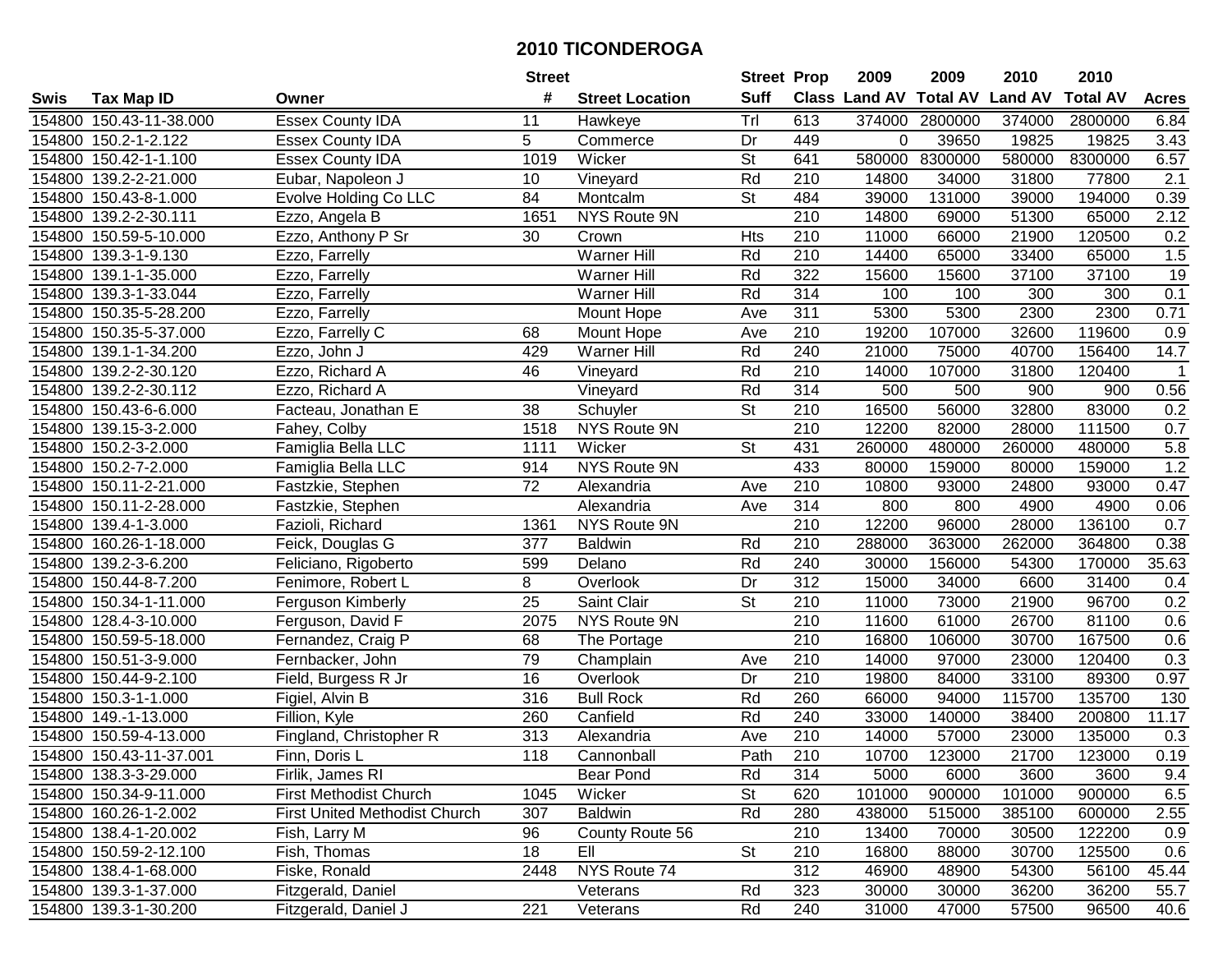|        |                         |                        | <b>Street</b>   |                        | <b>Street Prop</b>       |                  | 2009          | 2009            | 2010           | 2010            |                   |
|--------|-------------------------|------------------------|-----------------|------------------------|--------------------------|------------------|---------------|-----------------|----------------|-----------------|-------------------|
| Swis   | <b>Tax Map ID</b>       | Owner                  | #               | <b>Street Location</b> | Suff                     |                  | Class Land AV | <b>Total AV</b> | <b>Land AV</b> | <b>Total AV</b> | <b>Acres</b>      |
|        | 154800 138.13-2-14.000  | Fitzgerald, Margaret A | 2187            | NYS Route 74           |                          | 240              | 212000        | 296000          | 274900         | 387900          | 29.94             |
|        | 154800 138.13-2-8.100   | Fitzgerald, Margaret A |                 | NYS Route 74           |                          | 322              | 22000         | 22000           | 44200          | 44200           | 29.92             |
|        | 154800 138.3-2-1.000    | Fitzgerald, Margaret A |                 | NYS Route 74           |                          | 311              | 2800          | 2800            | 23100          | 23100           | 0.1               |
|        | 154800 150.59-3-5.000   | Fitzgerald, Maurice R  | 27              | EII                    | St                       | 210              | 15000         | 66000           | 26500          | 76000           | 0.4               |
|        | 154800 160.35-1-28.200  | Fitzgerald, William E  | 18              | <b>Windy Point</b>     | Ln                       | 210              | 294000        | 343000          | 390000         | 450000          | 0.88              |
|        | 154800 150.59-13-6.130  | Flack Edwin A          | 31              | Colonial               | $\overline{\mathsf{St}}$ | 270              | 13400         | 17500           | 22800          | 35600           | 0.28              |
|        | 154800 150.4-3-2.000    | Flack, David G         |                 | <b>Black Point</b>     | Rd                       | 240              | 27000         | 29000           | 83400          | 153200          | 80.4              |
|        | 154800 150.59-12-6.000  | Flack, Richard D       | 20              | Country                | Ln                       | $\overline{210}$ | 27000         | 27000           | 50600          | 140900          | 6.24              |
|        | 154800 138.3-3-30.100   | Fleming, Gerald        |                 | Putts Pond             | Rd                       | 322              | 33000         | 33000           | 54000          | 54000           | 83.08             |
|        | 154800 138.4-1-60.111   | Fleming, Gerald        |                 | <b>Putts Pond</b>      | Rd                       | 322              | 30000         | 30000           | 58000          | 58000           | 51.16             |
|        | 154800 150.11-1-10.000  | Fleming, Gerald        |                 | Alexandria             | Ave                      | 314              | 7700          | 7700            | 23400          | 23400           | 0.4               |
|        | 154800 150.11-1-9.000   | Fleming, Gerald        | 33              | Alexandria             | Ave                      | 210              | 14000         | 87000           | 23000          | 115000          | 0.3               |
|        | 154800 150.11-1-11.000  | Fleming, Gerald T      |                 | Alexandria             | Ave                      | 314              | 7700          | 7700            | 23400          | 23400           | 0.4               |
|        | 154800 139.3-1-26.000   | Fleming, Helen T       | 27              | <b>Lead Hill</b>       | Rd                       | 210              | 14800         | 51000           | 35200          | 37200           | 2.06              |
|        | 154800 138.55-5-5.000   | Fleming, Marcy E       | 2234            | NYS Route 74           |                          | 210              | 22000         | 87000           | 16100          | 90300           | 0.14              |
|        | 154800 150.66-1-6.000   | Fletcher, Jerrold N    | 10              | Hemlock                | Cir                      | 210              | 25000         | 164000          | 45000          | 210400          | 0.8               |
|        | 154800 150.51-10-45.100 | <b>Fleury Leslie</b>   | 64              | Lake George            | Ave                      | 210              | 11000         | 56000           | 21900          | 80000           | 0.2               |
|        | 154800 150.44-12-2.000  | Fleury, Darren A       |                 | Cossey                 | $\overline{\mathsf{St}}$ | 311              | 100           | 100             | 4100           | 4100            | 0.02              |
|        | 154800 150.44-4-3.000   | Fleury, Darren A       | 48              | Cossey                 | $\overline{\mathsf{St}}$ | 210              | 8000          | 17000           | 20700          | 45100           | 0.1               |
|        | 154800 139.3-1-20.220   | Fleury, Derrick        | 91              | Veterans               | Rd                       | 210              | 16300         | 122000          | 41700          | 170000          | 4.08              |
|        | 154800 150.44-1-8.000   | Fleury, Ernest         | 99              | Cossey                 | <b>St</b>                | 210              | 14000         | 34000           | 23000          | 104000          | 0.3               |
|        | 154800 139.4-1-37.200   | Fleury, Ernest C       | 61              | Delano                 | Rd                       | 210              | 14000         | 78000           | 31800          | 148200          | $\mathbf{1}$      |
| 154800 | 139.3-1-20.210          | Fleury, Irven H        | 107             | Veterans               | Rd                       | 240              | 30000         | 132000          | 54800          | 181000          | 36.44             |
| 154800 | 150.52-1-4.000          | Fleury, Irven H        | $\overline{7}$  | Cossey                 | St                       | 210              | 15000         | 38000           | 26500          | 104900          | 0.4               |
|        | 154800 150.52-1-5.000   | Fleury, Irven H        |                 | Cossey                 | $\overline{St}$          | $\overline{311}$ | 11000         | 11000           | 21900          | 21900           | 0.2               |
|        | 154800 150.51-9-4.000   | Fleury, Janice C       | 30              | Highland               | $\overline{\mathsf{St}}$ | 210              | 19100         | 69000           | 32600          | 97800           | 0.89              |
|        | 154800 150.51-2-13.000  | Fleury, Randy L        | 104             | Lake George            | Ave                      | 210              | 14000         | 71000           | 23000          | 96100           | 0.3               |
|        | 154800 150.1-1-7.122    | Fleury, Robert         | 296             | Old Chilson            | Rd                       | 210              | 19800         | 86000           | 36800          | 135200          | 8.72              |
|        | 154800 150.44-2-8.000   | Fleury, Thomas T       | 69              | Cossey                 | $\overline{\mathsf{St}}$ | 210              | 14000         | 56000           | 23000          | 88100           | 0.3               |
|        | 154800 150.43-1-17.000  | Fogg, Robert           | $\overline{13}$ | Wiley                  | $\overline{\mathsf{St}}$ | $\overline{210}$ | 15000         | 90000           | 26500          | 114200          | 0.4               |
|        | 154800 150.59-9-1.112   | Foley, Sandra          | 256             | Alexandria             | Ave                      | 210              | 202000        | 319000          | 188000         | 425000          | 0.71              |
|        | 154800 150.44-9-3.120   | Foote, Larry           | 33              | Overlook               | Dr                       | 210              | 15500         | 78000           | 27900          | 137000          | 0.44              |
|        | 154800 150.27-3-5.002   | Forand, Claude Jr      | 105             | Mount Hope             | Ave                      | $\overline{210}$ | 20200         | 46000           | 34000          | 100000          | 1.2               |
|        | 154800 138.4-1-35.000   | Forand, Robin          | 8               | County Route 56        |                          | $\overline{210}$ | 9400          | 65000           | 21400          | 112500          | 0.3               |
|        | 154800 150.67-4-22.112  | Forbes, Joseph         | 89              | Outlet                 | Dr                       | 312              | 204000        | 230000          | 276500         | 359800          | 0.53              |
|        | 154800 150.67-4-22.120  | Forbes, Joseph         | 91              | Outlet                 | Dr                       | 210              | 158000        | 188000          | 185500         | 350000          | 0.27              |
|        | 154800 150.28-1-8.200   | Forgette, Alan C       |                 | <b>Burgoyne</b>        | Rd                       | 314              | 11000         | 11000           | 28700          | 28700           | 2.02              |
|        | 154800 150.35-9-2.002   | Forkas Stephen         | 59              | Park                   | Ave                      | 210              | 14600         | 24000           | 25100          | 81800           | 0.36              |
|        | 154800 150.59-6-27.000  | Forkas, Louis          | 22              | Abercrombie            | <b>St</b>                | 210              | 14000         | 115000          | 23000          | 165400          | 0.3               |
|        | 154800 150.59-12-3.000  | Forkas, Louis J        |                 | Abercrombie            | <b>St</b>                | 311              | 5000          | 5000            | 5000           | 5000            | 0.6               |
|        | 154800 151.1-1-6.000    | Fort Ti Assoc Inc      |                 | NYS Route 74           |                          | 314              | 7700          | 7700            | 29200          | 29200           | 0.8               |
|        | 154800 151.1-1-9.200    | Fort Ti Assoc Inc      |                 | Fort Ti                | Rd                       | 312              | 31000         | 35000           | 71600          | 77900           | $\overline{13.5}$ |
|        |                         |                        |                 |                        |                          |                  |               |                 |                |                 |                   |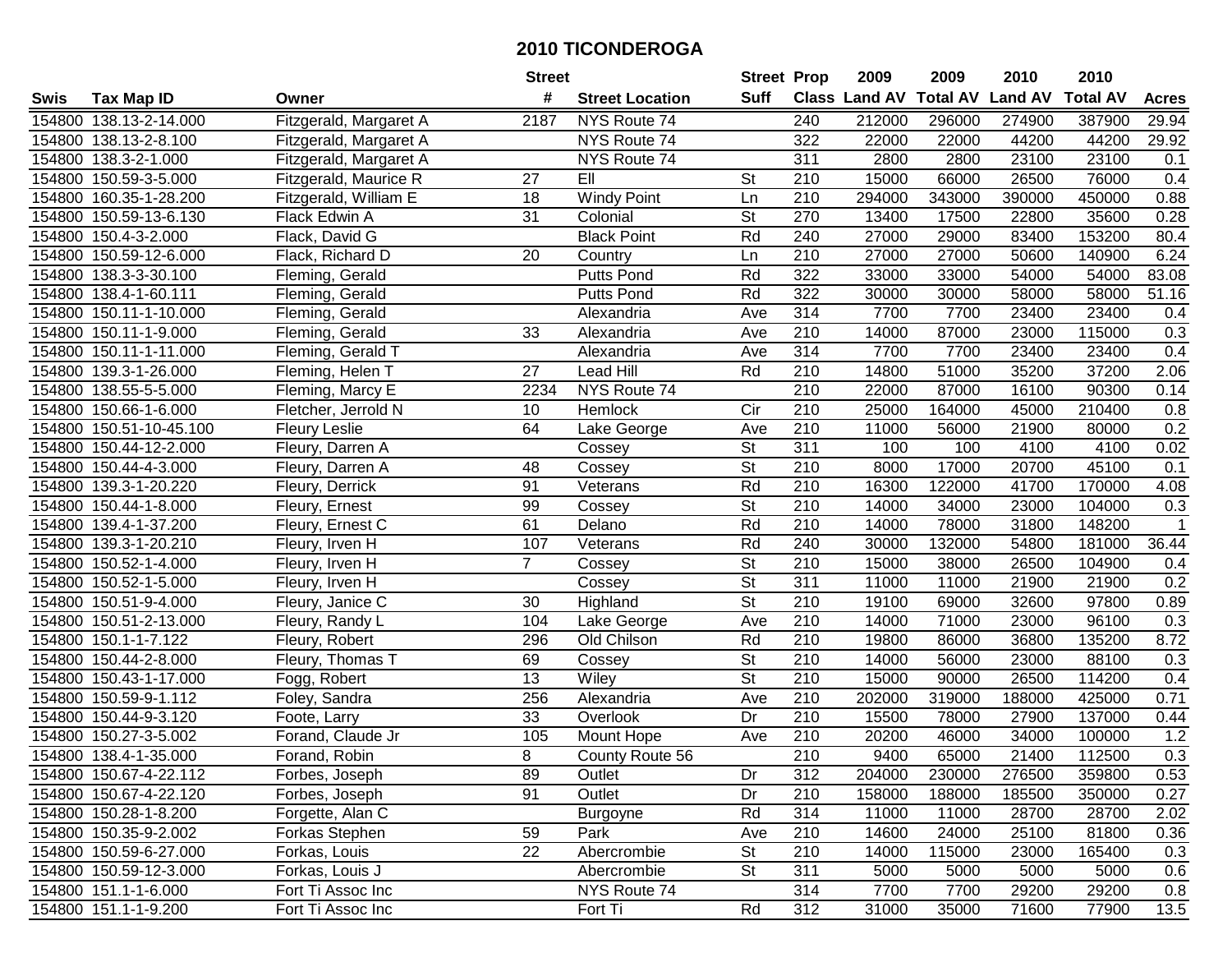|        |                           |                             | <b>Street</b>   |                        | <b>Street Prop</b>       |                  | 2009                 | 2009            | 2010           | 2010            |                  |
|--------|---------------------------|-----------------------------|-----------------|------------------------|--------------------------|------------------|----------------------|-----------------|----------------|-----------------|------------------|
| Swis   | <b>Tax Map ID</b>         | Owner                       | #               | <b>Street Location</b> | <b>Suff</b>              |                  | <b>Class Land AV</b> | <b>Total AV</b> | <b>Land AV</b> | <b>Total AV</b> | <b>Acres</b>     |
|        | 154800 151.1-1-2.100      | Fort Ti Assoc Inc           | 213             | Fort Ti                | Rd                       | 240              | 119000               | 169000          | 136600         | 234100          | 327.55           |
|        | 154800 151.1-3-2.000      | Fort Ti Assoc Inc           |                 | NYS Route 22           |                          | 322              | 41000                | 41000           | 131300         | 131300          | 35.4             |
|        | 154800 151.1-1-2.200/1    | Fort Ti Assoc Inc           |                 | NYS Route 74           |                          | 681              | $\Omega$             | 50000           | 100            | 63200           | $\mathbf 0$      |
|        | 154800 150.2-9-1.000      | Fort Ti Assoc Inc           |                 | Montcalm               | <b>St</b>                | 323              | 19400                | 19400           | 19400          | 19400           | 15.6             |
|        | 154800 150.2-9-7.000      | Fort Ti Assoc Inc           |                 | Defiance               | <b>St</b>                | 311              | 18200                | 18200           | 33900          | 33900           | 14.1             |
|        | 154800 151.3-1-2.200      | Fort Ti Assoc Inc           |                 | NYS Route 22           |                          | 322              | 22000                | 22000           | 55200          | 55200           | 46.9             |
|        | 154800 151.3-1-1.000/1    | Fort Ti Assoc Inc           | 72              | Defiance               | <b>St</b>                | 833              | 100                  | 190000          | 100            | 190000          | $\Omega$         |
|        | 154800 151.3-1-1.000      | Fort Ti Assoc Inc           | $\overline{72}$ | Defiance               | $\overline{St}$          | 323              | 125000               | 155000          | 304600         | 304600          | 432.73           |
|        | 154800 151.1-7-2.000      | Fort Ti Assoc Inc           |                 | Fort Ti                | Rd                       | 681              | 557000               | $2.2E + 07$     | 557000         | 21600000        | 114.5            |
|        | 154800 151.1-7-1.000      | Fort Ti Assoc Inc           |                 | Fort Ti                | Rd                       | 250              | 470000               | 786000          | 490600         | 1299700         | 122.9            |
|        | 154800 151.1-6-1.000      | Fort Ti Assoc Inc           |                 | Fort Ti                | Rd                       | 464              | 14500                | 214500          | 142600         | 432000          | 2.2              |
|        | 154800 151.1-1-2.200      | Fort Ti Assoc Inc           | 100             | Fort Ti                | Rd                       | 681              | 249000               | 249000          | 334000         | 334000          | 182.95           |
|        | 154800 151.1-5-3.000      | Fort Ti Assoc Inc           | 292             | Fort Ti                | Rd                       | $\overline{312}$ | 84000                | 94000           | 77800          | 94000           | 1.9              |
| 154800 | 151.1-5-2.000             | Fort Ti Assoc Inc           | 307             | Fort Ti                | Rd                       | 311              | 33000                | 33000           | 61400          | 61400           | 0.9              |
| 154800 | 151.1-5-1.000             | Fort Ti Assoc Inc           | 275             | Fort Ti                | Rd                       | 322              | 280000               | 280000          | 551000         | 551000          | 32.4             |
|        | 154800 151.1-5-4.000      | Fort Ti Assoc Inc           | 44              | Sandy Redoubt          |                          | 280              | 14500                | 101000          | 35200          | 213100          | 1.7              |
|        | 154800 151.1-1-3.000      | Fort Ti Assoc Inc           | 219             | Fort Ti                | Rd                       | 210              | 12800                | 171000          | 29900          | 252500          | 0.85             |
|        | 154800 151.1-3-1.000      | Fort Ti Assoc Inc           |                 | NYS Route 22           |                          | 314              | 8500                 | 8500            | 25700          | 25700           | 1.1              |
|        | 154800 151.1-1-9.100      | Fort Ti Assoc Inc           |                 | NYS Route 74           |                          | 323              | 25000                | 25000           | 161000         | 161000          | 20.4             |
|        | 154800 151.1-1-7.000      | Fort Ti Assoc Inc           | 88              | Fort Ti                | Rd                       | 210              | 14300                | 77000           | 33100          | 138000          | 1.4              |
|        | 154800 151.1-1-5.000      | Fort Ti Assoc Inc           | 127             | Fort Ti                | Rd                       | 210              | 14900                | 111000          | 35600          | 171500          | $\overline{2.2}$ |
| 154800 | 150.35-6-1.200            | Fort Ti Assoc Inc           |                 | Burgoyne               | Rd                       | 311              | 20000                | 20000           | 33500          | 33500           | 1.05             |
| 154800 | 140.3-2-9.000             | Fort Ti Assoc Inc           |                 | McCaughin              | Rd                       | 322              | 326000               | 326000          | 326000         | 326000          | 119.3            |
| 154800 | 150.28-1-1.000            | Fort Ti Assoc Inc           |                 | Shore Airport          | Rd                       | 323              | 15300                | 15300           | 15300          | 15300           | 4.3              |
| 154800 | 150.2-8-2.001             | Fort Ti Assoc Inc           |                 | NYS Route 22           |                          | 322              | 32000                | 32000           | 34200          | 34200           | 14.5             |
| 154800 | 140.3-1-9.000             | Fort Ti Assoc Inc           |                 | Shore Airport          | Rd                       | 314              | 28000                | 28000           | 28000          | 28000           | 67.6             |
| 154800 | 150.51-6-10.000           | Fort Ti Assoc Inc           |                 | <b>Battery</b>         | $\overline{\mathsf{St}}$ | 311              | 22000                | 22000           | 37600          | 37600           | 2.3              |
|        | 154800 150.35-6-2.000     | Fort Ti Assoc Inc           |                 | <b>Burgoyne</b>        | Rd                       | 311              | 6400                 | 6400            | 6400           | 6400            | 1.3              |
|        | 154800 150.2-8-8.000      | Fort Ti Assoc Inc           | 30              | Fort Ti                | Rd                       | 681              | 21000                | 270000          | 21000          | 270000          | 1.58             |
|        | 154800 150.2-8-5.000      | Fort Ti Assoc Inc           |                 | NYS Route 22           |                          | 314              | 10800                | 10800           | 35600          | 35600           | 4.2              |
|        | 154800 140.3-2-10.000     | Fort Ti Assoc Inc           |                 | McCaughin              | Rd                       | 322              | 195000               | 195000          | 418000         | 418000          | 57.2             |
|        | 154800 150.35-6-1.100     | Fort Ti Assoc Inc           | 182             | <b>Burgoyne</b>        | Rd                       | 323              | 77000                | 77000           | 77000          | 77000           | 10.18            |
|        | 154800 151.3-1-1.000/2    | Fort Ti Assoc Inc           | $\overline{72}$ | Defiance               | $\overline{\mathsf{St}}$ | 833              |                      |                 | 100            | 120000          | $\mathbf 0$      |
|        | 154800 151.3-1-1.000/4    | Fort Ti Assoc Inc           |                 | Defiance               | $\overline{\mathsf{St}}$ | 681              |                      |                 | 174000         | 204000          | $\overline{0}$   |
|        | 154800 151.3-3-1.000/2010 | Fort Ticonderoga Assoc      | 68              | Lawson                 | Ln                       | 270              |                      |                 | 386500         | 405000          |                  |
|        | 154800 151.3-3-1.000      | Fort Ticonderoga Assoc      | 68              | Lawson                 | Ln                       | 270              | 200000               | 234000          | 386500         | 405000          | 27.66            |
|        | 154800 151.1-6-2.000      | Fort Ticonderoga Assoc Inc  |                 | Sandy Redoubt          |                          | 314              | 2600                 | 2600            | 2600           | 2600            | 8.5              |
|        | 154800 150.51-4-25.000    | Fort Ticonderoga Asssoc Inc | 98              | Champlain              | Ave                      | 210              | 8000                 | 122000          | 20700          | 138400          | 0.1              |
|        | 154800 150.2-8-4.003      | Fort Ticonderoga VFW 146    | 12              | Shore Airport          | Rd                       | 534              | 35000                | 113000          | 35000          | 113000          | 29.56            |
|        | 154800 150.35-4-9.000     | Fortier, Nancy P            | 41              | Grace                  | Ave                      | 210              | 16600                | 65000           | 26900          | 62800           | 0.41             |
|        | 154800 150.43-1-5.000     | Fortino, Jay                | 59              | Montcalm               | <b>St</b>                | 421              | 40000                | 78000           | 40000          | 125480          | 0.4              |
|        | 154800 150.43-1-7.000     | Fortino, Jay                | 98              | Grace                  | Ave                      | 220              | 14000                | 72000           | 23000          | 106800          | 0.3              |
|        |                           |                             |                 |                        |                          |                  |                      |                 |                |                 |                  |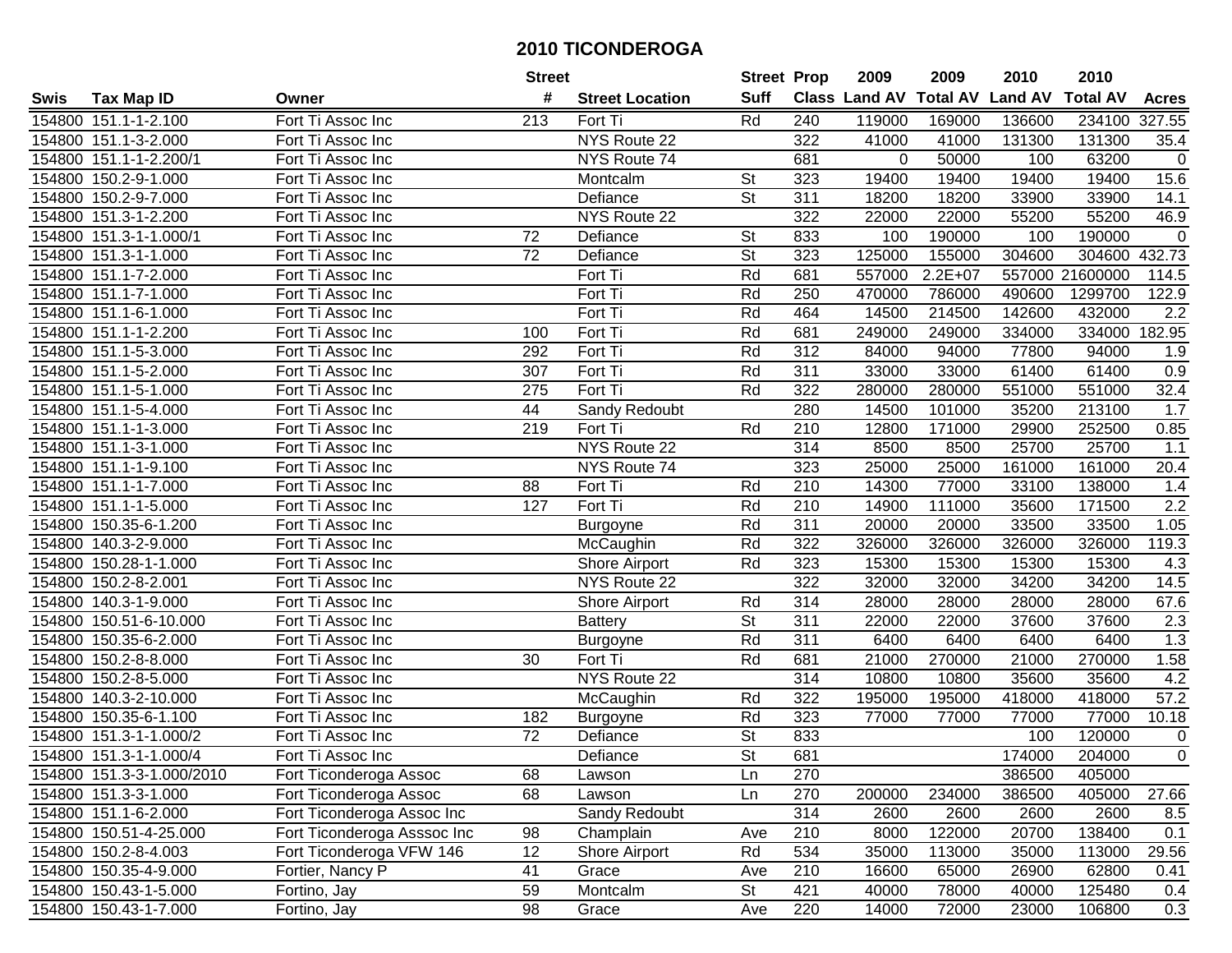|      |                         |                            | <b>Street</b>    |                        | <b>Street Prop</b>       |                  | 2009   | 2009   | 2010                           | 2010            |                |
|------|-------------------------|----------------------------|------------------|------------------------|--------------------------|------------------|--------|--------|--------------------------------|-----------------|----------------|
| Swis | <b>Tax Map ID</b>       | Owner                      | #                | <b>Street Location</b> | <b>Suff</b>              |                  |        |        | Class Land AV Total AV Land AV | <b>Total AV</b> | <b>Acres</b>   |
|      | 154800 150.43-1-4.000   | Fortino, Jay               | 55               | Montcalm               | St                       | 210              | 14000  | 107000 | 20700                          | 146100          | 0.3            |
|      | 154800 150.35-7-11.200  | Fortino, Jay A             |                  | Callahan               | Dr                       | 311              | 6800   | 6800   | 6800                           | 6800            | 0.18           |
|      | 154800 150.66-2-1.000   | Fortino, Louis S           | 49               | <b>Baldwin</b>         | Rd                       | 210              | 15800  | 73000  | 60000                          | 145000          | 0.89           |
|      | 154800 150.43-17-15.000 | Fosco, Mark E              | 42               | Treadway               | St                       | 210              | 8000   | 51000  | 20700                          | 82500           | 0.1            |
|      | 154800 150.44-7-2.000   | Fosco, Paul J              | 17               | Woody                  | Ln                       | 210              | 11000  | 54000  | 21900                          | 86000           | 0.2            |
|      | 154800 150.44-11-1.000  | Foshay, Les R              | 4                | <b>Myers</b>           | $\overline{\mathsf{St}}$ | 210              | 11000  | 30000  | 21900                          | 89500           | 0.2            |
|      | 154800 150.43-10-22.000 | Foshay, Leslie R           | 13               | Father Jogues          | $\overline{P}$           | 210              | 15000  | 76000  | 26500                          | 102600          | 0.4            |
|      | 154800 150.43-17-4.000  | Foshay, Leslie R           | 186              | The Portage            |                          | 411              | 14000  | 92000  | 14000                          | 92000           | 0.3            |
|      | 154800 150.27-2-9.100   | Foshay, Leslie R           | 121              | Mount Hope             | Ave                      | $\overline{210}$ | 14800  | 39000  | 25800                          | 70600           | 0.38           |
|      | 154800 150.59-6-12.000  | Foster, James K            | 30               | The Portage            |                          | $\overline{210}$ | 8000   | 58000  | 20700                          | 86900           | 0.1            |
|      | 154800 150.43-11-36.001 | <b>Fowler Family Trust</b> | 138              | Cannonball             | Path                     | 210              | 9800   | 123000 | 21400                          | 123000          | 0.16           |
|      | 154800 150.35-4-3.000   | Fox, Christopher D         | 57               | Mount Hope             | Ave                      | 210              | 23000  | 114000 | 35200                          | 163700          | 0.8            |
|      | 154800 150.35-4-4.000   | Fox, Christopher D         |                  | Mount Hope             | Ave                      | 311              | 5000   | 5000   | 33300                          | 33300           | $\overline{1}$ |
|      | 154800 138.13-4-5.000   | Fraize, Rinaldo W          | 11               | Deepwood               | Dr                       | 210              | 169000 | 330000 | 208700                         | 450000          | 2.4            |
|      | 154800 150.35-9-1.000   | <b>Frasier Darrell</b>     |                  | Park                   | Ave                      | 311              | 3000   | 3000   | 20700                          | 20700           | 0.1            |
|      | 154800 150.27-2-8.000   | Frasier, Charles           | 127              | Mount Hope             | Ave                      | 270              | 15000  | 21900  | 26500                          | 34100           | 0.4            |
|      | 154800 150.44-5-3.000   | Frasier, Dean W            | 30               | Cossey                 | $\overline{\mathsf{St}}$ | 210              | 16000  | 53000  | 30000                          | 87200           | 0.5            |
|      | 154800 150.35-1-16.000  | Frasier, Jamie H           | $\overline{72}$  | Wayne                  | Ave                      | 210              | 11000  | 81000  | 21900                          | 80200           | 0.2            |
|      | 154800 159.-1-43.200    | Frasier, John A            | 500              | New Hague              | Rd                       | 270              | 14200  | 30000  | 32800                          | 72800           | 1.3            |
|      | 154800 150.44-8-5.000   | Frasier, Josh J            | 49               | Cossey                 | St                       | 210              | 8000   | 25000  | 20700                          | 46400           | 0.1            |
|      | 154800 150.35-9-3.000   | Frasier, Mildred           | 57               | Park                   | Ave                      | 312              | 11000  | 18000  | 21900                          | 25100           | 0.2            |
|      | 154800 150.27-2-9.200   | Frasier, Vicki             |                  | Mount Hope             | Ave                      | 311              | 3000   | 3000   | 20700                          | 20700           | 0.1            |
|      | 154800 138.15-1-12.100  | Frazier, James M           | 2593             | NYS Route 74           |                          | 210              | 14200  | 56000  | 32800                          | 76700           | 1.3            |
|      | 154800 138.15-1-11.000  | Frazier, James M           | 2591             | NYS Route 74           |                          | 210              | 7400   | 33000  | 13900                          | 43500           | 0.17           |
|      | 154800 138.15-1-13.000  | Frazier, Stephanie M       | 2595             | NYS Route 74           |                          | 270              | 12800  | 16300  | 29200                          | 29700           | 0.8            |
|      | 154800 150.34-3-17.000  | Frazier, William P         | 14               | Third                  | Ave                      | 210              | 11300  | 91600  | 22000                          | 154000          | 0.21           |
|      | 154800 160.42-1-12.000  | Freeman, Andrea E          | 89               | Tiroga Beach           | Ln                       | 260              | 60000  | 102000 | 44200                          | 111700          | 0.4            |
|      | 154800 150.43-10-20.000 | Fregon, Philip             | 19               | <b>Father Jogues</b>   | P <sub>1</sub>           | 210              | 14000  | 119000 | 23000                          | 141800          | 0.3            |
|      | 154800 150.44-6-5.000   | Fregon, Philip R           | 15               | Cossey                 | $\overline{\mathsf{St}}$ | $\overline{311}$ | 16300  | 16300  | 31100                          | 31100           | 0.66           |
|      | 154800 139.3-1-13.000   | French, Alaina M           | 152              | Veterans               | Rd                       | $\overline{210}$ | 13400  | 49000  | 30500                          | 78000           | 0.9            |
|      | 154800 150.44-1-4.000   | Fritz, John F              | $\overline{212}$ | Montcalm               | $\overline{St}$          | $\overline{210}$ | 16800  | 45000  | 30700                          | 100100          | 0.6            |
|      | 154800 150.43-5-3.000   | Frost, Eugene H            | 50               | Montcalm               | $\overline{\mathsf{St}}$ | 483              | 32000  | 121000 | 32000                          | 190000          | 0.4            |
|      | 154800 150.59-7-29.000  | Fuller James C             | 52               | Water                  | $\overline{\mathsf{St}}$ | $\overline{210}$ | 14000  | 52000  | 23000                          | 89000           | 0.3            |
|      | 154800 150.59-5-22.000  | Fuller, Antonia            | $\overline{15}$  | Abercrombie            | $\overline{\mathsf{St}}$ | $\overline{210}$ | 11000  | 57000  | 21900                          | 109800          | 0.2            |
|      | 154800 150.43-8-3.000   | Fuller, Donald E           | 165              | Lake George            | Ave                      | 210              | 8000   | 61000  | 35900                          | 100200          | 0.21           |
|      | 154800 139.3-2-40.000   | Fuller, Flavia V           |                  | Old Chilson            | Rd                       | 322              | 18300  | 18300  | 16800                          | 16800           | 25.8           |
|      | 154800 139.3-2-9.000    | Fuller, Fred V             | 55               | Old Chilson            | Rd                       | 210              | 14500  | 78000  | 34000                          | 103800          | 1.7            |
|      | 154800 150.59-7-28.000  | Fuller, Julie M            | 46               | Water                  | <b>St</b>                | 210              | 16800  | 58000  | 30700                          | 82000           | 0.6            |
|      | 154800 150.50-1-12.000  | Fuller, Lila E             | 95               | Lord Howe              | <b>St</b>                | 210              | 15000  | 49000  | 30600                          | 85900           | 0.59           |
|      | 154800 150.36-2-7.000   | Fuller, Lura A             | 45               | <b>Burgoyne</b>        | Rd                       | 280              | 15000  | 74000  | 27500                          | 97300           | 0.4            |
|      | 154800 150.42-4-19.000  | Fuller, Lura A             | 5                | Schuyler               | St                       | 210              | 11000  | 48000  | 21900                          | 53500           | 0.2            |
|      | 154800 150.36-2-3.000   | Fuller, Melissa M          | 29               | <b>Burgoyne</b>        | Rd                       | 210              | 15000  | 55000  | 26500                          | 75900           | 0.4            |
|      |                         |                            |                  |                        |                          |                  |        |        |                                |                 |                |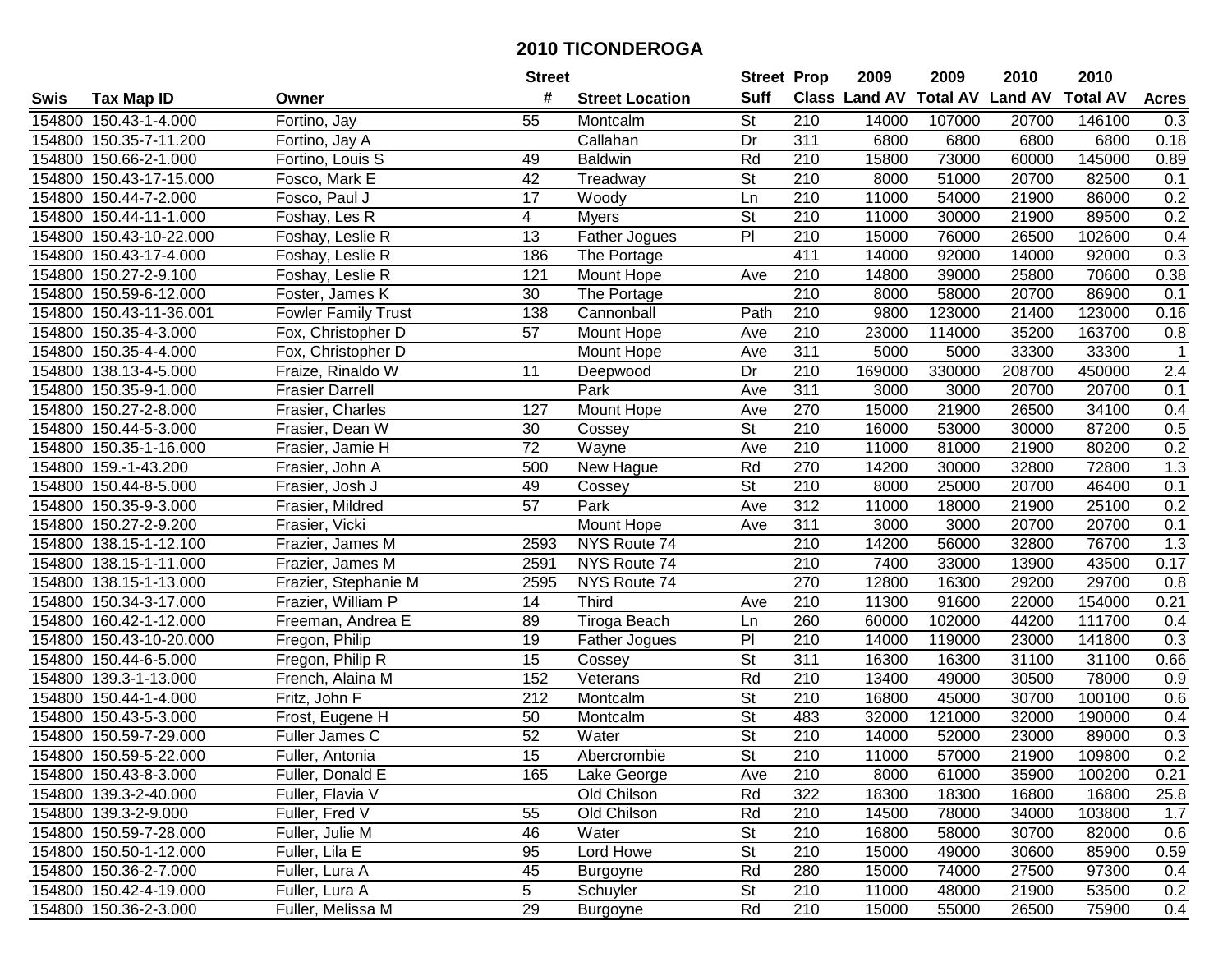|        |                         |                               | <b>Street</b>   |                          | <b>Street Prop</b>       |                  | 2009                          | 2009   | 2010           | 2010            |              |
|--------|-------------------------|-------------------------------|-----------------|--------------------------|--------------------------|------------------|-------------------------------|--------|----------------|-----------------|--------------|
| Swis   | <b>Tax Map ID</b>       | Owner                         | #               | <b>Street Location</b>   | <b>Suff</b>              |                  | <b>Class Land AV Total AV</b> |        | <b>Land AV</b> | <b>Total AV</b> | <b>Acres</b> |
|        | 154800 150.42-4-17.000  | Fuller, Michael               | 11              | Schuyler                 | St                       | 210              | 11000                         | 50000  | 21900          | 85500           | 0.2          |
|        | 154800 139.48-1-3.012   | Fuller, Robert L              | 120             | <b>Warner Hill</b>       | Rd                       | 210              | 12800                         | 125000 | 29200          | 147500          | 0.8          |
|        | 154800 139.3-2-43.000   | Fuller, Steven C              | 25              | <b>Killicut Mountain</b> | Rd                       | 210              | 17100                         | 49000  | 45200          | 77000           | 5.18         |
|        | 154800 150.50-1-11.000  | Gabler, James O               | 97              | Lord Howe                | <b>St</b>                | 210              | 11000                         | 78000  | 21900          | 123000          | 0.2          |
|        | 154800 160.26-4-6.000   | Gallant, Lisa A               | 4               | Temperance               | $\overline{P}$           | 210              | 177000                        | 290000 | 200700         | 361250          | 0.17         |
|        | 154800 160.26-4-1.100   | Gallant, Lisa A               |                 | <b>Baldwin</b>           | Rd                       | 314              | 30000                         | 30000  | 30000          | 30000           | 2.05         |
|        | 154800 150.34-2-4.000   | Gallo, Martin                 | 32              | <b>Third</b>             | Ave                      | 210              | 16000                         | 95000  | 30000          | 147900          | 0.5          |
|        | 154800 150.43-13-11.000 | Gallo, Mary                   | 146             | Lake George              | Ave                      | 220              | 14000                         | 102000 | 23000          | 161600          | 0.3          |
|        | 154800 150.43-11-19.000 | Gallo, Russell                | $\overline{7}$  | Treadway                 | $\overline{\mathsf{St}}$ | $\overline{210}$ | 11000                         | 65000  | 21900          | 94300           | 0.2          |
|        | 154800 139.3-1-22.200   | Gallo, Russell J Jr           | 131             | Veterans                 | Rd                       | 210              | 14300                         | 53300  | 32900          | 101000          | 1.35         |
|        | 154800 128.4-2-12.000   | Garofalo, Anthony             |                 | Vineyard                 | Rd                       | 322              | 97000                         | 97000  | 228300         | 228300          | 313.21       |
|        | 154800 139.3-2-33.000   | Garrison, James F             | 146             | Old Chilson              | Rd                       | 210              | 11600                         | 57000  | 26700          | 74000           | 0.6          |
|        | 154800 139.3-2-3.100    | Garrow, Danielle R            | 195             | County Route 56          |                          | 210              | 11300                         | 69000  | 26000          | 88800           | 0.55         |
|        | 154800 150.58-1-9.100   | Gary, Adele M                 | 209             | Alexandria               | Ave                      | 210              | 17400                         | 112000 | 31200          | 187700          | 0.68         |
|        | 154800 150.2-7-15.100   | Gary, Adele M                 |                 | Alexandria               | Ave                      | 323              | 100                           | 100    | 300            | 300             | 0.09         |
|        | 154800 150.58-2-1.100   | Gasser, Richard               | 212             | Alexandria               | Ave                      | 210              | 21400                         | 95000  | 33000          | 106000          | 2.38         |
|        | 154800 150.58-2-1.200   | Gasser, Richard T             |                 | Alexandria               | Ave                      | 314              | 21600                         | 21600  | 30600          | 30600           | 2.61         |
|        | 154800 160.40-1-12.002  | Gate House LLC                | 44              | <b>Baldwin</b>           | Rd                       | 210              | 182000                        | 338000 | 78600          | 410000          | 4.1          |
|        | 154800 150.34-5-1.000   | Gauger, Mary                  | 1030            | Wicker                   | <b>St</b>                | 220              | 11000                         | 69000  | 21900          | 116000          | 0.2          |
|        | 154800 128.4-3-4.000    | Gauger, Sarah E               | 2068            | NYS Route 9N             |                          | 210              | 15400                         | 54000  | 37900          | 120000          | 2.9          |
|        | 154800 140.3-1-6.111    | Gautreau, Robert C            | 262             | Shore Airport            | Rd                       | 240              | 22000                         | 103000 | 36900          | 168100          | 11.16        |
|        | 154800 140.3-1-12.000   | Gautreau, Robert C            |                 | Shore Airport            | Rd                       | 323              | 400                           | 400    | 1600           | 1600            | 0.49         |
|        | 154800 150.4-1-5.200    | Gayzur, Evelyn                | 99              | <b>Baldwin</b>           | Rd                       | 210              | 15800                         | 50000  | 39300          | 86100           | 3.34         |
| 154800 | 150.4-1-5.100           | Gayzur, Leo                   | 104             | <b>Baldwin</b>           | Rd                       | 240              | 25000                         | 113000 | 36500          | 169000          | 16.66        |
|        | 154800 160.27-1-11.000  | Geffner, Howard J             | 281             | <b>Black Point</b>       | Rd                       | 260              | 85000                         | 138000 | 303300         | 369300          | 0.6          |
|        | 154800 150.51-2-11.000  | Geisel, Allen D               | 98              | Lake George              | Ave                      | 210              | 14000                         | 129000 | 23000          | 138300          | 0.3          |
|        | 154800 138.3-3-16.312   | Geisel, Inge                  | 238             | <b>Putts Pond</b>        | Rd                       | 210              | 17100                         | 110000 | 45100          | 159700          | 5.17         |
|        | 154800 150.35-5-19.000  | Geiser Enterprises LLC        | 117             | Burgoyne                 | Rd                       | 421              | 25000                         | 190000 | 38600          | 325000          | 0.5          |
|        | 154800 150.35-5-21.332  | <b>Geiser Enterprises LLC</b> |                 | <b>Frazier Bridge</b>    | Dr                       | 330              | 3600                          | 3600   | 21400          | 21400           | 0.16         |
|        | 154800 150.42-2-11.100  | Geiser, Darren J              | $\overline{35}$ | Montcalm                 | $\overline{\mathsf{St}}$ | 411              | 48000                         | 137000 | 48000          | 162500          | 0.47         |
|        | 154800 150.42-2-8.002   | Geiser, Joseph                |                 | Montcalm                 | $\overline{\mathsf{St}}$ | 330              | 32000                         | 32000  | 32000          | 32000           | 0.3          |
|        | 154800 150.42-2-4.001   | Geiser, Joseph                | 9               | Montcalm                 | $\overline{\mathsf{St}}$ | 415              | 48000                         | 250000 | 48000          | 250000          | 0.5          |
|        | 154800 150.42-3-10.000  | Geiser, Joseph                | $\overline{27}$ | Wayne                    | Ave                      | $\overline{210}$ | 11000                         | 108000 | 21900          | 371700          | 0.2          |
|        | 154800 150.42-2-19.000  | Geiser, Joseph H              | $\overline{13}$ | Montcalm                 | $\overline{\mathsf{St}}$ | 415              | 32000                         | 79000  | 32000          | 79000           | 0.3          |
|        | 154800 150.35-1-19.000  | Geiser, Wendy S               | 24              | Summit                   | St                       | 210              | 11000                         | 57000  | 21900          | 57300           | 0.2          |
|        | 154800 160.26-1-14.000  | Gennaro, Gregory M            | 365             | <b>Baldwin</b>           | Rd                       | 311              | 173000                        | 173000 | 260000         | 260000          | 0.22         |
|        | 154800 150.43-8-11.000  | Gentles, Laurie A             | 139             | Lake George              | Ave                      | 210              | 11000                         | 70000  | 21900          | 83900           | 0.2          |
|        | 154800 150.11-1-5.000   | Geraw, Bruce L Jr             | 832             | NYS Route 9N             |                          | 210              | 17700                         | 72000  | 48300          | 117800          | 1.2          |
|        | 154800 160.26-1-31.000  | Gheen, Donald C               | 348             | <b>Baldwin</b>           | Rd                       | 210              | 29000                         | 51000  | 60000          | 150000          | $\mathbf{1}$ |
|        | 154800 160.40-1-7.000   | Giampa, Richard L             | 683             | <b>Baldwin</b>           | Rd                       | 280              | 214000                        | 319000 | 64400          | 210000          | 1.71         |
|        | 154800 139.2-2-6.120    | Gibbs, David                  | 1799            | NYS Route 9N             |                          | 210              | 15900                         | 198500 | 39800          | 231700          | 3.5          |
|        | 154800 139.2-2-6.110    | Gibbs, David E                | 1758            | NYS Route 9N             |                          | 240              | 54000                         | 157000 | 79200          | 149300          | 95.7         |
|        |                         |                               |                 |                          |                          |                  |                               |        |                |                 |              |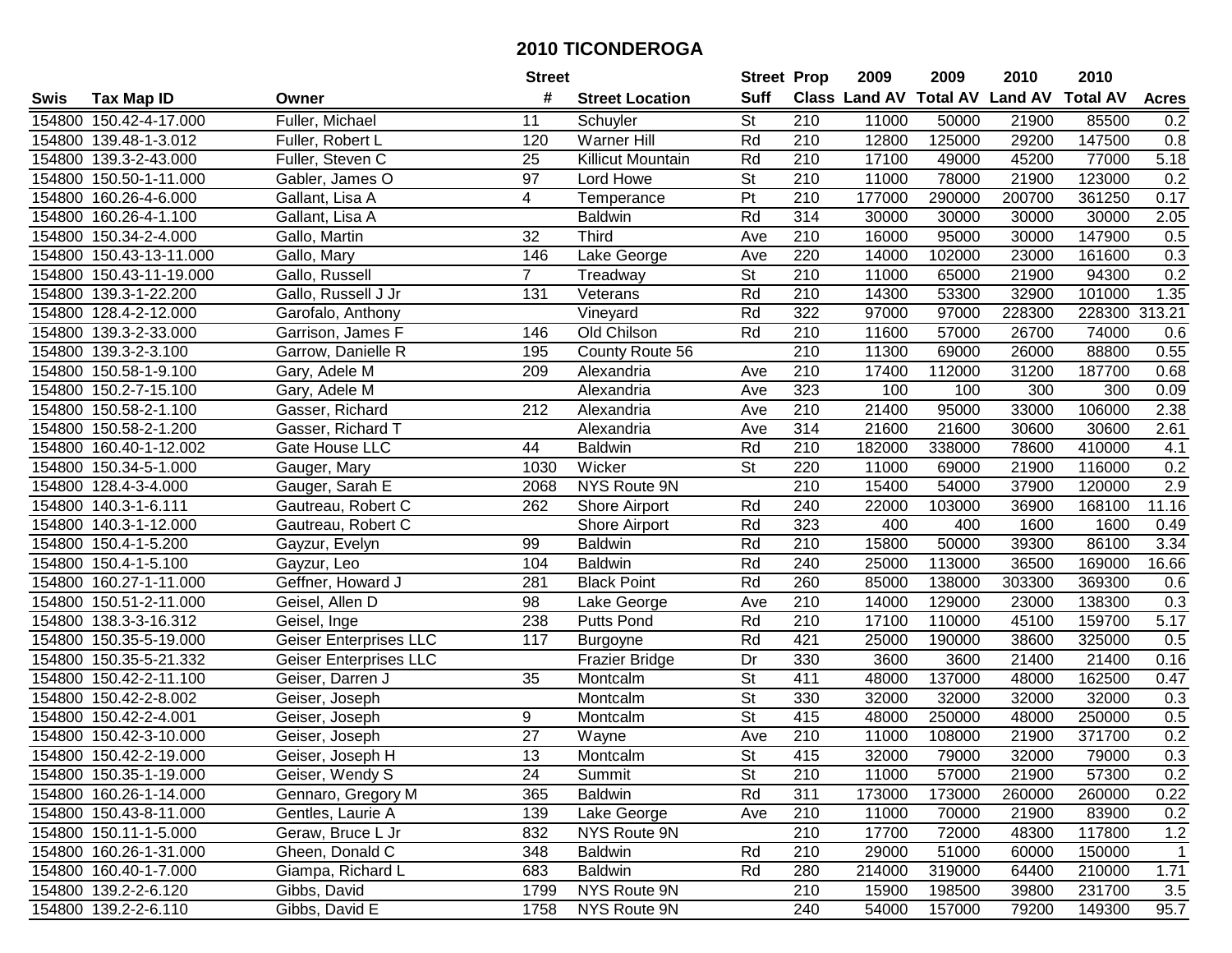|      |                         |                              | <b>Street</b>  |                        | <b>Street Prop</b>       |                  | 2009   | 2009   | 2010                           | 2010            |              |
|------|-------------------------|------------------------------|----------------|------------------------|--------------------------|------------------|--------|--------|--------------------------------|-----------------|--------------|
| Swis | <b>Tax Map ID</b>       | Owner                        | #              | <b>Street Location</b> | Suff                     |                  |        |        | Class Land AV Total AV Land AV | <b>Total AV</b> | <b>Acres</b> |
|      | 154800 139.2-3-9.001    | Gibbs, David E               |                | NYS Route 9N           |                          | 323              | 28000  | 28000  | 45600                          | 45600           | 70.1         |
|      | 154800 150.35-8-13.000  | Gibbs, Helen H               | 38             | Wiley                  | <b>St</b>                | 411              | 11000  | 98000  | 11000                          | 112000          | 0.2          |
|      | 154800 139.2-5-1.000    | Gibbs, Leslie                |                | NYS Route 9N           |                          | 323              | 31000  | 31000  | 31000                          | 31000           | 41.3         |
|      | 154800 150.27-1-7.002   | Gibbs, Nicole M              | 91             | Park                   | Ave                      | 210              | 20100  | 69000  | 33500                          | 92000           | 1.07         |
|      | 154800 150.35-8-6.000   | Gibbs, Patricia A            | 5              | Mount Hope             | Ave                      | 210              | 11000  | 112000 | 21900                          | 117600          | 0.2          |
|      | 154800 150.35-8-5.000   | Gibbs, William K             |                | Mount Hope             | Ave                      | 311              | 4000   | 4000   | 10600                          | 10600           | 0.1          |
|      | 154800 150.35-8-4.000   | Gibbs, William K             | 17             | Mount Hope             | Ave                      | 210              | 15000  | 128000 | 26500                          | 169000          | 0.4          |
|      | 154800 150.43-3-2.003   | Gibbs, William K             | 81             | Montcalm               | $\overline{\mathsf{St}}$ | 481              | 26000  | 128000 | 26000                          | 128000          | 0.22         |
|      | 154800 150.35-5-25.000  | Gibbs, William K             | 14             | Mount Hope             | Ave                      | 312              | 11000  | 26000  | 12400                          | 48900           | 0.2          |
|      | 154800 150.59-8-9.000   | Gibson Robert J Jr           | 43             | Water                  | $\overline{\mathsf{St}}$ | 220              | 177000 | 268000 | 175000                         | 275000          | 0.5          |
|      | 154800 150.59-8-8.100   | Gibson, Robert J Jr          | 45             | Water                  | St                       | 210              | 36500  | 51500  | 34800                          | 80600           | 0.18         |
|      | 154800 150.59-8-8.200   | Gibson, Robert J Jr          |                | Water                  | St                       | 311              | 36500  | 36500  | 34800                          | 34800           | 0.18         |
|      | 154800 150.59-8-6.120   | Gibson, Robert J Jr          | 49             | Water                  | $\overline{\mathsf{St}}$ | 210              | 15900  | 49000  | 29700                          | 95600           | 0.49         |
|      | 154800 150.59-8-8.300   | Gibson, Robert J Jr          |                | Water                  | $\overline{\mathsf{St}}$ | 311              | 36500  | 36500  | 39900                          | 39900           | 0.29         |
|      | 154800 150.59-8-8.400   | Gibson, Robert J Jr          |                | Water                  | $\overline{\mathsf{St}}$ | 311              | 200000 | 200000 | 230000                         | 230000          | 0.42         |
|      | 154800 150.43-3-1.000   | Gijanto, Carmine M           | 79             | Montcalm               | $\overline{\mathsf{St}}$ | 482              | 12000  | 76000  | 12000                          | 76000           | 0.1          |
|      | 154800 150.35-11-1.002  | Gijanto, Diane L             | 11             | Grace                  | Ave                      | 210              | 15500  | 67000  | 28300                          | 92400           | 0.45         |
|      | 154800 150.43-14-19.000 | Gijanto, Donald              | 132            | Lake George            | Ave                      | 210              | 14000  | 79000  | 23000                          | 110700          | 0.3          |
|      | 154800 138.4-1-31.100   | Gijanto, Donald Jr           | 50             | County Route 56        |                          | 210              | 38600  | 171700 | 35400                          | 172600          | 6.54         |
|      | 154800 150.11-1-24.000  | Gijanto, Donald R            | 878            | NYS Route 9N           |                          | 541              | 80000  | 244000 | 80000                          | 244000          | 1.3          |
|      | 154800 138.4-1-30.200   | Gijanto, Donald R Jr         |                | County Route 56        |                          | 314              | 10700  | 10700  | 35300                          | 35300           | 4.1          |
|      | 154800 150.59-3-2.000   | Gijanto, James J             | 17             | EII                    | St                       | 210              | 11000  | 70000  | 21900                          | 96000           | 0.2          |
|      | 154800 150.43-14-17.000 | Gijanto, Reeves E            | 126            | Lake George            | Ave                      | 210              | 8900   | 66000  | 21000                          | 80000           | 0.13         |
|      | 154800 150.42-4-4.000   | Gijanto, Scott               | 10             | John                   | St                       | 210              | 11000  | 54700  | 21000                          | 89100           | 0.2          |
|      | 154800 150.59-5-13.000  | Gilbo, Joseph P              | 20             | Crown                  | <b>Hts</b>               | $\overline{210}$ | 11000  | 63000  | 21900                          | 102400          | 0.2          |
|      | 154800 150.67-6-2.120   | Gilleo, Deborah L            |                | <b>Black Point</b>     | Rd                       | 311              | 1000   | 1000   | 50200                          | 50200           | 0.59         |
|      | 154800 150.67-6-2.200   | Gilleo, Deborah L            | 19             | <b>Black Point</b>     | Rd                       | 210              | 18000  | 108000 | 45700                          | 159500          | 0.44         |
|      | 154800 160.27-1-9.200   | Gilligan, James J            | 259            | <b>Black Point</b>     | Rd                       | 210              | 110000 | 209000 | 211360                         | 385460          | 0.62         |
|      | 154800 150.67-2-7.000   | Gilson, Matthew              | $\overline{2}$ | <b>Black Point</b>     | Rd                       | $\overline{210}$ | 179000 | 276000 | 212800                         | 321700          | 0.3          |
|      | 154800 150.43-12-4.000  | Glading, Evan F              | 125            | Lake George            | Ave                      | $\overline{210}$ | 14000  | 119000 | 23000                          | 167600          | 0.3          |
|      | 154800 150.43-13-10.000 | Glazer Mary K                | 144            | Lake George            | Ave                      | 220              | 14000  | 109000 | 23000                          | 158600          | 0.3          |
|      | 154800 150.36-2-10.000  | Glens Falls National CD Corp | 63             | Burgoyne               | Rd                       | 210              | 19200  | 74000  | 32300                          | 85000           | 0.85         |
|      | 154800 150.2-2-12.000   | Glens Falls Natl Bank Co     | 1127           | Wicker                 | $\overline{\mathsf{St}}$ | 462              | 230000 | 310000 | 230000                         | 384000          | 2.95         |
|      | 154800 150.43-4-20.000  | Glens Falls Ntnl Bank Co     | 123            | Montcalm               | $\overline{\mathsf{St}}$ | 461              | 24000  | 272000 | 24000                          | 272000          | 0.1          |
|      | 154800 150.59-12-12.002 | Glidden, William S           | 17             | Pinnacle               | St                       | 270              | 14300  | 44000  | 24100                          | 54400           | 0.33         |
|      | 154800 150.67-2-3.000   | Glover, Patricia K           | 12             | Water                  | <b>St</b>                | 210              | 8000   | 68000  | 20700                          | 77500           | 0.1          |
|      | 154800 150.34-3-5.000   | Goff, Charles A Jr           | 14             | Summit                 | <b>St</b>                | 210              | 14500  | 90000  | 24000                          | 123100          | 0.35         |
|      | 154800 150.59-6-2.000   | Gondal, Qaiser I             | 58             | The Portage            |                          | 210              | 11000  | 94000  | 21900                          | 136800          | 0.2          |
|      | 154800 150.43-1-12.100  | Gondal, Saifullah K          |                | Montcalm               | <b>St</b>                | 311              | 100    | 100    | 100                            | 100             | 0.01         |
|      | 154800 150.43-1-12.200  | Gondal, Saifullah K          | 65             | Montcalm               | <b>St</b>                | 481              | 15600  | 40000  | 15600                          | 40000           | 0.13         |
|      | 154800 149.-1-14.100    | Gonyea, Charles R            | 278            | Canfield               | Rd                       | 240              | 37000  | 93000  | 67400                          | 117200          | 55.76        |
|      | 154800 150.59-2-16.000  | Gonyea, John G               | 9              | Champlain              | Ave                      | 210              | 15000  | 91000  | 26500                          | 141400          | 0.4          |
|      |                         |                              |                |                        |                          |                  |        |        |                                |                 |              |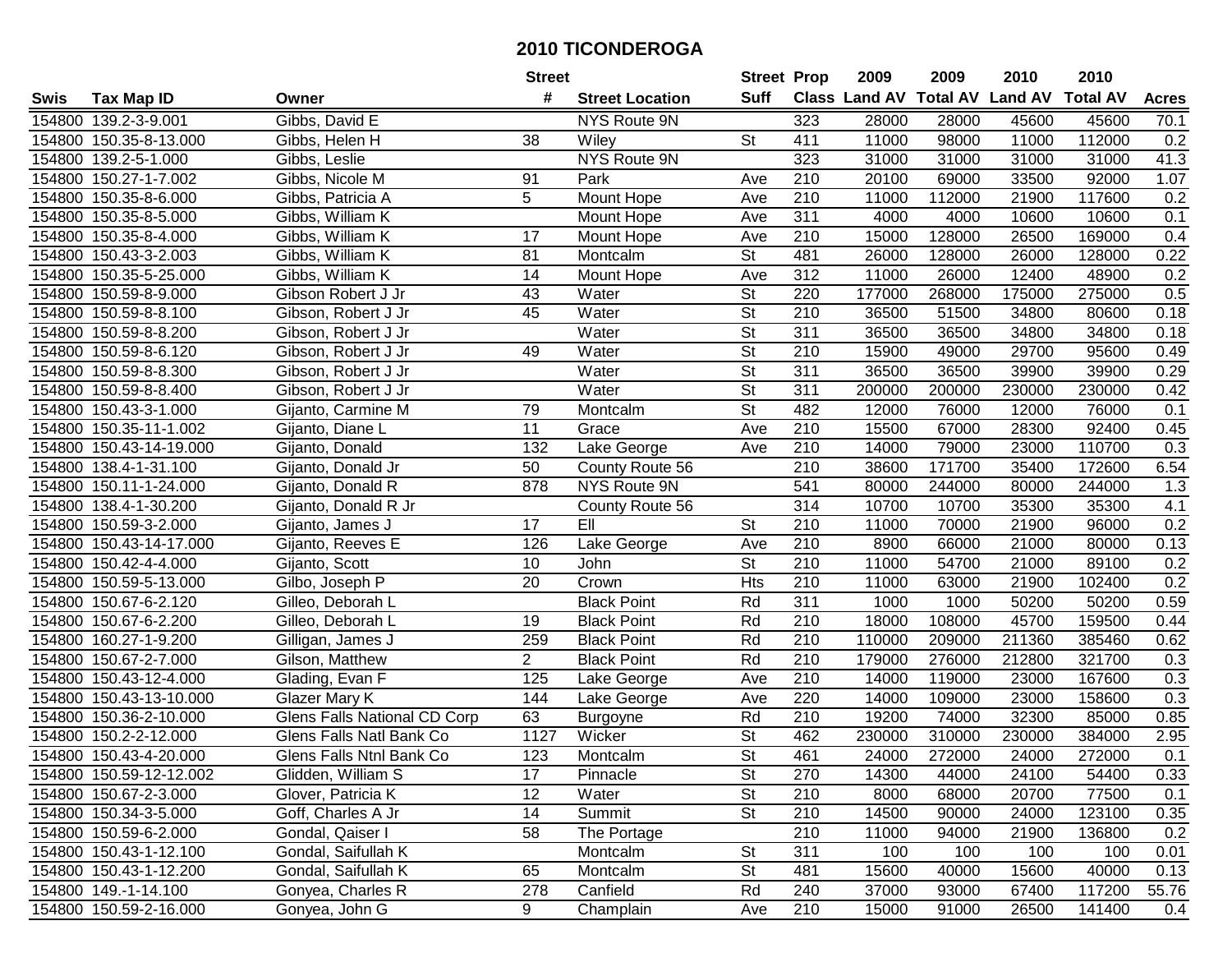|      |                         |                          | <b>Street</b>  |                        | <b>Street Prop</b>       |                  | 2009                 | 2009            | 2010           | 2010            |                  |
|------|-------------------------|--------------------------|----------------|------------------------|--------------------------|------------------|----------------------|-----------------|----------------|-----------------|------------------|
| Swis | <b>Tax Map ID</b>       | Owner                    | #              | <b>Street Location</b> | <b>Suff</b>              |                  | <b>Class Land AV</b> | <b>Total AV</b> | <b>Land AV</b> | <b>Total AV</b> | <b>Acres</b>     |
|      | 154800 150.65-1-11.000  | Gonyeau, Lawrence W      | 17             | Center                 | St                       | 210              | 23000                | 103000          | 47700          | 175600          | 0.47             |
|      | 154800 139.2-3-12.000   | Gonyo, Frederick J       | 749            | Shore Airport          | Rd                       | 210              | 10200                | 52000           | 23400          | 88000           | 0.4              |
|      | 154800 150.36-2-6.000   | Gonyo, Mary A            | 41             | <b>Burgoyne</b>        | Rd                       | 210              | 15000                | 58000           | 26500          | 86200           | 0.4              |
|      | 154800 150.35-6-5.110   | Gordon, Scott            | 92             | <b>Burgoyne</b>        | Rd                       | 210              | 14100                | 45000           | 23400          | 63800           | 0.31             |
|      | 154800 138.4-1-4.000    | Gorton, James A          | 72             | Hall                   | Rd                       | 240              | 33000                | 108000          | 59900          | 152900          | 44.2             |
|      | 154800 160.2-1-3.400    | Gould, Dolores E         | 462            | <b>Baldwin</b>         | Rd                       | 210              | 78000                | 150000          | 64550          | 200000          | $\overline{8}$   |
|      | 154800 150.75-3-15.000  | Grandchamp, Robert J     | 116            | <b>Black Point</b>     | Rd                       | 210              | 102000               | 148000          | 168300         | 207300          | 0.1              |
|      | 154800 150.83-1-9.000   | Graney, Michael J        | $\overline{3}$ | <b>Mossy Point</b>     | Rd                       | $\overline{210}$ | 36000                | 181000          | 61800          | 230000          | 1.3              |
|      | 154800 150.83-1-8.000   | Graney, Michael J        |                | <b>Black Point</b>     | Rd                       | 311              | 183000               | 183000          | 223400         | 223400          | $\overline{2.4}$ |
|      | 154800 150.51-3-2.000   | Graney, Patrick J        | 105            | Champlain              | Ave                      | 210              | 20700                | 96000           | 35600          | 155900          | 1.7              |
|      | 154800 139.1-1-14.100   | Granger, Nile P          | 80             | Warner Hill            | Rd                       | 210              | 17000                | 79000           | 36700          | 96300           | 8.61             |
|      | 154800 150.43-9-4.200   | Granger, Ruth A          | 98             | Montcalm               | St                       | 464              | 27000                | 160000          | 27000          | 160000          | 0.23             |
|      | 154800 150.43-9-22.200  | Granger, Ruth A          |                | Algonkin               | $\overline{\mathsf{St}}$ | 438              | 1800                 | 1800            | 1800           | 1800            | 0.03             |
|      | 154800 138.2-2-4.120    | Granger, Shylah          | 305            | Corduroy               | Rd                       | 240              | 19200                | 90600           | 38000          | 250000          | 10.58            |
|      | 154800 150.51-10-16.017 | Granger, Vanessa         | 32             | Calkins                | P                        | 210              | 16800                | 81000           | 30700          | 148400          | 0.6              |
|      | 154800 150.4-1-10.112   | Granger, William         | 230            | <b>Baldwin</b>         | Rd                       | 210              | 22000                | 89000           | 61200          | 137300          | 1.2              |
|      | 154800 150.3-1-14.000   | Gravel Hill Inc          |                | NYS Route 9N           |                          | 314              | 6300                 | 6300            | 19200          | 19200           | 0.43             |
|      | 154800 150.3-1-15.220   | Gravel Hill Inc          |                | NYS Route 9N           |                          | 314              | 11500                | 11500           | 38600          | 38600           | 5.14             |
|      | 154800 150.3-1-15.230   | Gravel Hill Inc          |                | NYS Route 9N           |                          | 314              | 11500                | 11500           | 38700          | 38700           | 5.16             |
|      | 154800 150.3-1-15.240   | Gravel Hill Inc          |                | NYS Route 9N           |                          | 314              | 12400                | 12400           | 42400          | 42400           | 6.31             |
|      | 154800 150.3-1-15.250   | Gravel Hill Inc          |                | NYS Route 9N           |                          | 322              | 17000                | 17000           | 32900          | 32900           | 12.54            |
|      | 154800 150.3-1-15.260   | Gravel Hill Inc          |                | NYS Route 9N           |                          | 314              | 11400                | 11400           | 38100          | 38100           | 4.96             |
|      | 154800 150.3-1-15.210   | Gravel Hill Inc          | 370            | NYS Route 9N           |                          | 314              | 11600                | 11600           | 39200          | 39200           | 5.32             |
|      | 154800 150.3-1-15.280   | Gravel Hill Inc          |                | NYS Route 9N           |                          | 323              | 900                  | 900             | 200            | 200             | 1.7              |
|      | 154800 150.3-1-15.270   | Gravel Hill Inc          |                | NYS Route 9N           |                          | 322              | 19200                | 19200           | 34800          | 34800           | 15.4             |
|      | 154800 139.2-2-4.000    | Graves, John E           | 1835           | NYS Route 9N           |                          | 270              | 12200                | 22000           | 28000          | 43000           | 0.7              |
|      | 154800 150.52-1-2.100   | Gray, Ann M              | 11             | Cossey                 | St                       | 210              | 9800                 | 79000           | 21400          | 120200          | 0.16             |
|      | 154800 150.2-2-13.100   | Great Island Ti Prop Ltd |                | NYS Route 74           |                          | 330              | 125000               | 125000          | 174800         | 174800          | 1.57             |
|      | 154800 150.2-2-6.113    | Great Island Ti Prop Ltd |                | NYS Route 74           |                          | 330              | 45000                | 45000           | 45000          | 45000           | 1.04             |
|      | 154800 150.2-2-6.111    | Great Island Ti Prop Ltd |                | NYS Route 74           |                          | 330              | 197000               | 197000          | 197000         | 197000          | 4.07             |
|      | 154800 150.2-3-3.000    | Great Island Ti Prop Ltd |                | Wicker                 | $\overline{\mathsf{St}}$ | $\overline{311}$ | 26000                | 26000           | 26000          | 26000           | 0.49             |
|      | 154800 139.4-1-24.000   | Grec, Renata             | 259            | Delano                 | Rd                       | 210              | 12800                | 29900           | 29200          | 46200           | 0.8              |
|      | 154800 150.83-1-11.140  | Green, William J         |                | <b>Mossy Point</b>     | Rd                       | 314              | 5500                 | 5500            | 36900          | 36900           | 0.22             |
|      | 154800 150.83-1-22.200  | Green, William J         | 53             | <b>Mossy Point</b>     | Rd                       | 260              | 202000               | 226000          | 284400         | 307100          | 0.18             |
|      | 154800 160.40-1-2.000   | Greenberg, Dania         | 619            | <b>Baldwin</b>         | Rd                       | 210              | 353000               | 465000          | 374200         | 624300          | 0.7              |
|      | 154800 150.51-1-2.000   | Greene Annette           | 12             | Stanton                | <b>St</b>                | 210              | 15000                | 70000           | 26500          | 121400          | 0.4              |
|      | 154800 150.42-2-3.002   | Greenough, Michael R     | 10             | Hinds                  | <b>St</b>                | 210              | 15000                | 64000           | 26500          | 89000           | 0.4              |
|      | 154800 150.42-3-2.000   | Greer, Jerome M          | 6              | Montcalm               | <b>St</b>                | 415              | 56000                | 280000          | 56000          | 280000          | 0.6              |
|      | 154800 150.42-3-40.000  | Greer, Jerome M          | 170            | Lord Howe              | <b>St</b>                | 415              | 40000                | 96000           | 40000          | 96000           | 0.4              |
|      | 154800 139.3-2-32.000   | Grey, Daniel R           | 154            | Old Chilson            | Rd                       | 210              | 18100                | 103000          | 35400          | 159800          | 6.5              |
|      | 154800 128.4-2-10.200   | Grey, Robert H Sr        | 47             | <b>Birnbaum</b>        | Rd                       | 240              | 23000                | 67000           | 44300          | 150000          | 20.2             |
|      | 154800 138.15-1-8.000   | Gribneau, David A        | 12             | Hall                   | Rd                       | 210              | 9400                 | 68000           | 21400          | 68000           | 0.3              |
|      |                         |                          |                |                        |                          |                  |                      |                 |                |                 |                  |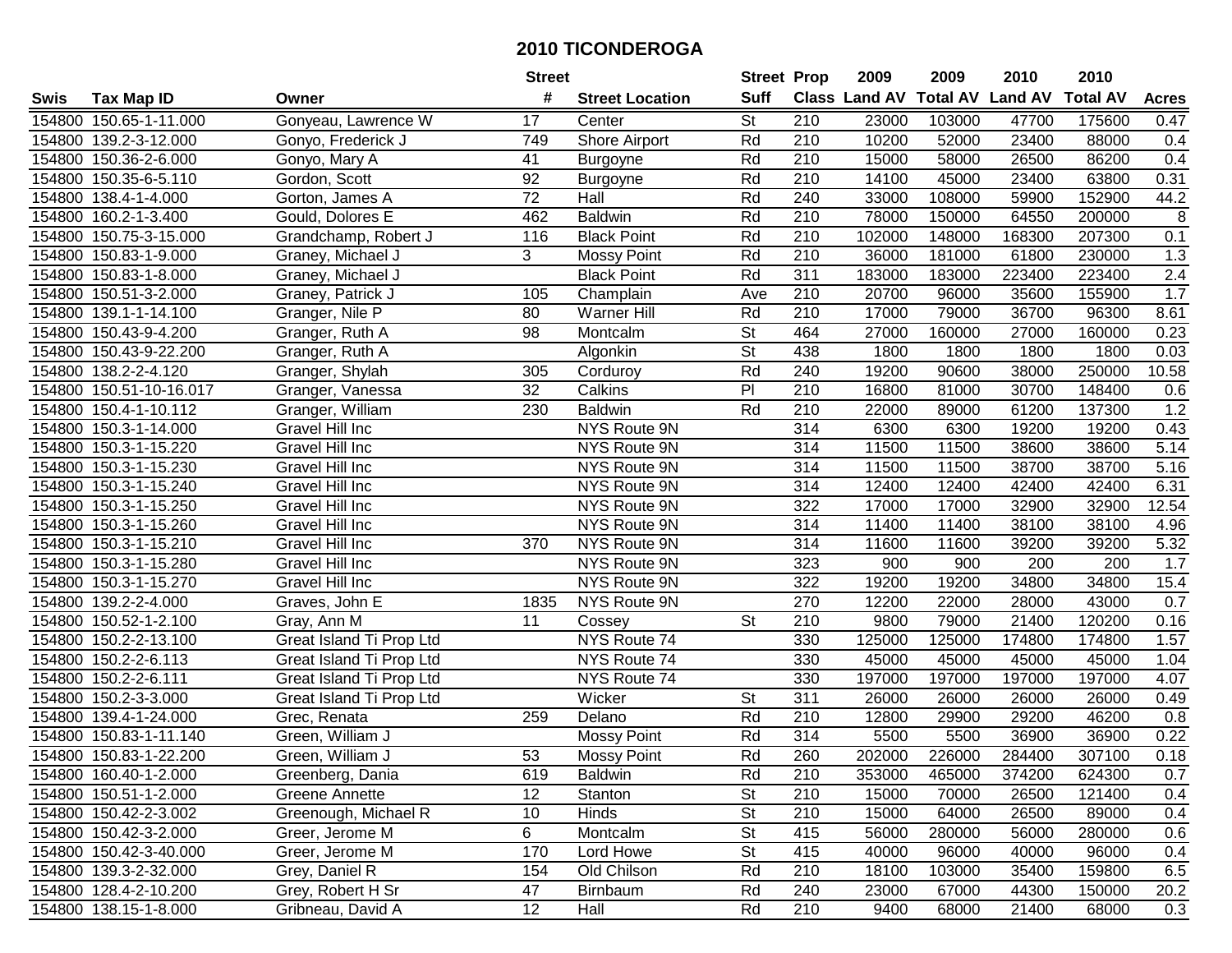|        |                         |                         | <b>Street</b>   |                        | <b>Street Prop</b>       |                  | 2009                          | 2009   | 2010           | 2010            |                |
|--------|-------------------------|-------------------------|-----------------|------------------------|--------------------------|------------------|-------------------------------|--------|----------------|-----------------|----------------|
| Swis   | <b>Tax Map ID</b>       | Owner                   | #               | <b>Street Location</b> | <b>Suff</b>              |                  | <b>Class Land AV Total AV</b> |        | <b>Land AV</b> | <b>Total AV</b> | <b>Acres</b>   |
|        | 154800 150.59-7-23.000  | Griffin, Patrick G      | 30              | Water                  | St                       | 210              | 12500                         | 45000  | 22400          | 70000           | 0.25           |
|        | 154800 160.33-2-18.000  | Griner, John W          | 11              | Steamboat              | Lndg                     | 260              | 152000                        | 200300 | 199000         | 350000          | 0.2            |
|        | 154800 138.4-1-63.100   | Grinnell, Eric M        | 17              | <b>Putts Pond</b>      | Rd                       | 240              | 29000                         | 109000 | 63700          | 170000          | 34.41          |
|        | 154800 150.35-11-6.000  | Grinnell, Richard W Jr  | 17              | Grace                  | Ave                      | 210              | 14000                         | 141000 | 23000          | 179800          | 0.3            |
|        | 154800 150.35-10-3.120  | Grinnell, Richard W Jr  |                 | Grace                  | Ave                      | 311              | 12800                         | 12800  | 22500          | 22500           | 0.26           |
|        | 154800 150.35-10-3.110  | Grinnell, William R     |                 | Grace                  | Ave                      | 311              | 12800                         | 12800  | 22500          | 22500           | 0.26           |
|        | 154800 150.35-5-2.000   | Grinnell, William R     |                 | Mount Hope             | Ave                      | 311              | 800                           | 800    | 1700           | 1700            | 0.5            |
|        | 154800 150.35-5-1.000   | Grinnell, William R     | 80              | Mount Hope             | Ave                      | 210              | 15000                         | 66000  | 26500          | 109000          | 0.4            |
|        | 154800 150.27-3-7.000   | Grinnell, William R     |                 | Mount Hope             | Ave                      | 311              | 17600                         | 17600  | 31300          | 31300           | 0.7            |
|        | 154800 150.27-3-26.000  | Grinnell, William R     |                 | Mount Hope             | Ave                      | 311              | 200                           | 200    | 300            | 300             | 0.1            |
|        | 154800 150.27-3-27.000  | Grinnell, William R     |                 | Mount Hope             | Ave                      | 311              | 19200                         | 19200  | 32600          | 32600           | 0.9            |
|        | 154800 150.43-8-6.000   | Grogan, William J       | 155             | Lake George            | Ave                      | 210              | 11000                         | 93000  | 21000          | 136300          | 0.13           |
|        | 154800 150.44-8-11.000  | Guilianelli Mary A      | 22              | Woody                  | Ln                       | 210              | 14000                         | 60000  | 25300          | 89200           | 0.3            |
|        | 154800 150.44-2-5.001   | Gunning Joseph D        | 36              | Overlook               | Dr                       | 210              | 8000                          | 35000  | 20700          | 62400           | 0.1            |
|        | 154800 150.51-4-14.000  | Gunning, Joseph         | 66              | Champlain              | Ave                      | 210              | 8300                          | 42000  | 20800          | 60100           | 0.11           |
|        | 154800 150.51-10-26.000 | Gunning, Joseph A       | 39              | Champlain              | Ave                      | 210              | 11000                         | 84000  | 21900          | 112800          | 0.2            |
|        | 154800 149.-1-17.200    | Gunning, Shane          |                 | Canfield               | Rd                       | 912              | 69000                         | 69000  | 130800         | 130800          | 153.27         |
|        | 154800 149.-1-11.005    | Gunning, Shane M        | 215             | Putts Pond             | Rd                       | 240              | 76000                         | 167000 | 130000         | 215300          | 152.15         |
|        | 154800 138.4-1-60.130   | Gunning, Thomas H       |                 | <b>Putts Pond</b>      | Rd                       | 314              | 11800                         | 11800  | 39900          | 39900           | 5.54           |
|        | 154800 150.59-6-25.000  | Gunning, Walter J       |                 | Pinnacle               | <b>St</b>                | 314              | 11000                         | 11000  | 21900          | 21900           | 0.2            |
|        | 154800 150.59-12-13.000 | Gunning, Walter J       |                 | Pinnacle               | <b>St</b>                | 311              | 11000                         | 11000  | 21900          | 21900           | 0.2            |
|        | 154800 150.59-13-1.000  | Gunning, Walter J       |                 | Pinnacle               | <b>St</b>                | 311              | 2400                          | 2400   | 11800          | 11800           | 0.17           |
|        | 154800 150.43-1-15.000  | Gutreuter, Wade M       | $\overline{7}$  | Wiley                  | <b>St</b>                | 210              | 8000                          | 49000  | 20700          | 59200           | 0.1            |
| 154800 | 150.34-3-3.000          | Guyette James J         | 10              | Summit                 | <b>St</b>                | 210              | 14000                         | 110000 | 31500          | 172500          | 0.73           |
|        | 154800 159.-1-39.200    | Habbart, Joseph         | 640             | New Hague              | Rd                       | 210              | 18900                         | 48000  | 59800          | 97400           | 9.76           |
|        | 154800 150.43-9-8.000   | Hacker Boat Company Inc | 108             | Montcalm               | $\overline{\mathsf{St}}$ | 481              | 51000                         | 151000 | 51000          | 171000          | 0.54           |
|        | 154800 151.17-1-11.000  | Hadden, Elizabeth A     | 186             | NYS Route 22           |                          | 210              | 10200                         | 56000  | 23400          | 111900          | 0.4            |
|        | 154800 160.42-1-18.000  | Hales, William P        | 69              | Tiroga Beach           | Ln                       | 210              | 7500                          | 78000  | 40300          | 150000          | 0.3            |
|        | 154800 150.34-4-10.000  | Hall, Dannae E          | 52              | Saint Clair            | $\overline{\mathsf{St}}$ | 220              | 14000                         | 145000 | 23000          | 211000          | 0.3            |
|        | 154800 150.51-8-3.000   | Hall, James T           | 16              | Carillon               | Rd                       | $\overline{210}$ | 14000                         | 112000 | 23000          | 151200          | 0.3            |
|        | 154800 150.59-13-4.000  | Hall, Laura M           | $\overline{22}$ | Pinnacle               | $\overline{\mathsf{St}}$ | 270              | 11000                         | 21000  | 21900          | 30900           | 0.2            |
|        | 154800 150.1-2-3.000    | Hall, Marci             | 508             | Old Chilson            | Rd                       | 210              | 17000                         | 66000  | 44600          | 66800           | $\overline{5}$ |
|        | 154800 138.4-1-2.110    | Hall, Shane A           |                 | Corduroy               | Rd                       | 240              | 43000                         | 54000  | 62600          | 73600           | 71.5           |
|        | 154800 150.67-4-28.000  | Hallum, Robert          | 41              | Outlet                 | $\overline{Dr}$          | $\overline{210}$ | 186000                        | 198000 | 238000         | 283000          | 0.4            |
|        | 154800 160.26-1-11.000  | Halpert, Daniel M       | 353             | <b>Baldwin</b>         | Rd                       | 210              | 115000                        | 183000 | 133000         | 275000          | 0.13           |
|        | 154800 150.67-5-3.000   | Hambrick, Maureen       | 8               | <b>Black Point</b>     | Rd                       | 210              | 169000                        | 352000 | 320400         | 581900          | 0.4            |
|        | 154800 150.27-1-11.100  | Hammann, Frederick      |                 | Park                   | Ave                      | 314              | 500                           | 500    | 500            | 500             | 0.13           |
|        | 154800 150.27-1-10.000  | Hammann, Fredrick       | 65              | Park                   | Ave                      | 210              | 14000                         | 84200  | 23000          | 145200          | 0.3            |
|        | 154800 150.59-4-1.000   | Hanchett Alvin R        | 22              | Champlain              | Ave                      | 210              | 20700                         | 71000  | 35600          | 98500           | 1.7            |
|        | 154800 150.34-1-18.000  | Handy, Barbara          |                 | <b>Third</b>           | Ave                      | 311              | 9900                          | 9900   | 21900          | 21900           | 0.2            |
|        | 154800 150.34-1-17.200  | Handy, Barbara J        | 21              | <b>Third</b>           | Ave                      | 210              | 15000                         | 56000  | 26500          | 91000           | 0.4            |
|        | 154800 150.59-13-6.120  | Handy, Donald R         | 34              | Pinnacle               | St                       | 210              | 14000                         | 51000  | 24100          | 81200           | 0.33           |
|        |                         |                         |                 |                        |                          |                  |                               |        |                |                 |                |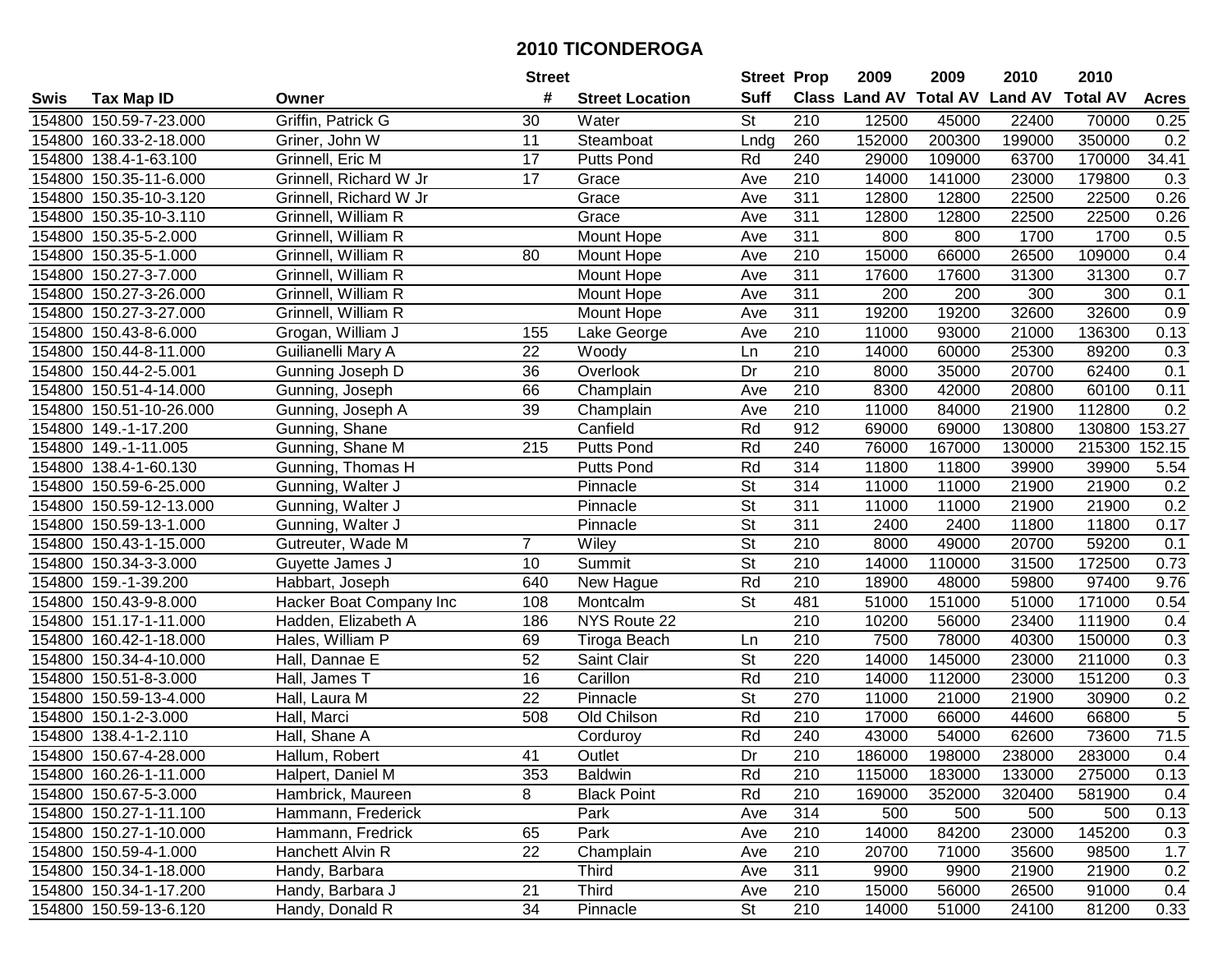|        |                         |                           | <b>Street</b>   |                          | <b>Street Prop</b>       |                  | 2009                          | 2009   | 2010           | 2010            |                |
|--------|-------------------------|---------------------------|-----------------|--------------------------|--------------------------|------------------|-------------------------------|--------|----------------|-----------------|----------------|
| Swis   | <b>Tax Map ID</b>       | Owner                     | #               | <b>Street Location</b>   | <b>Suff</b>              |                  | <b>Class Land AV Total AV</b> |        | <b>Land AV</b> | <b>Total AV</b> | <b>Acres</b>   |
|        | 154800 150.59-5-11.000  | Handy, Emmett R Jr        | 28              | Crown                    | <b>Hts</b>               | 210              | 11000                         | 102000 | 21900          | 152700          | 0.2            |
|        | 154800 150.4-1-14.100   | Hanley, Earl L            |                 | <b>Baldwin</b>           | Rd                       | 323              | 67000                         | 67000  | 78700          | 78700           | 157.36         |
|        | 154800 150.4-1-8.100    | Hanley, Earl L            | 174             | <b>Baldwin</b>           | Rd                       | 240              | 40000                         | 78000  | 57700          | 101800          | 57.59          |
|        | 154800 138.13-2-2.000   | Hannan, Edward J          | 2031            | NYS Route 74             |                          | 210              | 116000                        | 199000 | 163600         | 274300          | 2.25           |
|        | 154800 150.34-11-6.000  | Hansen, Matthew           | 62              | Third                    | Ave                      | 210              | 14000                         | 64000  | 23000          | 70200           | 0.3            |
|        | 154800 150.43-11-26.000 | Hanson, Thomas            | 146             | Champlain                | Ave                      | $\overline{210}$ | 20200                         | 131000 | 34000          | 190000          | 1.2            |
|        | 154800 150.34-9-15.001  | Hardy, Donald B           | 116             | Race Track               | Rd                       | 210              | 11700                         | 91000  | 26800          | 139600          | 0.61           |
|        | 154800 150.11-2-19.000  | Hardy, John T             | 66              | Alexandria               | Ave                      | 210              | 11000                         | 70000  | 25400          | 77700           | 0.5            |
|        | 154800 150.1-1-1.000    | Hargett, Georgia L        | 180             | <b>Killicut Mountain</b> | Rd                       | 240              | 33000                         | 96000  | 72100          | 178500          | 63.05          |
|        | 154800 150.43-4-12.100  | Harker, Richard           | 105             | Montcalm                 | St                       | 481              | 12000                         | 92000  | 12000          | 92000           | 0.1            |
|        | 154800 150.44-11-14.000 | Harker, Richard           | 17              | <b>Myers</b>             | St                       | 270              | 20000                         | 29000  | 33300          | 42300           | -1             |
|        | 154800 150.51-8-5.000   | Harker, Richard           | 119             | The Portage              |                          | 210              | 11900                         | 124000 | 22200          | 150000          | 0.23           |
|        | 154800 150.43-11-5.000  | Harkris Realty Corp       | 170             | Champlain                | Ave                      | 481              | 12000                         | 117000 | 12000          | 117000          | 0.1            |
|        | 154800 150.65-1-19.000  | <b>Harpp Living Trust</b> |                 | Pine Springs             | Dr                       | 311              | 900                           | 900    | 24500          | 24500           | 0.37           |
|        | 154800 150.66-1-4.000   | Harpp Living Trust        |                 | Pine Springs             | Dr                       | 322              | 40000                         | 40000  | 68000          | 68000           | 44.64          |
|        | 154800 150.4-2-5.000    | <b>Harpp Living Trust</b> |                 | <b>Baldwin</b>           | Rd                       | 323              | 100                           | 100    | 500            | 500             | 0.17           |
|        | 154800 150.65-1-5.000   | <b>Harpp Living Trust</b> |                 | Pine Springs             | Dr                       | $\overline{311}$ | 19500                         | 19500  | 40000          | 40000           | 0.6            |
|        | 154800 150.65-1-18.000  | <b>Harpp Living Trust</b> |                 | <b>Pine Springs</b>      | Dr                       | 311              | 400                           | 400    | 13500          | 13500           | 0.16           |
|        | 154800 150.65-2-3.100   | Harpp Living Trust        |                 | Pine Springs             | Dr                       | 311              | 23000                         | 23000  | 45800          | 45800           | 2.65           |
|        | 154800 150.65-1-20.000  | Harpp Living Trust        |                 | Pine Springs             | Dr                       | 311              | 800                           | 800    | 21400          | 21400           | 0.26           |
|        | 154800 150.66-1-2.000   | Harpp, Lester D Jr        |                 | Pine Springs             | Dr                       | 311              | 14900                         | 14900  | 30100          | 30100           | 0.3            |
| 154800 | 150.65-2-2.000          | Harpp, Lester D Jr        |                 | Pine Springs             | Dr                       | 311              | 18900                         | 18900  | 22500          | 22500           | $0.8\,$        |
| 154800 | 150.1-3-4.000           | Harrington, Jerome        | 740             | NYS Route 9N             |                          | 270              | 14000                         | 30800  | 31800          | 62900           | $\mathbf{1}$   |
|        | 154800 150.58-3-2.000   | Harrington, Jerome        | 22              | <b>Baldwin</b>           | Rd                       | 270              | 17600                         | 34000  | 31300          | 58300           | 0.7            |
| 154800 | 150.42-6-15.000         | Harrington, Keith         | 137             | Lord Howe                | $\overline{\mathsf{St}}$ | $\overline{210}$ | 11000                         | 53000  | 21900          | 75000           | 0.2            |
|        | 154800 150.59-12-5.000  | Harrington, Lynn          | 9               | Deck                     | Way                      | 210              | 16800                         | 147000 | 30700          | 249400          | 0.6            |
|        | 154800 139.15-2-13.000  | Harrington, Reta          | 1469            | NYS Route 9N             |                          | 210              | 10200                         | 78000  | 22600          | 113000          | 0.36           |
|        | 154800 138.3-3-19.000   | Harris Family Adirondack  |                 | Harris Point             | Way                      | 312              | 224000                        | 226000 | 329900         | 333500          | 10.78          |
|        | 154800 138.3-3-17.000   | Harris Family Adirondack  | 110             | Harris Point             | Way                      | 210              | 159000                        | 235000 | 225500         | 316400          | 1.78           |
|        | 154800 138.55-5-1.000   | Harris, Richard L         | 2218            | NYS Route 74             |                          | 260              | 24400                         | 75000  | 30200          | 75000           | 0.3            |
|        | 154800 150.3-1-17.000   | Harrison, Catharine W     | 323             | NYS Route 9N             |                          | $\overline{210}$ | 26000                         | 144000 | 53600          | 287200          | 7.8            |
|        | 154800 150.4-1-32.000   | Harrison, Mark J          | 209             | <b>Baldwin</b>           | Rd                       | 210              | 322000                        | 554000 | 387800         | 775000          | 1.2            |
|        | 154800 150.82-2-4.000   | Hartley, Carl W           | $\overline{26}$ | Cottage                  | Rd                       | $\overline{210}$ | 321000                        | 349000 | 388400         | 475000          | 0.5            |
|        | 154800 150.44-8-10.000  | Harvey, Howard J          | 16              | Woody                    | Ln                       | $\overline{210}$ | 15000                         | 55000  | 26500          | 137000          | 0.4            |
|        | 154800 160.33-1-2.000   | Harvey, Susan W           | 513             | <b>Baldwin</b>           | Rd                       | 260              | 235000                        | 303000 | 330500         | 435000          | 0.5            |
|        | 154800 150.51-10-32.000 | Hathaway, David           | 23              | Highland                 | <b>St</b>                | 220              | 14000                         | 82000  | 23000          | 114000          | 0.3            |
|        | 154800 150.2-7-8.000    | Hathaway, David P         | 22              | Pearl                    | <b>St</b>                | 416              | 87000                         | 234000 | 87000          | 300000          | 27.9           |
|        | 154800 150.50-1-5.000   | Hathaway, David P         |                 | Pearl                    | <b>St</b>                | 311              | 21200                         | 21200  | 28600          | 28600           | 2.1            |
|        | 154800 150.3-1-13.200   | Haughey, Helen M          |                 | NYS Route 9N             |                          | 322              | 32000                         | 32000  | 54600          | 54600           | 45.9           |
|        | 154800 160.33-2-8.000   | Havas, Anita T            | 463             | <b>Baldwin</b>           | Rd                       | 260              | 411000                        | 476000 | 452100         | 562100          | 1.3            |
|        | 154800 160.33-2-7.200   | Havas, Anita T            | 464             | <b>Baldwin</b>           | Rd                       | 210              | 9800                          | 250000 | 44200          | 316500          | 0.4            |
|        | 154800 160.33-2-7.100   | Havas, John E             | 469             | <b>Baldwin</b>           | Rd                       | 260              | 434000                        | 661000 | 565700         | 815700          | $\overline{1}$ |
|        |                         |                           |                 |                          |                          |                  |                               |        |                |                 |                |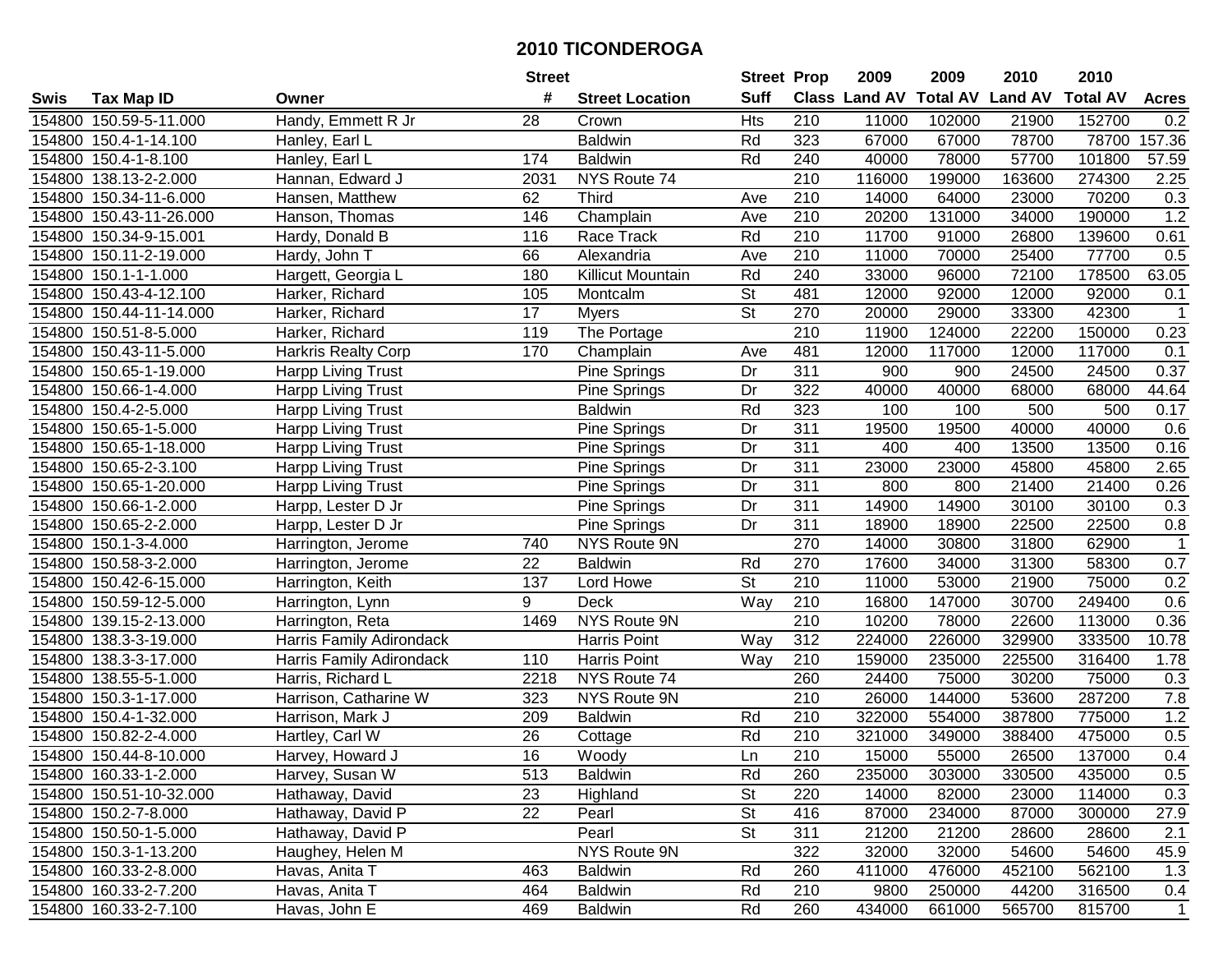|        |                          |                                  | <b>Street</b>   |                        | <b>Street Prop</b>       |                  | 2009                          | 2009   | 2010           | 2010            |              |
|--------|--------------------------|----------------------------------|-----------------|------------------------|--------------------------|------------------|-------------------------------|--------|----------------|-----------------|--------------|
| Swis   | <b>Tax Map ID</b>        | Owner                            | #               | <b>Street Location</b> | Suff                     |                  | <b>Class Land AV Total AV</b> |        | <b>Land AV</b> | <b>Total AV</b> | <b>Acres</b> |
|        | 154800 150.1-1-22.200    | Hayes, Michael C                 |                 | NYS Route 9N           |                          | 322              | 25700                         | 25700  | 53500          | 53500           | 44.16        |
|        | 154800 150.1-3-7.000     | Hayes, Michael C                 | 671             | NYS Route 9N           |                          | 240              | 43000                         | 151000 | 58900          | 221100          | 44.1         |
|        | 154800 138.13-2-7.000    | Hayes, Paul J                    |                 | NYS Route 74           |                          | 323              | 31000                         | 31000  | 55400          | 55400           | 47.19        |
|        | 154800 138.13-2-1.000    | Hayes, Paul J                    |                 | NYS Route 74           |                          | 322              | 34000                         | 34000  | 34000          | 34000           | 28           |
|        | 154800 138.13-1-8.100    | Hayes, Sarah W                   |                 | NYS Route 74           |                          | 311              | 29000                         | 29000  | 197700         | 197700          | 0.58         |
|        | 154800 138.13-1-8.200    | Hayes, Sarah W                   | 2009            | NYS Route 74           |                          | 210              | 196000                        | 282000 | 243500         | 343600          | 1.75         |
|        | 154800 150.51-8-10.100   | Hayes, Shawn                     | 49              | Highland               | St                       | 210              | 16100                         | 106000 | 30100          | 146300          | 0.51         |
|        | 154800 150.58-1-6.200    | Hayford, Sandra                  |                 | Alexandria             | Ave                      | 311              | 11600                         | 11600  | 27900          | 27900           | 0.44         |
|        | 154800 150.58-1-5.000    | Hayford, Sandra                  | 229             | Alexandria             | Ave                      | 270              | 14000                         | 47000  | 23000          | 73000           | 0.3          |
|        | 154800 150.34-9-18.019/3 | Hayyat MA LLC                    |                 | Race Track             | Rd                       | 642              | 14400                         | 54000  | 14400          | 54000           | 0.18         |
|        | 154800 160.40-1-4.000    | Hazeltine, Mary F                | 5               | <b>Tennis Court</b>    | H <sub>l</sub>           | 280              | 131000                        | 304000 | 53000          | 486400          | 0.7          |
|        | 154800 150.27-3-1.200    | Heald, Noah                      | 88              | Park                   | Ave                      | 210              | 15900                         | 66000  | 29700          | 90500           | 0.49         |
|        | 154800 161.1-2-1.000     | Hearburg, Scott                  |                 | NYS Route 22           |                          | 311              | 6000                          | 6000   | 12200          | 12200           | 2.4          |
|        | 154800 161.1-1-1.120     | Hearburg, Scott                  | 1404            | Lower                  | Rd                       | 250              | 61000                         | 648500 | 47600          | 788900          | 25.36        |
|        | 154800 150.51-3-7.000    | Hearburg, Scott                  | 85              | Champlain              | Ave                      | 220              | 16800                         | 132000 | 30700          | 200000          | 0.6          |
|        | 154800 160.1-3-3.000     | Heart Bay Environment Inc        | 572             | <b>Baldwin</b>         | Rd                       | 240              | 114000                        | 200000 | 227000         | 354800 224.97   |              |
|        | 154800 160.32-4-5.000    | Heart Bay Environment Inc        | 581             | <b>Baldwin</b>         | Rd                       | 280              | 470000                        | 554000 | 492400         | 729900          | 1.5          |
|        | 154800 160.32-4-7.110    | <b>Heart Bay Environment Inc</b> | 563             | <b>Baldwin</b>         | Rd                       | 260              | 175000                        | 208000 | 262700         | 375000          | 0.17         |
|        | 154800 160.32-4-7.002    | Heart Bay Environment Inc        | 557             | <b>Baldwin</b>         | Rd                       | 280              | 483000                        | 628000 | 541700         | 709500          | 0.68         |
|        | 154800 160.32-4-13.000   | Heart Bay Environment Inc        |                 | <b>Baldwin</b>         | Rd                       | 311              | 56000                         | 56000  | 80100          | 80100           | 0.05         |
|        | 154800 138.4-1-15.000    | Hebert, Clifford                 | 2977            | NYS Route 74           |                          | 210              | 18000                         | 61000  | 36000          | 81300           | 7.5          |
| 154800 | 150.59-12-10.000         | Hebert, John H                   | 23              | Pinnacle               | <b>St</b>                | 210              | 11000                         | 31000  | 21900          | 37300           | 0.2          |
| 154800 | 150.43-15-15.002         | Hebert, Raymond D                | 15              | Holcomb                | Ave                      | 210              | 8300                          | 73000  | 20800          | 86000           | 0.11         |
| 154800 | 150.51-1-8.000           | Hebert, Raymond D                | 93              | Lake George            | Ave                      | 210              | 11000                         | 84000  | 21900          | 122200          | 0.2          |
|        | 154800 150.51-1-5.000    | Hendrix, Patrick T               | 103             | Lake George            | Ave                      | $\overline{210}$ | 11000                         | 58000  | 21900          | 114000          | 0.2          |
|        | 154800 150.43-5-10.000   | Henry, Burley                    |                 | Schuyler               | $\overline{\mathsf{St}}$ | 311              | 8000                          | 8000   | 20700          | 20700           | 0.1          |
|        | 154800 150.43-5-11.000   | Henry, Burley W                  | 49              | Schuyler               | $\overline{\mathsf{St}}$ | 210              | 8000                          | 66000  | 20700          | 108300          | 0.1          |
|        | 154800 150.43-5-8.000    | Henry, Burley W                  | 53              | Schuyler               | <b>St</b>                | 210              | 8000                          | 53000  | 20700          | 77000           | 0.1          |
|        | 154800 150.43-5-7.000    | Henry, Burley W                  |                 | Schuyler               | $\overline{\mathsf{St}}$ | 311              | 11000                         | 11000  | 21900          | 21900           | 0.2          |
|        | 154800 150.42-4-9.000    | Henry, Jodi A                    | $\overline{27}$ | Schuyler               | $\overline{St}$          | $\overline{210}$ | 11000                         | 71000  | 21900          | 86400           | 0.2          |
|        | 154800 150.43-5-2.000    | Henry, Shawn                     | 46              | Montcalm               | $\overline{\mathsf{St}}$ | $\overline{210}$ | 13400                         | 139000 | 26700          | 200000          | 0.49         |
|        | 154800 160.1-3-13.000    | Hens, Dennis                     | 26              | Portia                 | Dr                       | 210              | 15400                         | 115000 | 37700          | 207500          | 2.83         |
|        | 154800 150.43-13-3.000   | Hens, Dennis C                   | 6               | Father Jogues          | $\overline{P}$           | 483              | 14000                         | 108000 | 14000          | 128000          | 0.3          |
|        | 154800 150.34-4-4.000    | Hens, Laurie A                   | 26              | Saint Clair            | $\overline{\mathsf{St}}$ | $\overline{210}$ | 11000                         | 145000 | 21900          | 184900          | 0.2          |
|        | 154800 150.43-14-10.001  | Henthorn, Dennis                 | 136             | Lake George            | Ave                      | 210              | 11000                         | 64000  | 21900          | 91900           | 0.2          |
|        | 154800 150.2-4-7.000     | Herbert, Andrea L                | 945             | NYS Route 9N           |                          | 210              | 12800                         | 133000 | 12800          | 133000          | 0.8          |
|        | 154800 150.67-6-7.000    | Herbst, Frederick                | 13              | Lindberghs             | Lndg                     | 210              | 31000                         | 201000 | 71200          | 240200          | 2.86         |
|        | 154800 138.55-1-3.000    | Herbst, Gregory K                | 2219            | NYS Route 74           |                          | 260              | 75600                         | 101600 | 176700         | 190700          | 0.2          |
|        | 154800 150.67-4-8.000    | <b>Herlihy Dennis</b>            |                 | Outlet                 | Dr                       | 311              | 15800                         | 15800  | 26500          | 26500           | 0.4          |
|        | 154800 150.83-1-1.000    | Hess, James M                    | 21              | <b>Blue Heron</b>      | Dr                       | 260              | 247000                        | 284000 | 514000         | 534000          | 0.5          |
|        | 154800 138.13-2-8.200    | Hickland, Cole H                 | 2119            | NYS Route 74           |                          | 260              | 55000                         | 104000 | 79800          | 124500          | 0.2          |
|        | 154800 138.4-1-36.100    | Hicks, Paul                      |                 | County Route 56        |                          | 322              | 19000                         | 19000  | 39000          | 39000           | 24           |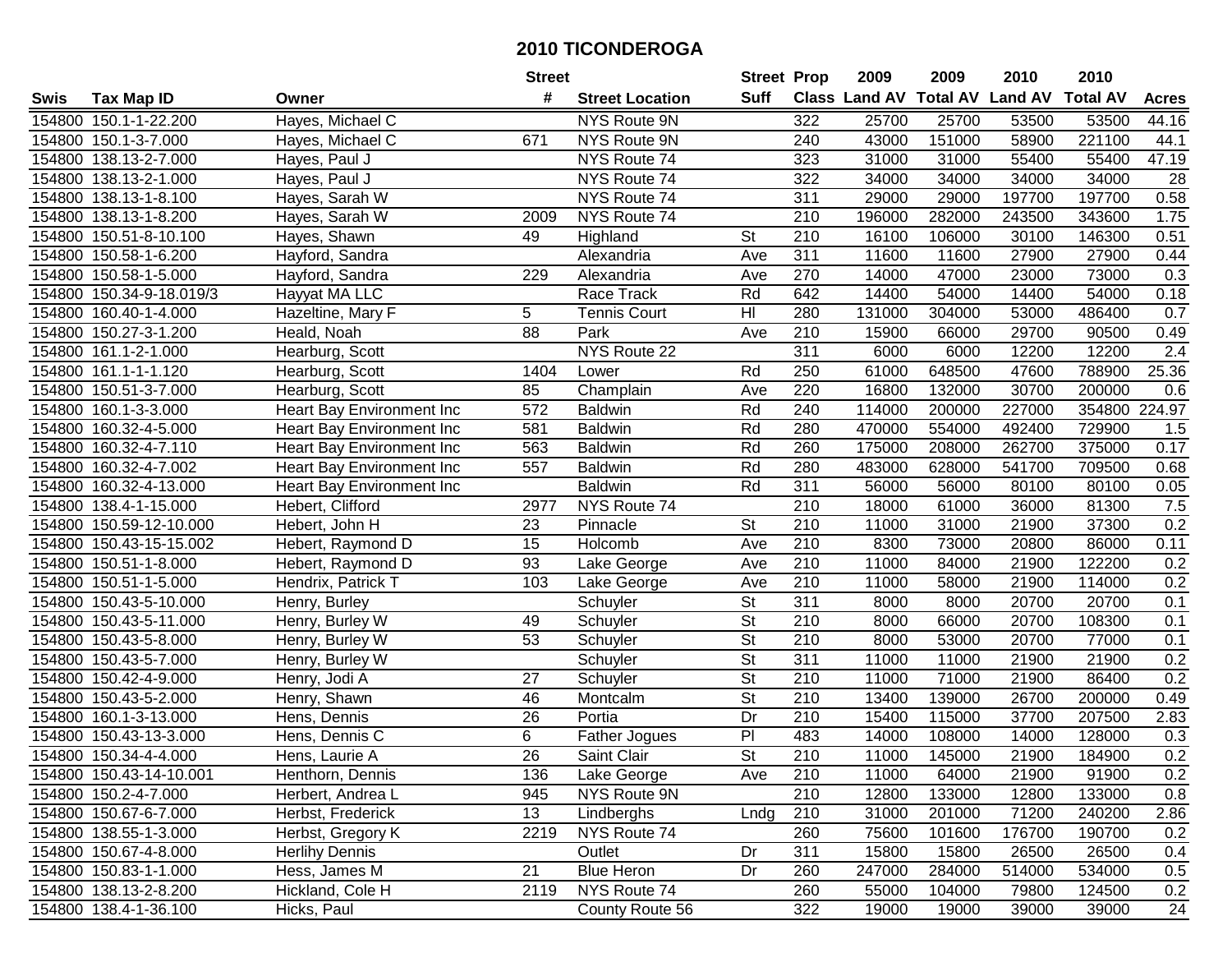|      |                        |                                 | <b>Street</b>   |                        | <b>Street Prop</b>       |                  | 2009   | 2009   | 2010                           | 2010            |              |
|------|------------------------|---------------------------------|-----------------|------------------------|--------------------------|------------------|--------|--------|--------------------------------|-----------------|--------------|
| Swis | <b>Tax Map ID</b>      | Owner                           | #               | <b>Street Location</b> | <b>Suff</b>              |                  |        |        | Class Land AV Total AV Land AV | <b>Total AV</b> | <b>Acres</b> |
|      | 154800 138.4-1-26.000  | Hicks, Paul W                   | 45              | County Route 56        |                          | 210              | 16900  | 76000  | 33500                          | 130000          | 4.8          |
|      | 154800 138.2-1-1.000   | Higgins, Cindy L                | 1243            | Stoney Lonesome        | Rd                       | 314              | 13100  | 13100  | 30800                          | 30800           | 9.29         |
|      | 154800 160.32-1-6.100  | Hill, Robert J                  | 564             | <b>Baldwin</b>         | Rd                       | 210              | 15100  | 80000  | 48200                          | 114000          | 0.51         |
|      | 154800 139.15-3-3.000  | Hinkamp, Jon                    | 1512            | NYS Route 9N           |                          | 280              | 19900  | 252000 | 14000                          | 415600          | 8.1          |
|      | 154800 150.34-9-2.000  | Hippeli, Warren                 |                 | County Route 56        |                          | 311              | 9400   | 9400   | 21400                          | 21400           | 0.3          |
|      | 154800 160.42-1-2.000  | Hitchcock, Richard Jr           | 80              | Tiroga Beach           | Ln                       | 260              | 235000 | 288000 | 340000                         | 473600          | 0.3          |
|      | 154800 151.17-2-7.000  | Hodgson, David H                | 20              | <b>Wilson Bay</b>      | Rd                       | 260              | 29000  | 79000  | 44100                          | 106200          | 0.4          |
|      | 154800 150.59-8-13.100 | Hoffnagle, Keith                | $\overline{27}$ | Water                  | $\overline{\mathsf{St}}$ | $\overline{210}$ | 241000 | 292000 | 317800                         | 442300          | 0.6          |
|      | 154800 150.67-5-2.001  | Hogle, William H                | 62              | <b>Black Point</b>     | Rd                       | $\overline{210}$ | 163000 | 284000 | 184400                         | 400000          | 0.5          |
|      | 154800 150.35-6-5.120  | Holland, Irving                 |                 | Burgoyne               | Rd                       | 311              | 5800   | 5800   | 22100                          | 22100           | 0.22         |
|      | 154800 150.35-6-5.200  | Holland, Irving                 | 84              | <b>Burgoyne</b>        | Rd                       | 270              | 16500  | 22800  | 30400                          | 49400           | 0.56         |
|      | 154800 139.15-1-4.000  | Hollen Michael J                | 17              | <b>Warner Hill</b>     | Rd                       | 210              | 14400  | 91000  | 33600                          | 107000          | 1.56         |
|      | 154800 150.51-8-10.200 | Holman, Charles F               | 57              | Highland               | $\overline{\mathsf{St}}$ | 210              | 16600  | 71000  | 30500                          | 122000          | 0.58         |
|      | 154800 150.44-2-11.000 | Holman, Tammy                   | 59              | Cossey                 | $\overline{\mathsf{St}}$ | 210              | 11000  | 49000  | 21900                          | 68900           | 0.2          |
|      | 154800 150.44-9-2.200  | Holman, Tammy                   |                 | Cossey                 | $\overline{\mathsf{St}}$ | 314              | 100    | 100    | 200                            | 200             | 0.07         |
|      | 154800 150.59-7-14.000 | Holmberg, Richard               | 31              | The Portage            |                          | 210              | 11900  | 85000  | 22000                          | 127000          | 0.23         |
|      | 154800 150.51-10-8.000 | Holmberg, Richard J             |                 | Newton                 | <b>St</b>                | 311              | 11000  | 11000  | 21900                          | 21900           | 0.2          |
|      | 154800 150.51-10-7.000 | Holmberg, Richard J             | $\overline{7}$  | Newton                 | $\overline{St}$          | 210              | 11000  | 55000  | 21900                          | 64100           | 0.2          |
|      | 154800 150.34-9-3.000  | Holmes, Joyce                   |                 | County Route 56        |                          | 311              | 9400   | 9400   | 21400                          | 21400           | 0.3          |
|      | 154800 150.83-1-15.000 | Holmes, William L               | 19              | <b>Mossy Point</b>     | Rd                       | 210              | 340000 | 478000 | 340000                         | 555000          | 0.61         |
|      | 154800 138.15-1-3.000  | Holroyd, Richard                | 2557            | NYS Route 74           |                          | 210              | 20000  | 74000  | 25400                          | 108300          | 0.5          |
|      | 154800 159.-1-44.000   | Holst, Bernard N Jr             |                 | County Route 11        |                          | 323              | 41000  | 41000  | 65600                          | 65600           | 100.9        |
|      | 154800 159.-1-43.100   | Holst, Bernard N Jr             | 488             | New Hague              | Rd                       | 240              | 85900  | 86000  | 147300                         | 176000          | 201.8        |
|      | 154800 999.99-1-28.000 | <b>Homeland Water District</b>  |                 | erratta                |                          | 822              | 45000  | 45000  | 45000                          | 45000           | $\mathbf 0$  |
|      | 154800 150.42-6-5.000  | Hood, Bonita L                  | 169             | Lord Howe              | $\overline{\mathsf{St}}$ | 210              | 16000  | 67000  | 30000                          | 125700          | 0.5          |
|      | 154800 150.52-2-4.000  | Hood, Brian P                   | 34              | Defiance               | $\overline{\mathsf{St}}$ | 210              | 14000  | 64000  | 23000                          | 97400           | 0.3          |
|      | 154800 138.2-1-7.000   | Hood, David M                   | 1340            | Stoney Lonesome        | Rd                       | 210              | 15100  | 105000 | 36600                          | 161800          | 2.5          |
|      | 154800 150.34-3-12.000 | Horner, Frederick M Jr          | 45              | Saint Clair            | St                       | 210              | 14000  | 79000  | 23000                          | 115000          | 0.3          |
|      | 154800 160.32-4-2.200  | Hotchkiss, Henry J              | 611             | <b>Baldwin</b>         | Rd                       | 210              | 420000 | 880000 | 602400                         | 987600          | 1.03         |
|      | 154800 150.51-4-20.000 | Hourigan, Maletta A             |                 | Depot                  | $\overline{\mathsf{St}}$ | $\overline{311}$ | 14400  | 14400  | 24400                          | 24400           | 0.34         |
|      | 154800 150.51-4-21.000 | Hourigan, Maletta A             | 86              | Champlain              | Ave                      | $\overline{210}$ | 14200  | 103000 | 23700                          | 176400          | 0.32         |
|      | 154800 160.33-2-25.000 | House, Daniel P                 | 9               | Acorn                  | Ln                       | 210              | 67000  | 189000 | 77900                          | 262400          | 0.4          |
|      | 154800 150.51-10-5.000 | House, Mourison                 | $\overline{4}$  | Newton                 | $\overline{\mathsf{St}}$ | 270              | 8000   | 11800  | 20700                          | 31900           | 0.1          |
|      | 154800 150.34-2-5.000  | House, Mourison G               | $\overline{26}$ | <b>Third</b>           | Ave                      | $\overline{210}$ | 14000  | 88000  | 23000                          | 129500          | 0.3          |
|      | 154800 160.33-2-35.000 | House, Stanley P                | 4               | Acorn                  | Ln                       | 260              | 276000 | 308000 | 281700                         | 325000          | 0.73         |
|      | 154800 151.17-1-17.003 | Housing Assistance Program      | 219             | NYS Route 22           |                          | 210              | 14000  | 44000  | 31900                          | 60600           | 1.02         |
|      | 154800 160.40-1-1.130  | Howe, Edwin A Jr                | 679             | <b>Baldwin</b>         | Rd                       | 210              | 175000 | 433000 | 62400                          | 308000          | 1.4          |
|      | 154800 150.59-2-5.000  | Hudak, Richard A Jr             | 12              | Highland               | <b>St</b>                | 210              | 14000  | 64000  | 23000                          | 95700           | 0.3          |
|      | 154800 150.59-2-8.000  | Hudak, Richard A Sr             | 18              | Highland               | <b>St</b>                | 210              | 16000  | 47000  | 30000                          | 89300           | 0.5          |
|      | 154800 150.59-5-24.000 | Hudak, Tabatha L                | 27              | Abercrombie            | <b>St</b>                | 210              | 15000  | 78000  | 26500                          | 120000          | 0.41         |
|      | 154800 150.34-9-18.019 | <b>Hudson Headwaters Health</b> | 102             | Race Track             | Rd                       | 642              | 88000  | 422000 | 88000                          | 564000          | 1.39         |
|      | 154800 139.2-3-1.200   | <b>Huestis Living Trust</b>     |                 | NYS Route 9N           |                          | 314              | 2800   | 2800   | 3200                           | 3200            | 3.71         |
|      |                        |                                 |                 |                        |                          |                  |        |        |                                |                 |              |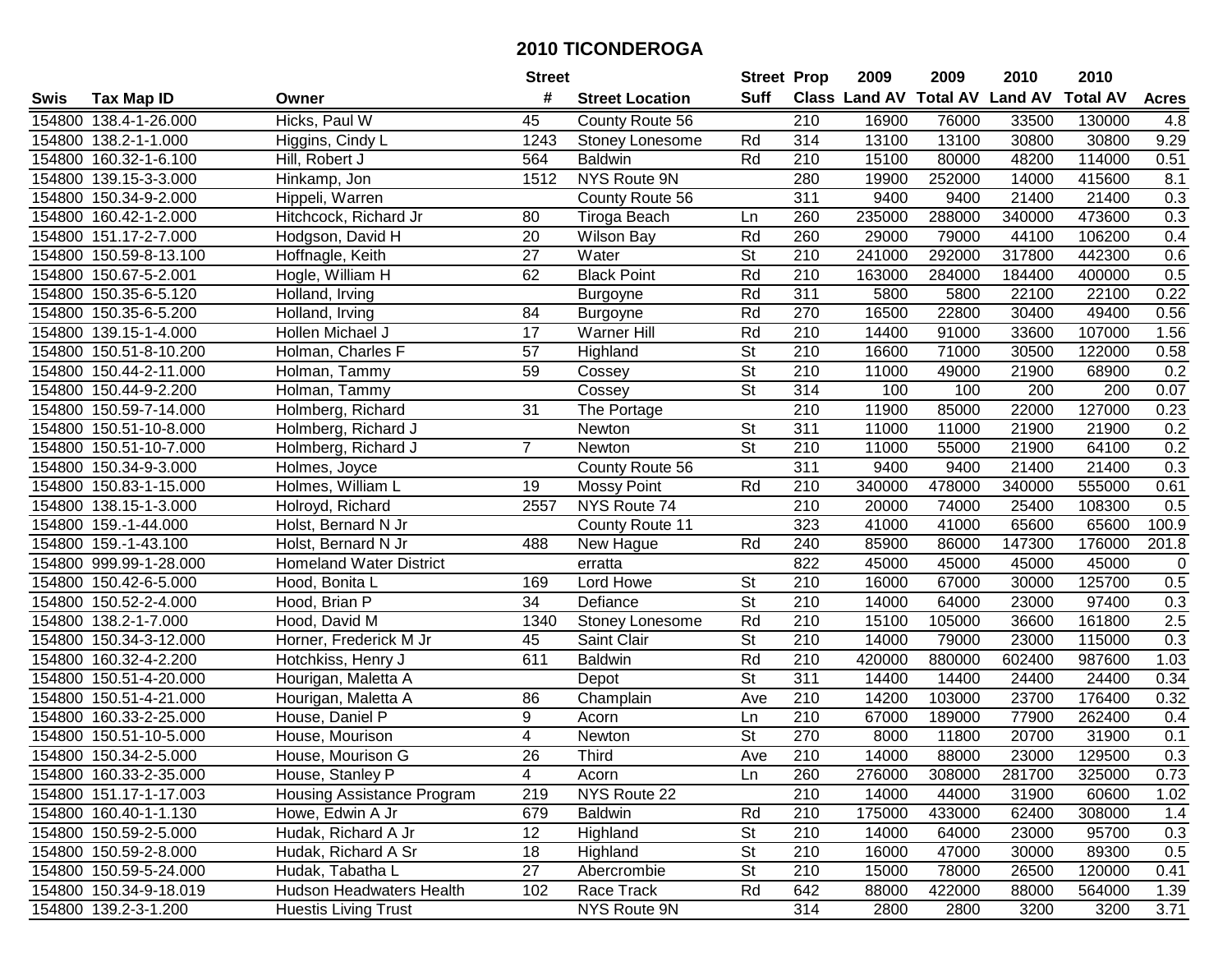|        |                        |                             | <b>Street</b>  |                        | <b>Street Prop</b>       |                  | 2009  | 2009   | 2010                           | 2010            |              |
|--------|------------------------|-----------------------------|----------------|------------------------|--------------------------|------------------|-------|--------|--------------------------------|-----------------|--------------|
| Swis   | <b>Tax Map ID</b>      | Owner                       | #              | <b>Street Location</b> | <b>Suff</b>              |                  |       |        | Class Land AV Total AV Land AV | <b>Total AV</b> | <b>Acres</b> |
|        | 154800 139.2-2-39.000  | <b>Huestis Living Trust</b> |                | Vineyard               | Rd                       | 323              | 8600  | 8600   | 14000                          | 14000           | 20.54        |
|        | 154800 139.2-3-1.100   | <b>Huestis Living Trust</b> |                | NYS Route 9N           |                          | 311              | 2900  | 2900   | 2500                           | 2500            | 3.93         |
|        | 154800 139.2-2-7.111   | <b>Huestis Living Trust</b> | 1718           | NYS Route 9N           |                          | 240              | 43000 | 126000 | 65700                          | 125100          | 68.87        |
|        | 154800 139.2-2-6.200   | Huestis Living Trust        |                | NYS Route 9N           |                          | 720              | 22000 | 22000  | 82800                          | 82800           | 19.39        |
|        | 154800 139.2-2-3.000   | <b>Huestis Living Trust</b> |                | NYS Route 9N           |                          | 322              | 45000 | 45000  | 75500                          | 75500           | 78           |
|        | 154800 139.2-2-1.000   | <b>Huestis Living Trust</b> | 198            | Vineyard               | Rd                       | 720              | 67000 | 67000  | 96700                          | 96700           | 60.3         |
|        | 154800 128.4-2-11.100  | Huestis Living Trust        |                | Vineyard               | Rd                       | 322              | 22000 | 22000  | 130100                         | 130100          | 33.72        |
| 154800 | 128.4-2-10.300         | <b>Huestis Living Trust</b> |                | <b>Birnbaum</b>        | Rd                       | 322              | 12600 | 12600  | 38000                          | 38000           | 10.4         |
|        | 154800 128.4-2-4.000   | <b>Huestis Living Trust</b> |                | Vineyard               | Rd                       | 323              | 12300 | 12300  | 19850                          | 19850           | 39.7         |
|        | 154800 139.2-2-19.000  | <b>Huestis Living Trust</b> | 1589           | NYS Route 9N           |                          | 312              | 6100  | 12500  | 18700                          | 32800           | 0.4          |
|        | 154800 139.2-2-32.000  | <b>Huestis Living Trust</b> | 53             | Vineyard               | Rd                       | 210              | 14200 | 159000 | 32800                          | 244000          | 1.3          |
|        | 154800 139.2-2-37.000  | Huestis, Christopher S      | 207            | Vineyard               | Rd                       | 240              | 97000 | 190000 | 191900                         | 259800          | 208.04       |
|        | 154800 139.2-2-34.110  | Huestis, David              | 182            | Vineyard               | Rd                       | 240              | 25000 | 67000  | 81400                          | 155000          | 38           |
|        | 154800 139.4-1-18.000  | Huestis, John A             |                | Charboneau             | Rd                       | 105              | 67000 | 67000  | 67100                          | 67100           | 74.6         |
|        | 154800 138.4-1-46.000  | Huestis, John A             |                | Canfield               | Rd                       | 910              | 28000 | 28000  | 39000                          | 39000           | 60           |
|        | 154800 139.2-2-11.000  | Huestis, John A             | 1493           | NYS Route 9N           |                          | 105              | 45000 | 50000  | 45000                          | 50000           | 56.3         |
| 154800 | 139.15-3-7.000         | Huestis, John A             |                | Charboneau             | Rd                       | 105              | 22000 | 22000  | 22300                          | 22300           | 24.8         |
| 154800 | 139.4-1-19.000         | Huestis, John A             |                | Charboneau             | Rd                       | 105              | 7400  | 7400   | 7400                           | 7400            | 8.2          |
|        | 154800 139.15-3-6.000  | Huestis, John A             |                | NYS Route 9N           |                          | 105              | 16600 | 16600  | 16600                          | 16600           | 18.4         |
|        | 154800 139.15-1-14.000 | Huestis, John P             |                | <b>Warner Hill</b>     | Rd                       | 105              | 3100  | 3100   | 3100                           | 3100            | 3.4          |
|        | 154800 139.15-3-4.002  | Huestis, John P             | 1500           | NYS Route 9N           |                          | 210              | 11900 | 39000  | 27300                          | 77800           | 0.65         |
| 154800 | 139.15-2-4.000         | Huestis, John P             | 1505           | NYS Route 9N           |                          | 210              | 10600 | 49000  | 24400                          | 91200           | 0.45         |
| 154800 | 139.2-2-38.000         | Huestis, Joseph             | 165            | Vineyard               | Rd                       | 210              | 11100 | 52000  | 25700                          | 114100          | 0.52         |
| 154800 | 139.15-2-5.000         | Huestis, Mary L             |                | NYS Route 9N           |                          | 314              | 10300 | 10300  | 9900                           | 9900            | 3.1          |
| 154800 | 138.2-1-19.200         | Huestis, Matthew L          | 742            | Warner Hill            | Rd                       | 322              |       |        | 16500                          | 16500           | $30\,$       |
| 154800 | 139.15-1-12.000        | Huestis, Philip A           |                | Veterans               | Rd                       | 314              | 900   | 900    | 100                            | 100             | 0.9          |
|        | 154800 139.2-2-16.100  | Huestis, Philip A           | 1553           | NYS Route 9N           |                          | 230              | 21000 | 104000 | 38500                          | 154400          | 14.4         |
|        | 154800 139.2-2-12.000  | Huestis, Philip A           | 10             | <b>Warner Hill</b>     | Rd                       | 210              | 11600 | 105000 | 26700                          | 121700          | 0.6          |
|        | 154800 139.4-1-20.000  | Huestis, Phillip            |                | Charboneau             | Rd                       | 120              | 33000 | 33000  | 33000                          | 33000           | 36.7         |
|        | 154800 139.4-1-40.000  | Huestis, Phillip            | 314            | Burgoyne               | Rd                       | 240              | 35000 | 140000 | 46300                          | 162900          | 30.05        |
|        | 154800 139.15-3-5.110  | Huestis, Phillip            | 1490           | NYS Route 9N           |                          | 105              | 62000 | 87000  | 34500                          | 87000           | 69           |
|        | 154800 139.2-2-33.000  | Huestis, Phillip            |                | Vineyard               | Rd                       | 105              | 43000 | 43000  | 21000                          | 21000           | 56.4         |
| 154800 | 139.15-2-11.000        | Huestis, Susanne M          | 1477           | NYS Route 9N           |                          | $\overline{210}$ | 10200 | 49000  | 22000                          | 72000           | 0.33         |
|        | 154800 138.2-1-19.100  | Huestis, Timothy            | 742            | Warner Hill            | Rd                       | 240              |       |        | 51600                          | 190000          | 38.86        |
|        | 154800 139.1-1-47.110  | Huestis, Timothy            |                | Warner Hill            | Rd                       | 314              | 9000  | 9000   | 5300                           | 5300            | 8.6          |
|        | 154800 139.1-1-47.120  | Huestis, Timothy            |                | Warner Hill            | Rd                       | 314              | 8000  | 8000   | 8000                           | 8000            | 6.3          |
|        | 154800 139.2-2-16.200  | Huestis, Todd R             | 26             | <b>Warner Hill</b>     | Rd                       | 210              | 14400 | 91000  | 33400                          | 149200          | 1.5          |
|        | 154800 150.59-7-7.000  | Hughes, Deirdre M           | 316            | Alexandria             | Ave                      | 210              | 11000 | 70000  | 21900                          | 117500          | 0.2          |
|        | 154800 150.1-3-5.000   | Hughes, Ronald L            | $\overline{2}$ | Birchwood              | Dr                       | 240              | 32000 | 144000 | 58000                          | 189200          | 41.3         |
|        | 154800 138.15-1-2.111  | Hulbert, George C Jr        |                | NYS Route 74           |                          | 323              | 1800  | 1800   | 1800                           | 1800            | 18.19        |
|        | 154800 138.15-1-19.000 | Hulbert, George C Jr        |                | NYS Route 74           |                          | 323              | 1200  | 1200   | 1200                           | 1200            | 1.7          |
|        | 154800 150.59-7-15.030 | Hunsdon, Dennis S           | 54             | Water                  | $\overline{\mathsf{St}}$ | 210              | 15000 | 92000  | 26500                          | 90000           | 0.4          |
|        |                        |                             |                |                        |                          |                  |       |        |                                |                 |              |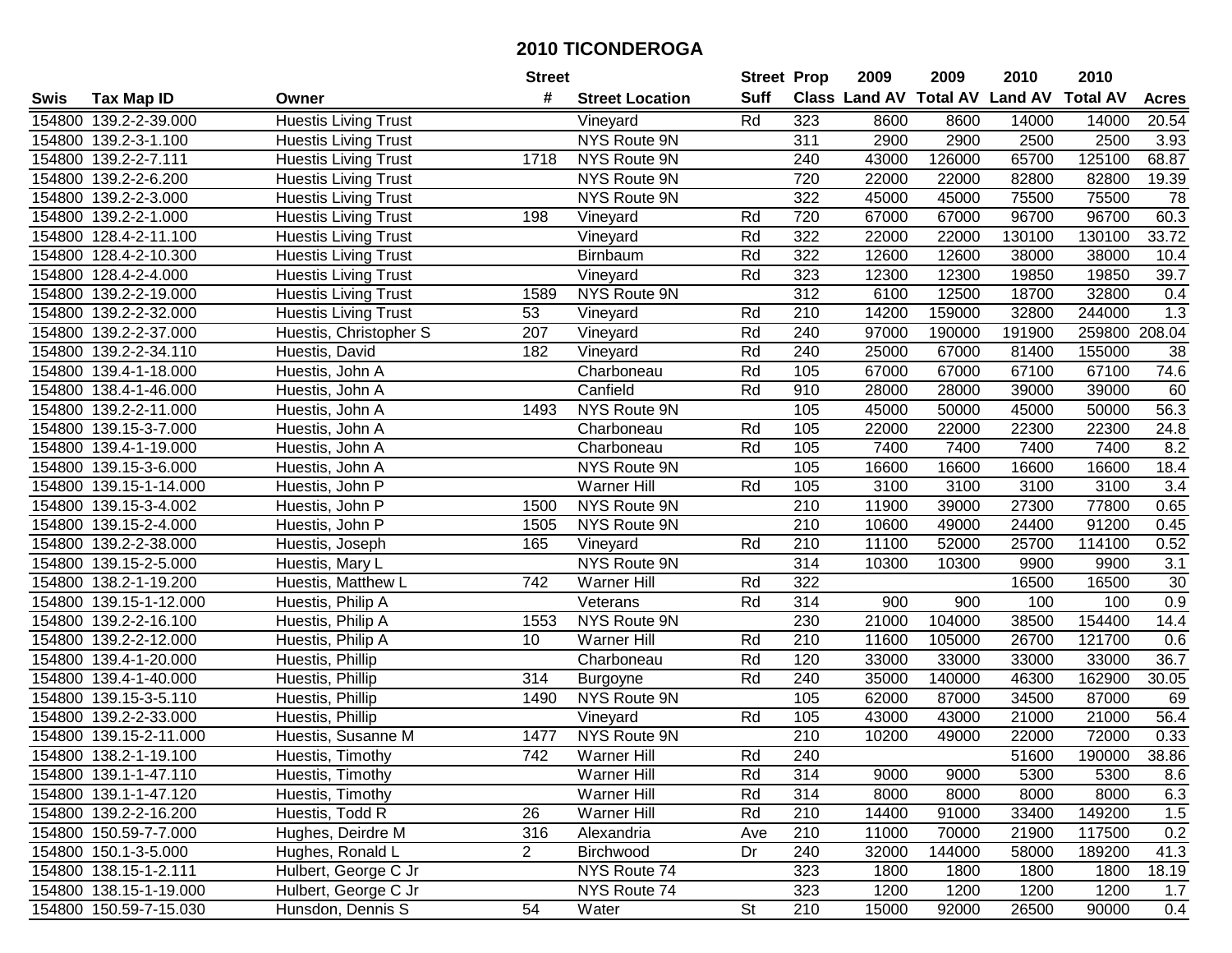|        |                         |                         | <b>Street</b> |                        | <b>Street Prop</b>       |                  | 2009                          | 2009    | 2010           | 2010             |                   |
|--------|-------------------------|-------------------------|---------------|------------------------|--------------------------|------------------|-------------------------------|---------|----------------|------------------|-------------------|
| Swis   | <b>Tax Map ID</b>       | Owner                   | #             | <b>Street Location</b> | <b>Suff</b>              |                  | <b>Class Land AV Total AV</b> |         | <b>Land AV</b> | <b>Total AV</b>  | <b>Acres</b>      |
|        | 154800 149.-1-63.141    | Hunsdon, Dennis S       | 633           | <b>Putts Pond</b>      | Rd                       | 240              | 13000                         | 33000   | 31350          | 39300            | 12.54             |
|        | 154800 149.-1-53.100    | Hunsdon, Dennis S       |               | <b>Putts Pond</b>      | Rd                       | 323              | 6100                          | 6100    | 4900           | 4900             | $\overline{15.2}$ |
|        | 154800 149.-1-63.143    | Hunsdon, Fred G         |               | <b>Putts Pond</b>      | Rd                       | 322              | 13000                         | 13000   | 8200           | 8200             | 12.54             |
|        | 154800 149.-1-89.001    | Hunsdon, Fred G         |               | <b>Putts Pond</b>      | Rd                       | 312              | 400                           | 500     | 300            | 500              | 0.1               |
|        | 154800 151.1-1-8.000    | Hunsdon, Fred G Jr      | 84            | Fort Ti                | Rd                       | 210              | 11000                         | 65000   | 22000          | 93000            | 0.5               |
|        | 154800 138.15-1-17.000  | Hunsdon, Fred G Sr      | 2576          | NYS Route 74           |                          | $\overline{210}$ | 11000                         | 22000   | 25400          | 30400            | 0.5               |
|        | 154800 149.-1-63.120    | Hunsdon, John           | 613           | <b>Putts Pond</b>      | Rd                       | 322              | 19200                         | 23000   | 31600          | 31600            | 10.52             |
|        | 154800 149.-1-63.130    | Hunsdon, John W         | 603           | <b>Putts Pond</b>      | Rd                       | 210              | 14700                         | 38000   | 35000          | 62800            | 1.99              |
|        | 154800 149.-1-63.320    | Hunsdon, Robert L       | 621           | <b>Putts Pond</b>      | Rd                       | 220              | 20000                         | 121000  | 39400          | 173500           | 12.63             |
|        | 154800 149.-1-63.111    | Hunsdon, Simeon A       |               | <b>Putts Pond</b>      | Rd                       | 314              | 4400                          | 4400    | 7200           | 7200             | 11.06             |
|        | 154800 149.-1-10.200    | Hunsdon, Steven J       | 409           | <b>Putts Pond</b>      | Rd                       | 210              | 17000                         | 60000   | 36800          | 75000            | 8.7               |
|        | 154800 149.-1-49.000    | Hunsdon, Sylvia         | 517           | <b>Putts Pond</b>      | Rd                       | 210              | 14600                         | 62000   | 35200          | 61200            | 2.06              |
|        | 154800 138.4-1-64.000   | Hunsdon, Todd           |               | <b>Putts Pond</b>      | Rd                       | 322              | 10200                         | 10200   | 10400          | 10400            | 16                |
|        | 154800 138.4-1-61.000   | Hunsdon, Todd           | 144           | <b>Putts Pond</b>      | Rd                       | 240              | 31000                         | 129000  | 56600          | 141800           | 39.2              |
|        | 154800 159.-1-37.000    | Hunsdon, Walter         |               | Hayford                | Rd                       | 314              | 1400                          | 1400    | 1000           | 1000             | 3.5               |
|        | 154800 149.-1-90.001    | Hunsdon, William R      |               | <b>Putts Pond</b>      | Rd                       | 323              | 2600                          | 2600    | 2100           | 2100             | 6.5               |
|        | 154800 149.-1-53.200    | Hunsdon, William R      |               | <b>Putts Pond</b>      | Rd                       | 323              | 5500                          | 5500    | 4100           | 4100             | 13.7              |
|        | 154800 150.43-13-5.000  | Huntington, Leonard C   | 10            | Father Jogues          | PI                       | 210              | 14000                         | 143000  | 23000          | 180000           | 0.3               |
|        | 154800 150.35-6-7.200   | Hurlburt, David         | 100           | Burgoyne               | Rd                       | 210              | 15300                         | 39000   | 27600          | 66500            | 0.43              |
|        | 154800 150.44-9-2.300   | Hurlburt, John          |               | Cossey                 | <b>St</b>                | 314              | 100                           | 100     | 200            | 200              | 0.07              |
|        | 154800 150.44-8-4.000   | Hurlburt, John          | 51            | Cossey                 | <b>St</b>                | 210              | 11000                         | 68000   | 21900          | 90800            | 0.2               |
|        | 154800 150.44-8-3.000   | Hurlburt, John E        |               | Cossey                 | <b>St</b>                | 311              | 11000                         | 11000   | 21900          | 21900            | 0.2               |
|        | 154800 139.3-1-22.100   | Hurlburt, Kenneth F     | 113           | Veterans               | Rd                       | 210              | 15500                         | 138750  | 38300          | 188200           | 3.03              |
| 154800 | 150.44-11-23.000        | Hurlburt, Leon H        | 65            | River                  | Rd                       | 270              | 18700                         | 32000   | 35600          | 47800            | 1.7               |
|        | 154800 150.44-11-13.000 | Hurlburt, Raymond F Jr  | 9             | <b>Myers</b>           | $\overline{\mathsf{St}}$ | 270              | 11000                         | 21500   | 21900          | 32400            | 0.2               |
|        | 154800 139.48-1-1.100   | Hurlburt, Richard J     | 126           | Warner Hill            | Rd                       | 210              | 14600                         | 93000   | 33900          | 138200           | 1.66              |
|        | 154800 150.59-6-22.000  | Hurlburt, William M     | 8             | Colonial               | $\overline{\mathsf{St}}$ | 210              | 11000                         | 51000   | 26200          | 175000           | 0.39              |
|        | 154800 150.59-5-5.000   | Huseman, Margaret K     | 13            | Crown                  | <b>Hts</b>               | 210              | 14000                         | 89000   | 23000          | 115600           | 0.3               |
|        | 154800 151.17-1-12.000  | Huston, Marilyn A       | 174           | NYS Route 22           |                          | 260              | 9400                          | 36000   | 21400          | 56000            | 0.3               |
|        | 154800 150.11-2-18.000  | Hutchins, Frances       | 62            | Alexandria             | Ave                      | $\overline{210}$ | 14000                         | 30000   | 31800          | 58500            | $\overline{1}$    |
|        | 154800 150.11-1-26.000  | Ida, Patrick            | 896           | <b>NYS Route 9N</b>    |                          | $\overline{210}$ | 22800                         | 209000  | 39700          | 279600           | 3.46              |
|        | 154800 150.34-4-9.000   | Ihrig, John W           | 48            | Saint Clair            | <b>St</b>                | 210              | 15000                         | 76000   | 26500          | 103000           | 0.4               |
|        | 154800 151.17-1-3.000   | Iliev, Constantine      |               | NYS Route 22           |                          | 311              | 7200                          | 7200    | 2200           | 2200             | 0.7               |
|        | 154800 150.42-3-7.000   | Indian Kettles Dev Corp | 20            | Montcalm               | $\overline{\mathsf{St}}$ | 415              | 88000                         | 130000  | 88000          | 160000           | $\mathbf{1}$      |
|        | 154800 150.43-4-12.200  | Indulge at Roxies LLC   | 107           | Montcalm               | St                       | 481              | 12000                         | 107000  | 12000          | 107000           | 0.1               |
|        | 154800 140.3-1-1.000    | International Paper Co  |               | Shore Airport          | Rd                       | 340              | 363000                        | 363000  | 363000         | 363000           | 145.2             |
|        | 154800 140.1-1-8.000    | International Paper Co  |               | Shore Airport          | Rd                       | 340              | 324000                        | 324000  | 324000         | 324000           | 16.2              |
|        | 154800 140.1-1-6.000    | International Paper Co  |               | Shore Airport          | Rd                       | 340              | 492000                        | 492000  | 533100         | 533100           | 24.6              |
|        | 154800 140.1-1-1.001    | International Paper Co  | 466           | Shore Airport          | Rd                       | 710              | 3100000                       | 5.5E+07 |                | 3100000 55000000 | 531.3             |
|        | 154800 140.1-1-4.000    | International Paper Co  | 67            | Terminal               | Rd                       | 710              | 56000                         | 680000  | 56000          | 680000           | 15.2              |
|        | 154800 128.4-4-1.000    | International Paper Co  |               | NYS Route 9N           |                          | 850              | 450000                        | 450000  | 450000         | 450000           | 136.5             |
|        | 154800 140.3-1-2.000    | International Paper Co  |               | Shore Airport          | Rd                       | $\overline{3}40$ | 421000                        | 421000  | 421000         | 421000           | 168.46            |
|        |                         |                         |               |                        |                          |                  |                               |         |                |                  |                   |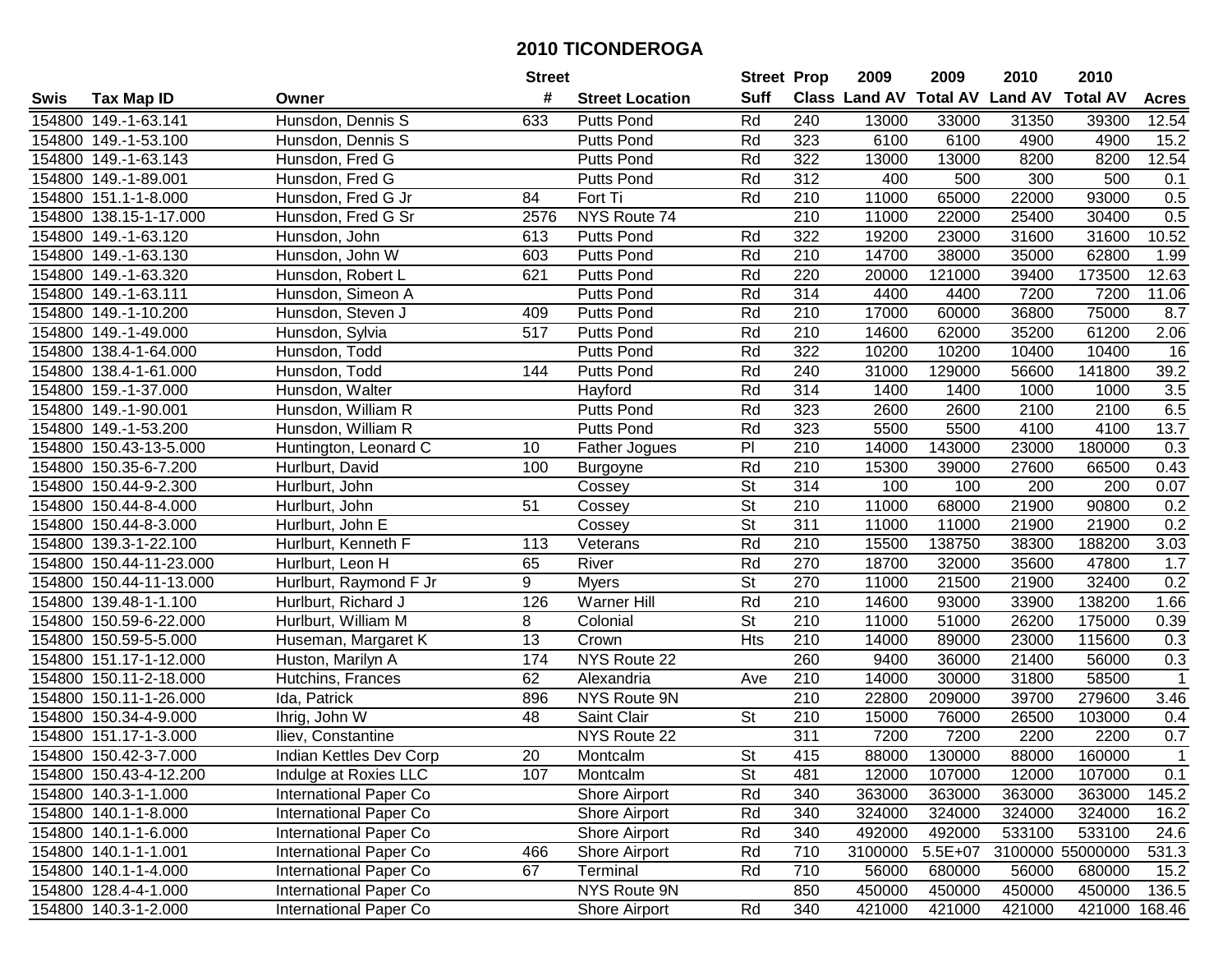|        |                        |                               | <b>Street</b> |                        | <b>Street Prop</b>       |                  | 2009   | 2009        | 2010                           | 2010            |                 |
|--------|------------------------|-------------------------------|---------------|------------------------|--------------------------|------------------|--------|-------------|--------------------------------|-----------------|-----------------|
| Swis   | <b>Tax Map ID</b>      | Owner                         | #             | <b>Street Location</b> | <b>Suff</b>              |                  |        |             | Class Land AV Total AV Land AV | <b>Total AV</b> | <b>Acres</b>    |
|        | 154800 140.1-1-3.000   | International Paper Co        |               | <b>Shore Airport</b>   | Rd                       | 340              | 3500   | 3500        | 4500                           | 4500            | 1.4             |
|        | 154800 128.4-4-2.000   | International Paper Co        |               | NYS Route 9N           |                          | 340              | 116000 | 116000      | 116000                         | 116000          | 16.3            |
|        | 154800 140.3-1-3.000   | International Paper Co        |               | Shore Airport          | Rd                       | 314              | 5800   | 5800        | 7400                           | 7400            | 2.3             |
|        | 154800 128.4-3-7.120   | International Paper Co        |               | NYS Route 9N           |                          | 340              | 50000  | 50000       | 57000                          | 57000           | 39.8            |
|        | 154800 140.3-2-8.000   | International Paper Co        |               | Shore Airport          | Rd                       | 340              | 140000 | 140000      | 140000                         | 140000          | 44.43           |
|        | 154800 128.4-3-1.000   | International Paper Co        |               | NYS Route 9N           |                          | 314              | 7900   | 7900        | 29200                          | 29200           | 0.8             |
|        | 154800 139.2-5-2.200   | International Paper Co        |               | Delano                 | Rd                       | 323              | 318000 | 318000      | 318000                         | 318000          | 127             |
| 154800 | 128.4-2-6.000          | International Paper Co        |               | <b>NYS Route 9N</b>    |                          | 340              | 7600   | 7600        | 17900                          | 17900           | 5.6             |
|        | 154800 139.2-4-1.000   | International Paper Co        |               | Shore Airport          | Rd                       | 322              | 42000  | 42000       | 42000                          | 42000           | $\overline{17}$ |
|        | 154800 140.3-2-2.000   | International Paper Co        |               | <b>Shore Airport</b>   | Rd                       | 340              | 254000 | 254000      | 506900                         | 506900          | 12.7            |
|        | 154800 128.4-4-3.000   | International Paper Co        |               | NYS Route 9N           |                          | 340              | 166000 | 166000      | 166000                         | 166000          | 41.6            |
|        | 154800 128.4-3-3.000   | International Paper Co        | 2168          | NYS Route 9N           |                          | 340              | 89000  | 89000       | 557800                         | 557800          | 35.8            |
|        | 154800 140.3-2-1.000   | <b>International Paper Co</b> |               | Shore Airport          | Rd                       | 340              | 204000 | 204000      | 501400                         | 501400          | 10.2            |
|        | 154800 139.2-3-23.000  | International Paper Co        |               | Shore Airport          | Rd                       | 322              | 193000 | 193000      | 193000                         | 193000          | 77.91           |
|        | 154800 139.2-3-16.001  | International Paper Co        |               | Shore Airport          | Rd                       | 340              | 500    | 500         | 6700                           | 6700            | 2.1             |
|        | 154800 128.4-3-5.000   | International Paper Co        |               | NYS Route 9N           |                          | 340              | 10300  | 10300       | 25000                          | 25000           | 4.1             |
|        | 154800 139.2-3-7.000   | International Paper Co        |               | Shore Airport          | Rd                       | 340              | 302000 | 302000      | 302000                         | 302000          | 121             |
|        | 154800 128.4-3-6.112   | International Paper Co        |               | NYS Route 9N           |                          | 340              | 13100  | 13100       | 51900                          | 51900           | 17              |
|        | 154800 140.3-1-4.110   | International Paper Co        |               | Shore Airport          | Rd                       | 340              | 755000 | 755000      | 755000                         | 755000 302.09   |                 |
|        | 154800 128.4-3-7.200   | International Paper Co        |               | NYS Route 9N           |                          | 340              | 1500   | 1500        | 157500                         | 157500          | 1.2             |
|        | 154800 999.48-89-1.000 | <b>International Paper Co</b> |               | Location Of This Prope |                          | 710              | 100    | $1.8E + 07$ |                                | 100 18100400    | $\mathbf 0$     |
|        | 154800 139.2-3-20.000  | International Paper Co Inc    | 780           | Shore Airport          | Rd                       | 314              | 6600   | 60000       | 18800                          | 18800           | 0.23            |
| 154800 | 150.4-1-37.000         | Iorio, Samuel M               |               | Stoughton              | Dr                       | 311              | 340000 | 340000      | 389900                         | 389900          | 1.9             |
| 154800 | 139.2-2-10.110         | <b>Irish Fields Farms LLC</b> |               | NYS Route 9N           |                          | 105              | 95000  | 104000      | 95300                          | 108300          | 105.88          |
| 154800 | 139.2-5-5.000          | Irish Fields Farms LLC        |               | NYS Route 9N           |                          | 105              | 22000  | 22000       | 24600                          | 24600           | 27.3            |
|        | 154800 139.2-2-41.000  | Irish Fields Farms LLC        |               | NYS Route 9N           |                          | 312              | 73000  | 138000      | 108100                         | 139300          | 72.98           |
|        | 154800 160.1-3-11.100  | Iuliano, David A              | 72            | NYS Route 9N           |                          | 421              | 25000  | 128000      | 25000                          | 150000          | 3.28            |
|        | 154800 160.1-3-11.200  | Iuliano, David A              | 68            | NYS Route 9N           |                          | 210              | 15700  | 77000       | 31900                          | 94100           | 3.32            |
|        | 154800 150.35-10-6.000 | Ives, Philip J                |               | Park                   | Ave                      | 311              | 14000  | 14000       | 23000                          | 23000           | 0.3             |
|        | 154800 150.35-9-10.000 | Ives, Philip J                |               | Park                   | Ave                      | $\overline{311}$ | 7000   | 7000        | 500                            | 500             | 0.3             |
|        | 154800 150.35-9-7.000  | Ives, Philip J                | 47            | Park                   | Ave                      | 210              | 16000  | 58000       | 30000                          | 99000           | 0.5             |
|        | 154800 160.27-1-6.000  | Jacques, Theodore J           | 247           | <b>Black Point</b>     | Rd                       | 210              | 173000 | 252000      | 50400                          | 174100          | 0.6             |
|        | 154800 160.26-1-26.000 | Jalazo, Evan R                | 368           | <b>Baldwin</b>         | Rd                       | $\overline{210}$ | 43000  | 96000       | 51600                          | 232500          | 0.65            |
|        | 154800 150.50-1-17.000 | James Diane T                 | 81            | Lord Howe              | $\overline{\mathsf{St}}$ | 210              | 14000  | 44000       | 23000                          | 81800           | 0.3             |
|        | 154800 139.4-1-34.000  | James, William R              | 119           | Delano                 | Rd                       | 210              | 14800  | 78000       | 32800                          | 97800           | 1.3             |
|        | 154800 150.27-3-6.000  | Jebb, Paul F                  | 23            | Sunset                 | Dr                       | 210              | 20600  | 91000       | 33700                          | 165200          | 1.6             |
|        | 154800 160.35-1-7.000  | Jennings, Richard E           | 329           | <b>Black Point</b>     | Rd                       | 210              | 123000 | 196000      | 240400                         | 375000          | 0.7             |
|        | 154800 150.42-4-7.000  | Johndrow, Richard             | 18            | John                   | <b>St</b>                | 270              | 8000   | 15800       | 20700                          | 53300           | 0.1             |
|        | 154800 150.42-4-8.000  | Johndrow, Richard             | 24            | John                   | <b>St</b>                | 210              | 15000  | 75000       | 26500                          | 112400          | 0.4             |
|        | 154800 139.2-2-22.000  | Johndrow, Richard J Jr        | 1625          | NYS Route 9N           |                          | 210              | 15200  | 88000       | 52000                          | 180000          | 2.6             |
|        | 154800 150.59-6-28.000 | Johns, Michael F              | 26            | Abercrombie            | <b>St</b>                | 220              | 14000  | 96000       | 23000                          | 124800          | 0.3             |
|        | 154800 150.59-6-29.000 | Johns, Michael F              | 28            | Abercrombie            | $\overline{\mathsf{St}}$ | 210              | 11000  | 110500      | 21900                          | 150000          | 0.2             |
|        |                        |                               |               |                        |                          |                  |        |             |                                |                 |                 |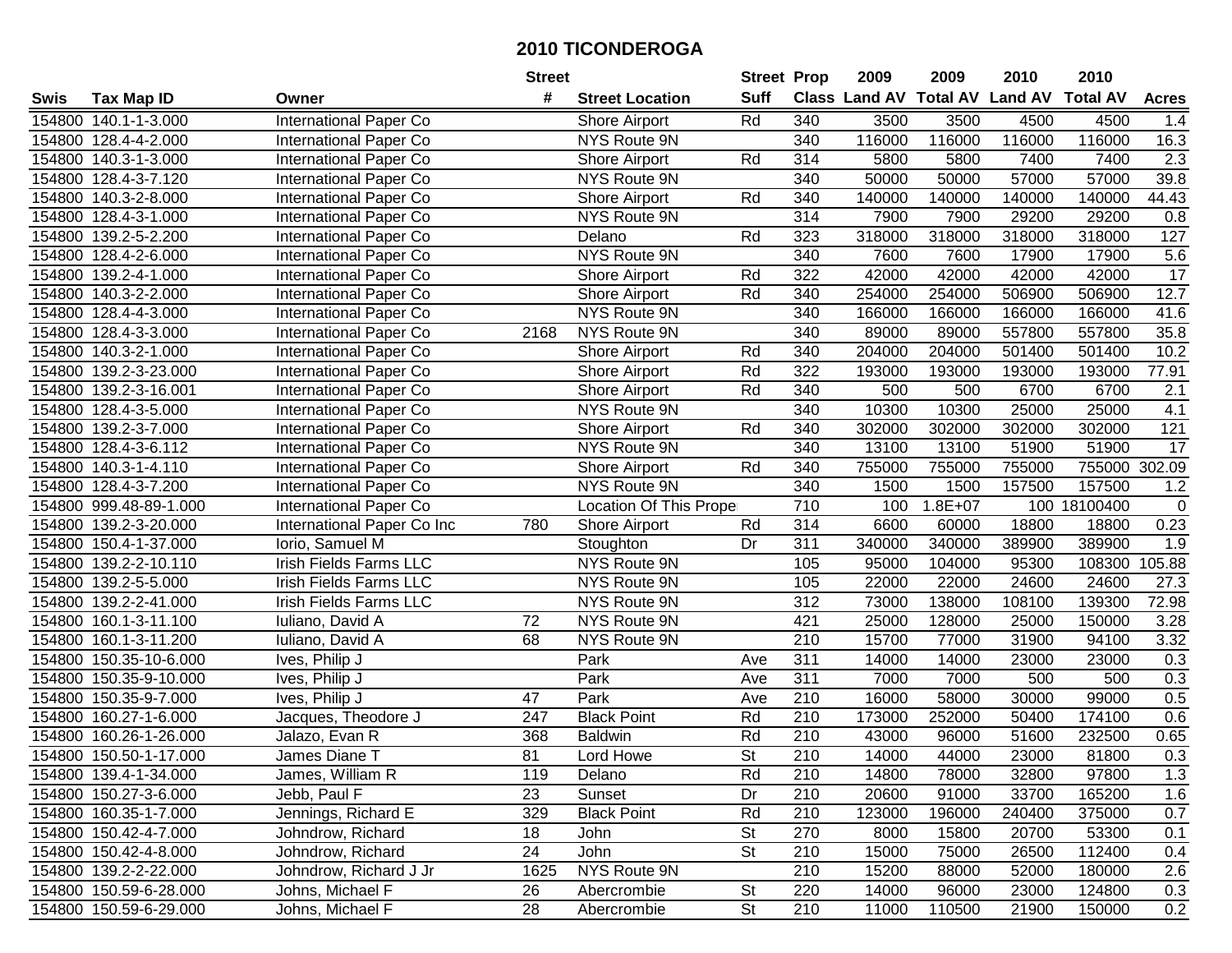|        |                        |                             | <b>Street</b>   |                        | <b>Street Prop</b>       |                  | 2009                          | 2009   | 2010           | 2010            |                |
|--------|------------------------|-----------------------------|-----------------|------------------------|--------------------------|------------------|-------------------------------|--------|----------------|-----------------|----------------|
| Swis   | <b>Tax Map ID</b>      | Owner                       | #               | <b>Street Location</b> | <b>Suff</b>              |                  | <b>Class Land AV Total AV</b> |        | <b>Land AV</b> | <b>Total AV</b> | <b>Acres</b>   |
|        | 154800 150.34-4-7.000  | Johnson Gregory D           | 8               | Second                 | Ave                      | 210              | 15000                         | 115000 | 26500          | 143500          | 0.4            |
|        | 154800 150.42-3-11.000 | Johnson, Danielle M         | 25              | Wayne                  | Ave                      | 210              | 11000                         | 85000  | 21900          | 103600          | 0.2            |
|        | 154800 150.27-1-3.001  | Johnson, Darran J           | 89              | Park                   | Ave                      | 210              | 16000                         | 73000  | 30000          | 85700           | 0.5            |
|        | 154800 150.59-4-12.000 | Johnson, Dennis D           | 315             | Alexandria             | Ave                      | 210              | 14000                         | 104000 | 23000          | 165000          | 0.3            |
|        | 154800 139.48-1-7.000  | Johnson, Lyndon J           | 98              | Warner Hill            | Rd                       | 210              | 11600                         | 112000 | 26700          | 215000          | 0.6            |
|        | 154800 150.58-1-4.000  | Johnson, William P          | 241             | Alexandria             | Ave                      | 210              | 14000                         | 75000  | 39300          | 120800          | 2.81           |
|        | 154800 150.58-1-3.000  | Johnson, William P          | 235             | Alexandria             | Ave                      | 270              | 20000                         | 33000  | 33300          | 47517           | -1             |
| 154800 | 150.67-6-6.002         | Johnson, William P          | 49              | <b>Black Point</b>     | Rd                       | 210              | 31000                         | 203000 | 73900          | 316500          | 3.31           |
|        | 154800 160.27-1-16.000 | Johnston, Meredith C        | 270             | <b>Black Point</b>     | Rd                       | $\overline{210}$ | 302000                        | 363000 | 482600         | 600000          | 0.96           |
|        | 154800 160.27-1-15.000 | Johnston, Meredith C        |                 | <b>Black Point</b>     | Rd                       | 311              | 13400                         | 13400  | 43300          | 43300           | 0.1            |
|        | 154800 150.42-5-6.000  | Joiner, Jason               | 26              | Schuyler               | $\overline{\mathsf{St}}$ | 210              | 15000                         | 85000  | 39800          | 106900          | 0.4            |
|        | 154800 150.59-3-4.000  | Jones, Adele F              | 23              | EII                    | <b>St</b>                | 210              | 11000                         | 79000  | 21900          | 126800          | 0.2            |
|        | 154800 139.3-2-6.000   | Jones, Linsey               | $\overline{19}$ | Old Chilson            | Rd                       | 210              | 7700                          | 14800  | 23400          | 45600           | 0.4            |
|        | 154800 150.2-1-11.000  | Jordan, Edith M             | 85              | Race Track             | Rd                       | 210              | 11000                         | 104200 | 23600          | 157700          | 0.41           |
|        | 154800 149.-1-14.200   | Jordan, Henry               | 288             | Canfield               | Rd                       | 210              | 17000                         | 76000  | 44600          | 113600          | 5              |
|        | 154800 150.44-6-2.100  | Jordan, Henry               | 23              | Cossey                 | <b>St</b>                | 210              | 14000                         | 21000  | 29700          | 58200           | 0.49           |
|        | 154800 150.51-6-4.021  | Jordon, Beatrice            | 104             | The Portage            |                          | 220              | 14000                         | 82000  | 23000          | 110900          | 0.3            |
|        | 154800 150.42-3-20.000 | Jordon, Bernard Jr          | 33              | Schuyler               | <b>St</b>                | 210              | 11000                         | 49000  | 21900          | 92600           | 0.2            |
|        | 154800 150.51-6-16.000 | Joubert, Paul M             | 118             | The Portage            |                          | 210              | 14000                         | 85000  | 23000          | 100400          | 0.3            |
|        | 154800 160.33-2-28.000 | Judd, Wesley H              | 25              | Coates                 | Pt                       | 210              | 346000                        | 438000 | 400500         | 602800          | 0.32           |
|        | 154800 160.33-2-30.000 | Judd, Wesley H              |                 | Coates                 | $\overline{Pt}$          | 311              | 14900                         | 14900  | 50400          | 50400           | 0.02           |
|        | 154800 151.17-1-10.000 | Judd, Wesley H              | 198             | NYS Route 22           |                          | 312              | 7500                          | 24000  | 28600          | 49200           | 0.75           |
| 154800 | 150.11-1-23.000        | <b>K&amp;C Ventures LLC</b> | 868             | NYS Route 9N           |                          | 421              | 88000                         | 135000 | 88000          | 135000          | 4.9            |
| 154800 | 150.42-4-1.200         | <b>K&amp;C Ventures LLC</b> | 146             | Lord Howe              | <b>St</b>                | 449              | 14400                         | 25000  | 21600          | 38000           | 0.12           |
|        | 154800 160.42-1-24.300 | <b>K&amp;C Ventures LLC</b> |                 | Tiroga Beach           | Ln                       | 311              | 80000                         | 80000  | 220000         | 220000          | 0.54           |
|        | 154800 160.42-1-4.000  | Kahn, David O               | 84              | Tiroga Beach           | Ln                       | 210              | 272000                        | 325000 | 325000         | 373500          | 0.2            |
|        | 154800 150.58-2-4.000  | Kapatos, Linda              |                 | <b>Baldwin</b>         | Rd                       | $\overline{311}$ | 1000                          | 1000   | 1700           | 1700            | 0.5            |
|        | 154800 150.58-3-3.000  | Kapatos, Linda              | 36              | <b>Baldwin</b>         | Rd                       | 210              | 21800                         | 67000  | 39200          | 102000          | 2.8            |
|        | 154800 150.4-2-4.300   | Kapatos, Linda              |                 | <b>Baldwin</b>         | Rd                       | 323              | 4800                          | 4800   | 20700          | 20700           | 6.46           |
|        | 154800 150.4-2-4.200   | Kapatos, Linda              |                 | <b>Baldwin</b>         | Rd                       | 323              | 500                           | 500    | 2100           | 2100            | 0.65           |
|        | 154800 150.4-2-7.000   | Kapatos, Linda              |                 | <b>Baldwin</b>         | Rd                       | 314              | 19300                         | 19300  | 25600          | 25600           | $\overline{8}$ |
|        | 154800 150.4-1-4.000   | Kapatos, Linda              |                 | <b>Baldwin</b>         | Rd                       | 323              | 16100                         | 16100  | 19000          | 19000           | 30.67          |
|        | 154800 150.4-2-4.100   | Kapatos, Linda              |                 | <b>Baldwin</b>         | Rd                       | 323              | 15900                         | 15900  | 33500          | 33500           | 3.53           |
|        | 154800 150.4-1-43.000  | Kapatos, Linda              |                 | Alexandria             | Ave                      | 314              | 20000                         | 20000  | 30400          | 30400           | 9.5            |
|        | 154800 150.4-1-18.000  | Kapatos, Linda              |                 | <b>Baldwin</b>         | Rd                       | 323              | 3800                          | 3800   | 16300          | 16300           | $5.1$          |
|        | 154800 139.4-3-1.002   | Karkoski, Mary B            | 3482            | NYS Route 74           |                          | 240              | 19200                         | 85000  | 37800          | 126400          | 13             |
|        | 154800 150.67-6-2.110  | Karkoski, Matthew J         | 25              | <b>Black Point</b>     | Rd                       | 210              | 20000                         | 84000  | 50200          | 122500          | 0.59           |
|        | 154800 150.2-7-5.000   | Karkoski, Thomas            | 960             | NYS Route 9N           |                          | 210              | 14500                         | 61500  | 33700          | 117300          | 1.6            |
|        | 154800 150.83-1-16.000 | Kass, Constance S           | 21              | <b>Mossy Point</b>     | Rd                       | 210              | 340000                        | 489000 | 340000         | 735000          | 0.6            |
|        | 154800 151.17-2-4.200  | Kay, Albert                 |                 | NYS Route 22           |                          | 311              | 1900                          | 1900   | 3620           | 3620            | 0.2            |
|        | 154800 151.17-2-3.200  | Kay, Albert                 |                 | NYS Route 22           |                          | 314              | 100                           | 100    | 100            | 100             | 0.04           |
|        | 154800 151.17-2-6.000  | Kay, Albert                 |                 | NYS Route 22           |                          | 314              | 1800                          | 1800   | 8200           | 8200            | 0.2            |
|        |                        |                             |                 |                        |                          |                  |                               |        |                |                 |                |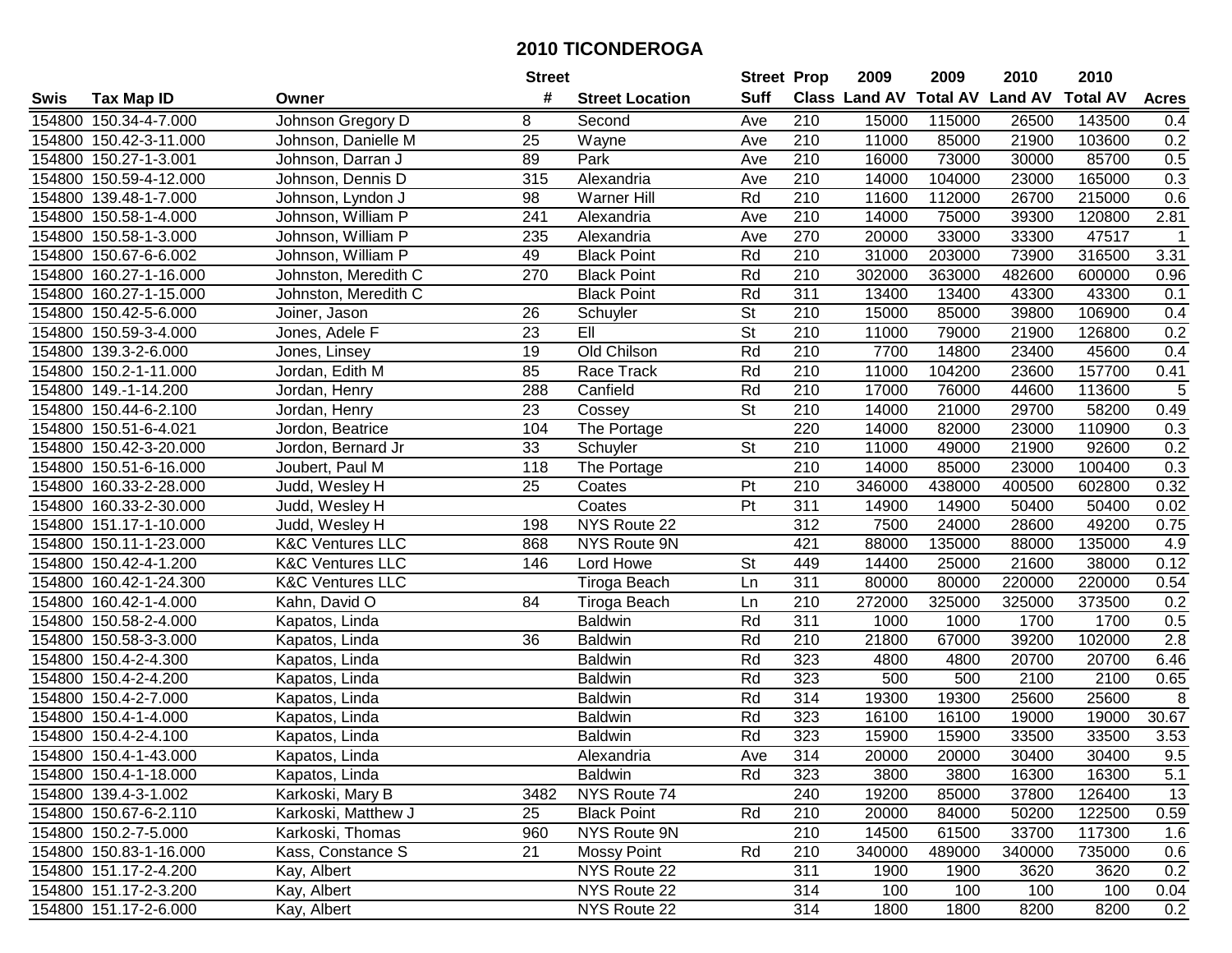| #<br><b>Suff</b><br><b>Class Land AV Total AV</b><br><b>Land AV</b><br><b>Total AV</b><br><b>Tax Map ID</b><br><b>Street Location</b><br><b>Acres</b><br>Swis<br>Owner<br>30<br>Rd<br>210<br>154800 151.17-2-5.000<br>Kay, Albert T<br>32000<br>91000<br>42300<br>112800<br>0.43<br><b>Wilson Bay</b><br>154800 160.2-1-3.300<br>54<br>Foxrun<br>Dr<br>240<br>87000<br>197000<br>69800<br>304600<br>16<br>Kay, Robert D<br><b>St</b><br>154800 150.51-6-8.000<br>Kearns, Edward<br>14<br><b>Battery</b><br>210<br>16800<br>67000<br>30700<br>122900<br>0.6<br>$\overline{\mathsf{St}}$<br>Wicker<br>210<br>15000<br>26500<br>130800<br>154800 150.34-9-8.000<br>Kearns, Linda<br>1049<br>74000<br>0.4<br>5.9<br>154800 139.1-1-46.000<br>Keast, Henry C<br>624<br>Warner Hill<br>Rd<br>210<br>17700<br>31000<br>26000<br>50000<br>311<br>154800 150.36-2-12.000<br>Keast, Henry C Sr<br><b>St</b><br>100<br>100<br>800<br>800<br>0.01<br>Montcalm<br>122100<br>21<br>Rd<br>210<br>9400<br>57000<br>21400<br>0.3<br>154800 150.2-8-6.000<br>Keast, Henry C Sr<br>Keast<br><b>Warner Hill</b><br>314<br>Rd<br>400<br>400<br>3200<br>3200<br>154800 139.1-1-42.000<br>Keast, Karen<br>560<br>$\mathbf{1}$<br>$\overline{210}$<br>137000<br>0.2<br>154800 150.59-5-6.000<br>Keegan, Michael G<br>19<br>Crown<br><b>Hts</b><br>11000<br>99000<br>21900<br>NYS Route 22<br>210<br>154800 151.3-1-7.000<br>Keller, Edward<br>381<br>16700<br>79000<br>46500<br>165700<br>5.82<br>12<br>Calkins<br>PI<br>210<br>154800 150.51-10-4.000<br>Kelley, Frances<br>11000<br>65000<br>21900<br>95700<br>0.2<br>5<br>154800 150.43-9-23.000<br>Kelley, Ian T<br><b>Dudlyville</b><br>Dr<br>220<br>8000<br>43000<br>20700<br>69000<br>0.1<br>53<br>$\overline{H}$<br>210<br>5.6<br>233000<br>321000<br>63000<br>224900<br>154800 160.40-1-16.003<br>Kelley, Nancy S<br><b>Tennis Court</b><br>171<br>Rd<br>210<br>154800 139.2-2-35.000<br>14800<br>34900<br>69200<br>1.97<br>Kelly, Dawn E<br>Vineyard<br>59000<br>$\overline{\mathsf{St}}$<br>35<br>210<br>84700<br>154800 150.42-3-19.000<br>Kelly, Karen<br>11000<br>58000<br>21900<br>0.2<br>Schuyler<br>25<br>210<br>154800 150.51-2-3.000<br>Ave<br>15000<br>112000<br>26500<br>216300<br>0.4<br>Kelly, Patrick<br>Amherst<br>$\overline{312}$<br>Rd<br>61<br>154800 139.1-1-29.000<br>Warner Hill<br>32000<br>36000<br>54900<br>56700<br>Kelly, Thomas<br>Rd<br>14.9<br>910<br>6000<br>6000<br>9700<br>9700<br>154800 139.1-1-28.000<br>Kelly, Thomas O<br><b>Warner Hill</b><br>154800 150.51-4-19.000<br>82<br>210<br>14600<br>78000<br>25100<br>112500<br>0.36<br>Kelly, Victoria J<br>Champlain<br>Ave<br>154800 150.43-10-7.000<br>Kennon, Barbara G<br>22<br><b>St</b><br>210<br>8800<br>62000<br>21900<br>87000<br>0.2<br>Algonkin<br>154800 150.2-5-8.120<br>NYS Route 9N<br>210<br>15300<br>91000<br>37200<br>162100<br>2.7<br>Kenny, Frederick WJ<br>767<br>1.5<br>154800 160.26-1-8.000<br>Kieferle, Kevin<br>339<br><b>Baldwin</b><br>Rd<br>210<br>502000<br>620000<br>484600<br>775000<br>1.5<br>Rd<br>154800 139.3-1-9.120<br>220<br><b>Warner Hill</b><br>210<br>14400<br>68200<br>33400<br>90200<br>Kijowski, Virginia<br>12<br>154800<br>139.3-1-9.110<br>221<br>Rd<br>322<br>12800<br>12800<br>32600<br>32600<br>Kijowski, Virginia<br>Warner Hill<br>Third<br>$\overline{210}$<br>0.2<br>20<br>11000<br>21900<br>154800 150.34-3-1.000<br>Ave<br>88000<br>111300<br>King, Jody L<br>King, Lisa M<br>362<br><b>Black Point</b><br>Rd<br>210<br>257000<br>276900<br>0.2<br>154800 160.35-1-13.001<br>191000<br>367000<br>321<br>Rd<br>260<br>216300<br>1.4<br>154800 160.35-1-5.000<br>Kingsley, Barbara H<br><b>Black Point</b><br>73000<br>108000<br>242700<br>Pt<br>154800 160.33-2-33.000<br>11<br>210<br>259000<br>409000<br>300800<br>505500<br>0.28<br>Kingsley, Mark<br>Coates<br>Rd<br>$\overline{311}$<br>154800 160.35-1-6.100<br><b>Black Point</b><br>131000<br>131000<br>131000<br>4.72<br>Kingsley, Orson S<br>131000<br>Rd<br>311<br>154800 160.35-1-6.200<br>325<br><b>Black Point</b><br>69000<br>69000<br>139000<br>139000<br>2.52<br>Kingsley, Timothy C<br>$\overline{210}$<br>10200<br>23400<br>154800 150.2-4-5.000<br>959<br>NYS Route 9N<br>30000<br>64100<br>0.4<br>Kirsner, David<br>154800 150.11-2-25.000<br>26<br>220<br>26500<br>138500<br>0.4<br>Kissel, Nicole M<br>Dr<br>15000<br>109000<br>Birchwood<br>$\overline{26}$<br>314<br>9600<br>25700<br>25700<br>154800 150.11-2-24.000<br>Dr<br>9600<br>0.52<br>Kissel, Nicole M<br><b>Birchwood</b><br>58<br>Rd<br>$\overline{210}$<br>154800 150.67-5-12.000<br>188000<br>395000<br>201500<br>500000<br>0.6<br>Kline, Roland F<br><b>Black Point</b><br>154800 160.26-1-13.000<br>Klinkenberg, Audrey<br>363<br><b>Baldwin</b><br>Rd<br>260<br>209000<br>247000<br>229100<br>362400<br>0.3<br><b>St</b><br>154800 150.44-6-1.000<br>Knight, Cynthia A<br>29<br>Cossey<br>210<br>14000<br>74500<br>23000<br>80000<br>0.3<br>28<br>The Portage<br>220<br>11000<br>109400<br>0.2<br>154800 150.59-6-13.000<br>Knight, Gary W<br>78000<br>21900<br>72<br>154800 150.35-5-38.000<br>Knight, Gary W<br>Mount Hope<br>210<br>16000<br>77000<br>30000<br>119400<br>0.5<br>Ave<br>NYS Route 74<br>323<br>5200<br>83200<br>13<br>154800 138.4-1-5.000<br>Knight, Herbert B<br>5200<br>33200<br>Knight, Jeffrey P<br>93<br>210<br>0.3<br>154800 150.59-4-3.000<br>The Portage<br>14000<br>66000<br>23000<br>97300<br><b>St</b><br>154800 150.43-4-27.000<br>Knights of Columbus<br>Montcalm<br>311<br>3000<br>3000<br>3000<br>3000<br>0.23<br>$\overline{\mathsf{St}}$<br>154800 150.43-4-11.000<br>481<br>Knights Of Columbus<br>103<br>Montcalm<br>24000<br>188000<br>24000<br>188000<br>0.2 |  | <b>Street</b> | <b>Street Prop</b> | 2009 | 2009 | 2010 | 2010 |  |
|------------------------------------------------------------------------------------------------------------------------------------------------------------------------------------------------------------------------------------------------------------------------------------------------------------------------------------------------------------------------------------------------------------------------------------------------------------------------------------------------------------------------------------------------------------------------------------------------------------------------------------------------------------------------------------------------------------------------------------------------------------------------------------------------------------------------------------------------------------------------------------------------------------------------------------------------------------------------------------------------------------------------------------------------------------------------------------------------------------------------------------------------------------------------------------------------------------------------------------------------------------------------------------------------------------------------------------------------------------------------------------------------------------------------------------------------------------------------------------------------------------------------------------------------------------------------------------------------------------------------------------------------------------------------------------------------------------------------------------------------------------------------------------------------------------------------------------------------------------------------------------------------------------------------------------------------------------------------------------------------------------------------------------------------------------------------------------------------------------------------------------------------------------------------------------------------------------------------------------------------------------------------------------------------------------------------------------------------------------------------------------------------------------------------------------------------------------------------------------------------------------------------------------------------------------------------------------------------------------------------------------------------------------------------------------------------------------------------------------------------------------------------------------------------------------------------------------------------------------------------------------------------------------------------------------------------------------------------------------------------------------------------------------------------------------------------------------------------------------------------------------------------------------------------------------------------------------------------------------------------------------------------------------------------------------------------------------------------------------------------------------------------------------------------------------------------------------------------------------------------------------------------------------------------------------------------------------------------------------------------------------------------------------------------------------------------------------------------------------------------------------------------------------------------------------------------------------------------------------------------------------------------------------------------------------------------------------------------------------------------------------------------------------------------------------------------------------------------------------------------------------------------------------------------------------------------------------------------------------------------------------------------------------------------------------------------------------------------------------------------------------------------------------------------------------------------------------------------------------------------------------------------------------------------------------------------------------------------------------------------------------------------------------------------------------------------------------------------------------------------------------------------------------------------------------------------------------------------------------------------------------------------------------------------------------------------------------------------------------------------------------------------------------------------------------------------------------------------------------------------------------------------------------------------------------------------------------------------------------------------------------------------------------------------------------------------------------------------------------------------------------------------------------------------------------------------------------------------------------------------------------------------------------------------------------------------------------------------------------------------------------------------------------------------------------------------------------------------------|--|---------------|--------------------|------|------|------|------|--|
|                                                                                                                                                                                                                                                                                                                                                                                                                                                                                                                                                                                                                                                                                                                                                                                                                                                                                                                                                                                                                                                                                                                                                                                                                                                                                                                                                                                                                                                                                                                                                                                                                                                                                                                                                                                                                                                                                                                                                                                                                                                                                                                                                                                                                                                                                                                                                                                                                                                                                                                                                                                                                                                                                                                                                                                                                                                                                                                                                                                                                                                                                                                                                                                                                                                                                                                                                                                                                                                                                                                                                                                                                                                                                                                                                                                                                                                                                                                                                                                                                                                                                                                                                                                                                                                                                                                                                                                                                                                                                                                                                                                                                                                                                                                                                                                                                                                                                                                                                                                                                                                                                                                                                                                                                                                                                                                                                                                                                                                                                                                                                                                                                                                                                                                              |  |               |                    |      |      |      |      |  |
|                                                                                                                                                                                                                                                                                                                                                                                                                                                                                                                                                                                                                                                                                                                                                                                                                                                                                                                                                                                                                                                                                                                                                                                                                                                                                                                                                                                                                                                                                                                                                                                                                                                                                                                                                                                                                                                                                                                                                                                                                                                                                                                                                                                                                                                                                                                                                                                                                                                                                                                                                                                                                                                                                                                                                                                                                                                                                                                                                                                                                                                                                                                                                                                                                                                                                                                                                                                                                                                                                                                                                                                                                                                                                                                                                                                                                                                                                                                                                                                                                                                                                                                                                                                                                                                                                                                                                                                                                                                                                                                                                                                                                                                                                                                                                                                                                                                                                                                                                                                                                                                                                                                                                                                                                                                                                                                                                                                                                                                                                                                                                                                                                                                                                                                              |  |               |                    |      |      |      |      |  |
|                                                                                                                                                                                                                                                                                                                                                                                                                                                                                                                                                                                                                                                                                                                                                                                                                                                                                                                                                                                                                                                                                                                                                                                                                                                                                                                                                                                                                                                                                                                                                                                                                                                                                                                                                                                                                                                                                                                                                                                                                                                                                                                                                                                                                                                                                                                                                                                                                                                                                                                                                                                                                                                                                                                                                                                                                                                                                                                                                                                                                                                                                                                                                                                                                                                                                                                                                                                                                                                                                                                                                                                                                                                                                                                                                                                                                                                                                                                                                                                                                                                                                                                                                                                                                                                                                                                                                                                                                                                                                                                                                                                                                                                                                                                                                                                                                                                                                                                                                                                                                                                                                                                                                                                                                                                                                                                                                                                                                                                                                                                                                                                                                                                                                                                              |  |               |                    |      |      |      |      |  |
|                                                                                                                                                                                                                                                                                                                                                                                                                                                                                                                                                                                                                                                                                                                                                                                                                                                                                                                                                                                                                                                                                                                                                                                                                                                                                                                                                                                                                                                                                                                                                                                                                                                                                                                                                                                                                                                                                                                                                                                                                                                                                                                                                                                                                                                                                                                                                                                                                                                                                                                                                                                                                                                                                                                                                                                                                                                                                                                                                                                                                                                                                                                                                                                                                                                                                                                                                                                                                                                                                                                                                                                                                                                                                                                                                                                                                                                                                                                                                                                                                                                                                                                                                                                                                                                                                                                                                                                                                                                                                                                                                                                                                                                                                                                                                                                                                                                                                                                                                                                                                                                                                                                                                                                                                                                                                                                                                                                                                                                                                                                                                                                                                                                                                                                              |  |               |                    |      |      |      |      |  |
|                                                                                                                                                                                                                                                                                                                                                                                                                                                                                                                                                                                                                                                                                                                                                                                                                                                                                                                                                                                                                                                                                                                                                                                                                                                                                                                                                                                                                                                                                                                                                                                                                                                                                                                                                                                                                                                                                                                                                                                                                                                                                                                                                                                                                                                                                                                                                                                                                                                                                                                                                                                                                                                                                                                                                                                                                                                                                                                                                                                                                                                                                                                                                                                                                                                                                                                                                                                                                                                                                                                                                                                                                                                                                                                                                                                                                                                                                                                                                                                                                                                                                                                                                                                                                                                                                                                                                                                                                                                                                                                                                                                                                                                                                                                                                                                                                                                                                                                                                                                                                                                                                                                                                                                                                                                                                                                                                                                                                                                                                                                                                                                                                                                                                                                              |  |               |                    |      |      |      |      |  |
|                                                                                                                                                                                                                                                                                                                                                                                                                                                                                                                                                                                                                                                                                                                                                                                                                                                                                                                                                                                                                                                                                                                                                                                                                                                                                                                                                                                                                                                                                                                                                                                                                                                                                                                                                                                                                                                                                                                                                                                                                                                                                                                                                                                                                                                                                                                                                                                                                                                                                                                                                                                                                                                                                                                                                                                                                                                                                                                                                                                                                                                                                                                                                                                                                                                                                                                                                                                                                                                                                                                                                                                                                                                                                                                                                                                                                                                                                                                                                                                                                                                                                                                                                                                                                                                                                                                                                                                                                                                                                                                                                                                                                                                                                                                                                                                                                                                                                                                                                                                                                                                                                                                                                                                                                                                                                                                                                                                                                                                                                                                                                                                                                                                                                                                              |  |               |                    |      |      |      |      |  |
|                                                                                                                                                                                                                                                                                                                                                                                                                                                                                                                                                                                                                                                                                                                                                                                                                                                                                                                                                                                                                                                                                                                                                                                                                                                                                                                                                                                                                                                                                                                                                                                                                                                                                                                                                                                                                                                                                                                                                                                                                                                                                                                                                                                                                                                                                                                                                                                                                                                                                                                                                                                                                                                                                                                                                                                                                                                                                                                                                                                                                                                                                                                                                                                                                                                                                                                                                                                                                                                                                                                                                                                                                                                                                                                                                                                                                                                                                                                                                                                                                                                                                                                                                                                                                                                                                                                                                                                                                                                                                                                                                                                                                                                                                                                                                                                                                                                                                                                                                                                                                                                                                                                                                                                                                                                                                                                                                                                                                                                                                                                                                                                                                                                                                                                              |  |               |                    |      |      |      |      |  |
|                                                                                                                                                                                                                                                                                                                                                                                                                                                                                                                                                                                                                                                                                                                                                                                                                                                                                                                                                                                                                                                                                                                                                                                                                                                                                                                                                                                                                                                                                                                                                                                                                                                                                                                                                                                                                                                                                                                                                                                                                                                                                                                                                                                                                                                                                                                                                                                                                                                                                                                                                                                                                                                                                                                                                                                                                                                                                                                                                                                                                                                                                                                                                                                                                                                                                                                                                                                                                                                                                                                                                                                                                                                                                                                                                                                                                                                                                                                                                                                                                                                                                                                                                                                                                                                                                                                                                                                                                                                                                                                                                                                                                                                                                                                                                                                                                                                                                                                                                                                                                                                                                                                                                                                                                                                                                                                                                                                                                                                                                                                                                                                                                                                                                                                              |  |               |                    |      |      |      |      |  |
|                                                                                                                                                                                                                                                                                                                                                                                                                                                                                                                                                                                                                                                                                                                                                                                                                                                                                                                                                                                                                                                                                                                                                                                                                                                                                                                                                                                                                                                                                                                                                                                                                                                                                                                                                                                                                                                                                                                                                                                                                                                                                                                                                                                                                                                                                                                                                                                                                                                                                                                                                                                                                                                                                                                                                                                                                                                                                                                                                                                                                                                                                                                                                                                                                                                                                                                                                                                                                                                                                                                                                                                                                                                                                                                                                                                                                                                                                                                                                                                                                                                                                                                                                                                                                                                                                                                                                                                                                                                                                                                                                                                                                                                                                                                                                                                                                                                                                                                                                                                                                                                                                                                                                                                                                                                                                                                                                                                                                                                                                                                                                                                                                                                                                                                              |  |               |                    |      |      |      |      |  |
|                                                                                                                                                                                                                                                                                                                                                                                                                                                                                                                                                                                                                                                                                                                                                                                                                                                                                                                                                                                                                                                                                                                                                                                                                                                                                                                                                                                                                                                                                                                                                                                                                                                                                                                                                                                                                                                                                                                                                                                                                                                                                                                                                                                                                                                                                                                                                                                                                                                                                                                                                                                                                                                                                                                                                                                                                                                                                                                                                                                                                                                                                                                                                                                                                                                                                                                                                                                                                                                                                                                                                                                                                                                                                                                                                                                                                                                                                                                                                                                                                                                                                                                                                                                                                                                                                                                                                                                                                                                                                                                                                                                                                                                                                                                                                                                                                                                                                                                                                                                                                                                                                                                                                                                                                                                                                                                                                                                                                                                                                                                                                                                                                                                                                                                              |  |               |                    |      |      |      |      |  |
|                                                                                                                                                                                                                                                                                                                                                                                                                                                                                                                                                                                                                                                                                                                                                                                                                                                                                                                                                                                                                                                                                                                                                                                                                                                                                                                                                                                                                                                                                                                                                                                                                                                                                                                                                                                                                                                                                                                                                                                                                                                                                                                                                                                                                                                                                                                                                                                                                                                                                                                                                                                                                                                                                                                                                                                                                                                                                                                                                                                                                                                                                                                                                                                                                                                                                                                                                                                                                                                                                                                                                                                                                                                                                                                                                                                                                                                                                                                                                                                                                                                                                                                                                                                                                                                                                                                                                                                                                                                                                                                                                                                                                                                                                                                                                                                                                                                                                                                                                                                                                                                                                                                                                                                                                                                                                                                                                                                                                                                                                                                                                                                                                                                                                                                              |  |               |                    |      |      |      |      |  |
|                                                                                                                                                                                                                                                                                                                                                                                                                                                                                                                                                                                                                                                                                                                                                                                                                                                                                                                                                                                                                                                                                                                                                                                                                                                                                                                                                                                                                                                                                                                                                                                                                                                                                                                                                                                                                                                                                                                                                                                                                                                                                                                                                                                                                                                                                                                                                                                                                                                                                                                                                                                                                                                                                                                                                                                                                                                                                                                                                                                                                                                                                                                                                                                                                                                                                                                                                                                                                                                                                                                                                                                                                                                                                                                                                                                                                                                                                                                                                                                                                                                                                                                                                                                                                                                                                                                                                                                                                                                                                                                                                                                                                                                                                                                                                                                                                                                                                                                                                                                                                                                                                                                                                                                                                                                                                                                                                                                                                                                                                                                                                                                                                                                                                                                              |  |               |                    |      |      |      |      |  |
|                                                                                                                                                                                                                                                                                                                                                                                                                                                                                                                                                                                                                                                                                                                                                                                                                                                                                                                                                                                                                                                                                                                                                                                                                                                                                                                                                                                                                                                                                                                                                                                                                                                                                                                                                                                                                                                                                                                                                                                                                                                                                                                                                                                                                                                                                                                                                                                                                                                                                                                                                                                                                                                                                                                                                                                                                                                                                                                                                                                                                                                                                                                                                                                                                                                                                                                                                                                                                                                                                                                                                                                                                                                                                                                                                                                                                                                                                                                                                                                                                                                                                                                                                                                                                                                                                                                                                                                                                                                                                                                                                                                                                                                                                                                                                                                                                                                                                                                                                                                                                                                                                                                                                                                                                                                                                                                                                                                                                                                                                                                                                                                                                                                                                                                              |  |               |                    |      |      |      |      |  |
|                                                                                                                                                                                                                                                                                                                                                                                                                                                                                                                                                                                                                                                                                                                                                                                                                                                                                                                                                                                                                                                                                                                                                                                                                                                                                                                                                                                                                                                                                                                                                                                                                                                                                                                                                                                                                                                                                                                                                                                                                                                                                                                                                                                                                                                                                                                                                                                                                                                                                                                                                                                                                                                                                                                                                                                                                                                                                                                                                                                                                                                                                                                                                                                                                                                                                                                                                                                                                                                                                                                                                                                                                                                                                                                                                                                                                                                                                                                                                                                                                                                                                                                                                                                                                                                                                                                                                                                                                                                                                                                                                                                                                                                                                                                                                                                                                                                                                                                                                                                                                                                                                                                                                                                                                                                                                                                                                                                                                                                                                                                                                                                                                                                                                                                              |  |               |                    |      |      |      |      |  |
|                                                                                                                                                                                                                                                                                                                                                                                                                                                                                                                                                                                                                                                                                                                                                                                                                                                                                                                                                                                                                                                                                                                                                                                                                                                                                                                                                                                                                                                                                                                                                                                                                                                                                                                                                                                                                                                                                                                                                                                                                                                                                                                                                                                                                                                                                                                                                                                                                                                                                                                                                                                                                                                                                                                                                                                                                                                                                                                                                                                                                                                                                                                                                                                                                                                                                                                                                                                                                                                                                                                                                                                                                                                                                                                                                                                                                                                                                                                                                                                                                                                                                                                                                                                                                                                                                                                                                                                                                                                                                                                                                                                                                                                                                                                                                                                                                                                                                                                                                                                                                                                                                                                                                                                                                                                                                                                                                                                                                                                                                                                                                                                                                                                                                                                              |  |               |                    |      |      |      |      |  |
|                                                                                                                                                                                                                                                                                                                                                                                                                                                                                                                                                                                                                                                                                                                                                                                                                                                                                                                                                                                                                                                                                                                                                                                                                                                                                                                                                                                                                                                                                                                                                                                                                                                                                                                                                                                                                                                                                                                                                                                                                                                                                                                                                                                                                                                                                                                                                                                                                                                                                                                                                                                                                                                                                                                                                                                                                                                                                                                                                                                                                                                                                                                                                                                                                                                                                                                                                                                                                                                                                                                                                                                                                                                                                                                                                                                                                                                                                                                                                                                                                                                                                                                                                                                                                                                                                                                                                                                                                                                                                                                                                                                                                                                                                                                                                                                                                                                                                                                                                                                                                                                                                                                                                                                                                                                                                                                                                                                                                                                                                                                                                                                                                                                                                                                              |  |               |                    |      |      |      |      |  |
|                                                                                                                                                                                                                                                                                                                                                                                                                                                                                                                                                                                                                                                                                                                                                                                                                                                                                                                                                                                                                                                                                                                                                                                                                                                                                                                                                                                                                                                                                                                                                                                                                                                                                                                                                                                                                                                                                                                                                                                                                                                                                                                                                                                                                                                                                                                                                                                                                                                                                                                                                                                                                                                                                                                                                                                                                                                                                                                                                                                                                                                                                                                                                                                                                                                                                                                                                                                                                                                                                                                                                                                                                                                                                                                                                                                                                                                                                                                                                                                                                                                                                                                                                                                                                                                                                                                                                                                                                                                                                                                                                                                                                                                                                                                                                                                                                                                                                                                                                                                                                                                                                                                                                                                                                                                                                                                                                                                                                                                                                                                                                                                                                                                                                                                              |  |               |                    |      |      |      |      |  |
|                                                                                                                                                                                                                                                                                                                                                                                                                                                                                                                                                                                                                                                                                                                                                                                                                                                                                                                                                                                                                                                                                                                                                                                                                                                                                                                                                                                                                                                                                                                                                                                                                                                                                                                                                                                                                                                                                                                                                                                                                                                                                                                                                                                                                                                                                                                                                                                                                                                                                                                                                                                                                                                                                                                                                                                                                                                                                                                                                                                                                                                                                                                                                                                                                                                                                                                                                                                                                                                                                                                                                                                                                                                                                                                                                                                                                                                                                                                                                                                                                                                                                                                                                                                                                                                                                                                                                                                                                                                                                                                                                                                                                                                                                                                                                                                                                                                                                                                                                                                                                                                                                                                                                                                                                                                                                                                                                                                                                                                                                                                                                                                                                                                                                                                              |  |               |                    |      |      |      |      |  |
|                                                                                                                                                                                                                                                                                                                                                                                                                                                                                                                                                                                                                                                                                                                                                                                                                                                                                                                                                                                                                                                                                                                                                                                                                                                                                                                                                                                                                                                                                                                                                                                                                                                                                                                                                                                                                                                                                                                                                                                                                                                                                                                                                                                                                                                                                                                                                                                                                                                                                                                                                                                                                                                                                                                                                                                                                                                                                                                                                                                                                                                                                                                                                                                                                                                                                                                                                                                                                                                                                                                                                                                                                                                                                                                                                                                                                                                                                                                                                                                                                                                                                                                                                                                                                                                                                                                                                                                                                                                                                                                                                                                                                                                                                                                                                                                                                                                                                                                                                                                                                                                                                                                                                                                                                                                                                                                                                                                                                                                                                                                                                                                                                                                                                                                              |  |               |                    |      |      |      |      |  |
|                                                                                                                                                                                                                                                                                                                                                                                                                                                                                                                                                                                                                                                                                                                                                                                                                                                                                                                                                                                                                                                                                                                                                                                                                                                                                                                                                                                                                                                                                                                                                                                                                                                                                                                                                                                                                                                                                                                                                                                                                                                                                                                                                                                                                                                                                                                                                                                                                                                                                                                                                                                                                                                                                                                                                                                                                                                                                                                                                                                                                                                                                                                                                                                                                                                                                                                                                                                                                                                                                                                                                                                                                                                                                                                                                                                                                                                                                                                                                                                                                                                                                                                                                                                                                                                                                                                                                                                                                                                                                                                                                                                                                                                                                                                                                                                                                                                                                                                                                                                                                                                                                                                                                                                                                                                                                                                                                                                                                                                                                                                                                                                                                                                                                                                              |  |               |                    |      |      |      |      |  |
|                                                                                                                                                                                                                                                                                                                                                                                                                                                                                                                                                                                                                                                                                                                                                                                                                                                                                                                                                                                                                                                                                                                                                                                                                                                                                                                                                                                                                                                                                                                                                                                                                                                                                                                                                                                                                                                                                                                                                                                                                                                                                                                                                                                                                                                                                                                                                                                                                                                                                                                                                                                                                                                                                                                                                                                                                                                                                                                                                                                                                                                                                                                                                                                                                                                                                                                                                                                                                                                                                                                                                                                                                                                                                                                                                                                                                                                                                                                                                                                                                                                                                                                                                                                                                                                                                                                                                                                                                                                                                                                                                                                                                                                                                                                                                                                                                                                                                                                                                                                                                                                                                                                                                                                                                                                                                                                                                                                                                                                                                                                                                                                                                                                                                                                              |  |               |                    |      |      |      |      |  |
|                                                                                                                                                                                                                                                                                                                                                                                                                                                                                                                                                                                                                                                                                                                                                                                                                                                                                                                                                                                                                                                                                                                                                                                                                                                                                                                                                                                                                                                                                                                                                                                                                                                                                                                                                                                                                                                                                                                                                                                                                                                                                                                                                                                                                                                                                                                                                                                                                                                                                                                                                                                                                                                                                                                                                                                                                                                                                                                                                                                                                                                                                                                                                                                                                                                                                                                                                                                                                                                                                                                                                                                                                                                                                                                                                                                                                                                                                                                                                                                                                                                                                                                                                                                                                                                                                                                                                                                                                                                                                                                                                                                                                                                                                                                                                                                                                                                                                                                                                                                                                                                                                                                                                                                                                                                                                                                                                                                                                                                                                                                                                                                                                                                                                                                              |  |               |                    |      |      |      |      |  |
|                                                                                                                                                                                                                                                                                                                                                                                                                                                                                                                                                                                                                                                                                                                                                                                                                                                                                                                                                                                                                                                                                                                                                                                                                                                                                                                                                                                                                                                                                                                                                                                                                                                                                                                                                                                                                                                                                                                                                                                                                                                                                                                                                                                                                                                                                                                                                                                                                                                                                                                                                                                                                                                                                                                                                                                                                                                                                                                                                                                                                                                                                                                                                                                                                                                                                                                                                                                                                                                                                                                                                                                                                                                                                                                                                                                                                                                                                                                                                                                                                                                                                                                                                                                                                                                                                                                                                                                                                                                                                                                                                                                                                                                                                                                                                                                                                                                                                                                                                                                                                                                                                                                                                                                                                                                                                                                                                                                                                                                                                                                                                                                                                                                                                                                              |  |               |                    |      |      |      |      |  |
|                                                                                                                                                                                                                                                                                                                                                                                                                                                                                                                                                                                                                                                                                                                                                                                                                                                                                                                                                                                                                                                                                                                                                                                                                                                                                                                                                                                                                                                                                                                                                                                                                                                                                                                                                                                                                                                                                                                                                                                                                                                                                                                                                                                                                                                                                                                                                                                                                                                                                                                                                                                                                                                                                                                                                                                                                                                                                                                                                                                                                                                                                                                                                                                                                                                                                                                                                                                                                                                                                                                                                                                                                                                                                                                                                                                                                                                                                                                                                                                                                                                                                                                                                                                                                                                                                                                                                                                                                                                                                                                                                                                                                                                                                                                                                                                                                                                                                                                                                                                                                                                                                                                                                                                                                                                                                                                                                                                                                                                                                                                                                                                                                                                                                                                              |  |               |                    |      |      |      |      |  |
|                                                                                                                                                                                                                                                                                                                                                                                                                                                                                                                                                                                                                                                                                                                                                                                                                                                                                                                                                                                                                                                                                                                                                                                                                                                                                                                                                                                                                                                                                                                                                                                                                                                                                                                                                                                                                                                                                                                                                                                                                                                                                                                                                                                                                                                                                                                                                                                                                                                                                                                                                                                                                                                                                                                                                                                                                                                                                                                                                                                                                                                                                                                                                                                                                                                                                                                                                                                                                                                                                                                                                                                                                                                                                                                                                                                                                                                                                                                                                                                                                                                                                                                                                                                                                                                                                                                                                                                                                                                                                                                                                                                                                                                                                                                                                                                                                                                                                                                                                                                                                                                                                                                                                                                                                                                                                                                                                                                                                                                                                                                                                                                                                                                                                                                              |  |               |                    |      |      |      |      |  |
|                                                                                                                                                                                                                                                                                                                                                                                                                                                                                                                                                                                                                                                                                                                                                                                                                                                                                                                                                                                                                                                                                                                                                                                                                                                                                                                                                                                                                                                                                                                                                                                                                                                                                                                                                                                                                                                                                                                                                                                                                                                                                                                                                                                                                                                                                                                                                                                                                                                                                                                                                                                                                                                                                                                                                                                                                                                                                                                                                                                                                                                                                                                                                                                                                                                                                                                                                                                                                                                                                                                                                                                                                                                                                                                                                                                                                                                                                                                                                                                                                                                                                                                                                                                                                                                                                                                                                                                                                                                                                                                                                                                                                                                                                                                                                                                                                                                                                                                                                                                                                                                                                                                                                                                                                                                                                                                                                                                                                                                                                                                                                                                                                                                                                                                              |  |               |                    |      |      |      |      |  |
|                                                                                                                                                                                                                                                                                                                                                                                                                                                                                                                                                                                                                                                                                                                                                                                                                                                                                                                                                                                                                                                                                                                                                                                                                                                                                                                                                                                                                                                                                                                                                                                                                                                                                                                                                                                                                                                                                                                                                                                                                                                                                                                                                                                                                                                                                                                                                                                                                                                                                                                                                                                                                                                                                                                                                                                                                                                                                                                                                                                                                                                                                                                                                                                                                                                                                                                                                                                                                                                                                                                                                                                                                                                                                                                                                                                                                                                                                                                                                                                                                                                                                                                                                                                                                                                                                                                                                                                                                                                                                                                                                                                                                                                                                                                                                                                                                                                                                                                                                                                                                                                                                                                                                                                                                                                                                                                                                                                                                                                                                                                                                                                                                                                                                                                              |  |               |                    |      |      |      |      |  |
|                                                                                                                                                                                                                                                                                                                                                                                                                                                                                                                                                                                                                                                                                                                                                                                                                                                                                                                                                                                                                                                                                                                                                                                                                                                                                                                                                                                                                                                                                                                                                                                                                                                                                                                                                                                                                                                                                                                                                                                                                                                                                                                                                                                                                                                                                                                                                                                                                                                                                                                                                                                                                                                                                                                                                                                                                                                                                                                                                                                                                                                                                                                                                                                                                                                                                                                                                                                                                                                                                                                                                                                                                                                                                                                                                                                                                                                                                                                                                                                                                                                                                                                                                                                                                                                                                                                                                                                                                                                                                                                                                                                                                                                                                                                                                                                                                                                                                                                                                                                                                                                                                                                                                                                                                                                                                                                                                                                                                                                                                                                                                                                                                                                                                                                              |  |               |                    |      |      |      |      |  |
|                                                                                                                                                                                                                                                                                                                                                                                                                                                                                                                                                                                                                                                                                                                                                                                                                                                                                                                                                                                                                                                                                                                                                                                                                                                                                                                                                                                                                                                                                                                                                                                                                                                                                                                                                                                                                                                                                                                                                                                                                                                                                                                                                                                                                                                                                                                                                                                                                                                                                                                                                                                                                                                                                                                                                                                                                                                                                                                                                                                                                                                                                                                                                                                                                                                                                                                                                                                                                                                                                                                                                                                                                                                                                                                                                                                                                                                                                                                                                                                                                                                                                                                                                                                                                                                                                                                                                                                                                                                                                                                                                                                                                                                                                                                                                                                                                                                                                                                                                                                                                                                                                                                                                                                                                                                                                                                                                                                                                                                                                                                                                                                                                                                                                                                              |  |               |                    |      |      |      |      |  |
|                                                                                                                                                                                                                                                                                                                                                                                                                                                                                                                                                                                                                                                                                                                                                                                                                                                                                                                                                                                                                                                                                                                                                                                                                                                                                                                                                                                                                                                                                                                                                                                                                                                                                                                                                                                                                                                                                                                                                                                                                                                                                                                                                                                                                                                                                                                                                                                                                                                                                                                                                                                                                                                                                                                                                                                                                                                                                                                                                                                                                                                                                                                                                                                                                                                                                                                                                                                                                                                                                                                                                                                                                                                                                                                                                                                                                                                                                                                                                                                                                                                                                                                                                                                                                                                                                                                                                                                                                                                                                                                                                                                                                                                                                                                                                                                                                                                                                                                                                                                                                                                                                                                                                                                                                                                                                                                                                                                                                                                                                                                                                                                                                                                                                                                              |  |               |                    |      |      |      |      |  |
|                                                                                                                                                                                                                                                                                                                                                                                                                                                                                                                                                                                                                                                                                                                                                                                                                                                                                                                                                                                                                                                                                                                                                                                                                                                                                                                                                                                                                                                                                                                                                                                                                                                                                                                                                                                                                                                                                                                                                                                                                                                                                                                                                                                                                                                                                                                                                                                                                                                                                                                                                                                                                                                                                                                                                                                                                                                                                                                                                                                                                                                                                                                                                                                                                                                                                                                                                                                                                                                                                                                                                                                                                                                                                                                                                                                                                                                                                                                                                                                                                                                                                                                                                                                                                                                                                                                                                                                                                                                                                                                                                                                                                                                                                                                                                                                                                                                                                                                                                                                                                                                                                                                                                                                                                                                                                                                                                                                                                                                                                                                                                                                                                                                                                                                              |  |               |                    |      |      |      |      |  |
|                                                                                                                                                                                                                                                                                                                                                                                                                                                                                                                                                                                                                                                                                                                                                                                                                                                                                                                                                                                                                                                                                                                                                                                                                                                                                                                                                                                                                                                                                                                                                                                                                                                                                                                                                                                                                                                                                                                                                                                                                                                                                                                                                                                                                                                                                                                                                                                                                                                                                                                                                                                                                                                                                                                                                                                                                                                                                                                                                                                                                                                                                                                                                                                                                                                                                                                                                                                                                                                                                                                                                                                                                                                                                                                                                                                                                                                                                                                                                                                                                                                                                                                                                                                                                                                                                                                                                                                                                                                                                                                                                                                                                                                                                                                                                                                                                                                                                                                                                                                                                                                                                                                                                                                                                                                                                                                                                                                                                                                                                                                                                                                                                                                                                                                              |  |               |                    |      |      |      |      |  |
|                                                                                                                                                                                                                                                                                                                                                                                                                                                                                                                                                                                                                                                                                                                                                                                                                                                                                                                                                                                                                                                                                                                                                                                                                                                                                                                                                                                                                                                                                                                                                                                                                                                                                                                                                                                                                                                                                                                                                                                                                                                                                                                                                                                                                                                                                                                                                                                                                                                                                                                                                                                                                                                                                                                                                                                                                                                                                                                                                                                                                                                                                                                                                                                                                                                                                                                                                                                                                                                                                                                                                                                                                                                                                                                                                                                                                                                                                                                                                                                                                                                                                                                                                                                                                                                                                                                                                                                                                                                                                                                                                                                                                                                                                                                                                                                                                                                                                                                                                                                                                                                                                                                                                                                                                                                                                                                                                                                                                                                                                                                                                                                                                                                                                                                              |  |               |                    |      |      |      |      |  |
|                                                                                                                                                                                                                                                                                                                                                                                                                                                                                                                                                                                                                                                                                                                                                                                                                                                                                                                                                                                                                                                                                                                                                                                                                                                                                                                                                                                                                                                                                                                                                                                                                                                                                                                                                                                                                                                                                                                                                                                                                                                                                                                                                                                                                                                                                                                                                                                                                                                                                                                                                                                                                                                                                                                                                                                                                                                                                                                                                                                                                                                                                                                                                                                                                                                                                                                                                                                                                                                                                                                                                                                                                                                                                                                                                                                                                                                                                                                                                                                                                                                                                                                                                                                                                                                                                                                                                                                                                                                                                                                                                                                                                                                                                                                                                                                                                                                                                                                                                                                                                                                                                                                                                                                                                                                                                                                                                                                                                                                                                                                                                                                                                                                                                                                              |  |               |                    |      |      |      |      |  |
|                                                                                                                                                                                                                                                                                                                                                                                                                                                                                                                                                                                                                                                                                                                                                                                                                                                                                                                                                                                                                                                                                                                                                                                                                                                                                                                                                                                                                                                                                                                                                                                                                                                                                                                                                                                                                                                                                                                                                                                                                                                                                                                                                                                                                                                                                                                                                                                                                                                                                                                                                                                                                                                                                                                                                                                                                                                                                                                                                                                                                                                                                                                                                                                                                                                                                                                                                                                                                                                                                                                                                                                                                                                                                                                                                                                                                                                                                                                                                                                                                                                                                                                                                                                                                                                                                                                                                                                                                                                                                                                                                                                                                                                                                                                                                                                                                                                                                                                                                                                                                                                                                                                                                                                                                                                                                                                                                                                                                                                                                                                                                                                                                                                                                                                              |  |               |                    |      |      |      |      |  |
|                                                                                                                                                                                                                                                                                                                                                                                                                                                                                                                                                                                                                                                                                                                                                                                                                                                                                                                                                                                                                                                                                                                                                                                                                                                                                                                                                                                                                                                                                                                                                                                                                                                                                                                                                                                                                                                                                                                                                                                                                                                                                                                                                                                                                                                                                                                                                                                                                                                                                                                                                                                                                                                                                                                                                                                                                                                                                                                                                                                                                                                                                                                                                                                                                                                                                                                                                                                                                                                                                                                                                                                                                                                                                                                                                                                                                                                                                                                                                                                                                                                                                                                                                                                                                                                                                                                                                                                                                                                                                                                                                                                                                                                                                                                                                                                                                                                                                                                                                                                                                                                                                                                                                                                                                                                                                                                                                                                                                                                                                                                                                                                                                                                                                                                              |  |               |                    |      |      |      |      |  |
|                                                                                                                                                                                                                                                                                                                                                                                                                                                                                                                                                                                                                                                                                                                                                                                                                                                                                                                                                                                                                                                                                                                                                                                                                                                                                                                                                                                                                                                                                                                                                                                                                                                                                                                                                                                                                                                                                                                                                                                                                                                                                                                                                                                                                                                                                                                                                                                                                                                                                                                                                                                                                                                                                                                                                                                                                                                                                                                                                                                                                                                                                                                                                                                                                                                                                                                                                                                                                                                                                                                                                                                                                                                                                                                                                                                                                                                                                                                                                                                                                                                                                                                                                                                                                                                                                                                                                                                                                                                                                                                                                                                                                                                                                                                                                                                                                                                                                                                                                                                                                                                                                                                                                                                                                                                                                                                                                                                                                                                                                                                                                                                                                                                                                                                              |  |               |                    |      |      |      |      |  |
|                                                                                                                                                                                                                                                                                                                                                                                                                                                                                                                                                                                                                                                                                                                                                                                                                                                                                                                                                                                                                                                                                                                                                                                                                                                                                                                                                                                                                                                                                                                                                                                                                                                                                                                                                                                                                                                                                                                                                                                                                                                                                                                                                                                                                                                                                                                                                                                                                                                                                                                                                                                                                                                                                                                                                                                                                                                                                                                                                                                                                                                                                                                                                                                                                                                                                                                                                                                                                                                                                                                                                                                                                                                                                                                                                                                                                                                                                                                                                                                                                                                                                                                                                                                                                                                                                                                                                                                                                                                                                                                                                                                                                                                                                                                                                                                                                                                                                                                                                                                                                                                                                                                                                                                                                                                                                                                                                                                                                                                                                                                                                                                                                                                                                                                              |  |               |                    |      |      |      |      |  |
|                                                                                                                                                                                                                                                                                                                                                                                                                                                                                                                                                                                                                                                                                                                                                                                                                                                                                                                                                                                                                                                                                                                                                                                                                                                                                                                                                                                                                                                                                                                                                                                                                                                                                                                                                                                                                                                                                                                                                                                                                                                                                                                                                                                                                                                                                                                                                                                                                                                                                                                                                                                                                                                                                                                                                                                                                                                                                                                                                                                                                                                                                                                                                                                                                                                                                                                                                                                                                                                                                                                                                                                                                                                                                                                                                                                                                                                                                                                                                                                                                                                                                                                                                                                                                                                                                                                                                                                                                                                                                                                                                                                                                                                                                                                                                                                                                                                                                                                                                                                                                                                                                                                                                                                                                                                                                                                                                                                                                                                                                                                                                                                                                                                                                                                              |  |               |                    |      |      |      |      |  |
|                                                                                                                                                                                                                                                                                                                                                                                                                                                                                                                                                                                                                                                                                                                                                                                                                                                                                                                                                                                                                                                                                                                                                                                                                                                                                                                                                                                                                                                                                                                                                                                                                                                                                                                                                                                                                                                                                                                                                                                                                                                                                                                                                                                                                                                                                                                                                                                                                                                                                                                                                                                                                                                                                                                                                                                                                                                                                                                                                                                                                                                                                                                                                                                                                                                                                                                                                                                                                                                                                                                                                                                                                                                                                                                                                                                                                                                                                                                                                                                                                                                                                                                                                                                                                                                                                                                                                                                                                                                                                                                                                                                                                                                                                                                                                                                                                                                                                                                                                                                                                                                                                                                                                                                                                                                                                                                                                                                                                                                                                                                                                                                                                                                                                                                              |  |               |                    |      |      |      |      |  |
|                                                                                                                                                                                                                                                                                                                                                                                                                                                                                                                                                                                                                                                                                                                                                                                                                                                                                                                                                                                                                                                                                                                                                                                                                                                                                                                                                                                                                                                                                                                                                                                                                                                                                                                                                                                                                                                                                                                                                                                                                                                                                                                                                                                                                                                                                                                                                                                                                                                                                                                                                                                                                                                                                                                                                                                                                                                                                                                                                                                                                                                                                                                                                                                                                                                                                                                                                                                                                                                                                                                                                                                                                                                                                                                                                                                                                                                                                                                                                                                                                                                                                                                                                                                                                                                                                                                                                                                                                                                                                                                                                                                                                                                                                                                                                                                                                                                                                                                                                                                                                                                                                                                                                                                                                                                                                                                                                                                                                                                                                                                                                                                                                                                                                                                              |  |               |                    |      |      |      |      |  |
|                                                                                                                                                                                                                                                                                                                                                                                                                                                                                                                                                                                                                                                                                                                                                                                                                                                                                                                                                                                                                                                                                                                                                                                                                                                                                                                                                                                                                                                                                                                                                                                                                                                                                                                                                                                                                                                                                                                                                                                                                                                                                                                                                                                                                                                                                                                                                                                                                                                                                                                                                                                                                                                                                                                                                                                                                                                                                                                                                                                                                                                                                                                                                                                                                                                                                                                                                                                                                                                                                                                                                                                                                                                                                                                                                                                                                                                                                                                                                                                                                                                                                                                                                                                                                                                                                                                                                                                                                                                                                                                                                                                                                                                                                                                                                                                                                                                                                                                                                                                                                                                                                                                                                                                                                                                                                                                                                                                                                                                                                                                                                                                                                                                                                                                              |  |               |                    |      |      |      |      |  |
|                                                                                                                                                                                                                                                                                                                                                                                                                                                                                                                                                                                                                                                                                                                                                                                                                                                                                                                                                                                                                                                                                                                                                                                                                                                                                                                                                                                                                                                                                                                                                                                                                                                                                                                                                                                                                                                                                                                                                                                                                                                                                                                                                                                                                                                                                                                                                                                                                                                                                                                                                                                                                                                                                                                                                                                                                                                                                                                                                                                                                                                                                                                                                                                                                                                                                                                                                                                                                                                                                                                                                                                                                                                                                                                                                                                                                                                                                                                                                                                                                                                                                                                                                                                                                                                                                                                                                                                                                                                                                                                                                                                                                                                                                                                                                                                                                                                                                                                                                                                                                                                                                                                                                                                                                                                                                                                                                                                                                                                                                                                                                                                                                                                                                                                              |  |               |                    |      |      |      |      |  |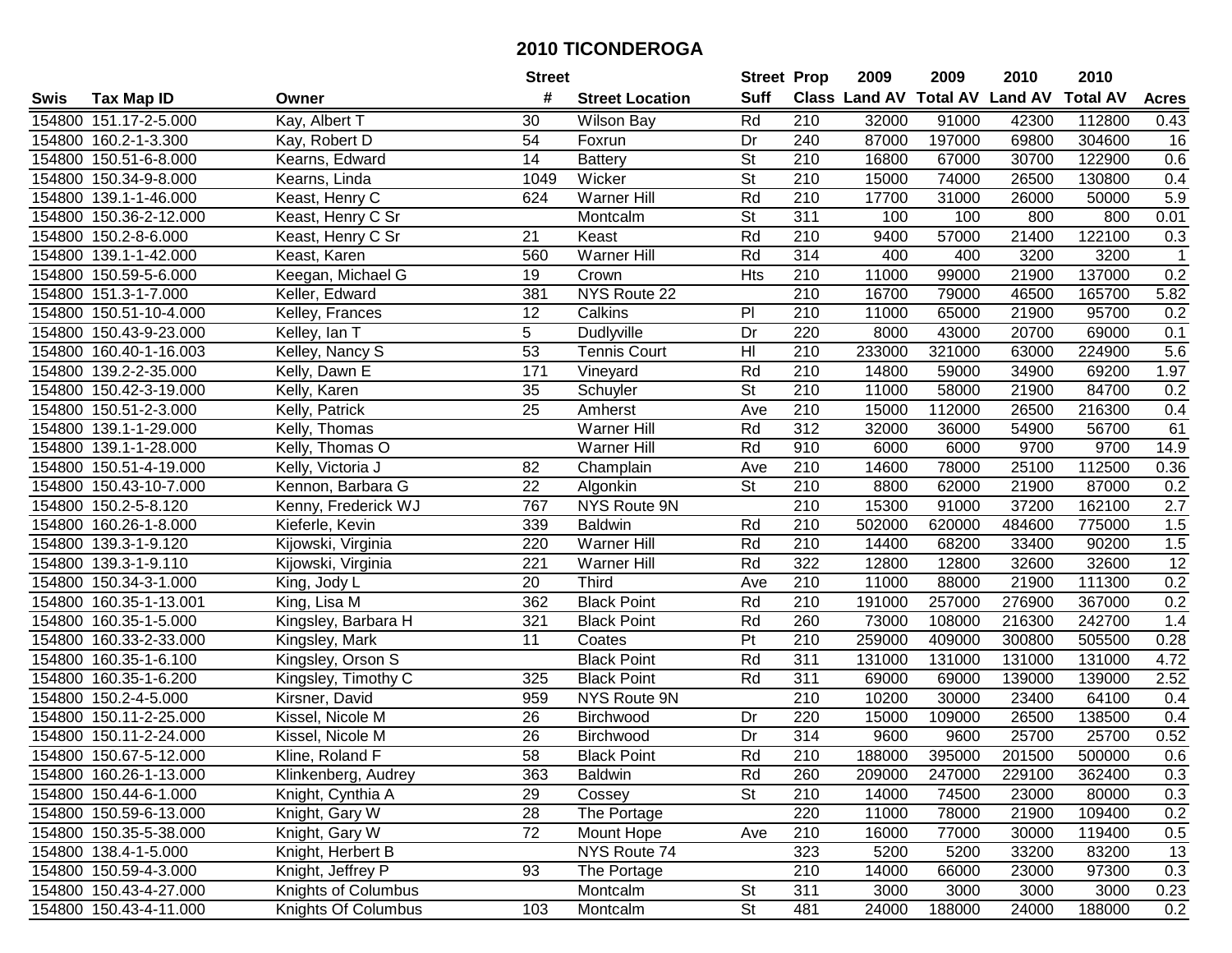|        |                         |                            | <b>Street</b>   |                        | <b>Street Prop</b>       |                  | 2009                          | 2009           | 2010           | 2010            |              |
|--------|-------------------------|----------------------------|-----------------|------------------------|--------------------------|------------------|-------------------------------|----------------|----------------|-----------------|--------------|
| Swis   | <b>Tax Map ID</b>       | Owner                      | #               | <b>Street Location</b> | <b>Suff</b>              |                  | <b>Class Land AV Total AV</b> |                | <b>Land AV</b> | <b>Total AV</b> | <b>Acres</b> |
|        | 154800 150.43-4-9.200   | Knights Of Columbus        |                 | Carnegie               | PI                       | 330              | 3000                          | 3000           | 3000           | 3000            | 0.1          |
|        | 154800 150.43-4-6.028   | Knights Of Columbus        |                 | Montcalm               | St                       | 330              | 22000                         | 22000          | 22000          | 22000           | 0.43         |
|        | 154800 150.11-1-22.000  | Kohaut, Clinton A          | 860             | NYS Route 9N           |                          | 449              | 80000                         | 133000         | 80000          | 175000          | $\mathbf{1}$ |
|        | 154800 150.44-9-4.100   | Kohaut, Clinton A          |                 | Montcalm               | St                       | 311              | 10000                         | 10000          | 33300          | 33300           | $\mathbf{1}$ |
|        | 154800 150.4-1-10.120   | Kohaut, Robert             | 4               | Caldwell               | Cir                      | 210              | 339000                        | 608000         | 421000         | 855200          | 0.92         |
|        | 154800 150.42-3-24.000  | Kohrman, Janice D          | 21              | John                   | $\overline{\mathsf{St}}$ | $\overline{210}$ | 14000                         | 61000          | 23000          | 90200           | 0.3          |
|        | 154800 160.34-1-5.000   | Kolarich, John P Jr        | 70              | <b>Tiroga Beach</b>    | Ln                       | 210              | 281000                        | 337000         | 232000         | 334400          | 0.4          |
|        | 154800 150.1-2-1.200    | Kolysko, David             | 469             | Old Chilson            | Rd                       | $\overline{240}$ | 30000                         | 92000          | 55600          | 137000          | 37.62        |
|        | 154800 150.51-8-1.100   | Kolysko, James             | 4               | Carillon               | Rd                       | $\overline{210}$ | 16900                         | 145000         | 30700          | 193000          | 0.61         |
|        | 154800 139.3-2-35.000   | Kolysko, Paul V            | 112             | Old Chilson            | Rd                       | 240              | 19300                         | 85000          | 38200          | 127800          | 10.84        |
|        | 154800 150.36-1-1.000   | Kolysko, Stella            | 38              | <b>Burgoyne</b>        | Rd                       | 311              | 20400                         | 20400          | 34600          | 34600           | 1.4          |
|        | 154800 150.83-1-14.000  | Kondorossy, Kalman         | 17              | <b>Mossy Point</b>     | Rd                       | 210              | 340000                        | 477000         | 340000         | 850000          | 0.7          |
|        | 154800 150.34-9-1.200   | Kroner, John A             | 1081            | Wicker                 | $\overline{\mathsf{St}}$ | 210              | 19200                         | 77000          | 32600          | 132400          | 0.9          |
|        | 154800 150.34-9-1.100   | Kroner, John A             | 1087            | Wicker                 | $\overline{\mathsf{St}}$ | 415              | 390000                        | 440000         | 390000         | 470000          | 8.7          |
|        | 154800 151.17-1-6.000   | <b>KTD Enterprises Inc</b> | 256             | NYS Route 22           |                          | 441              | 83000                         | 168000         | 83000          | 220000          | 2.4          |
|        | 154800 150.27-3-1.110   | Kugler, Vera               | 108             | Park                   | Ave                      | 210              | 16600                         | 99500          | 30500          | 150000          | 0.57         |
|        | 154800 150.51-1-16.100  | Kuhl, Keith W              | 65              | Lake George            | Ave                      | 210              | 18200                         | 163000         | 31800          | 185000          | 0.78         |
|        | 154800 150.34-4-11.000  | Kuhl, Kevin W              | $\overline{57}$ | Wayne                  | Ave                      | 210              | 11000                         | 83000          | 21900          | 123200          | 0.2          |
|        | 154800 150.51-10-46.000 | Kuhl, Matthew              |                 | Lake George            | Ave                      | 311              | 15000                         | 15000          | 26500          | 26500           | 0.4          |
|        | 154800 150.51-10-47.000 | Kuhl, Matthew              | 70              | Lake George            | Ave                      | 210              | 14000                         | 70000          | 23000          | 123700          | 0.3          |
|        | 154800 160.34-1-2.001   | Kusky, Anthony J           |                 | The Point              |                          | 312              | 152000                        | 153000         | 253000         | 253000          | 0.2          |
| 154800 | 160.34-1-10.000         | Kusky, Anthony J           | 8               | The Point              |                          | 210              | 177000                        | 252000         | 265000         | 348600          | 0.2          |
| 154800 | 150.67-4-3.120          | Kwan, Peter                | 62              | Outlet                 | Dr                       | 210              | 48000                         | 175000         | 69100          | 224800          | 2.52         |
| 154800 | 150.36-2-1.000          | LaBatore, Anthony          | 23              | <b>Burgoyne</b>        | Rd                       | 210              | 16700                         | 30000          | 30600          | 50000           | 0.59         |
| 154800 | 150.43-8-12.000         | LaBatore, Anthony          | 135             | Lake George            | Ave                      | $\overline{210}$ | 11000                         | 43000          | 22700          | 77300           | 0.2          |
|        | 154800 150.59-2-1.000   | LaBounty Robert J          | 32              | Lake George            | Ave                      | 210              | 11000                         | 72000          | 21900          | 97000           | 0.2          |
|        | 154800 150.59-1-5.001   | LaBounty Robert J          |                 | Lake George            | Ave                      | 311              | 14000                         | 14000          | 1000           | 1000            | 0.3          |
|        | 154800 150.59-2-26.000  | LaBounty Robert J          | 277             | Alexandria             | Ave                      | 230              | 17600                         | 50000          | 31300          | 85100           | 0.7          |
|        | 154800 150.2-7-18.310   | LaBounty Robert J          | 32              | Labounty               | Way                      | 240              | 15800                         | 155000         | 47700          | 200000          | 24.92        |
|        | 154800 150.43-14-16.000 | LaBounty, Jennifer         | 124             | Lake George            | Ave                      | $\overline{210}$ | 8900                          | 40000          | 21000          | 66300           | 0.13         |
|        | 154800 150.51-5-10.000  | LaBounty, Judy L           | 9               | <b>Battery</b>         | $\overline{\mathsf{St}}$ | 210              | 16100                         | 37000          | 30100          | 83100           | 0.51         |
|        | 154800 150.34-2-7.000   | LaBounty, Richard E        | 99              | Wayne                  | Ave                      | 210              | 16200                         | 73000          | 30100          | 95600           | 0.3          |
|        | 154800 150.34-11-8.300  | LaBounty, Richard E        | 103             | Wayne                  | Ave                      | 311              | 16900                         | 16900          | 20200          | 20200           | 0.61         |
|        | 154800 150.59-7-22.000  | LaBounty, Roxanne M        | $\overline{26}$ | Water                  | $\overline{St}$          | 210              | 15000                         | 58000          | 26500          | 110000          | 0.4          |
|        | 154800 151.3-1-10.000   | Lachner, Thomas F          |                 | NYS Route 22           |                          | 314              | 5400                          | 5400           | 7500           | 7500            | 2.7          |
|        | 154800 150.35-5-21.310  | LaChute Hydro Co Inc       |                 | Burgoyne               | Rd                       | 874              | 19000                         | 80000          | 19000          | 271520          | 0.84         |
|        | 154800 150.43-18-1.000  | LaChute Hydro Co Inc       | 62              | LaChute                | Ln                       | 874              |                               | 328000 2908000 | 328000         | 7602560         | 20.93        |
|        | 154800 150.43-11-7.200  | LaChute Hydro Co Inc       | 141             | Montcalm               | <b>St</b>                | 874              | 70000                         | 2021000        | 70000          | 5294640         | 0.76         |
|        | 154800 150.59-10-2.000  | LaChute Hydro Co Inc       |                 | Lake George            | Ave                      | 874              | 27000                         | 161000         | 27000          | 407280          | 1.16         |
|        | 154800 150.28-1-7.001   | LaConte, Barbara           | 60              | Shore Airport          | Rd                       | 210              | 14600                         | 104000         | 34400          | 152100          | 1.8          |
|        | 154800 150.59-6-10.000  | LaConte, John              | 9               | Pinnacle               | St                       | 210              | 11000                         | 45000          | 21900          | 69900           | 0.2          |
|        | 154800 150.4-1-36.000   | Ladd, Donald F             | 26              | Stoughton              | Dr                       | 210              | 390000                        | 715000         | 387100         | 850000          | 1.06         |
|        |                         |                            |                 |                        |                          |                  |                               |                |                |                 |              |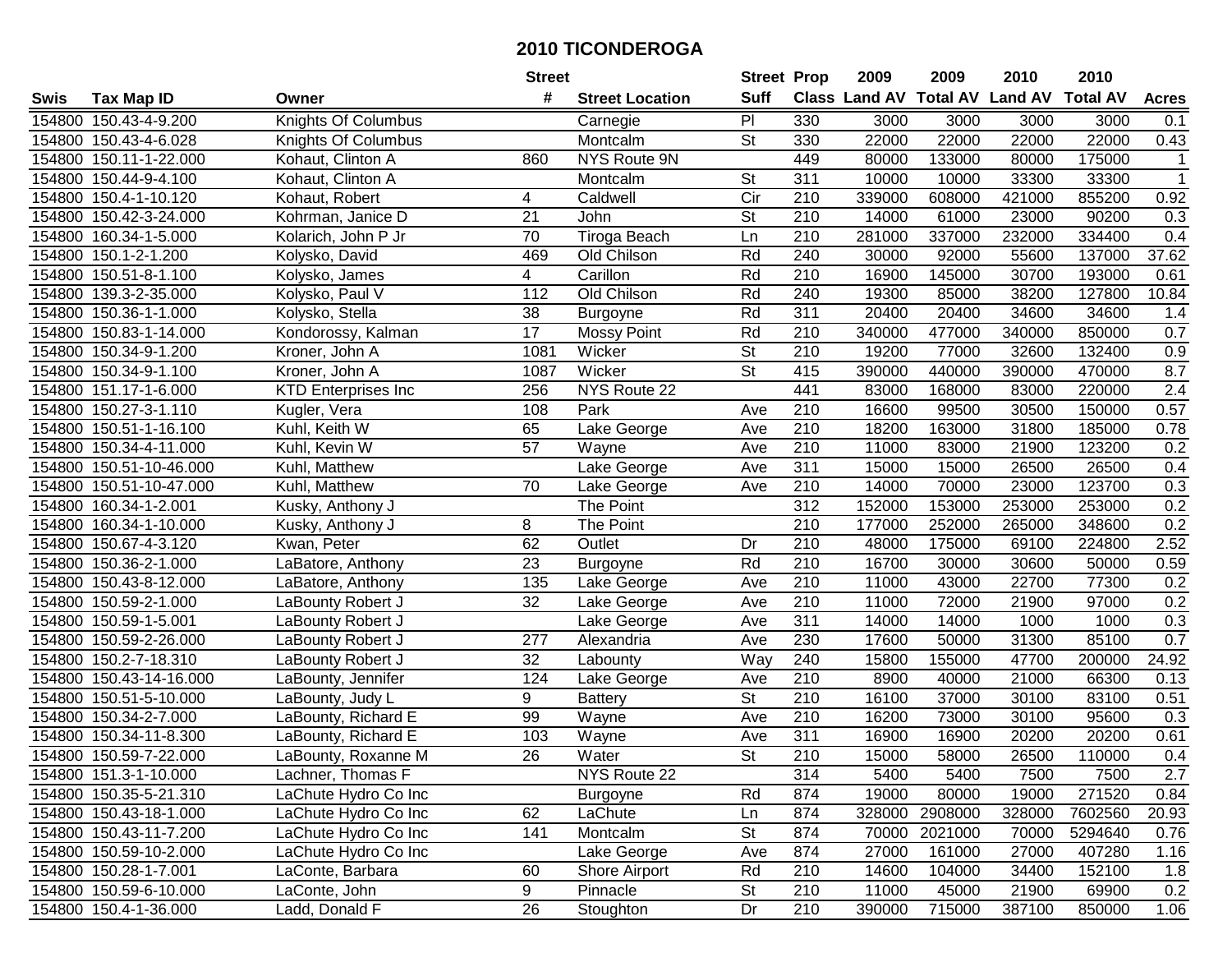|        |                         |                              | <b>Street</b>   |                        | <b>Street Prop</b>       |                  | 2009          | 2009            | 2010           | 2010            |                    |
|--------|-------------------------|------------------------------|-----------------|------------------------|--------------------------|------------------|---------------|-----------------|----------------|-----------------|--------------------|
| Swis   | <b>Tax Map ID</b>       | Owner                        | #               | <b>Street Location</b> | <b>Suff</b>              |                  | Class Land AV | <b>Total AV</b> | <b>Land AV</b> | <b>Total AV</b> | <b>Acres</b>       |
| 154800 | 150.59-5-14.000         | Ladd, Jaimie                 | 14              | Crown                  | Hts                      | 210              | 14000         | 86000           | 23000          | 169900          | 0.3                |
|        | 154800 139.1-1-16.000   | Ladd, Peter C                | 72              | Warner Hill            | Rd                       | 210              | 15100         | 35000           | 36300          | 56300           | 2.4                |
| 154800 | 150.50-1-7.000          | LaFountain, Arnold           | $\overline{7}$  | Pearl                  | St                       | 210              | 15000         | 65000           | 26500          | 65600           | 0.4                |
| 154800 | 150.50-1-4.000          | LaFountain, Arnold W         | 8               | Pearl                  | $\overline{\mathsf{St}}$ | 210              | 15000         | 22000           | 26500          | 75100           | 0.4                |
| 154800 | 150.50-1-3.000          | LaFountain, Arnold W         | 111             | Lord Howe              | <b>St</b>                | 311              | 9000          | 9000            | 23000          | 23000           | 0.3                |
| 154800 | 150.50-1-6.000          | LaFountain, Arnold W         | 11              | Pearl                  | $\overline{\mathsf{St}}$ | 210              | 14000         | 19000           | 23000          | 38000           | 0.3                |
| 154800 | 150.42-4-22.000         | LaFountain, Peter W          | 140             | Lord Howe              | St                       | 210              | 11000         | 41000           | 21900          | 72200           | 0.2                |
| 154800 | 139.1-1-48.000          | LaFrance, Daniel D           | 1581            | <b>NYS Route 9N</b>    |                          | 240              | 43000         | 135000          | 86100          | 199000          | 68.8               |
| 154800 | 150.35-9-6.000          | LaFrance, Darrell W          | $\overline{51}$ | Park                   | Ave                      | $\overline{210}$ | 11000         | 55000           | 21900          | 65700           | 0.2                |
| 154800 | 150.28-1-5.200          | LaFrance, Derek P            | 29              | Shore Airport          | Rd                       | 210              | 17600         | 106600          | 29500          | 166400          | 0.82               |
| 154800 | 139.2-2-7.200           | LaFrance, William            | 1747            | NYS Route 9N           |                          | 210              | 15100         | 51000           | 36600          | 110000          | 2.5                |
|        | 154800 149.-1-63.142    | Lahendro, Gabriel M          | 653             | <b>Putts Pond</b>      | Rd                       | 270              | 13000         | 13000           | 39300          | 47300           | $\overline{12.54}$ |
| 154800 | 159.-1-59.000           | Laing, David                 |                 | Shattuck               | Rd                       | 323              | 14000         | 14000           | 22800          | 22800           | 35                 |
| 154800 | 139.1-1-12.000          | Laing, Richard E             |                 | Warner Hill            | Rd                       | 910              | 20000         | 20000           | 32500          | 32500           | 50                 |
| 154800 | 150.4-2-3.000           | Lake Bear Partners LLC       |                 | Alexandria             | Ave                      | 314              | 100           | 100             | 100            | 100             | 0.02               |
| 154800 | 150.58-2-2.000          | Lake Bear Partners LLC       | 222             | Alexandria             | Ave                      | 434              | 50000         | 84000           | 50000          | 84000           | 4.19               |
| 154800 | 160.2-1-1.000           | Lake George Basin            |                 | <b>Baldwin</b>         | Rd                       | 322              | 65000         | 65000           | 65000          | 65000           | 87.2               |
| 154800 | 160.2-1-2.000           | Lake George Basin            |                 | <b>Baldwin</b>         | Rd                       | 323              | 36000         | 36000           | 36000          | 36000           | 47.7               |
| 154800 | 160.2-1-3.100           | Lake George Basin            |                 | <b>Baldwin</b>         | Rd                       | 322              | 31000         | 31000           | 58800          | 58800           | 17.67              |
| 154800 | 150.4-1-11.001          | Lake George Basin            |                 | <b>Baldwin</b>         | Rd                       | 322              | 36000         | 36000           | 37800          | 37800           | 20                 |
| 154800 | 160.40-1-1.100          | Lake George Land Consvtn     |                 | <b>Baldwin</b>         | Rd                       | $\overline{311}$ | 175000        | 175000          | 650600         | 650600          | 53.4               |
| 154800 | 150.67-4-14.400         | Lake George Retreat LLC      | 94              | Outlet                 | Dr                       | 210              | 32000         | 137000          | 70600          | 300000          | 2.77               |
| 154800 | 150.67-4-14.300         | Lake George Retreat LLC      | 88              | Outlet                 | Dr                       | 210              | 45000         | 229000          | 90300          | 350000          | 4.17               |
| 154800 | 150.67-4-14.500         | Lake George Retreat LLC      | 93              | Outlet                 | Dr                       | 311              | 21000         | 21000           | 11300          | 11300           | 0.33               |
| 154800 | 160.33-2-9.000          | Lake George Steamboat Co     | 11              | Dry Dock               | Ln                       | 448              | 170000        | 170000          | 197500         | 200000          | 0.3                |
| 154800 | 160.33-2-11.000         | Lake George Steamboat Co     |                 | <b>Baldwin</b>         | Rd                       | 314              | 25000         | 25000           | 63000          | 63000           | 1.5                |
| 154800 | 160.33-2-15.000         | Lake George Steamboat Co     |                 | <b>Baldwin</b>         | Rd                       | 311              | 70000         | 70000           | 100000         | 100000          | 0.1                |
| 154800 | 160.33-2-14.000         | Lake George Steamboat Co     | 25              | Steamboat              | Lndg                     | 260              | 149000        | 152000          | 210000         | 250000          | 0.2                |
| 154800 | 160.33-2-13.000         | Lake George Steamboat Co     | 29              | Steamboat              | Lndg                     | 448              | 144000        | 144000          | 180000         | 200000          | 0.7                |
| 154800 | 160.33-2-10.120         | Lake George Steamboat Co Inc |                 | <b>Baldwin</b>         | Rd                       | $\overline{311}$ | 193000        | 193000          | 283600         | 283600          | 0.49               |
| 154800 | 160.33-2-10.200         | Lake George Steamboat Co Inc | 5               | Dry Dock               | Ln                       | 260              | 212000        | 267000          | 300000         | 365000          | 0.4                |
|        | 154800 139.4-3-1.100    | Lamb, Ann M                  | 3489            | NYS Route 74           |                          | 240              | 34000         | 62000           | 52900          | 107500          | 43.2               |
| 154800 | $150.34 - 1 - 3.000$    | Lamb, Francis F              | 1042            | Wicker                 | $\overline{\mathsf{St}}$ | 210              | 14000         | 62000           | 23000          | 84900           | $\overline{0.3}$   |
|        | 154800 150.42-3-26.000  | Lamb, Margaret J             | $\overline{22}$ | George                 | $\overline{\mathsf{St}}$ | 220              | 11000         | 62000           | 21900          | 86100           | 0.2                |
|        | 154800 140.3-2-5.300    | Landry, Dennis M             | 15              | Locus                  | Way                      | 260              | 16200         | 27000           | 29500          | 116700          | 0.5                |
|        | 154800 140.3-2-5.100    | Landry, Robert               | 11              | Locus                  | Way                      | 260              | 22000         | 73000           | 37700          | 110000          | 0.73               |
|        | 154800 150.35-9-5.000   | Lang, Jerry H                |                 | Park                   | Ave                      | 311              | 14000         | 14000           | 23000          | 23000           | 0.3                |
|        | 154800 150.35-9-4.000   | Lang, Jerry H                | 53              | Park                   | Ave                      | 210              | 11000         | 33000           | 21900          | 67900           | 0.2                |
|        | 154800 139.3-1-31.000   | Lang, Randy                  | 147             | Veterans               | Rd                       | 210              | 14400         | 47000           | 33400          | 70100           | 1.5                |
|        | 154800 140.3-2-3.000    | Lange, Helen M               | 187             | Kirby                  | Pt                       | 240              | 103000        | 200000          | 233300         | 306000          | 14.54              |
|        | 154800 150.51-10-30.031 | Langey, Phillip J            | 25              | Highland               | <b>St</b>                | 210              | 16200         | 84000           | 30100          | 112000          | 0.52               |
|        | 154800 150.44-7-4.000   | LaPann, Lawrence             | 13              | Woody                  | Ln                       | 210              | 8000          | 59000           | 20700          | 88500           | 0.1                |
|        |                         |                              |                 |                        |                          |                  |               |                 |                |                 |                    |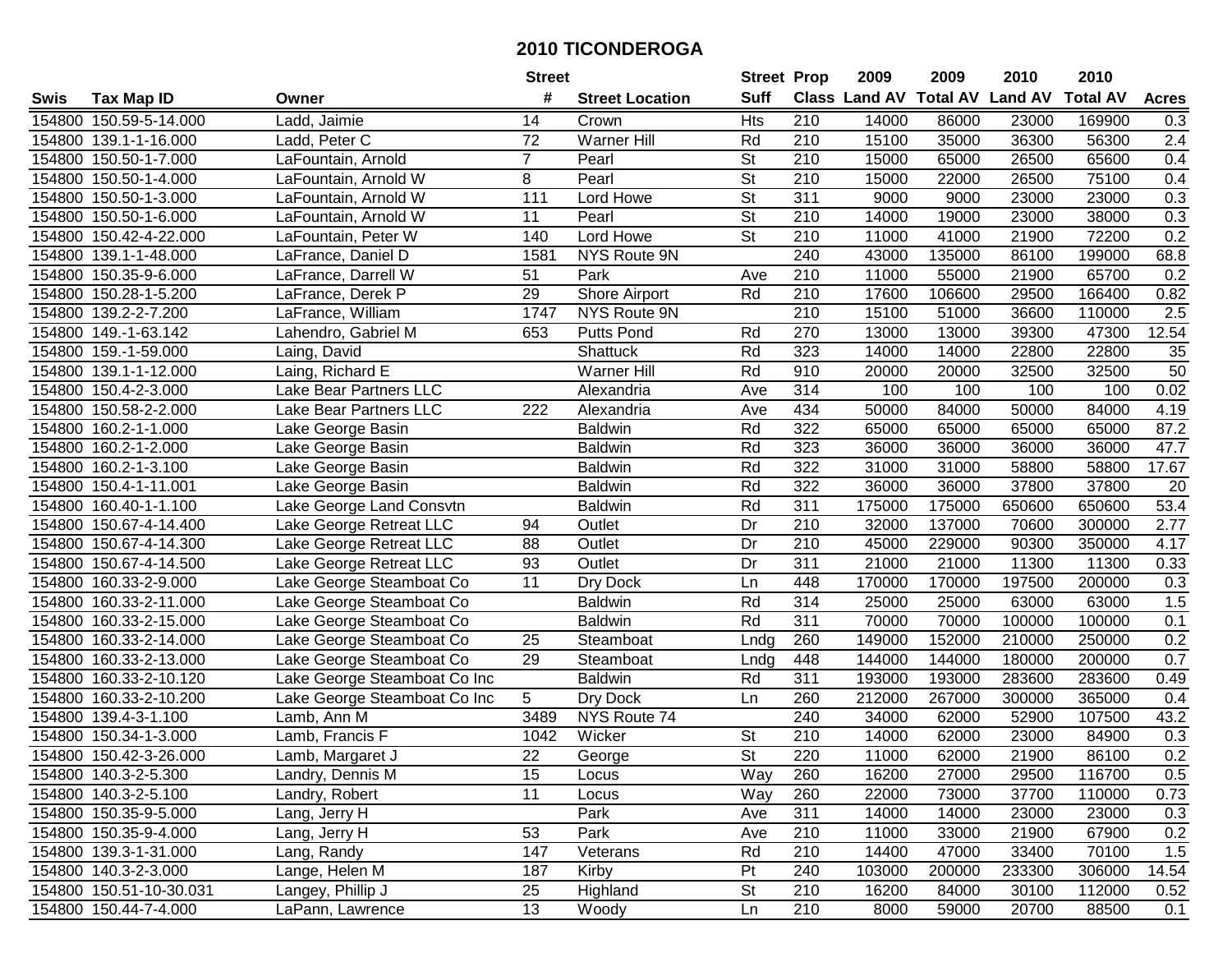|        |                        |                           | <b>Street</b> |                        | <b>Street Prop</b>       |                  | 2009                          | 2009    | 2010           | 2010            |              |
|--------|------------------------|---------------------------|---------------|------------------------|--------------------------|------------------|-------------------------------|---------|----------------|-----------------|--------------|
| Swis   | <b>Tax Map ID</b>      | Owner                     | #             | <b>Street Location</b> | <b>Suff</b>              |                  | <b>Class Land AV Total AV</b> |         | <b>Land AV</b> | <b>Total AV</b> | <b>Acres</b> |
|        | 154800 139.3-2-38.000  | LaPann, Tracy L           | 76            | Old Chilson            | Rd                       | 210              | 15700                         | 62000   | 38800          | 123400          | 3.2          |
|        | 154800 139.1-1-37.120  | LaPeter, Jean             | 495           | Warner Hill            | Rd                       | 240              | 17900                         | 108000  | 38100          | 175000          | 10.67        |
|        | 154800 139.1-1-37.112  | LaPeter, Jean             |               | Warner Hill            | Rd                       | 311              | 15200                         | 15200   | 15200          | 15200           | 10.1         |
|        | 154800 150.28-1-4.000  | LaPoint, Napoleon         | 39            | Shore Airport          | Rd                       | 210              | 11000                         | 72000   | 25400          | 101200          | 0.5          |
|        | 154800 150.43-13-4.000 | LaPointe Julie            | 8             | Father Jogues          | $\overline{P}$           | 210              | 15000                         | 128000  | 26500          | 175000          | 0.4          |
|        | 154800 150.43-16-3.000 | LaPointe, George          | 141           | Champlain              | Ave                      | 210              | 14000                         | 80000   | 23000          | 92700           | 0.3          |
|        | 154800 139.15-2-6.000  | LaPointe, Julie Huestis M | 1493          | NYS Route 9N           |                          | $\overline{210}$ | 10200                         | 49000   | 23400          | 93100           | 0.4          |
|        | 154800 150.83-1-6.000  | LaPointe, Marsha B        | 195           | <b>Black Point</b>     | Rd                       | $\overline{210}$ | 20000                         | 160000  | 50400          | 203300          | 0.6          |
|        | 154800 150.51-7-11.000 | LaPointe, Thomas Y        | 23            | Carillon               | Rd                       | $\overline{210}$ | 15000                         | 65000   | 26500          | 92700           | 0.4          |
|        | 154800 160.35-1-4.000  | LaPointe, Virginia B      |               | <b>Black Point</b>     | Rd                       | 311              | 77000                         | 77000   | 211000         | 211000          | 1.1          |
|        | 154800 150.35-2-2.000  | LaRock, Betty J           |               | Grace                  | Ave                      | 311              | 9600                          | 9600    | 13400          | 13400           | 0.26         |
|        | 154800 150.35-3-1.002  | LaRock, Edward J          | 77            | Mount Hope             | Ave                      | 210              | 14200                         | 86000   | 23000          | 189300          | 0.32         |
|        | 154800 150.43-14-9.000 | LaRock, Paul A            | 20            | Holcomb                | Ave                      | 210              | 8000                          | 48000   | 20700          | 79200           | 0.1          |
|        | 154800 150.27-1-11.200 | LaRose, Amber             | 61            | Park                   | Ave                      | 210              | 15000                         | 45000   | 26500          | 68900           | 0.4          |
|        | 154800 150.35-9-2.200  | LaRose, Amber             | 61            | Park                   | Ave                      | 311              | 4500                          | 4500    | 21000          | 21000           | 0.13         |
|        | 154800 139.4-1-16.000  | LaRose, Caroline          | 48            | Charboneau             | Rd                       | 270              | 9200                          | 17800   | 21000          | 29600           | 0.28         |
|        | 154800 150.51-1-4.000  | Laslow, Amanda M          | 16            | Stanton                | $\overline{\mathsf{St}}$ | 210              | 15000                         | 79000   | 26500          | 109100          | 0.4          |
|        | 154800 150.59-2-30.000 | LaTour, Gary M            | 30            | Lake George            | Ave                      | 210              | 8000                          | 42000   | 20700          | 54700           | 0.1          |
|        | 154800 150.59-6-11.000 | LaTour, Richard J Jr      | 32            | The Portage            |                          | 210              | 11000                         | 56000   | 21900          | 76100           | 0.2          |
|        | 154800 138.15-1-6.000  | Lauman, Larry K           | 48            | Hall                   | Rd                       | 210              | 14200                         | 36000   | 32800          | 55400           | 1.3          |
|        | 154800 138.4-1-63.200  | Lauman, Larry K           |               | Putts Pond             | Rd                       | 322              | 6200                          | 6200    | 4800           | 4800            | 68.9         |
|        | 154800 138.15-2-2.000  | Lauman, Margaret W        | 23            | <b>Putts Pond</b>      | Rd                       | 210              | 14200                         | 60000   | 32400          | 97900           | 1.2          |
|        | 154800 138.2-1-3.000   | Launderville, Lewis R Jr  |               | Stoney Lonesome        | Rd                       | 314              | 11600                         | 11600   | 39100          | 39100           | 5.29         |
| 154800 | 139.2-3-19.000         | Laundree, James           | 775           | Shore Airport          | Rd                       | 210              | 11000                         | 88000   | 25400          | 119600          | 0.5          |
|        | 154800 150.83-1-18.026 | Laundree, James E         | 13            | <b>Blue Heron</b>      | Dr                       | 260              | 151000                        | 167000  | 190000         | 203300          | 0.3          |
|        | 154800 160.1-3-2.111   | LaVallee, Justin M        | 312           | NYS Route 9N           |                          | 483              | 76400                         | 218400  | 76400          | 218400          | 79.06        |
|        | 154800 160.1-3-2.112   | LaVallee, Richard         | 308           | NYS Route 9N           |                          | 280              | 28000                         | 136000  | 37300          | 200000          | 2.74         |
|        | 154800 150.11-1-21.000 | LaVallie, Frederick J     | 15            | $\overline{V}$ alley   | Dr                       | 210              | 21000                         | 152000  | 49100          | 250000          | 1.43         |
|        | 154800 160.40-1-15.000 | Lavin, Christopher J      | 633           | <b>Baldwin</b>         | Rd                       | 280              | 679000                        | 1065000 | 597000         | 1125000         | 2.7          |
|        | 154800 150.65-1-4.002  | LaVoie, Jeffrey O         | 8             | Spruce                 | $\overline{C}$ ir        | $\overline{210}$ | 28000                         | 179000  | 55000          | 213700          | 2.1          |
|        | 154800 150.82-2-15.000 | Law, Nancy J              | 13            | Cottage                | Rd                       | $\overline{312}$ | 15300                         | 25000   | 80600          | 87900           | 0.3          |
|        | 154800 150.82-2-9.000  | Law, Nancy J              | 14            | Cottage                | Rd                       | 210              | 140000                        | 211000  | 190000         | 361800          | 0.18         |
|        | 154800 160.27-1-14.000 | Lawson Family Trust       | 290           | <b>Black Point</b>     | Rd                       | $\overline{210}$ | 318000                        | 603000  | 348900         | 782000          | 0.7          |
|        | 154800 139.2-2-27.000  | Layland, Paula AH         | 102           | Vineyard               | Rd                       | 260              | 14000                         | 46000   | 31800          | 79500           | $\mathbf{1}$ |
|        | 154800 138.55-7-7.000  | Lazzaro, Joseph           | 2240          | NYS Route 74           |                          | 311              | 23000                         | 68000   | 23000          | 23000           | 0.2          |
|        | 154800 138.55-7-12.100 | Lazzaro, Joseph A         | 2241          | NYS Route 74           |                          | 210              | 114000                        | 255000  | 156000         | 360400          | 0.28         |
|        | 154800 138.55-7-12.200 | Lazzaro, Joseph A         |               | NYS Route 74           |                          | 322              | 24600                         | 24600   | 43200          | 43200           | 2.6          |
|        | 154800 160.33-2-22.000 | Leary, James H            | 405           | <b>Baldwin</b>         | Rd                       | 280              | 479000                        | 590000  | 451200         | 684300          | 0.9          |
|        | 154800 150.27-3-15.100 | Leather, Virginia G       | 19            | <b>Bennett</b>         | Rd                       | 270              | 17000                         | 37000   | 23700          | 57300           | 0.32         |
|        | 154800 150.27-2-2.000  | Leathernecks 791 Mrn Corp |               | Burgoyne               | Rd                       | 330              | 20200                         | 20200   | 32590          | 32590           | 1.2          |
|        | 154800 150.42-3-39.000 | Leavens, James A          | 166           | Lord Howe              | St                       | 210              | 11000                         | 55000   | 21900          | 92000           | 0.2          |
|        | 154800 150.51-1-14.000 | Ledger, Loralie           | 75            | Lake George            | Ave                      | 210              | 11000                         | 102000  | 21900          | 103700          | 0.2          |
|        |                        |                           |               |                        |                          |                  |                               |         |                |                 |              |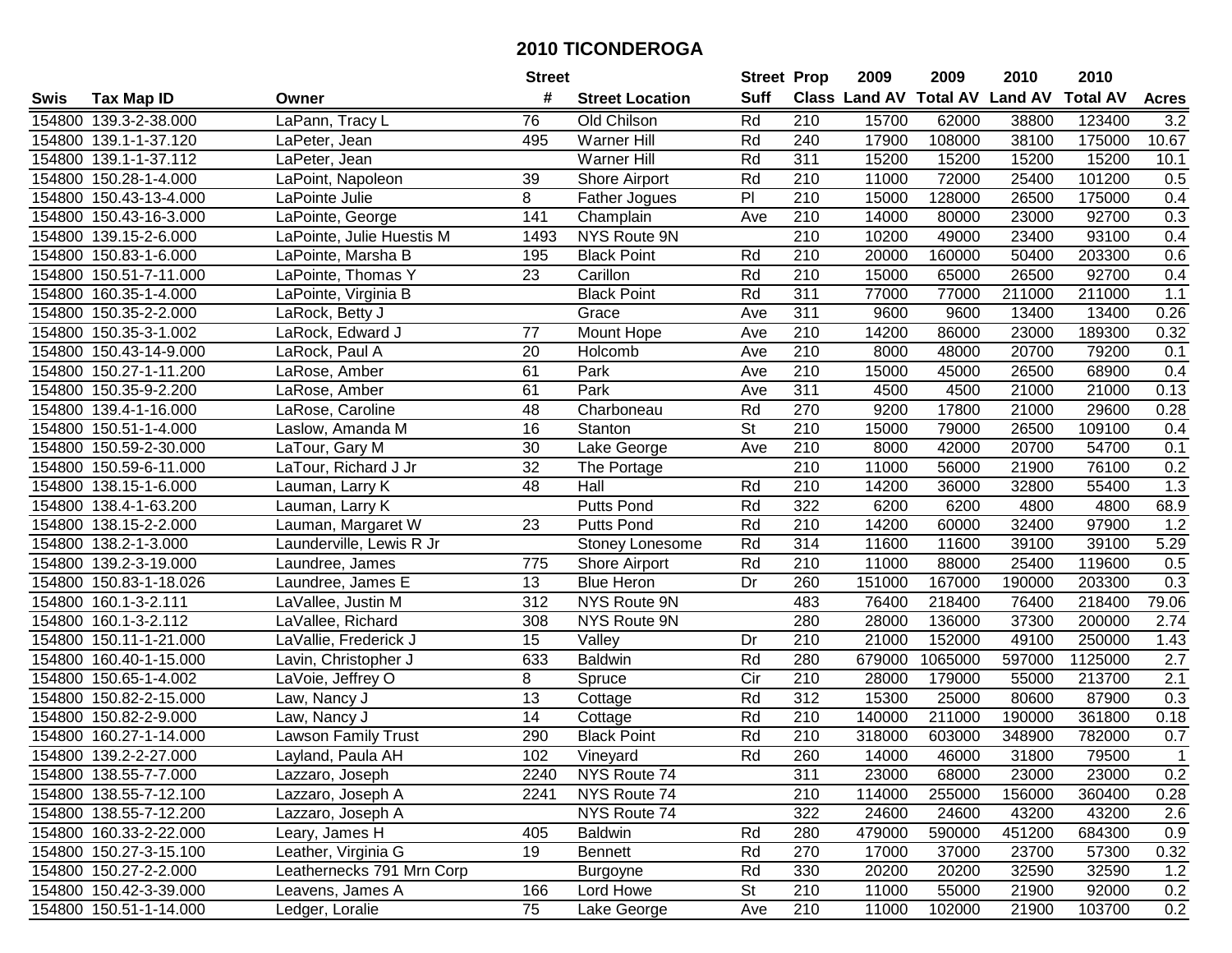|        |                               |                               | <b>Street</b>   |                        | <b>Street Prop</b>       |                  | 2009          | 2009            | 2010           | 2010            |                  |
|--------|-------------------------------|-------------------------------|-----------------|------------------------|--------------------------|------------------|---------------|-----------------|----------------|-----------------|------------------|
| Swis   | <b>Tax Map ID</b>             | Owner                         | #               | <b>Street Location</b> | <b>Suff</b>              |                  | Class Land AV | <b>Total AV</b> | <b>Land AV</b> | <b>Total AV</b> | <b>Acres</b>     |
|        | 154800 138.4-1-33.000         | Lee, Larry A II               | 10              | County Route 56        |                          | 210              | 11000         | 47000           | 25400          | 56900           | 0.5              |
|        | 154800 150.34-1-14.023        | Leerkes Bernard H             | 47              | <b>Third</b>           | Ave                      | 220              | 16000         | 150000          | 30000          | 184300          | 0.5              |
|        | 154800 139.4-2-3.200          | Leerkes, Bernard H            | 178             | Delano                 | Rd                       | 210              | 15400         | 74000           | 37600          | 119100          | 2.8              |
|        | 154800 139.4-2-3.100          | Leerkes, Erik                 |                 | Delano                 | Rd                       | 105              | 94000         | 94000           | 94500          | 94500           | 116.6            |
|        | 154800 139.4-1-28.000         | Leerkes, Erik                 |                 | Charboneau             | Rd                       | 105              | 68000         | 68000           | 67500          | 67500           | 78.6             |
|        | 154800 139.4-1-27.200         | Leerkes, Erik                 |                 | Delano                 | Rd                       | 105              | 22000         | 22000           | 21600          | 21600           | 25.3             |
|        | 154800 139.4-1-25.000         | Leerkes, Erik                 |                 | Delano                 | Rd                       | 105              | 1100          | 1100            | 1100           | 1100            | $\overline{2.8}$ |
| 154800 | 139.4-1-23.000                | Leerkes, Erik                 |                 | Delano                 | Rd                       | 105              | 37000         | 37000           | 37100          | 37100           | 42.2             |
| 154800 | 139.2-5-4.000                 | Leerkes, Erik                 |                 | <b>NYS Route 9N</b>    |                          | 105              | 35000         | 35000           | 35900          | 35900           | 41               |
|        | 154800 139.2-5-3.000          | Leerkes, Erik                 |                 | Delano                 | Rd                       | 105              | 116000        | 162000          | 116100         | 169500          | 129              |
|        | 154800 139.4-2-1.000          | Leerkes, Erik                 | 254             | Delano                 | Rd                       | 112              | 144000        | 380000          | 162200         | 434000          | 176.9            |
|        | 154800 150.75-1-3.000         | LeFevre, James R              |                 | Sagamore               | Dr                       | 323              | 6600          | 6600            | 70600          | 70600           | 0.6              |
|        | 154800 150.75-2-15.000        | LeFevre, James R              |                 | Sagamore               | Dr                       | 311              | 47000         | 47000           | 52800          | 52800           | 0.7              |
|        | 154800 150.2-5-10.000         | LeFevre, James R              |                 | NYS Route 9N           |                          | 314              | 10400         | 10400           | 32800          | 32800           | 3.3              |
|        | 154800 150.75-2-2.000         | LeFevre, Louis J              | 53              | Sagamore               | Dr                       | 210              | 107000        | 163000          | 141400         | 275000          | 0.2              |
| 154800 | 150.82-2-10.000               | LeFevre, Louis J Jr           |                 | Cottage                | Rd                       | 311              | 117000        | 117000          | 190000         | 190000          | 0.2              |
|        | 154800 150.75-1-2.000         | LeFevre, Louis J Jr           |                 | Sagamore               | Dr                       | 323              | 100           | 100             | 600            | 600             | 0.1              |
|        | 154800 150.82-2-20.000        | LeFevre, Louis J Jr           |                 | Cottage                | Rd                       | 311              | 117000        | 117000          | 192100         | 192100          | 0.53             |
|        | 154800 150.75-2-16.000        | LeFevre, Louis J Jr           |                 | Sagamore               | Dr                       | 311              | 38000         | 38000           | 48000          | 48000           | 0.5              |
|        | 154800 160.33-2-10.112        | Legge, Mary J                 | 8               | Acorn                  | Ln                       | 210              | 222000        | 342000          | 279000         | 412900          | 0.22             |
|        | 154800 150.43-11-29.001       | Leiper, John J                | 148             | Cannonball             | Path                     | 210              | 9500          | 124000          | 21300          | 123000          | 0.15             |
|        | 154800 160.2-1-3.200          | Lemieux, John                 | 35              | Foxrun                 | Dr                       | 210              | 35000         | 120000          | 64350          | 120000          | 7.7              |
| 154800 | 150.42-3-5.000                | Lender, Charles W             | 16              | Montcalm               | St                       | 482              | 21000         | 97000           | 21000          | 97000           | 0.19             |
| 154800 | 160.34-1-1.002                | Lender, Charles W             | 76              | Tiroga Beach           | Ln                       | 210              | 415000        | 577000          | 476400         | 657475          | 0.5              |
| 154800 | 150.51-3-5.000                | Lenhart, John F               | 93              | Champlain              | Ave                      | 210              | 14000         | 121000          | 23000          | 169600          | 0.3              |
|        | 154800 150.82-2-7.100         | Leon Living Trust             | $\overline{27}$ | Cottage                | Rd                       | 210              | 15300         | 45300           | 36300          | 110000          | 0.21             |
|        | 154800 150.82-2-2.000         | Leon, Myrna M                 | 34              | Cottage                | Rd                       | 210              | 152000        | 256000          | 205000         | 346400          | 0.2              |
|        | 154800 159.-1-40.000          | Leonard, Edward J Jr          | 628             | New Hague              | Rd                       | 210              | 16300         | 67000           | 37600          | 149300          | 4.11             |
|        | 154800 150.52-4-3.000         | Leshner, Winifred S           | 43              | Defiance               | $\overline{\mathsf{St}}$ | $\overline{210}$ | 11000         | 43000           | 21900          | 64900           | 0.2              |
|        | 154800 150.2-1-3.000          | Lester-Maher, Mary J          | 590             | Old Chilson            | Rd                       | $\overline{210}$ | 12800         | 22000           | 29200          | 56800           | 0.8              |
|        | 154800 150.43-11-35.002       | Letson, Doris M               | 142             | Cannonball             | Path                     | 210              | 8300          | 123000          | 20800          | 123000          | 0.11             |
|        | 154800 150.75-1-6.003         | Leveille, Jennifer            | 88              | Sagamore               | Dr                       | 210              | 54000         | 89800           | 108600         | 152400          | 1.54             |
|        | 154800 648.-9999-760.700/1881 | <b>Level 3 Communications</b> |                 | erratta                |                          | 836              | $\mathbf 0$   | 706403          | 0              | 663963          | $\mathbf 0$      |
|        | 154800 648.-9999-760.700/1882 | Level 3 Communications        |                 | erratta                |                          | 836              | 0             | 4479            | $\Omega$       | 4209            | $\overline{0}$   |
|        | 154800 150.67-6-8.000         | Lewis, Dorothy H              | 25              | Lindberghs             | Lndg                     | 260              | 31000         | 93000           | 35400          | 140000          | 2.8              |
|        | 154800 150.67-4-26.000        | Liberti, Bruno                |                 | <b>Baldwin</b>         | Rd                       | 311              | 16000         | 16000           | 23400          | 23400           | 0.4              |
|        | 154800 150.66-2-7.000         | Liberti, Bruno                | 65              | <b>Baldwin</b>         | Rd                       | 210              | 13000         | 79000           | 44200          | 146300          | 0.4              |
|        | 154800 150.43-17-6.000        | Liddell, Joseph W             | 10              | Treadway               | <b>St</b>                | 210              | 14000         | 51000           | 23000          | 60000           | 0.3              |
|        | 154800 160.1-2-1.000          | Liddell, Kathleen A           | 18              | Bernetz                | Rd                       | 210              | 14300         | 215000          | 37000          | 230000          | 1.29             |
|        | 154800 150.43-10-4.000        | Liddell, Richard J            | 12              | Algonkin               | <b>St</b>                | 210              | 14000         | 72000           | 23000          | 141300          | 0.3              |
|        | 154800 150.83-2-2.000         | Lisante, Judith A             | 68              | <b>Mossy Point</b>     | Rd                       | 210              | 22000         | 54000           | 58300          | 350000          | 0.93             |
|        | 154800 137.16-1-2.000         | Lisle, Forrest F Jr           | 1904            | NYS Route 74           |                          | 280              | 165000        | 257000          | 275000         | 370000          | $\overline{4}$   |
|        |                               |                               |                 |                        |                          |                  |               |                 |                |                 |                  |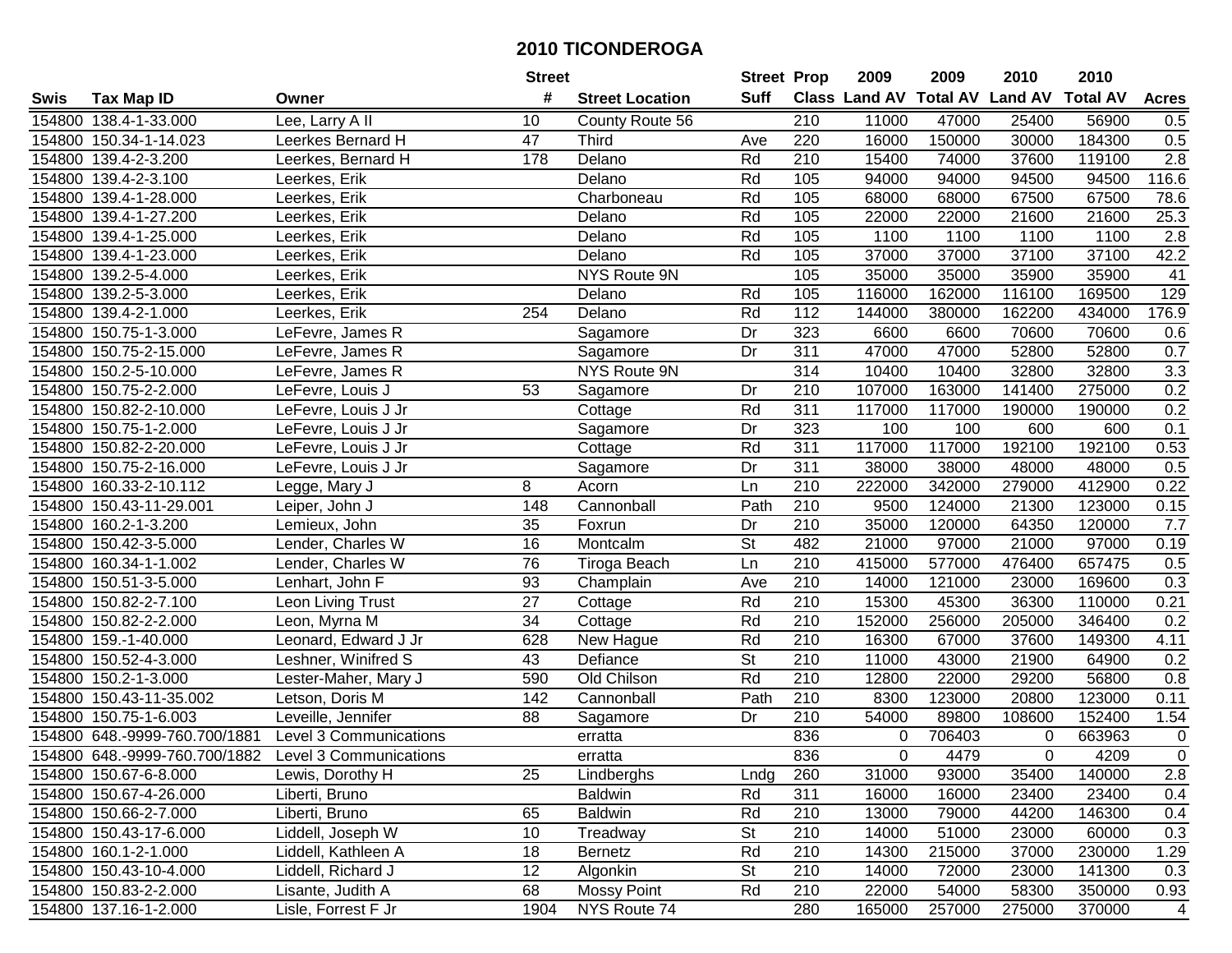|        |                         |                             | <b>Street</b> |                        | <b>Street Prop</b>       |                  | 2009                 | 2009            | 2010           | 2010            |                   |
|--------|-------------------------|-----------------------------|---------------|------------------------|--------------------------|------------------|----------------------|-----------------|----------------|-----------------|-------------------|
| Swis   | <b>Tax Map ID</b>       | Owner                       | #             | <b>Street Location</b> | <b>Suff</b>              |                  | <b>Class Land AV</b> | <b>Total AV</b> | <b>Land AV</b> | <b>Total AV</b> | <b>Acres</b>      |
|        | 154800 138.15-1-20.100  | Little, David L             | 2596          | NYS Route 74           |                          | 210              | 11500                | 74000           | 26400          | 108800          | 0.58              |
|        | 154800 139.1-1-37.111   | Lloyd, Jean                 | 499           | <b>Warner Hill</b>     | Rd                       | 210              | 16400                | 138000          | 41900          | 214000          | 4.15              |
|        | 154800 139.3-1-2.000    | Lloyd, Jean                 |               | <b>Warner Hill</b>     | Rd                       | 910              | 40000                | 40000           | 64400          | 64400           | 99.04             |
|        | 154800 150.52-4-12.000  | Lobdell, Danielle L         | 42            | Defiance               | St                       | 210              | 16000                | 58000           | 30000          | 77800           | 0.5               |
|        | 154800 139.4-1-44.000   | Lobdell, Eugene             | 357           | Burgoyne               | Rd                       | 210              | 14700                | 135000          | 36600          | 150400          | 1.9               |
|        | 154800 150.51-3-11.003  | Lobdell, Eugene             | 4             | Amherst                | Ave                      | $\overline{210}$ | 21000                | 94000           | 34700          | 110000          | $\overline{2}$    |
|        | 154800 150.28-1-10.000  | Lonergan, Craig             |               | Burgoyne               | Rd                       | 311              | 4500                 | 4500            | 16300          | 16300           | 0.2               |
| 154800 | 150.3-1-16.000          | Lonergan, Craig             | 337           | NYS Route 9N           |                          | 210              | 15400                | 47000           | 37600          | 216400          | 2.8               |
|        | 154800 150.28-1-11.000  | Lonergan, Craig M           | 10            | Burgoyne               | Rd                       | $\overline{210}$ | 22000                | 45000           | 38700          | 78900           | 8.1               |
|        | 154800 150.35-5-14.000  | Lonergan, James M           |               | <b>Burgoyne</b>        | Rd                       | 311              | 9800                 | 9800            | 13100          | 13100           | 0.24              |
|        | 154800 138.13-1-3.002   | Loose, Leland D             | 29            | Prospect               | Ln                       | 260              | 182000               | 243000          | 183600         | 247000          | 0.66              |
|        | 154800 150.2-4-3.120    | <b>Lord Howe Estates</b>    | 48            | Adirondack             | Dr                       | 411              | 358000               | 1880000         | 358000         | 1880000         | 40.65             |
|        | 154800 150.2-4-2.008    | Lord Howe Estates           |               | Adirondack             | Dr                       | $\overline{311}$ | 37000                | 37000           | 37000          | 37000           | 4.2               |
|        | 154800 139.3-2-39.000   | Lorenz, Patricia M          | 70            | Old Chilson            | Rd                       | 210              | 13400                | 64000           | 31800          | 100000          | $\mathbf{1}$      |
|        | 154800 150.11-2-10.000  | Losher, Jeffrey             |               | Birchwood              | Dr                       | 314              | 9000                 | 9000            | 23400          | 23400           | 0.4               |
|        | 154800 150.11-2-5.000   | Losher, Jeffrey             | 17            | Birchwood              | Dr                       | 210              | 17900                | 138000          | 31600          | 235000          | 0.99              |
|        | 154800 150.44-9-3.110/1 | Lower Falls Alliance Church |               | Overlook               | Dr                       | $\overline{210}$ |                      |                 | 100            | 137700          | $\mathbf 0$       |
|        | 154800 150.44-9-3.110   | Lower Falls Alliance Church | 176           | Montcalm               | $\overline{\mathsf{St}}$ | 620              | 290000               | 520000          | 448300         | 803900          | 6.3               |
|        | 154800 150.83-1-12.000  | Luberto, Frederick          | 9             | <b>Mossy Point</b>     | Rd                       | 210              | 340000               | 504000          | 340000         | 850000          | $\mathbf{1}$      |
|        | 154800 138.2-2-18.000   | Lucas, Brandon              |               | Corduroy               | Rd                       | 322              | 5400                 | 5400            | 7600           | 7600            | 25                |
|        | 154800 150.4-1-41.000   | Lucia, Jeffrey              | 27            | Stoughton              | Dr                       | 210              | 64000                | 243000          | 60600          | 275000          | 1.1               |
|        | 154800 149.-1-29.000    | Lyme Adk Timberlands I LLC  |               | Canfield               | Rd                       | 910              | 30000                | 30000           | 60500          | 60500           | 93                |
| 154800 | 159.-1-17.000           | Lyme Adk Timberlands I LLC  |               | Hayford                | Rd                       | 910              | 29000                | 29000           | 67800          | 67800           | 104.3             |
| 154800 | 159.-1-18.000           | Lyme Adk Timberlands I LLC  |               | County Route 11        |                          | 910              | 26000                | 26000           | 69200          | 69200           | 106.4             |
|        | 154800 159.-1-19.000    | Lyme Adk Timberlands I LLC  |               | County Route 11        |                          | 910              | 28000                | 28000           | 71400          | 71400           | 109.9             |
|        | 154800 159.-1-26.000    | Lyme Adk Timberlands I LLC  |               | Shattuck               | Rd                       | 910              | 31000                | 31000           | 69000          | 69000           | 106.2             |
|        | 154800 159.-1-25.000    | Lyme Adk Timberlands I LLC  |               | Shattuck               | Rd                       | 910              | 31000                | 31000           | 65000          | 65000           | 100               |
|        | 154800 159.-1-29.000    | Lyme Adk Timberlands I LLC  |               | County Route 11        |                          | 910              | 23000                | 23000           | 23000          | 23000           | $\overline{30.3}$ |
|        | 154800 159.-1-27.000    | Lyme Adk Timberlands I LLC  |               | Hayford                | Rd                       | 910              | 30000                | 30000           | 68100          | 68100           | 104.7             |
|        | 154800 159.-1-42.000    | Lyme Adk Timberlands I LLC  |               | County Route 11        |                          | 910              | 25000                | 25000           | 25000          | 25000           | 34.34             |
|        | 154800 159.-1-16.000    | Lyme Adk Timberlands I LLC  |               | <b>County Route 11</b> |                          | 910              | 29000                | 29000           | 69600          | 69600           | 107.1             |
|        | 154800 159.-1-38.000    | Lyme Adk Timberlands I LLC  |               | Hayford                | Rd                       | 910              | 40000                | 46000           | 49200          | 49200           | 62.29             |
|        | 154800 159.-1-24.000    | Lyme Adk Timberlands I LLC  |               | Shattuck               | Rd                       | 910              | 14700                | 14700           | 34600          | 34600           | 53.3              |
|        | 154800 159.-1-28.000    | Lyme Adk Timberlands I LLC  |               | Hayford                | Rd                       | 910              | 40000                | 40000           | 64500          | 64500           | 99.3              |
|        | 154800 159.-1-12.000    | Lyme Adk Timberlands I LLC  |               | County Route 11        |                          | 910              | 30000                | 30000           | 72900          | 72900           | 112.1             |
|        | 154800 159.-1-13.000    | Lyme Adk Timberlands I LLC  |               | County Route 11        |                          | 910              | 31000                | 31000           | 74800          | 74800           | 115               |
|        | 154800 149.-1-28.000    | Lyme Adk Timberlands I LLC  |               | Canfield               | Rd                       | 910              | 29000                | 29000           | 63100          | 63100           | 97                |
|        | 154800 149.-1-22.000    | Lyme Adk Timberlands I LLC  |               | Canfield               | Rd                       | 312              | 33000                | 40000           | 74800          | 108300          | 115               |
|        | 154800 149.-1-21.000    | Lyme Adk Timberlands I LLC  |               | Canfield               | Rd                       | 910              | 15900                | 15900           | 32500          | 32500           | 50                |
|        | 154800 149.-1-20.000    | Lyme Adk Timberlands I LLC  |               | Canfield               | Rd                       | 910              | 46000                | 46000           | 69700          | 69700           | 107.3             |
|        | 154800 149.-1-19.000    | Lyme Adk Timberlands I LLC  |               | Canfield               | Rd                       | 910              | 38000                | 38000           | 60200          | 60200           | 92.6              |
|        | 154800 149.-1-18.000    | Lyme Adk Timberlands I LLC  |               | Canfield               | Rd                       | 910              | 51000                | 51000           | 65000          | 65000           | 100               |
|        |                         |                             |               |                        |                          |                  |                      |                 |                |                 |                   |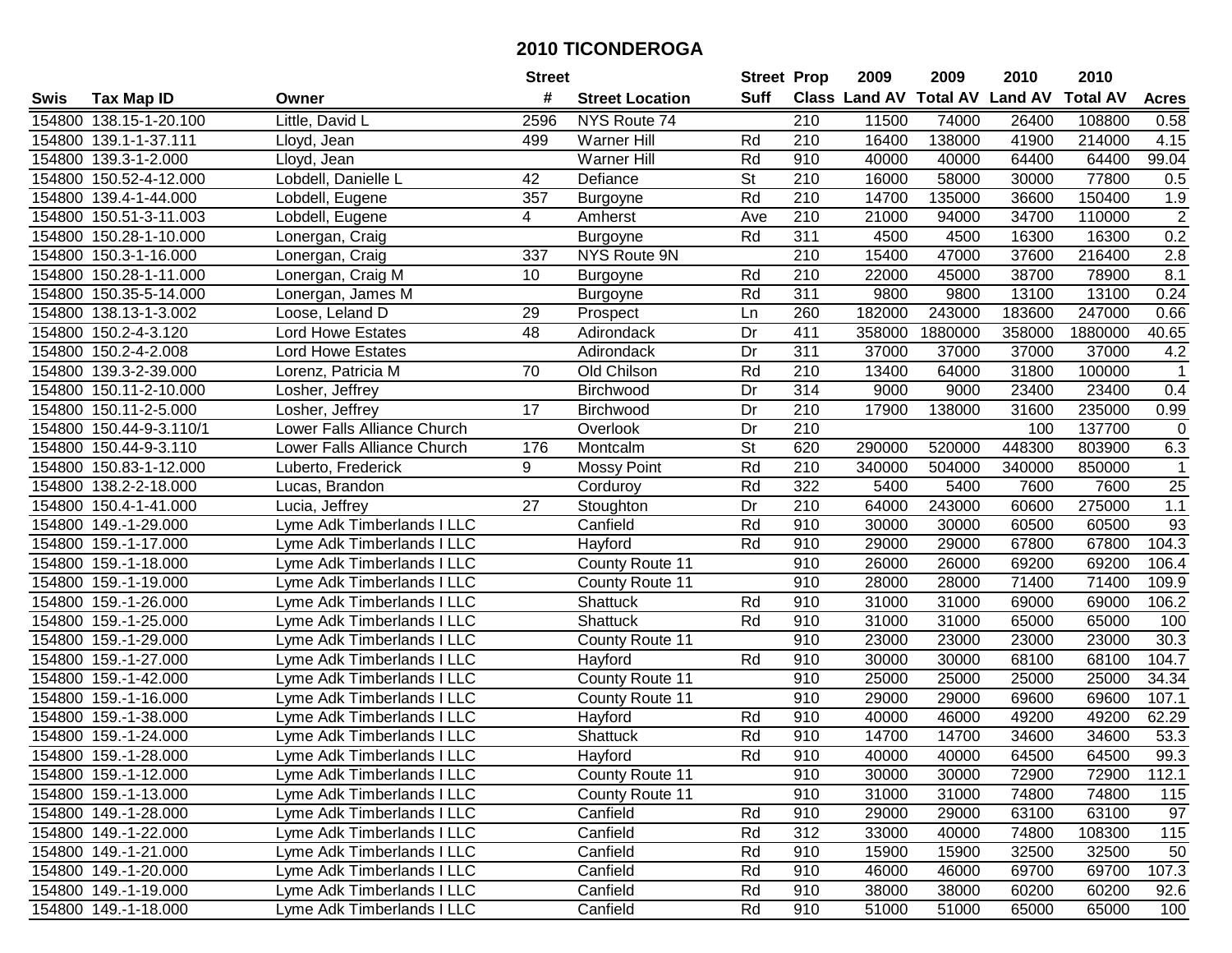|             |                       |                             | <b>Street</b>               | <b>Street Prop</b> |     | 2009                          | 2009   | 2010           | 2010            |              |
|-------------|-----------------------|-----------------------------|-----------------------------|--------------------|-----|-------------------------------|--------|----------------|-----------------|--------------|
| <b>Swis</b> | <b>Tax Map ID</b>     | Owner                       | #<br><b>Street Location</b> | <b>Suff</b>        |     | <b>Class Land AV Total AV</b> |        | <b>Land AV</b> | <b>Total AV</b> | <b>Acres</b> |
|             | 154800 138.4-1-49.000 | Lyme Adk Timberlands I LLC  | Canfield                    | Rd                 | 912 | 14200                         | 14200  | 25600          | 25600           | 39.4         |
|             | 154800 138.4-1-45.000 | Lyme Adk Timberlands I LLC  | Canfield                    | Rd                 | 912 | 18800                         | 18800  | 39500          | 39500           | 60.7         |
|             | 154800 138.4-1-44.000 | Lyme Adk Timberlands I LLC  | NYS Route 74                |                    | 912 | 23000                         | 23000  | 50300          | 50300           | 77.4         |
|             | 154800 138.4-1-42.000 | Lyme Adk Timberlands I LLC  | NYS Route 74                |                    | 912 | 24000                         | 24000  | 51300          | 51300           | 78.9         |
|             | 154800 159.-1-15.000  | Lyme Adk Timberlands I LLC  | County Route 11             |                    | 910 | 24000                         | 24000  | 69200          | 69200           | 106.4        |
| 154800      | 138.4-1-38.000        | Lyme Adk Timberlands I LLC  | NYS Route 74                |                    | 912 | 18900                         | 18900  | 39000          | 39000           | 60           |
|             | 154800 149.-1-38.000  | Lyme Adk Timberlands I LLC  | <b>Bull Rock</b>            | Rd                 | 910 | 28000                         | 28000  | 72500          | 72500           | 111.6        |
|             | 154800 149.-1-39.000  | Lyme Adk Timberlands I LLC  | <b>Bull Rock</b>            | Rd                 | 910 | 28000                         | 28000  | 71900          | 71900           | 110.6        |
|             | 154800 149.-1-40.000  | Lyme Adk Timberlands I LLC  | <b>Bull Rock</b>            | Rd                 | 910 | 21000                         | 21000  | 49100          | 49100           | 75.5         |
|             | 154800 149.-1-41.000  | Lyme Adk Timberlands I LLC  | <b>Bull Rock</b>            | Rd                 | 910 | 22000                         | 22000  | 51300          | 51300           | 78.9         |
|             | 154800 150.1-1-2.000  | Lyme Adk Timberlands I LLC  | Killicut Mountain           | Rd                 | 910 | 25000                         | 25000  | 31400          | 31400           | 48.26        |
|             | 154800 150.1-1-3.000  | Lyme Adk Timberlands I LLC  | Killicut Mountain           | Rd                 | 910 | 16100                         | 16100  | 28900          | 28900           | 44.53        |
|             | 154800 150.1-1-4.000  | Lyme Adk Timberlands I LLC  | Killicut Mountain           | Rd                 | 910 | 19700                         | 19700  | 40800          | 40800           | 62.8         |
|             | 154800 150.1-1-14.112 | Lyme Adk Timberlands I LLC  | Old Chilson                 | Rd                 | 910 | 63000                         | 63000  | 84500          | 84500           | 130          |
| 154800      | 150.1-1-22.100        | Lyme Adk Timberlands I LLC  | Old Chilson                 | Rd                 | 910 | 183000                        | 183000 | 506900         | 506900          | 779.81       |
| 154800      | 150.1-1-23.000        | Lyme Adk Timberlands I LLC  | Killicut Mountain           | Rd                 | 910 | 73000                         | 73000  | 113800         | 113800          | 175          |
| 154800      | 150.1-1-24.000        | Lyme Adk Timberlands I LLC  | Killicut Mountain           | Rd                 | 910 | 64000                         | 64000  | 108600         | 108600          | 167          |
|             | 154800 149.-1-37.000  | Lyme Adk Timberlands I LLC  | <b>Bull Rock</b>            | Rd                 | 312 | 32000                         | 42000  | 71700          | 116400          | 110.3        |
| 154800      | 149.-1-30.000         | Lyme Adk Timberlands I LLC  | Canfield                    | Rd                 | 910 | 30000                         | 30000  | 65000          | 65000           | 100          |
|             | 154800 128.3-2-1.000  | Lyme Adk Timberlands II LLC | <b>Buck Mountain</b>        | Rd                 | 912 | 52000                         | 52000  | 82000          | 82000           | 88           |
| 154800      | 128.3-2-4.000         | Lyme Adk Timberlands II LLC | <b>Buck Mountain</b>        | Rd                 | 912 | 33000                         | 33000  | 51000          | 51000           | 55.6         |
| 154800      | 128.3-2-2.000         | Lyme Adk Timberlands II LLC | <b>Buck Mountain</b>        | Rd                 | 912 | 32000                         | 32000  | 61900          | 61900           | 57.2         |
| 154800      | 139.3-1-1.000         | Lyme Adk Timberlands II LLC | NYS Route 74                |                    | 912 | 43000                         | 43000  | 85000          | 85000           | 130.7        |
| 154800      | 138.4-1-72.000        | Lyme Adk Timberlands II LLC | NYS Route 74                |                    | 912 | 2600                          | 2600   | 24000          | 24000           | 7.5          |
| 154800      | 138.2-1-24.000        | Lyme Adk Timberlands II LLC | Corduroy                    | Rd                 | 910 | 200                           | 200    | 500            | 500             | 0.8          |
| 154800      | 139.1-1-2.000         | Lyme Adk Timberlands II LLC | <b>Warner Hill</b>          | Rd                 | 912 | 34000                         | 49000  | 75900          | 90900           | 116.8        |
| 154800      | 138.2-1-25.000        | Lyme Adk Timberlands II LLC | Corduroy                    | Rd                 | 912 | 12200                         | 12200  | 12400          | 12400           | 19           |
| 154800      | 138.2-1-26.000        | Lyme Adk Timberlands II LLC | Corduroy                    | Rd                 | 912 | 26000                         | 26000  | 48900          | 48900           | 75.3         |
|             | 154800 128.3-2-5.000  | Lyme Adk Timberlands II LLC | <b>Buck Mountain</b>        | Rd                 | 912 | 21000                         | 21000  | 32500          | 32500           | 50           |
|             | 154800 139.1-1-41.000 | Lyme Adk Timberlands II LLC | <b>Warner Hill</b>          | Rd                 | 912 | 21000                         | 21000  | 35600          | 35600           | 54.75        |
|             | 154800 139.1-1-38.000 | Lyme Adk Timberlands II LLC | <b>Warner Hill</b>          | Rd                 | 912 | 20000                         | 20000  | 32500          | 32500           | 50           |
|             | 154800 138.2-2-7.000  | Lyme Adk Timberlands II LLC | Corduroy                    | Rd                 | 912 | 6300                          | 6300   | 9200           | 9200            | 14.1         |
|             | 154800 139.1-1-1.000  | Lyme Adk Timberlands II LLC | <b>Warner Hill</b>          | Rd                 | 912 | 20000                         | 20000  | 42300          | 42300           | 65.1         |
|             | 154800 138.2-2-8.000  | Lyme Adk Timberlands II LLC | Corduroy                    | Rd                 | 912 | 34000                         | 34000  | 85900          | 85900           | 132.1        |
|             | 154800 138.2-2-9.000  | Lyme Adk Timberlands II LLC | Warner Hill                 | Rd                 | 912 | 38000                         | 38000  | 57000          | 57000           | 87.7         |
|             | 154800 138.2-2-10.000 | Lyme Adk Timberlands II LLC | Warner Hill                 | Rd                 | 912 | 9200                          | 9200   | 9200           | 9200            | 13.9         |
|             | 154800 139.1-1-36.000 | Lyme Adk Timberlands II LLC | <b>Warner Hill</b>          | Rd                 | 912 | 9100                          | 9100   | 14100          | 14100           | 21.7         |
|             | 154800 138.2-2-11.000 | Lyme Adk Timberlands II LLC | Warner Hill                 | Rd                 | 912 | 31000                         | 31000  | 47900          | 47900           | 73.7         |
|             | 154800 139.1-1-7.000  | Lyme Adk Timberlands II LLC | <b>Warner Hill</b>          | Rd                 | 912 | 19100                         | 19100  | 18200          | 18200           | 28           |
|             | 154800 139.1-1-9.000  | Lyme Adk Timberlands II LLC | <b>Warner Hill</b>          | Rd                 | 912 | 58000                         | 58000  | 75400          | 75400           | 116          |
|             | 154800 138.2-2-12.000 | Lyme Adk Timberlands II LLC | Warner Hill                 | Rd                 | 912 | 1700                          | 1700   | 4100           | 4100            | 6.3          |
|             | 154800 139.1-1-27.000 | Lyme Adk Timberlands II LLC | Warner Hill                 | Rd                 | 912 | 7600                          | 7600   | 15200          | 15200           | 23.4         |
|             |                       |                             |                             |                    |     |                               |        |                |                 |              |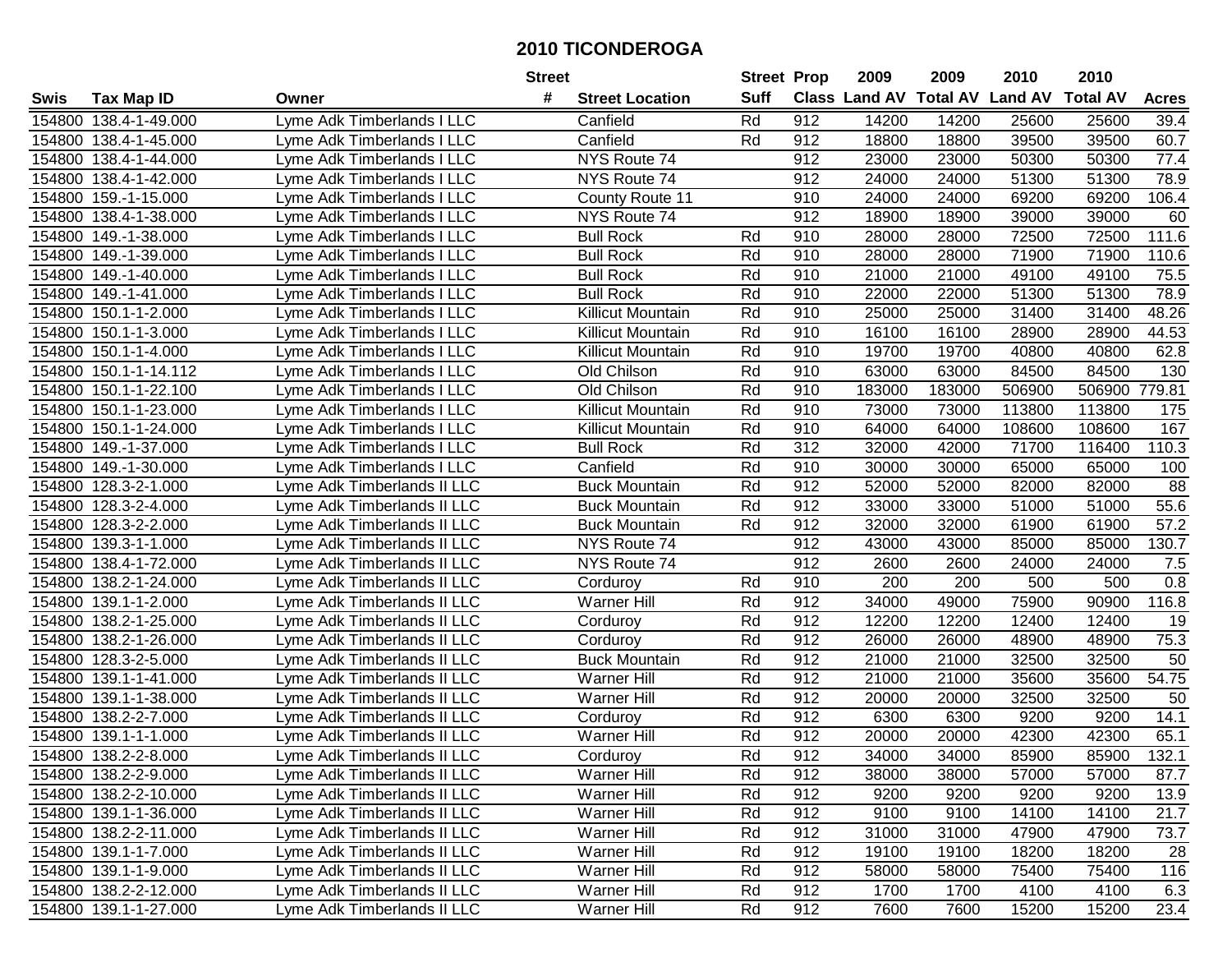|        |                        |                             | <b>Street</b>    |                        | <b>Street Prop</b>       |                  | 2009          | 2009            | 2010           | 2010            |              |
|--------|------------------------|-----------------------------|------------------|------------------------|--------------------------|------------------|---------------|-----------------|----------------|-----------------|--------------|
| Swis   | <b>Tax Map ID</b>      | Owner                       | #                | <b>Street Location</b> | <b>Suff</b>              |                  | Class Land AV | <b>Total AV</b> | <b>Land AV</b> | <b>Total AV</b> | <b>Acres</b> |
| 154800 | 138.2-2-13.000         | Lyme Adk Timberlands II LLC |                  | Hall                   | Rd                       | 912              | 27000         | 27000           | 35600          | 35600           | 54.8         |
|        | 154800 138.2-2-15.000  | Lyme Adk Timberlands II LLC |                  | Hall                   | Rd                       | 912              | 27000         | 27000           | 97900          | 97900           | 122.3        |
| 154800 | 139.1-1-24.000         | Lyme Adk Timberlands II LLC |                  | <b>Warner Hill</b>     | Rd                       | 910              | 12300         | 12300           | 18500          | 18500           | 28.4         |
| 154800 | 138.2-2-17.000         | Lyme Adk Timberlands II LLC |                  | Corduroy               | Rd                       | 912              | 30000         | 30000           | 62100          | 62100           | 95.56        |
| 154800 | 139.3-1-41.000         | Lyme Adk Timberlands II LLC |                  | NYS Route 74           |                          | 912              | 33000         | 33000           | 64400          | 64400           | 99           |
| 154800 | 139.3-1-42.000         | Lyme Adk Timberlands II LLC |                  | NYS Route 74           |                          | 912              | 25000         | 25000           | 56700          | 56700           | 87.2         |
| 154800 | 139.3-1-3.000          | Lyme Adk Timberlands II LLC |                  | <b>Warner Hill</b>     | Rd                       | 912              | 32000         | 32000           | 62200          | 62200           | 95.75        |
| 154800 | 139.1-1-11.000         | Lyme Adk Timberlands II LLC |                  | <b>Warner Hill</b>     | Rd                       | 912              | 150000        | 150000          | 390400         | 390400          | 600.6        |
| 154800 | 128.3-2-6.000          | Lyme Adk Timberlands II LLC |                  | <b>Buck Mountain</b>   | Rd                       | 912              | 39000         | 39000           | 73200          | 73200           | 112.6        |
| 154800 | 138.2-1-23.000         | Lyme Adk Timberlands II LLC |                  | Warner Hill            | Rd                       | 912              | 12300         | 12300           | 23700          | 23700           | 36.5         |
| 154800 | 138.2-1-9.000          | Lyme Adk Timberlands II LLC |                  | Warner Hill            | Rd                       | 912              | 35000         | 35000           | 68300          | 68300           | 105          |
| 154800 | 139.1-1-5.000          | Lyme Adk Timberlands II LLC |                  | <b>Warner Hill</b>     | Rd                       | 912              | 24000         | 24000           | 60100          | 60100           | 92.4         |
| 154800 | 139.1-1-4.000          | Lyme Adk Timberlands II LLC |                  | Warner Hill            | Rd                       | 912              | 41000         | 41000           | 93100          | 93100           | 143.2        |
| 154800 | 138.2-1-22.000         | Lyme Adk Timberlands II LLC |                  | Warner Hill            | Rd                       | 912              | 49000         | 49000           | 51900          | 51900           | 79.8         |
| 154800 | 139.1-1-3.000          | Lyme Adk Timberlands II LLC |                  | <b>Warner Hill</b>     | Rd                       | 912              | 30000         | 30000           | 65500          | 65500           | 100.7        |
| 154800 | 138.2-1-10.000         | Lyme Adk Timberlands II LLC |                  | <b>Warner Hill</b>     | Rd                       | 912              | 600           | 600             | 700            | 700             | 1.1          |
| 154800 | 138.2-1-21.000         | Lyme Adk Timberlands II LLC |                  | Warner Hill            | Rd                       | 912              | 8300          | 8300            | 7500           | 7500            | 11.5         |
| 154800 | 138.2-1-20.000         | Lyme Adk Timberlands II LLC |                  | <b>Warner Hill</b>     | Rd                       | 912              | 37000         | 37000           | 47200          | 47200           | 72.6         |
| 154800 | 138.2-1-11.000         | Lyme Adk Timberlands II LLC |                  | Warner Hill            | Rd                       | 912              | 58000         | 58000           | 69200          | 69200           | 106.4        |
| 154800 | 138.2-1-12.000         | Lyme Adk Timberlands II LLC |                  | <b>Warner Hill</b>     | Rd                       | 912              | 52000         | 52000           | 70500          | 70500           | 108.4        |
| 154800 | 138.2-1-17.000         | Lyme Adk Timberlands II LLC |                  | <b>Warner Hill</b>     | Rd                       | 912              | 52000         | 52000           | 99300          | 99300           | 152.7        |
| 154800 | 138.2-1-18.000         | Lyme Adk Timberlands II LLC |                  | <b>Warner Hill</b>     | Rd                       | 912              | 75000         | 75000           | 135200         | 135200          | 208          |
| 154800 | 139.1-1-6.000          | Lyme Adk Timberlands II LLC |                  | Warner Hill            | Rd                       | 912              | 23000         | 23000           | 33100          | 33100           | 50.9         |
| 154800 | 150.1-1-6.000          | Lyon Mtn Properties LLC     |                  | Old Chilson            | Rd                       | 322              | 40000         | 40000           | 6500           | 60000           | 100          |
| 154800 | 150.1-1-7.110          | Lyon Mtn Properties LLC     |                  | Old Chilson            | Rd                       | 322              | 53000         | 53000           | 97700          | 97700           | 112.3        |
| 154800 | 150.58-1-6.100         | Lyon, Marjorie R            |                  | Alexandria             | Ave                      | 311              | 2000          | 2000            | 20700          | 20700           | 0.1          |
| 154800 | 150.11-1-14.000        | MacAlpine, Douglas E        | 51               | Alexandria             | Ave                      | 210              | 18400         | 111000          | 32000          | 165000          | 0.8          |
| 154800 | 150.59-5-9.000         | MacAlpine, Kenneth          | 29               | Crown                  | Hts                      | 210              | 11000         | 82000           | 21900          | 125000          | 0.2          |
| 154800 | 160.32-4-3.000         | MacAlpine, Phyllis G        | 607              | <b>Baldwin</b>         | Rd                       | 210              | 418000        | 630000          | 452900         | 649800          | 0.94         |
| 154800 | 150.4-1-31.000         | Macari, Stephen B           | $\overline{217}$ | <b>Baldwin</b>         | Rd                       | $\overline{210}$ | 345000        | 575000          | 387100         | 875000          | 1.06         |
| 154800 | 150.42-3-32.000        | Mack, Andrew                | 154              | Lord Howe              | $\overline{\mathsf{St}}$ | 220              | 11000         | 68000           | 21900          | 68900           | 0.2          |
|        | 154800 150.28-1-9.000  | Mack, James A               | 11               | Shore Airport          | Rd                       | 472              | 65000         | 138000          | 71000          | 144600          | 2.77         |
| 154800 | 128.3-2-3.000          | MacKay, Stephen L           |                  | <b>Buck Mountain</b>   | Rd                       | 323              | 17400         | 17400           | 27000          | 27000           | 41.5         |
|        | 154800 150.42-3-12.000 | Mackey Lynda K              | $\overline{23}$  | Wayne                  | Ave                      | $\overline{210}$ | 8000          | 93000           | 20700          | 135000          | 0.1          |
|        | 154800 150.42-3-23.000 | Mackey, George F            | 23               | John                   | St                       | 210              | 15000         | 76000           | 26500          | 106400          | 0.4          |
|        | 154800 150.36-2-5.000  | MacMakin, Jeffrey B         | 39               | Burgoyne               | Rd                       | 210              | 14000         | 31000           | 23000          | 64600           | 0.3          |
|        | 154800 150.34-9-6.000  | Maher, Clark F              | 1053             | Wicker                 | <b>St</b>                | 210              | 16000         | 84000           | 30000          | 217700          | 0.5          |
|        | 154800 150.34-9-7.000  | Maher, Clark F              | 1051             | Wicker                 | <b>St</b>                | 312              | 40000         | 44000           | 40000          | 55000           | 0.4          |
|        | 154800 161.5-1-3.100   | Maisch, Joseph              | 1393             | Lower                  | Rd                       | 240              | 53000         | 271000          | 54100          | 271000          | 35.37        |
|        | 154800 160.32-4-1.001  | Major, James S              | 539              | <b>Baldwin</b>         | Rd                       | 280              | 391000        | 893300          | 410300         | 930600          | 0.77         |
|        | 154800 150.67-4-6.000  | Malaney, Michael J          | 35               | Outlet                 | Dr                       | 270              | 15800         | 39000           | 23400          | 67600           | 0.4          |
|        | 154800 150.51-4-8.002  | Malaney, Susan B            | 5                | Defiance               | St                       | 210              | 18300         | 88000           | 31900          | 100000          | 0.79         |
|        |                        |                             |                  |                        |                          |                  |               |                 |                |                 |              |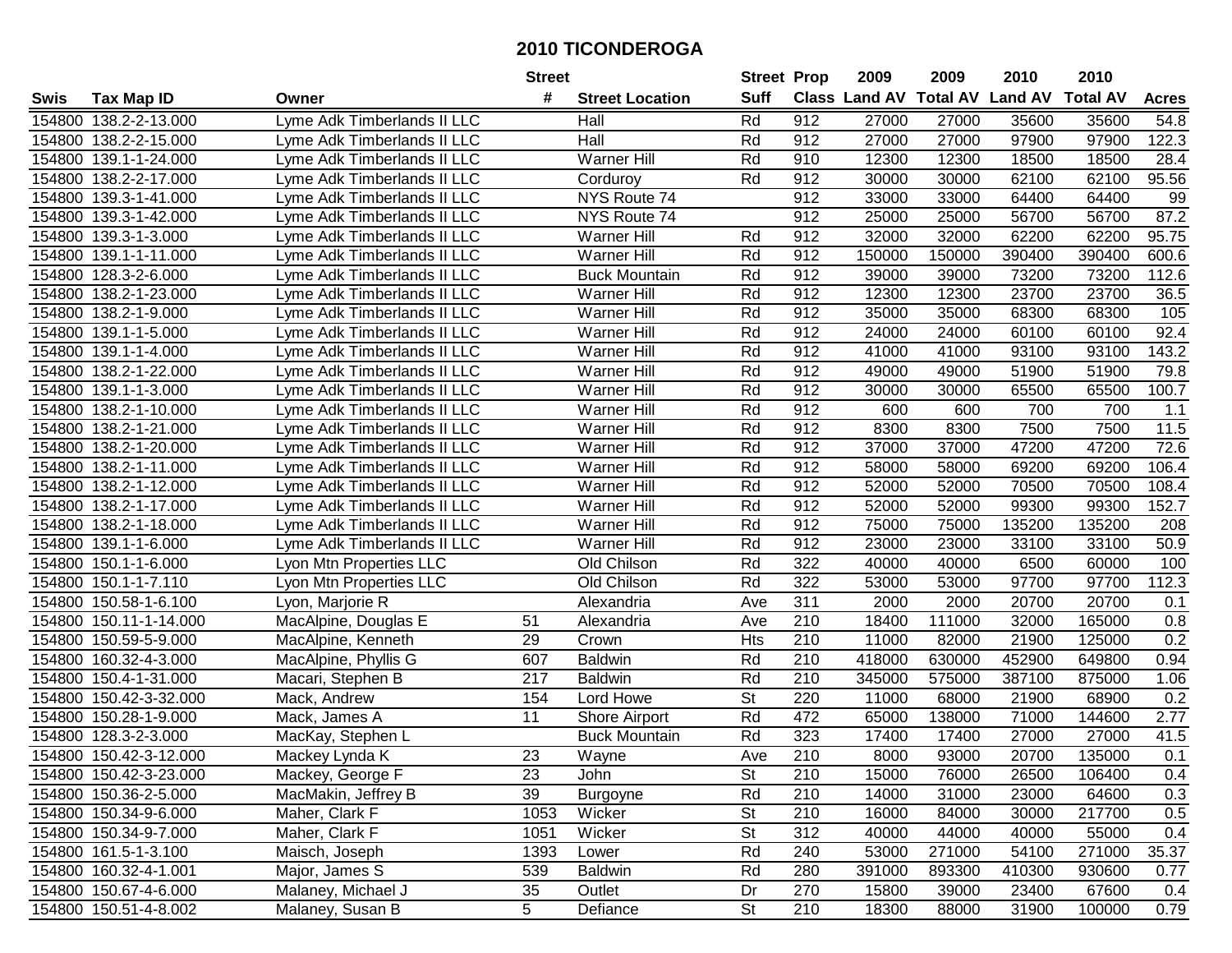|        |                        |                       | <b>Street</b>   |                        | <b>Street Prop</b>       |                  | 2009                           | 2009   | 2010   | 2010            |              |
|--------|------------------------|-----------------------|-----------------|------------------------|--------------------------|------------------|--------------------------------|--------|--------|-----------------|--------------|
| Swis   | <b>Tax Map ID</b>      | Owner                 | #               | <b>Street Location</b> | <b>Suff</b>              |                  | Class Land AV Total AV Land AV |        |        | <b>Total AV</b> | <b>Acres</b> |
|        | 154800 150.59-11-2.000 | Malaney, Thomas M     |                 | Abercrombie            | St                       | 311              | 6500                           | 6500   | 6500   | 6500            | 1.2          |
|        | 154800 150.59-5-17.000 | Malaney, Thomas M     | 74              | The Portage            |                          | 210              | 17600                          | 119000 | 31300  | 184000          | 0.7          |
|        | 154800 150.52-4-4.000  | Malaney, Timothy F    | 45              | Defiance               | <b>St</b>                | 210              | 16000                          | 94000  | 30000  | 153800          | 0.5          |
|        | 154800 138.4-1-37.000  | Malanoski, Stanley B  |                 | NYS Route 74           |                          | 910              | 17000                          | 17000  | 37200  | 37200           | 19.1         |
|        | 154800 150.43-10-9.000 | Mallette Martina      | 26              | Algonkin               | <b>St</b>                | 230              | 8000                           | 94000  | 20700  | 179000          | 0.1          |
|        | 154800 161.5-1-4.200   | Mallman, Edna J       |                 | Lower                  | Rd                       | 314              | 9600                           | 9600   | 26400  | 26400           | 1.3          |
|        | 154800 150.58-1-9.200  | Mandy, Randy A        | 213             | Alexandria             | Ave                      | 210              | 18500                          | 110000 | 32000  | 181800          | 0.81         |
|        | 154800 150.2-7-15.200  | Mandy, Randy A        |                 | Alexandria             | Ave                      | 323              | 100                            | 100    | 600    | 600             | 0.19         |
|        | 154800 150.35-1-5.000  | <b>Maneri Matthew</b> | 29              | Summit                 | $\overline{\mathsf{St}}$ | 220              | 17600                          | 108000 | 31300  | 166400          | 0.7          |
|        | 154800 150.35-3-2.200  | Maneri, Sharon V      |                 | Grace                  | Ave                      | 311              | 17000                          | 17000  | 30800  | 30800           | 0.62         |
|        | 154800 150.44-2-6.000  | Manning, Grant        | 34              | Overlook               | Dr                       | 210              | 14000                          | 56000  | 23000  | 56600           | 0.3          |
|        | 154800 150.44-1-7.000  | Manning, Grant        | 101             | Cossey                 | St                       | 210              | 14000                          | 51000  | 23000  | 82100           | 0.3          |
|        | 154800 150.44-2-2.000  | Manning, Helen        | 85              | Cossey                 | $\overline{\mathsf{St}}$ | 210              | 8000                           | 35000  | 20700  | 62200           | 0.1          |
|        | 154800 150.35-6-9.000  | Manning, Scott        | 110             | <b>Burgoyne</b>        | Rd                       | 210              | 15000                          | 89000  | 23700  | 101300          | 0.32         |
|        | 154800 150.51-7-9.000  | Manning, Scott A      | 131             | The Portage            |                          | 210              | 14000                          | 67000  | 23000  | 94000           | 0.3          |
|        | 154800 150.43-1-3.132  | Mantia, Paul J        | 53              | Montcalm               | St                       | 210              | 15500                          | 180000 | 28300  | 193000          | 0.45         |
|        | 154800 159.-1-41.000   | Marcy, Joan M         | 600             | New Hague              | Rd                       | $\overline{312}$ | 6900                           | 6900   | 26600  | 33900           | 0.59         |
|        | 154800 159.-1-31.000   | Marek, Gordon J       | 11              | Hayford                | Rd                       | 210              | 15100                          | 79000  | 36300  | 137700          | 2.4          |
|        | 154800 150.4-1-28.000  | Markiewicz Edward     | 31              | Stoughton              | Dr                       | 210              | 65000                          | 333000 | 61800  | 345000          | 1.3          |
|        | 154800 138.4-1-25.100  | Marnell, Michael      |                 | County Route 56        |                          | 311              | 9500                           | 9500   | 30200  | 30200           | 2.51         |
|        | 154800 138.4-1-3.000   | Marnell, Nancy M      | 104             | Hall                   | Rd                       | 240              | 46000                          | 112000 | 71050  | 131000          | 76.13        |
|        | 154800 138.2-2-14.000  | Marnell, Nancy M      |                 | Hall                   | Rd                       | 910              | 25600                          | 25600  | 41700  | 41700           | 64.1         |
| 154800 | 138.2-2-16.000         | Marnell, Nancy M      | 101             | Hall                   | Rd                       | 210              | 15300                          | 29000  | 37500  | 61000           | 2.77         |
| 154800 | 150.43-12-1.000        | Marotta, Margaret     | 133             | Lake George            | Ave                      | 210              | 14000                          | 106000 | 23000  | 152400          | 0.3          |
|        | 154800 160.33-2-16.000 | Marriott, Daniel F    | 19              | Steamboat              | Lndg                     | 210              | 257000                         | 312000 | 268000 | 422100          | 0.3          |
|        | 154800 149.-1-47.000   | Mars, Adrian          | 294             | Canfield               | Rd                       | 322              | 33000                          | 33000  | 79000  | 79000           | 83.5         |
|        | 154800 150.35-11-4.001 | Mars, Deborah C       |                 | Grace                  | Ave                      | 311              | 14000                          | 14000  | 23000  | 23000           | 0.3          |
|        | 154800 139.2-2-34.120  | Mars, Lisa E          | 170             | Vineyard               | Rd                       | 210              | 15800                          | 193000 | 39600  | 190000          | 3.44         |
|        | 154800 149.-1-15.110   | Mars, Peter           | 302             | Canfield               | Rd                       | 280              | 54000                          | 207000 | 75950  | 248550          | 48.43        |
|        | 154800 149.-1-15.120   | Mars, Peter E         | 300             | Canfield               | Rd                       | $\overline{210}$ | 14600                          | 89000  | 36600  | 129600          | 2.5          |
|        | 154800 150.2-5-11.200  | Marshall, James E     | 811             | NYS Route 9N           |                          | 210              | 24000                          | 149000 | 46400  | 236500          | 5.55         |
|        | 154800 150.51-4-15.000 | Marshall, Melanie B   | $\overline{70}$ | Champlain              | Ave                      | 210              | 16000                          | 255000 | 30000  | 290000          | 0.5          |
|        | 154800 150.51-6-9.000  | Martin, James J       | $\overline{20}$ | <b>Battery</b>         | $\overline{\mathsf{St}}$ | $\overline{210}$ | 16000                          | 78000  | 30000  | 98900           | 0.5          |
|        | 154800 150.65-1-9.000  | Martin, Joseph F      | $\overline{5}$  | Center                 | $\overline{\mathsf{St}}$ | $\overline{210}$ | 24000                          | 125000 | 61300  | 158300          | 0.6          |
|        | 154800 160.33-2-19.000 | Martina, Rudolph      |                 | <b>Baldwin</b>         | Rd                       | 311              | 102000                         | 102000 | 289500 | 289500          | 0.2          |
|        | 154800 160.33-2-20.000 | Martina, Rudolph      | 9               | Steamboat              | Lndg                     | 210              | 163000                         | 257000 | 196000 | 400000          | 0.2          |
|        | 154800 139.3-1-6.000   | Mason, Edith          | 316             | <b>Warner Hill</b>     | Rd                       | 117              | 35000                          | 103000 | 62300  | 140000          | 50.2         |
|        | 154800 150.44-12-3.000 | Mason, Kristy         |                 | Cossey                 | <b>St</b>                | 311              | 4200                           | 4200   | 23000  | 23000           | 0.3          |
|        | 154800 150.44-4-2.000  | Mason, Kristy         | 54              | Cossey                 | <b>St</b>                | 210              | 15400                          | 59000  | 27900  | 84600           | 0.44         |
|        | 154800 138.4-1-53.000  | Mason, Kristy L       | 22              | Canfield               | Rd                       | 210              | 11600                          | 73000  | 26700  | 82600           | 0.6          |
|        | 154800 150.42-3-3.000  | Masonic Temple F&AM   | 10              | Montcalm               | St                       | 534              | 40000                          | 165000 | 40000  | 165000          | 0.4          |
|        | 154800 138.55-1-4.200  | Massett, Esther B     | 2223            | NYS Route 74           |                          | 260              | 142200                         | 186200 | 186200 | 186200          | 0.5          |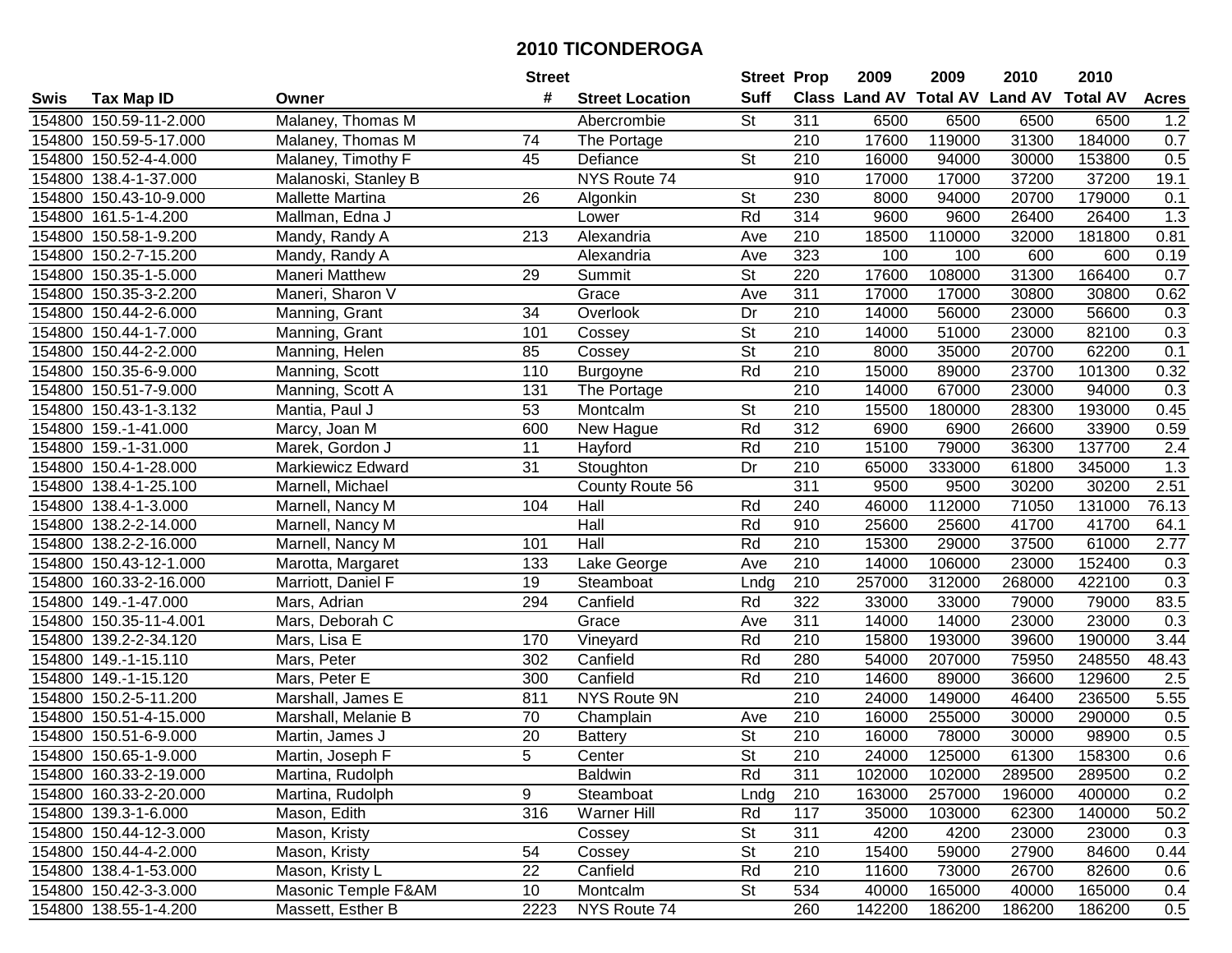|        |                        |                              | <b>Street</b>   |                        | <b>Street Prop</b>       |                  | 2009          | 2009            | 2010           | 2010            |                |
|--------|------------------------|------------------------------|-----------------|------------------------|--------------------------|------------------|---------------|-----------------|----------------|-----------------|----------------|
| Swis   | <b>Tax Map ID</b>      | Owner                        | #               | <b>Street Location</b> | <b>Suff</b>              |                  | Class Land AV | <b>Total AV</b> | <b>Land AV</b> | <b>Total AV</b> | <b>Acres</b>   |
|        | 154800 150.82-2-17.000 | Mata, Roberto                |                 | <b>Baldwin</b>         | Rd                       | 311              | 25000         | 25000           | 40300          | 40300           | 0.32           |
|        | 154800 150.66-1-1.001  | Mata, Roberto M              | 99              | Pine Springs           | Dr                       | 210              | 25000         | 142000          | 56350          | 166300          | 0.8            |
|        | 154800 160.26-2-3.000  | Matkowski, Michael           | 27              | Howes                  | Lndg                     | 280              | 346000        | 535000          | 424400         | 750000          | 0.58           |
|        | 154800 160.26-2-4.011  | Matkowski, Michael           |                 | Howes                  | Lndg                     | 312              | 17000         | 19700           | 13200          | 16200           | 0.38           |
|        | 154800 150.34-11-9.000 | Matte, Lawrence              | 52              | <b>Third</b>           | Ave                      | 210              | 14000         | 92000           | 23000          | 132100          | 0.3            |
|        | 154800 150.35-2-16.000 | Mattison, Beverly J          | 20              | Park                   | Ave                      | 210              | 14000         | 124000          | 23000          | 157300          | 0.3            |
|        | 154800 150.34-11-8.200 | Mattison, Brian J            | 105             | Wayne                  | Ave                      | 210              | 16900         | 204000          | 30700          | 234100          | 0.61           |
|        | 154800 150.59-3-1.000  | Mattox, Gail Z               | $\overline{5}$  | EII                    | $\overline{\mathsf{St}}$ | 210              | 15000         | 83000           | 26500          | 90000           | 0.4            |
|        | 154800 140.3-1-6.200   | Maye, Donald                 | 196             | <b>Shore Airport</b>   | Rd                       | 280              | 29000         | 152000          | 39500          | 195200          | 3.23           |
|        | 154800 150.43-5-12.000 | Maye, Donald L               | 4               | Wayne                  | Ave                      | 210              | 14000         | 60000           | 23000          | 102800          | 0.3            |
|        | 154800 160.26-1-27.000 | Mazotte, Anthony J           |                 | <b>Baldwin</b>         | Rd                       | 314              | 32000         | 32000           | 48000          | 48000           | 0.5            |
|        | 154800 139.4-1-53.100  | Mazzotte, Anthony J          |                 | NYS Route 9N           |                          | 314              | 89000         | 89000           | 89000          | 89000           | 9.35           |
|        | 154800 139.4-1-42.000  | Mazzotte, Anthony J          | 1186            | NYS Route 9N           |                          | 484              | 88000         | 240000          | 88000          | 240000          | $\overline{5}$ |
|        | 154800 150.65-2-4.000  | Mazzotte, Anthony J          | 166             | Pine Springs           | Dr                       | 210              | 27000         | 154000          | 78600          | 236200          | 1.96           |
|        | 154800 150.75-3-9.001  | McArdle, Joann               | 104             | <b>Black Point</b>     | Rd                       | 280              | 162000        | 320000          | 216200         | 453500          | 0.24           |
|        | 154800 150.75-3-7.000  | McArdle, JoAnn               | 107             | <b>Black Point</b>     | Rd                       | 312              | 22000         | 24000           | 51600          | 54700           | 1.6            |
|        | 154800 150.59-6-8.000  | McCabe, Frank                | 40              | The Portage            |                          | 210              | 20500         | 148000          | 35000          | 198000          | 1.5            |
|        | 154800 150.83-1-23.100 | McCarey, David M             | $\overline{7}$  | <b>Blue Heron</b>      | Dr                       | 210              | 328000        | 420000          | 375200         | 565500          | 0.77           |
|        | 154800 150.34-1-13.001 | McCarthy, John               | 37              | <b>Third</b>           | Ave                      | 210              | 16000         | 66000           | 30000          | 136600          | 0.5            |
|        | 154800 139.4-1-57.000  | McCaughin, Elizabeth         |                 | Mount Hope             | Ave                      | 323              | 200           | 200             | 900            | 900             | 0.28           |
|        | 154800 151.1-1-10.000  | McCaughin, Elizabeth E       | 37              | Fort Ti                | Rd                       | 210              | 14500         | 77000           | 34000          | 65000           | 1.7            |
|        | 154800 150.51-1-3.000  | McCaughin, Ramona J          | 14              | Stanton                | <b>St</b>                | 210              | 14000         | 84000           | 14100          | 89800           | 0.3            |
| 154800 | 150.27-3-11.000        | McCaughin, William           |                 | Burgoyne               | Rd                       | 312              | 10900         | 11000           | 21900          | 22100           | 0.2            |
| 154800 | 150.51-2-12.000        | McCauley, Walter J           | 100             | Lake George            | Ave                      | 210              | 14000         | 105000          | 23000          | 170300          | 0.3            |
|        | 154800 150.2-7-3.100   | McClintock, Elise M          | 934             | NYS Route 9N           |                          | 240              | 22000         | 155500          | 67300          | 240000          | 12.1           |
|        | 154800 150.35-8-11.000 | McDonald, Andrea M           | 30              | Wiley                  | St                       | 210              | 18400         | 210000          | 32000          | 198000          | 0.8            |
|        | 154800 160.1-1-20.000  | McDonald, John C             | 193             | County Route 11        |                          | 240              | 27000         | 129000          | 48400          | 194000          | 29.68          |
|        | 154800 160.40-1-5.000  | McDonald, John C             | 57              | Casino                 | H <sub>l</sub>           | 260              | 395000        | 480000          | 388400         | 550000          | 0.3            |
|        | 154800 160.42-1-1.000  | McDonald, Lynn               | $\overline{78}$ | Tiroga Beach           | Ln                       | 260              | 142000        | 199000          | 217000         | 366500          | 0.2            |
|        | 154800 160.26-1-10.000 | McDonald, Lynn M             | 349             | <b>Baldwin</b>         | Rd                       | $\overline{210}$ | 330000        | 445000          | 328000         | 550000          | 0.5            |
|        | 154800 150.2-2-7.108   | <b>McDonalds Corporation</b> | 1148            | Wicker                 | $\overline{\mathsf{St}}$ | 426              | 210000        | 650000          | 236300         | 750000          | 2.1            |
|        | 154800 150.35-6-4.000  | McDonough, Darrin J          | 12              | Lonergan               | Ln                       | 210              | 14000         | 62000           | 23000          | 163900          | 0.36           |
|        | 154800 150.59-5-19.200 | McDougal Barbara             | 9               | Abercrombie            | $\overline{\mathsf{St}}$ | $\overline{210}$ | 10700         | 40000           | 21700          | 54300           | 0.19           |
|        | 154800 139.4-1-39.000  | McDougal, Timothy            | 288             | Burgoyne               | Rd                       | 270              | 15800         | 29000           | 39500          | 68500           | 3.4            |
|        | 154800 150.35-5-11.000 | McIntyre, Sandra             | 159             | Burgoyne               | Rd                       | 270              | 12600         | 19400           | 30700          | 32700           | 0.6            |
|        | 154800 150.51-2-5.000  | McIntyre, Sandra L           | 17              | Amherst                | Ave                      | 210              | 11000         | 57000           | 21900          | 80800           | 0.2            |
|        | 154800 150.27-2-15.200 | McKee, James R               | 134             | Mount Hope             | Ave                      | 210              | 21200         | 82000           | 37400          | 125100          | 2.23           |
|        | 154800 150.35-8-2.000  | McKeown, Derek J             | 8               | Morhous                | Dr                       | 210              | 11000         | 56000           | 21900          | 56000           | 0.2            |
|        | 154800 150.35-1-20.000 | McKeown, Thomas G            | 90              | Wayne                  | Ave                      | 210              | 8000          | 87000           | 20700          | 112000          | 0.1            |
|        | 154800 150.35-5-9.000  | McKinstry, Jade E            | 183             | Burgoyne               | Rd                       | 210              | 16000         | 43000           | 30000          | 88000           | 0.5            |
|        | 154800 160.40-1-8.200  | <b>MCL Ventures</b>          |                 | <b>Baldwin</b>         | Rd                       | 311              | 420000        | 420000          | 511650         | 511650          | 1.2            |
|        | 154800 160.40-1-8.120  | <b>MCL Ventures</b>          |                 | <b>Baldwin</b>         | Rd                       | 311              | 5500          | 5500            | 35800          | 35800           | 0.2            |
|        |                        |                              |                 |                        |                          |                  |               |                 |                |                 |                |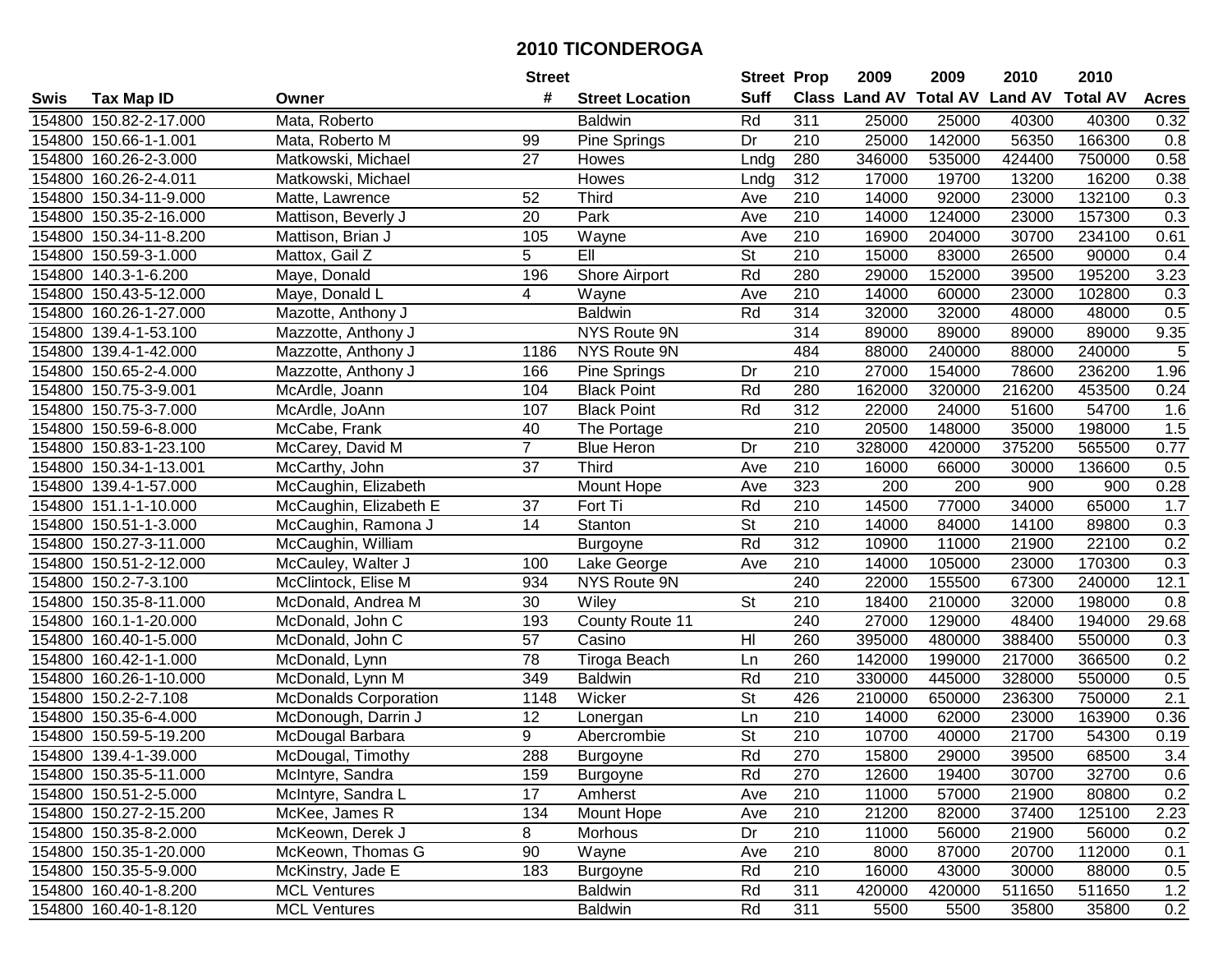|        |                         |                        | <b>Street</b>   |                        | <b>Street Prop</b>       |                  | 2009          | 2009            | 2010           | 2010            |              |
|--------|-------------------------|------------------------|-----------------|------------------------|--------------------------|------------------|---------------|-----------------|----------------|-----------------|--------------|
| Swis   | <b>Tax Map ID</b>       | Owner                  | #               | <b>Street Location</b> | <b>Suff</b>              |                  | Class Land AV | <b>Total AV</b> | <b>Land AV</b> | <b>Total AV</b> | <b>Acres</b> |
|        | 154800 160.40-1-8.111   | <b>MCL Ventures</b>    |                 | <b>Baldwin</b>         | Rd                       | 311              | 403000        | 403000          | 403000         | 403000          | 0.49         |
|        | 154800 150.42-4-21.000  | McLaughlin, Daniel J   | 138             | Lord Howe              | St                       | 210              | 8000          | 58000           | 20700          | 72000           | 0.1          |
|        | 154800 150.35-1-13.000  | McLaughlin, Robert     | 5               | Park                   | Ave                      | 210              | 8000          | 57000           | 20700          | 113000          | 0.1          |
|        | 154800 150.51-10-24.000 | McLoughlin, Kimberly A | 45              | Champlain              | Ave                      | 210              | 11000         | 76000           | 21900          | 85250           | 0.2          |
|        | 154800 160.1-3-2.200    | McNamara, Robert G     |                 | NYS Route 9N           |                          | $\overline{210}$ | 15100         | 75000           | 36600          | 83800           | 2.5          |
|        | 154800 160.27-1-10.002  | McTyier W Douglas      | 275             | <b>Black Point</b>     | Rd                       | 240              | 189000        | 257000          | 405700         | 524800          | 34           |
|        | 154800 150.42-2-6.005   | McVeigh, Patrick       | 14              | Hinds                  | <b>St</b>                | 210              | 12800         | 64000           | 22500          | 115900          | 0.26         |
|        | 154800 150.4-1-1.000    | McVeigh, Patrick       | 194             | Alexandria             | Ave                      | 323              | 39000         | 39000           | 57500          | 57500           | 88.4         |
|        | 154800 150.67-5-10.000  | Meagher, Bernard       | 48              | <b>Black Point</b>     | Rd                       | $\overline{210}$ | 193000        | 295000          | 211900         | 410000          | 0.6          |
|        | 154800 150.44-7-3.000   | Meaker, Thomas W       | 3               | Timber                 | <b>St</b>                | 311              | 8000          | 50000           | 20700          | 20700           | 0.1          |
|        | 154800 150.42-3-28.000  | Meehan, Jeanette N     | 15              | John                   | <b>St</b>                | 210              | 11000         | 72000           | 21900          | 92700           | 0.2          |
|        | 154800 139.2-2-10.120   | Meehan, Michelle       | 1548            | NYS Route 9N           |                          | 117              | 24000         | 75000           | 41300          | 137800          | 20           |
|        | 154800 150.43-1-9.000   | Meena, Benwari L       | 91              | Grace                  | Ave                      | 210              | 11000         | 75000           | 21900          | 99000           | 0.2          |
|        | 154800 150.59-1-3.000   | Melrose, Robert        | 17              | Lake George            | Ave                      | 210              | 25000         | 120000          | 28600          | 182000          | 0.46         |
|        | 154800 139.1-1-37.200   | Melton, John M         | 507             | Warner Hill            | Rd                       | 240              | 19000         | 234000          | 37700          | 275000          | 10           |
|        | 154800 139.1-1-37.113   | Melton, Patricia E     |                 | <b>Warner Hill</b>     | Rd                       | 322              | 29100         | 29100           | 45200          | 45200           | 69.9         |
|        | 154800 150.51-3-17.000  | Mental Health Assoc in | 20              | Amherst                | Ave                      | 614              | 17600         | 189000          | 17600          | 189000          | 0.67         |
|        | 154800 139.3-1-27.000   | <b>Merfeld Paul</b>    | 28              | <b>Lead Hill</b>       | Rd                       | 210              | 16300         | 51000           | 41700          | 95200           | 4.1          |
|        | 154800 150.43-9-5.000   | Merfeld, Bryan L       | 102             | Montcalm               | <b>St</b>                | 483              | 40000         | 135000          | 40000          | 135000          | 0.4          |
|        | 154800 150.35-5-17.000  | Merfeld, Emma          | 123             | Burgoyne               | Rd                       | 210              | 11000         | 44000           | 21900          | 96100           | 0.2          |
|        | 154800 150.43-6-4.000   | Mero, Karin            | 37              | Schuyler               | $\overline{\mathsf{St}}$ | 210              | 11000         | 58000           | 20700          | 55300           | 0.1          |
|        | 154800 150.2-1-2.123    | Merrell, Craig S       | 9               | Commerce               | Dr                       | 449              | 44000         | 700000          | 44000          | 700000          | 3.43         |
|        | 154800 150.51-8-1.200   | Merrill, Ricky B       | 8               | Carillon               | Rd                       | 210              | 14600         | 70000           | 25100          | 105600          | 0.36         |
| 154800 | 160.1-3-7.100           | Merritt, Charles       | 9               | Tuffertown             | Trl                      | 416              | 29000         | 87000           | 29000          | 87000           | 3.3          |
|        | 154800 160.1-3-9.000    | Merritt, Charles A     | 44              | NYS Route 9N           |                          | 314              | 5600          | 5600            | 18800          | 18800           | 0.23         |
|        | 154800 160.1-3-8.000    | Merritt, Charles A     | 46              | NYS Route 9N           |                          | 432              | 7900          | 45000           | 7900           | 67000           | 0.18         |
|        | 154800 160.1-3-10.000   | Merritt, Charles A     |                 | NYS Route 9N           |                          | $\overline{312}$ | 8800          | 8900            | 27100          | 27300           | 1.52         |
|        | 154800 150.3-1-13.100   | Meserve, Donald L      | 418             | NYS Route 9N           |                          | 240              | 166000        | 298000          | 233300         | 351800          | 455.2        |
|        | 154800 150.51-3-18.000  | Methodist Church       | 24              | Amherst                | Ave                      | 620              | 17600         | 102000          | 17600          | 102000          | 0.7          |
|        | 154800 138.4-1-62.000   | Methodist Church       | 114             | <b>Putts Pond</b>      | Rd                       | 620              | 10200         | 43000           | 10200          | 43000           | 0.4          |
|        | 154800 150.67-6-5.000   | Meyer, Thomas W        | $\overline{34}$ | <b>Bridget</b>         | Ln                       | $\overline{210}$ | 23000         | 70000           | 58300          | 120000          | 1.8          |
|        | 154800 151.17-2-2.000   | Michalak, Buster S     | 48              | <b>Wilson Bay</b>      | Rd                       | 260              | 20000         | 41000           | 36600          | 50500           | 0.3          |
|        | 154800 150.35-10-7.001  | Michalak, John E       | $\overline{58}$ | Park                   | Ave                      | $\overline{210}$ | 15100         | 78000           | 26900          | 118700          | 0.41         |
|        | 154800 150.2-5-9.000    | Michalak, Joseph E     | 827             | NYS Route 9N           |                          | $\overline{210}$ | 28000         | 80000           | 60300          | 125000          | 9.9          |
|        | 154800 150.35-2-17.000  | Michalak, Matteck B    | 26              | Park                   | Ave                      | 210              | 16000         | 77000           | 30000          | 129900          | 0.5          |
|        | 154800 150.51-1-18.100  | Michalak, Robin J      |                 | Lake George            | Ave                      | 311              | 14000         | 14000           | 23000          | 23000           | 0.3          |
|        | 154800 150.51-1-18.200  | Michalak, Robin J      | 61              | Lake George            | Ave                      | 210              | 11300         | 103000          | 22000          | 98300           | 0.21         |
|        | 154800 150.35-5-42.000  | Michalak, William F    | 21              | Village                | Ln                       | 210              | 15000         | 128000          | 26500          | 154500          | 0.4          |
|        | 154800 139.1-1-17.100   | Michener, Cynthia A    | 87              | Warner Hill            | Rd                       | 210              | 14200         | 165000          | 32800          | 156000          | 1.3          |
|        | 154800 139.1-1-18.000   | Michniewicz, Grazyna   |                 | Warner Hill            | Rd                       | 314              | 11100         | 11100           | 53600          | 53600           | 7.8          |
|        | 154800 150.67-4-16.000  | Michniewicz, Lucian    | 59              | Outlet                 | Dr                       | 270              | 196000        | 203000          | 244150         | 264150          | 0.4          |
|        | 154800 150.67-4-24.000  | Michniewicz, Lucian    |                 | Outlet                 | Dr                       | 311              | 16000         | 16000           | 35800          | 35800           | 0.4          |
|        |                         |                        |                 |                        |                          |                  |               |                 |                |                 |              |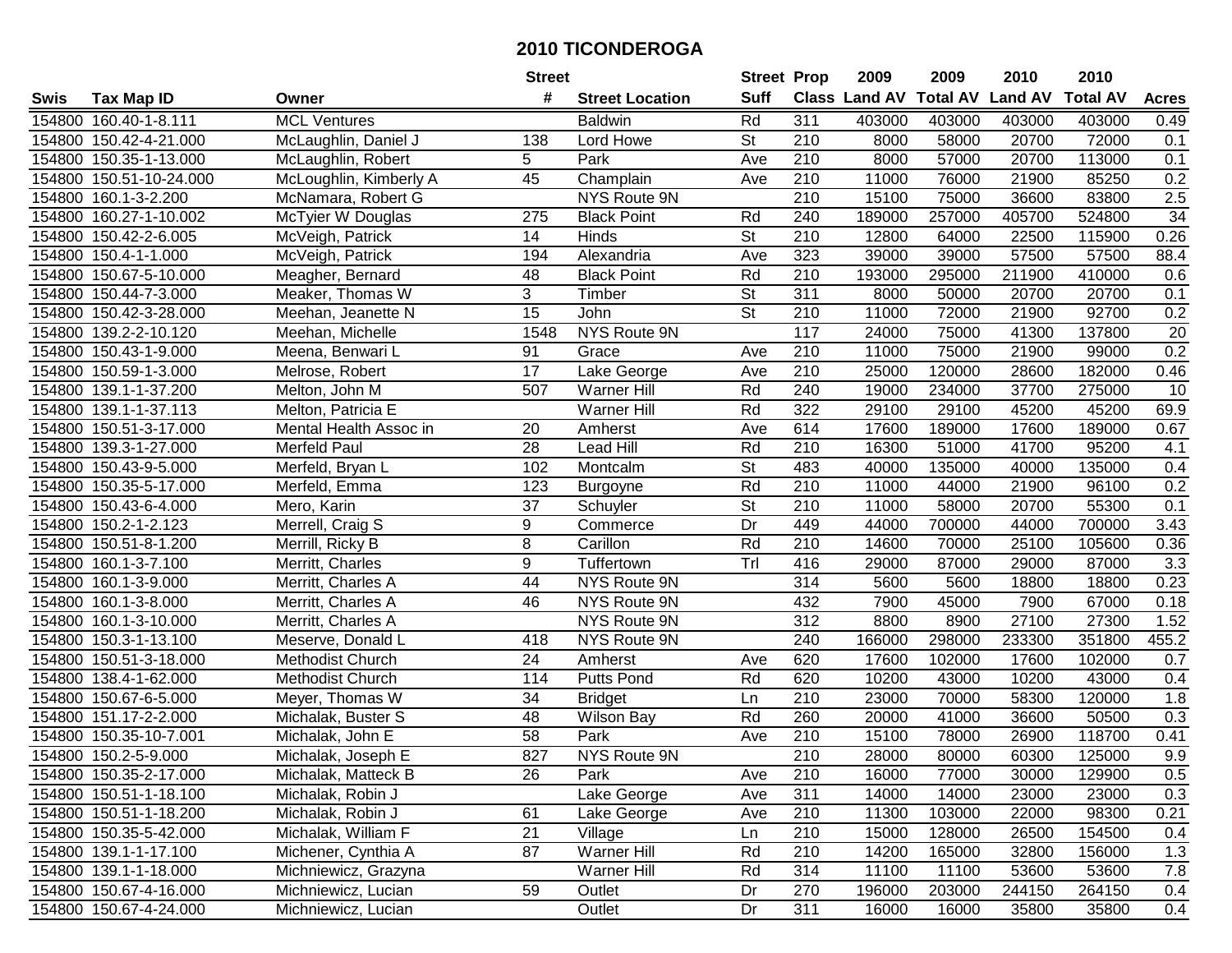|        |                         |                            | <b>Street</b>   |                        | <b>Street Prop</b>       |                  | 2009                          | 2009   | 2010           | 2010            |                  |
|--------|-------------------------|----------------------------|-----------------|------------------------|--------------------------|------------------|-------------------------------|--------|----------------|-----------------|------------------|
| Swis   | <b>Tax Map ID</b>       | Owner                      | #               | <b>Street Location</b> | <b>Suff</b>              |                  | <b>Class Land AV Total AV</b> |        | <b>Land AV</b> | <b>Total AV</b> | <b>Acres</b>     |
|        | 154800 150.67-4-9.000   | Michniewicz, Lucien        |                 | Outlet                 | Dr                       | 311              | 19200                         | 19200  | 42800          | 42800           | 0.7              |
|        | 154800 160.34-1-7.000   | Midgley, Leslie            | 11              | The Point              |                          | 260              | 324000                        | 354000 | 486000         | 547000          | 0.4              |
|        | 154800 160.34-1-11.120  | Midgley, Leslie            |                 | The Point              |                          | 311              | 7900                          | 7900   | 40000          | 40000           | 0.37             |
|        | 154800 149.-1-50.100    | Mielewski, Amelia E        | 529             | <b>Putts Pond</b>      | Rd                       | 240              | 44000                         | 75000  | 89400          | 119300          | 89.61            |
|        | 154800 150.43-10-13.000 | Mika, Varonica             | 157             | Champlain              | Ave                      | 210              | 13100                         | 36000  | 22700          | 54100           | 0.27             |
|        | 154800 150.51-8-7.000   | Millard, David             | 109             | The Portage            |                          | $\overline{210}$ | 11000                         | 73000  | 21900          | 127600          | 0.2              |
|        | 154800 138.4-1-2.310    | Millard, Travis A          |                 | Corduroy               | Rd                       | 314              | 5000                          | 5000   | 500            | 500             | 9.37             |
| 154800 | 160.42-1-24.100         | Miller, C Steven           |                 | <b>Tiroga Beach</b>    | Ln                       | 311              | 350000                        | 350000 | 295000         | 295000          | 1.06             |
|        | 154800 128.4-3-9.000    | Miller, Donald             | 2001            | NYS Route 9N           |                          | $\overline{210}$ | 15000                         | 66000  | 36000          | 68000           | $\overline{2.3}$ |
|        | 154800 150.43-9-2.000   | Miller, Kenneth            | 92              | Montcalm               | <b>St</b>                | 482              | 24000                         | 54000  | 24000          | 54000           | 0.2              |
|        | 154800 139.4-1-49.000   | Miller, Kenneth            |                 | NYS Route 9N           |                          | 311              | 1100                          | 1100   | 16500          | 16500           | 0.33             |
|        | 154800 160.2-1-5.000    | Miller, Nancy C            | 501             | <b>Baldwin</b>         | Rd                       | 210              | 447000                        | 592000 | 546100         | 827100          | 5.6              |
|        | 154800 138.3-3-25.000   | Miller, Robert L           |                 | NYS Route 74           |                          | 322              | 17000                         | 17000  | 37100          | 37100           | $\overline{19}$  |
|        | 154800 150.43-10-17.000 | Millington, Dawn M         | 29              | <b>Father Jogues</b>   | PI                       | 210              | 14000                         | 61000  | 23000          | 97600           | 0.3              |
|        | 154800 149.-1-69.000    | Mineau, Michael N          | 668             | <b>Putts Pond</b>      | Rd                       | 260              | 13400                         | 24800  | 30800          | 51900           | 0.92             |
|        | 154800 150.44-1-1.000   | Mingo, James               | 202             | Montcalm               | <b>St</b>                | 210              | 9800                          | 48000  | 21400          | 84900           | 0.16             |
|        | 154800 150.3-1-13.300   | Mishann, Emily J           | 447             | NYS Route 9N           |                          | 240              | 45000                         | 95000  | 53200          | 143100          | 43.8             |
|        | 154800 150.4-1-42.000   | Missel, Robert D           |                 | <b>Baldwin</b>         | Rd                       | 314              | 70000                         | 70000  | 70000          | 70000           | 1.8              |
|        | 154800 139.3-1-21.000   | Missionary St Paul Apostle |                 | Veterans               | Rd                       | 314              | 9200                          | 9200   | 28900          | 28900           | 2.1              |
|        | 154800 160.42-1-26.000  | Mitchell, Robert F         | 20              | Lakehouse              | Way                      | 260              | 250000                        | 294000 | 344400         | 400000          | 0.4              |
|        | 154800 150.27-3-1.120   | Mitchell, Sharon L         | 98              | Park                   | Ave                      | 210              | 15700                         | 97000  | 29000          | 140000          | 0.47             |
|        | 154800 150.34-1-19.000  | Mitchell, Todd P           | 27              | <b>Third</b>           | Ave                      | 210              | 16000                         | 26000  | 30000          | 225000          | 0.5              |
| 154800 | 139.15-2-3.000          | Moffett, Laura L           | 13              | Veterans               | Rd                       | 210              | 14100                         | 103000 | 28500          | 148200          | 0.74             |
| 154800 | 150.51-1-1.000          | Montalbano, Ronald         | 8               | Stanton                | <b>St</b>                | 210              | 16000                         | 80000  | 30000          | 141100          | 0.5              |
| 154800 | 150.59-6-7.000          | Montbriand, Francis S      | $\overline{48}$ | The Portage            |                          | $\overline{210}$ | 14000                         | 52000  | 22000          | 68900           | 0.3              |
|        | 154800 150.59-2-15.000  | Montbriand, Russell        | 11              | Champlain              | Ave                      | 210              | 15000                         | 58125  | 26500          | 120000          | 0.4              |
|        | 154800 150.51-1-15.100  | Montgomery, Robin J        | 73              | Lake George            | Ave                      | 210              | 20600                         | 81000  | 35000          | 114300          | 1.51             |
|        | 154800 159.-1-30.000    | Montville, Ralph A         | 671             | New Hague              | Rd                       | 210              | 14600                         | 38000  | 34400          | 74400           | 1.8              |
|        | 154800 150.51-7-2.000   | Montville, Scott           | 151             | The Portage            |                          | 220              | 11000                         | 95000  | 21900          | 185700          | 0.2              |
|        | 154800 150.51-4-4.200   | Montville, Scott           |                 | The Portage            |                          | 311              | 6700                          | 6700   | 6700           | 6700            | 0.91             |
|        | 154800 160.35-1-29.000  | <b>Moore Trust</b>         | 16              | <b>Windy Point</b>     | Ln                       | $\overline{210}$ | 268000                        | 388000 | 490200         | 554900          | 0.4              |
|        | 154800 160.33-2-29.000  | Moore William F            | 23              | Coates                 | Pt                       | 260              | 264000                        | 270000 | 265300         | 275000          | 0.27             |
|        | 154800 150.43-10-23.000 | Moore, Brenda L            | 9               | Father Jogues          | $\overline{P}$           | $\overline{210}$ | 8000                          | 76000  | 20700          | 88100           | 0.1              |
|        | 154800 150.59-5-25.000  | Moore, Edgar P             | 29              | Abercrombie            | $\overline{\mathsf{St}}$ | $\overline{210}$ | 11300                         | 52000  | 22000          | 119800          | 0.21             |
|        | 154800 150.66-2-3.000   | Moore, Edgar P Sr          | 15              | Outlet                 | Dr                       | 210              | 15800                         | 48000  | 23400          | 74700           | 0.4              |
|        | 154800 150.67-4-1.000   | Moore, Edgar P Sr          |                 | Outlet                 | Dr                       | 311              | 15800                         | 15800  | 23400          | 23400           | 0.4              |
|        | 154800 150.75-3-6.000   | Moore, Eileen F            | 103             | <b>Black Point</b>     | Rd                       | 210              | 22000                         | 79000  | 60600          | 127400          | 1.1              |
|        | 154800 150.51-9-2.002   | Moore, Kathleen M          | 3               | EII                    | <b>St</b>                | 210              | 14200                         | 84000  | 23700          | 120500          | 0.32             |
|        | 154800 138.4-1-41.000   | Moore, Michael C           |                 | Litchfield             | Rd                       | 322              | 50000                         | 50000  | 75700          | 75700           | 116.4            |
|        | 154800 150.11-1-3.000   | Moore, Patrick F           | 820             | NYS Route 9N           |                          | 270              | 12800                         | 28000  | 29200          | 39200           | 0.8              |
|        | 154800 150.58-3-1.200   | Moore, Roderick M          | 12              | <b>Baldwin</b>         | Rd                       | 210              | 15000                         | 40000  | 26500          | 65000           | 0.4              |
|        | 154800 160.1-1-13.000   | Moore, Stephen P           | 93              | NYS Route 9N           |                          | 210              | 14800                         | 77000  | 35000          | 100600          | 2                |
|        |                         |                            |                 |                        |                          |                  |                               |        |                |                 |                  |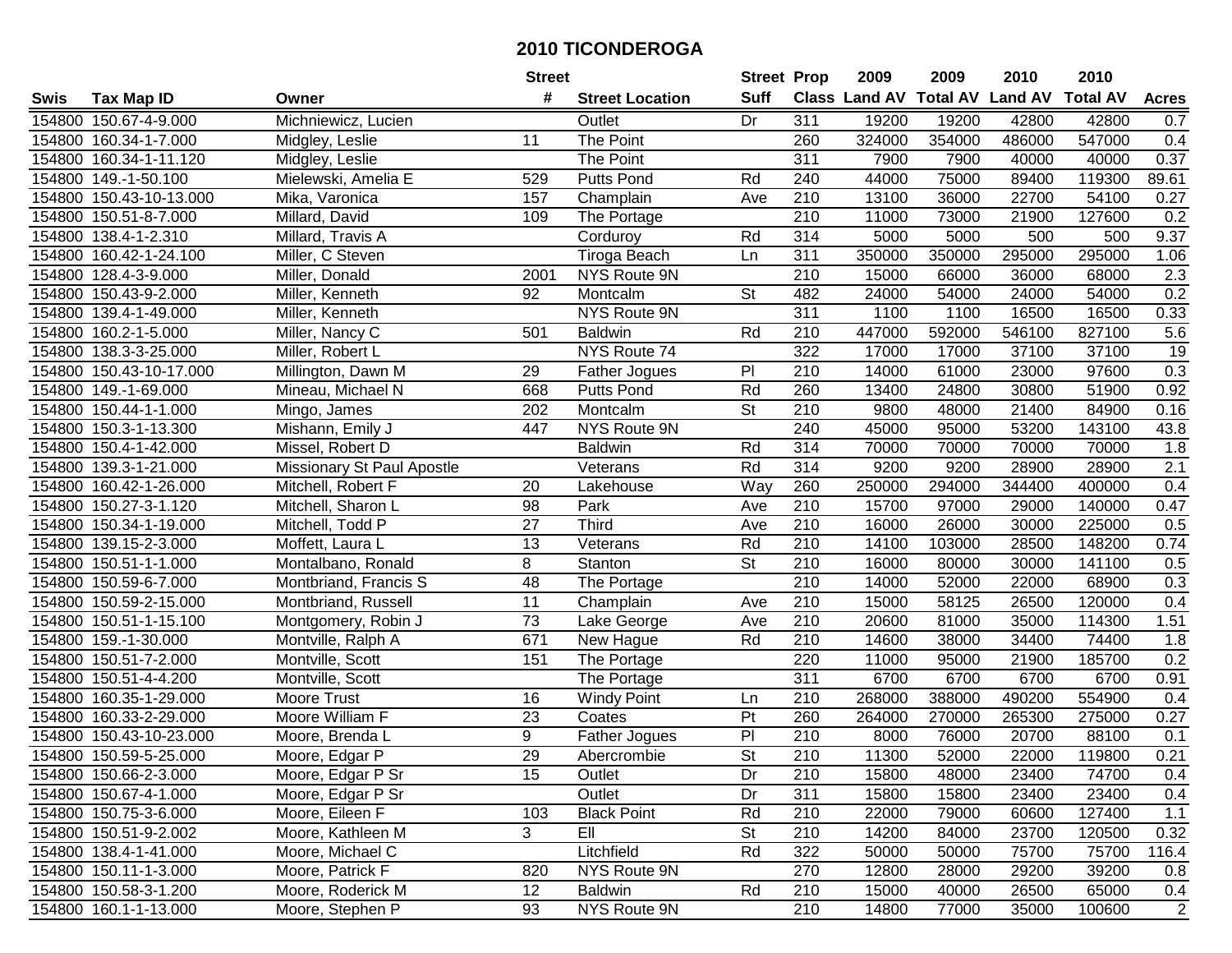|        |                        |                                 | <b>Street</b>   |                        | <b>Street Prop</b>       |                  | 2009                 | 2009            | 2010           | 2010            |                   |
|--------|------------------------|---------------------------------|-----------------|------------------------|--------------------------|------------------|----------------------|-----------------|----------------|-----------------|-------------------|
| Swis   | <b>Tax Map ID</b>      | Owner                           | #               | <b>Street Location</b> | <b>Suff</b>              |                  | <b>Class Land AV</b> | <b>Total AV</b> | <b>Land AV</b> | <b>Total AV</b> | <b>Acres</b>      |
|        | 154800 160.35-1-8.000  | Moran, Martin P                 | 333             | <b>Black Point</b>     | Rd                       | 210              | 117000               | 209000          | 227900         | 400000          | 0.6               |
|        | 154800 138.55-6-1.000  | Moran, Martin P                 | 2280            | NYS Route 74           |                          | 483              | 14500                | 69000           | 22400          | 74200           | 1.8               |
|        | 154800 150.2-7-7.000   | Moran, Shanna                   |                 | NYS Route 9N           |                          | 314              | 1300                 | 1300            | 5400           | 5400            | 1.7               |
|        | 154800 150.42-6-7.000  | Moran, Shanna                   | 163             | Lord Howe              | St                       | 210              | 23400                | 70000           | 44500          | 112500          | 4.4               |
|        | 154800 150.11-1-12.000 | Morehouse, Dorothy A            | 41              | Alexandria             | Ave                      | 210              | 15000                | 74000           | 26500          | 105900          | 0.4               |
|        | 154800 150.43-1-6.000  | Morett, Geraldine               | 63              | Montcalm               | $\overline{\mathsf{St}}$ | 483              | 42000                | 128000          | 42000          | 141800          | 0.42              |
|        | 154800 150.11-1-55.000 | Morette, Ann M                  | 28              | Eichen                 | St                       | 210              | 6000                 | 72000           | 9000           | 72000           | $0.\overline{11}$ |
|        | 154800 150.44-4-4.000  | Morette, Anthony T              | $\overline{44}$ | Cossey                 | $\overline{\mathsf{St}}$ | $\overline{210}$ | 7400                 | 56000           | 10700          | 133400          | 0.16              |
|        | 154800 149.-1-25.000   | Morhouse, Marguerite            |                 | Canfield               | Rd                       | 323              | 21000                | 21000           | 34100          | 34100           | 52.5              |
|        | 154800 150.4-3-7.000   | Morhouse, Marguerite            |                 | <b>Black Point</b>     | Rd                       | 323              | 36000                | 36000           | 52100          | 52100           | 80.2              |
|        | 154800 160.35-1-20.000 | Morhouse, Marguerite            |                 | <b>Black Point</b>     | Rd                       | 323              | 2000                 | 2000            | 10800          | 10800           | 1.8               |
|        | 154800 160.42-1-34.000 | Morhouse, Marguerite            |                 | <b>Black Point</b>     | Rd                       | 312              | 18200                | 34000           | 49200          | 81500           | 1.2               |
|        | 154800 160.42-1-30.000 | Morhouse, Marguerite            | 428             | <b>Black Point</b>     | Rd                       | 210              | 401000               | 572000          | 508000         | 857200          | 1.4               |
|        | 154800 160.35-1-19.000 | Morhouse, Marguerite            |                 | <b>Black Point</b>     | Rd                       | 323              | 13400                | 13400           | 11600          | 11600           | 17.8              |
|        | 154800 160.2-2-1.000   | Morhouse, Marguerite            |                 | NYS Route 22           |                          | 323              | 68000                | 68000           | 59500          | 59500           | 91.5              |
|        | 154800 160.35-1-21.000 | Morhouse, Marguerite            |                 | <b>Black Point</b>     | Rd                       | 314              | 14000                | 14000           | 4200           | 4200            | 0.7               |
|        | 154800 160.27-1-13.200 | Morhouse, Sanford W             | 294             | <b>Black Point</b>     | Rd                       | 210              | 429000               | 585000          | 543000         | 725300          | 0.85              |
|        | 154800 160.42-1-29.000 | Morhouse, Thomas J              | 440             | <b>Black Point</b>     | Rd                       | 210              | 366000               | 530000          | 489100         | 784600          | 1.02              |
|        | 154800 138.4-1-34.000  | Morin, Dean                     |                 | County Route 56        |                          | 314              | 6300                 | 6300            | 5400           | 5400            | 1.1               |
|        | 154800 150.35-5-15.002 | Morin, Elizabeth R              | 127             | Burgoyne               | Rd                       | 210              | 14100                | 76000           | 23400          | 119600          | 0.31              |
|        | 154800 150.42-4-3.000  | Morin, Sarah                    | 8               | John                   | $\overline{\mathsf{St}}$ | 210              | 11000                | 60000           | 21900          | 90700           | 0.2               |
|        | 154800 160.42-1-3.000  | Morris, Betty U                 | 82              | Tiroga Beach           | Ln                       | 260              | 246000               | 334000          | 340000         | 440000          | 0.2               |
| 154800 | 150.35-2-1.000         | Morris, Paul                    |                 | Park                   | Ave                      | 311              | 200                  | 200             | 300            | 300             | 0.1               |
| 154800 | 139.3-2-36.000         | Morrison, Arthur P              | 102             | Old Chilson            | Rd                       | 210              | 14800                | 119000          | 35100          | 133500          | 2.03              |
| 154800 | 139.3-2-31.200         | Morrison, Arthur P Sr           |                 | Old Chilson            | Rd                       | 322              | 27000                | 27000           | 26400          | 26400           | 40.6              |
|        | 154800 150.27-3-10.002 | Morrison, Daniel O Sr           | 114             | Mount Hope             | Ave                      | 210              | 20300                | 113000          | 34200          | 186200          | 1.28              |
|        | 154800 139.3-2-15.000  | Morrison, Lucinda               | 95              | Old Chilson            | Rd                       | 314              | 14300                | 14300           | 26600          | 26600           | 1.39              |
|        | 154800 161.5-1-6.000   | Morrissey, Richard T            |                 | NYS Route 22           |                          | 314              | 7100                 | 7100            | 25400          | 25400           |                   |
|        | 154800 150.50-1-9.000  | Morse, Ann L                    | 101             | Lord Howe              | $\overline{\mathsf{St}}$ | 210              | 14000                | 35000           | 23000          | 40400           | 0.3               |
|        | 154800 150.35-2-15.022 | Morse, Douglas                  | 28              | Grace                  | Ave                      | 210              | 14000                | 94000           | 23000          | 120100          | 0.3               |
|        | 154800 150.35-10-4.000 | Morse, Douglas                  |                 | Grace                  | Ave                      | 311              | 100                  | 100             | 300            | 300             | 0.1               |
|        | 154800 139.2-2-36.000  | Morse, Pamela                   | 269             | Vineyard               | Rd                       | 210              | 14800                | 105000          | 35000          | 147100          | $\overline{2}$    |
|        | 154800 150.59-7-27.100 | Morse, Richard P                | 44              | Water                  | $\overline{\mathsf{St}}$ | $\overline{210}$ | 14000                | 42000           | 23000          | 53400           | 0.3               |
|        | 154800 150.11-2-12.000 | Morse, William                  |                 | Kennedy                | $\overline{Dr}$          | 314              | 4800                 | 4800            | 21800          | 21800           | 0.32              |
|        | 154800 150.11-2-13.000 | Morse, William                  | 9               | Kennedy                | Dr                       | 210              | 15000                | 100000          | 22600          | 160000          | 0.36              |
|        | 154800 150.51-3-16.000 | Moser, Michael W                | 16              | Amherst                | Ave                      | 210              | 20400                | 155000          | 34600          | 174500          | 1.4               |
|        | 154800 150.42-6-1.000  | <b>Moses Ludington Hospital</b> |                 | NYS Route 9N           |                          | 330              | 65000                | 65000           | 65000          | 65000           | 1.2               |
|        | 154800 150.2-7-6.000   | <b>Moses Ludington Hospital</b> |                 | NYS Route 9N           |                          | 330              | 39000                | 39000           | 39000          | 39000           | 4.6               |
|        | 154800 150.42-6-4.000  | <b>Moses Ludington Hospital</b> | 173             | Lord Howe              | <b>St</b>                | 465              | 24000                | 70000           | 24000          | 70000           | 0.4               |
|        | 154800 150.2-7-12.001  | <b>Moses Ludington Hospital</b> |                 | NYS Route 9N           |                          | 311              | 7000                 | 7000            | 27800          | 27800           | 0.69              |
|        | 154800 150.42-3-1.000  | Moses Ludington Hospital        | $\overline{2}$  | Montcalm               | <b>St</b>                | 641              | 12000                | 14000           | 20700          | 25700           | 0.1               |
|        | 154800 150.34-5-7.000  | Moses Ludington Hospital        |                 | Wicker                 | $\overline{\mathsf{St}}$ | 330              | 64000                | 64000           | 96000          | 96000           | 0.7               |
|        |                        |                                 |                 |                        |                          |                  |                      |                 |                |                 |                   |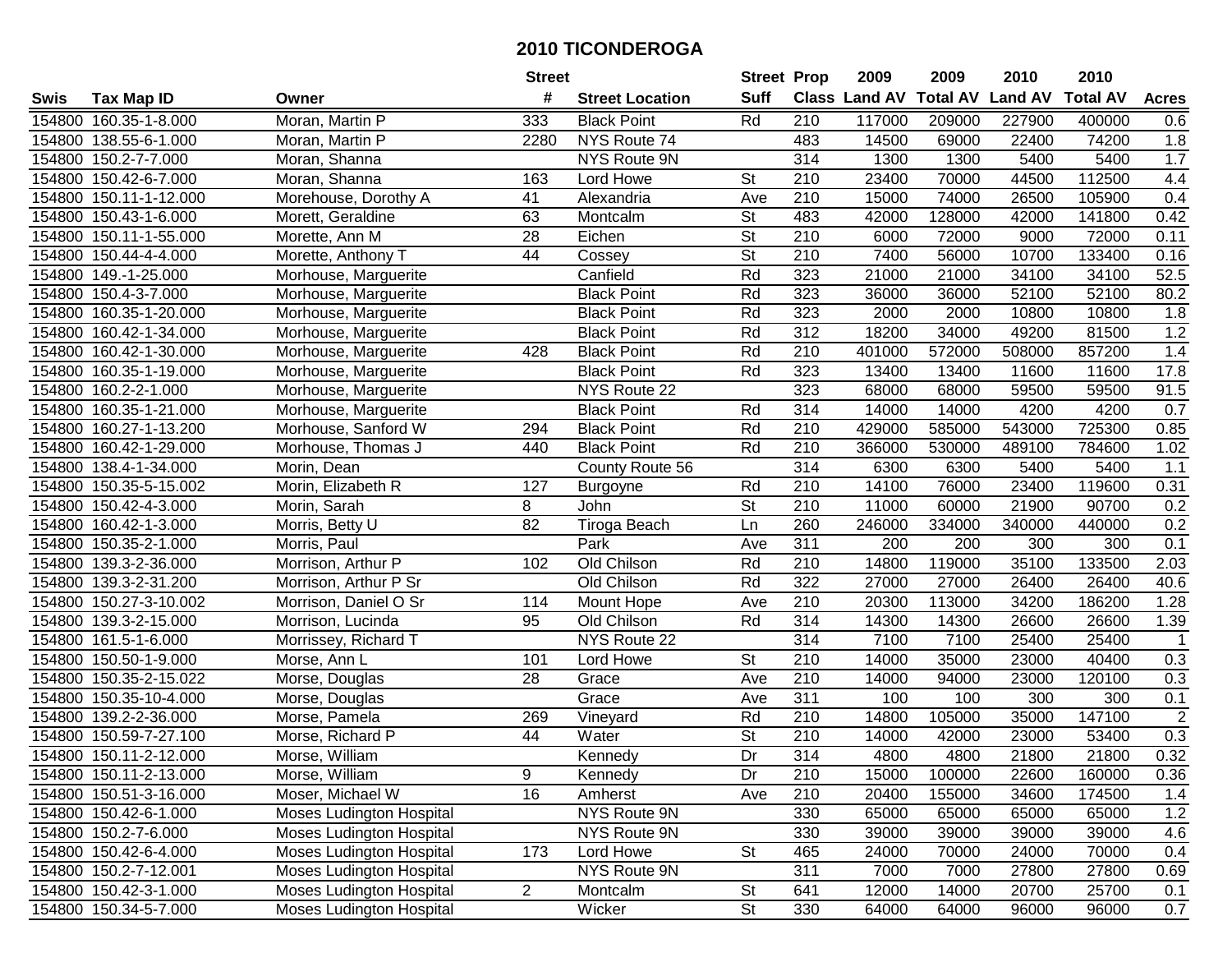| #<br><b>Suff</b><br><b>Class Land AV Total AV</b><br><b>Land AV</b><br><b>Total AV</b><br><b>Tax Map ID</b><br><b>Street Location</b><br><b>Acres</b><br>Swis<br>Owner<br>154800 150.2-1-14.000<br><b>Moses Ludington Hospital</b><br>NYS Route 9N<br>330<br>23000<br>23000<br>55800<br>55800<br>10.5<br>1300000<br>695000<br>1300000<br>6.57<br>154800 150.42-1-1.200<br>Wicker<br><b>St</b><br>641<br>695000<br><b>Moses Ludington Hospital</b><br>1001<br>154800 150.42-1-1.200/1<br>Moses Ludington Hospital<br>NYS Route 9N<br>210<br>800<br>68000<br>8000<br>84000<br>$\mathbf 0$<br>0.72<br>270<br>12300<br>28200<br>47900<br>154800 139.48-1-11.000<br>Moses, Michael<br>$\overline{7}$<br>32000<br><b>Dusty</b><br>Ln<br>154800 150.67-4-3.110<br>Rd<br>210<br>23000<br>117750<br>34800<br>197900<br>1.93<br>Mosier, Jerry B<br>69<br><b>Baldwin</b><br>Rd<br>14.7<br>154800 139.2-2-18.000<br>Mosley, Archie E<br>243<br>Vineyard<br>240<br>21000<br>49000<br>40700<br>68300<br><b>MossI Family Irrev Trust</b><br>210<br>47000<br>105000<br>61200<br>1.2<br>154800 150.82-2-14.000<br>13<br>108000<br>Howes<br>Lndg<br>210<br>$\overline{54}$<br>14000<br>31800<br>59000<br>$\overline{1}$<br>154800<br>150.11-2-16.000<br>Mott, Ricky E<br>Ave<br>33000<br>Alexandria<br>$\overline{2}$<br>411<br>137000<br>587000<br>137000<br>154800 150.2-7-17.100<br>Vista<br>Way<br>587000<br>5.43<br>Mountain Vista Assoc<br>96<br>210<br>154800 160.42-1-8.000<br>Tiroga Beach<br>406000<br>544000<br>439000<br>650000<br>0.4<br>Mouradian, Henry<br>Ln<br>311<br>31350<br>31350<br>154800 160.42-1-35.000<br>Mouradian, Joyce V<br>22000<br>22000<br>0.1<br>Tiroga Beach<br>Ln<br><b>MP Enterprises LLC</b><br><b>Black Point</b><br>Rd<br>570<br>285000<br>510000<br>630000<br>1080000<br>1.1<br>154800 150.75-3-3.000<br>92<br>$\overline{36}$<br>570<br>25000<br>0.9<br>154800 150.51-10-36.000<br><b>MP Enterprises LLC</b><br>Ave<br>25000<br>200000<br>200000<br>Lake George<br>20<br>154800 150.59-2-28.100<br><b>MP Enterprises LLC</b><br>449<br>25000<br>99000<br>25000<br>99000<br>1.93<br>Lake George<br>Ave<br>11<br>260<br>1.71<br>154800 138.13-1-11.000<br>197000<br>210000<br>230500<br>253900<br>Muehleck, Joseph P<br>Prospect<br>Ln<br>210<br>139.2-2-29.000<br>68<br>Rd<br>14000<br>56000<br>47700<br>99300<br>154800<br>Muffoletto, David<br>Vineyard<br>-1<br>314<br>Rd<br>154800 139.2-2-28.200<br>10500<br>10500<br>33000<br>33000<br>3.46<br>Muffoletto, David<br>Vineyard<br>$\overline{\mathsf{St}}$<br>154800 150.52-4-1.000<br>12<br>Cossey<br>210<br>8000<br>68000<br>20700<br>81000<br>Mugford, Beverly A<br>0.1<br>NYS Route 74<br>154800 138.55-7-6.012<br>Mulcahy, John T Jr<br>2259<br>280<br>90000<br>198000<br>183200<br>284200<br>0.41<br>154800 150.51-7-8.000<br>135<br>The Portage<br>210<br>18400<br>97000<br>32000<br>173300<br>0.8<br>Munson, Mark A<br>1.25<br>3<br>Rd<br>210<br>14200<br>135000<br>32600<br>187400<br>154800 139.15-1-5.120<br>Murphy, FE<br>Warner Hill<br>Rd<br>1.12<br>225<br><b>Baldwin</b><br>210<br>306000<br>457000<br>376600<br>750000<br>154800 150.4-1-29.000<br>Murray, Jack A<br>NYS Route 22<br>210<br>1.8<br>154800<br>151.17-1-15.000<br>Musser, Robert E Jr<br>165<br>21000<br>102000<br>34400<br>151400<br>154800 151.17-1-16.000<br>NYS Route 22<br>311<br>10400<br>10400<br>32000<br>32000<br>0.6<br>Musser, Robert E Jr<br>314<br>0.5<br>154800 151.17-1-14.000<br>NYS Route 22<br>8400<br>8400<br>30500<br>30500<br>Musser, Robert E Jr<br>311<br>1.5<br>154800 151.17-1-19.000<br>NYS Route 22<br>8800<br>8800<br>27000<br>27000<br>Musser, Robert E Jr<br>47<br>St<br>210<br>65100<br>0.1<br>154800 150.43-5-9.000<br>8000<br>45000<br>20700<br>Myers, Robert J<br>Schuyler<br>Rd<br>314<br>11500<br>7.76<br>154800 139.3-1-10.000<br>Nadeau Frederick<br>Warner Hill<br>11500<br>47000<br>47000<br>411<br>3<br>Park<br>11000<br>11000<br>128500<br>0.2<br>154800 150.35-1-14.000<br>Nadeau Randolph J<br>Ave<br>104000<br>8<br>$\overline{\mathsf{St}}$<br>$\overline{210}$<br>0.2<br>154800 150.42-3-34.000<br>11000<br>62000<br>21900<br>108200<br>Nadeau, Charles N<br>George<br>24<br>210<br>23000<br>99500<br>0.3<br>154800 150.43-14-12.000<br>Ave<br>14000<br>64000<br>Nadeau, Dean A<br>Holcomb<br>0.2<br>154800 160.26-2-1.000<br>23<br>260<br>159000<br>187000<br>263000<br>286500<br>Nadeau, Douglas<br>Howes<br>Lndg<br>729<br>NYS Route 9N<br>270<br>150.2<br>154800 150.1-3-1.000<br>115000<br>159000<br>122300<br>170000<br>Nadeau, Douglas A<br>361<br>Rd<br>$\overline{210}$<br>154800 160.26-1-12.200<br>255000<br>323000<br>265000<br>350000<br>0.34<br>Nadeau, Edward D<br><b>Baldwin</b><br>154800 139.1-1-20.000<br>Nadeau, Fred A<br>Warner Hill<br>Rd<br>411<br>14000<br>162000<br>14000<br>162000<br>1<br>Warner Hill<br>Rd<br>210<br>14300<br>106000<br>233200<br>1.38<br>154800 139.1-1-23.000<br>Nadeau, Fred A<br>170<br>33000<br>16000<br>154800 139.1-1-22.220<br>173<br><b>Warner Hill</b><br>Rd<br>411<br>210000<br>16000<br>210000<br>3.6<br>Nadeau, Frederick A<br>Rd<br>270<br>17300<br>53800<br>5.44<br>154800 139.1-1-22.100<br>192<br>Warner Hill<br>22000<br>37400<br>Nadeau, Frederick A<br>Rd<br>312<br>51.76<br>154800 139.1-1-21.110<br>Nadeau, Frederick A<br>140<br><b>Warner Hill</b><br>36000<br>101000<br>64800<br>140000<br>154800 140.3-1-10.100<br>178<br>McCaughin<br>Rd<br>210<br>18400<br>32000<br>34745<br>49750<br>Nadeau, Mark<br>6.89<br>154800 139.4-2-20.000<br>Rd<br>210<br>10600<br>34800<br>92800<br>Nadeau, Mark<br>68<br>Delano<br>39000<br>1.51<br>154800 140.3-1-10.311<br>222<br>Rd<br>270<br>22520<br>34100<br>42100<br>5.53<br>Nadeau, Mark T<br>McCaughin<br>45620 |  | <b>Street</b> | <b>Street Prop</b> | 2009 | 2009 | 2010 | 2010 |  |
|---------------------------------------------------------------------------------------------------------------------------------------------------------------------------------------------------------------------------------------------------------------------------------------------------------------------------------------------------------------------------------------------------------------------------------------------------------------------------------------------------------------------------------------------------------------------------------------------------------------------------------------------------------------------------------------------------------------------------------------------------------------------------------------------------------------------------------------------------------------------------------------------------------------------------------------------------------------------------------------------------------------------------------------------------------------------------------------------------------------------------------------------------------------------------------------------------------------------------------------------------------------------------------------------------------------------------------------------------------------------------------------------------------------------------------------------------------------------------------------------------------------------------------------------------------------------------------------------------------------------------------------------------------------------------------------------------------------------------------------------------------------------------------------------------------------------------------------------------------------------------------------------------------------------------------------------------------------------------------------------------------------------------------------------------------------------------------------------------------------------------------------------------------------------------------------------------------------------------------------------------------------------------------------------------------------------------------------------------------------------------------------------------------------------------------------------------------------------------------------------------------------------------------------------------------------------------------------------------------------------------------------------------------------------------------------------------------------------------------------------------------------------------------------------------------------------------------------------------------------------------------------------------------------------------------------------------------------------------------------------------------------------------------------------------------------------------------------------------------------------------------------------------------------------------------------------------------------------------------------------------------------------------------------------------------------------------------------------------------------------------------------------------------------------------------------------------------------------------------------------------------------------------------------------------------------------------------------------------------------------------------------------------------------------------------------------------------------------------------------------------------------------------------------------------------------------------------------------------------------------------------------------------------------------------------------------------------------------------------------------------------------------------------------------------------------------------------------------------------------------------------------------------------------------------------------------------------------------------------------------------------------------------------------------------------------------------------------------------------------------------------------------------------------------------------------------------------------------------------------------------------------------------------------------------------------------------------------------------------------------------------------------------------------------------------------------------------------------------------------------------------------------------------------------------------------------------------------------------------------------------------------------------------------------------------------------------------------------------------------------------------------------------------------------------------------------------------------------------------------------------------------------------------------------------------------------------------------------------------------------------------------------------------------------------------------------------------------------------------------------------------------------------------------------------------------------------------------------------------------------------------------------------------------------------------------------------------------------------------------------------------------------------------------------------------------------------------------------------------------|--|---------------|--------------------|------|------|------|------|--|
|                                                                                                                                                                                                                                                                                                                                                                                                                                                                                                                                                                                                                                                                                                                                                                                                                                                                                                                                                                                                                                                                                                                                                                                                                                                                                                                                                                                                                                                                                                                                                                                                                                                                                                                                                                                                                                                                                                                                                                                                                                                                                                                                                                                                                                                                                                                                                                                                                                                                                                                                                                                                                                                                                                                                                                                                                                                                                                                                                                                                                                                                                                                                                                                                                                                                                                                                                                                                                                                                                                                                                                                                                                                                                                                                                                                                                                                                                                                                                                                                                                                                                                                                                                                                                                                                                                                                                                                                                                                                                                                                                                                                                                                                                                                                                                                                                                                                                                                                                                                                                                                                                                                                                                                                                                                                                                                                                                                                                                                                                                                                                                                                                                                                                                                                       |  |               |                    |      |      |      |      |  |
|                                                                                                                                                                                                                                                                                                                                                                                                                                                                                                                                                                                                                                                                                                                                                                                                                                                                                                                                                                                                                                                                                                                                                                                                                                                                                                                                                                                                                                                                                                                                                                                                                                                                                                                                                                                                                                                                                                                                                                                                                                                                                                                                                                                                                                                                                                                                                                                                                                                                                                                                                                                                                                                                                                                                                                                                                                                                                                                                                                                                                                                                                                                                                                                                                                                                                                                                                                                                                                                                                                                                                                                                                                                                                                                                                                                                                                                                                                                                                                                                                                                                                                                                                                                                                                                                                                                                                                                                                                                                                                                                                                                                                                                                                                                                                                                                                                                                                                                                                                                                                                                                                                                                                                                                                                                                                                                                                                                                                                                                                                                                                                                                                                                                                                                                       |  |               |                    |      |      |      |      |  |
|                                                                                                                                                                                                                                                                                                                                                                                                                                                                                                                                                                                                                                                                                                                                                                                                                                                                                                                                                                                                                                                                                                                                                                                                                                                                                                                                                                                                                                                                                                                                                                                                                                                                                                                                                                                                                                                                                                                                                                                                                                                                                                                                                                                                                                                                                                                                                                                                                                                                                                                                                                                                                                                                                                                                                                                                                                                                                                                                                                                                                                                                                                                                                                                                                                                                                                                                                                                                                                                                                                                                                                                                                                                                                                                                                                                                                                                                                                                                                                                                                                                                                                                                                                                                                                                                                                                                                                                                                                                                                                                                                                                                                                                                                                                                                                                                                                                                                                                                                                                                                                                                                                                                                                                                                                                                                                                                                                                                                                                                                                                                                                                                                                                                                                                                       |  |               |                    |      |      |      |      |  |
|                                                                                                                                                                                                                                                                                                                                                                                                                                                                                                                                                                                                                                                                                                                                                                                                                                                                                                                                                                                                                                                                                                                                                                                                                                                                                                                                                                                                                                                                                                                                                                                                                                                                                                                                                                                                                                                                                                                                                                                                                                                                                                                                                                                                                                                                                                                                                                                                                                                                                                                                                                                                                                                                                                                                                                                                                                                                                                                                                                                                                                                                                                                                                                                                                                                                                                                                                                                                                                                                                                                                                                                                                                                                                                                                                                                                                                                                                                                                                                                                                                                                                                                                                                                                                                                                                                                                                                                                                                                                                                                                                                                                                                                                                                                                                                                                                                                                                                                                                                                                                                                                                                                                                                                                                                                                                                                                                                                                                                                                                                                                                                                                                                                                                                                                       |  |               |                    |      |      |      |      |  |
|                                                                                                                                                                                                                                                                                                                                                                                                                                                                                                                                                                                                                                                                                                                                                                                                                                                                                                                                                                                                                                                                                                                                                                                                                                                                                                                                                                                                                                                                                                                                                                                                                                                                                                                                                                                                                                                                                                                                                                                                                                                                                                                                                                                                                                                                                                                                                                                                                                                                                                                                                                                                                                                                                                                                                                                                                                                                                                                                                                                                                                                                                                                                                                                                                                                                                                                                                                                                                                                                                                                                                                                                                                                                                                                                                                                                                                                                                                                                                                                                                                                                                                                                                                                                                                                                                                                                                                                                                                                                                                                                                                                                                                                                                                                                                                                                                                                                                                                                                                                                                                                                                                                                                                                                                                                                                                                                                                                                                                                                                                                                                                                                                                                                                                                                       |  |               |                    |      |      |      |      |  |
|                                                                                                                                                                                                                                                                                                                                                                                                                                                                                                                                                                                                                                                                                                                                                                                                                                                                                                                                                                                                                                                                                                                                                                                                                                                                                                                                                                                                                                                                                                                                                                                                                                                                                                                                                                                                                                                                                                                                                                                                                                                                                                                                                                                                                                                                                                                                                                                                                                                                                                                                                                                                                                                                                                                                                                                                                                                                                                                                                                                                                                                                                                                                                                                                                                                                                                                                                                                                                                                                                                                                                                                                                                                                                                                                                                                                                                                                                                                                                                                                                                                                                                                                                                                                                                                                                                                                                                                                                                                                                                                                                                                                                                                                                                                                                                                                                                                                                                                                                                                                                                                                                                                                                                                                                                                                                                                                                                                                                                                                                                                                                                                                                                                                                                                                       |  |               |                    |      |      |      |      |  |
|                                                                                                                                                                                                                                                                                                                                                                                                                                                                                                                                                                                                                                                                                                                                                                                                                                                                                                                                                                                                                                                                                                                                                                                                                                                                                                                                                                                                                                                                                                                                                                                                                                                                                                                                                                                                                                                                                                                                                                                                                                                                                                                                                                                                                                                                                                                                                                                                                                                                                                                                                                                                                                                                                                                                                                                                                                                                                                                                                                                                                                                                                                                                                                                                                                                                                                                                                                                                                                                                                                                                                                                                                                                                                                                                                                                                                                                                                                                                                                                                                                                                                                                                                                                                                                                                                                                                                                                                                                                                                                                                                                                                                                                                                                                                                                                                                                                                                                                                                                                                                                                                                                                                                                                                                                                                                                                                                                                                                                                                                                                                                                                                                                                                                                                                       |  |               |                    |      |      |      |      |  |
|                                                                                                                                                                                                                                                                                                                                                                                                                                                                                                                                                                                                                                                                                                                                                                                                                                                                                                                                                                                                                                                                                                                                                                                                                                                                                                                                                                                                                                                                                                                                                                                                                                                                                                                                                                                                                                                                                                                                                                                                                                                                                                                                                                                                                                                                                                                                                                                                                                                                                                                                                                                                                                                                                                                                                                                                                                                                                                                                                                                                                                                                                                                                                                                                                                                                                                                                                                                                                                                                                                                                                                                                                                                                                                                                                                                                                                                                                                                                                                                                                                                                                                                                                                                                                                                                                                                                                                                                                                                                                                                                                                                                                                                                                                                                                                                                                                                                                                                                                                                                                                                                                                                                                                                                                                                                                                                                                                                                                                                                                                                                                                                                                                                                                                                                       |  |               |                    |      |      |      |      |  |
|                                                                                                                                                                                                                                                                                                                                                                                                                                                                                                                                                                                                                                                                                                                                                                                                                                                                                                                                                                                                                                                                                                                                                                                                                                                                                                                                                                                                                                                                                                                                                                                                                                                                                                                                                                                                                                                                                                                                                                                                                                                                                                                                                                                                                                                                                                                                                                                                                                                                                                                                                                                                                                                                                                                                                                                                                                                                                                                                                                                                                                                                                                                                                                                                                                                                                                                                                                                                                                                                                                                                                                                                                                                                                                                                                                                                                                                                                                                                                                                                                                                                                                                                                                                                                                                                                                                                                                                                                                                                                                                                                                                                                                                                                                                                                                                                                                                                                                                                                                                                                                                                                                                                                                                                                                                                                                                                                                                                                                                                                                                                                                                                                                                                                                                                       |  |               |                    |      |      |      |      |  |
|                                                                                                                                                                                                                                                                                                                                                                                                                                                                                                                                                                                                                                                                                                                                                                                                                                                                                                                                                                                                                                                                                                                                                                                                                                                                                                                                                                                                                                                                                                                                                                                                                                                                                                                                                                                                                                                                                                                                                                                                                                                                                                                                                                                                                                                                                                                                                                                                                                                                                                                                                                                                                                                                                                                                                                                                                                                                                                                                                                                                                                                                                                                                                                                                                                                                                                                                                                                                                                                                                                                                                                                                                                                                                                                                                                                                                                                                                                                                                                                                                                                                                                                                                                                                                                                                                                                                                                                                                                                                                                                                                                                                                                                                                                                                                                                                                                                                                                                                                                                                                                                                                                                                                                                                                                                                                                                                                                                                                                                                                                                                                                                                                                                                                                                                       |  |               |                    |      |      |      |      |  |
|                                                                                                                                                                                                                                                                                                                                                                                                                                                                                                                                                                                                                                                                                                                                                                                                                                                                                                                                                                                                                                                                                                                                                                                                                                                                                                                                                                                                                                                                                                                                                                                                                                                                                                                                                                                                                                                                                                                                                                                                                                                                                                                                                                                                                                                                                                                                                                                                                                                                                                                                                                                                                                                                                                                                                                                                                                                                                                                                                                                                                                                                                                                                                                                                                                                                                                                                                                                                                                                                                                                                                                                                                                                                                                                                                                                                                                                                                                                                                                                                                                                                                                                                                                                                                                                                                                                                                                                                                                                                                                                                                                                                                                                                                                                                                                                                                                                                                                                                                                                                                                                                                                                                                                                                                                                                                                                                                                                                                                                                                                                                                                                                                                                                                                                                       |  |               |                    |      |      |      |      |  |
|                                                                                                                                                                                                                                                                                                                                                                                                                                                                                                                                                                                                                                                                                                                                                                                                                                                                                                                                                                                                                                                                                                                                                                                                                                                                                                                                                                                                                                                                                                                                                                                                                                                                                                                                                                                                                                                                                                                                                                                                                                                                                                                                                                                                                                                                                                                                                                                                                                                                                                                                                                                                                                                                                                                                                                                                                                                                                                                                                                                                                                                                                                                                                                                                                                                                                                                                                                                                                                                                                                                                                                                                                                                                                                                                                                                                                                                                                                                                                                                                                                                                                                                                                                                                                                                                                                                                                                                                                                                                                                                                                                                                                                                                                                                                                                                                                                                                                                                                                                                                                                                                                                                                                                                                                                                                                                                                                                                                                                                                                                                                                                                                                                                                                                                                       |  |               |                    |      |      |      |      |  |
|                                                                                                                                                                                                                                                                                                                                                                                                                                                                                                                                                                                                                                                                                                                                                                                                                                                                                                                                                                                                                                                                                                                                                                                                                                                                                                                                                                                                                                                                                                                                                                                                                                                                                                                                                                                                                                                                                                                                                                                                                                                                                                                                                                                                                                                                                                                                                                                                                                                                                                                                                                                                                                                                                                                                                                                                                                                                                                                                                                                                                                                                                                                                                                                                                                                                                                                                                                                                                                                                                                                                                                                                                                                                                                                                                                                                                                                                                                                                                                                                                                                                                                                                                                                                                                                                                                                                                                                                                                                                                                                                                                                                                                                                                                                                                                                                                                                                                                                                                                                                                                                                                                                                                                                                                                                                                                                                                                                                                                                                                                                                                                                                                                                                                                                                       |  |               |                    |      |      |      |      |  |
|                                                                                                                                                                                                                                                                                                                                                                                                                                                                                                                                                                                                                                                                                                                                                                                                                                                                                                                                                                                                                                                                                                                                                                                                                                                                                                                                                                                                                                                                                                                                                                                                                                                                                                                                                                                                                                                                                                                                                                                                                                                                                                                                                                                                                                                                                                                                                                                                                                                                                                                                                                                                                                                                                                                                                                                                                                                                                                                                                                                                                                                                                                                                                                                                                                                                                                                                                                                                                                                                                                                                                                                                                                                                                                                                                                                                                                                                                                                                                                                                                                                                                                                                                                                                                                                                                                                                                                                                                                                                                                                                                                                                                                                                                                                                                                                                                                                                                                                                                                                                                                                                                                                                                                                                                                                                                                                                                                                                                                                                                                                                                                                                                                                                                                                                       |  |               |                    |      |      |      |      |  |
|                                                                                                                                                                                                                                                                                                                                                                                                                                                                                                                                                                                                                                                                                                                                                                                                                                                                                                                                                                                                                                                                                                                                                                                                                                                                                                                                                                                                                                                                                                                                                                                                                                                                                                                                                                                                                                                                                                                                                                                                                                                                                                                                                                                                                                                                                                                                                                                                                                                                                                                                                                                                                                                                                                                                                                                                                                                                                                                                                                                                                                                                                                                                                                                                                                                                                                                                                                                                                                                                                                                                                                                                                                                                                                                                                                                                                                                                                                                                                                                                                                                                                                                                                                                                                                                                                                                                                                                                                                                                                                                                                                                                                                                                                                                                                                                                                                                                                                                                                                                                                                                                                                                                                                                                                                                                                                                                                                                                                                                                                                                                                                                                                                                                                                                                       |  |               |                    |      |      |      |      |  |
|                                                                                                                                                                                                                                                                                                                                                                                                                                                                                                                                                                                                                                                                                                                                                                                                                                                                                                                                                                                                                                                                                                                                                                                                                                                                                                                                                                                                                                                                                                                                                                                                                                                                                                                                                                                                                                                                                                                                                                                                                                                                                                                                                                                                                                                                                                                                                                                                                                                                                                                                                                                                                                                                                                                                                                                                                                                                                                                                                                                                                                                                                                                                                                                                                                                                                                                                                                                                                                                                                                                                                                                                                                                                                                                                                                                                                                                                                                                                                                                                                                                                                                                                                                                                                                                                                                                                                                                                                                                                                                                                                                                                                                                                                                                                                                                                                                                                                                                                                                                                                                                                                                                                                                                                                                                                                                                                                                                                                                                                                                                                                                                                                                                                                                                                       |  |               |                    |      |      |      |      |  |
|                                                                                                                                                                                                                                                                                                                                                                                                                                                                                                                                                                                                                                                                                                                                                                                                                                                                                                                                                                                                                                                                                                                                                                                                                                                                                                                                                                                                                                                                                                                                                                                                                                                                                                                                                                                                                                                                                                                                                                                                                                                                                                                                                                                                                                                                                                                                                                                                                                                                                                                                                                                                                                                                                                                                                                                                                                                                                                                                                                                                                                                                                                                                                                                                                                                                                                                                                                                                                                                                                                                                                                                                                                                                                                                                                                                                                                                                                                                                                                                                                                                                                                                                                                                                                                                                                                                                                                                                                                                                                                                                                                                                                                                                                                                                                                                                                                                                                                                                                                                                                                                                                                                                                                                                                                                                                                                                                                                                                                                                                                                                                                                                                                                                                                                                       |  |               |                    |      |      |      |      |  |
|                                                                                                                                                                                                                                                                                                                                                                                                                                                                                                                                                                                                                                                                                                                                                                                                                                                                                                                                                                                                                                                                                                                                                                                                                                                                                                                                                                                                                                                                                                                                                                                                                                                                                                                                                                                                                                                                                                                                                                                                                                                                                                                                                                                                                                                                                                                                                                                                                                                                                                                                                                                                                                                                                                                                                                                                                                                                                                                                                                                                                                                                                                                                                                                                                                                                                                                                                                                                                                                                                                                                                                                                                                                                                                                                                                                                                                                                                                                                                                                                                                                                                                                                                                                                                                                                                                                                                                                                                                                                                                                                                                                                                                                                                                                                                                                                                                                                                                                                                                                                                                                                                                                                                                                                                                                                                                                                                                                                                                                                                                                                                                                                                                                                                                                                       |  |               |                    |      |      |      |      |  |
|                                                                                                                                                                                                                                                                                                                                                                                                                                                                                                                                                                                                                                                                                                                                                                                                                                                                                                                                                                                                                                                                                                                                                                                                                                                                                                                                                                                                                                                                                                                                                                                                                                                                                                                                                                                                                                                                                                                                                                                                                                                                                                                                                                                                                                                                                                                                                                                                                                                                                                                                                                                                                                                                                                                                                                                                                                                                                                                                                                                                                                                                                                                                                                                                                                                                                                                                                                                                                                                                                                                                                                                                                                                                                                                                                                                                                                                                                                                                                                                                                                                                                                                                                                                                                                                                                                                                                                                                                                                                                                                                                                                                                                                                                                                                                                                                                                                                                                                                                                                                                                                                                                                                                                                                                                                                                                                                                                                                                                                                                                                                                                                                                                                                                                                                       |  |               |                    |      |      |      |      |  |
|                                                                                                                                                                                                                                                                                                                                                                                                                                                                                                                                                                                                                                                                                                                                                                                                                                                                                                                                                                                                                                                                                                                                                                                                                                                                                                                                                                                                                                                                                                                                                                                                                                                                                                                                                                                                                                                                                                                                                                                                                                                                                                                                                                                                                                                                                                                                                                                                                                                                                                                                                                                                                                                                                                                                                                                                                                                                                                                                                                                                                                                                                                                                                                                                                                                                                                                                                                                                                                                                                                                                                                                                                                                                                                                                                                                                                                                                                                                                                                                                                                                                                                                                                                                                                                                                                                                                                                                                                                                                                                                                                                                                                                                                                                                                                                                                                                                                                                                                                                                                                                                                                                                                                                                                                                                                                                                                                                                                                                                                                                                                                                                                                                                                                                                                       |  |               |                    |      |      |      |      |  |
|                                                                                                                                                                                                                                                                                                                                                                                                                                                                                                                                                                                                                                                                                                                                                                                                                                                                                                                                                                                                                                                                                                                                                                                                                                                                                                                                                                                                                                                                                                                                                                                                                                                                                                                                                                                                                                                                                                                                                                                                                                                                                                                                                                                                                                                                                                                                                                                                                                                                                                                                                                                                                                                                                                                                                                                                                                                                                                                                                                                                                                                                                                                                                                                                                                                                                                                                                                                                                                                                                                                                                                                                                                                                                                                                                                                                                                                                                                                                                                                                                                                                                                                                                                                                                                                                                                                                                                                                                                                                                                                                                                                                                                                                                                                                                                                                                                                                                                                                                                                                                                                                                                                                                                                                                                                                                                                                                                                                                                                                                                                                                                                                                                                                                                                                       |  |               |                    |      |      |      |      |  |
|                                                                                                                                                                                                                                                                                                                                                                                                                                                                                                                                                                                                                                                                                                                                                                                                                                                                                                                                                                                                                                                                                                                                                                                                                                                                                                                                                                                                                                                                                                                                                                                                                                                                                                                                                                                                                                                                                                                                                                                                                                                                                                                                                                                                                                                                                                                                                                                                                                                                                                                                                                                                                                                                                                                                                                                                                                                                                                                                                                                                                                                                                                                                                                                                                                                                                                                                                                                                                                                                                                                                                                                                                                                                                                                                                                                                                                                                                                                                                                                                                                                                                                                                                                                                                                                                                                                                                                                                                                                                                                                                                                                                                                                                                                                                                                                                                                                                                                                                                                                                                                                                                                                                                                                                                                                                                                                                                                                                                                                                                                                                                                                                                                                                                                                                       |  |               |                    |      |      |      |      |  |
|                                                                                                                                                                                                                                                                                                                                                                                                                                                                                                                                                                                                                                                                                                                                                                                                                                                                                                                                                                                                                                                                                                                                                                                                                                                                                                                                                                                                                                                                                                                                                                                                                                                                                                                                                                                                                                                                                                                                                                                                                                                                                                                                                                                                                                                                                                                                                                                                                                                                                                                                                                                                                                                                                                                                                                                                                                                                                                                                                                                                                                                                                                                                                                                                                                                                                                                                                                                                                                                                                                                                                                                                                                                                                                                                                                                                                                                                                                                                                                                                                                                                                                                                                                                                                                                                                                                                                                                                                                                                                                                                                                                                                                                                                                                                                                                                                                                                                                                                                                                                                                                                                                                                                                                                                                                                                                                                                                                                                                                                                                                                                                                                                                                                                                                                       |  |               |                    |      |      |      |      |  |
|                                                                                                                                                                                                                                                                                                                                                                                                                                                                                                                                                                                                                                                                                                                                                                                                                                                                                                                                                                                                                                                                                                                                                                                                                                                                                                                                                                                                                                                                                                                                                                                                                                                                                                                                                                                                                                                                                                                                                                                                                                                                                                                                                                                                                                                                                                                                                                                                                                                                                                                                                                                                                                                                                                                                                                                                                                                                                                                                                                                                                                                                                                                                                                                                                                                                                                                                                                                                                                                                                                                                                                                                                                                                                                                                                                                                                                                                                                                                                                                                                                                                                                                                                                                                                                                                                                                                                                                                                                                                                                                                                                                                                                                                                                                                                                                                                                                                                                                                                                                                                                                                                                                                                                                                                                                                                                                                                                                                                                                                                                                                                                                                                                                                                                                                       |  |               |                    |      |      |      |      |  |
|                                                                                                                                                                                                                                                                                                                                                                                                                                                                                                                                                                                                                                                                                                                                                                                                                                                                                                                                                                                                                                                                                                                                                                                                                                                                                                                                                                                                                                                                                                                                                                                                                                                                                                                                                                                                                                                                                                                                                                                                                                                                                                                                                                                                                                                                                                                                                                                                                                                                                                                                                                                                                                                                                                                                                                                                                                                                                                                                                                                                                                                                                                                                                                                                                                                                                                                                                                                                                                                                                                                                                                                                                                                                                                                                                                                                                                                                                                                                                                                                                                                                                                                                                                                                                                                                                                                                                                                                                                                                                                                                                                                                                                                                                                                                                                                                                                                                                                                                                                                                                                                                                                                                                                                                                                                                                                                                                                                                                                                                                                                                                                                                                                                                                                                                       |  |               |                    |      |      |      |      |  |
|                                                                                                                                                                                                                                                                                                                                                                                                                                                                                                                                                                                                                                                                                                                                                                                                                                                                                                                                                                                                                                                                                                                                                                                                                                                                                                                                                                                                                                                                                                                                                                                                                                                                                                                                                                                                                                                                                                                                                                                                                                                                                                                                                                                                                                                                                                                                                                                                                                                                                                                                                                                                                                                                                                                                                                                                                                                                                                                                                                                                                                                                                                                                                                                                                                                                                                                                                                                                                                                                                                                                                                                                                                                                                                                                                                                                                                                                                                                                                                                                                                                                                                                                                                                                                                                                                                                                                                                                                                                                                                                                                                                                                                                                                                                                                                                                                                                                                                                                                                                                                                                                                                                                                                                                                                                                                                                                                                                                                                                                                                                                                                                                                                                                                                                                       |  |               |                    |      |      |      |      |  |
|                                                                                                                                                                                                                                                                                                                                                                                                                                                                                                                                                                                                                                                                                                                                                                                                                                                                                                                                                                                                                                                                                                                                                                                                                                                                                                                                                                                                                                                                                                                                                                                                                                                                                                                                                                                                                                                                                                                                                                                                                                                                                                                                                                                                                                                                                                                                                                                                                                                                                                                                                                                                                                                                                                                                                                                                                                                                                                                                                                                                                                                                                                                                                                                                                                                                                                                                                                                                                                                                                                                                                                                                                                                                                                                                                                                                                                                                                                                                                                                                                                                                                                                                                                                                                                                                                                                                                                                                                                                                                                                                                                                                                                                                                                                                                                                                                                                                                                                                                                                                                                                                                                                                                                                                                                                                                                                                                                                                                                                                                                                                                                                                                                                                                                                                       |  |               |                    |      |      |      |      |  |
|                                                                                                                                                                                                                                                                                                                                                                                                                                                                                                                                                                                                                                                                                                                                                                                                                                                                                                                                                                                                                                                                                                                                                                                                                                                                                                                                                                                                                                                                                                                                                                                                                                                                                                                                                                                                                                                                                                                                                                                                                                                                                                                                                                                                                                                                                                                                                                                                                                                                                                                                                                                                                                                                                                                                                                                                                                                                                                                                                                                                                                                                                                                                                                                                                                                                                                                                                                                                                                                                                                                                                                                                                                                                                                                                                                                                                                                                                                                                                                                                                                                                                                                                                                                                                                                                                                                                                                                                                                                                                                                                                                                                                                                                                                                                                                                                                                                                                                                                                                                                                                                                                                                                                                                                                                                                                                                                                                                                                                                                                                                                                                                                                                                                                                                                       |  |               |                    |      |      |      |      |  |
|                                                                                                                                                                                                                                                                                                                                                                                                                                                                                                                                                                                                                                                                                                                                                                                                                                                                                                                                                                                                                                                                                                                                                                                                                                                                                                                                                                                                                                                                                                                                                                                                                                                                                                                                                                                                                                                                                                                                                                                                                                                                                                                                                                                                                                                                                                                                                                                                                                                                                                                                                                                                                                                                                                                                                                                                                                                                                                                                                                                                                                                                                                                                                                                                                                                                                                                                                                                                                                                                                                                                                                                                                                                                                                                                                                                                                                                                                                                                                                                                                                                                                                                                                                                                                                                                                                                                                                                                                                                                                                                                                                                                                                                                                                                                                                                                                                                                                                                                                                                                                                                                                                                                                                                                                                                                                                                                                                                                                                                                                                                                                                                                                                                                                                                                       |  |               |                    |      |      |      |      |  |
|                                                                                                                                                                                                                                                                                                                                                                                                                                                                                                                                                                                                                                                                                                                                                                                                                                                                                                                                                                                                                                                                                                                                                                                                                                                                                                                                                                                                                                                                                                                                                                                                                                                                                                                                                                                                                                                                                                                                                                                                                                                                                                                                                                                                                                                                                                                                                                                                                                                                                                                                                                                                                                                                                                                                                                                                                                                                                                                                                                                                                                                                                                                                                                                                                                                                                                                                                                                                                                                                                                                                                                                                                                                                                                                                                                                                                                                                                                                                                                                                                                                                                                                                                                                                                                                                                                                                                                                                                                                                                                                                                                                                                                                                                                                                                                                                                                                                                                                                                                                                                                                                                                                                                                                                                                                                                                                                                                                                                                                                                                                                                                                                                                                                                                                                       |  |               |                    |      |      |      |      |  |
|                                                                                                                                                                                                                                                                                                                                                                                                                                                                                                                                                                                                                                                                                                                                                                                                                                                                                                                                                                                                                                                                                                                                                                                                                                                                                                                                                                                                                                                                                                                                                                                                                                                                                                                                                                                                                                                                                                                                                                                                                                                                                                                                                                                                                                                                                                                                                                                                                                                                                                                                                                                                                                                                                                                                                                                                                                                                                                                                                                                                                                                                                                                                                                                                                                                                                                                                                                                                                                                                                                                                                                                                                                                                                                                                                                                                                                                                                                                                                                                                                                                                                                                                                                                                                                                                                                                                                                                                                                                                                                                                                                                                                                                                                                                                                                                                                                                                                                                                                                                                                                                                                                                                                                                                                                                                                                                                                                                                                                                                                                                                                                                                                                                                                                                                       |  |               |                    |      |      |      |      |  |
|                                                                                                                                                                                                                                                                                                                                                                                                                                                                                                                                                                                                                                                                                                                                                                                                                                                                                                                                                                                                                                                                                                                                                                                                                                                                                                                                                                                                                                                                                                                                                                                                                                                                                                                                                                                                                                                                                                                                                                                                                                                                                                                                                                                                                                                                                                                                                                                                                                                                                                                                                                                                                                                                                                                                                                                                                                                                                                                                                                                                                                                                                                                                                                                                                                                                                                                                                                                                                                                                                                                                                                                                                                                                                                                                                                                                                                                                                                                                                                                                                                                                                                                                                                                                                                                                                                                                                                                                                                                                                                                                                                                                                                                                                                                                                                                                                                                                                                                                                                                                                                                                                                                                                                                                                                                                                                                                                                                                                                                                                                                                                                                                                                                                                                                                       |  |               |                    |      |      |      |      |  |
|                                                                                                                                                                                                                                                                                                                                                                                                                                                                                                                                                                                                                                                                                                                                                                                                                                                                                                                                                                                                                                                                                                                                                                                                                                                                                                                                                                                                                                                                                                                                                                                                                                                                                                                                                                                                                                                                                                                                                                                                                                                                                                                                                                                                                                                                                                                                                                                                                                                                                                                                                                                                                                                                                                                                                                                                                                                                                                                                                                                                                                                                                                                                                                                                                                                                                                                                                                                                                                                                                                                                                                                                                                                                                                                                                                                                                                                                                                                                                                                                                                                                                                                                                                                                                                                                                                                                                                                                                                                                                                                                                                                                                                                                                                                                                                                                                                                                                                                                                                                                                                                                                                                                                                                                                                                                                                                                                                                                                                                                                                                                                                                                                                                                                                                                       |  |               |                    |      |      |      |      |  |
|                                                                                                                                                                                                                                                                                                                                                                                                                                                                                                                                                                                                                                                                                                                                                                                                                                                                                                                                                                                                                                                                                                                                                                                                                                                                                                                                                                                                                                                                                                                                                                                                                                                                                                                                                                                                                                                                                                                                                                                                                                                                                                                                                                                                                                                                                                                                                                                                                                                                                                                                                                                                                                                                                                                                                                                                                                                                                                                                                                                                                                                                                                                                                                                                                                                                                                                                                                                                                                                                                                                                                                                                                                                                                                                                                                                                                                                                                                                                                                                                                                                                                                                                                                                                                                                                                                                                                                                                                                                                                                                                                                                                                                                                                                                                                                                                                                                                                                                                                                                                                                                                                                                                                                                                                                                                                                                                                                                                                                                                                                                                                                                                                                                                                                                                       |  |               |                    |      |      |      |      |  |
|                                                                                                                                                                                                                                                                                                                                                                                                                                                                                                                                                                                                                                                                                                                                                                                                                                                                                                                                                                                                                                                                                                                                                                                                                                                                                                                                                                                                                                                                                                                                                                                                                                                                                                                                                                                                                                                                                                                                                                                                                                                                                                                                                                                                                                                                                                                                                                                                                                                                                                                                                                                                                                                                                                                                                                                                                                                                                                                                                                                                                                                                                                                                                                                                                                                                                                                                                                                                                                                                                                                                                                                                                                                                                                                                                                                                                                                                                                                                                                                                                                                                                                                                                                                                                                                                                                                                                                                                                                                                                                                                                                                                                                                                                                                                                                                                                                                                                                                                                                                                                                                                                                                                                                                                                                                                                                                                                                                                                                                                                                                                                                                                                                                                                                                                       |  |               |                    |      |      |      |      |  |
|                                                                                                                                                                                                                                                                                                                                                                                                                                                                                                                                                                                                                                                                                                                                                                                                                                                                                                                                                                                                                                                                                                                                                                                                                                                                                                                                                                                                                                                                                                                                                                                                                                                                                                                                                                                                                                                                                                                                                                                                                                                                                                                                                                                                                                                                                                                                                                                                                                                                                                                                                                                                                                                                                                                                                                                                                                                                                                                                                                                                                                                                                                                                                                                                                                                                                                                                                                                                                                                                                                                                                                                                                                                                                                                                                                                                                                                                                                                                                                                                                                                                                                                                                                                                                                                                                                                                                                                                                                                                                                                                                                                                                                                                                                                                                                                                                                                                                                                                                                                                                                                                                                                                                                                                                                                                                                                                                                                                                                                                                                                                                                                                                                                                                                                                       |  |               |                    |      |      |      |      |  |
|                                                                                                                                                                                                                                                                                                                                                                                                                                                                                                                                                                                                                                                                                                                                                                                                                                                                                                                                                                                                                                                                                                                                                                                                                                                                                                                                                                                                                                                                                                                                                                                                                                                                                                                                                                                                                                                                                                                                                                                                                                                                                                                                                                                                                                                                                                                                                                                                                                                                                                                                                                                                                                                                                                                                                                                                                                                                                                                                                                                                                                                                                                                                                                                                                                                                                                                                                                                                                                                                                                                                                                                                                                                                                                                                                                                                                                                                                                                                                                                                                                                                                                                                                                                                                                                                                                                                                                                                                                                                                                                                                                                                                                                                                                                                                                                                                                                                                                                                                                                                                                                                                                                                                                                                                                                                                                                                                                                                                                                                                                                                                                                                                                                                                                                                       |  |               |                    |      |      |      |      |  |
|                                                                                                                                                                                                                                                                                                                                                                                                                                                                                                                                                                                                                                                                                                                                                                                                                                                                                                                                                                                                                                                                                                                                                                                                                                                                                                                                                                                                                                                                                                                                                                                                                                                                                                                                                                                                                                                                                                                                                                                                                                                                                                                                                                                                                                                                                                                                                                                                                                                                                                                                                                                                                                                                                                                                                                                                                                                                                                                                                                                                                                                                                                                                                                                                                                                                                                                                                                                                                                                                                                                                                                                                                                                                                                                                                                                                                                                                                                                                                                                                                                                                                                                                                                                                                                                                                                                                                                                                                                                                                                                                                                                                                                                                                                                                                                                                                                                                                                                                                                                                                                                                                                                                                                                                                                                                                                                                                                                                                                                                                                                                                                                                                                                                                                                                       |  |               |                    |      |      |      |      |  |
|                                                                                                                                                                                                                                                                                                                                                                                                                                                                                                                                                                                                                                                                                                                                                                                                                                                                                                                                                                                                                                                                                                                                                                                                                                                                                                                                                                                                                                                                                                                                                                                                                                                                                                                                                                                                                                                                                                                                                                                                                                                                                                                                                                                                                                                                                                                                                                                                                                                                                                                                                                                                                                                                                                                                                                                                                                                                                                                                                                                                                                                                                                                                                                                                                                                                                                                                                                                                                                                                                                                                                                                                                                                                                                                                                                                                                                                                                                                                                                                                                                                                                                                                                                                                                                                                                                                                                                                                                                                                                                                                                                                                                                                                                                                                                                                                                                                                                                                                                                                                                                                                                                                                                                                                                                                                                                                                                                                                                                                                                                                                                                                                                                                                                                                                       |  |               |                    |      |      |      |      |  |
|                                                                                                                                                                                                                                                                                                                                                                                                                                                                                                                                                                                                                                                                                                                                                                                                                                                                                                                                                                                                                                                                                                                                                                                                                                                                                                                                                                                                                                                                                                                                                                                                                                                                                                                                                                                                                                                                                                                                                                                                                                                                                                                                                                                                                                                                                                                                                                                                                                                                                                                                                                                                                                                                                                                                                                                                                                                                                                                                                                                                                                                                                                                                                                                                                                                                                                                                                                                                                                                                                                                                                                                                                                                                                                                                                                                                                                                                                                                                                                                                                                                                                                                                                                                                                                                                                                                                                                                                                                                                                                                                                                                                                                                                                                                                                                                                                                                                                                                                                                                                                                                                                                                                                                                                                                                                                                                                                                                                                                                                                                                                                                                                                                                                                                                                       |  |               |                    |      |      |      |      |  |
|                                                                                                                                                                                                                                                                                                                                                                                                                                                                                                                                                                                                                                                                                                                                                                                                                                                                                                                                                                                                                                                                                                                                                                                                                                                                                                                                                                                                                                                                                                                                                                                                                                                                                                                                                                                                                                                                                                                                                                                                                                                                                                                                                                                                                                                                                                                                                                                                                                                                                                                                                                                                                                                                                                                                                                                                                                                                                                                                                                                                                                                                                                                                                                                                                                                                                                                                                                                                                                                                                                                                                                                                                                                                                                                                                                                                                                                                                                                                                                                                                                                                                                                                                                                                                                                                                                                                                                                                                                                                                                                                                                                                                                                                                                                                                                                                                                                                                                                                                                                                                                                                                                                                                                                                                                                                                                                                                                                                                                                                                                                                                                                                                                                                                                                                       |  |               |                    |      |      |      |      |  |
|                                                                                                                                                                                                                                                                                                                                                                                                                                                                                                                                                                                                                                                                                                                                                                                                                                                                                                                                                                                                                                                                                                                                                                                                                                                                                                                                                                                                                                                                                                                                                                                                                                                                                                                                                                                                                                                                                                                                                                                                                                                                                                                                                                                                                                                                                                                                                                                                                                                                                                                                                                                                                                                                                                                                                                                                                                                                                                                                                                                                                                                                                                                                                                                                                                                                                                                                                                                                                                                                                                                                                                                                                                                                                                                                                                                                                                                                                                                                                                                                                                                                                                                                                                                                                                                                                                                                                                                                                                                                                                                                                                                                                                                                                                                                                                                                                                                                                                                                                                                                                                                                                                                                                                                                                                                                                                                                                                                                                                                                                                                                                                                                                                                                                                                                       |  |               |                    |      |      |      |      |  |
|                                                                                                                                                                                                                                                                                                                                                                                                                                                                                                                                                                                                                                                                                                                                                                                                                                                                                                                                                                                                                                                                                                                                                                                                                                                                                                                                                                                                                                                                                                                                                                                                                                                                                                                                                                                                                                                                                                                                                                                                                                                                                                                                                                                                                                                                                                                                                                                                                                                                                                                                                                                                                                                                                                                                                                                                                                                                                                                                                                                                                                                                                                                                                                                                                                                                                                                                                                                                                                                                                                                                                                                                                                                                                                                                                                                                                                                                                                                                                                                                                                                                                                                                                                                                                                                                                                                                                                                                                                                                                                                                                                                                                                                                                                                                                                                                                                                                                                                                                                                                                                                                                                                                                                                                                                                                                                                                                                                                                                                                                                                                                                                                                                                                                                                                       |  |               |                    |      |      |      |      |  |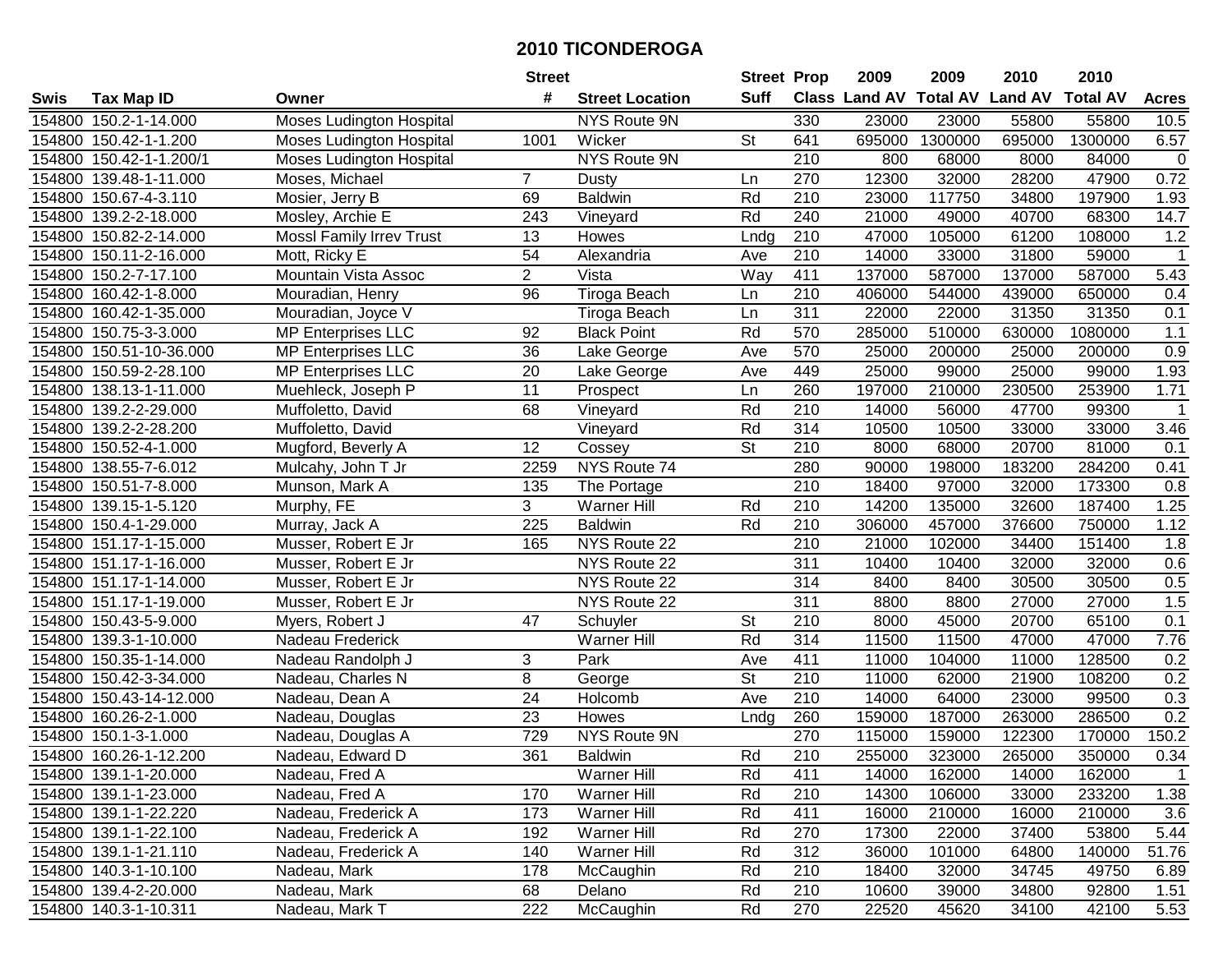| #<br><b>Suff</b><br><b>Class Land AV Total AV</b><br><b>Land AV</b><br><b>Total AV</b><br><b>Tax Map ID</b><br><b>Street Location</b><br><b>Acres</b><br>Swis<br>Owner<br>Nadeau, Mark T<br>99<br>154800 138.4-1-18.000<br>County Route 56<br>210<br>11600<br>41000<br>26700<br>45000<br>0.6<br>43000<br>144000<br>23.47<br>154800 150.27-2-15.100<br>204<br>240<br>43000<br>182300<br>Nadeau, Patricia<br>Burgoyne<br>Rd<br><b>Warner Hill</b><br>14200<br>154800 139.1-1-14.210<br>Nadeau, Paul A<br>Rd<br>322<br>14200<br>14200<br>14200<br>15.5<br>154800 150.42-3-27.000<br>St<br>210<br>11000<br>103800<br>0.2<br>Nadeau, Richard A<br>17<br>John<br>88000<br>21900<br>154800 150.59-7-10.000<br>Nadeau, Steven A<br>51<br>The Portage<br>210<br>14000<br>79000<br>23000<br>109400<br>0.3<br>311<br>2200<br>300<br>0.08<br>154800 150.59-7-11.200<br>Nadeau, Steven A<br>The Portage<br>2200<br>300<br>154800 150.42-3-15.025<br>Namer, Fred P<br>15<br>210<br>10700<br>21700<br>73900<br>0.19<br>Wayne<br>Ave<br>68000<br>210<br><b>Mount Hope</b><br>15000<br>70000<br>89300<br>0.4<br>154800 150.35-5-33.000<br>Namer, Joseph L<br>50<br>Ave<br>26500<br>192<br>Rd<br>270<br>37000<br>41000<br>75600<br>$\overline{50.7}$<br>154800 139.3-1-5.033<br>Veterans<br>67600<br>Narbon, Dawn<br><b>Black Point</b><br>Rd<br>35000<br>69200<br>97900<br>154800 150.83-1-7.000<br>Natale, David<br>201<br>240<br>96000<br>15.2<br>210<br>235000<br>321400<br>154800 150.75-3-11.000<br>Natale, Dennis J<br>136<br><b>Black Point</b><br>Rd<br>412000<br>488100<br>0.9<br>154800 150.4-3-5.000<br><b>Black Point</b><br>Rd<br>322<br>156000<br>156000<br>293000<br>293000<br>32.7<br>Natale, Dennis J Sr<br>882<br>154800 648.-9999-132.350/1011<br><b>National Grid</b><br>93858<br>210695<br>$\mathbf 0$<br>$\mathbf 0$<br>0<br>154800 648.-9999-132.350/1002<br>882<br>997<br>$\mathbf 0$<br><b>National Grid</b><br>In #160.2-2-2.000<br>0<br>951<br>0<br>$\mathsf 0$<br>154800 648.-9999-132.350/1001<br>882<br>130592<br>149988<br><b>National Grid</b><br>0<br>$\Omega$<br>$2.3\,$<br>154800 150.35-5-3.000<br><b>National Grid</b><br>Mount Hope<br>380<br>18600<br>18600<br>18600<br>18600<br>Ave<br>2.1<br>National Grid<br>Rd<br>380<br>16500<br>154800 150.27-3-29.000<br>16500<br>16500<br>16500<br>Burgoyne<br>380<br>1.2<br>154800 150.27-1-12.000<br><b>National Grid</b><br>Park<br>12200<br>12200<br>12200<br>12200<br>Ave<br><b>Black Point</b><br>Rd<br>861<br>18.23<br>154800 150.4-4-1.000<br><b>National Grid</b><br>16500<br>16500<br>16500<br>16500<br>154800 150.2-5-3.000<br><b>National Grid</b><br>NYS Route 9N<br>105<br>203<br>203<br>203<br>203<br>$\mathbf 1$<br>3.8<br>154800 150.2-5-8.320<br>NYS Route 9N<br>380<br>1500<br>1500<br>1500<br>1500<br><b>National Grid</b><br>872<br>509355<br>577762<br>4.3<br>154800 150.2-5-7.000<br><b>National Grid</b><br>871<br>NYS Route 9N<br>68000<br>68000<br>$\overline{0}$<br>882<br>154800 648.-9999-132.350/1021<br><b>National Grid</b><br>Alexandria<br>0<br>15416<br>16368<br>Ave<br>0<br>NYS Route 9N<br>45000<br>45000<br>112.4<br>154800 139.4-1-17.000<br><b>National Grid</b><br>380<br>45000<br>45000<br>154800 139.3-2-21.200<br><b>National Grid</b><br>NYS Route 74<br>323<br>1600<br>1600<br>1600<br>2.17<br>1600<br>154800 139.3-2-20.200<br><b>National Grid</b><br>NYS Route 74<br>323<br>600<br>600<br>600<br>600<br>0.77<br>1100<br>1100<br>154800 139.3-2-16.200<br><b>National Grid</b><br>314<br>1100<br>1100<br>NYS Route 74<br>1.51<br>882<br>32000<br>32000<br>95.66<br>154800 139.3-2-1.000<br><b>National Grid</b><br>NYS Route 74<br>32000<br>32000<br>154800 138.2-3-3.000<br><b>National Grid</b><br>Rd<br>882<br>24000<br>24000<br>24000<br>32.2<br>24000<br>Corduroy<br>861<br>453454<br>154800 150.4-1-6.000<br><b>National Grid</b><br>Alexandria<br>21000<br>375596<br>21000<br>10<br>Ave<br><b>National Grid</b><br><b>NYS Route 9N</b><br>380<br>600<br>600<br>1.49<br>154800 150.2-1-17.000<br>600<br>600<br>154800 160.2-2-2.000<br><b>National Grid</b><br>380<br>15000<br>15000<br>15000<br>15000<br>18.56<br>NYS Route 22<br><b>National Grid</b><br>884<br>1289180<br>1871586<br>154800 648.-9999-132.350/1881<br>$\mathbf 0$<br>$\mathbf 0$<br>0<br>$\overline{0}$<br>154800 648.-9999-132.350/1882<br><b>National Grid</b><br>884<br>$\Omega$<br>8726<br>$\Omega$<br>11903<br>154800 648.-9999-132.350/1883<br><b>National Grid</b><br>884<br>0<br>4294<br>0<br>5857<br>0<br>481<br>0.1<br>154800 150.43-11-4.000<br>172<br>Champlain<br>15000<br>152000<br>15000<br>152000<br>Nazir, Arshad<br>Ave<br>29000<br>202200<br>154800 150.83-1-3.000<br>179<br><b>Black Point</b><br>Rd<br>210<br>120000<br>60000<br>Negra, John M Jr<br>$\mathbf{1}$<br>154800 150.43-11-18.000<br>11<br><b>St</b><br>210<br>14000<br>23000<br>87600<br>0.3<br>Nels, Jeanne I<br>Treadway<br>56000<br>154800 150.34-1-17.100<br>0.2<br>Nelson, John<br>19<br>Third<br>210<br>11000<br>21900<br>170500<br>Ave<br>96000<br>Newell, Edna M<br>Putts Pond<br>Rd<br>322<br>11.91<br>154800 149.-1-63.113<br>12800<br>12800<br>12800<br>12800<br>93<br>154800 160.42-1-11.000<br>Newman, Monnie E<br>Tiroga Beach<br>260<br>60000<br>106000<br>44200<br>160000<br>0.4<br>Ln<br>154800 160.42-1-21.000<br>311<br>Newman, Monnie E<br>5100<br>5100<br>25000<br>25000<br>0.02<br>Tiroga Beach<br>Ln |  | <b>Street</b> | <b>Street Prop</b> | 2009 | 2009 | 2010 | 2010 |  |
|-----------------------------------------------------------------------------------------------------------------------------------------------------------------------------------------------------------------------------------------------------------------------------------------------------------------------------------------------------------------------------------------------------------------------------------------------------------------------------------------------------------------------------------------------------------------------------------------------------------------------------------------------------------------------------------------------------------------------------------------------------------------------------------------------------------------------------------------------------------------------------------------------------------------------------------------------------------------------------------------------------------------------------------------------------------------------------------------------------------------------------------------------------------------------------------------------------------------------------------------------------------------------------------------------------------------------------------------------------------------------------------------------------------------------------------------------------------------------------------------------------------------------------------------------------------------------------------------------------------------------------------------------------------------------------------------------------------------------------------------------------------------------------------------------------------------------------------------------------------------------------------------------------------------------------------------------------------------------------------------------------------------------------------------------------------------------------------------------------------------------------------------------------------------------------------------------------------------------------------------------------------------------------------------------------------------------------------------------------------------------------------------------------------------------------------------------------------------------------------------------------------------------------------------------------------------------------------------------------------------------------------------------------------------------------------------------------------------------------------------------------------------------------------------------------------------------------------------------------------------------------------------------------------------------------------------------------------------------------------------------------------------------------------------------------------------------------------------------------------------------------------------------------------------------------------------------------------------------------------------------------------------------------------------------------------------------------------------------------------------------------------------------------------------------------------------------------------------------------------------------------------------------------------------------------------------------------------------------------------------------------------------------------------------------------------------------------------------------------------------------------------------------------------------------------------------------------------------------------------------------------------------------------------------------------------------------------------------------------------------------------------------------------------------------------------------------------------------------------------------------------------------------------------------------------------------------------------------------------------------------------------------------------------------------------------------------------------------------------------------------------------------------------------------------------------------------------------------------------------------------------------------------------------------------------------------------------------------------------------------------------------------------------------------------------------------------------------------------------------------------------------------------------------------------------------------------------------------------------------------------------------------------------------------------------------------------------------------------------------------------------------------------------------------------------------------------------------------------------------------------------------------------------------------------------------------------------------------------------------------------------------------------------------------------------------------------------------------------------------------------------------------------------|--|---------------|--------------------|------|------|------|------|--|
|                                                                                                                                                                                                                                                                                                                                                                                                                                                                                                                                                                                                                                                                                                                                                                                                                                                                                                                                                                                                                                                                                                                                                                                                                                                                                                                                                                                                                                                                                                                                                                                                                                                                                                                                                                                                                                                                                                                                                                                                                                                                                                                                                                                                                                                                                                                                                                                                                                                                                                                                                                                                                                                                                                                                                                                                                                                                                                                                                                                                                                                                                                                                                                                                                                                                                                                                                                                                                                                                                                                                                                                                                                                                                                                                                                                                                                                                                                                                                                                                                                                                                                                                                                                                                                                                                                                                                                                                                                                                                                                                                                                                                                                                                                                                                                                                                                                                                                                                                                                                                                                                                                                                                                                                                                                                                                                                                                                                     |  |               |                    |      |      |      |      |  |
|                                                                                                                                                                                                                                                                                                                                                                                                                                                                                                                                                                                                                                                                                                                                                                                                                                                                                                                                                                                                                                                                                                                                                                                                                                                                                                                                                                                                                                                                                                                                                                                                                                                                                                                                                                                                                                                                                                                                                                                                                                                                                                                                                                                                                                                                                                                                                                                                                                                                                                                                                                                                                                                                                                                                                                                                                                                                                                                                                                                                                                                                                                                                                                                                                                                                                                                                                                                                                                                                                                                                                                                                                                                                                                                                                                                                                                                                                                                                                                                                                                                                                                                                                                                                                                                                                                                                                                                                                                                                                                                                                                                                                                                                                                                                                                                                                                                                                                                                                                                                                                                                                                                                                                                                                                                                                                                                                                                                     |  |               |                    |      |      |      |      |  |
|                                                                                                                                                                                                                                                                                                                                                                                                                                                                                                                                                                                                                                                                                                                                                                                                                                                                                                                                                                                                                                                                                                                                                                                                                                                                                                                                                                                                                                                                                                                                                                                                                                                                                                                                                                                                                                                                                                                                                                                                                                                                                                                                                                                                                                                                                                                                                                                                                                                                                                                                                                                                                                                                                                                                                                                                                                                                                                                                                                                                                                                                                                                                                                                                                                                                                                                                                                                                                                                                                                                                                                                                                                                                                                                                                                                                                                                                                                                                                                                                                                                                                                                                                                                                                                                                                                                                                                                                                                                                                                                                                                                                                                                                                                                                                                                                                                                                                                                                                                                                                                                                                                                                                                                                                                                                                                                                                                                                     |  |               |                    |      |      |      |      |  |
|                                                                                                                                                                                                                                                                                                                                                                                                                                                                                                                                                                                                                                                                                                                                                                                                                                                                                                                                                                                                                                                                                                                                                                                                                                                                                                                                                                                                                                                                                                                                                                                                                                                                                                                                                                                                                                                                                                                                                                                                                                                                                                                                                                                                                                                                                                                                                                                                                                                                                                                                                                                                                                                                                                                                                                                                                                                                                                                                                                                                                                                                                                                                                                                                                                                                                                                                                                                                                                                                                                                                                                                                                                                                                                                                                                                                                                                                                                                                                                                                                                                                                                                                                                                                                                                                                                                                                                                                                                                                                                                                                                                                                                                                                                                                                                                                                                                                                                                                                                                                                                                                                                                                                                                                                                                                                                                                                                                                     |  |               |                    |      |      |      |      |  |
|                                                                                                                                                                                                                                                                                                                                                                                                                                                                                                                                                                                                                                                                                                                                                                                                                                                                                                                                                                                                                                                                                                                                                                                                                                                                                                                                                                                                                                                                                                                                                                                                                                                                                                                                                                                                                                                                                                                                                                                                                                                                                                                                                                                                                                                                                                                                                                                                                                                                                                                                                                                                                                                                                                                                                                                                                                                                                                                                                                                                                                                                                                                                                                                                                                                                                                                                                                                                                                                                                                                                                                                                                                                                                                                                                                                                                                                                                                                                                                                                                                                                                                                                                                                                                                                                                                                                                                                                                                                                                                                                                                                                                                                                                                                                                                                                                                                                                                                                                                                                                                                                                                                                                                                                                                                                                                                                                                                                     |  |               |                    |      |      |      |      |  |
|                                                                                                                                                                                                                                                                                                                                                                                                                                                                                                                                                                                                                                                                                                                                                                                                                                                                                                                                                                                                                                                                                                                                                                                                                                                                                                                                                                                                                                                                                                                                                                                                                                                                                                                                                                                                                                                                                                                                                                                                                                                                                                                                                                                                                                                                                                                                                                                                                                                                                                                                                                                                                                                                                                                                                                                                                                                                                                                                                                                                                                                                                                                                                                                                                                                                                                                                                                                                                                                                                                                                                                                                                                                                                                                                                                                                                                                                                                                                                                                                                                                                                                                                                                                                                                                                                                                                                                                                                                                                                                                                                                                                                                                                                                                                                                                                                                                                                                                                                                                                                                                                                                                                                                                                                                                                                                                                                                                                     |  |               |                    |      |      |      |      |  |
|                                                                                                                                                                                                                                                                                                                                                                                                                                                                                                                                                                                                                                                                                                                                                                                                                                                                                                                                                                                                                                                                                                                                                                                                                                                                                                                                                                                                                                                                                                                                                                                                                                                                                                                                                                                                                                                                                                                                                                                                                                                                                                                                                                                                                                                                                                                                                                                                                                                                                                                                                                                                                                                                                                                                                                                                                                                                                                                                                                                                                                                                                                                                                                                                                                                                                                                                                                                                                                                                                                                                                                                                                                                                                                                                                                                                                                                                                                                                                                                                                                                                                                                                                                                                                                                                                                                                                                                                                                                                                                                                                                                                                                                                                                                                                                                                                                                                                                                                                                                                                                                                                                                                                                                                                                                                                                                                                                                                     |  |               |                    |      |      |      |      |  |
|                                                                                                                                                                                                                                                                                                                                                                                                                                                                                                                                                                                                                                                                                                                                                                                                                                                                                                                                                                                                                                                                                                                                                                                                                                                                                                                                                                                                                                                                                                                                                                                                                                                                                                                                                                                                                                                                                                                                                                                                                                                                                                                                                                                                                                                                                                                                                                                                                                                                                                                                                                                                                                                                                                                                                                                                                                                                                                                                                                                                                                                                                                                                                                                                                                                                                                                                                                                                                                                                                                                                                                                                                                                                                                                                                                                                                                                                                                                                                                                                                                                                                                                                                                                                                                                                                                                                                                                                                                                                                                                                                                                                                                                                                                                                                                                                                                                                                                                                                                                                                                                                                                                                                                                                                                                                                                                                                                                                     |  |               |                    |      |      |      |      |  |
|                                                                                                                                                                                                                                                                                                                                                                                                                                                                                                                                                                                                                                                                                                                                                                                                                                                                                                                                                                                                                                                                                                                                                                                                                                                                                                                                                                                                                                                                                                                                                                                                                                                                                                                                                                                                                                                                                                                                                                                                                                                                                                                                                                                                                                                                                                                                                                                                                                                                                                                                                                                                                                                                                                                                                                                                                                                                                                                                                                                                                                                                                                                                                                                                                                                                                                                                                                                                                                                                                                                                                                                                                                                                                                                                                                                                                                                                                                                                                                                                                                                                                                                                                                                                                                                                                                                                                                                                                                                                                                                                                                                                                                                                                                                                                                                                                                                                                                                                                                                                                                                                                                                                                                                                                                                                                                                                                                                                     |  |               |                    |      |      |      |      |  |
|                                                                                                                                                                                                                                                                                                                                                                                                                                                                                                                                                                                                                                                                                                                                                                                                                                                                                                                                                                                                                                                                                                                                                                                                                                                                                                                                                                                                                                                                                                                                                                                                                                                                                                                                                                                                                                                                                                                                                                                                                                                                                                                                                                                                                                                                                                                                                                                                                                                                                                                                                                                                                                                                                                                                                                                                                                                                                                                                                                                                                                                                                                                                                                                                                                                                                                                                                                                                                                                                                                                                                                                                                                                                                                                                                                                                                                                                                                                                                                                                                                                                                                                                                                                                                                                                                                                                                                                                                                                                                                                                                                                                                                                                                                                                                                                                                                                                                                                                                                                                                                                                                                                                                                                                                                                                                                                                                                                                     |  |               |                    |      |      |      |      |  |
|                                                                                                                                                                                                                                                                                                                                                                                                                                                                                                                                                                                                                                                                                                                                                                                                                                                                                                                                                                                                                                                                                                                                                                                                                                                                                                                                                                                                                                                                                                                                                                                                                                                                                                                                                                                                                                                                                                                                                                                                                                                                                                                                                                                                                                                                                                                                                                                                                                                                                                                                                                                                                                                                                                                                                                                                                                                                                                                                                                                                                                                                                                                                                                                                                                                                                                                                                                                                                                                                                                                                                                                                                                                                                                                                                                                                                                                                                                                                                                                                                                                                                                                                                                                                                                                                                                                                                                                                                                                                                                                                                                                                                                                                                                                                                                                                                                                                                                                                                                                                                                                                                                                                                                                                                                                                                                                                                                                                     |  |               |                    |      |      |      |      |  |
|                                                                                                                                                                                                                                                                                                                                                                                                                                                                                                                                                                                                                                                                                                                                                                                                                                                                                                                                                                                                                                                                                                                                                                                                                                                                                                                                                                                                                                                                                                                                                                                                                                                                                                                                                                                                                                                                                                                                                                                                                                                                                                                                                                                                                                                                                                                                                                                                                                                                                                                                                                                                                                                                                                                                                                                                                                                                                                                                                                                                                                                                                                                                                                                                                                                                                                                                                                                                                                                                                                                                                                                                                                                                                                                                                                                                                                                                                                                                                                                                                                                                                                                                                                                                                                                                                                                                                                                                                                                                                                                                                                                                                                                                                                                                                                                                                                                                                                                                                                                                                                                                                                                                                                                                                                                                                                                                                                                                     |  |               |                    |      |      |      |      |  |
|                                                                                                                                                                                                                                                                                                                                                                                                                                                                                                                                                                                                                                                                                                                                                                                                                                                                                                                                                                                                                                                                                                                                                                                                                                                                                                                                                                                                                                                                                                                                                                                                                                                                                                                                                                                                                                                                                                                                                                                                                                                                                                                                                                                                                                                                                                                                                                                                                                                                                                                                                                                                                                                                                                                                                                                                                                                                                                                                                                                                                                                                                                                                                                                                                                                                                                                                                                                                                                                                                                                                                                                                                                                                                                                                                                                                                                                                                                                                                                                                                                                                                                                                                                                                                                                                                                                                                                                                                                                                                                                                                                                                                                                                                                                                                                                                                                                                                                                                                                                                                                                                                                                                                                                                                                                                                                                                                                                                     |  |               |                    |      |      |      |      |  |
|                                                                                                                                                                                                                                                                                                                                                                                                                                                                                                                                                                                                                                                                                                                                                                                                                                                                                                                                                                                                                                                                                                                                                                                                                                                                                                                                                                                                                                                                                                                                                                                                                                                                                                                                                                                                                                                                                                                                                                                                                                                                                                                                                                                                                                                                                                                                                                                                                                                                                                                                                                                                                                                                                                                                                                                                                                                                                                                                                                                                                                                                                                                                                                                                                                                                                                                                                                                                                                                                                                                                                                                                                                                                                                                                                                                                                                                                                                                                                                                                                                                                                                                                                                                                                                                                                                                                                                                                                                                                                                                                                                                                                                                                                                                                                                                                                                                                                                                                                                                                                                                                                                                                                                                                                                                                                                                                                                                                     |  |               |                    |      |      |      |      |  |
|                                                                                                                                                                                                                                                                                                                                                                                                                                                                                                                                                                                                                                                                                                                                                                                                                                                                                                                                                                                                                                                                                                                                                                                                                                                                                                                                                                                                                                                                                                                                                                                                                                                                                                                                                                                                                                                                                                                                                                                                                                                                                                                                                                                                                                                                                                                                                                                                                                                                                                                                                                                                                                                                                                                                                                                                                                                                                                                                                                                                                                                                                                                                                                                                                                                                                                                                                                                                                                                                                                                                                                                                                                                                                                                                                                                                                                                                                                                                                                                                                                                                                                                                                                                                                                                                                                                                                                                                                                                                                                                                                                                                                                                                                                                                                                                                                                                                                                                                                                                                                                                                                                                                                                                                                                                                                                                                                                                                     |  |               |                    |      |      |      |      |  |
|                                                                                                                                                                                                                                                                                                                                                                                                                                                                                                                                                                                                                                                                                                                                                                                                                                                                                                                                                                                                                                                                                                                                                                                                                                                                                                                                                                                                                                                                                                                                                                                                                                                                                                                                                                                                                                                                                                                                                                                                                                                                                                                                                                                                                                                                                                                                                                                                                                                                                                                                                                                                                                                                                                                                                                                                                                                                                                                                                                                                                                                                                                                                                                                                                                                                                                                                                                                                                                                                                                                                                                                                                                                                                                                                                                                                                                                                                                                                                                                                                                                                                                                                                                                                                                                                                                                                                                                                                                                                                                                                                                                                                                                                                                                                                                                                                                                                                                                                                                                                                                                                                                                                                                                                                                                                                                                                                                                                     |  |               |                    |      |      |      |      |  |
|                                                                                                                                                                                                                                                                                                                                                                                                                                                                                                                                                                                                                                                                                                                                                                                                                                                                                                                                                                                                                                                                                                                                                                                                                                                                                                                                                                                                                                                                                                                                                                                                                                                                                                                                                                                                                                                                                                                                                                                                                                                                                                                                                                                                                                                                                                                                                                                                                                                                                                                                                                                                                                                                                                                                                                                                                                                                                                                                                                                                                                                                                                                                                                                                                                                                                                                                                                                                                                                                                                                                                                                                                                                                                                                                                                                                                                                                                                                                                                                                                                                                                                                                                                                                                                                                                                                                                                                                                                                                                                                                                                                                                                                                                                                                                                                                                                                                                                                                                                                                                                                                                                                                                                                                                                                                                                                                                                                                     |  |               |                    |      |      |      |      |  |
|                                                                                                                                                                                                                                                                                                                                                                                                                                                                                                                                                                                                                                                                                                                                                                                                                                                                                                                                                                                                                                                                                                                                                                                                                                                                                                                                                                                                                                                                                                                                                                                                                                                                                                                                                                                                                                                                                                                                                                                                                                                                                                                                                                                                                                                                                                                                                                                                                                                                                                                                                                                                                                                                                                                                                                                                                                                                                                                                                                                                                                                                                                                                                                                                                                                                                                                                                                                                                                                                                                                                                                                                                                                                                                                                                                                                                                                                                                                                                                                                                                                                                                                                                                                                                                                                                                                                                                                                                                                                                                                                                                                                                                                                                                                                                                                                                                                                                                                                                                                                                                                                                                                                                                                                                                                                                                                                                                                                     |  |               |                    |      |      |      |      |  |
|                                                                                                                                                                                                                                                                                                                                                                                                                                                                                                                                                                                                                                                                                                                                                                                                                                                                                                                                                                                                                                                                                                                                                                                                                                                                                                                                                                                                                                                                                                                                                                                                                                                                                                                                                                                                                                                                                                                                                                                                                                                                                                                                                                                                                                                                                                                                                                                                                                                                                                                                                                                                                                                                                                                                                                                                                                                                                                                                                                                                                                                                                                                                                                                                                                                                                                                                                                                                                                                                                                                                                                                                                                                                                                                                                                                                                                                                                                                                                                                                                                                                                                                                                                                                                                                                                                                                                                                                                                                                                                                                                                                                                                                                                                                                                                                                                                                                                                                                                                                                                                                                                                                                                                                                                                                                                                                                                                                                     |  |               |                    |      |      |      |      |  |
|                                                                                                                                                                                                                                                                                                                                                                                                                                                                                                                                                                                                                                                                                                                                                                                                                                                                                                                                                                                                                                                                                                                                                                                                                                                                                                                                                                                                                                                                                                                                                                                                                                                                                                                                                                                                                                                                                                                                                                                                                                                                                                                                                                                                                                                                                                                                                                                                                                                                                                                                                                                                                                                                                                                                                                                                                                                                                                                                                                                                                                                                                                                                                                                                                                                                                                                                                                                                                                                                                                                                                                                                                                                                                                                                                                                                                                                                                                                                                                                                                                                                                                                                                                                                                                                                                                                                                                                                                                                                                                                                                                                                                                                                                                                                                                                                                                                                                                                                                                                                                                                                                                                                                                                                                                                                                                                                                                                                     |  |               |                    |      |      |      |      |  |
|                                                                                                                                                                                                                                                                                                                                                                                                                                                                                                                                                                                                                                                                                                                                                                                                                                                                                                                                                                                                                                                                                                                                                                                                                                                                                                                                                                                                                                                                                                                                                                                                                                                                                                                                                                                                                                                                                                                                                                                                                                                                                                                                                                                                                                                                                                                                                                                                                                                                                                                                                                                                                                                                                                                                                                                                                                                                                                                                                                                                                                                                                                                                                                                                                                                                                                                                                                                                                                                                                                                                                                                                                                                                                                                                                                                                                                                                                                                                                                                                                                                                                                                                                                                                                                                                                                                                                                                                                                                                                                                                                                                                                                                                                                                                                                                                                                                                                                                                                                                                                                                                                                                                                                                                                                                                                                                                                                                                     |  |               |                    |      |      |      |      |  |
|                                                                                                                                                                                                                                                                                                                                                                                                                                                                                                                                                                                                                                                                                                                                                                                                                                                                                                                                                                                                                                                                                                                                                                                                                                                                                                                                                                                                                                                                                                                                                                                                                                                                                                                                                                                                                                                                                                                                                                                                                                                                                                                                                                                                                                                                                                                                                                                                                                                                                                                                                                                                                                                                                                                                                                                                                                                                                                                                                                                                                                                                                                                                                                                                                                                                                                                                                                                                                                                                                                                                                                                                                                                                                                                                                                                                                                                                                                                                                                                                                                                                                                                                                                                                                                                                                                                                                                                                                                                                                                                                                                                                                                                                                                                                                                                                                                                                                                                                                                                                                                                                                                                                                                                                                                                                                                                                                                                                     |  |               |                    |      |      |      |      |  |
|                                                                                                                                                                                                                                                                                                                                                                                                                                                                                                                                                                                                                                                                                                                                                                                                                                                                                                                                                                                                                                                                                                                                                                                                                                                                                                                                                                                                                                                                                                                                                                                                                                                                                                                                                                                                                                                                                                                                                                                                                                                                                                                                                                                                                                                                                                                                                                                                                                                                                                                                                                                                                                                                                                                                                                                                                                                                                                                                                                                                                                                                                                                                                                                                                                                                                                                                                                                                                                                                                                                                                                                                                                                                                                                                                                                                                                                                                                                                                                                                                                                                                                                                                                                                                                                                                                                                                                                                                                                                                                                                                                                                                                                                                                                                                                                                                                                                                                                                                                                                                                                                                                                                                                                                                                                                                                                                                                                                     |  |               |                    |      |      |      |      |  |
|                                                                                                                                                                                                                                                                                                                                                                                                                                                                                                                                                                                                                                                                                                                                                                                                                                                                                                                                                                                                                                                                                                                                                                                                                                                                                                                                                                                                                                                                                                                                                                                                                                                                                                                                                                                                                                                                                                                                                                                                                                                                                                                                                                                                                                                                                                                                                                                                                                                                                                                                                                                                                                                                                                                                                                                                                                                                                                                                                                                                                                                                                                                                                                                                                                                                                                                                                                                                                                                                                                                                                                                                                                                                                                                                                                                                                                                                                                                                                                                                                                                                                                                                                                                                                                                                                                                                                                                                                                                                                                                                                                                                                                                                                                                                                                                                                                                                                                                                                                                                                                                                                                                                                                                                                                                                                                                                                                                                     |  |               |                    |      |      |      |      |  |
|                                                                                                                                                                                                                                                                                                                                                                                                                                                                                                                                                                                                                                                                                                                                                                                                                                                                                                                                                                                                                                                                                                                                                                                                                                                                                                                                                                                                                                                                                                                                                                                                                                                                                                                                                                                                                                                                                                                                                                                                                                                                                                                                                                                                                                                                                                                                                                                                                                                                                                                                                                                                                                                                                                                                                                                                                                                                                                                                                                                                                                                                                                                                                                                                                                                                                                                                                                                                                                                                                                                                                                                                                                                                                                                                                                                                                                                                                                                                                                                                                                                                                                                                                                                                                                                                                                                                                                                                                                                                                                                                                                                                                                                                                                                                                                                                                                                                                                                                                                                                                                                                                                                                                                                                                                                                                                                                                                                                     |  |               |                    |      |      |      |      |  |
|                                                                                                                                                                                                                                                                                                                                                                                                                                                                                                                                                                                                                                                                                                                                                                                                                                                                                                                                                                                                                                                                                                                                                                                                                                                                                                                                                                                                                                                                                                                                                                                                                                                                                                                                                                                                                                                                                                                                                                                                                                                                                                                                                                                                                                                                                                                                                                                                                                                                                                                                                                                                                                                                                                                                                                                                                                                                                                                                                                                                                                                                                                                                                                                                                                                                                                                                                                                                                                                                                                                                                                                                                                                                                                                                                                                                                                                                                                                                                                                                                                                                                                                                                                                                                                                                                                                                                                                                                                                                                                                                                                                                                                                                                                                                                                                                                                                                                                                                                                                                                                                                                                                                                                                                                                                                                                                                                                                                     |  |               |                    |      |      |      |      |  |
|                                                                                                                                                                                                                                                                                                                                                                                                                                                                                                                                                                                                                                                                                                                                                                                                                                                                                                                                                                                                                                                                                                                                                                                                                                                                                                                                                                                                                                                                                                                                                                                                                                                                                                                                                                                                                                                                                                                                                                                                                                                                                                                                                                                                                                                                                                                                                                                                                                                                                                                                                                                                                                                                                                                                                                                                                                                                                                                                                                                                                                                                                                                                                                                                                                                                                                                                                                                                                                                                                                                                                                                                                                                                                                                                                                                                                                                                                                                                                                                                                                                                                                                                                                                                                                                                                                                                                                                                                                                                                                                                                                                                                                                                                                                                                                                                                                                                                                                                                                                                                                                                                                                                                                                                                                                                                                                                                                                                     |  |               |                    |      |      |      |      |  |
|                                                                                                                                                                                                                                                                                                                                                                                                                                                                                                                                                                                                                                                                                                                                                                                                                                                                                                                                                                                                                                                                                                                                                                                                                                                                                                                                                                                                                                                                                                                                                                                                                                                                                                                                                                                                                                                                                                                                                                                                                                                                                                                                                                                                                                                                                                                                                                                                                                                                                                                                                                                                                                                                                                                                                                                                                                                                                                                                                                                                                                                                                                                                                                                                                                                                                                                                                                                                                                                                                                                                                                                                                                                                                                                                                                                                                                                                                                                                                                                                                                                                                                                                                                                                                                                                                                                                                                                                                                                                                                                                                                                                                                                                                                                                                                                                                                                                                                                                                                                                                                                                                                                                                                                                                                                                                                                                                                                                     |  |               |                    |      |      |      |      |  |
|                                                                                                                                                                                                                                                                                                                                                                                                                                                                                                                                                                                                                                                                                                                                                                                                                                                                                                                                                                                                                                                                                                                                                                                                                                                                                                                                                                                                                                                                                                                                                                                                                                                                                                                                                                                                                                                                                                                                                                                                                                                                                                                                                                                                                                                                                                                                                                                                                                                                                                                                                                                                                                                                                                                                                                                                                                                                                                                                                                                                                                                                                                                                                                                                                                                                                                                                                                                                                                                                                                                                                                                                                                                                                                                                                                                                                                                                                                                                                                                                                                                                                                                                                                                                                                                                                                                                                                                                                                                                                                                                                                                                                                                                                                                                                                                                                                                                                                                                                                                                                                                                                                                                                                                                                                                                                                                                                                                                     |  |               |                    |      |      |      |      |  |
|                                                                                                                                                                                                                                                                                                                                                                                                                                                                                                                                                                                                                                                                                                                                                                                                                                                                                                                                                                                                                                                                                                                                                                                                                                                                                                                                                                                                                                                                                                                                                                                                                                                                                                                                                                                                                                                                                                                                                                                                                                                                                                                                                                                                                                                                                                                                                                                                                                                                                                                                                                                                                                                                                                                                                                                                                                                                                                                                                                                                                                                                                                                                                                                                                                                                                                                                                                                                                                                                                                                                                                                                                                                                                                                                                                                                                                                                                                                                                                                                                                                                                                                                                                                                                                                                                                                                                                                                                                                                                                                                                                                                                                                                                                                                                                                                                                                                                                                                                                                                                                                                                                                                                                                                                                                                                                                                                                                                     |  |               |                    |      |      |      |      |  |
|                                                                                                                                                                                                                                                                                                                                                                                                                                                                                                                                                                                                                                                                                                                                                                                                                                                                                                                                                                                                                                                                                                                                                                                                                                                                                                                                                                                                                                                                                                                                                                                                                                                                                                                                                                                                                                                                                                                                                                                                                                                                                                                                                                                                                                                                                                                                                                                                                                                                                                                                                                                                                                                                                                                                                                                                                                                                                                                                                                                                                                                                                                                                                                                                                                                                                                                                                                                                                                                                                                                                                                                                                                                                                                                                                                                                                                                                                                                                                                                                                                                                                                                                                                                                                                                                                                                                                                                                                                                                                                                                                                                                                                                                                                                                                                                                                                                                                                                                                                                                                                                                                                                                                                                                                                                                                                                                                                                                     |  |               |                    |      |      |      |      |  |
|                                                                                                                                                                                                                                                                                                                                                                                                                                                                                                                                                                                                                                                                                                                                                                                                                                                                                                                                                                                                                                                                                                                                                                                                                                                                                                                                                                                                                                                                                                                                                                                                                                                                                                                                                                                                                                                                                                                                                                                                                                                                                                                                                                                                                                                                                                                                                                                                                                                                                                                                                                                                                                                                                                                                                                                                                                                                                                                                                                                                                                                                                                                                                                                                                                                                                                                                                                                                                                                                                                                                                                                                                                                                                                                                                                                                                                                                                                                                                                                                                                                                                                                                                                                                                                                                                                                                                                                                                                                                                                                                                                                                                                                                                                                                                                                                                                                                                                                                                                                                                                                                                                                                                                                                                                                                                                                                                                                                     |  |               |                    |      |      |      |      |  |
|                                                                                                                                                                                                                                                                                                                                                                                                                                                                                                                                                                                                                                                                                                                                                                                                                                                                                                                                                                                                                                                                                                                                                                                                                                                                                                                                                                                                                                                                                                                                                                                                                                                                                                                                                                                                                                                                                                                                                                                                                                                                                                                                                                                                                                                                                                                                                                                                                                                                                                                                                                                                                                                                                                                                                                                                                                                                                                                                                                                                                                                                                                                                                                                                                                                                                                                                                                                                                                                                                                                                                                                                                                                                                                                                                                                                                                                                                                                                                                                                                                                                                                                                                                                                                                                                                                                                                                                                                                                                                                                                                                                                                                                                                                                                                                                                                                                                                                                                                                                                                                                                                                                                                                                                                                                                                                                                                                                                     |  |               |                    |      |      |      |      |  |
|                                                                                                                                                                                                                                                                                                                                                                                                                                                                                                                                                                                                                                                                                                                                                                                                                                                                                                                                                                                                                                                                                                                                                                                                                                                                                                                                                                                                                                                                                                                                                                                                                                                                                                                                                                                                                                                                                                                                                                                                                                                                                                                                                                                                                                                                                                                                                                                                                                                                                                                                                                                                                                                                                                                                                                                                                                                                                                                                                                                                                                                                                                                                                                                                                                                                                                                                                                                                                                                                                                                                                                                                                                                                                                                                                                                                                                                                                                                                                                                                                                                                                                                                                                                                                                                                                                                                                                                                                                                                                                                                                                                                                                                                                                                                                                                                                                                                                                                                                                                                                                                                                                                                                                                                                                                                                                                                                                                                     |  |               |                    |      |      |      |      |  |
|                                                                                                                                                                                                                                                                                                                                                                                                                                                                                                                                                                                                                                                                                                                                                                                                                                                                                                                                                                                                                                                                                                                                                                                                                                                                                                                                                                                                                                                                                                                                                                                                                                                                                                                                                                                                                                                                                                                                                                                                                                                                                                                                                                                                                                                                                                                                                                                                                                                                                                                                                                                                                                                                                                                                                                                                                                                                                                                                                                                                                                                                                                                                                                                                                                                                                                                                                                                                                                                                                                                                                                                                                                                                                                                                                                                                                                                                                                                                                                                                                                                                                                                                                                                                                                                                                                                                                                                                                                                                                                                                                                                                                                                                                                                                                                                                                                                                                                                                                                                                                                                                                                                                                                                                                                                                                                                                                                                                     |  |               |                    |      |      |      |      |  |
|                                                                                                                                                                                                                                                                                                                                                                                                                                                                                                                                                                                                                                                                                                                                                                                                                                                                                                                                                                                                                                                                                                                                                                                                                                                                                                                                                                                                                                                                                                                                                                                                                                                                                                                                                                                                                                                                                                                                                                                                                                                                                                                                                                                                                                                                                                                                                                                                                                                                                                                                                                                                                                                                                                                                                                                                                                                                                                                                                                                                                                                                                                                                                                                                                                                                                                                                                                                                                                                                                                                                                                                                                                                                                                                                                                                                                                                                                                                                                                                                                                                                                                                                                                                                                                                                                                                                                                                                                                                                                                                                                                                                                                                                                                                                                                                                                                                                                                                                                                                                                                                                                                                                                                                                                                                                                                                                                                                                     |  |               |                    |      |      |      |      |  |
|                                                                                                                                                                                                                                                                                                                                                                                                                                                                                                                                                                                                                                                                                                                                                                                                                                                                                                                                                                                                                                                                                                                                                                                                                                                                                                                                                                                                                                                                                                                                                                                                                                                                                                                                                                                                                                                                                                                                                                                                                                                                                                                                                                                                                                                                                                                                                                                                                                                                                                                                                                                                                                                                                                                                                                                                                                                                                                                                                                                                                                                                                                                                                                                                                                                                                                                                                                                                                                                                                                                                                                                                                                                                                                                                                                                                                                                                                                                                                                                                                                                                                                                                                                                                                                                                                                                                                                                                                                                                                                                                                                                                                                                                                                                                                                                                                                                                                                                                                                                                                                                                                                                                                                                                                                                                                                                                                                                                     |  |               |                    |      |      |      |      |  |
|                                                                                                                                                                                                                                                                                                                                                                                                                                                                                                                                                                                                                                                                                                                                                                                                                                                                                                                                                                                                                                                                                                                                                                                                                                                                                                                                                                                                                                                                                                                                                                                                                                                                                                                                                                                                                                                                                                                                                                                                                                                                                                                                                                                                                                                                                                                                                                                                                                                                                                                                                                                                                                                                                                                                                                                                                                                                                                                                                                                                                                                                                                                                                                                                                                                                                                                                                                                                                                                                                                                                                                                                                                                                                                                                                                                                                                                                                                                                                                                                                                                                                                                                                                                                                                                                                                                                                                                                                                                                                                                                                                                                                                                                                                                                                                                                                                                                                                                                                                                                                                                                                                                                                                                                                                                                                                                                                                                                     |  |               |                    |      |      |      |      |  |
|                                                                                                                                                                                                                                                                                                                                                                                                                                                                                                                                                                                                                                                                                                                                                                                                                                                                                                                                                                                                                                                                                                                                                                                                                                                                                                                                                                                                                                                                                                                                                                                                                                                                                                                                                                                                                                                                                                                                                                                                                                                                                                                                                                                                                                                                                                                                                                                                                                                                                                                                                                                                                                                                                                                                                                                                                                                                                                                                                                                                                                                                                                                                                                                                                                                                                                                                                                                                                                                                                                                                                                                                                                                                                                                                                                                                                                                                                                                                                                                                                                                                                                                                                                                                                                                                                                                                                                                                                                                                                                                                                                                                                                                                                                                                                                                                                                                                                                                                                                                                                                                                                                                                                                                                                                                                                                                                                                                                     |  |               |                    |      |      |      |      |  |
|                                                                                                                                                                                                                                                                                                                                                                                                                                                                                                                                                                                                                                                                                                                                                                                                                                                                                                                                                                                                                                                                                                                                                                                                                                                                                                                                                                                                                                                                                                                                                                                                                                                                                                                                                                                                                                                                                                                                                                                                                                                                                                                                                                                                                                                                                                                                                                                                                                                                                                                                                                                                                                                                                                                                                                                                                                                                                                                                                                                                                                                                                                                                                                                                                                                                                                                                                                                                                                                                                                                                                                                                                                                                                                                                                                                                                                                                                                                                                                                                                                                                                                                                                                                                                                                                                                                                                                                                                                                                                                                                                                                                                                                                                                                                                                                                                                                                                                                                                                                                                                                                                                                                                                                                                                                                                                                                                                                                     |  |               |                    |      |      |      |      |  |
|                                                                                                                                                                                                                                                                                                                                                                                                                                                                                                                                                                                                                                                                                                                                                                                                                                                                                                                                                                                                                                                                                                                                                                                                                                                                                                                                                                                                                                                                                                                                                                                                                                                                                                                                                                                                                                                                                                                                                                                                                                                                                                                                                                                                                                                                                                                                                                                                                                                                                                                                                                                                                                                                                                                                                                                                                                                                                                                                                                                                                                                                                                                                                                                                                                                                                                                                                                                                                                                                                                                                                                                                                                                                                                                                                                                                                                                                                                                                                                                                                                                                                                                                                                                                                                                                                                                                                                                                                                                                                                                                                                                                                                                                                                                                                                                                                                                                                                                                                                                                                                                                                                                                                                                                                                                                                                                                                                                                     |  |               |                    |      |      |      |      |  |
|                                                                                                                                                                                                                                                                                                                                                                                                                                                                                                                                                                                                                                                                                                                                                                                                                                                                                                                                                                                                                                                                                                                                                                                                                                                                                                                                                                                                                                                                                                                                                                                                                                                                                                                                                                                                                                                                                                                                                                                                                                                                                                                                                                                                                                                                                                                                                                                                                                                                                                                                                                                                                                                                                                                                                                                                                                                                                                                                                                                                                                                                                                                                                                                                                                                                                                                                                                                                                                                                                                                                                                                                                                                                                                                                                                                                                                                                                                                                                                                                                                                                                                                                                                                                                                                                                                                                                                                                                                                                                                                                                                                                                                                                                                                                                                                                                                                                                                                                                                                                                                                                                                                                                                                                                                                                                                                                                                                                     |  |               |                    |      |      |      |      |  |
|                                                                                                                                                                                                                                                                                                                                                                                                                                                                                                                                                                                                                                                                                                                                                                                                                                                                                                                                                                                                                                                                                                                                                                                                                                                                                                                                                                                                                                                                                                                                                                                                                                                                                                                                                                                                                                                                                                                                                                                                                                                                                                                                                                                                                                                                                                                                                                                                                                                                                                                                                                                                                                                                                                                                                                                                                                                                                                                                                                                                                                                                                                                                                                                                                                                                                                                                                                                                                                                                                                                                                                                                                                                                                                                                                                                                                                                                                                                                                                                                                                                                                                                                                                                                                                                                                                                                                                                                                                                                                                                                                                                                                                                                                                                                                                                                                                                                                                                                                                                                                                                                                                                                                                                                                                                                                                                                                                                                     |  |               |                    |      |      |      |      |  |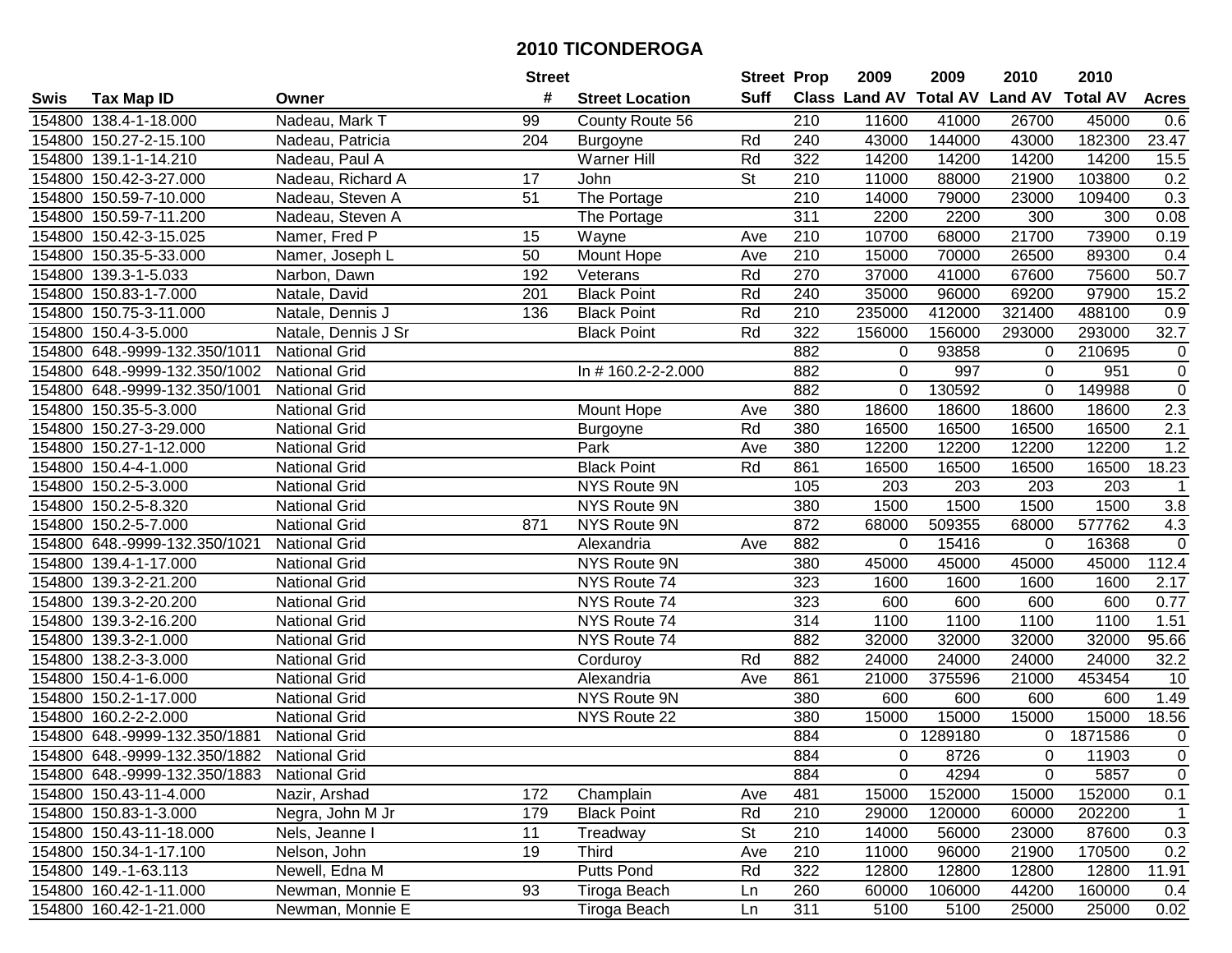| #<br><b>Suff</b><br>Class Land AV Total AV Land AV<br><b>Total AV</b><br><b>Tax Map ID</b><br><b>Street Location</b><br><b>Acres</b><br>Swis<br>Owner<br>Nguyen, Khoi D<br>St<br>154800 150.42-5-7.000<br>28<br>210<br>14300<br>65000<br>26700<br>101300<br>0.49<br>Schuyler<br>Rd<br>380<br>3.7<br>154800 138.2-1-32.100<br>4200<br>4200<br>6500<br>6500<br>NL Industries Inc<br>Stoney Lonesome<br>Rd<br>154800 138.2-3-1.000<br>323<br>500<br>500<br>700<br>700<br>0.21<br>NL Industries Inc<br>Stoney Lonesome<br>$\overline{\mathsf{St}}$<br>0.2<br>154800 150.43-1-13.000<br>67<br>481<br>24000<br>24000<br>76000<br>Nock Richard M<br>Montcalm<br>76000<br>$\overline{\mathsf{St}}$<br>$\overline{311}$<br>154800 150.51-9-7.200<br>Nock, Richard<br>Highland<br>14000<br>14000<br>23000<br>23000<br>0.3<br>0.2<br>$\overline{\mathsf{St}}$<br>154800 150.52-1-7.000<br>33<br>Defiance<br>210<br>11000<br>33000<br>21900<br>45000<br>Nock, Richard<br>154800 150.51-9-7.100<br>St<br>210<br>12500<br>22400<br>129300<br>0.25<br>Nock, Richard<br>46<br>Highland<br>54000<br>97<br>270<br>21700<br>25700<br>0.19<br>154800 150.43-1-11.000<br>Nock, Richard<br>Grace<br>Ave<br>11000<br>17600<br>173<br>220<br>71000<br>87600<br>0.2<br>154800 150.51-4-6.000<br>The Portage<br>11000<br>21900<br>Nock, Richard<br>48<br>411<br>134800<br>0.6<br>154800 150.51-10-39.000<br>18000<br>120000<br>18000<br>Nock, Richard<br>Lake George<br>Ave<br>112<br>210<br>0.3<br>154800 150.51-6-18.000<br>The Portage<br>14000<br>23000<br>92800<br>Nock, Richard<br>65000<br>0.2<br>154800 150.51-4-5.000<br>The Portage<br>220<br>11000<br>52000<br>21900<br>48000<br>Nock, Richard M<br>171<br>0.5<br>64<br>411<br>16000<br>102000<br>110000<br>154800 150.35-5-36.000<br>Nock, Richard M<br>Mount Hope<br>16000<br>Ave<br>21<br>220<br>154800 150.59-1-2.000<br>Nock, Richard M<br>14400<br>82000<br>24400<br>105000<br>0.34<br>Lake George<br>Ave<br>21<br>St<br>210<br>154800 150.43-9-19.200<br>8000<br>58200<br>20800<br>78900<br>0.11<br>Noel, Gloria J<br>Algonkin<br>Rd<br>260<br>154800 150.82-2-13.000<br>4<br>249000<br>287000<br>212000<br>271700<br>Noel, Jeff R<br>Cottage<br>0.4<br>314<br>Rd<br>8.9<br>154800 139.1-1-34.110<br><b>Warner Hill</b><br>11200<br>11200<br>28500<br>28500<br>Noel, Robert C<br>210<br>154800 150.59-2-18.000<br>309<br>8000<br>63000<br>20700<br>124000<br>0.1<br>Noel, Robert E<br>Alexandria<br>Ave<br>311<br>3000<br>0.1<br>154800 150.59-2-17.000<br>Noel, Robert E<br>Champlain<br>Ave<br>3000<br>20700<br>20700<br>154800 150.43-11-10.001<br>Cannonball<br>Path<br>210<br>8900<br>123000<br>21000<br>117400<br>0.13<br>Noel, William D<br>144<br>2.8<br>154800 139.4-1-5.200<br>Rd<br>312<br>8400<br>9500<br>Nolan, Christopher M<br>44<br>Charboneau<br>8900<br>9000<br>0.2<br>154800 150.51-3-14.000<br>Nolan, Edward F<br>8<br>210<br>11000<br>35000<br>21900<br>61800<br>Amherst<br>Ave<br>314<br>9500<br>$\mathbf{1}$<br>154800<br>160.1-1-18.000<br>218<br>County Route 11<br>9500<br>31800<br>31800<br>Nolan, John F<br>260<br>154800<br>160.33-2-27.000<br>15<br>Pt<br>281000<br>305000<br>250000<br>300000<br>0.3<br>Nolan, Marie<br>Coates<br>Rd<br>$\overline{210}$<br>154800 160.26-1-32.000<br>344<br>68000<br>207000<br>260300<br>0.8<br><b>Baldwin</b><br>64500<br>Nolan, Pamela<br>Rd<br>314<br>4200<br>17900<br>$5.6\,$<br>154800 150.4-1-13.000<br><b>Baldwin</b><br>4200<br>17900<br>Nolan, Pamela<br>$\overline{312}$<br>1.3<br>Dr<br>24000<br>27000<br>50000<br>154800 150.4-1-39.000<br>Nolfe, Roger J<br>56<br>40000<br>Stoughton<br>17<br>Dr<br>210<br>391700<br>154800 150.4-1-38.000<br>Nolfe, Roger J<br>66000<br>330000<br>61100<br>1.18<br>Stoughton<br>$\overline{\mathsf{St}}$<br>$\overline{18}$<br>154800 150.43-10-5.000<br>210<br>14000<br>23000<br>66700<br>0.3<br>Norton Robert<br>Algonkin<br>50000<br>$\overline{\mathsf{St}}$<br>167<br>$\overline{210}$<br>90900<br>154800 150.42-6-6.000<br>Norton, Beverly<br>Lord Howe<br>14000<br>62000<br>23000<br>0.3<br>210<br>NYS Route 22<br>25400<br>122500<br>0.5<br>154800 151.17-1-5.000<br>Norton, William<br>264<br>11000<br>83000<br>154800 150.27-3-30.001<br>68<br>Park<br>210<br>15000<br>67000<br>26500<br>111800<br>0.4<br>Nowc, Jeffrey N<br>Ave<br>154800 150.27-1-8.000<br>83<br>Park<br>$\overline{210}$<br>87000<br>Nutt, Benjamin W<br>25000<br>87000<br>33500<br>1.07<br>Ave<br>113<br>$\overline{210}$<br>154800 150.43-16-8.000<br>NY Dist Assemblies Of God<br>Champlain<br>14000<br>63000<br>23000<br>86500<br>0.3<br>Ave<br>154800 150.42-2-5.022<br>NY Historical Society & Ck Lot<br>6<br>Moses<br>Cir<br>681<br>108000<br>550000<br>108000<br>550000<br>1.4<br>32<br><b>St</b><br>154800 150.59-7-24.000<br>NY NJ Dist Assembly Of God<br>Water<br>620<br>15500<br>116000<br>15500<br>116000<br>0.45<br>58<br><b>St</b><br>220<br>14000<br>117000<br>154800 150.35-7-1.000<br><b>OBrien Family Trust</b><br>Saint Clair<br>23000<br>160000<br>0.3<br><b>St</b><br>154800 150.35-2-11.000<br>67<br>Saint Clair<br>210<br>14000<br>23000<br>120600<br>0.3<br>OBryan, Antoinette M<br>90000<br>Rd<br>34100<br>1.72<br>154800 149.-1-11.120<br>OBryan, James<br>247<br><b>Putts Pond</b><br>210<br>14500<br>156000<br>214000<br>OBryan, James F<br>311<br>154800 150.44-8-2.100<br>Overlook<br>Dr<br>14200<br>14200<br>10000<br>10000<br>0.35<br>Ockovic, Megan<br>154800 150.65-1-13.000<br>141<br>Pine Springs<br>210<br>19500<br>140500<br>60450<br>226000<br>Dr<br>0.57<br>210<br>154800 150.59-7-4.000<br>OConnor, Jerry M<br>306<br>16000<br>102000<br>156600<br>0.5<br>Alexandria<br>30000<br>Ave |  | <b>Street</b> | <b>Street Prop</b> | 2009 | 2009 | 2010 | 2010 |  |
|--------------------------------------------------------------------------------------------------------------------------------------------------------------------------------------------------------------------------------------------------------------------------------------------------------------------------------------------------------------------------------------------------------------------------------------------------------------------------------------------------------------------------------------------------------------------------------------------------------------------------------------------------------------------------------------------------------------------------------------------------------------------------------------------------------------------------------------------------------------------------------------------------------------------------------------------------------------------------------------------------------------------------------------------------------------------------------------------------------------------------------------------------------------------------------------------------------------------------------------------------------------------------------------------------------------------------------------------------------------------------------------------------------------------------------------------------------------------------------------------------------------------------------------------------------------------------------------------------------------------------------------------------------------------------------------------------------------------------------------------------------------------------------------------------------------------------------------------------------------------------------------------------------------------------------------------------------------------------------------------------------------------------------------------------------------------------------------------------------------------------------------------------------------------------------------------------------------------------------------------------------------------------------------------------------------------------------------------------------------------------------------------------------------------------------------------------------------------------------------------------------------------------------------------------------------------------------------------------------------------------------------------------------------------------------------------------------------------------------------------------------------------------------------------------------------------------------------------------------------------------------------------------------------------------------------------------------------------------------------------------------------------------------------------------------------------------------------------------------------------------------------------------------------------------------------------------------------------------------------------------------------------------------------------------------------------------------------------------------------------------------------------------------------------------------------------------------------------------------------------------------------------------------------------------------------------------------------------------------------------------------------------------------------------------------------------------------------------------------------------------------------------------------------------------------------------------------------------------------------------------------------------------------------------------------------------------------------------------------------------------------------------------------------------------------------------------------------------------------------------------------------------------------------------------------------------------------------------------------------------------------------------------------------------------------------------------------------------------------------------------------------------------------------------------------------------------------------------------------------------------------------------------------------------------------------------------------------------------------------------------------------------------------------------------------------------------------------------------------------------------------------------------------------------------------------------------------------------------------------------------------------------------------------------------------------------------------------------------------------------------------------------------------------------------------------------------------------------------------------------------------------------------------------------------------------------------------------------------------------------------------------------------------------------------------------------------------------------------------------------------------------------------------------------------------------------------------------------------------------------------------------------------------------------------------------------------------------------------------------------------------------------------------------------|--|---------------|--------------------|------|------|------|------|--|
|                                                                                                                                                                                                                                                                                                                                                                                                                                                                                                                                                                                                                                                                                                                                                                                                                                                                                                                                                                                                                                                                                                                                                                                                                                                                                                                                                                                                                                                                                                                                                                                                                                                                                                                                                                                                                                                                                                                                                                                                                                                                                                                                                                                                                                                                                                                                                                                                                                                                                                                                                                                                                                                                                                                                                                                                                                                                                                                                                                                                                                                                                                                                                                                                                                                                                                                                                                                                                                                                                                                                                                                                                                                                                                                                                                                                                                                                                                                                                                                                                                                                                                                                                                                                                                                                                                                                                                                                                                                                                                                                                                                                                                                                                                                                                                                                                                                                                                                                                                                                                                                                                                                                                                                                                                                                                                                                                                                                                                                                                                                                                                                                                                                                    |  |               |                    |      |      |      |      |  |
|                                                                                                                                                                                                                                                                                                                                                                                                                                                                                                                                                                                                                                                                                                                                                                                                                                                                                                                                                                                                                                                                                                                                                                                                                                                                                                                                                                                                                                                                                                                                                                                                                                                                                                                                                                                                                                                                                                                                                                                                                                                                                                                                                                                                                                                                                                                                                                                                                                                                                                                                                                                                                                                                                                                                                                                                                                                                                                                                                                                                                                                                                                                                                                                                                                                                                                                                                                                                                                                                                                                                                                                                                                                                                                                                                                                                                                                                                                                                                                                                                                                                                                                                                                                                                                                                                                                                                                                                                                                                                                                                                                                                                                                                                                                                                                                                                                                                                                                                                                                                                                                                                                                                                                                                                                                                                                                                                                                                                                                                                                                                                                                                                                                                    |  |               |                    |      |      |      |      |  |
|                                                                                                                                                                                                                                                                                                                                                                                                                                                                                                                                                                                                                                                                                                                                                                                                                                                                                                                                                                                                                                                                                                                                                                                                                                                                                                                                                                                                                                                                                                                                                                                                                                                                                                                                                                                                                                                                                                                                                                                                                                                                                                                                                                                                                                                                                                                                                                                                                                                                                                                                                                                                                                                                                                                                                                                                                                                                                                                                                                                                                                                                                                                                                                                                                                                                                                                                                                                                                                                                                                                                                                                                                                                                                                                                                                                                                                                                                                                                                                                                                                                                                                                                                                                                                                                                                                                                                                                                                                                                                                                                                                                                                                                                                                                                                                                                                                                                                                                                                                                                                                                                                                                                                                                                                                                                                                                                                                                                                                                                                                                                                                                                                                                                    |  |               |                    |      |      |      |      |  |
|                                                                                                                                                                                                                                                                                                                                                                                                                                                                                                                                                                                                                                                                                                                                                                                                                                                                                                                                                                                                                                                                                                                                                                                                                                                                                                                                                                                                                                                                                                                                                                                                                                                                                                                                                                                                                                                                                                                                                                                                                                                                                                                                                                                                                                                                                                                                                                                                                                                                                                                                                                                                                                                                                                                                                                                                                                                                                                                                                                                                                                                                                                                                                                                                                                                                                                                                                                                                                                                                                                                                                                                                                                                                                                                                                                                                                                                                                                                                                                                                                                                                                                                                                                                                                                                                                                                                                                                                                                                                                                                                                                                                                                                                                                                                                                                                                                                                                                                                                                                                                                                                                                                                                                                                                                                                                                                                                                                                                                                                                                                                                                                                                                                                    |  |               |                    |      |      |      |      |  |
|                                                                                                                                                                                                                                                                                                                                                                                                                                                                                                                                                                                                                                                                                                                                                                                                                                                                                                                                                                                                                                                                                                                                                                                                                                                                                                                                                                                                                                                                                                                                                                                                                                                                                                                                                                                                                                                                                                                                                                                                                                                                                                                                                                                                                                                                                                                                                                                                                                                                                                                                                                                                                                                                                                                                                                                                                                                                                                                                                                                                                                                                                                                                                                                                                                                                                                                                                                                                                                                                                                                                                                                                                                                                                                                                                                                                                                                                                                                                                                                                                                                                                                                                                                                                                                                                                                                                                                                                                                                                                                                                                                                                                                                                                                                                                                                                                                                                                                                                                                                                                                                                                                                                                                                                                                                                                                                                                                                                                                                                                                                                                                                                                                                                    |  |               |                    |      |      |      |      |  |
|                                                                                                                                                                                                                                                                                                                                                                                                                                                                                                                                                                                                                                                                                                                                                                                                                                                                                                                                                                                                                                                                                                                                                                                                                                                                                                                                                                                                                                                                                                                                                                                                                                                                                                                                                                                                                                                                                                                                                                                                                                                                                                                                                                                                                                                                                                                                                                                                                                                                                                                                                                                                                                                                                                                                                                                                                                                                                                                                                                                                                                                                                                                                                                                                                                                                                                                                                                                                                                                                                                                                                                                                                                                                                                                                                                                                                                                                                                                                                                                                                                                                                                                                                                                                                                                                                                                                                                                                                                                                                                                                                                                                                                                                                                                                                                                                                                                                                                                                                                                                                                                                                                                                                                                                                                                                                                                                                                                                                                                                                                                                                                                                                                                                    |  |               |                    |      |      |      |      |  |
|                                                                                                                                                                                                                                                                                                                                                                                                                                                                                                                                                                                                                                                                                                                                                                                                                                                                                                                                                                                                                                                                                                                                                                                                                                                                                                                                                                                                                                                                                                                                                                                                                                                                                                                                                                                                                                                                                                                                                                                                                                                                                                                                                                                                                                                                                                                                                                                                                                                                                                                                                                                                                                                                                                                                                                                                                                                                                                                                                                                                                                                                                                                                                                                                                                                                                                                                                                                                                                                                                                                                                                                                                                                                                                                                                                                                                                                                                                                                                                                                                                                                                                                                                                                                                                                                                                                                                                                                                                                                                                                                                                                                                                                                                                                                                                                                                                                                                                                                                                                                                                                                                                                                                                                                                                                                                                                                                                                                                                                                                                                                                                                                                                                                    |  |               |                    |      |      |      |      |  |
|                                                                                                                                                                                                                                                                                                                                                                                                                                                                                                                                                                                                                                                                                                                                                                                                                                                                                                                                                                                                                                                                                                                                                                                                                                                                                                                                                                                                                                                                                                                                                                                                                                                                                                                                                                                                                                                                                                                                                                                                                                                                                                                                                                                                                                                                                                                                                                                                                                                                                                                                                                                                                                                                                                                                                                                                                                                                                                                                                                                                                                                                                                                                                                                                                                                                                                                                                                                                                                                                                                                                                                                                                                                                                                                                                                                                                                                                                                                                                                                                                                                                                                                                                                                                                                                                                                                                                                                                                                                                                                                                                                                                                                                                                                                                                                                                                                                                                                                                                                                                                                                                                                                                                                                                                                                                                                                                                                                                                                                                                                                                                                                                                                                                    |  |               |                    |      |      |      |      |  |
|                                                                                                                                                                                                                                                                                                                                                                                                                                                                                                                                                                                                                                                                                                                                                                                                                                                                                                                                                                                                                                                                                                                                                                                                                                                                                                                                                                                                                                                                                                                                                                                                                                                                                                                                                                                                                                                                                                                                                                                                                                                                                                                                                                                                                                                                                                                                                                                                                                                                                                                                                                                                                                                                                                                                                                                                                                                                                                                                                                                                                                                                                                                                                                                                                                                                                                                                                                                                                                                                                                                                                                                                                                                                                                                                                                                                                                                                                                                                                                                                                                                                                                                                                                                                                                                                                                                                                                                                                                                                                                                                                                                                                                                                                                                                                                                                                                                                                                                                                                                                                                                                                                                                                                                                                                                                                                                                                                                                                                                                                                                                                                                                                                                                    |  |               |                    |      |      |      |      |  |
|                                                                                                                                                                                                                                                                                                                                                                                                                                                                                                                                                                                                                                                                                                                                                                                                                                                                                                                                                                                                                                                                                                                                                                                                                                                                                                                                                                                                                                                                                                                                                                                                                                                                                                                                                                                                                                                                                                                                                                                                                                                                                                                                                                                                                                                                                                                                                                                                                                                                                                                                                                                                                                                                                                                                                                                                                                                                                                                                                                                                                                                                                                                                                                                                                                                                                                                                                                                                                                                                                                                                                                                                                                                                                                                                                                                                                                                                                                                                                                                                                                                                                                                                                                                                                                                                                                                                                                                                                                                                                                                                                                                                                                                                                                                                                                                                                                                                                                                                                                                                                                                                                                                                                                                                                                                                                                                                                                                                                                                                                                                                                                                                                                                                    |  |               |                    |      |      |      |      |  |
|                                                                                                                                                                                                                                                                                                                                                                                                                                                                                                                                                                                                                                                                                                                                                                                                                                                                                                                                                                                                                                                                                                                                                                                                                                                                                                                                                                                                                                                                                                                                                                                                                                                                                                                                                                                                                                                                                                                                                                                                                                                                                                                                                                                                                                                                                                                                                                                                                                                                                                                                                                                                                                                                                                                                                                                                                                                                                                                                                                                                                                                                                                                                                                                                                                                                                                                                                                                                                                                                                                                                                                                                                                                                                                                                                                                                                                                                                                                                                                                                                                                                                                                                                                                                                                                                                                                                                                                                                                                                                                                                                                                                                                                                                                                                                                                                                                                                                                                                                                                                                                                                                                                                                                                                                                                                                                                                                                                                                                                                                                                                                                                                                                                                    |  |               |                    |      |      |      |      |  |
|                                                                                                                                                                                                                                                                                                                                                                                                                                                                                                                                                                                                                                                                                                                                                                                                                                                                                                                                                                                                                                                                                                                                                                                                                                                                                                                                                                                                                                                                                                                                                                                                                                                                                                                                                                                                                                                                                                                                                                                                                                                                                                                                                                                                                                                                                                                                                                                                                                                                                                                                                                                                                                                                                                                                                                                                                                                                                                                                                                                                                                                                                                                                                                                                                                                                                                                                                                                                                                                                                                                                                                                                                                                                                                                                                                                                                                                                                                                                                                                                                                                                                                                                                                                                                                                                                                                                                                                                                                                                                                                                                                                                                                                                                                                                                                                                                                                                                                                                                                                                                                                                                                                                                                                                                                                                                                                                                                                                                                                                                                                                                                                                                                                                    |  |               |                    |      |      |      |      |  |
|                                                                                                                                                                                                                                                                                                                                                                                                                                                                                                                                                                                                                                                                                                                                                                                                                                                                                                                                                                                                                                                                                                                                                                                                                                                                                                                                                                                                                                                                                                                                                                                                                                                                                                                                                                                                                                                                                                                                                                                                                                                                                                                                                                                                                                                                                                                                                                                                                                                                                                                                                                                                                                                                                                                                                                                                                                                                                                                                                                                                                                                                                                                                                                                                                                                                                                                                                                                                                                                                                                                                                                                                                                                                                                                                                                                                                                                                                                                                                                                                                                                                                                                                                                                                                                                                                                                                                                                                                                                                                                                                                                                                                                                                                                                                                                                                                                                                                                                                                                                                                                                                                                                                                                                                                                                                                                                                                                                                                                                                                                                                                                                                                                                                    |  |               |                    |      |      |      |      |  |
|                                                                                                                                                                                                                                                                                                                                                                                                                                                                                                                                                                                                                                                                                                                                                                                                                                                                                                                                                                                                                                                                                                                                                                                                                                                                                                                                                                                                                                                                                                                                                                                                                                                                                                                                                                                                                                                                                                                                                                                                                                                                                                                                                                                                                                                                                                                                                                                                                                                                                                                                                                                                                                                                                                                                                                                                                                                                                                                                                                                                                                                                                                                                                                                                                                                                                                                                                                                                                                                                                                                                                                                                                                                                                                                                                                                                                                                                                                                                                                                                                                                                                                                                                                                                                                                                                                                                                                                                                                                                                                                                                                                                                                                                                                                                                                                                                                                                                                                                                                                                                                                                                                                                                                                                                                                                                                                                                                                                                                                                                                                                                                                                                                                                    |  |               |                    |      |      |      |      |  |
|                                                                                                                                                                                                                                                                                                                                                                                                                                                                                                                                                                                                                                                                                                                                                                                                                                                                                                                                                                                                                                                                                                                                                                                                                                                                                                                                                                                                                                                                                                                                                                                                                                                                                                                                                                                                                                                                                                                                                                                                                                                                                                                                                                                                                                                                                                                                                                                                                                                                                                                                                                                                                                                                                                                                                                                                                                                                                                                                                                                                                                                                                                                                                                                                                                                                                                                                                                                                                                                                                                                                                                                                                                                                                                                                                                                                                                                                                                                                                                                                                                                                                                                                                                                                                                                                                                                                                                                                                                                                                                                                                                                                                                                                                                                                                                                                                                                                                                                                                                                                                                                                                                                                                                                                                                                                                                                                                                                                                                                                                                                                                                                                                                                                    |  |               |                    |      |      |      |      |  |
|                                                                                                                                                                                                                                                                                                                                                                                                                                                                                                                                                                                                                                                                                                                                                                                                                                                                                                                                                                                                                                                                                                                                                                                                                                                                                                                                                                                                                                                                                                                                                                                                                                                                                                                                                                                                                                                                                                                                                                                                                                                                                                                                                                                                                                                                                                                                                                                                                                                                                                                                                                                                                                                                                                                                                                                                                                                                                                                                                                                                                                                                                                                                                                                                                                                                                                                                                                                                                                                                                                                                                                                                                                                                                                                                                                                                                                                                                                                                                                                                                                                                                                                                                                                                                                                                                                                                                                                                                                                                                                                                                                                                                                                                                                                                                                                                                                                                                                                                                                                                                                                                                                                                                                                                                                                                                                                                                                                                                                                                                                                                                                                                                                                                    |  |               |                    |      |      |      |      |  |
|                                                                                                                                                                                                                                                                                                                                                                                                                                                                                                                                                                                                                                                                                                                                                                                                                                                                                                                                                                                                                                                                                                                                                                                                                                                                                                                                                                                                                                                                                                                                                                                                                                                                                                                                                                                                                                                                                                                                                                                                                                                                                                                                                                                                                                                                                                                                                                                                                                                                                                                                                                                                                                                                                                                                                                                                                                                                                                                                                                                                                                                                                                                                                                                                                                                                                                                                                                                                                                                                                                                                                                                                                                                                                                                                                                                                                                                                                                                                                                                                                                                                                                                                                                                                                                                                                                                                                                                                                                                                                                                                                                                                                                                                                                                                                                                                                                                                                                                                                                                                                                                                                                                                                                                                                                                                                                                                                                                                                                                                                                                                                                                                                                                                    |  |               |                    |      |      |      |      |  |
|                                                                                                                                                                                                                                                                                                                                                                                                                                                                                                                                                                                                                                                                                                                                                                                                                                                                                                                                                                                                                                                                                                                                                                                                                                                                                                                                                                                                                                                                                                                                                                                                                                                                                                                                                                                                                                                                                                                                                                                                                                                                                                                                                                                                                                                                                                                                                                                                                                                                                                                                                                                                                                                                                                                                                                                                                                                                                                                                                                                                                                                                                                                                                                                                                                                                                                                                                                                                                                                                                                                                                                                                                                                                                                                                                                                                                                                                                                                                                                                                                                                                                                                                                                                                                                                                                                                                                                                                                                                                                                                                                                                                                                                                                                                                                                                                                                                                                                                                                                                                                                                                                                                                                                                                                                                                                                                                                                                                                                                                                                                                                                                                                                                                    |  |               |                    |      |      |      |      |  |
|                                                                                                                                                                                                                                                                                                                                                                                                                                                                                                                                                                                                                                                                                                                                                                                                                                                                                                                                                                                                                                                                                                                                                                                                                                                                                                                                                                                                                                                                                                                                                                                                                                                                                                                                                                                                                                                                                                                                                                                                                                                                                                                                                                                                                                                                                                                                                                                                                                                                                                                                                                                                                                                                                                                                                                                                                                                                                                                                                                                                                                                                                                                                                                                                                                                                                                                                                                                                                                                                                                                                                                                                                                                                                                                                                                                                                                                                                                                                                                                                                                                                                                                                                                                                                                                                                                                                                                                                                                                                                                                                                                                                                                                                                                                                                                                                                                                                                                                                                                                                                                                                                                                                                                                                                                                                                                                                                                                                                                                                                                                                                                                                                                                                    |  |               |                    |      |      |      |      |  |
|                                                                                                                                                                                                                                                                                                                                                                                                                                                                                                                                                                                                                                                                                                                                                                                                                                                                                                                                                                                                                                                                                                                                                                                                                                                                                                                                                                                                                                                                                                                                                                                                                                                                                                                                                                                                                                                                                                                                                                                                                                                                                                                                                                                                                                                                                                                                                                                                                                                                                                                                                                                                                                                                                                                                                                                                                                                                                                                                                                                                                                                                                                                                                                                                                                                                                                                                                                                                                                                                                                                                                                                                                                                                                                                                                                                                                                                                                                                                                                                                                                                                                                                                                                                                                                                                                                                                                                                                                                                                                                                                                                                                                                                                                                                                                                                                                                                                                                                                                                                                                                                                                                                                                                                                                                                                                                                                                                                                                                                                                                                                                                                                                                                                    |  |               |                    |      |      |      |      |  |
|                                                                                                                                                                                                                                                                                                                                                                                                                                                                                                                                                                                                                                                                                                                                                                                                                                                                                                                                                                                                                                                                                                                                                                                                                                                                                                                                                                                                                                                                                                                                                                                                                                                                                                                                                                                                                                                                                                                                                                                                                                                                                                                                                                                                                                                                                                                                                                                                                                                                                                                                                                                                                                                                                                                                                                                                                                                                                                                                                                                                                                                                                                                                                                                                                                                                                                                                                                                                                                                                                                                                                                                                                                                                                                                                                                                                                                                                                                                                                                                                                                                                                                                                                                                                                                                                                                                                                                                                                                                                                                                                                                                                                                                                                                                                                                                                                                                                                                                                                                                                                                                                                                                                                                                                                                                                                                                                                                                                                                                                                                                                                                                                                                                                    |  |               |                    |      |      |      |      |  |
|                                                                                                                                                                                                                                                                                                                                                                                                                                                                                                                                                                                                                                                                                                                                                                                                                                                                                                                                                                                                                                                                                                                                                                                                                                                                                                                                                                                                                                                                                                                                                                                                                                                                                                                                                                                                                                                                                                                                                                                                                                                                                                                                                                                                                                                                                                                                                                                                                                                                                                                                                                                                                                                                                                                                                                                                                                                                                                                                                                                                                                                                                                                                                                                                                                                                                                                                                                                                                                                                                                                                                                                                                                                                                                                                                                                                                                                                                                                                                                                                                                                                                                                                                                                                                                                                                                                                                                                                                                                                                                                                                                                                                                                                                                                                                                                                                                                                                                                                                                                                                                                                                                                                                                                                                                                                                                                                                                                                                                                                                                                                                                                                                                                                    |  |               |                    |      |      |      |      |  |
|                                                                                                                                                                                                                                                                                                                                                                                                                                                                                                                                                                                                                                                                                                                                                                                                                                                                                                                                                                                                                                                                                                                                                                                                                                                                                                                                                                                                                                                                                                                                                                                                                                                                                                                                                                                                                                                                                                                                                                                                                                                                                                                                                                                                                                                                                                                                                                                                                                                                                                                                                                                                                                                                                                                                                                                                                                                                                                                                                                                                                                                                                                                                                                                                                                                                                                                                                                                                                                                                                                                                                                                                                                                                                                                                                                                                                                                                                                                                                                                                                                                                                                                                                                                                                                                                                                                                                                                                                                                                                                                                                                                                                                                                                                                                                                                                                                                                                                                                                                                                                                                                                                                                                                                                                                                                                                                                                                                                                                                                                                                                                                                                                                                                    |  |               |                    |      |      |      |      |  |
|                                                                                                                                                                                                                                                                                                                                                                                                                                                                                                                                                                                                                                                                                                                                                                                                                                                                                                                                                                                                                                                                                                                                                                                                                                                                                                                                                                                                                                                                                                                                                                                                                                                                                                                                                                                                                                                                                                                                                                                                                                                                                                                                                                                                                                                                                                                                                                                                                                                                                                                                                                                                                                                                                                                                                                                                                                                                                                                                                                                                                                                                                                                                                                                                                                                                                                                                                                                                                                                                                                                                                                                                                                                                                                                                                                                                                                                                                                                                                                                                                                                                                                                                                                                                                                                                                                                                                                                                                                                                                                                                                                                                                                                                                                                                                                                                                                                                                                                                                                                                                                                                                                                                                                                                                                                                                                                                                                                                                                                                                                                                                                                                                                                                    |  |               |                    |      |      |      |      |  |
|                                                                                                                                                                                                                                                                                                                                                                                                                                                                                                                                                                                                                                                                                                                                                                                                                                                                                                                                                                                                                                                                                                                                                                                                                                                                                                                                                                                                                                                                                                                                                                                                                                                                                                                                                                                                                                                                                                                                                                                                                                                                                                                                                                                                                                                                                                                                                                                                                                                                                                                                                                                                                                                                                                                                                                                                                                                                                                                                                                                                                                                                                                                                                                                                                                                                                                                                                                                                                                                                                                                                                                                                                                                                                                                                                                                                                                                                                                                                                                                                                                                                                                                                                                                                                                                                                                                                                                                                                                                                                                                                                                                                                                                                                                                                                                                                                                                                                                                                                                                                                                                                                                                                                                                                                                                                                                                                                                                                                                                                                                                                                                                                                                                                    |  |               |                    |      |      |      |      |  |
|                                                                                                                                                                                                                                                                                                                                                                                                                                                                                                                                                                                                                                                                                                                                                                                                                                                                                                                                                                                                                                                                                                                                                                                                                                                                                                                                                                                                                                                                                                                                                                                                                                                                                                                                                                                                                                                                                                                                                                                                                                                                                                                                                                                                                                                                                                                                                                                                                                                                                                                                                                                                                                                                                                                                                                                                                                                                                                                                                                                                                                                                                                                                                                                                                                                                                                                                                                                                                                                                                                                                                                                                                                                                                                                                                                                                                                                                                                                                                                                                                                                                                                                                                                                                                                                                                                                                                                                                                                                                                                                                                                                                                                                                                                                                                                                                                                                                                                                                                                                                                                                                                                                                                                                                                                                                                                                                                                                                                                                                                                                                                                                                                                                                    |  |               |                    |      |      |      |      |  |
|                                                                                                                                                                                                                                                                                                                                                                                                                                                                                                                                                                                                                                                                                                                                                                                                                                                                                                                                                                                                                                                                                                                                                                                                                                                                                                                                                                                                                                                                                                                                                                                                                                                                                                                                                                                                                                                                                                                                                                                                                                                                                                                                                                                                                                                                                                                                                                                                                                                                                                                                                                                                                                                                                                                                                                                                                                                                                                                                                                                                                                                                                                                                                                                                                                                                                                                                                                                                                                                                                                                                                                                                                                                                                                                                                                                                                                                                                                                                                                                                                                                                                                                                                                                                                                                                                                                                                                                                                                                                                                                                                                                                                                                                                                                                                                                                                                                                                                                                                                                                                                                                                                                                                                                                                                                                                                                                                                                                                                                                                                                                                                                                                                                                    |  |               |                    |      |      |      |      |  |
|                                                                                                                                                                                                                                                                                                                                                                                                                                                                                                                                                                                                                                                                                                                                                                                                                                                                                                                                                                                                                                                                                                                                                                                                                                                                                                                                                                                                                                                                                                                                                                                                                                                                                                                                                                                                                                                                                                                                                                                                                                                                                                                                                                                                                                                                                                                                                                                                                                                                                                                                                                                                                                                                                                                                                                                                                                                                                                                                                                                                                                                                                                                                                                                                                                                                                                                                                                                                                                                                                                                                                                                                                                                                                                                                                                                                                                                                                                                                                                                                                                                                                                                                                                                                                                                                                                                                                                                                                                                                                                                                                                                                                                                                                                                                                                                                                                                                                                                                                                                                                                                                                                                                                                                                                                                                                                                                                                                                                                                                                                                                                                                                                                                                    |  |               |                    |      |      |      |      |  |
|                                                                                                                                                                                                                                                                                                                                                                                                                                                                                                                                                                                                                                                                                                                                                                                                                                                                                                                                                                                                                                                                                                                                                                                                                                                                                                                                                                                                                                                                                                                                                                                                                                                                                                                                                                                                                                                                                                                                                                                                                                                                                                                                                                                                                                                                                                                                                                                                                                                                                                                                                                                                                                                                                                                                                                                                                                                                                                                                                                                                                                                                                                                                                                                                                                                                                                                                                                                                                                                                                                                                                                                                                                                                                                                                                                                                                                                                                                                                                                                                                                                                                                                                                                                                                                                                                                                                                                                                                                                                                                                                                                                                                                                                                                                                                                                                                                                                                                                                                                                                                                                                                                                                                                                                                                                                                                                                                                                                                                                                                                                                                                                                                                                                    |  |               |                    |      |      |      |      |  |
|                                                                                                                                                                                                                                                                                                                                                                                                                                                                                                                                                                                                                                                                                                                                                                                                                                                                                                                                                                                                                                                                                                                                                                                                                                                                                                                                                                                                                                                                                                                                                                                                                                                                                                                                                                                                                                                                                                                                                                                                                                                                                                                                                                                                                                                                                                                                                                                                                                                                                                                                                                                                                                                                                                                                                                                                                                                                                                                                                                                                                                                                                                                                                                                                                                                                                                                                                                                                                                                                                                                                                                                                                                                                                                                                                                                                                                                                                                                                                                                                                                                                                                                                                                                                                                                                                                                                                                                                                                                                                                                                                                                                                                                                                                                                                                                                                                                                                                                                                                                                                                                                                                                                                                                                                                                                                                                                                                                                                                                                                                                                                                                                                                                                    |  |               |                    |      |      |      |      |  |
|                                                                                                                                                                                                                                                                                                                                                                                                                                                                                                                                                                                                                                                                                                                                                                                                                                                                                                                                                                                                                                                                                                                                                                                                                                                                                                                                                                                                                                                                                                                                                                                                                                                                                                                                                                                                                                                                                                                                                                                                                                                                                                                                                                                                                                                                                                                                                                                                                                                                                                                                                                                                                                                                                                                                                                                                                                                                                                                                                                                                                                                                                                                                                                                                                                                                                                                                                                                                                                                                                                                                                                                                                                                                                                                                                                                                                                                                                                                                                                                                                                                                                                                                                                                                                                                                                                                                                                                                                                                                                                                                                                                                                                                                                                                                                                                                                                                                                                                                                                                                                                                                                                                                                                                                                                                                                                                                                                                                                                                                                                                                                                                                                                                                    |  |               |                    |      |      |      |      |  |
|                                                                                                                                                                                                                                                                                                                                                                                                                                                                                                                                                                                                                                                                                                                                                                                                                                                                                                                                                                                                                                                                                                                                                                                                                                                                                                                                                                                                                                                                                                                                                                                                                                                                                                                                                                                                                                                                                                                                                                                                                                                                                                                                                                                                                                                                                                                                                                                                                                                                                                                                                                                                                                                                                                                                                                                                                                                                                                                                                                                                                                                                                                                                                                                                                                                                                                                                                                                                                                                                                                                                                                                                                                                                                                                                                                                                                                                                                                                                                                                                                                                                                                                                                                                                                                                                                                                                                                                                                                                                                                                                                                                                                                                                                                                                                                                                                                                                                                                                                                                                                                                                                                                                                                                                                                                                                                                                                                                                                                                                                                                                                                                                                                                                    |  |               |                    |      |      |      |      |  |
|                                                                                                                                                                                                                                                                                                                                                                                                                                                                                                                                                                                                                                                                                                                                                                                                                                                                                                                                                                                                                                                                                                                                                                                                                                                                                                                                                                                                                                                                                                                                                                                                                                                                                                                                                                                                                                                                                                                                                                                                                                                                                                                                                                                                                                                                                                                                                                                                                                                                                                                                                                                                                                                                                                                                                                                                                                                                                                                                                                                                                                                                                                                                                                                                                                                                                                                                                                                                                                                                                                                                                                                                                                                                                                                                                                                                                                                                                                                                                                                                                                                                                                                                                                                                                                                                                                                                                                                                                                                                                                                                                                                                                                                                                                                                                                                                                                                                                                                                                                                                                                                                                                                                                                                                                                                                                                                                                                                                                                                                                                                                                                                                                                                                    |  |               |                    |      |      |      |      |  |
|                                                                                                                                                                                                                                                                                                                                                                                                                                                                                                                                                                                                                                                                                                                                                                                                                                                                                                                                                                                                                                                                                                                                                                                                                                                                                                                                                                                                                                                                                                                                                                                                                                                                                                                                                                                                                                                                                                                                                                                                                                                                                                                                                                                                                                                                                                                                                                                                                                                                                                                                                                                                                                                                                                                                                                                                                                                                                                                                                                                                                                                                                                                                                                                                                                                                                                                                                                                                                                                                                                                                                                                                                                                                                                                                                                                                                                                                                                                                                                                                                                                                                                                                                                                                                                                                                                                                                                                                                                                                                                                                                                                                                                                                                                                                                                                                                                                                                                                                                                                                                                                                                                                                                                                                                                                                                                                                                                                                                                                                                                                                                                                                                                                                    |  |               |                    |      |      |      |      |  |
|                                                                                                                                                                                                                                                                                                                                                                                                                                                                                                                                                                                                                                                                                                                                                                                                                                                                                                                                                                                                                                                                                                                                                                                                                                                                                                                                                                                                                                                                                                                                                                                                                                                                                                                                                                                                                                                                                                                                                                                                                                                                                                                                                                                                                                                                                                                                                                                                                                                                                                                                                                                                                                                                                                                                                                                                                                                                                                                                                                                                                                                                                                                                                                                                                                                                                                                                                                                                                                                                                                                                                                                                                                                                                                                                                                                                                                                                                                                                                                                                                                                                                                                                                                                                                                                                                                                                                                                                                                                                                                                                                                                                                                                                                                                                                                                                                                                                                                                                                                                                                                                                                                                                                                                                                                                                                                                                                                                                                                                                                                                                                                                                                                                                    |  |               |                    |      |      |      |      |  |
|                                                                                                                                                                                                                                                                                                                                                                                                                                                                                                                                                                                                                                                                                                                                                                                                                                                                                                                                                                                                                                                                                                                                                                                                                                                                                                                                                                                                                                                                                                                                                                                                                                                                                                                                                                                                                                                                                                                                                                                                                                                                                                                                                                                                                                                                                                                                                                                                                                                                                                                                                                                                                                                                                                                                                                                                                                                                                                                                                                                                                                                                                                                                                                                                                                                                                                                                                                                                                                                                                                                                                                                                                                                                                                                                                                                                                                                                                                                                                                                                                                                                                                                                                                                                                                                                                                                                                                                                                                                                                                                                                                                                                                                                                                                                                                                                                                                                                                                                                                                                                                                                                                                                                                                                                                                                                                                                                                                                                                                                                                                                                                                                                                                                    |  |               |                    |      |      |      |      |  |
|                                                                                                                                                                                                                                                                                                                                                                                                                                                                                                                                                                                                                                                                                                                                                                                                                                                                                                                                                                                                                                                                                                                                                                                                                                                                                                                                                                                                                                                                                                                                                                                                                                                                                                                                                                                                                                                                                                                                                                                                                                                                                                                                                                                                                                                                                                                                                                                                                                                                                                                                                                                                                                                                                                                                                                                                                                                                                                                                                                                                                                                                                                                                                                                                                                                                                                                                                                                                                                                                                                                                                                                                                                                                                                                                                                                                                                                                                                                                                                                                                                                                                                                                                                                                                                                                                                                                                                                                                                                                                                                                                                                                                                                                                                                                                                                                                                                                                                                                                                                                                                                                                                                                                                                                                                                                                                                                                                                                                                                                                                                                                                                                                                                                    |  |               |                    |      |      |      |      |  |
|                                                                                                                                                                                                                                                                                                                                                                                                                                                                                                                                                                                                                                                                                                                                                                                                                                                                                                                                                                                                                                                                                                                                                                                                                                                                                                                                                                                                                                                                                                                                                                                                                                                                                                                                                                                                                                                                                                                                                                                                                                                                                                                                                                                                                                                                                                                                                                                                                                                                                                                                                                                                                                                                                                                                                                                                                                                                                                                                                                                                                                                                                                                                                                                                                                                                                                                                                                                                                                                                                                                                                                                                                                                                                                                                                                                                                                                                                                                                                                                                                                                                                                                                                                                                                                                                                                                                                                                                                                                                                                                                                                                                                                                                                                                                                                                                                                                                                                                                                                                                                                                                                                                                                                                                                                                                                                                                                                                                                                                                                                                                                                                                                                                                    |  |               |                    |      |      |      |      |  |
|                                                                                                                                                                                                                                                                                                                                                                                                                                                                                                                                                                                                                                                                                                                                                                                                                                                                                                                                                                                                                                                                                                                                                                                                                                                                                                                                                                                                                                                                                                                                                                                                                                                                                                                                                                                                                                                                                                                                                                                                                                                                                                                                                                                                                                                                                                                                                                                                                                                                                                                                                                                                                                                                                                                                                                                                                                                                                                                                                                                                                                                                                                                                                                                                                                                                                                                                                                                                                                                                                                                                                                                                                                                                                                                                                                                                                                                                                                                                                                                                                                                                                                                                                                                                                                                                                                                                                                                                                                                                                                                                                                                                                                                                                                                                                                                                                                                                                                                                                                                                                                                                                                                                                                                                                                                                                                                                                                                                                                                                                                                                                                                                                                                                    |  |               |                    |      |      |      |      |  |
|                                                                                                                                                                                                                                                                                                                                                                                                                                                                                                                                                                                                                                                                                                                                                                                                                                                                                                                                                                                                                                                                                                                                                                                                                                                                                                                                                                                                                                                                                                                                                                                                                                                                                                                                                                                                                                                                                                                                                                                                                                                                                                                                                                                                                                                                                                                                                                                                                                                                                                                                                                                                                                                                                                                                                                                                                                                                                                                                                                                                                                                                                                                                                                                                                                                                                                                                                                                                                                                                                                                                                                                                                                                                                                                                                                                                                                                                                                                                                                                                                                                                                                                                                                                                                                                                                                                                                                                                                                                                                                                                                                                                                                                                                                                                                                                                                                                                                                                                                                                                                                                                                                                                                                                                                                                                                                                                                                                                                                                                                                                                                                                                                                                                    |  |               |                    |      |      |      |      |  |
|                                                                                                                                                                                                                                                                                                                                                                                                                                                                                                                                                                                                                                                                                                                                                                                                                                                                                                                                                                                                                                                                                                                                                                                                                                                                                                                                                                                                                                                                                                                                                                                                                                                                                                                                                                                                                                                                                                                                                                                                                                                                                                                                                                                                                                                                                                                                                                                                                                                                                                                                                                                                                                                                                                                                                                                                                                                                                                                                                                                                                                                                                                                                                                                                                                                                                                                                                                                                                                                                                                                                                                                                                                                                                                                                                                                                                                                                                                                                                                                                                                                                                                                                                                                                                                                                                                                                                                                                                                                                                                                                                                                                                                                                                                                                                                                                                                                                                                                                                                                                                                                                                                                                                                                                                                                                                                                                                                                                                                                                                                                                                                                                                                                                    |  |               |                    |      |      |      |      |  |
|                                                                                                                                                                                                                                                                                                                                                                                                                                                                                                                                                                                                                                                                                                                                                                                                                                                                                                                                                                                                                                                                                                                                                                                                                                                                                                                                                                                                                                                                                                                                                                                                                                                                                                                                                                                                                                                                                                                                                                                                                                                                                                                                                                                                                                                                                                                                                                                                                                                                                                                                                                                                                                                                                                                                                                                                                                                                                                                                                                                                                                                                                                                                                                                                                                                                                                                                                                                                                                                                                                                                                                                                                                                                                                                                                                                                                                                                                                                                                                                                                                                                                                                                                                                                                                                                                                                                                                                                                                                                                                                                                                                                                                                                                                                                                                                                                                                                                                                                                                                                                                                                                                                                                                                                                                                                                                                                                                                                                                                                                                                                                                                                                                                                    |  |               |                    |      |      |      |      |  |
|                                                                                                                                                                                                                                                                                                                                                                                                                                                                                                                                                                                                                                                                                                                                                                                                                                                                                                                                                                                                                                                                                                                                                                                                                                                                                                                                                                                                                                                                                                                                                                                                                                                                                                                                                                                                                                                                                                                                                                                                                                                                                                                                                                                                                                                                                                                                                                                                                                                                                                                                                                                                                                                                                                                                                                                                                                                                                                                                                                                                                                                                                                                                                                                                                                                                                                                                                                                                                                                                                                                                                                                                                                                                                                                                                                                                                                                                                                                                                                                                                                                                                                                                                                                                                                                                                                                                                                                                                                                                                                                                                                                                                                                                                                                                                                                                                                                                                                                                                                                                                                                                                                                                                                                                                                                                                                                                                                                                                                                                                                                                                                                                                                                                    |  |               |                    |      |      |      |      |  |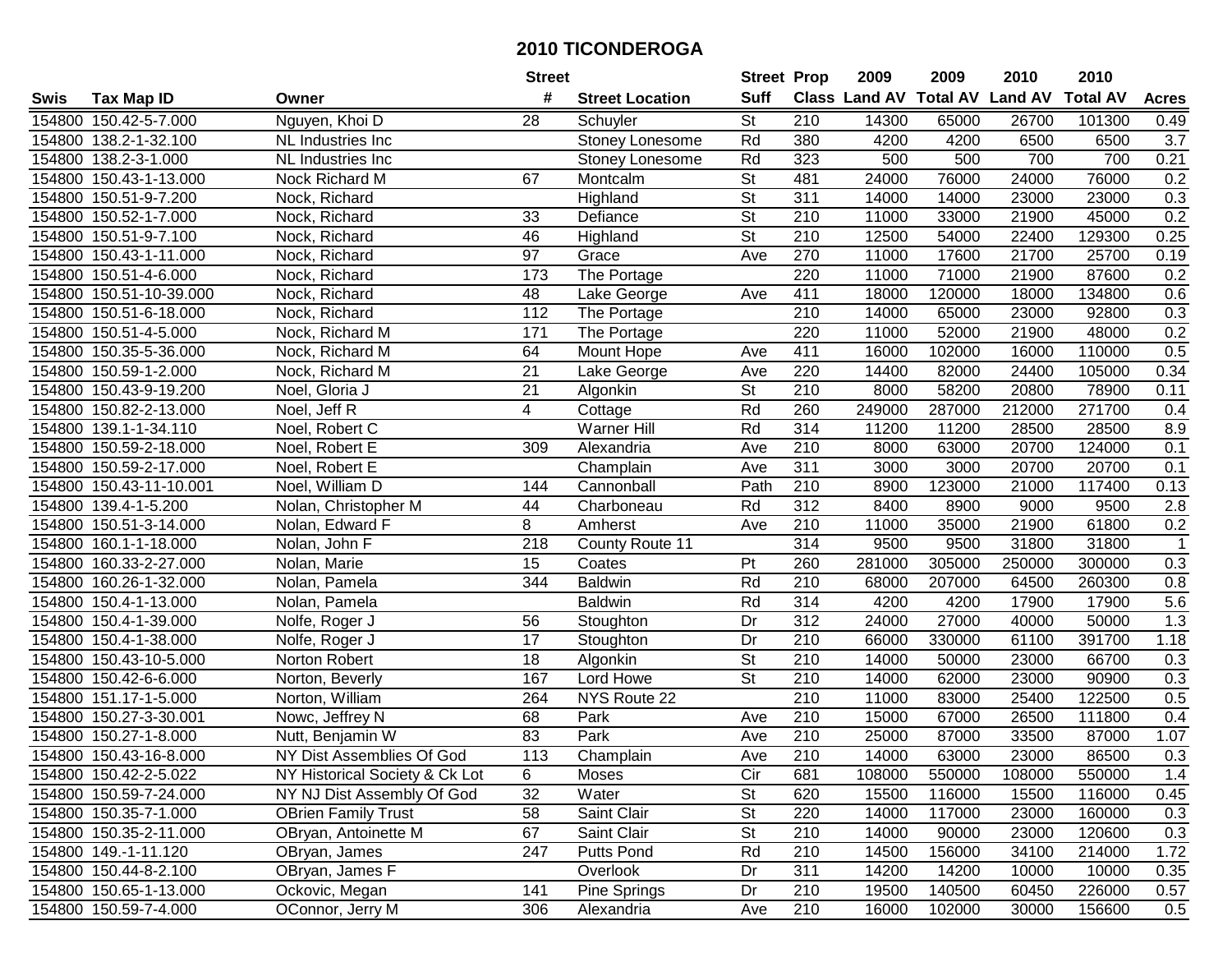|        |                         |                           | <b>Street</b>   |                          | <b>Street Prop</b>       |                  | 2009   | 2009   | 2010                           | 2010            |              |
|--------|-------------------------|---------------------------|-----------------|--------------------------|--------------------------|------------------|--------|--------|--------------------------------|-----------------|--------------|
| Swis   | <b>Tax Map ID</b>       | Owner                     | #               | <b>Street Location</b>   | <b>Suff</b>              |                  |        |        | Class Land AV Total AV Land AV | <b>Total AV</b> | <b>Acres</b> |
|        | 154800 149.-1-34.120    | OConnor, Keith F          |                 | <b>Bull Rock</b>         | Rd                       | 314              | 11300  | 11300  | 4800                           | 4800            | 6.5          |
|        | 154800 150.3-1-21.200   | OConnor, Keith F          | 206             | <b>Bull Rock</b>         | Rd                       | 210              | 14000  | 56000  | 31800                          | 113400          | $\mathbf{1}$ |
|        | 154800 150.3-1-21.110   | OConnor, Keith F          |                 | <b>Bull Rock</b>         | Rd                       | 314              | 13200  | 13200  | 23600                          | 23600           | 7.37         |
|        | 154800 150.67-4-10.000  | OConnor, Kevin J          | 48              | Outlet                   | Dr                       | 210              | 15800  | 100000 | 15800                          | 150000          | 0.4          |
|        | 154800 150.51-5-8.000   | OConnor, Maurice J        | 13              | <b>Battery</b>           | <b>St</b>                | 210              | 11000  | 58000  | 21900                          | 85300           | 0.2          |
|        | 154800 150.4-3-1.000    | OConnor, Michael J        |                 | <b>Black Point</b>       | Rd                       | 323              | 7100   | 7100   | 11500                          | 11500           | 17.74        |
|        | 154800 150.59-6-15.001  | OConnor, Michael J        |                 | Abercrombie              | <b>St</b>                | 311              | 800    | 800    | 800                            | 800             | 0.1          |
|        | 154800 150.43-13-7.000  | OConnor, Nevada           | 63              | Amherst                  | Ave                      | $\overline{210}$ | 11000  | 67000  | 21900                          | 84200           | 0.2          |
|        | 154800 150.44-3-4.000   | OConnor, Nicholas         | 84              | Cossey                   | $\overline{\mathsf{St}}$ | $\overline{312}$ | 8400   | 17400  | 14100                          | 30600           | 0.3          |
|        | 154800 150.51-10-23.000 | OConnor, Patrick J        | 49              | Champlain                | Ave                      | 210              | 11000  | 71000  | 21900                          | 115000          | 0.2          |
|        | 154800 160.26-1-23.000  | OConnor, Stephen R        | 382             | <b>Baldwin</b>           | Rd                       | 210              | 40000  | 106000 | 48000                          | 235700          | 0.5          |
|        | 154800 150.4-1-35.000   | OConnor, William W        | 52              | Stoughton                | Dr                       | 210              | 433000 | 646000 | 438900                         | 737900          | 1.36         |
|        | 154800 150.59-7-3.000   | OConnors, Michael         | 304             | Alexandria               | Ave                      | 311              | 16800  | 16800  | 20000                          | 20000           | 0.6          |
|        | 154800 139.4-2-15.000   | OConnors, Nicholas        | 16              | Maplewood                | Ln                       | 210              | 13200  | 102000 | 30000                          | 151500          | 0.86         |
|        | 154800 151.17-1-8.000   | ODell, Ada B              | 216             | NYS Route 22             |                          | 210              | 14800  | 28000  | 35300                          | 55300           | 2.1          |
|        | 154800 139.4-2-10.000   | ODell, Ernest R           | 139             | Shore Airport            | Rd                       | 210              | 14000  | 67000  | 31800                          | 97750           | -1           |
|        | 154800 150.44-7-11.000  | ODell, John               | 10              | Rock                     | $\overline{\mathsf{St}}$ | 210              | 11900  | 89000  | 22000                          | 95800           | 0.23         |
|        | 154800 150.44-7-12.000  | ODell, John W             |                 | Rock                     | $\overline{St}$          | 311              | 15000  | 15000  | 26500                          | 26500           | 0.4          |
|        | 154800 139.4-2-13.000   | ODell, Sally              | 38              | Maplewood                | Ln                       | 210              | 14200  | 102000 | 32500                          | 151500          | 1.22         |
|        | 154800 150.35-1-9.000   | OHara James               | 13              | Park                     | Ave                      | 210              | 15000  | 62000  | 26500                          | 148000          | 0.4          |
|        | 154800 138.4-1-60.220   | OHara, Anthony J          | 222             | <b>Putts Pond</b>        | Rd                       | 210              | 18500  | 106000 | 36900                          | 120000          | 8.8          |
|        | 154800 138.4-1-58.100   | OHara, Charles            |                 | <b>Putts Pond</b>        | Rd                       | 210              | 15200  | 120000 | 37000                          | 166100          | 2.63         |
| 154800 | 138.4-1-60.210          | OHara, Charles E          | 216             | <b>Putts Pond</b>        | Rd                       | 312              | 24000  | 27000  | 23800                          | 33500           | 36.64        |
| 154800 | 138.4-1-57.200          | OHara, James L            | 187             | <b>Putts Pond</b>        | Rd                       | 240              | 19200  | 100000 | 62500                          | 188700          | 10.6         |
|        | 154800 138.4-1-60.112   | OHara, Robert L           | 190             | <b>Putts Pond</b>        | Rd                       | 240              | 19500  | 70000  | 38400                          | 100900          | 11.13        |
|        | 154800 150.67-4-4.000   | Olcott, Barbara           | 23              | Outlet                   | Dr                       | 210              | 15800  | 137000 | 23400                          | 171400          | 0.4          |
|        | 154800 139.3-2-55.046   | Olcott, Donald A          | 84              | Killicut Mountain        | Rd                       | 240              | 19600  | 125000 | 38600                          | 185000          | 11.5         |
|        | 154800 139.3-2-58.000   | Olcott, Donald A          |                 | Killicut Mountain        | Rd                       | 322              | 9100   | 9100   | 14800                          | 14800           | 22.8         |
|        | 154800 160.1-1-12.000   | Olcott, Donald J          | 85              | NYS Route 9N             |                          | 210              | 18700  | 84000  | 58400                          | 110175          | 9.3          |
|        | 154800 139.3-2-52.000   | Olcott, Gary L            | $\overline{74}$ | <b>Killicut Mountain</b> | Rd                       | $\overline{210}$ | 14500  | 229000 | 33700                          | 294300          | 1.6          |
|        | 154800 150.11-1-2.000   | Olcott, Kenneth F         | $\overline{13}$ | Alexandria               | Ave                      | 210              | 10200  | 79000  | 29000                          | 100400          | 0.87         |
|        | 154800 150.50-1-15.000  | Olcott, Marianne          | 91              | Lord Howe                | $\overline{\mathsf{St}}$ | 210              | 16000  | 48000  | 30000                          | 80600           | 0.5          |
|        | 154800 150.34-3-16.000  | Olcott, Ronald            | $\overline{12}$ | Third                    | Ave                      | $\overline{210}$ | 9800   | 75000  | 21900                          | 99100           | 0.16         |
|        | 154800 138.4-1-55.120   | Olcott, Shawn A           | 185             | <b>Putts Pond</b>        | Rd                       | 210              | 16100  | 131000 | 40800                          | 210200          | 3.82         |
|        | 154800 139.4-1-50.051   | Olcott, Terry L           | 1237            | NYS Route 9N             |                          | 210              | 14000  | 66000  | 31800                          | 117400          | $\mathbf{1}$ |
|        | 154800 150.43-4-26.000  | Olde Mill Cafe LLC        | 133             | Montcalm                 | <b>St</b>                | 483              | 15600  | 80000  | 15600                          | 119000          | 0.13         |
|        | 154800 139.15-1-7.000   | Olde Schoolhouse Rest LLC | 1521            | NYS Route 9N             |                          | 484              | 7200   | 25000  | 7200                           | 57000           | 0.1          |
|        | 154800 139.15-1-6.000   | Olde Schoolhouse Rest LLC | 1523            | NYS Route 9N             |                          | 421              | 56000  | 180000 | 56000                          | 180000          | 0.7          |
|        | 154800 150.4-1-26.000   | Olexa, John A             |                 | Stoughton                | Dr                       | 311              | 337000 | 337000 | 450000                         | 450000          | 1.04         |
|        | 154800 138.2-2-19.110   | Olsen, Eric A             | 250             | Corduroy                 | Rd                       | 312              | 13300  | 25000  | 28300                          | 38300           | 9.63         |
|        | 154800 138.2-1-27.000   | Olsen, Eric A             |                 | Corduroy                 | Rd                       | 323              | 1400   | 1400   | 1000                           | 1000            | 4.1          |
|        | 154800 138.2-2-4.110    | Olsen, Eric A             | 254             | Corduroy                 | Rd                       | 240              | 23000  | 95000  | 46800                          | 231100          | 24           |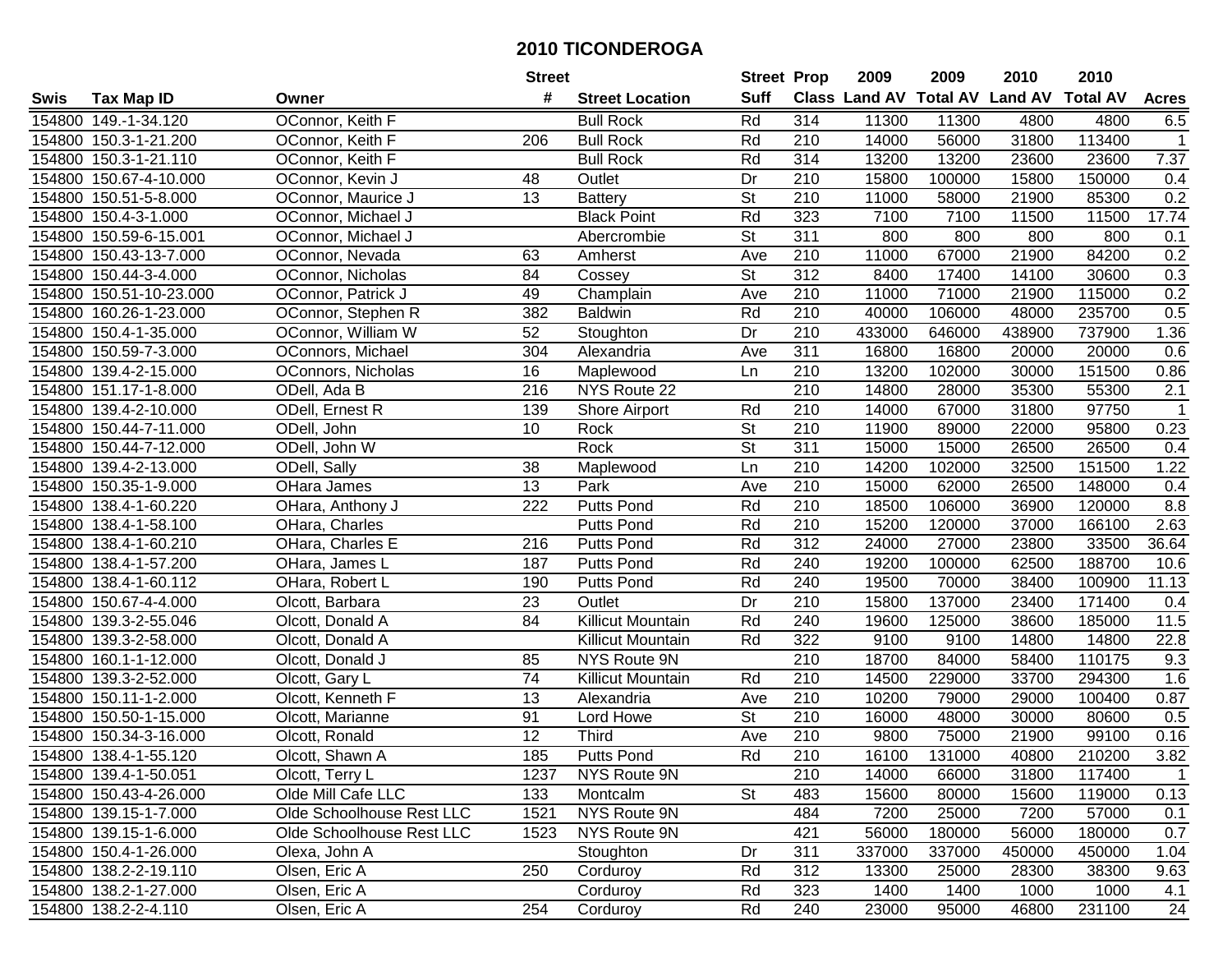|      |                         |                             | <b>Street</b>   |                        | <b>Street Prop</b>       |                  | 2009   | 2009   | 2010                           | 2010            |              |
|------|-------------------------|-----------------------------|-----------------|------------------------|--------------------------|------------------|--------|--------|--------------------------------|-----------------|--------------|
| Swis | <b>Tax Map ID</b>       | Owner                       | #               | <b>Street Location</b> | <b>Suff</b>              |                  |        |        | Class Land AV Total AV Land AV | <b>Total AV</b> | <b>Acres</b> |
|      | 154800 138.2-1-33.001   | Olsen, Eric A               |                 | Corduroy               | Rd                       | 322              | 14000  | 14000  | 4200                           | 4200            | 14.58        |
|      | 154800 138.2-2-5.000    | Olsen, Eric A               |                 | Corduroy               | Rd                       | 910              | 15000  | 15000  | 12100                          | 12100           | 41.73        |
|      | 154800 151.3-1-3.000    | ONeil, Beverly A            | 492             | NYS Route 22           |                          | 210              | 14800  | 63000  | 35300                          | 100000          | 2.1          |
|      | 154800 150.43-6-8.002   | ONeil, Perry                | 34              | Schuyler               | St                       | 210              | 25000  | 80300  | 46200                          | 126600          | 0.62         |
|      | 154800 150.67-4-14.200  | ONeil, Ronald B             | 82              | Outlet                 | Dr                       | 210              | 31000  | 113000 | 74500                          | 203100          | 3.41         |
|      | 154800 150.67-4-22.200  | ONeill, Ronald              | $\overline{77}$ | Outlet                 | Dr                       | 210              | 209000 | 442000 | 243500                         | 480700          | 0.5          |
|      | 154800 150.67-5-6.002   | Orsland, Mardon E           | 20              | <b>Black Point</b>     | Rd                       | 210              | 258000 | 356000 | 339650                         | 468800          | 0.98         |
|      | 154800 139.4-1-41.000   | Osborne, Linda C            | 313             | <b>Burgoyne</b>        | Rd                       | $\overline{210}$ | 11000  | 105000 | 25400                          | 128300          | 0.5          |
|      | 154800 150.2-5-4.000    | Osier, Dorothy              | 889             | NYS Route 9N           |                          | 311              | 50000  | 60000  | 50000                          | 50000           | $\mathbf{1}$ |
|      | 154800 149.-1-48.000    | Osier, Keith R              | 496             | <b>Putts Pond</b>      | Rd                       | 240              | 52600  | 86600  | 87500                          | 133500          | 95.3         |
|      | 154800 149.-1-48.000/1  | Osier, Keith R              | 487             | Putts Pond             | Rd                       | 210              | 14000  | 39000  | 31800                          | 58100           | 1            |
|      | 154800 149.-1-65.200    | Osier, Kenneth R            | 594             | Putts Pond             | Rd                       | 210              | 18100  | 53000  | 84175                          | 112400          | 88.5         |
|      | 154800 149.-1-65.120    | Osier, Kenneth R            | 602             | Putts Pond             | Rd                       | $\overline{312}$ | 14600  | 31400  | 34400                          | 42900           | 1.8          |
|      | 154800 149.-1-65.112    | Osier, Kevin M              | 566             | <b>Putts Pond</b>      | Rd                       | 210              |        |        | 42900                          | 100000          | 4.47         |
|      | 154800 150.42-4-11.000  | Osier, Richard G            | 23              | Schuyler               | St                       | 210              | 8000   | 49000  | 20700                          | 90700           | 0.1          |
|      | 154800 150.11-1-27.000  | Overbeek, Christine L       | 40              | Delorm                 | Dr                       | 240              | 23500  | 103000 | 40600                          | 150000          | 13.3         |
|      | 154800 150.2-7-18.100   | Overbeek, Christine L       |                 | NYS Route 9N           |                          | $\overline{311}$ | 900    | 900    | 800                            | 800             | 1.26         |
|      | 154800 150.2-1-4.100    | Overbeek, Hendrik           | 19              | Race Track             | Rd                       | 210              | 14800  | 89000  | 35000                          | 156600          | $\sqrt{2}$   |
|      | 154800 160.1-1-9.000    | Pacca, Vivian H             | 6               | <b>Bull Rock</b>       | Rd                       | 210              | 14200  | 47000  | 32800                          | 73500           | 1.3          |
|      | 154800 137.16-5-1.000   | <b>Paddack Living Trust</b> | 1784            | NYS Route 74           |                          | 260              | 76000  | 146000 | 140300                         | 179100          | 0.9          |
|      | 154800 150.59-7-17.002  | Pahl, David D               | 19              | The Portage            |                          | 210              | 14800  | 127000 | 24100                          | 195000          | 0.33         |
|      | 154800 138.3-3-31.100   | Paige, Donald L             | 250             | <b>Putts Pond</b>      | Rd                       | 270              | 32000  | 49000  | 58100                          | 66100           | 41.39        |
|      | 154800 160.1-1-23.200   | Paige, Donald L             | 244             | County Route 11        |                          | 210              | 15100  | 198000 | 36300                          | 250000          | 2.4          |
|      | 154800 138.3-3-6.041    | Paige, Donald L             |                 | <b>Putts Pond</b>      | Rd                       | 314              | 11000  | 37000  | 36600                          | 36600           | 4.5          |
|      | 154800 139.15-2-15.100  | Palandrani, Robert J Jr     | 1385            | NYS Route 9N           |                          | 240              | 19700  | 143000 | 37800                          | 240000          | 12.91        |
|      | 154800 150.1-3-6.100    | Palandrani, Robert J Sr     | 732             | NYS Route 9N           |                          | 210              | 14500  | 180000 | 37600                          | 282600          | 2.8          |
|      | 154800 150.51-2-6.007   | Palandrani, Thomas R        | 13              | Amherst                | Ave                      | 210              | 14700  | 117000 | 25000                          | 185000          | 0.37         |
|      | 154800 138.15-1-9.000   | Palmer, Christi             | 10              | Hall                   | Rd                       | 210              | 9400   | 50000  | 21400                          | 66000           | 0.3          |
|      | 154800 160.1-1-16.000   | Palmer, Dulcie L            | 43              | NYS Route 9N           |                          | 280              | 14400  | 96000  | 34000                          | 152500          | 1.5          |
|      | 154800 150.44-11-9.200  | Palmer, Harold A            | 16              | <b>Myers</b>           | $\overline{\mathsf{St}}$ | 270              | 9200   | 22000  | 21200                          | 34200           | 0.14         |
|      | 154800 150.42-3-18.000  | Palmer, Mark A              | 9               | Wayne                  | Ave                      | 210              | 11000  | 80000  | 21900                          | 89600           | 0.2          |
|      | 154800 150.59-2-23.000  | Palmer, Milford             | 289             | Alexandria             | Ave                      | 210              | 21700  | 76000  | 38900                          | 114700          | 2.7          |
|      | 154800 150.59-2-24.000  | Palmer, Milford             | 285             | Alexandria             | Ave                      | $\overline{210}$ | 15000  | 20400  | 26500                          | 35950           | 0.4          |
|      | 154800 139.2-2-30.113   | Palmer, Steven R            | 58              | Vineyard               | Rd                       | $\overline{210}$ | 14500  | 69000  | 34000                          | 131800          | 1.68         |
|      | 154800 150.51-9-10.000  | Paniccia, Anthony J Jr      | 60              | Highland               | St                       | 210              | 14000  | 81000  | 23000                          | 125900          | 0.3          |
|      | 154800 139.2-2-15.000   | Paquette, Timothy E         | 48              | Warner Hill            | Rd                       | 210              | 14100  | 51000  | 32100                          | 113000          | 1.1          |
|      | 154800 150.43-1-10.000  | Paquin, Douglas             | 95              | Grace                  | Ave                      | 220              | 11000  | 70000  | 21300                          | 108200          | 0.15         |
|      | 154800 150.43-9-7.000   | Paradox Lake Properties LLC | 106             | Montcalm               | <b>St</b>                | 482              | 18000  | 100000 | 18000                          | 152000          | 0.1          |
|      | 154800 150.36-2-4.000   | Parent, Jason M             | 31              | <b>Burgoyne</b>        | Rd                       | 210              | 16800  | 48000  | 30700                          | 67600           | 0.61         |
|      | 154800 150.11-1-53.000  | Parent, Michael M           | 24              | Eichen                 | <b>St</b>                | 210              | 6000   | 72000  | 4900                           | 72000           | 0.06         |
|      | 154800 150.2-2-11.000   | Pari Passu LLC              | 1141            | Wicker                 | <b>St</b>                | 426              | 92000  | 396000 | 92000                          | 396000          | 1.01         |
|      | 154800 150.43-11-25.004 | Parkview At Ticonderoga LLC | 48              | Cannonball             | Path                     | 210              | 583000 | 640000 | 583000                         | 640000          | 5.82         |
|      |                         |                             |                 |                        |                          |                  |        |        |                                |                 |              |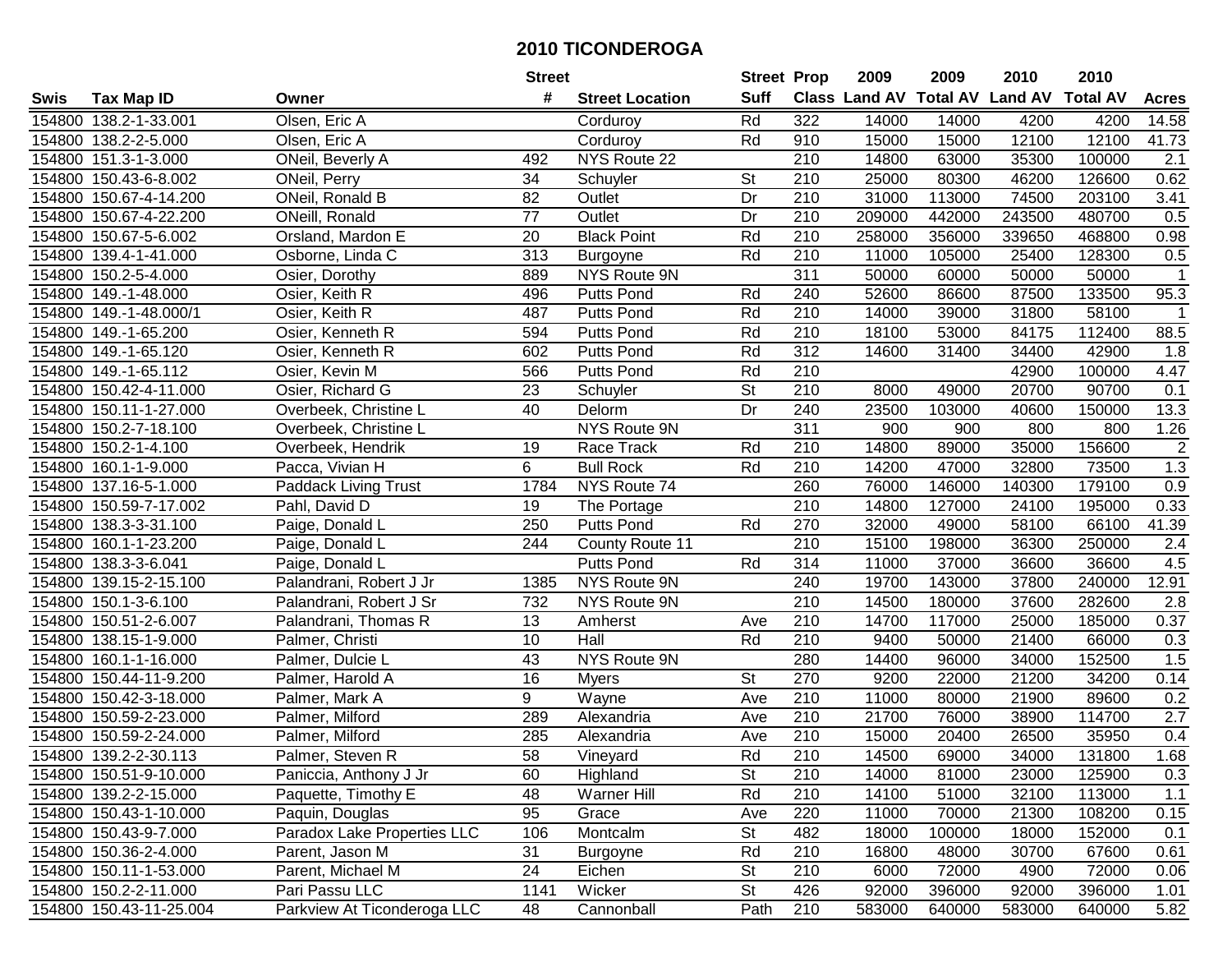| <b>Suff</b><br><b>Class Land AV Total AV</b><br><b>Land AV</b><br>#<br><b>Total AV</b><br><b>Tax Map ID</b><br><b>Street Location</b><br><b>Acres</b><br>Swis<br>Owner<br>Parkview At Ticonderoga LLC<br>Path<br>311<br>Cannonball<br>200<br>200<br>21900<br>21900<br>0.2<br>154800 150.43-11-25.200<br>311<br>22900<br>Parkview At Ticonderoga LLC<br>Cannonball<br>Path<br>22900<br>27600<br>27600<br>0.43<br>154800 150.43-11-25.310<br>154800 150.11-1-19.000<br>Dr<br>210<br>19200<br>78000<br>38900<br>84850<br>3.21<br>Parot, Gary<br>28<br>Valley<br>Parrott, Holly<br>92<br>210<br>14000<br>163900<br>0.3<br>154800 150.51-2-9.000<br>Lake George<br>Ave<br>118000<br>23000<br>$\overline{312}$<br>154800 139.1-1-43.100<br>Parrott, Joan<br>557<br><b>Warner Hill</b><br>Rd<br>8600<br>8700<br>30000<br>30000<br>1.4<br>Rd<br>314<br>0.4<br>154800 139.1-1-43.200<br>567<br><b>Warner Hill</b><br>300<br>300<br>20000<br>20000<br>Parrott, Joan<br>Old Chilson<br>Rd<br>210<br>11600<br>95000<br>149200<br>0.6<br>154800 150.1-1-9.000<br>Patnode, Donna M<br>303<br>26700<br>$\overline{20}$<br>$\overline{\mathsf{St}}$<br>$\overline{210}$<br>27000<br>61300<br>154800<br>150.65-1-6.000<br>Patnode, Richard W<br>Center<br>130000<br>173000<br>$\mathbf{1}$<br>128<br>$\overline{210}$<br>20000<br>154800 150.51-6-13.014<br>The Portage<br>69000<br>33300<br>113600<br>Patnode, Stephen N<br>$\overline{1}$<br>314<br>154800 150.51-12-1.000<br>300<br>300<br>0.1<br>Patnode, Stephen N<br>The Portage<br>St<br>60800<br>0.1<br>154800 150.42-4-16.000<br>Patnode, Steven E<br>13<br>210<br>8000<br>54000<br>20700<br>Schuyler<br>154800 150.11-1-25.000<br>884<br>NYS Route 9N<br>444<br>80000<br>368000<br>80000<br>489000<br>1.94<br><b>PBRE2 Corporation</b><br>9<br>270<br>17200<br>31000<br>48400<br>0.65<br>154800 150.34-1-15.003<br>Pearson, Teresa<br><b>Third</b><br>26000<br>Ave<br>32<br>154800 150.43-17-12.000<br><b>St</b><br>210<br>11000<br>62000<br>21900<br>66400<br>0.2<br>Peeters, Bernard B<br>Treadway<br>2.3<br>210<br>154800 150.51-6-12.100<br>Peeters, Gerardus<br>134<br>21300<br>36000<br>37600<br>45500<br>The Portage<br>154800 150.51-6-11.000<br>210<br>20000<br>98000<br>33300<br>125000<br>Peeters, Gerardus<br>140<br>The Portage<br>$\mathbf 1$<br>210<br>0.51<br>154800 139.15-2-12.000<br>1471<br>NYS Route 9N<br>10200<br>65000<br>25500<br>119800<br>Peeters, Theodore C<br>St<br>Cossey<br>210<br>14500<br>50000<br>24800<br>119800<br>154800 150.44-11-3.006<br>Pelerin, Albert F Jr<br>90<br>0.35<br>$\overline{7}$<br>Grove<br>154800 150.34-5-5.000<br>Ave<br>210<br>13100<br>64000<br>22700<br>86700<br>0.27<br>Pelerin, Albert F Jr<br>154800 150.34-5-8.000<br>1024<br>Wicker<br><b>St</b><br>210<br>15000<br>42000<br>26500<br>81700<br>0.4<br>Pelerin, Derrick C<br>6.3<br>NYS Route 74<br>210<br>18000<br>35200<br>64000<br>154800 138.3-3-22.200<br>Pelerin, Elmer W<br>2343<br>40000<br>NYS Route 74<br>0.5<br>2488<br>210<br>11000<br>45000<br>25400<br>58300<br>154800<br>138.4-1-69.000<br>Pelerin, Michael A<br>210<br>6.3<br>138.3-3-22.100<br>Pelerin, Shirley<br>2353<br>NYS Route 74<br>18000<br>47000<br>35200<br>60000<br>154800<br>Penfield Homestead Museum<br>77.9<br>138.2-1-8.000<br>Rd<br>323<br>3900<br>3900<br>154800<br>6000<br>6000<br>Corduroy<br>Rd<br>323<br>1.5<br>100<br>100<br>100<br>100<br>154800<br>138.2-2-6.000<br>Corduroy<br>Penfield Homestead Museum<br>Rd<br>210<br>19000<br>93000<br>172200<br>Peria, Bradford T<br>109<br><b>Black Point</b><br>57100<br>0.88<br>154800 150.75-3-8.200<br>111<br>Rd<br>210<br>118280<br>240100<br>154800 150.75-3-8.100<br><b>Black Point</b><br>81000<br>158000<br>0.52<br>Peria, Bradford T<br>Rd<br>311<br>154800 150.75-3-16.000<br><b>Black Point</b><br>18400<br>18400<br>22500<br>22500<br>0.1<br>Peria, Bradford T<br>$\overline{\mathsf{St}}$<br>0.2<br>24<br>210<br>11000<br>90400<br>154800 150.59-7-21.000<br>Perkins, Barbara J<br>Water<br>55000<br>21900<br>240<br>388700<br>37.1<br>154800 150.3-1-15.100<br>369<br><b>NYS Route 9N</b><br>48000<br>288000<br>52590<br>Perkins, Randy<br>$\overline{22}$<br>$\overline{\mathsf{St}}$<br>260<br>23000<br>154800 150.59-7-20.100<br>Water<br>11000<br>20000<br>30000<br>0.3<br>Perkins, Randy A<br>154800 150.67-4-25.000<br>Dr<br>311<br>35300<br>35300<br>0.4<br>Perosio, Carlos<br>Outlet<br>16000<br>16000<br>210<br>142300<br>0.5<br>154800<br>150.59-4-7.000<br>Perro Negro Enterprises LLC<br>75<br>16000<br>86000<br>30000<br>The Portage<br>6<br>$\overline{210}$<br>154800 150.43-9-22.100<br>Dr<br>2400<br>34000<br>6200<br>32100<br>0.03<br>Perry, Bonita L<br>Dudlyville<br>154800 150.43-5-14.000<br>Perry, Carol<br>8<br>Wayne<br>Ave<br>210<br>11000<br>65000<br>21900<br>81000<br>0.2<br>10<br>0.4<br>154800 150.66-2-4.000<br>Perry, George E<br>Outlet<br>Dr<br>210<br>15800<br>65000<br>44200<br>143300<br>154800 139.3-2-16.110<br>Old Chilson<br>Rd<br>19600<br>38700<br>175000<br>Perry, Lawrence E<br>168<br>240<br>90000<br>11.62<br>2 <sup>7</sup><br>154800 150.42-2-1.000<br>Perry, Tammy S<br>Hinds<br><b>St</b><br>484<br>24000<br>36000<br>100000<br>0.2<br>73000<br>154800 150.59-9-1.111<br>Perun, Walter<br>210<br>254<br>Alexandria<br>186000<br>305000<br>206500<br>410000<br>0.35<br>Ave<br>NYS Route 9N<br>314<br>154800 150.1-3-8.000<br>3.22<br>Pervais, Melvin<br>693<br>8700<br>8700<br>32500<br>32500<br>154800 150.34-5-3.000<br><b>St</b><br>Peters, Chester C<br>12<br>Saint Clair<br>210<br>11000<br>46000<br>21900<br>81200<br>0.2<br>$\overline{\mathsf{St}}$<br>154800 150.11-1-44.000<br>6<br>210<br>Peters, Howard I<br>Eichen<br>9200<br>75000<br>20800<br>75000<br>0.27 |  | <b>Street</b> | <b>Street Prop</b> | 2009 | 2009 | 2010 | 2010 |  |
|-----------------------------------------------------------------------------------------------------------------------------------------------------------------------------------------------------------------------------------------------------------------------------------------------------------------------------------------------------------------------------------------------------------------------------------------------------------------------------------------------------------------------------------------------------------------------------------------------------------------------------------------------------------------------------------------------------------------------------------------------------------------------------------------------------------------------------------------------------------------------------------------------------------------------------------------------------------------------------------------------------------------------------------------------------------------------------------------------------------------------------------------------------------------------------------------------------------------------------------------------------------------------------------------------------------------------------------------------------------------------------------------------------------------------------------------------------------------------------------------------------------------------------------------------------------------------------------------------------------------------------------------------------------------------------------------------------------------------------------------------------------------------------------------------------------------------------------------------------------------------------------------------------------------------------------------------------------------------------------------------------------------------------------------------------------------------------------------------------------------------------------------------------------------------------------------------------------------------------------------------------------------------------------------------------------------------------------------------------------------------------------------------------------------------------------------------------------------------------------------------------------------------------------------------------------------------------------------------------------------------------------------------------------------------------------------------------------------------------------------------------------------------------------------------------------------------------------------------------------------------------------------------------------------------------------------------------------------------------------------------------------------------------------------------------------------------------------------------------------------------------------------------------------------------------------------------------------------------------------------------------------------------------------------------------------------------------------------------------------------------------------------------------------------------------------------------------------------------------------------------------------------------------------------------------------------------------------------------------------------------------------------------------------------------------------------------------------------------------------------------------------------------------------------------------------------------------------------------------------------------------------------------------------------------------------------------------------------------------------------------------------------------------------------------------------------------------------------------------------------------------------------------------------------------------------------------------------------------------------------------------------------------------------------------------------------------------------------------------------------------------------------------------------------------------------------------------------------------------------------------------------------------------------------------------------------------------------------------------------------------------------------------------------------------------------------------------------------------------------------------------------------------------------------------------------------------------------------------------------------------------------------------------------------------------------------------------------------------------------------------------------------------------------------------------------------------------------------------------------------------------------------------------------------------------------------------------------------------------------------------------------------------------------------------------------------------------------------------------------------------------------------------------------------------------------------------------------------------------------------------------------------------------------------------------------------------------------------------------------------------------------------------------------------------------------------------------------------------------------------|--|---------------|--------------------|------|------|------|------|--|
|                                                                                                                                                                                                                                                                                                                                                                                                                                                                                                                                                                                                                                                                                                                                                                                                                                                                                                                                                                                                                                                                                                                                                                                                                                                                                                                                                                                                                                                                                                                                                                                                                                                                                                                                                                                                                                                                                                                                                                                                                                                                                                                                                                                                                                                                                                                                                                                                                                                                                                                                                                                                                                                                                                                                                                                                                                                                                                                                                                                                                                                                                                                                                                                                                                                                                                                                                                                                                                                                                                                                                                                                                                                                                                                                                                                                                                                                                                                                                                                                                                                                                                                                                                                                                                                                                                                                                                                                                                                                                                                                                                                                                                                                                                                                                                                                                                                                                                                                                                                                                                                                                                                                                                                                                                                                                                                                                                                                                                                                                                                                                                                                                                                                                                                                         |  |               |                    |      |      |      |      |  |
|                                                                                                                                                                                                                                                                                                                                                                                                                                                                                                                                                                                                                                                                                                                                                                                                                                                                                                                                                                                                                                                                                                                                                                                                                                                                                                                                                                                                                                                                                                                                                                                                                                                                                                                                                                                                                                                                                                                                                                                                                                                                                                                                                                                                                                                                                                                                                                                                                                                                                                                                                                                                                                                                                                                                                                                                                                                                                                                                                                                                                                                                                                                                                                                                                                                                                                                                                                                                                                                                                                                                                                                                                                                                                                                                                                                                                                                                                                                                                                                                                                                                                                                                                                                                                                                                                                                                                                                                                                                                                                                                                                                                                                                                                                                                                                                                                                                                                                                                                                                                                                                                                                                                                                                                                                                                                                                                                                                                                                                                                                                                                                                                                                                                                                                                         |  |               |                    |      |      |      |      |  |
|                                                                                                                                                                                                                                                                                                                                                                                                                                                                                                                                                                                                                                                                                                                                                                                                                                                                                                                                                                                                                                                                                                                                                                                                                                                                                                                                                                                                                                                                                                                                                                                                                                                                                                                                                                                                                                                                                                                                                                                                                                                                                                                                                                                                                                                                                                                                                                                                                                                                                                                                                                                                                                                                                                                                                                                                                                                                                                                                                                                                                                                                                                                                                                                                                                                                                                                                                                                                                                                                                                                                                                                                                                                                                                                                                                                                                                                                                                                                                                                                                                                                                                                                                                                                                                                                                                                                                                                                                                                                                                                                                                                                                                                                                                                                                                                                                                                                                                                                                                                                                                                                                                                                                                                                                                                                                                                                                                                                                                                                                                                                                                                                                                                                                                                                         |  |               |                    |      |      |      |      |  |
|                                                                                                                                                                                                                                                                                                                                                                                                                                                                                                                                                                                                                                                                                                                                                                                                                                                                                                                                                                                                                                                                                                                                                                                                                                                                                                                                                                                                                                                                                                                                                                                                                                                                                                                                                                                                                                                                                                                                                                                                                                                                                                                                                                                                                                                                                                                                                                                                                                                                                                                                                                                                                                                                                                                                                                                                                                                                                                                                                                                                                                                                                                                                                                                                                                                                                                                                                                                                                                                                                                                                                                                                                                                                                                                                                                                                                                                                                                                                                                                                                                                                                                                                                                                                                                                                                                                                                                                                                                                                                                                                                                                                                                                                                                                                                                                                                                                                                                                                                                                                                                                                                                                                                                                                                                                                                                                                                                                                                                                                                                                                                                                                                                                                                                                                         |  |               |                    |      |      |      |      |  |
|                                                                                                                                                                                                                                                                                                                                                                                                                                                                                                                                                                                                                                                                                                                                                                                                                                                                                                                                                                                                                                                                                                                                                                                                                                                                                                                                                                                                                                                                                                                                                                                                                                                                                                                                                                                                                                                                                                                                                                                                                                                                                                                                                                                                                                                                                                                                                                                                                                                                                                                                                                                                                                                                                                                                                                                                                                                                                                                                                                                                                                                                                                                                                                                                                                                                                                                                                                                                                                                                                                                                                                                                                                                                                                                                                                                                                                                                                                                                                                                                                                                                                                                                                                                                                                                                                                                                                                                                                                                                                                                                                                                                                                                                                                                                                                                                                                                                                                                                                                                                                                                                                                                                                                                                                                                                                                                                                                                                                                                                                                                                                                                                                                                                                                                                         |  |               |                    |      |      |      |      |  |
|                                                                                                                                                                                                                                                                                                                                                                                                                                                                                                                                                                                                                                                                                                                                                                                                                                                                                                                                                                                                                                                                                                                                                                                                                                                                                                                                                                                                                                                                                                                                                                                                                                                                                                                                                                                                                                                                                                                                                                                                                                                                                                                                                                                                                                                                                                                                                                                                                                                                                                                                                                                                                                                                                                                                                                                                                                                                                                                                                                                                                                                                                                                                                                                                                                                                                                                                                                                                                                                                                                                                                                                                                                                                                                                                                                                                                                                                                                                                                                                                                                                                                                                                                                                                                                                                                                                                                                                                                                                                                                                                                                                                                                                                                                                                                                                                                                                                                                                                                                                                                                                                                                                                                                                                                                                                                                                                                                                                                                                                                                                                                                                                                                                                                                                                         |  |               |                    |      |      |      |      |  |
|                                                                                                                                                                                                                                                                                                                                                                                                                                                                                                                                                                                                                                                                                                                                                                                                                                                                                                                                                                                                                                                                                                                                                                                                                                                                                                                                                                                                                                                                                                                                                                                                                                                                                                                                                                                                                                                                                                                                                                                                                                                                                                                                                                                                                                                                                                                                                                                                                                                                                                                                                                                                                                                                                                                                                                                                                                                                                                                                                                                                                                                                                                                                                                                                                                                                                                                                                                                                                                                                                                                                                                                                                                                                                                                                                                                                                                                                                                                                                                                                                                                                                                                                                                                                                                                                                                                                                                                                                                                                                                                                                                                                                                                                                                                                                                                                                                                                                                                                                                                                                                                                                                                                                                                                                                                                                                                                                                                                                                                                                                                                                                                                                                                                                                                                         |  |               |                    |      |      |      |      |  |
|                                                                                                                                                                                                                                                                                                                                                                                                                                                                                                                                                                                                                                                                                                                                                                                                                                                                                                                                                                                                                                                                                                                                                                                                                                                                                                                                                                                                                                                                                                                                                                                                                                                                                                                                                                                                                                                                                                                                                                                                                                                                                                                                                                                                                                                                                                                                                                                                                                                                                                                                                                                                                                                                                                                                                                                                                                                                                                                                                                                                                                                                                                                                                                                                                                                                                                                                                                                                                                                                                                                                                                                                                                                                                                                                                                                                                                                                                                                                                                                                                                                                                                                                                                                                                                                                                                                                                                                                                                                                                                                                                                                                                                                                                                                                                                                                                                                                                                                                                                                                                                                                                                                                                                                                                                                                                                                                                                                                                                                                                                                                                                                                                                                                                                                                         |  |               |                    |      |      |      |      |  |
|                                                                                                                                                                                                                                                                                                                                                                                                                                                                                                                                                                                                                                                                                                                                                                                                                                                                                                                                                                                                                                                                                                                                                                                                                                                                                                                                                                                                                                                                                                                                                                                                                                                                                                                                                                                                                                                                                                                                                                                                                                                                                                                                                                                                                                                                                                                                                                                                                                                                                                                                                                                                                                                                                                                                                                                                                                                                                                                                                                                                                                                                                                                                                                                                                                                                                                                                                                                                                                                                                                                                                                                                                                                                                                                                                                                                                                                                                                                                                                                                                                                                                                                                                                                                                                                                                                                                                                                                                                                                                                                                                                                                                                                                                                                                                                                                                                                                                                                                                                                                                                                                                                                                                                                                                                                                                                                                                                                                                                                                                                                                                                                                                                                                                                                                         |  |               |                    |      |      |      |      |  |
|                                                                                                                                                                                                                                                                                                                                                                                                                                                                                                                                                                                                                                                                                                                                                                                                                                                                                                                                                                                                                                                                                                                                                                                                                                                                                                                                                                                                                                                                                                                                                                                                                                                                                                                                                                                                                                                                                                                                                                                                                                                                                                                                                                                                                                                                                                                                                                                                                                                                                                                                                                                                                                                                                                                                                                                                                                                                                                                                                                                                                                                                                                                                                                                                                                                                                                                                                                                                                                                                                                                                                                                                                                                                                                                                                                                                                                                                                                                                                                                                                                                                                                                                                                                                                                                                                                                                                                                                                                                                                                                                                                                                                                                                                                                                                                                                                                                                                                                                                                                                                                                                                                                                                                                                                                                                                                                                                                                                                                                                                                                                                                                                                                                                                                                                         |  |               |                    |      |      |      |      |  |
|                                                                                                                                                                                                                                                                                                                                                                                                                                                                                                                                                                                                                                                                                                                                                                                                                                                                                                                                                                                                                                                                                                                                                                                                                                                                                                                                                                                                                                                                                                                                                                                                                                                                                                                                                                                                                                                                                                                                                                                                                                                                                                                                                                                                                                                                                                                                                                                                                                                                                                                                                                                                                                                                                                                                                                                                                                                                                                                                                                                                                                                                                                                                                                                                                                                                                                                                                                                                                                                                                                                                                                                                                                                                                                                                                                                                                                                                                                                                                                                                                                                                                                                                                                                                                                                                                                                                                                                                                                                                                                                                                                                                                                                                                                                                                                                                                                                                                                                                                                                                                                                                                                                                                                                                                                                                                                                                                                                                                                                                                                                                                                                                                                                                                                                                         |  |               |                    |      |      |      |      |  |
|                                                                                                                                                                                                                                                                                                                                                                                                                                                                                                                                                                                                                                                                                                                                                                                                                                                                                                                                                                                                                                                                                                                                                                                                                                                                                                                                                                                                                                                                                                                                                                                                                                                                                                                                                                                                                                                                                                                                                                                                                                                                                                                                                                                                                                                                                                                                                                                                                                                                                                                                                                                                                                                                                                                                                                                                                                                                                                                                                                                                                                                                                                                                                                                                                                                                                                                                                                                                                                                                                                                                                                                                                                                                                                                                                                                                                                                                                                                                                                                                                                                                                                                                                                                                                                                                                                                                                                                                                                                                                                                                                                                                                                                                                                                                                                                                                                                                                                                                                                                                                                                                                                                                                                                                                                                                                                                                                                                                                                                                                                                                                                                                                                                                                                                                         |  |               |                    |      |      |      |      |  |
|                                                                                                                                                                                                                                                                                                                                                                                                                                                                                                                                                                                                                                                                                                                                                                                                                                                                                                                                                                                                                                                                                                                                                                                                                                                                                                                                                                                                                                                                                                                                                                                                                                                                                                                                                                                                                                                                                                                                                                                                                                                                                                                                                                                                                                                                                                                                                                                                                                                                                                                                                                                                                                                                                                                                                                                                                                                                                                                                                                                                                                                                                                                                                                                                                                                                                                                                                                                                                                                                                                                                                                                                                                                                                                                                                                                                                                                                                                                                                                                                                                                                                                                                                                                                                                                                                                                                                                                                                                                                                                                                                                                                                                                                                                                                                                                                                                                                                                                                                                                                                                                                                                                                                                                                                                                                                                                                                                                                                                                                                                                                                                                                                                                                                                                                         |  |               |                    |      |      |      |      |  |
|                                                                                                                                                                                                                                                                                                                                                                                                                                                                                                                                                                                                                                                                                                                                                                                                                                                                                                                                                                                                                                                                                                                                                                                                                                                                                                                                                                                                                                                                                                                                                                                                                                                                                                                                                                                                                                                                                                                                                                                                                                                                                                                                                                                                                                                                                                                                                                                                                                                                                                                                                                                                                                                                                                                                                                                                                                                                                                                                                                                                                                                                                                                                                                                                                                                                                                                                                                                                                                                                                                                                                                                                                                                                                                                                                                                                                                                                                                                                                                                                                                                                                                                                                                                                                                                                                                                                                                                                                                                                                                                                                                                                                                                                                                                                                                                                                                                                                                                                                                                                                                                                                                                                                                                                                                                                                                                                                                                                                                                                                                                                                                                                                                                                                                                                         |  |               |                    |      |      |      |      |  |
|                                                                                                                                                                                                                                                                                                                                                                                                                                                                                                                                                                                                                                                                                                                                                                                                                                                                                                                                                                                                                                                                                                                                                                                                                                                                                                                                                                                                                                                                                                                                                                                                                                                                                                                                                                                                                                                                                                                                                                                                                                                                                                                                                                                                                                                                                                                                                                                                                                                                                                                                                                                                                                                                                                                                                                                                                                                                                                                                                                                                                                                                                                                                                                                                                                                                                                                                                                                                                                                                                                                                                                                                                                                                                                                                                                                                                                                                                                                                                                                                                                                                                                                                                                                                                                                                                                                                                                                                                                                                                                                                                                                                                                                                                                                                                                                                                                                                                                                                                                                                                                                                                                                                                                                                                                                                                                                                                                                                                                                                                                                                                                                                                                                                                                                                         |  |               |                    |      |      |      |      |  |
|                                                                                                                                                                                                                                                                                                                                                                                                                                                                                                                                                                                                                                                                                                                                                                                                                                                                                                                                                                                                                                                                                                                                                                                                                                                                                                                                                                                                                                                                                                                                                                                                                                                                                                                                                                                                                                                                                                                                                                                                                                                                                                                                                                                                                                                                                                                                                                                                                                                                                                                                                                                                                                                                                                                                                                                                                                                                                                                                                                                                                                                                                                                                                                                                                                                                                                                                                                                                                                                                                                                                                                                                                                                                                                                                                                                                                                                                                                                                                                                                                                                                                                                                                                                                                                                                                                                                                                                                                                                                                                                                                                                                                                                                                                                                                                                                                                                                                                                                                                                                                                                                                                                                                                                                                                                                                                                                                                                                                                                                                                                                                                                                                                                                                                                                         |  |               |                    |      |      |      |      |  |
|                                                                                                                                                                                                                                                                                                                                                                                                                                                                                                                                                                                                                                                                                                                                                                                                                                                                                                                                                                                                                                                                                                                                                                                                                                                                                                                                                                                                                                                                                                                                                                                                                                                                                                                                                                                                                                                                                                                                                                                                                                                                                                                                                                                                                                                                                                                                                                                                                                                                                                                                                                                                                                                                                                                                                                                                                                                                                                                                                                                                                                                                                                                                                                                                                                                                                                                                                                                                                                                                                                                                                                                                                                                                                                                                                                                                                                                                                                                                                                                                                                                                                                                                                                                                                                                                                                                                                                                                                                                                                                                                                                                                                                                                                                                                                                                                                                                                                                                                                                                                                                                                                                                                                                                                                                                                                                                                                                                                                                                                                                                                                                                                                                                                                                                                         |  |               |                    |      |      |      |      |  |
|                                                                                                                                                                                                                                                                                                                                                                                                                                                                                                                                                                                                                                                                                                                                                                                                                                                                                                                                                                                                                                                                                                                                                                                                                                                                                                                                                                                                                                                                                                                                                                                                                                                                                                                                                                                                                                                                                                                                                                                                                                                                                                                                                                                                                                                                                                                                                                                                                                                                                                                                                                                                                                                                                                                                                                                                                                                                                                                                                                                                                                                                                                                                                                                                                                                                                                                                                                                                                                                                                                                                                                                                                                                                                                                                                                                                                                                                                                                                                                                                                                                                                                                                                                                                                                                                                                                                                                                                                                                                                                                                                                                                                                                                                                                                                                                                                                                                                                                                                                                                                                                                                                                                                                                                                                                                                                                                                                                                                                                                                                                                                                                                                                                                                                                                         |  |               |                    |      |      |      |      |  |
|                                                                                                                                                                                                                                                                                                                                                                                                                                                                                                                                                                                                                                                                                                                                                                                                                                                                                                                                                                                                                                                                                                                                                                                                                                                                                                                                                                                                                                                                                                                                                                                                                                                                                                                                                                                                                                                                                                                                                                                                                                                                                                                                                                                                                                                                                                                                                                                                                                                                                                                                                                                                                                                                                                                                                                                                                                                                                                                                                                                                                                                                                                                                                                                                                                                                                                                                                                                                                                                                                                                                                                                                                                                                                                                                                                                                                                                                                                                                                                                                                                                                                                                                                                                                                                                                                                                                                                                                                                                                                                                                                                                                                                                                                                                                                                                                                                                                                                                                                                                                                                                                                                                                                                                                                                                                                                                                                                                                                                                                                                                                                                                                                                                                                                                                         |  |               |                    |      |      |      |      |  |
|                                                                                                                                                                                                                                                                                                                                                                                                                                                                                                                                                                                                                                                                                                                                                                                                                                                                                                                                                                                                                                                                                                                                                                                                                                                                                                                                                                                                                                                                                                                                                                                                                                                                                                                                                                                                                                                                                                                                                                                                                                                                                                                                                                                                                                                                                                                                                                                                                                                                                                                                                                                                                                                                                                                                                                                                                                                                                                                                                                                                                                                                                                                                                                                                                                                                                                                                                                                                                                                                                                                                                                                                                                                                                                                                                                                                                                                                                                                                                                                                                                                                                                                                                                                                                                                                                                                                                                                                                                                                                                                                                                                                                                                                                                                                                                                                                                                                                                                                                                                                                                                                                                                                                                                                                                                                                                                                                                                                                                                                                                                                                                                                                                                                                                                                         |  |               |                    |      |      |      |      |  |
|                                                                                                                                                                                                                                                                                                                                                                                                                                                                                                                                                                                                                                                                                                                                                                                                                                                                                                                                                                                                                                                                                                                                                                                                                                                                                                                                                                                                                                                                                                                                                                                                                                                                                                                                                                                                                                                                                                                                                                                                                                                                                                                                                                                                                                                                                                                                                                                                                                                                                                                                                                                                                                                                                                                                                                                                                                                                                                                                                                                                                                                                                                                                                                                                                                                                                                                                                                                                                                                                                                                                                                                                                                                                                                                                                                                                                                                                                                                                                                                                                                                                                                                                                                                                                                                                                                                                                                                                                                                                                                                                                                                                                                                                                                                                                                                                                                                                                                                                                                                                                                                                                                                                                                                                                                                                                                                                                                                                                                                                                                                                                                                                                                                                                                                                         |  |               |                    |      |      |      |      |  |
|                                                                                                                                                                                                                                                                                                                                                                                                                                                                                                                                                                                                                                                                                                                                                                                                                                                                                                                                                                                                                                                                                                                                                                                                                                                                                                                                                                                                                                                                                                                                                                                                                                                                                                                                                                                                                                                                                                                                                                                                                                                                                                                                                                                                                                                                                                                                                                                                                                                                                                                                                                                                                                                                                                                                                                                                                                                                                                                                                                                                                                                                                                                                                                                                                                                                                                                                                                                                                                                                                                                                                                                                                                                                                                                                                                                                                                                                                                                                                                                                                                                                                                                                                                                                                                                                                                                                                                                                                                                                                                                                                                                                                                                                                                                                                                                                                                                                                                                                                                                                                                                                                                                                                                                                                                                                                                                                                                                                                                                                                                                                                                                                                                                                                                                                         |  |               |                    |      |      |      |      |  |
|                                                                                                                                                                                                                                                                                                                                                                                                                                                                                                                                                                                                                                                                                                                                                                                                                                                                                                                                                                                                                                                                                                                                                                                                                                                                                                                                                                                                                                                                                                                                                                                                                                                                                                                                                                                                                                                                                                                                                                                                                                                                                                                                                                                                                                                                                                                                                                                                                                                                                                                                                                                                                                                                                                                                                                                                                                                                                                                                                                                                                                                                                                                                                                                                                                                                                                                                                                                                                                                                                                                                                                                                                                                                                                                                                                                                                                                                                                                                                                                                                                                                                                                                                                                                                                                                                                                                                                                                                                                                                                                                                                                                                                                                                                                                                                                                                                                                                                                                                                                                                                                                                                                                                                                                                                                                                                                                                                                                                                                                                                                                                                                                                                                                                                                                         |  |               |                    |      |      |      |      |  |
|                                                                                                                                                                                                                                                                                                                                                                                                                                                                                                                                                                                                                                                                                                                                                                                                                                                                                                                                                                                                                                                                                                                                                                                                                                                                                                                                                                                                                                                                                                                                                                                                                                                                                                                                                                                                                                                                                                                                                                                                                                                                                                                                                                                                                                                                                                                                                                                                                                                                                                                                                                                                                                                                                                                                                                                                                                                                                                                                                                                                                                                                                                                                                                                                                                                                                                                                                                                                                                                                                                                                                                                                                                                                                                                                                                                                                                                                                                                                                                                                                                                                                                                                                                                                                                                                                                                                                                                                                                                                                                                                                                                                                                                                                                                                                                                                                                                                                                                                                                                                                                                                                                                                                                                                                                                                                                                                                                                                                                                                                                                                                                                                                                                                                                                                         |  |               |                    |      |      |      |      |  |
|                                                                                                                                                                                                                                                                                                                                                                                                                                                                                                                                                                                                                                                                                                                                                                                                                                                                                                                                                                                                                                                                                                                                                                                                                                                                                                                                                                                                                                                                                                                                                                                                                                                                                                                                                                                                                                                                                                                                                                                                                                                                                                                                                                                                                                                                                                                                                                                                                                                                                                                                                                                                                                                                                                                                                                                                                                                                                                                                                                                                                                                                                                                                                                                                                                                                                                                                                                                                                                                                                                                                                                                                                                                                                                                                                                                                                                                                                                                                                                                                                                                                                                                                                                                                                                                                                                                                                                                                                                                                                                                                                                                                                                                                                                                                                                                                                                                                                                                                                                                                                                                                                                                                                                                                                                                                                                                                                                                                                                                                                                                                                                                                                                                                                                                                         |  |               |                    |      |      |      |      |  |
|                                                                                                                                                                                                                                                                                                                                                                                                                                                                                                                                                                                                                                                                                                                                                                                                                                                                                                                                                                                                                                                                                                                                                                                                                                                                                                                                                                                                                                                                                                                                                                                                                                                                                                                                                                                                                                                                                                                                                                                                                                                                                                                                                                                                                                                                                                                                                                                                                                                                                                                                                                                                                                                                                                                                                                                                                                                                                                                                                                                                                                                                                                                                                                                                                                                                                                                                                                                                                                                                                                                                                                                                                                                                                                                                                                                                                                                                                                                                                                                                                                                                                                                                                                                                                                                                                                                                                                                                                                                                                                                                                                                                                                                                                                                                                                                                                                                                                                                                                                                                                                                                                                                                                                                                                                                                                                                                                                                                                                                                                                                                                                                                                                                                                                                                         |  |               |                    |      |      |      |      |  |
|                                                                                                                                                                                                                                                                                                                                                                                                                                                                                                                                                                                                                                                                                                                                                                                                                                                                                                                                                                                                                                                                                                                                                                                                                                                                                                                                                                                                                                                                                                                                                                                                                                                                                                                                                                                                                                                                                                                                                                                                                                                                                                                                                                                                                                                                                                                                                                                                                                                                                                                                                                                                                                                                                                                                                                                                                                                                                                                                                                                                                                                                                                                                                                                                                                                                                                                                                                                                                                                                                                                                                                                                                                                                                                                                                                                                                                                                                                                                                                                                                                                                                                                                                                                                                                                                                                                                                                                                                                                                                                                                                                                                                                                                                                                                                                                                                                                                                                                                                                                                                                                                                                                                                                                                                                                                                                                                                                                                                                                                                                                                                                                                                                                                                                                                         |  |               |                    |      |      |      |      |  |
|                                                                                                                                                                                                                                                                                                                                                                                                                                                                                                                                                                                                                                                                                                                                                                                                                                                                                                                                                                                                                                                                                                                                                                                                                                                                                                                                                                                                                                                                                                                                                                                                                                                                                                                                                                                                                                                                                                                                                                                                                                                                                                                                                                                                                                                                                                                                                                                                                                                                                                                                                                                                                                                                                                                                                                                                                                                                                                                                                                                                                                                                                                                                                                                                                                                                                                                                                                                                                                                                                                                                                                                                                                                                                                                                                                                                                                                                                                                                                                                                                                                                                                                                                                                                                                                                                                                                                                                                                                                                                                                                                                                                                                                                                                                                                                                                                                                                                                                                                                                                                                                                                                                                                                                                                                                                                                                                                                                                                                                                                                                                                                                                                                                                                                                                         |  |               |                    |      |      |      |      |  |
|                                                                                                                                                                                                                                                                                                                                                                                                                                                                                                                                                                                                                                                                                                                                                                                                                                                                                                                                                                                                                                                                                                                                                                                                                                                                                                                                                                                                                                                                                                                                                                                                                                                                                                                                                                                                                                                                                                                                                                                                                                                                                                                                                                                                                                                                                                                                                                                                                                                                                                                                                                                                                                                                                                                                                                                                                                                                                                                                                                                                                                                                                                                                                                                                                                                                                                                                                                                                                                                                                                                                                                                                                                                                                                                                                                                                                                                                                                                                                                                                                                                                                                                                                                                                                                                                                                                                                                                                                                                                                                                                                                                                                                                                                                                                                                                                                                                                                                                                                                                                                                                                                                                                                                                                                                                                                                                                                                                                                                                                                                                                                                                                                                                                                                                                         |  |               |                    |      |      |      |      |  |
|                                                                                                                                                                                                                                                                                                                                                                                                                                                                                                                                                                                                                                                                                                                                                                                                                                                                                                                                                                                                                                                                                                                                                                                                                                                                                                                                                                                                                                                                                                                                                                                                                                                                                                                                                                                                                                                                                                                                                                                                                                                                                                                                                                                                                                                                                                                                                                                                                                                                                                                                                                                                                                                                                                                                                                                                                                                                                                                                                                                                                                                                                                                                                                                                                                                                                                                                                                                                                                                                                                                                                                                                                                                                                                                                                                                                                                                                                                                                                                                                                                                                                                                                                                                                                                                                                                                                                                                                                                                                                                                                                                                                                                                                                                                                                                                                                                                                                                                                                                                                                                                                                                                                                                                                                                                                                                                                                                                                                                                                                                                                                                                                                                                                                                                                         |  |               |                    |      |      |      |      |  |
|                                                                                                                                                                                                                                                                                                                                                                                                                                                                                                                                                                                                                                                                                                                                                                                                                                                                                                                                                                                                                                                                                                                                                                                                                                                                                                                                                                                                                                                                                                                                                                                                                                                                                                                                                                                                                                                                                                                                                                                                                                                                                                                                                                                                                                                                                                                                                                                                                                                                                                                                                                                                                                                                                                                                                                                                                                                                                                                                                                                                                                                                                                                                                                                                                                                                                                                                                                                                                                                                                                                                                                                                                                                                                                                                                                                                                                                                                                                                                                                                                                                                                                                                                                                                                                                                                                                                                                                                                                                                                                                                                                                                                                                                                                                                                                                                                                                                                                                                                                                                                                                                                                                                                                                                                                                                                                                                                                                                                                                                                                                                                                                                                                                                                                                                         |  |               |                    |      |      |      |      |  |
|                                                                                                                                                                                                                                                                                                                                                                                                                                                                                                                                                                                                                                                                                                                                                                                                                                                                                                                                                                                                                                                                                                                                                                                                                                                                                                                                                                                                                                                                                                                                                                                                                                                                                                                                                                                                                                                                                                                                                                                                                                                                                                                                                                                                                                                                                                                                                                                                                                                                                                                                                                                                                                                                                                                                                                                                                                                                                                                                                                                                                                                                                                                                                                                                                                                                                                                                                                                                                                                                                                                                                                                                                                                                                                                                                                                                                                                                                                                                                                                                                                                                                                                                                                                                                                                                                                                                                                                                                                                                                                                                                                                                                                                                                                                                                                                                                                                                                                                                                                                                                                                                                                                                                                                                                                                                                                                                                                                                                                                                                                                                                                                                                                                                                                                                         |  |               |                    |      |      |      |      |  |
|                                                                                                                                                                                                                                                                                                                                                                                                                                                                                                                                                                                                                                                                                                                                                                                                                                                                                                                                                                                                                                                                                                                                                                                                                                                                                                                                                                                                                                                                                                                                                                                                                                                                                                                                                                                                                                                                                                                                                                                                                                                                                                                                                                                                                                                                                                                                                                                                                                                                                                                                                                                                                                                                                                                                                                                                                                                                                                                                                                                                                                                                                                                                                                                                                                                                                                                                                                                                                                                                                                                                                                                                                                                                                                                                                                                                                                                                                                                                                                                                                                                                                                                                                                                                                                                                                                                                                                                                                                                                                                                                                                                                                                                                                                                                                                                                                                                                                                                                                                                                                                                                                                                                                                                                                                                                                                                                                                                                                                                                                                                                                                                                                                                                                                                                         |  |               |                    |      |      |      |      |  |
|                                                                                                                                                                                                                                                                                                                                                                                                                                                                                                                                                                                                                                                                                                                                                                                                                                                                                                                                                                                                                                                                                                                                                                                                                                                                                                                                                                                                                                                                                                                                                                                                                                                                                                                                                                                                                                                                                                                                                                                                                                                                                                                                                                                                                                                                                                                                                                                                                                                                                                                                                                                                                                                                                                                                                                                                                                                                                                                                                                                                                                                                                                                                                                                                                                                                                                                                                                                                                                                                                                                                                                                                                                                                                                                                                                                                                                                                                                                                                                                                                                                                                                                                                                                                                                                                                                                                                                                                                                                                                                                                                                                                                                                                                                                                                                                                                                                                                                                                                                                                                                                                                                                                                                                                                                                                                                                                                                                                                                                                                                                                                                                                                                                                                                                                         |  |               |                    |      |      |      |      |  |
|                                                                                                                                                                                                                                                                                                                                                                                                                                                                                                                                                                                                                                                                                                                                                                                                                                                                                                                                                                                                                                                                                                                                                                                                                                                                                                                                                                                                                                                                                                                                                                                                                                                                                                                                                                                                                                                                                                                                                                                                                                                                                                                                                                                                                                                                                                                                                                                                                                                                                                                                                                                                                                                                                                                                                                                                                                                                                                                                                                                                                                                                                                                                                                                                                                                                                                                                                                                                                                                                                                                                                                                                                                                                                                                                                                                                                                                                                                                                                                                                                                                                                                                                                                                                                                                                                                                                                                                                                                                                                                                                                                                                                                                                                                                                                                                                                                                                                                                                                                                                                                                                                                                                                                                                                                                                                                                                                                                                                                                                                                                                                                                                                                                                                                                                         |  |               |                    |      |      |      |      |  |
|                                                                                                                                                                                                                                                                                                                                                                                                                                                                                                                                                                                                                                                                                                                                                                                                                                                                                                                                                                                                                                                                                                                                                                                                                                                                                                                                                                                                                                                                                                                                                                                                                                                                                                                                                                                                                                                                                                                                                                                                                                                                                                                                                                                                                                                                                                                                                                                                                                                                                                                                                                                                                                                                                                                                                                                                                                                                                                                                                                                                                                                                                                                                                                                                                                                                                                                                                                                                                                                                                                                                                                                                                                                                                                                                                                                                                                                                                                                                                                                                                                                                                                                                                                                                                                                                                                                                                                                                                                                                                                                                                                                                                                                                                                                                                                                                                                                                                                                                                                                                                                                                                                                                                                                                                                                                                                                                                                                                                                                                                                                                                                                                                                                                                                                                         |  |               |                    |      |      |      |      |  |
|                                                                                                                                                                                                                                                                                                                                                                                                                                                                                                                                                                                                                                                                                                                                                                                                                                                                                                                                                                                                                                                                                                                                                                                                                                                                                                                                                                                                                                                                                                                                                                                                                                                                                                                                                                                                                                                                                                                                                                                                                                                                                                                                                                                                                                                                                                                                                                                                                                                                                                                                                                                                                                                                                                                                                                                                                                                                                                                                                                                                                                                                                                                                                                                                                                                                                                                                                                                                                                                                                                                                                                                                                                                                                                                                                                                                                                                                                                                                                                                                                                                                                                                                                                                                                                                                                                                                                                                                                                                                                                                                                                                                                                                                                                                                                                                                                                                                                                                                                                                                                                                                                                                                                                                                                                                                                                                                                                                                                                                                                                                                                                                                                                                                                                                                         |  |               |                    |      |      |      |      |  |
|                                                                                                                                                                                                                                                                                                                                                                                                                                                                                                                                                                                                                                                                                                                                                                                                                                                                                                                                                                                                                                                                                                                                                                                                                                                                                                                                                                                                                                                                                                                                                                                                                                                                                                                                                                                                                                                                                                                                                                                                                                                                                                                                                                                                                                                                                                                                                                                                                                                                                                                                                                                                                                                                                                                                                                                                                                                                                                                                                                                                                                                                                                                                                                                                                                                                                                                                                                                                                                                                                                                                                                                                                                                                                                                                                                                                                                                                                                                                                                                                                                                                                                                                                                                                                                                                                                                                                                                                                                                                                                                                                                                                                                                                                                                                                                                                                                                                                                                                                                                                                                                                                                                                                                                                                                                                                                                                                                                                                                                                                                                                                                                                                                                                                                                                         |  |               |                    |      |      |      |      |  |
|                                                                                                                                                                                                                                                                                                                                                                                                                                                                                                                                                                                                                                                                                                                                                                                                                                                                                                                                                                                                                                                                                                                                                                                                                                                                                                                                                                                                                                                                                                                                                                                                                                                                                                                                                                                                                                                                                                                                                                                                                                                                                                                                                                                                                                                                                                                                                                                                                                                                                                                                                                                                                                                                                                                                                                                                                                                                                                                                                                                                                                                                                                                                                                                                                                                                                                                                                                                                                                                                                                                                                                                                                                                                                                                                                                                                                                                                                                                                                                                                                                                                                                                                                                                                                                                                                                                                                                                                                                                                                                                                                                                                                                                                                                                                                                                                                                                                                                                                                                                                                                                                                                                                                                                                                                                                                                                                                                                                                                                                                                                                                                                                                                                                                                                                         |  |               |                    |      |      |      |      |  |
|                                                                                                                                                                                                                                                                                                                                                                                                                                                                                                                                                                                                                                                                                                                                                                                                                                                                                                                                                                                                                                                                                                                                                                                                                                                                                                                                                                                                                                                                                                                                                                                                                                                                                                                                                                                                                                                                                                                                                                                                                                                                                                                                                                                                                                                                                                                                                                                                                                                                                                                                                                                                                                                                                                                                                                                                                                                                                                                                                                                                                                                                                                                                                                                                                                                                                                                                                                                                                                                                                                                                                                                                                                                                                                                                                                                                                                                                                                                                                                                                                                                                                                                                                                                                                                                                                                                                                                                                                                                                                                                                                                                                                                                                                                                                                                                                                                                                                                                                                                                                                                                                                                                                                                                                                                                                                                                                                                                                                                                                                                                                                                                                                                                                                                                                         |  |               |                    |      |      |      |      |  |
|                                                                                                                                                                                                                                                                                                                                                                                                                                                                                                                                                                                                                                                                                                                                                                                                                                                                                                                                                                                                                                                                                                                                                                                                                                                                                                                                                                                                                                                                                                                                                                                                                                                                                                                                                                                                                                                                                                                                                                                                                                                                                                                                                                                                                                                                                                                                                                                                                                                                                                                                                                                                                                                                                                                                                                                                                                                                                                                                                                                                                                                                                                                                                                                                                                                                                                                                                                                                                                                                                                                                                                                                                                                                                                                                                                                                                                                                                                                                                                                                                                                                                                                                                                                                                                                                                                                                                                                                                                                                                                                                                                                                                                                                                                                                                                                                                                                                                                                                                                                                                                                                                                                                                                                                                                                                                                                                                                                                                                                                                                                                                                                                                                                                                                                                         |  |               |                    |      |      |      |      |  |
|                                                                                                                                                                                                                                                                                                                                                                                                                                                                                                                                                                                                                                                                                                                                                                                                                                                                                                                                                                                                                                                                                                                                                                                                                                                                                                                                                                                                                                                                                                                                                                                                                                                                                                                                                                                                                                                                                                                                                                                                                                                                                                                                                                                                                                                                                                                                                                                                                                                                                                                                                                                                                                                                                                                                                                                                                                                                                                                                                                                                                                                                                                                                                                                                                                                                                                                                                                                                                                                                                                                                                                                                                                                                                                                                                                                                                                                                                                                                                                                                                                                                                                                                                                                                                                                                                                                                                                                                                                                                                                                                                                                                                                                                                                                                                                                                                                                                                                                                                                                                                                                                                                                                                                                                                                                                                                                                                                                                                                                                                                                                                                                                                                                                                                                                         |  |               |                    |      |      |      |      |  |
|                                                                                                                                                                                                                                                                                                                                                                                                                                                                                                                                                                                                                                                                                                                                                                                                                                                                                                                                                                                                                                                                                                                                                                                                                                                                                                                                                                                                                                                                                                                                                                                                                                                                                                                                                                                                                                                                                                                                                                                                                                                                                                                                                                                                                                                                                                                                                                                                                                                                                                                                                                                                                                                                                                                                                                                                                                                                                                                                                                                                                                                                                                                                                                                                                                                                                                                                                                                                                                                                                                                                                                                                                                                                                                                                                                                                                                                                                                                                                                                                                                                                                                                                                                                                                                                                                                                                                                                                                                                                                                                                                                                                                                                                                                                                                                                                                                                                                                                                                                                                                                                                                                                                                                                                                                                                                                                                                                                                                                                                                                                                                                                                                                                                                                                                         |  |               |                    |      |      |      |      |  |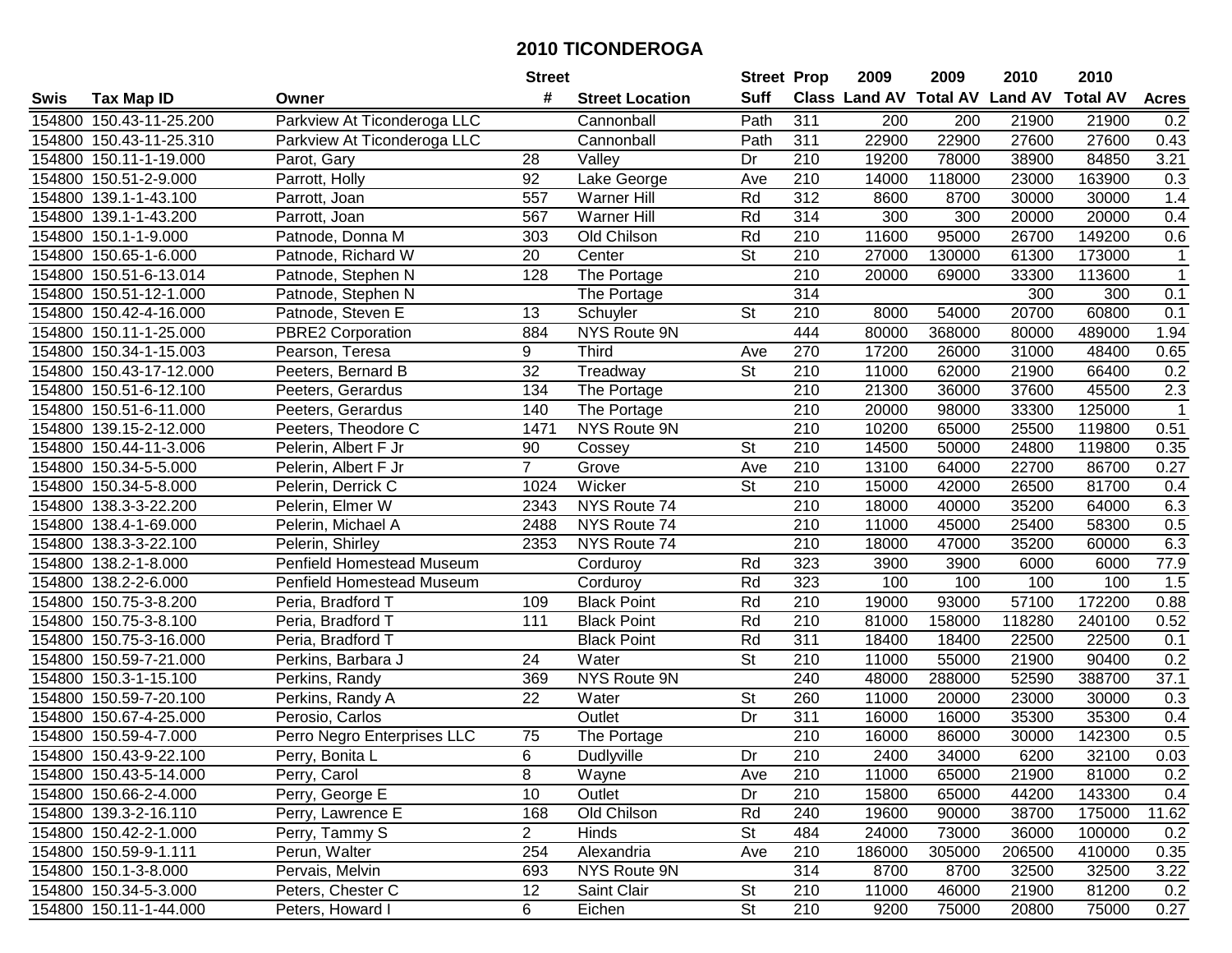|      |                        |                           | <b>Street</b> |                        | <b>Street Prop</b> |                  | 2009                           | 2009   | 2010   | 2010            |              |
|------|------------------------|---------------------------|---------------|------------------------|--------------------|------------------|--------------------------------|--------|--------|-----------------|--------------|
| Swis | <b>Tax Map ID</b>      | Owner                     | #             | <b>Street Location</b> | <b>Suff</b>        |                  | Class Land AV Total AV Land AV |        |        | <b>Total AV</b> | <b>Acres</b> |
|      | 154800 138.4-1-59.102  | Peters, Lee H             | 204           | <b>Putts Pond</b>      | Rd                 | 210              | 15100                          | 96000  | 36600  | 135800          | 2.5          |
|      | 154800 150.3-1-22.200  | Peters, Susan M           | 235           | <b>Bull Rock</b>       | Rd                 | 280              | 22000                          | 102800 | 37600  | 147800          | 2.61         |
|      | 154800 150.51-6-20.000 | Peterson, Donald          | 106           | The Portage            |                    | 210              | 17600                          | 140000 | 33200  | 198000          | 0.98         |
|      | 154800 150.59-5-23.000 | Peterson, John E          | 17            | Abercrombie            | <b>St</b>          | 210              | 15000                          | 112000 | 26500  | 117800          | 0.4          |
|      | 154800 137.-2-4.110    | Pfeffer, Jane             |               | NYS Route 74           |                    | 260              | 90000                          | 93000  | 290000 | 300000          | 88.63        |
|      | 154800 150.59-5-4.000  | Pfund, Roger E            | 84            | The Portage            |                    | 210              | 16000                          | 65000  | 30000  | 105500          | 0.5          |
|      | 154800 138.55-7-8.112  | Pfundstein, John A        | 2246          | NYS Route 74           |                    | 260              | 23000                          | 84000  | 21900  | 96200           | 0.19         |
|      | 154800 138.13-4-2.100  | Phelps, Stephen E Jr      | 1947          | NYS Route 74           |                    | $\overline{210}$ | 95000                          | 159000 | 134400 | 208400          | 0.13         |
|      | 154800 150.2-5-8.110   | Phillips Cynthia G        | 749           | <b>NYS Route 9N</b>    |                    | 240              | 46000                          | 210000 | 48500  | 251700          | 34.3         |
|      | 154800 139.3-2-14.000  | Phillips, Barbara         | 94            | Old Chilson            | Rd                 | 210              | 14200                          | 49000  | 32600  | 73500           | 1.24         |
|      | 154800 150.27-3-18.000 | Phillips, Robert B        | 211           | Burgoyne               | Rd                 | 210              | 14000                          | 44000  | 23000  | 62600           | 0.3          |
|      | 154800 150.27-3-15.200 | Phillips, Robert B        |               | <b>Bennett</b>         | Rd                 | 311              | 14000                          | 14000  | 31400  | 31400           | 0.71         |
|      | 154800 150.2-2-3.210   | <b>Phinney Properties</b> |               | NYS Route 9N           |                    | 330              | 45000                          | 45000  | 60200  | 60200           | 0.43         |
|      | 154800 150.35-2-3.000  | Phinney, Cory S           | 38            | Grace                  | Ave                | 210              | 14700                          | 110000 | 25500  | 161500          | 0.37         |
|      | 154800 160.40-1-9.120  | Pickoff, Robert M         | 3             | <b>Tennis Court</b>    | HI                 | 210              | 177000                         | 331000 | 60600  | 198900          | 1.1          |
|      | 154800 150.34-11-1.000 | Pike, Thomas              | 63            | <b>Third</b>           | Ave                | 210              | 17600                          | 109000 | 31300  | 155000          | 0.7          |
|      | 154800 150.2-3-6.000   | Pike, Thomas              |               | <b>Third</b>           | Ave                | 311              | 8000                           | 8000   | 16300  | 16300           | 0.2          |
|      | 154800 160.34-1-6.000  | Pilarski, Edward          | 9             | The Point              |                    | 260              | 218000                         | 248000 | 265000 | 359000          | 0.2          |
|      | 154800 150.67-4-18.000 | Pinkowski, Daniel L       | 67            | Outlet                 | Dr                 | 210              | 201000                         | 294000 | 242600 | 400000          | 0.38         |
|      | 154800 139.2-2-14.000  | Pinto, Michael A          | 42            | <b>Warner Hill</b>     | Rd                 | 210              | 13400                          | 82000  | 30500  | 127200          | 0.9          |
|      | 154800 138.55-7-12.021 | Plac, Larry L             |               | NYS Route 74           |                    | 323              | 200                            | 200    | 200    | 200             | 0.04         |
|      | 154800 150.2-7-18.200  | Ploof, James H III        | 23            | Delorm                 | Dr                 | 210              | 18300                          | 125000 | 44600  | 169500          | $\sqrt{3}$   |
|      | 154800 138.55-7-10.000 | Ploski, Walter            | 2250          | NYS Route 74           |                    | 260              | 23000                          | 59000  | 23000  | 59000           | 0.2          |
|      | 154800 139.2-3-13.000  | Plude, Robert J           | 753           | Shore Airport          | Rd                 | 210              | 10200                          | 80000  | 23400  | 120900          | 0.4          |
|      | 154800 150.42-3-16.000 | Pockett, James            | 13            | Wayne                  | Ave                | 210              | 15000                          | 76000  | 26500  | 113000          | 0.4          |
|      | 154800 150.27-3-1.130  | Pockett, Paul I           | 94            | Park                   | Ave                | 210              | 15600                          | 78000  | 28600  | 145700          | 0.46         |
|      | 154800 139.15-3-8.100  | Polihronakis, William     |               | NYS Route 9N           |                    | $\overline{312}$ | 13000                          | 40000  | 8000   | 23500           | 15.9         |
|      | 154800 139.15-3-8.200  | Polihronakis, William     | 9             | Charboneau             | Rd                 | 210              | 16600                          | 170000 | 42700  | 220000          | 4.4          |
|      | 154800 139.15-3-11.000 | Polihronakis, William     | 1444          | NYS Route 9N           |                    | 240              | 26000                          | 149000 | 39600  | 190000          | 16.6         |
|      | 154800 139.1-1-10.000  | Polihronakis, William     |               | <b>Warner Hill</b>     | Rd                 | 323              | 32000                          | 32000  | 28200  | 28200           | 43.4         |
|      | 154800 139.15-2-10.000 | Porter, Evelyn            | 1479          | NYS Route 9N           |                    | 210              | 11400                          | 94000  | 26300  | 100000          | 0.57         |
|      | 154800 139.4-1-27.100  | Porter, John W            | 203           | Delano                 | Rd                 | 210              | 15700                          | 73000  | 39200  | 111600          | 3.3          |
|      | 154800 150.36-2-8.000  | Porter, Kelly H           | 53            | Burgoyne               | Rd                 | $\overline{210}$ | 20100                          | 50000  | 33500  | 70900           | 1.1          |
|      | 154800 150.34-3-9.000  | Porter, Kyle K            | 73            | Wayne                  | Ave                | $\overline{210}$ | 14000                          | 70000  | 23000  | 112600          | 0.3          |
|      | 154800 139.1-1-13.000  | Porter, Marion            |               | Vineyard               | Rd                 | 720              | 53000                          | 53000  | 53000  | 53000           | 60.8         |
|      | 154800 150.43-9-19.100 | Porter, Michael           | 19            | Algonkin               | <b>St</b>          | 210              | 8000                           | 64000  | 20700  | 87400           | 0.1          |
|      | 154800 149.-1-23.000   | Porter, Michael           |               | Canfield               | Rd                 | 910              | 59000                          | 59000  | 96000  | 96000           | 148.5        |
|      | 154800 138.4-1-40.000  | Porter, Michael T         |               | Litchfield             | Rd                 | 323              | 15800                          | 15800  | 19500  | 19500           | 30           |
|      | 154800 138.4-1-39.000  | Porter, Michael T         | 61            | Litchfield             | Rd                 | 240              | 37000                          | 208000 | 63900  | 245000          | 55           |
|      | 154800 151.17-3-1.200  | Porter, Richard R         | 11            | Craigs Bay             | Rd                 | 210              | 18700                          | 48000  | 34900  | 94700           | 0.24         |
|      | 154800 150.35-6-21.000 | Porter, Richard R         | 9             | Lonergan               | Ln                 | 210              | 16000                          | 46000  | 30000  | 50000           | 0.5          |
|      | 154800 150.11-2-3.000  | Porter, Robert            |               | Alexandria             | Ave                | 314              | 14100                          | 14100  | 32000  | 32000           | 1.07         |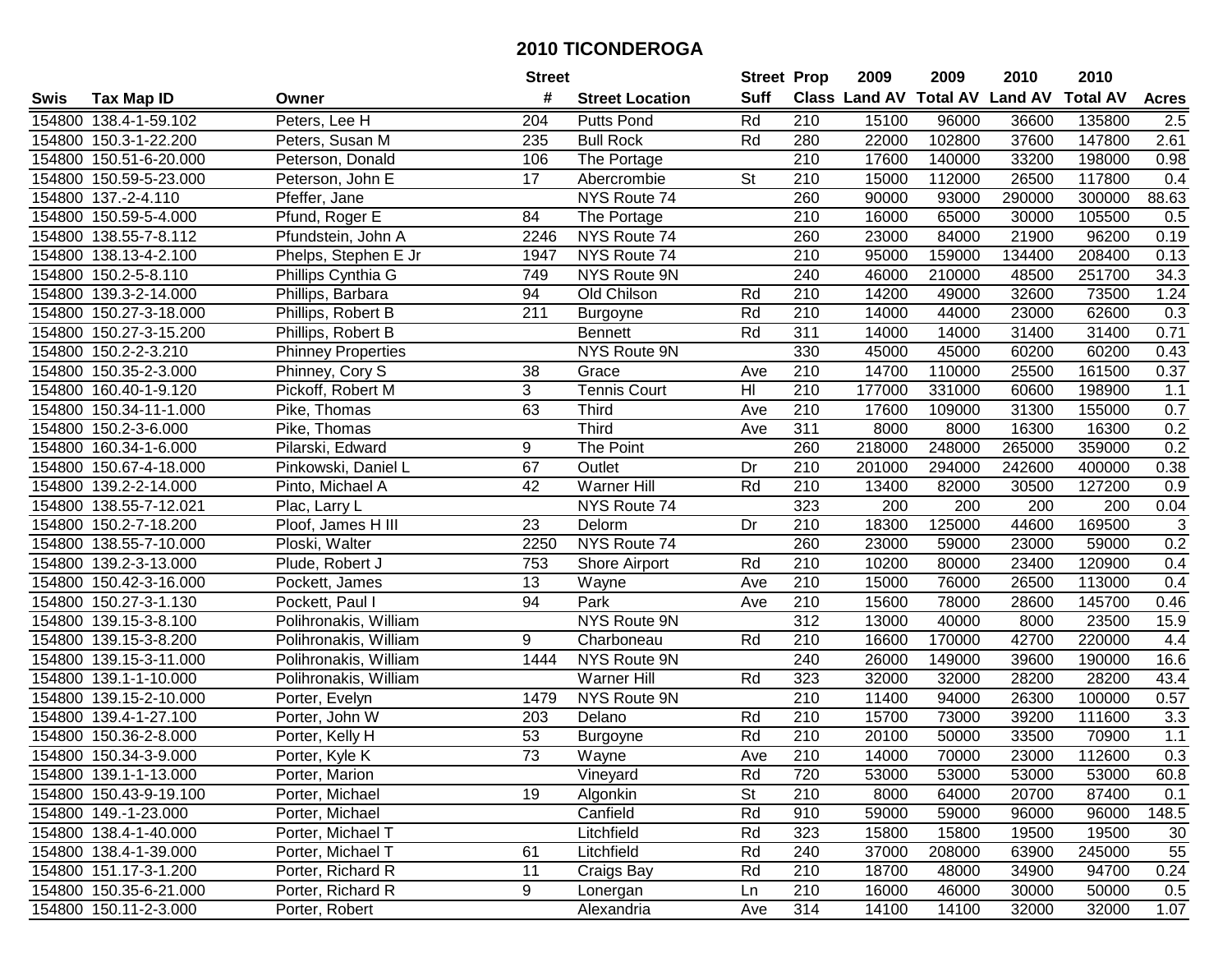|        |                          |                          | <b>Street</b>   |                        | <b>Street Prop</b>       |                  | 2009                          | 2009   | 2010           | 2010            |                |
|--------|--------------------------|--------------------------|-----------------|------------------------|--------------------------|------------------|-------------------------------|--------|----------------|-----------------|----------------|
| Swis   | <b>Tax Map ID</b>        | Owner                    | #               | <b>Street Location</b> | <b>Suff</b>              |                  | <b>Class Land AV Total AV</b> |        | <b>Land AV</b> | <b>Total AV</b> | <b>Acres</b>   |
|        | 154800 150.2-5-8.312     | Porter, Robert           | 847             | NYS Route 9N           |                          | 557              | 67000                         | 70000  | 67000          | 100000          | 9.44           |
|        | 154800 150.2-5-13.008    | Porter, Robert           | 859             | NYS Route 9N           |                          | 312              | 58000                         | 68000  | 58000          | 100000          | 3.2            |
|        | 154800 150.27-1-2.002    | Porter, Robert J         | 111             | Park                   | Ave                      | 210              | 17500                         | 95000  | 31300          | 127100          | 0.69           |
|        | 154800 150.11-2-2.000    | Porter, Robert R         | $\overline{7}$  | Birchwood              | Dr                       | 210              | 14200                         | 70000  | 32000          | 111400          | 1.3            |
|        | 154800 150.65-1-3.002    | Porter, Robert R         | 11              | Lee                    | Ln                       | 210              | 27000                         | 250000 | 54500          | 377600          | 1.9            |
|        | 154800 150.11-2-1.000    | Porter, Robert R         | 794             | <b>NYS Route 9N</b>    |                          | 484              | 64000                         | 82000  | 64000          | 82000           | 0.8            |
|        | 154800 150.34-4-16.100   | Porter, Shaine T         |                 | Second                 | Ave                      | 311              | 9100                          | 9100   | 23400          | 23400           | 0.31           |
| 154800 | 150.34-4-17.000          | Porter, Shaine T         |                 | Second                 | Ave                      | 311              | 2600                          | 2600   | 2300           | 2300            | 2.93           |
|        | 154800 150.34-4-19.000   | Porter, Thomas R         | 6               | Grove                  | Ave                      | $\overline{210}$ | 15000                         | 71000  | 26500          | 84200           | 0.4            |
|        | 154800 139.15-2-8.000    | Porter, Walter R         |                 | NYS Route 9N           |                          | $\overline{311}$ | 1000                          | 1000   | 26300          | 26300           | 1.29           |
|        | 154800 150.43-17-8.000   | Porth, Jacqueline A      | 16              | Treadway               | St                       | 210              | 11000                         | 89000  | 21900          | 116200          | 0.2            |
|        | 154800 150.51-7-12.000   | Pote, Margery A          | 17              | Carillon               | Rd                       | 210              | 21000                         | 170000 | 36600          | 215000          | $\overline{c}$ |
|        | 154800 150.34-4-1.000    | Potter, Carole P         |                 | Saint Clair            | $\overline{\mathsf{St}}$ | 311              | 7000                          | 7000   | 23000          | 23000           | 0.3            |
| 154800 | 139.2-3-11.000           | Potter, Helen A          | 745             | <b>Shore Airport</b>   | Rd                       | 210              | 11000                         | 91000  | 25400          | 121100          | 0.5            |
| 154800 | 160.26-1-24.000          | Povall, William H        | 376             | <b>Baldwin</b>         | Rd                       | 260              | 37000                         | 77000  | 42600          | 140000          | 0.36           |
|        | 154800 150.34-1-8.001    | Powers, Michael D        | 43              | <b>Third</b>           | Ave                      | 210              | 16000                         | 98000  | 30000          | 134000          | 0.5            |
|        | 154800 150.82-1-2.000    | Powvorznik, Albert       | 212             | <b>Baldwin</b>         | Rd                       | 210              | 15800                         | 135000 | 44200          | 225000          | 0.4            |
|        | 154800 150.35-9-9.000    | Pozzouli, Aileen M       | 104             | Wayne                  | Ave                      | 270              | 12000                         | 18000  | 30000          | 38500           | 0.5            |
|        | 154800 150.35-1-2.000    | Pozzouli, Arlien M       | 41              | Park                   | Ave                      | 210              | 11000                         | 50000  | 21900          | 64000           | 0.2            |
|        | 154800 139.1-1-32.000    | Pozzouli, Danny R        | 354             | <b>Warner Hill</b>     | Rd                       | 210              | 21000                         | 65000  | 32100          | 111500          | $1.1$          |
|        | 154800 150.2-1-4.200     | Pratt, Joseph E          | $\overline{7}$  | Race Track             | Rd                       | 210              | 9300                          | 45000  | 26700          | 97200           | 0.6            |
| 154800 | 150.51-6-6.000           | Pratt, Steven            | 8               | <b>Battery</b>         | <b>St</b>                | 210              | 11000                         | 73000  | 21900          | 138600          | 0.2            |
| 154800 | 150.43-10-14.000         | Presby, Abbott           | 155             | Champlain              | Ave                      | 411              | 12000                         | 115000 | 12000          | 142000          | 0.2            |
| 154800 | 150.43-12-8.000          | Pressley, Jason C        | 113             | Lake George            | Ave                      | 210              | 14000                         | 63000  | 23000          | 85800           | 0.3            |
|        | 154800 150.3-1-2.120     | Price, Brian             | 37              | Price                  | Rd                       | $\overline{210}$ | 16000                         | 70000  | 35600          | 175000          | 3.66           |
|        | 154800 150.51-6-2.000    | Price, Francis Jr        | 150             | The Portage            |                          | 210              | 10400                         | 61000  | 21600          | 86750           | 0.18           |
|        | 154800 150.3-1-2.110     | Price, Francis W Jr      | $\overline{22}$ | Price                  | Rd                       | 120              | 81000                         | 144000 | 98600          | 163700          | 163.8          |
|        | 154800 150.43-10-15.000  | Price, M Patricia        | 153             | Champlain              | Ave                      | 210              | 11000                         | 93000  | 21900          | 104900          | 0.2            |
|        | 154800 150.43-4-14.000/2 | Pride Of Ticonderoga Inc |                 | Montcalm               | $\overline{\mathsf{St}}$ | 482              | 0                             | 25000  | 1200           | 25000           | $\pmb{0}$      |
|        | 154800 150.43-4-14.000   | Pride Of Ticonderoga Inc | 111             | Montcalm               | $\overline{St}$          | 482              | 12000                         | 30000  | 12000          | 30000           | 0.1            |
|        | 154800 150.43-4-14.000/1 | Pride Of Ticonderoga Inc |                 | Montcalm               | $\overline{\mathsf{St}}$ | 482              | 0                             | 25000  | 1200           | 25000           | $\mathbf 0$    |
|        | 154800 150.83-1-25.000   | Primavera, Andrea        | 11              | <b>Blue Heron</b>      | Dr                       | 210              | 196000                        | 284000 | 190000         | 414400          | 0.5            |
|        | 154800 150.1-1-13.000    | Prochorovas, Debra M     | 339             | Old Chilson            | Rd                       | $\overline{210}$ | 15900                         | 65000  | 39800          | 110700          | 3.5            |
|        | 154800 150.43-5-4.100    | Provoncha, Frederick V   | $\overline{20}$ | Wayne                  | Ave                      | 230              | 8900                          | 83000  | 21000          | 100000          | 0.13           |
|        | 154800 150.75-2-12.000   | Provoncha, John J        | 85              | Sagamore               | Dr                       | 210              | 145000                        | 219000 | 251300         | 357000          | 0.2            |
|        | 154800 150.35-7-8.000    | Provoncha, Norman F      | 84              | Grace                  | Ave                      | 210              | 11000                         | 101000 | 21900          | 169100          | 0.2            |
|        | 154800 150.35-2-10.000   | Provoncha, Thomas        | 68              | Grace                  | Ave                      | 210              | 14000                         | 140000 | 20700          | 173100          | 0.3            |
|        | 154800 150.42-5-5.000    | Pullar, Edward T         | 20              | Schuyler               | St                       | 210              | 14000                         | 57000  | 34500          | 102500          | 0.3            |
|        | 154800 151.17-4-2.000    | Pulling, James R         |                 | NYS Route 22           |                          | 312              | 2500                          | 3500   | 25200          | 27700           | 0.2            |
|        | 154800 151.17-1-13.000   | Pulling, James R         | 166             | NYS Route 22           |                          | 210              | 12200                         | 98000  | 28000          | 109200          | 0.7            |
|        | 154800 150.51-10-2.000   | Putnam, Donald R         | 6               | Calkins                | P <sub>l</sub>           | 210              | 8000                          | 49000  | 20700          | 70900           | 0.1            |
|        | 154800 150.82-1-3.000    | Putnam, Irene M          |                 | <b>Baldwin</b>         | Rd                       | 311              | 15800                         | 15800  | 44200          | 44200           | 0.4            |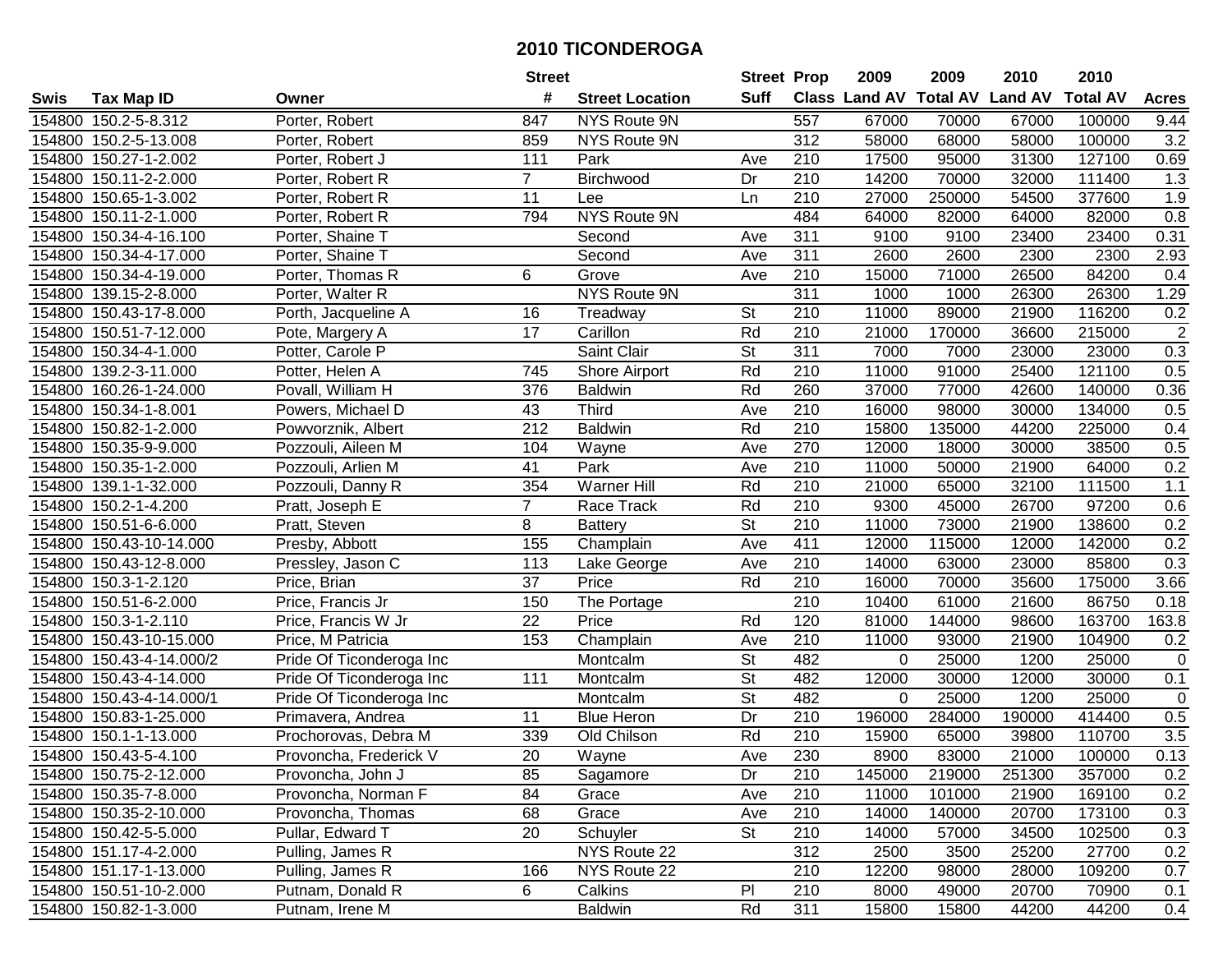|        |                         |                       | <b>Street</b>    |                        | <b>Street Prop</b> |                  | 2009                          | 2009   | 2010           | 2010            |                |
|--------|-------------------------|-----------------------|------------------|------------------------|--------------------|------------------|-------------------------------|--------|----------------|-----------------|----------------|
| Swis   | <b>Tax Map ID</b>       | Owner                 | #                | <b>Street Location</b> | <b>Suff</b>        |                  | <b>Class Land AV Total AV</b> |        | <b>Land AV</b> | <b>Total AV</b> | <b>Acres</b>   |
|        | 154800 150.2-8-1.001    | Putnam, Patrick       | 250              | Montcalm               | St                 | 210              | 14300                         | 55000  | 33100          | 60000           | 1.4            |
|        | 154800 150.51-3-8.000   | Putnam, Patrick J     | 81               | Champlain              | Ave                | 210              | 14000                         | 85000  | 23000          | 120000          | 0.3            |
|        | 154800 138.13-1-12.000  | Pynn, John            | 23               | Prospect               | Ln                 | 210              | 114000                        | 176000 | 182300         | 266200          | 0.24           |
|        | 154800 160.33-2-34.000  | Quayle, Gloria        | 9                | Coates                 | $\overline{Pt}$    | 210              | 289000                        | 375000 | 354200         | 466500          | 0.3            |
|        | 154800 150.35-7-16.000  | Quesnel Nye T         | 52               | Wayne                  | Ave                | 210              | 14000                         | 79000  | 23000          | 106100          | 0.3            |
|        | 154800 150.4-1-7.140    | Quesnel, Bruce        | 132              | <b>Baldwin</b>         | Rd                 | 210              | 8800                          | 29000  | 19600          | 24600           | 0.24           |
|        | 154800 150.50-1-25.021  | Quesnel, Dale         | 57               | Lord Howe              | <b>St</b>          | 270              | 14600                         | 27000  | 25100          | 27100           | 0.36           |
|        | 154800 150.4-1-7.110    | Quesnel, Dale Jr      | $\overline{122}$ | <b>Baldwin</b>         | Rd                 | 240              | 35000                         | 112000 | 53100          | 112000          | 24.7           |
|        | 154800 150.4-1-17.000   | Quesnel, Dale Jr      |                  | <b>Baldwin</b>         | Rd                 | 323              | 39000                         | 39000  | 43400          | 43400           | 86.8           |
|        | 154800 150.67-4-21.131  | Quesnel, Dale Jr      |                  | Sagamore               | Dr                 | 311              | 32000                         | 32000  | 32000          | 32000           | 0.73           |
|        | 154800 150.4-1-16.000   | Quesnel, Dale Jr      |                  | <b>Baldwin</b>         | Rd                 | 323              | 20000                         | 20000  | 20300          | 20300           | 41.8           |
|        | 154800 150.75-2-13.000  | Quesnel, Dale W       |                  | Sagamore               | Dr                 | 311              | 6300                          | 6300   | 6300           | 6300            | 0.1            |
|        | 154800 139.4-2-9.120    | Quesnel, Dale W       | 151              | Shore Airport          | Rd                 | 280              | 14200                         | 84000  | 33300          | 186600          | 1.3            |
|        | 154800 139.3-2-47.000   | Quesnel, Dale W       | 87               | Killicut Mountain      | Rd                 | 270              | 11000                         | 16000  | 25400          | 26900           | 0.5            |
|        | 154800 150.2-7-10.200   | Quesnel, Dale W Sr    |                  | Lord Howe              | <b>St</b>          | 314              | 200                           | 200    | 600            | 600             | 0.2            |
|        | 154800 150.50-1-22.000  | Quesnel, Dale W Sr    | 45               | Lord Howe              | <b>St</b>          | 270              | 16000                         | 27000  | 30000          | 32000           | 0.5            |
|        | 154800 150.4-1-7.120    | Quesnel, Douglas S    |                  | <b>Baldwin</b>         | Rd                 | $\overline{311}$ | 14800                         | 14800  | 14800          | 14800           | $\overline{2}$ |
|        | 154800 150.11-1-36.000  | Quesnel, Ricky        | 99               | Alexandria             | Ave                | 270              | 15000                         | 21000  | 36200          | 42200           | 2.37           |
|        | 154800 150.11-1-29.000  | Quesnel, Ricky        |                  | Alexandria             | Ave                | 312              | 26000                         | 32000  | 46800          | 53000           | 24.1           |
|        | 154800 150.4-1-7.130    | Quesnel, Ricky        |                  | <b>Baldwin</b>         | Rd                 | 311              | 19300                         | 19300  | 48100          | 48100           | 8.08           |
|        | 154800 150.67-4-21.132  | Quesnel, Ricky        |                  | <b>Baldwin</b>         | Rd                 | 311              | 2900                          | 2900   | 400            | 400             | 0.2            |
|        | 154800 150.4-1-7.200    | Quesnel, Ricky S      | 113              | <b>Baldwin</b>         | Rd                 | 210              | 13900                         | 105000 | 31500          | 151800          | 0.98           |
| 154800 | 150.51-10-34.000        | Quigley, Richard H II | 17               | Highland               | <b>St</b>          | 210              | 14000                         | 70000  | 23000          | 89000           | 0.3            |
| 154800 | 150.35-10-8.002         | Quigley, Richard H Jr | 52               | Park                   | Ave                | 210              | 15400                         | 57000  | 27900          | 98000           | 0.44           |
|        | 154800 138.55-5-4.000   | Quinn, Michael III    | 2230             | NYS Route 74           |                    | 270              | 23000                         | 75000  | 23000          | 75000           | 0.2            |
|        | 154800 150.43-15-11.000 | Quinn, William D Jr   | 37               | Amherst                | Ave                | 210              | 11000                         | 88000  | 21900          | 109900          | 0.2            |
|        | 154800 150.67-4-23.000  | Radz, Christina P     | 68               | Outlet                 | Dr                 | $\overline{312}$ | 20000                         | 42000  | 50400          | 94600           | 0.6            |
|        | 154800 150.44-2-4.200   | Rafferty, Brad        | 75               | Cossey                 | <b>St</b>          | 210              | 9200                          | 47000  | 21200          | 80000           | 0.14           |
|        | 154800 150.27-3-2.000   | Rafferty, Clifford J  | $\overline{78}$  | Park                   | Ave                | 210              | 20000                         | 48000  | 33000          | 70300           | $\mathbf 1$    |
|        | 154800 150.3-1-6.000    | Rafferty, Dale K      | 531              | <b>NYS Route 9N</b>    |                    | $\overline{210}$ | 14800                         | 70000  | 35000          | 203500          | $\overline{2}$ |
|        | 154800 150.2-4-1.009    | Rafferty, Dale K      | 903              | <b>NYS Route 9N</b>    |                    | 415              | 93000                         | 200000 | 93000          | 225000          | 6.98           |
|        | 154800 150.2-1-15.000   | Rafferty, Dale K      |                  | NYS Route 9N           |                    | 314              | 800                           | 800    | 3200           | 3200            | 0.98           |
|        | 154800 139.2-2-28.100   | Rafferty, Eric S      | $\overline{92}$  | Vineyard               | Rd                 | 210              | 15500                         | 174000 | 28300          | 211800          | 3.04           |
|        | 154800 150.65-1-1.000   | Rafferty, Eric S      | 130              | Pine Springs           | $\overline{Dr}$    | $\overline{210}$ | 27000                         | 176000 | 62350          | 185600          | 1.2            |
|        | 154800 139.15-1-13.000  | Rafferty, Gordon R    | 20               | Veterans               | Rd                 | 210              | 14500                         | 73500  | 33700          | 120900          | 1.6            |
|        | 154800 128.4-3-6.200    | Rafferty, John        | 2054             | NYS Route 9N           |                    | 312              | 14300                         | 17500  | 32300          | 36600           | 12.8           |
|        | 154800 150.35-11-3.000  | Rafferty, Kelly O     | 81               | Mount Hope             | Ave                | 210              | 14000                         | 82000  | 23000          | 175000          | 0.3            |
|        | 154800 138.4-1-12.220   | Rafferty, Walter      |                  | County Route 56        |                    | 314              | 6300                          | 6300   | 27400          | 27400           | 0.66           |
|        | 154800 139.3-2-57.000   | Rafferty, Walter F    | 116              | County Route 56        |                    | 210              | 14800                         | 101000 | 35400          | 170300          | 2.13           |
|        | 154800 150.44-2-4.100   | Rafferty, William     | 81               | Cossey                 | <b>St</b>          | 210              | 15700                         | 42000  | 29000          | 93400           | 0.47           |
|        | 154800 150.44-2-1.000   | Rafferty, William     |                  | Overlook               | Dr                 | 311              | 15000                         | 15000  | 31700          | 31700           | 0.76           |
|        | 154800 150.44-2-3.000   | Rafferty, William M   |                  | Cossey                 | St                 | 210              | 11000                         | 64000  | 21900          | 89100           | 0.2            |
|        |                         |                       |                  |                        |                    |                  |                               |        |                |                 |                |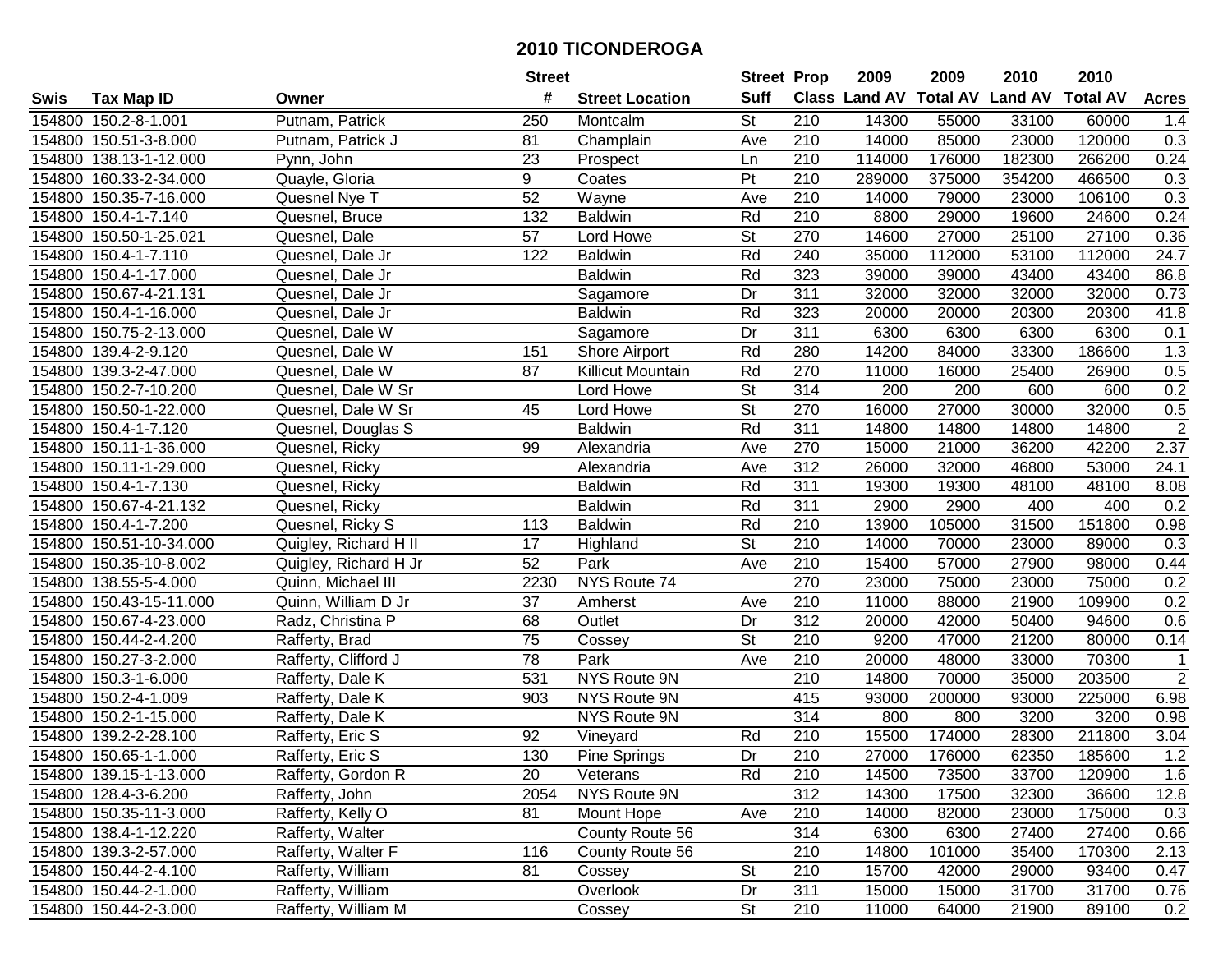|      |                         |                           | <b>Street</b>    |                        | <b>Street Prop</b>       |                  | 2009   | 2009   | 2010                           | 2010            |                  |
|------|-------------------------|---------------------------|------------------|------------------------|--------------------------|------------------|--------|--------|--------------------------------|-----------------|------------------|
| Swis | <b>Tax Map ID</b>       | Owner                     | #                | <b>Street Location</b> | <b>Suff</b>              |                  |        |        | Class Land AV Total AV Land AV | <b>Total AV</b> | <b>Acres</b>     |
|      | 154800 138.2-1-13.000   | Ramalhete, Paul J         | 953              | <b>Warner Hill</b>     | Rd                       | 322              | 22000  | 22000  | 42800                          | 42800           | 27.8             |
|      | 154800 150.43-9-9.000   | Rathbun, Howard W Jr      | 110              | Montcalm               | <b>St</b>                | 481              | 10000  | 40000  | 10000                          | 40000           | 0.06             |
|      | 154800 150.51-8-2.000   | Rathbun, Susan J          | 12               | Carillon               | Rd                       | 210              | 17600  | 116000 | 31300                          | 186200          | 0.7              |
|      | 154800 150.59-4-11.000  | Raveche, Laurence R       | 317              | Alexandria             | Ave                      | 220              | 14000  | 80000  | 23000                          | 89100           | 0.3              |
|      | 154800 138.13-4-4.100   | Ray, Kathleen             | 1984             | NYS Route 74           |                          | 260              | 34000  | 93000  | 63700                          | 137800          | 4.4              |
|      | 154800 150.51-4-23.000  | Raymon, Frederick         | 92               | Champlain              | Ave                      | 210              | 14000  | 109000 | 23000                          | 165700          | 0.3              |
|      | 154800 139.3-2-2.100    | Raymond, Clifford         | 3043             | NYS Route 74           |                          | $\overline{210}$ | 16000  | 57000  | 40500                          | 86100           | 3.71             |
|      | 154800 139.2-3-8.000    | Raymond, Kenneth A        | $\overline{727}$ | Shore Airport          | Rd                       | $\overline{210}$ | 11000  | 97000  | 25400                          | 140200          | 0.5              |
|      | 154800 150.42-2-13.000  | Rayno, Jeam M             | 31               | Montcalm               | $\overline{\mathsf{St}}$ | $\overline{210}$ | 11000  | 83000  | 21900                          | 103800          | 0.2              |
|      | 154800 150.2-3-7.200    | Rayno, John M             |                  | NYS Route 74           |                          | 311              | 8400   | 8400   | 22000                          | 22000           | 0.67             |
|      | 154800 150.2-2-6.120    | Rayno, John M             |                  | NYS Route 74           |                          | 330              | 92000  | 92000  | 92000                          | 92000           | 9.83             |
|      | 154800 150.34-11-8.100  | Rayno, John M             |                  | Wayne                  | Ave                      | 311              | 26200  | 26200  | 45200                          | 45200           | 7.12             |
|      | 154800 150.43-7-3.004   | RB Motors Inc             | 66               | Schuyler               | $\overline{\mathsf{St}}$ | 432              | 30000  | 83000  | 30000                          | 83000           | 0.32             |
|      | 154800 150.43-7-4.000   | RB Motors Inc             | 62               | Schuyler               | <b>St</b>                | 484              | 17000  | 80000  | 17000                          | 105600          | 0.21             |
|      | 154800 150.1-2-1.100    | Reale Construction Co Inc |                  | NYS Route 74           |                          | 322              | 14900  | 14900  | 36100                          | 36100           | 17.48            |
|      | 154800 150.1-1-14.111   | Reale, Anthony            |                  | Old Chilson            | Rd                       | 322              | 18000  | 18000  | 41000                          | 41000           | 24.98            |
|      | 154800 160.35-1-18.000  | Reale, Anthony Jr         | 393              | <b>Black Point</b>     | Rd                       | 210              | 25000  | 176000 | 47500                          | 242000          | 5.9              |
|      | 154800 160.35-1-3.001   | Reale, Anthony P          |                  | <b>Black Point</b>     | Rd                       | 311              | 58000  | 58000  | 138600                         | 138600          | 0.1              |
|      | 154800 160.35-1-23.100  | Reale, Anthony P Jr       | 388              | <b>Black Point</b>     | Rd                       | 210              | 23000  | 163000 | 70600                          | 400000          | 2.76             |
|      | 154800 139.3-2-27.000   | Reale, Anthony P Jr       |                  | County Route 56        |                          | 910              | 9400   | 9400   | 33700                          | 33700           | 3.6              |
|      | 154800 150.43-4-18.000  | Reale, Carrie J           | 119              | Montcalm               | <b>St</b>                | 481              | 24000  | 170000 | 24000                          | 170000          | 0.2              |
|      | 154800 150.42-2-14.000  | Reale, John               | 27               | Montcalm               | <b>St</b>                | 220              | 15000  | 58000  | 26500                          | 97200           | 0.4              |
|      | 154800 150.43-11-27.000 | Reale, John P             | 156              | Champlain              | Ave                      | 220              | 20100  | 87000  | 33600                          | 194600          | 1.1              |
|      | 154800 160.35-1-26.000  | Reale, Nancy M            | 30               | <b>Windy Point</b>     | Ln                       | 260              | 160000 | 200000 | 190000                         | 400000          | 0.2              |
|      | 154800 150.1-1-14.120   | Reale, Peter A            | 464              | County Route 56        |                          | 240              | 19300  | 148000 | 38200                          | 223400          | 10.82            |
|      | 154800 139.3-2-24.000   | Reale, Peter A            |                  | County Route 56        |                          | 312              | 14500  | 22000  | 35200                          | 56800           | 16.12            |
|      | 154800 139.3-2-23.100   | Reale, Peter A            |                  | NYS Route 74           |                          | 322              | 12600  | 12600  | 31600                          | 31600           | 10.5             |
|      | 154800 139.3-2-22.220   | Reale, Peter A            | 435              | County Route 56        |                          | 464              | 18200  | 245000 | 18200                          | 255000          | 2.9              |
|      | 154800 139.3-2-22.100   | Reale, Peter A            | 411              | County Route 56        |                          | 449              | 16200  | 226000 | 16200                          | 236000          | $\overline{2}$   |
|      | 154800 139.3-2-25.000   | Reale, Peter A            |                  | NYS Route 74           |                          | 323              | 2800   | 2800   | 11800                          | 11800           | $\overline{3.7}$ |
|      | 154800 139.3-2-22.210   | Reale, Peter A            |                  | County Route 56        |                          | 312              | 15300  | 40300  | 54800                          | 181400          | 10.2             |
|      | 154800 160.35-1-22.100  | Reale, Theodore J         | 396              | <b>Black Point</b>     | Rd                       | 210              | 23000  | 165000 | 62400                          | 230200          | 1.4              |
|      | 154800 160.35-1-25.000  | Reale, Theodore J         | $\overline{34}$  | <b>Windy Point</b>     | Ln                       | $\overline{210}$ | 341000 | 556000 | 340000                         | 675000          | 0.4              |
|      | 154800 160.35-1-22.200  | Reale, Theodore J         |                  | <b>Black Point</b>     | Rd                       | 311              | 7200   | 7200   | 44500                          | 44500           | 0.41             |
|      | 154800 138.4-1-65.000   | Reale, Theodore J         |                  | <b>Bear Pond</b>       | Rd                       | 323              | 22000  | 22000  | 22000                          | 22000           | 31.76            |
|      | 154800 138.4-1-66.000   | Reale, Theodore J         | 45               | Bear Pond              | Rd                       | 240              | 21000  | 25000  | 40400                          | 45400           | 14.2             |
|      | 154800 150.1-1-14.200   | Reale, Theodore J         | 3323             | NYS Route 74           |                          | 465              | 25000  | 220000 | 38200                          | 286000          | 3.53             |
|      | 154800 150.34-5-10.000  | Reale, Wilburta           | 1028             | Wicker                 | <b>St</b>                | 210              | 11000  | 62000  | 21900                          | 93800           | 0.2              |
|      | 154800 160.34-1-3.000   | Reap, Brian P             | 74               | Tiroga Beach           | Ln                       | 210              | 338000 | 379000 | 466000                         | 510000          | 0.4              |
|      | 154800 150.51-10-22.000 | Reed, Donald J            | 51               | Champlain              | Ave                      | 210              | 8000   | 43000  | 20700                          | 78900           | 0.1              |
|      | 154800 150.83-2-3.000   | Regimbald, Rosemarie      | 4                | <b>Mossy Point</b>     | Rd                       | 210              | 24000  | 118000 | 52800                          | 159000          | 0.7              |
|      | 154800 160.34-1-8.000   | Reid, Robert S            | 15               | The Point              |                          | 260              | 201000 | 254000 | 524200                         | 570000          | 0.4              |
|      |                         |                           |                  |                        |                          |                  |        |        |                                |                 |                  |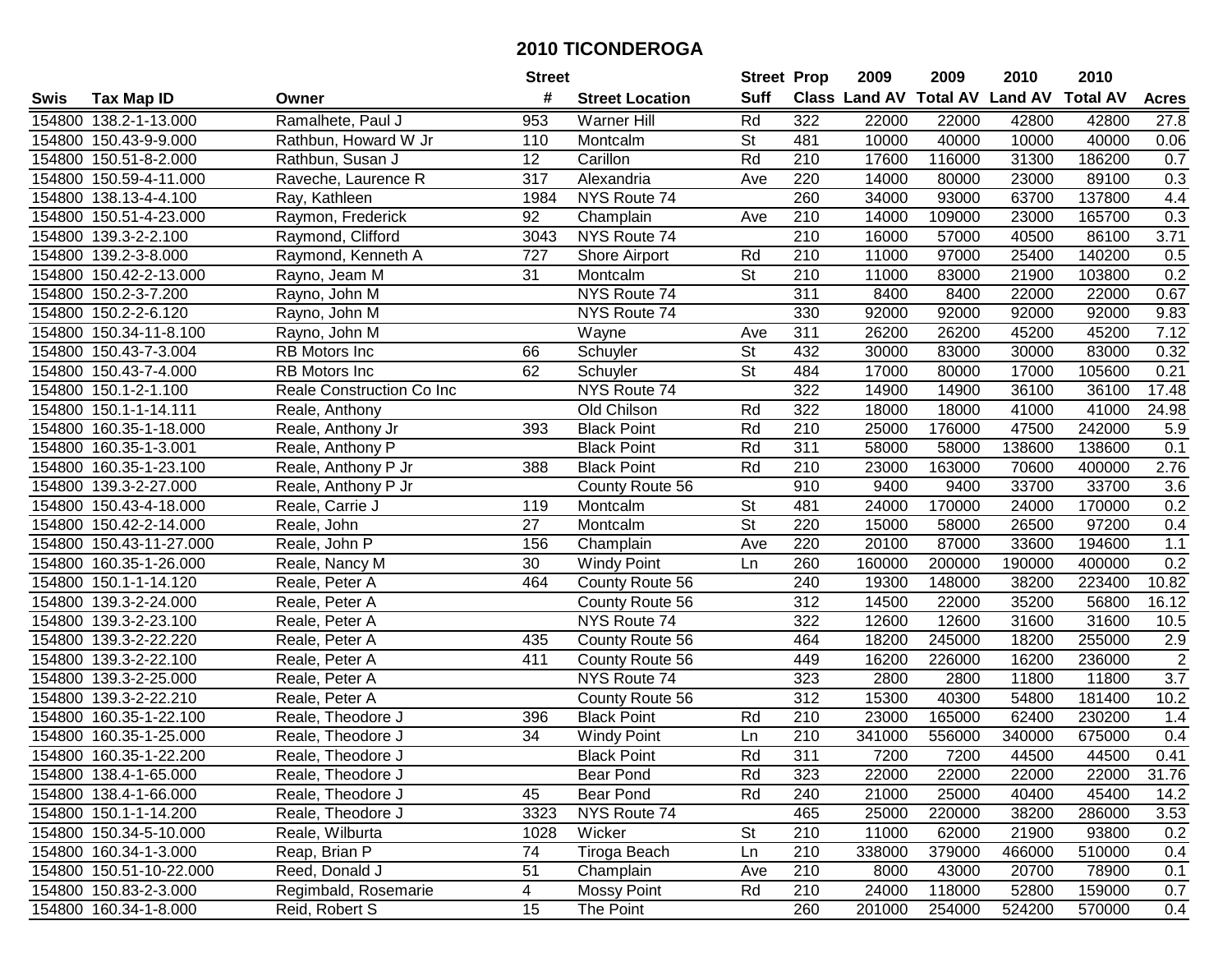|        |                         |                         | <b>Street</b>   |                        | <b>Street Prop</b> |                  | 2009                          | 2009   | 2010           | 2010            |              |
|--------|-------------------------|-------------------------|-----------------|------------------------|--------------------|------------------|-------------------------------|--------|----------------|-----------------|--------------|
| Swis   | <b>Tax Map ID</b>       | Owner                   | #               | <b>Street Location</b> | <b>Suff</b>        |                  | <b>Class Land AV Total AV</b> |        | <b>Land AV</b> | <b>Total AV</b> | <b>Acres</b> |
|        | 154800 150.27-2-10.000  | Reinhard, Leo           | 122             | Mount Hope             | Ave                | 210              | 16800                         | 29000  | 30700          | 73000           | 0.6          |
|        | 154800 150.75-2-3.000   | Reitnauer, Erin C       | 55              | Sagamore               | Dr                 | 210              | 107000                        | 175000 | 133800         | 250000          | 0.54         |
|        | 154800 160.1-3-7.200    | Reitnauer, Erin C       | 42              | NYS Route 9N           |                    | 484              | 8000                          | 28000  | 8000           | 28000           | 0.16         |
|        | 154800 150.75-1-1.000   | Reitnauer, Erin C       |                 | Sagamore               | Dr                 | 323              | 300                           | 300    | 300            | 300             | 0.1          |
|        | 154800 138.2-1-16.000   | Reneau, Vincent         |                 | <b>Warner Hill</b>     | Rd                 | 910              | 35000                         | 35000  | 62600          | 62600           | 65.6         |
|        | 154800 150.2-5-6.000    | Reyor, Kevin V          | 895             | NYS Route 9N           |                    | 220              | 9400                          | 57000  | 21400          | 66200           | 0.3          |
|        | 154800 150.35-1-3.000   | Rhebergen, Keri J       | 37              | Park                   | Ave                | 210              | 11000                         | 98000  | 21900          | 120200          | 0.2          |
| 154800 | 150.75-3-12.000         | Rice, Brian J           | 132             | <b>Black Point</b>     | Rd                 | 210              | 288000                        | 325500 | 275200         | 459900          | 1.06         |
|        | 154800 150.43-15-8.000  | Rich, Gary              | 43              | Amherst                | Ave                | $\overline{210}$ | 11000                         | 55000  | 21900          | 127800          | 0.2          |
|        | 154800 150.43-15-9.000  | Rich, Gary              | 41              | Amherst                | Ave                | 280              | 14000                         | 126000 | 23900          | 166100          | 0.3          |
|        | 154800 150.35-1-15.000  | Rich, Linda L           | 57              | Saint Clair            | St                 | 210              | 14000                         | 75000  | 23000          | 107200          | 0.3          |
|        | 154800 150.35-5-46.002  | Rich, Nancy             | 32              | Village                | Ln                 | 210              | 19300                         | 150000 | 32600          | 175000          | 0.9          |
|        | 154800 150.67-4-14.100  | Richardson, Frank H III | $\overline{76}$ | Outlet                 | Dr                 | $\overline{210}$ | 30000                         | 187500 | 50000          | 280000          | 2.57         |
|        | 154800 160.35-1-11.100  | Rieke, Carol            | 372             | <b>Black Point</b>     | Rd                 | 210              | 301000                        | 374000 | 248000         | 550000          | 0.44         |
|        | 154800 150.35-2-7.001   | Riper, George J Jr      | 38              | Park                   | Ave                | 210              | 16000                         | 48000  | 30700          | 81000           | 0.5          |
|        | 154800 150.11-1-56.000  | Rivers, Albert          | 139             | Alexandria             | Ave                | 449              | 31000                         | 149000 | 31000          | 149000          | 6.6          |
| 154800 | 150.11-1-34.000         | Rivers, Albert          | 85              | Alexandria             | Ave                | 270              | 14000                         | 19000  | 32100          | 43200           | 1.08         |
|        | 154800 150.66-2-6.000   | Rivers, Albert A        | 59              | <b>Baldwin</b>         | Rd                 | 210              | 15000                         | 85000  | 50400          | 163900          | 0.6          |
|        | 154800 150.11-1-35.000  | Rivers, John            |                 | Alexandria             | Ave                | 314              | 14500                         | 14500  | 34100          | 34100           | 1.73         |
|        | 154800 150.4-1-19.000   | Rizzuto, Phillip J      | 12              | Caldwell               | Cir                | 210              | 314000                        | 810000 | 406000         | 1100000         | 0.8          |
|        | 154800 139.3-2-11.200   | Robbins, Edward A       | 3036            | NYS Route 74           |                    | 210              | 14100                         | 82000  | 32100          | 100000          | 1.1          |
| 154800 | 160.27-1-5.000          | Robbins, Howard V       | 240             | <b>Black Point</b>     | Rd                 | 210              | 196000                        | 250000 | 472400         | 547100          | 1.2          |
| 154800 | 160.27-1-4.000          | Robbins, Howard V       |                 | <b>Black Point</b>     | Rd                 | 311              | 46000                         | 46000  | 76000          | 76000           | 0.4          |
| 154800 | 138.3-3-21.000          | Robinson, Charles       | 29              | Harris Point           | Way                | 280              | 130000                        | 188000 | 240000         | 395400          | 116.3        |
| 154800 | 150.75-3-14.100         | Rockhill, Doran         | 126             | <b>Black Point</b>     | Rd                 | $\overline{312}$ | 47000                         | 52000  | 75500          | 78900           | 0.14         |
|        | 154800 150.67-6-9.000   | Rockhill, Doren         |                 | <b>Black Point</b>     | Rd                 | 323              | 900                           | 900    | 2800           | 2800            | 0.89         |
|        | 154800 150.67-6-3.200   | Rockhill, Doren         | 16              | Lindberghs             | Lndg               | 210              | 29000                         | 146000 | 67100          | 217700          | 2.29         |
|        | 154800 150.4-3-3.100    | Rockhill, Doren         |                 | <b>Black Point</b>     | Rd                 | 322              | 15200                         | 15200  | 24600          | 24600           | 37.9         |
|        | 154800 150.11-2-7.000   | Rocque, Marshall G      | 22              | Alexandria             | Ave                | 210              | 12000                         | 170000 | 27400          | 205000          | 0.66         |
|        | 154800 150.83-1-11.111  | Rocque, Michael R       |                 | <b>Black Point</b>     | Rd                 | $\overline{311}$ | 225000                        | 225000 | 377400         | 377400          | 0.51         |
|        | 154800 150.51-4-16.000  | Rodriguez, Juan         | $\overline{74}$ | Champlain              | Ave                | $\overline{210}$ | 15000                         | 82000  | 26500          | 112300          | 0.4          |
|        | 154800 160.40-1-11.002  | Rogers Rock Club Inc    |                 | <b>Baldwin</b>         | Rd                 | 260              | 19000                         | 19100  | 643400         | 714400          | 3.63         |
|        | 154800 160.40-1-1.112   | Rogers Rock Club Inc    |                 | <b>Baldwin</b>         | Rd                 | $\overline{312}$ | 1500                          | 1800   | 4300           | 8300            | 0.71         |
|        | 154800 150.43-16-10.000 | Rogers, Michael P       | 109             | Champlain              | Ave                | $\overline{210}$ | 15000                         | 106000 | 26500          | 130200          | 0.4          |
|        | 154800 150.59-2-10.000  | Rooker, Juliann         | 14              | 비                      | St                 | 210              | 11000                         | 77000  | 21900          | 115000          | 0.2          |
|        | 154800 150.59-2-11.000  | Rooker, Juliann         |                 | Ell                    | <b>St</b>          | 311              | 8000                          | 8000   | 8000           | 8000            | 1.1          |
|        | 154800 150.59-2-9.000   | Rooker, Julie           |                 | Ell                    | <b>St</b>          | 311              | 3500                          | 3500   | 30300          | 30300           | 0.55         |
|        | 154800 150.51-10-45.200 | Rooker, William E       |                 | Newton                 | <b>St</b>          | 311              | 8500                          | 8500   | 13000          | 13000           | 0.24         |
|        | 154800 150.44-8-2.200   | Rose, Kurt              | $\overline{7}$  | Overlook               | Dr                 | 210              | 9200                          | 28000  | 21200          | 45400           | 0.14         |
|        | 154800 150.1-1-12.000   | Ross, Arnold            | 325             | Old Chilson            | Rd                 | 210              | 11600                         | 59000  | 26700          | 110000          | 0.6          |
|        | 154800 139.2-2-2.000    | Ross, Arnold J Jr       | 1757            | NYS Route 9N           |                    | 210              | 14900                         | 120000 | 36200          | 193700          | 2.2          |
|        | 154800 139.4-1-32.000   | Ross, Clifford          | 143             | Delano                 | Rd                 | 210              | 14000                         | 62000  | 31800          | 120000          | $\mathbf{1}$ |
|        |                         |                         |                 |                        |                    |                  |                               |        |                |                 |              |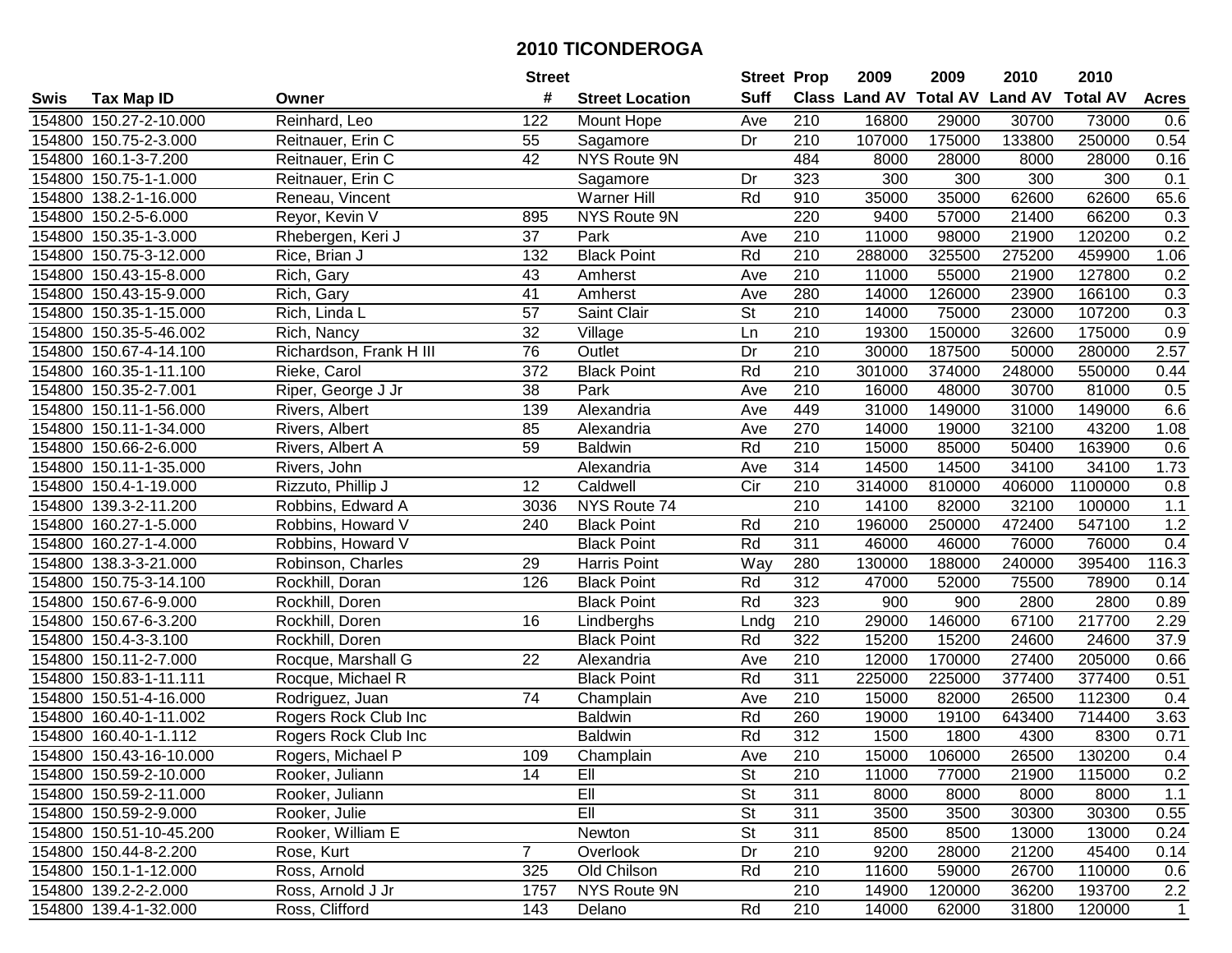|        |                         |                        | <b>Street</b>   |                        | <b>Street Prop</b>       |                  | 2009                 | 2009            | 2010           | 2010            |              |
|--------|-------------------------|------------------------|-----------------|------------------------|--------------------------|------------------|----------------------|-----------------|----------------|-----------------|--------------|
| Swis   | <b>Tax Map ID</b>       | Owner                  | #               | <b>Street Location</b> | <b>Suff</b>              |                  | <b>Class Land AV</b> | <b>Total AV</b> | <b>Land AV</b> | <b>Total AV</b> | <b>Acres</b> |
|        | 154800 150.65-2-3.200   | Ross, David            | 152             | <b>Pine Springs</b>    | Dr                       | 210              | 24000                | 140000          | 50150          | 250000          | 0.55         |
|        | 154800 150.27-2-5.200   | Ross, David            | 143             | Mount Hope             | Ave                      | 210              | 14500                | 85000           | 26300          | 157000          | 0.34         |
|        | 154800 150.65-1-17.000  | Ross, David A          |                 | Pine Springs           | Dr                       | 311              | 200                  | 200             | 18100          | 18100           | 0.08         |
|        | 154800 150.35-5-44.001  | Ross, Douglas A        | 24              | Village                | Ln                       | 210              | 15000                | 91000           | 31980          | 144700          | 0.8          |
|        | 154800 150.11-1-7.000   | Rowe, Mary B           | 21              | Alexandria             | Ave                      | 210              | 15000                | 105000          | 26500          | 124000          | 0.4          |
|        | 154800 150.43-11-31.001 | Rowland, Henry B       | 152             | Cannonball             | Path                     | $\overline{210}$ | 9200                 | 123000          | 21200          | 123000          | 0.14         |
|        | 154800 160.42-1-24.200  | Rowley, David C        | 36              | Tiroga Beach           | Ln                       | 311              | 278000               | 278000          | 295000         | 295000          | 0.97         |
|        | 154800 137.16-4-1.000   | Ruck, Robert E         | 1784            | NYS Route 74           |                          | 260              | 72000                | 98700           | 106100         | 128400          | 0.51         |
|        | 154800 150.43-14-14.000 | Rudgers, David E       | 118             | Lake George            | Ave                      | $\overline{210}$ | 16000                | 86000           | 30000          | 175000          | 0.5          |
|        | 154800 150.51-10-12.000 | Rudolph, David         | 24              | Calkins                | $\overline{P}$           | 230              | 15000                | 102000          | 28600          | 118700          | 0.46         |
|        | 154800 150.67-5-5.200   | Ruggiero, Alfred J     | 16              | <b>Black Point</b>     | Rd                       | 210              | 159000               | 207000          | 246800         | 303850          | 0.38         |
|        | 154800 150.42-3-14.000  | Ruggiero, Marnie       | 17              | Wayne                  | Ave                      | 220              | 14000                | 78000           | 23000          | 131500          | 0.3          |
|        | 154800 137.16-2-2.100   | Runge, Alfred Sr       | 1939            | NYS Route 74           |                          | 260              | 66000                | 131000          | 92300          | 185100          | 0.51         |
|        | 154800 149.-1-66.000    | Russell, Dean          | 518             | <b>Putts Pond</b>      | Rd                       | 312              | 48000                | 49000           | 89800          | 91600           | 100          |
|        | 154800 159.-1-32.000    | Russell, Douglas       | 24              | Hayford                | Rd                       | 210              | 16800                | 49000           | 43000          | 115100          | 4.7          |
|        | 154800 150.44-1-3.000   | Russell, James         | 208             | Montcalm               | <b>St</b>                | 210              | 8000                 | 42000           | 20900          | 60800           | 0.12         |
|        | 154800 150.42-3-36.000  | Russell, John M        | 16              | George                 | $\overline{St}$          | 210              | 11000                | 58000           | 21900          | 96900           | 0.2          |
|        | 154800 150.2-7-4.002    | Russell, Matthew M     | 952             | NYS Route 9N           |                          | 210              | 14000                | 80000           | 31800          | 137400          | $\mathbf{1}$ |
|        | 154800 150.4-1-34.000   | Rusu, Anastasia        | 50              | Stoughton              | Dr                       | 210              | 396000               | 648000          | 391200         | 775900          | 1.38         |
|        | 154800 138.2-2-2.000    | Rutkowski, David M     | 253             | Corduroy               | Rd                       | 210              | 14200                | 115000          | 32400          | 170000          | 1.2          |
|        | 154800 150.35-7-2.000   | Rutkowski, Elizabeth A | 64              | Saint Clair            | $\overline{\mathsf{St}}$ | 210              | 14000                | 59000           | 23000          | 94000           | 0.3          |
|        | 154800 150.35-7-3.000   | Rutkowski, Elizabeth A |                 | Saint Clair            | <b>St</b>                | 311              | 2800                 | 2800            | 21900          | 21900           | 0.2          |
| 154800 | 150.51-5-7.000          | Ryan, Arthur R         | 15              | <b>Battery</b>         | St                       | 210              | 11000                | 68000           | 21900          | 96200           | 0.2          |
| 154800 | 139.15-1-10.000         | Ryan, Carole M         | 1513            | NYS Route 9N           |                          | 210              | 12200                | 104000          | 28000          | 99100           | 0.7          |
|        | 154800 150.51-10-17.049 | Ryan, Desiree A        | 72              | Lake George            | Ave                      | 210              | 8000                 | 74000           | 20700          | 93700           | 0.1          |
|        | 154800 150.59-6-26.000  | Ryan, Patrick          | 16              | Abercrombie            | $\overline{\mathsf{St}}$ | 210              | 19000                | 67000           | 32400          | 134300          | 0.87         |
|        | 154800 139.3-1-11.200   | Ryan, Ronald M         | 160             | Veterans               | Rd                       | 210              | 14100                | 59000           | 32200          | 85000           | 1.12         |
|        | 154800 139.3-1-11.100   | Ryan, Ronald M         | 156             | Veterans               | Rd                       | 210              | 37000                | 88000           | 69100          | 150000          | 58.38        |
|        | 154800 150.34-9-17.022  | Ryan, Timothy W        | 124             | Race Track             | Rd                       | 210              | 17600                | 64000           | 32100          | 110700          | 1.1          |
|        | 154800 150.52-4-8.000   | Ryan, Willa            | 53              | Defiance               | $\overline{\mathsf{St}}$ | $\overline{210}$ | 16000                | 58000           | 30000          | 117000          | 0.5          |
|        | 154800 150.27-2-3.100   | S&W Ticonderoga Inc    | 260             | Burgoyne               | Rd                       | 414              | 119500               | 2350000         | 119500         | 3240000         | 4.4          |
|        | 154800 150.36-3-1.000   | Sage, Gladys           | $\overline{74}$ | Burgoyne               | Rd                       | 311              | 17600                | 36000           | 31300          | 35300           | 0.7          |
|        | 154800 150.35-7-10.000  | Sage, Norma S          | $\overline{90}$ | Grace                  | Ave                      | $\overline{210}$ | 11000                | 89000           | 21900          | 150100          | 0.2          |
|        | 154800 150.35-7-9.000   | Sage, Norma S          |                 | Grace                  | Ave                      | 311              | 11000                | 11000           | 12400          | 12400           | 0.2          |
|        | 154800 150.36-3-2.000   | Sage, Russell          | 78              | <b>Burgoyne</b>        | Rd                       | 210              | 11000                | 57000           | 21900          | 105600          | 0.2          |
|        | 154800 160.35-1-16.000  | Salls, Robert A        | 377             | <b>Black Point</b>     | Rd                       | 210              | 68000                | 240000          | 77400          | 240000          | 3.9          |
|        | 154800 160.35-1-11.200  | Salls, Robert A        |                 | <b>Black Point</b>     | Rd                       | 311              | 62000                | 62000           | 75000          | 75000           | 0.04         |
|        | 154800 150.59-7-5.000   | Salstead, Paul         | 310             | Alexandria             | Ave                      | 210              | 16000                | 86000           | 30000          | 130000          | 0.5          |
|        | 154800 138.55-1-4.100   | Salvatore, Dorothy     | 2221            | NYS Route 74           |                          | 260              | 6000                 | 34000           | 11500          | 34000           | 0.1          |
|        | 154800 150.42-6-3.000   | Sammis Angela Inc      | 992             | NYS Route 9N           |                          | 464              | 36000                | 88000           | 36000          | 110000          | 0.6          |
|        | 154800 150.42-6-2.000   | Sammis Angela Inc      |                 | NYS Route 9N           |                          | 311              | 300                  | 300             | 100            | 100             | 0.1          |
|        | 154800 150.67-4-19.000  | Sammis, Cherie L       | $\overline{73}$ | Outlet                 | Dr                       | 210              | 249000               | 314000          | 316000         | 498700          | 0.7          |
|        |                         |                        |                 |                        |                          |                  |                      |                 |                |                 |              |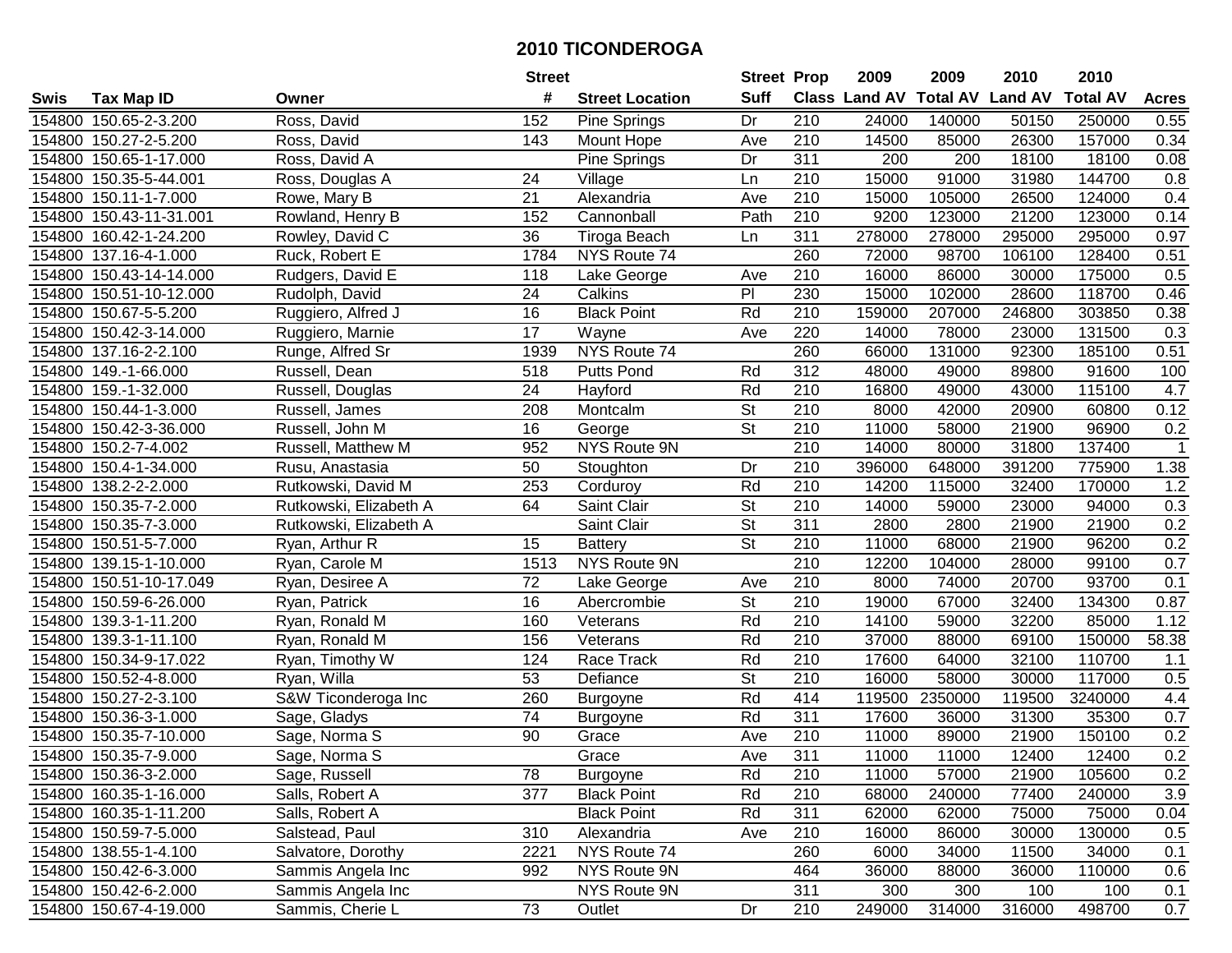| #<br><b>Suff</b><br><b>Class Land AV Total AV</b><br><b>Land AV</b><br><b>Total AV</b><br><b>Acres</b><br><b>Tax Map ID</b><br><b>Street Location</b><br>Swis<br>Owner<br>Sammis, Harold K III<br>46500<br>154800 139.2-2-5.000<br>1845<br>NYS Route 9N<br>283<br>17500<br>100000<br>140000<br>5.6<br>11000<br>$1.1$<br>154800 139.2-3-10.002<br>210<br>137000<br>32100<br>154000<br>Sammis, Harold K III<br>735<br>Shore Airport<br>Rd<br>0.77<br>154800 150.67-4-13.100<br>Sammis, Roxanne V<br>Outlet<br>Dr<br>210<br>247000<br>380000<br>332400<br>514000<br>49<br>0.2<br>The Portage<br>311<br>1500<br>1500<br>5500<br>5500<br>154800 150.59-6-3.000<br>Sammis, Roxanne V<br>154800 150.59-6-24.000<br>Sammis, Roxanne V<br>12<br><b>St</b><br>280<br>14400<br>57000<br>25400<br>103700<br>0.34<br>Abercrombie<br>$\overline{\mathsf{St}}$<br>311<br>300<br>0.1<br>154800 150.59-6-32.000<br>Sammis, Roxanne V<br>Abercrombie<br>300<br>0.27<br>210<br>68000<br>22700<br>86670<br>154800 150.43-8-5.000<br>Sandberg Audrey M<br>159<br>Lake George<br>Ave<br>15700<br>$\overline{\mathsf{St}}$<br>210<br>0.2<br>150.43-7-5.000<br>16500<br>70000<br>32800<br>106900<br>154800<br>Sanders, Archie W<br>60<br>Schuyler<br>8<br>Rd<br>$\overline{210}$<br>215000<br>1.4<br>154800 150.2-8-7.000<br>Fort Ti<br>14300<br>33100<br>451900<br>Sanders, Lewis W<br>39<br>210<br>14500<br>0.35<br>154800 150.42-2-10.002<br>Sanders, Willard<br>Wayne<br>63000<br>24800<br>125000<br>Ave<br>$\overline{\mathsf{St}}$<br>432<br>64000<br>240000<br>154800 150.43-11-1.000<br>Sandri Realty Inc<br>128<br>Montcalm<br>64000<br>240000<br>0.3<br>154800 150.43-11-2.000<br>Champlain<br>438<br>12000<br>12000<br>12000<br>12000<br>0.1<br>Sandri Realty Inc<br>Ave<br>210<br>0.4<br>Rd<br>10200<br>62000<br>23400<br>117000<br>154800 139.2-3-18.000<br>Sapienza, Santo<br>771<br>Shore Airport<br>$\overline{\mathsf{St}}$<br>210<br>154800 150.67-2-1.000<br>Sauter, Kevin<br>15<br>Water<br>206000<br>304000<br>256500<br>439157<br>0.4<br>Rd<br>210<br>1.4<br>154800 139.4-1-31.000<br>Savage, George T<br>159<br>Delano<br>14300<br>81000<br>33100<br>135000<br><b>SAVVIS Communications</b><br>154800 648.-9999-705.820/1881<br>836<br>19811<br>14178<br>$\mathbf 0$<br>0<br>erratta<br>0<br>$\overline{0}$<br><b>Outside Plant</b><br>836<br>126<br>154800 648.-9999-705.820/1882<br><b>SAVVIS Communications</b><br>0<br>$\mathbf 0$<br>90<br>105<br>154800 139.2-3-2.000<br>66000<br>66000<br>41400<br>101.6<br>Sawyer, Ellen<br>Delano<br>Rd<br>41400<br>154800 139.2-2-8.000<br>NYS Route 9N<br>322<br>54000<br>54000<br>54000<br>54000<br>60.1<br>Sawyer, Ellen<br>3.2<br>154800 149.-1-15.200<br>Canfield<br>210<br>15700<br>72500<br>38800<br>129600<br>Sawyer, Leon B<br>285<br>Rd<br>61<br>Rd<br>312<br>29000<br>45400<br>51000<br>34.2<br>154800 139.3-1-17.000<br>Sawyer, Ralph<br><b>Warner Hill</b><br>30000<br>154800<br>160.1-1-17.000<br>Sawyer, Ralph W<br>New Hague<br>Rd<br>314<br>12500<br>12500<br>42700<br>42700<br>6.4<br>677<br>Rd<br>112<br>41.9<br>154800<br>128.4-3-7.110<br>Delano<br>34000<br>101000<br>52200<br>101000<br>Sawyer, Roger<br>139.2-3-24.100<br>Rd<br>105<br>3900<br>3900<br>3900<br>3900<br>4.3<br>154800<br>Sawyer, Roger J<br>Delano<br>$\frac{11}{2}$<br>132000<br>152600<br>278800<br>145.9<br>139.2-5-2.100<br>Rd<br>278000<br>154800<br>Sawyer, Roger J<br>416<br>Delano<br>Rd<br>323<br>78000<br>185.3<br>154800 128.4-2-5.000<br>78000<br>130400<br>130400<br>Sawyer, Roger J II<br>Birnbaum<br>Rd<br>105<br>154800 128.4-2-9.000<br>Sawyer, Roger J II<br>70000<br>70000<br>100100<br>100100<br>124<br>Birnbaum<br>105<br>7000<br>29900<br>21.6<br>154800 128.4-3-8.000<br>Sawyer, Roger J II<br>NYS Route 9N<br>12300<br>19400<br>Rd<br>210<br>14200<br>52000<br>32800<br>90800<br>1.3<br>154800 139.2-3-3.000<br>Sawyer, Thomas<br>868<br>Shore Airport<br>$\overline{210}$<br>31800<br>37000<br>154800 160.1-1-14.000<br>Sawyer, Thomas J<br>257<br><b>County Route 11</b><br>13400<br>84000<br>$\overline{1}$<br>Rd<br>314<br>26000<br>50400<br>50400<br>0.6<br>154800 160.33-2-23.000<br>Schaad, Ian R<br><b>Baldwin</b><br>26000<br>154800 160.33-2-24.000<br>397<br>Rd<br>260<br>440000<br>479000<br>496000<br>744200<br>0.9<br>Schaad, Ian R<br><b>Baldwin</b><br>323<br>NYS Route 9N<br>58000<br>135.8<br>154800 128.4-2-7.000<br>Schatz, David W<br>58000<br>88300<br>88300<br>240<br>$\overline{57.7}$<br>154800 128.4-3-11.000<br>Schatz, David W<br>2137<br>NYS Route 9N<br>36000<br>124000<br>65400<br>152200<br>154800 150.59-9-3.300<br>Schellhas, Nancy C<br>25<br><b>Baldwin</b><br>Rd<br>210<br>297000<br>423000<br>345870<br>521000<br>1.88<br>154800 150.51-5-11.000<br>Schimpf, Cheryl<br>158<br>The Portage<br>210<br>19200<br>105000<br>32600<br>105000<br>0.9<br>14<br>172000<br>392000<br>154800 150.59-8-3.300<br>Schimpf, Peter A<br>Virginias<br>Path<br>210<br>238200<br>320000<br>0.46<br>5<br>154800 150.66-1-5.000<br>Schlamp, Frank P<br>Hemlock<br>210<br>25000<br>109000<br>0.8<br>Cir<br>45000<br>152300<br>154800 150.43-11-30.001<br>122<br>Cannonball<br>210<br>Schlamp, Frederick K<br>Path<br>8000<br>123000<br>20700<br>123000<br>0.1<br>14400<br>154800 150.43-14-13.000<br>Schlogl, Bernard<br>114<br>Lake George<br>210<br>83000<br>24400<br>103300<br>0.34<br>Ave<br>5<br>612<br>154800 150.51-2-8.000<br>School Dist 1<br>Calkins<br>PI<br>134000<br>5900000<br>134000<br>5900000<br>6.7<br>$\overline{7}$<br>154800 150.51-2-7.006<br>School Dist 1<br>330<br>15300<br>27600<br>27600<br>15300<br>0.43<br>Amherst<br>Ave |  | <b>Street</b> | <b>Street Prop</b> | 2009 | 2009 | 2010 | 2010 |  |
|--------------------------------------------------------------------------------------------------------------------------------------------------------------------------------------------------------------------------------------------------------------------------------------------------------------------------------------------------------------------------------------------------------------------------------------------------------------------------------------------------------------------------------------------------------------------------------------------------------------------------------------------------------------------------------------------------------------------------------------------------------------------------------------------------------------------------------------------------------------------------------------------------------------------------------------------------------------------------------------------------------------------------------------------------------------------------------------------------------------------------------------------------------------------------------------------------------------------------------------------------------------------------------------------------------------------------------------------------------------------------------------------------------------------------------------------------------------------------------------------------------------------------------------------------------------------------------------------------------------------------------------------------------------------------------------------------------------------------------------------------------------------------------------------------------------------------------------------------------------------------------------------------------------------------------------------------------------------------------------------------------------------------------------------------------------------------------------------------------------------------------------------------------------------------------------------------------------------------------------------------------------------------------------------------------------------------------------------------------------------------------------------------------------------------------------------------------------------------------------------------------------------------------------------------------------------------------------------------------------------------------------------------------------------------------------------------------------------------------------------------------------------------------------------------------------------------------------------------------------------------------------------------------------------------------------------------------------------------------------------------------------------------------------------------------------------------------------------------------------------------------------------------------------------------------------------------------------------------------------------------------------------------------------------------------------------------------------------------------------------------------------------------------------------------------------------------------------------------------------------------------------------------------------------------------------------------------------------------------------------------------------------------------------------------------------------------------------------------------------------------------------------------------------------------------------------------------------------------------------------------------------------------------------------------------------------------------------------------------------------------------------------------------------------------------------------------------------------------------------------------------------------------------------------------------------------------------------------------------------------------------------------------------------------------------------------------------------------------------------------------------------------------------------------------------------------------------------------------------------------------------------------------------------------------------------------------------------------------------------------------------------------------------------------------------------------------------------------------------------------------------------------------------------------------------------------------------------------------------------------------------------------------------------------------------------------------------------------------------------------------------------------------------------------------------------------------------------------------------------------------------------------------------------------------------------------------------------------------------------------------------------------------------------------------------------------------------------------------------------------------------------------------------------------------------------------------------------------------------------------------------------------------------------------------------------------------------------------------------------------------------|--|---------------|--------------------|------|------|------|------|--|
|                                                                                                                                                                                                                                                                                                                                                                                                                                                                                                                                                                                                                                                                                                                                                                                                                                                                                                                                                                                                                                                                                                                                                                                                                                                                                                                                                                                                                                                                                                                                                                                                                                                                                                                                                                                                                                                                                                                                                                                                                                                                                                                                                                                                                                                                                                                                                                                                                                                                                                                                                                                                                                                                                                                                                                                                                                                                                                                                                                                                                                                                                                                                                                                                                                                                                                                                                                                                                                                                                                                                                                                                                                                                                                                                                                                                                                                                                                                                                                                                                                                                                                                                                                                                                                                                                                                                                                                                                                                                                                                                                                                                                                                                                                                                                                                                                                                                                                                                                                                                                                                                                                                                                                                                                                                                                                                                                                                                                                                                                                                                                                                                                                |  |               |                    |      |      |      |      |  |
|                                                                                                                                                                                                                                                                                                                                                                                                                                                                                                                                                                                                                                                                                                                                                                                                                                                                                                                                                                                                                                                                                                                                                                                                                                                                                                                                                                                                                                                                                                                                                                                                                                                                                                                                                                                                                                                                                                                                                                                                                                                                                                                                                                                                                                                                                                                                                                                                                                                                                                                                                                                                                                                                                                                                                                                                                                                                                                                                                                                                                                                                                                                                                                                                                                                                                                                                                                                                                                                                                                                                                                                                                                                                                                                                                                                                                                                                                                                                                                                                                                                                                                                                                                                                                                                                                                                                                                                                                                                                                                                                                                                                                                                                                                                                                                                                                                                                                                                                                                                                                                                                                                                                                                                                                                                                                                                                                                                                                                                                                                                                                                                                                                |  |               |                    |      |      |      |      |  |
|                                                                                                                                                                                                                                                                                                                                                                                                                                                                                                                                                                                                                                                                                                                                                                                                                                                                                                                                                                                                                                                                                                                                                                                                                                                                                                                                                                                                                                                                                                                                                                                                                                                                                                                                                                                                                                                                                                                                                                                                                                                                                                                                                                                                                                                                                                                                                                                                                                                                                                                                                                                                                                                                                                                                                                                                                                                                                                                                                                                                                                                                                                                                                                                                                                                                                                                                                                                                                                                                                                                                                                                                                                                                                                                                                                                                                                                                                                                                                                                                                                                                                                                                                                                                                                                                                                                                                                                                                                                                                                                                                                                                                                                                                                                                                                                                                                                                                                                                                                                                                                                                                                                                                                                                                                                                                                                                                                                                                                                                                                                                                                                                                                |  |               |                    |      |      |      |      |  |
|                                                                                                                                                                                                                                                                                                                                                                                                                                                                                                                                                                                                                                                                                                                                                                                                                                                                                                                                                                                                                                                                                                                                                                                                                                                                                                                                                                                                                                                                                                                                                                                                                                                                                                                                                                                                                                                                                                                                                                                                                                                                                                                                                                                                                                                                                                                                                                                                                                                                                                                                                                                                                                                                                                                                                                                                                                                                                                                                                                                                                                                                                                                                                                                                                                                                                                                                                                                                                                                                                                                                                                                                                                                                                                                                                                                                                                                                                                                                                                                                                                                                                                                                                                                                                                                                                                                                                                                                                                                                                                                                                                                                                                                                                                                                                                                                                                                                                                                                                                                                                                                                                                                                                                                                                                                                                                                                                                                                                                                                                                                                                                                                                                |  |               |                    |      |      |      |      |  |
|                                                                                                                                                                                                                                                                                                                                                                                                                                                                                                                                                                                                                                                                                                                                                                                                                                                                                                                                                                                                                                                                                                                                                                                                                                                                                                                                                                                                                                                                                                                                                                                                                                                                                                                                                                                                                                                                                                                                                                                                                                                                                                                                                                                                                                                                                                                                                                                                                                                                                                                                                                                                                                                                                                                                                                                                                                                                                                                                                                                                                                                                                                                                                                                                                                                                                                                                                                                                                                                                                                                                                                                                                                                                                                                                                                                                                                                                                                                                                                                                                                                                                                                                                                                                                                                                                                                                                                                                                                                                                                                                                                                                                                                                                                                                                                                                                                                                                                                                                                                                                                                                                                                                                                                                                                                                                                                                                                                                                                                                                                                                                                                                                                |  |               |                    |      |      |      |      |  |
|                                                                                                                                                                                                                                                                                                                                                                                                                                                                                                                                                                                                                                                                                                                                                                                                                                                                                                                                                                                                                                                                                                                                                                                                                                                                                                                                                                                                                                                                                                                                                                                                                                                                                                                                                                                                                                                                                                                                                                                                                                                                                                                                                                                                                                                                                                                                                                                                                                                                                                                                                                                                                                                                                                                                                                                                                                                                                                                                                                                                                                                                                                                                                                                                                                                                                                                                                                                                                                                                                                                                                                                                                                                                                                                                                                                                                                                                                                                                                                                                                                                                                                                                                                                                                                                                                                                                                                                                                                                                                                                                                                                                                                                                                                                                                                                                                                                                                                                                                                                                                                                                                                                                                                                                                                                                                                                                                                                                                                                                                                                                                                                                                                |  |               |                    |      |      |      |      |  |
|                                                                                                                                                                                                                                                                                                                                                                                                                                                                                                                                                                                                                                                                                                                                                                                                                                                                                                                                                                                                                                                                                                                                                                                                                                                                                                                                                                                                                                                                                                                                                                                                                                                                                                                                                                                                                                                                                                                                                                                                                                                                                                                                                                                                                                                                                                                                                                                                                                                                                                                                                                                                                                                                                                                                                                                                                                                                                                                                                                                                                                                                                                                                                                                                                                                                                                                                                                                                                                                                                                                                                                                                                                                                                                                                                                                                                                                                                                                                                                                                                                                                                                                                                                                                                                                                                                                                                                                                                                                                                                                                                                                                                                                                                                                                                                                                                                                                                                                                                                                                                                                                                                                                                                                                                                                                                                                                                                                                                                                                                                                                                                                                                                |  |               |                    |      |      |      |      |  |
|                                                                                                                                                                                                                                                                                                                                                                                                                                                                                                                                                                                                                                                                                                                                                                                                                                                                                                                                                                                                                                                                                                                                                                                                                                                                                                                                                                                                                                                                                                                                                                                                                                                                                                                                                                                                                                                                                                                                                                                                                                                                                                                                                                                                                                                                                                                                                                                                                                                                                                                                                                                                                                                                                                                                                                                                                                                                                                                                                                                                                                                                                                                                                                                                                                                                                                                                                                                                                                                                                                                                                                                                                                                                                                                                                                                                                                                                                                                                                                                                                                                                                                                                                                                                                                                                                                                                                                                                                                                                                                                                                                                                                                                                                                                                                                                                                                                                                                                                                                                                                                                                                                                                                                                                                                                                                                                                                                                                                                                                                                                                                                                                                                |  |               |                    |      |      |      |      |  |
|                                                                                                                                                                                                                                                                                                                                                                                                                                                                                                                                                                                                                                                                                                                                                                                                                                                                                                                                                                                                                                                                                                                                                                                                                                                                                                                                                                                                                                                                                                                                                                                                                                                                                                                                                                                                                                                                                                                                                                                                                                                                                                                                                                                                                                                                                                                                                                                                                                                                                                                                                                                                                                                                                                                                                                                                                                                                                                                                                                                                                                                                                                                                                                                                                                                                                                                                                                                                                                                                                                                                                                                                                                                                                                                                                                                                                                                                                                                                                                                                                                                                                                                                                                                                                                                                                                                                                                                                                                                                                                                                                                                                                                                                                                                                                                                                                                                                                                                                                                                                                                                                                                                                                                                                                                                                                                                                                                                                                                                                                                                                                                                                                                |  |               |                    |      |      |      |      |  |
|                                                                                                                                                                                                                                                                                                                                                                                                                                                                                                                                                                                                                                                                                                                                                                                                                                                                                                                                                                                                                                                                                                                                                                                                                                                                                                                                                                                                                                                                                                                                                                                                                                                                                                                                                                                                                                                                                                                                                                                                                                                                                                                                                                                                                                                                                                                                                                                                                                                                                                                                                                                                                                                                                                                                                                                                                                                                                                                                                                                                                                                                                                                                                                                                                                                                                                                                                                                                                                                                                                                                                                                                                                                                                                                                                                                                                                                                                                                                                                                                                                                                                                                                                                                                                                                                                                                                                                                                                                                                                                                                                                                                                                                                                                                                                                                                                                                                                                                                                                                                                                                                                                                                                                                                                                                                                                                                                                                                                                                                                                                                                                                                                                |  |               |                    |      |      |      |      |  |
|                                                                                                                                                                                                                                                                                                                                                                                                                                                                                                                                                                                                                                                                                                                                                                                                                                                                                                                                                                                                                                                                                                                                                                                                                                                                                                                                                                                                                                                                                                                                                                                                                                                                                                                                                                                                                                                                                                                                                                                                                                                                                                                                                                                                                                                                                                                                                                                                                                                                                                                                                                                                                                                                                                                                                                                                                                                                                                                                                                                                                                                                                                                                                                                                                                                                                                                                                                                                                                                                                                                                                                                                                                                                                                                                                                                                                                                                                                                                                                                                                                                                                                                                                                                                                                                                                                                                                                                                                                                                                                                                                                                                                                                                                                                                                                                                                                                                                                                                                                                                                                                                                                                                                                                                                                                                                                                                                                                                                                                                                                                                                                                                                                |  |               |                    |      |      |      |      |  |
|                                                                                                                                                                                                                                                                                                                                                                                                                                                                                                                                                                                                                                                                                                                                                                                                                                                                                                                                                                                                                                                                                                                                                                                                                                                                                                                                                                                                                                                                                                                                                                                                                                                                                                                                                                                                                                                                                                                                                                                                                                                                                                                                                                                                                                                                                                                                                                                                                                                                                                                                                                                                                                                                                                                                                                                                                                                                                                                                                                                                                                                                                                                                                                                                                                                                                                                                                                                                                                                                                                                                                                                                                                                                                                                                                                                                                                                                                                                                                                                                                                                                                                                                                                                                                                                                                                                                                                                                                                                                                                                                                                                                                                                                                                                                                                                                                                                                                                                                                                                                                                                                                                                                                                                                                                                                                                                                                                                                                                                                                                                                                                                                                                |  |               |                    |      |      |      |      |  |
|                                                                                                                                                                                                                                                                                                                                                                                                                                                                                                                                                                                                                                                                                                                                                                                                                                                                                                                                                                                                                                                                                                                                                                                                                                                                                                                                                                                                                                                                                                                                                                                                                                                                                                                                                                                                                                                                                                                                                                                                                                                                                                                                                                                                                                                                                                                                                                                                                                                                                                                                                                                                                                                                                                                                                                                                                                                                                                                                                                                                                                                                                                                                                                                                                                                                                                                                                                                                                                                                                                                                                                                                                                                                                                                                                                                                                                                                                                                                                                                                                                                                                                                                                                                                                                                                                                                                                                                                                                                                                                                                                                                                                                                                                                                                                                                                                                                                                                                                                                                                                                                                                                                                                                                                                                                                                                                                                                                                                                                                                                                                                                                                                                |  |               |                    |      |      |      |      |  |
|                                                                                                                                                                                                                                                                                                                                                                                                                                                                                                                                                                                                                                                                                                                                                                                                                                                                                                                                                                                                                                                                                                                                                                                                                                                                                                                                                                                                                                                                                                                                                                                                                                                                                                                                                                                                                                                                                                                                                                                                                                                                                                                                                                                                                                                                                                                                                                                                                                                                                                                                                                                                                                                                                                                                                                                                                                                                                                                                                                                                                                                                                                                                                                                                                                                                                                                                                                                                                                                                                                                                                                                                                                                                                                                                                                                                                                                                                                                                                                                                                                                                                                                                                                                                                                                                                                                                                                                                                                                                                                                                                                                                                                                                                                                                                                                                                                                                                                                                                                                                                                                                                                                                                                                                                                                                                                                                                                                                                                                                                                                                                                                                                                |  |               |                    |      |      |      |      |  |
|                                                                                                                                                                                                                                                                                                                                                                                                                                                                                                                                                                                                                                                                                                                                                                                                                                                                                                                                                                                                                                                                                                                                                                                                                                                                                                                                                                                                                                                                                                                                                                                                                                                                                                                                                                                                                                                                                                                                                                                                                                                                                                                                                                                                                                                                                                                                                                                                                                                                                                                                                                                                                                                                                                                                                                                                                                                                                                                                                                                                                                                                                                                                                                                                                                                                                                                                                                                                                                                                                                                                                                                                                                                                                                                                                                                                                                                                                                                                                                                                                                                                                                                                                                                                                                                                                                                                                                                                                                                                                                                                                                                                                                                                                                                                                                                                                                                                                                                                                                                                                                                                                                                                                                                                                                                                                                                                                                                                                                                                                                                                                                                                                                |  |               |                    |      |      |      |      |  |
|                                                                                                                                                                                                                                                                                                                                                                                                                                                                                                                                                                                                                                                                                                                                                                                                                                                                                                                                                                                                                                                                                                                                                                                                                                                                                                                                                                                                                                                                                                                                                                                                                                                                                                                                                                                                                                                                                                                                                                                                                                                                                                                                                                                                                                                                                                                                                                                                                                                                                                                                                                                                                                                                                                                                                                                                                                                                                                                                                                                                                                                                                                                                                                                                                                                                                                                                                                                                                                                                                                                                                                                                                                                                                                                                                                                                                                                                                                                                                                                                                                                                                                                                                                                                                                                                                                                                                                                                                                                                                                                                                                                                                                                                                                                                                                                                                                                                                                                                                                                                                                                                                                                                                                                                                                                                                                                                                                                                                                                                                                                                                                                                                                |  |               |                    |      |      |      |      |  |
|                                                                                                                                                                                                                                                                                                                                                                                                                                                                                                                                                                                                                                                                                                                                                                                                                                                                                                                                                                                                                                                                                                                                                                                                                                                                                                                                                                                                                                                                                                                                                                                                                                                                                                                                                                                                                                                                                                                                                                                                                                                                                                                                                                                                                                                                                                                                                                                                                                                                                                                                                                                                                                                                                                                                                                                                                                                                                                                                                                                                                                                                                                                                                                                                                                                                                                                                                                                                                                                                                                                                                                                                                                                                                                                                                                                                                                                                                                                                                                                                                                                                                                                                                                                                                                                                                                                                                                                                                                                                                                                                                                                                                                                                                                                                                                                                                                                                                                                                                                                                                                                                                                                                                                                                                                                                                                                                                                                                                                                                                                                                                                                                                                |  |               |                    |      |      |      |      |  |
|                                                                                                                                                                                                                                                                                                                                                                                                                                                                                                                                                                                                                                                                                                                                                                                                                                                                                                                                                                                                                                                                                                                                                                                                                                                                                                                                                                                                                                                                                                                                                                                                                                                                                                                                                                                                                                                                                                                                                                                                                                                                                                                                                                                                                                                                                                                                                                                                                                                                                                                                                                                                                                                                                                                                                                                                                                                                                                                                                                                                                                                                                                                                                                                                                                                                                                                                                                                                                                                                                                                                                                                                                                                                                                                                                                                                                                                                                                                                                                                                                                                                                                                                                                                                                                                                                                                                                                                                                                                                                                                                                                                                                                                                                                                                                                                                                                                                                                                                                                                                                                                                                                                                                                                                                                                                                                                                                                                                                                                                                                                                                                                                                                |  |               |                    |      |      |      |      |  |
|                                                                                                                                                                                                                                                                                                                                                                                                                                                                                                                                                                                                                                                                                                                                                                                                                                                                                                                                                                                                                                                                                                                                                                                                                                                                                                                                                                                                                                                                                                                                                                                                                                                                                                                                                                                                                                                                                                                                                                                                                                                                                                                                                                                                                                                                                                                                                                                                                                                                                                                                                                                                                                                                                                                                                                                                                                                                                                                                                                                                                                                                                                                                                                                                                                                                                                                                                                                                                                                                                                                                                                                                                                                                                                                                                                                                                                                                                                                                                                                                                                                                                                                                                                                                                                                                                                                                                                                                                                                                                                                                                                                                                                                                                                                                                                                                                                                                                                                                                                                                                                                                                                                                                                                                                                                                                                                                                                                                                                                                                                                                                                                                                                |  |               |                    |      |      |      |      |  |
|                                                                                                                                                                                                                                                                                                                                                                                                                                                                                                                                                                                                                                                                                                                                                                                                                                                                                                                                                                                                                                                                                                                                                                                                                                                                                                                                                                                                                                                                                                                                                                                                                                                                                                                                                                                                                                                                                                                                                                                                                                                                                                                                                                                                                                                                                                                                                                                                                                                                                                                                                                                                                                                                                                                                                                                                                                                                                                                                                                                                                                                                                                                                                                                                                                                                                                                                                                                                                                                                                                                                                                                                                                                                                                                                                                                                                                                                                                                                                                                                                                                                                                                                                                                                                                                                                                                                                                                                                                                                                                                                                                                                                                                                                                                                                                                                                                                                                                                                                                                                                                                                                                                                                                                                                                                                                                                                                                                                                                                                                                                                                                                                                                |  |               |                    |      |      |      |      |  |
|                                                                                                                                                                                                                                                                                                                                                                                                                                                                                                                                                                                                                                                                                                                                                                                                                                                                                                                                                                                                                                                                                                                                                                                                                                                                                                                                                                                                                                                                                                                                                                                                                                                                                                                                                                                                                                                                                                                                                                                                                                                                                                                                                                                                                                                                                                                                                                                                                                                                                                                                                                                                                                                                                                                                                                                                                                                                                                                                                                                                                                                                                                                                                                                                                                                                                                                                                                                                                                                                                                                                                                                                                                                                                                                                                                                                                                                                                                                                                                                                                                                                                                                                                                                                                                                                                                                                                                                                                                                                                                                                                                                                                                                                                                                                                                                                                                                                                                                                                                                                                                                                                                                                                                                                                                                                                                                                                                                                                                                                                                                                                                                                                                |  |               |                    |      |      |      |      |  |
|                                                                                                                                                                                                                                                                                                                                                                                                                                                                                                                                                                                                                                                                                                                                                                                                                                                                                                                                                                                                                                                                                                                                                                                                                                                                                                                                                                                                                                                                                                                                                                                                                                                                                                                                                                                                                                                                                                                                                                                                                                                                                                                                                                                                                                                                                                                                                                                                                                                                                                                                                                                                                                                                                                                                                                                                                                                                                                                                                                                                                                                                                                                                                                                                                                                                                                                                                                                                                                                                                                                                                                                                                                                                                                                                                                                                                                                                                                                                                                                                                                                                                                                                                                                                                                                                                                                                                                                                                                                                                                                                                                                                                                                                                                                                                                                                                                                                                                                                                                                                                                                                                                                                                                                                                                                                                                                                                                                                                                                                                                                                                                                                                                |  |               |                    |      |      |      |      |  |
|                                                                                                                                                                                                                                                                                                                                                                                                                                                                                                                                                                                                                                                                                                                                                                                                                                                                                                                                                                                                                                                                                                                                                                                                                                                                                                                                                                                                                                                                                                                                                                                                                                                                                                                                                                                                                                                                                                                                                                                                                                                                                                                                                                                                                                                                                                                                                                                                                                                                                                                                                                                                                                                                                                                                                                                                                                                                                                                                                                                                                                                                                                                                                                                                                                                                                                                                                                                                                                                                                                                                                                                                                                                                                                                                                                                                                                                                                                                                                                                                                                                                                                                                                                                                                                                                                                                                                                                                                                                                                                                                                                                                                                                                                                                                                                                                                                                                                                                                                                                                                                                                                                                                                                                                                                                                                                                                                                                                                                                                                                                                                                                                                                |  |               |                    |      |      |      |      |  |
|                                                                                                                                                                                                                                                                                                                                                                                                                                                                                                                                                                                                                                                                                                                                                                                                                                                                                                                                                                                                                                                                                                                                                                                                                                                                                                                                                                                                                                                                                                                                                                                                                                                                                                                                                                                                                                                                                                                                                                                                                                                                                                                                                                                                                                                                                                                                                                                                                                                                                                                                                                                                                                                                                                                                                                                                                                                                                                                                                                                                                                                                                                                                                                                                                                                                                                                                                                                                                                                                                                                                                                                                                                                                                                                                                                                                                                                                                                                                                                                                                                                                                                                                                                                                                                                                                                                                                                                                                                                                                                                                                                                                                                                                                                                                                                                                                                                                                                                                                                                                                                                                                                                                                                                                                                                                                                                                                                                                                                                                                                                                                                                                                                |  |               |                    |      |      |      |      |  |
|                                                                                                                                                                                                                                                                                                                                                                                                                                                                                                                                                                                                                                                                                                                                                                                                                                                                                                                                                                                                                                                                                                                                                                                                                                                                                                                                                                                                                                                                                                                                                                                                                                                                                                                                                                                                                                                                                                                                                                                                                                                                                                                                                                                                                                                                                                                                                                                                                                                                                                                                                                                                                                                                                                                                                                                                                                                                                                                                                                                                                                                                                                                                                                                                                                                                                                                                                                                                                                                                                                                                                                                                                                                                                                                                                                                                                                                                                                                                                                                                                                                                                                                                                                                                                                                                                                                                                                                                                                                                                                                                                                                                                                                                                                                                                                                                                                                                                                                                                                                                                                                                                                                                                                                                                                                                                                                                                                                                                                                                                                                                                                                                                                |  |               |                    |      |      |      |      |  |
|                                                                                                                                                                                                                                                                                                                                                                                                                                                                                                                                                                                                                                                                                                                                                                                                                                                                                                                                                                                                                                                                                                                                                                                                                                                                                                                                                                                                                                                                                                                                                                                                                                                                                                                                                                                                                                                                                                                                                                                                                                                                                                                                                                                                                                                                                                                                                                                                                                                                                                                                                                                                                                                                                                                                                                                                                                                                                                                                                                                                                                                                                                                                                                                                                                                                                                                                                                                                                                                                                                                                                                                                                                                                                                                                                                                                                                                                                                                                                                                                                                                                                                                                                                                                                                                                                                                                                                                                                                                                                                                                                                                                                                                                                                                                                                                                                                                                                                                                                                                                                                                                                                                                                                                                                                                                                                                                                                                                                                                                                                                                                                                                                                |  |               |                    |      |      |      |      |  |
|                                                                                                                                                                                                                                                                                                                                                                                                                                                                                                                                                                                                                                                                                                                                                                                                                                                                                                                                                                                                                                                                                                                                                                                                                                                                                                                                                                                                                                                                                                                                                                                                                                                                                                                                                                                                                                                                                                                                                                                                                                                                                                                                                                                                                                                                                                                                                                                                                                                                                                                                                                                                                                                                                                                                                                                                                                                                                                                                                                                                                                                                                                                                                                                                                                                                                                                                                                                                                                                                                                                                                                                                                                                                                                                                                                                                                                                                                                                                                                                                                                                                                                                                                                                                                                                                                                                                                                                                                                                                                                                                                                                                                                                                                                                                                                                                                                                                                                                                                                                                                                                                                                                                                                                                                                                                                                                                                                                                                                                                                                                                                                                                                                |  |               |                    |      |      |      |      |  |
|                                                                                                                                                                                                                                                                                                                                                                                                                                                                                                                                                                                                                                                                                                                                                                                                                                                                                                                                                                                                                                                                                                                                                                                                                                                                                                                                                                                                                                                                                                                                                                                                                                                                                                                                                                                                                                                                                                                                                                                                                                                                                                                                                                                                                                                                                                                                                                                                                                                                                                                                                                                                                                                                                                                                                                                                                                                                                                                                                                                                                                                                                                                                                                                                                                                                                                                                                                                                                                                                                                                                                                                                                                                                                                                                                                                                                                                                                                                                                                                                                                                                                                                                                                                                                                                                                                                                                                                                                                                                                                                                                                                                                                                                                                                                                                                                                                                                                                                                                                                                                                                                                                                                                                                                                                                                                                                                                                                                                                                                                                                                                                                                                                |  |               |                    |      |      |      |      |  |
|                                                                                                                                                                                                                                                                                                                                                                                                                                                                                                                                                                                                                                                                                                                                                                                                                                                                                                                                                                                                                                                                                                                                                                                                                                                                                                                                                                                                                                                                                                                                                                                                                                                                                                                                                                                                                                                                                                                                                                                                                                                                                                                                                                                                                                                                                                                                                                                                                                                                                                                                                                                                                                                                                                                                                                                                                                                                                                                                                                                                                                                                                                                                                                                                                                                                                                                                                                                                                                                                                                                                                                                                                                                                                                                                                                                                                                                                                                                                                                                                                                                                                                                                                                                                                                                                                                                                                                                                                                                                                                                                                                                                                                                                                                                                                                                                                                                                                                                                                                                                                                                                                                                                                                                                                                                                                                                                                                                                                                                                                                                                                                                                                                |  |               |                    |      |      |      |      |  |
|                                                                                                                                                                                                                                                                                                                                                                                                                                                                                                                                                                                                                                                                                                                                                                                                                                                                                                                                                                                                                                                                                                                                                                                                                                                                                                                                                                                                                                                                                                                                                                                                                                                                                                                                                                                                                                                                                                                                                                                                                                                                                                                                                                                                                                                                                                                                                                                                                                                                                                                                                                                                                                                                                                                                                                                                                                                                                                                                                                                                                                                                                                                                                                                                                                                                                                                                                                                                                                                                                                                                                                                                                                                                                                                                                                                                                                                                                                                                                                                                                                                                                                                                                                                                                                                                                                                                                                                                                                                                                                                                                                                                                                                                                                                                                                                                                                                                                                                                                                                                                                                                                                                                                                                                                                                                                                                                                                                                                                                                                                                                                                                                                                |  |               |                    |      |      |      |      |  |
|                                                                                                                                                                                                                                                                                                                                                                                                                                                                                                                                                                                                                                                                                                                                                                                                                                                                                                                                                                                                                                                                                                                                                                                                                                                                                                                                                                                                                                                                                                                                                                                                                                                                                                                                                                                                                                                                                                                                                                                                                                                                                                                                                                                                                                                                                                                                                                                                                                                                                                                                                                                                                                                                                                                                                                                                                                                                                                                                                                                                                                                                                                                                                                                                                                                                                                                                                                                                                                                                                                                                                                                                                                                                                                                                                                                                                                                                                                                                                                                                                                                                                                                                                                                                                                                                                                                                                                                                                                                                                                                                                                                                                                                                                                                                                                                                                                                                                                                                                                                                                                                                                                                                                                                                                                                                                                                                                                                                                                                                                                                                                                                                                                |  |               |                    |      |      |      |      |  |
|                                                                                                                                                                                                                                                                                                                                                                                                                                                                                                                                                                                                                                                                                                                                                                                                                                                                                                                                                                                                                                                                                                                                                                                                                                                                                                                                                                                                                                                                                                                                                                                                                                                                                                                                                                                                                                                                                                                                                                                                                                                                                                                                                                                                                                                                                                                                                                                                                                                                                                                                                                                                                                                                                                                                                                                                                                                                                                                                                                                                                                                                                                                                                                                                                                                                                                                                                                                                                                                                                                                                                                                                                                                                                                                                                                                                                                                                                                                                                                                                                                                                                                                                                                                                                                                                                                                                                                                                                                                                                                                                                                                                                                                                                                                                                                                                                                                                                                                                                                                                                                                                                                                                                                                                                                                                                                                                                                                                                                                                                                                                                                                                                                |  |               |                    |      |      |      |      |  |
|                                                                                                                                                                                                                                                                                                                                                                                                                                                                                                                                                                                                                                                                                                                                                                                                                                                                                                                                                                                                                                                                                                                                                                                                                                                                                                                                                                                                                                                                                                                                                                                                                                                                                                                                                                                                                                                                                                                                                                                                                                                                                                                                                                                                                                                                                                                                                                                                                                                                                                                                                                                                                                                                                                                                                                                                                                                                                                                                                                                                                                                                                                                                                                                                                                                                                                                                                                                                                                                                                                                                                                                                                                                                                                                                                                                                                                                                                                                                                                                                                                                                                                                                                                                                                                                                                                                                                                                                                                                                                                                                                                                                                                                                                                                                                                                                                                                                                                                                                                                                                                                                                                                                                                                                                                                                                                                                                                                                                                                                                                                                                                                                                                |  |               |                    |      |      |      |      |  |
|                                                                                                                                                                                                                                                                                                                                                                                                                                                                                                                                                                                                                                                                                                                                                                                                                                                                                                                                                                                                                                                                                                                                                                                                                                                                                                                                                                                                                                                                                                                                                                                                                                                                                                                                                                                                                                                                                                                                                                                                                                                                                                                                                                                                                                                                                                                                                                                                                                                                                                                                                                                                                                                                                                                                                                                                                                                                                                                                                                                                                                                                                                                                                                                                                                                                                                                                                                                                                                                                                                                                                                                                                                                                                                                                                                                                                                                                                                                                                                                                                                                                                                                                                                                                                                                                                                                                                                                                                                                                                                                                                                                                                                                                                                                                                                                                                                                                                                                                                                                                                                                                                                                                                                                                                                                                                                                                                                                                                                                                                                                                                                                                                                |  |               |                    |      |      |      |      |  |
|                                                                                                                                                                                                                                                                                                                                                                                                                                                                                                                                                                                                                                                                                                                                                                                                                                                                                                                                                                                                                                                                                                                                                                                                                                                                                                                                                                                                                                                                                                                                                                                                                                                                                                                                                                                                                                                                                                                                                                                                                                                                                                                                                                                                                                                                                                                                                                                                                                                                                                                                                                                                                                                                                                                                                                                                                                                                                                                                                                                                                                                                                                                                                                                                                                                                                                                                                                                                                                                                                                                                                                                                                                                                                                                                                                                                                                                                                                                                                                                                                                                                                                                                                                                                                                                                                                                                                                                                                                                                                                                                                                                                                                                                                                                                                                                                                                                                                                                                                                                                                                                                                                                                                                                                                                                                                                                                                                                                                                                                                                                                                                                                                                |  |               |                    |      |      |      |      |  |
|                                                                                                                                                                                                                                                                                                                                                                                                                                                                                                                                                                                                                                                                                                                                                                                                                                                                                                                                                                                                                                                                                                                                                                                                                                                                                                                                                                                                                                                                                                                                                                                                                                                                                                                                                                                                                                                                                                                                                                                                                                                                                                                                                                                                                                                                                                                                                                                                                                                                                                                                                                                                                                                                                                                                                                                                                                                                                                                                                                                                                                                                                                                                                                                                                                                                                                                                                                                                                                                                                                                                                                                                                                                                                                                                                                                                                                                                                                                                                                                                                                                                                                                                                                                                                                                                                                                                                                                                                                                                                                                                                                                                                                                                                                                                                                                                                                                                                                                                                                                                                                                                                                                                                                                                                                                                                                                                                                                                                                                                                                                                                                                                                                |  |               |                    |      |      |      |      |  |
|                                                                                                                                                                                                                                                                                                                                                                                                                                                                                                                                                                                                                                                                                                                                                                                                                                                                                                                                                                                                                                                                                                                                                                                                                                                                                                                                                                                                                                                                                                                                                                                                                                                                                                                                                                                                                                                                                                                                                                                                                                                                                                                                                                                                                                                                                                                                                                                                                                                                                                                                                                                                                                                                                                                                                                                                                                                                                                                                                                                                                                                                                                                                                                                                                                                                                                                                                                                                                                                                                                                                                                                                                                                                                                                                                                                                                                                                                                                                                                                                                                                                                                                                                                                                                                                                                                                                                                                                                                                                                                                                                                                                                                                                                                                                                                                                                                                                                                                                                                                                                                                                                                                                                                                                                                                                                                                                                                                                                                                                                                                                                                                                                                |  |               |                    |      |      |      |      |  |
|                                                                                                                                                                                                                                                                                                                                                                                                                                                                                                                                                                                                                                                                                                                                                                                                                                                                                                                                                                                                                                                                                                                                                                                                                                                                                                                                                                                                                                                                                                                                                                                                                                                                                                                                                                                                                                                                                                                                                                                                                                                                                                                                                                                                                                                                                                                                                                                                                                                                                                                                                                                                                                                                                                                                                                                                                                                                                                                                                                                                                                                                                                                                                                                                                                                                                                                                                                                                                                                                                                                                                                                                                                                                                                                                                                                                                                                                                                                                                                                                                                                                                                                                                                                                                                                                                                                                                                                                                                                                                                                                                                                                                                                                                                                                                                                                                                                                                                                                                                                                                                                                                                                                                                                                                                                                                                                                                                                                                                                                                                                                                                                                                                |  |               |                    |      |      |      |      |  |
|                                                                                                                                                                                                                                                                                                                                                                                                                                                                                                                                                                                                                                                                                                                                                                                                                                                                                                                                                                                                                                                                                                                                                                                                                                                                                                                                                                                                                                                                                                                                                                                                                                                                                                                                                                                                                                                                                                                                                                                                                                                                                                                                                                                                                                                                                                                                                                                                                                                                                                                                                                                                                                                                                                                                                                                                                                                                                                                                                                                                                                                                                                                                                                                                                                                                                                                                                                                                                                                                                                                                                                                                                                                                                                                                                                                                                                                                                                                                                                                                                                                                                                                                                                                                                                                                                                                                                                                                                                                                                                                                                                                                                                                                                                                                                                                                                                                                                                                                                                                                                                                                                                                                                                                                                                                                                                                                                                                                                                                                                                                                                                                                                                |  |               |                    |      |      |      |      |  |
|                                                                                                                                                                                                                                                                                                                                                                                                                                                                                                                                                                                                                                                                                                                                                                                                                                                                                                                                                                                                                                                                                                                                                                                                                                                                                                                                                                                                                                                                                                                                                                                                                                                                                                                                                                                                                                                                                                                                                                                                                                                                                                                                                                                                                                                                                                                                                                                                                                                                                                                                                                                                                                                                                                                                                                                                                                                                                                                                                                                                                                                                                                                                                                                                                                                                                                                                                                                                                                                                                                                                                                                                                                                                                                                                                                                                                                                                                                                                                                                                                                                                                                                                                                                                                                                                                                                                                                                                                                                                                                                                                                                                                                                                                                                                                                                                                                                                                                                                                                                                                                                                                                                                                                                                                                                                                                                                                                                                                                                                                                                                                                                                                                |  |               |                    |      |      |      |      |  |
|                                                                                                                                                                                                                                                                                                                                                                                                                                                                                                                                                                                                                                                                                                                                                                                                                                                                                                                                                                                                                                                                                                                                                                                                                                                                                                                                                                                                                                                                                                                                                                                                                                                                                                                                                                                                                                                                                                                                                                                                                                                                                                                                                                                                                                                                                                                                                                                                                                                                                                                                                                                                                                                                                                                                                                                                                                                                                                                                                                                                                                                                                                                                                                                                                                                                                                                                                                                                                                                                                                                                                                                                                                                                                                                                                                                                                                                                                                                                                                                                                                                                                                                                                                                                                                                                                                                                                                                                                                                                                                                                                                                                                                                                                                                                                                                                                                                                                                                                                                                                                                                                                                                                                                                                                                                                                                                                                                                                                                                                                                                                                                                                                                |  |               |                    |      |      |      |      |  |
|                                                                                                                                                                                                                                                                                                                                                                                                                                                                                                                                                                                                                                                                                                                                                                                                                                                                                                                                                                                                                                                                                                                                                                                                                                                                                                                                                                                                                                                                                                                                                                                                                                                                                                                                                                                                                                                                                                                                                                                                                                                                                                                                                                                                                                                                                                                                                                                                                                                                                                                                                                                                                                                                                                                                                                                                                                                                                                                                                                                                                                                                                                                                                                                                                                                                                                                                                                                                                                                                                                                                                                                                                                                                                                                                                                                                                                                                                                                                                                                                                                                                                                                                                                                                                                                                                                                                                                                                                                                                                                                                                                                                                                                                                                                                                                                                                                                                                                                                                                                                                                                                                                                                                                                                                                                                                                                                                                                                                                                                                                                                                                                                                                |  |               |                    |      |      |      |      |  |
|                                                                                                                                                                                                                                                                                                                                                                                                                                                                                                                                                                                                                                                                                                                                                                                                                                                                                                                                                                                                                                                                                                                                                                                                                                                                                                                                                                                                                                                                                                                                                                                                                                                                                                                                                                                                                                                                                                                                                                                                                                                                                                                                                                                                                                                                                                                                                                                                                                                                                                                                                                                                                                                                                                                                                                                                                                                                                                                                                                                                                                                                                                                                                                                                                                                                                                                                                                                                                                                                                                                                                                                                                                                                                                                                                                                                                                                                                                                                                                                                                                                                                                                                                                                                                                                                                                                                                                                                                                                                                                                                                                                                                                                                                                                                                                                                                                                                                                                                                                                                                                                                                                                                                                                                                                                                                                                                                                                                                                                                                                                                                                                                                                |  |               |                    |      |      |      |      |  |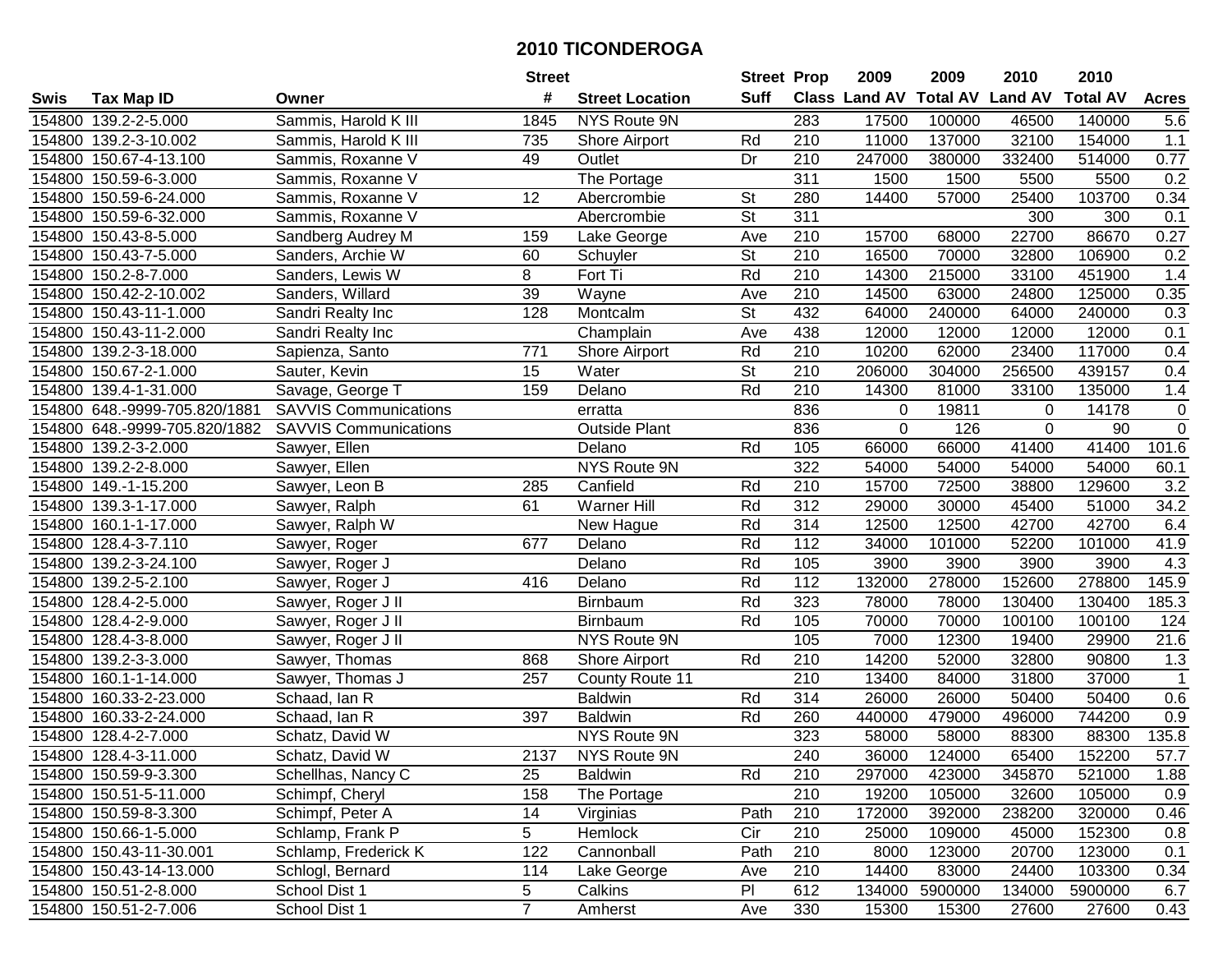|        |                         |                       | <b>Street</b>   |                        | <b>Street Prop</b>       |                  | 2009                          | 2009    | 2010           | 2010            |                 |
|--------|-------------------------|-----------------------|-----------------|------------------------|--------------------------|------------------|-------------------------------|---------|----------------|-----------------|-----------------|
| Swis   | <b>Tax Map ID</b>       | Owner                 | #               | <b>Street Location</b> | <b>Suff</b>              |                  | <b>Class Land AV Total AV</b> |         | <b>Land AV</b> | <b>Total AV</b> | <b>Acres</b>    |
|        | 154800 150.4-1-3.000    | School Dist 1         | 154             | Alexandria             | Ave                      | 612              | 300000                        | 7700000 |                | 463800 11900000 | 45.14           |
|        | 154800 150.4-2-1.000    | School Dist 1         |                 | Alexandria             | Ave                      | 591              | 23000                         | 28000   | 35600          | 43300           | 9.15            |
|        | 154800 139.4-2-17.000   | Schouton, Edwin R     | 146             | Shanahan               | Rd                       | 210              | 15500                         | 61000   | 38200          | 78100           | $\sqrt{3}$      |
|        | 154800 150.82-2-3.000   | Schroeder, Richard A  | 32              | Cottage                | Rd                       | 210              | 245000                        | 317000  | 340000         | 413400          | 0.3             |
|        | 154800 150.34-3-7.000   | Schryer, Dayne        | 77              | Wayne                  | Ave                      | 210              | 15000                         | 87000   | 26500          | 116200          | 0.4             |
|        | 154800 150.51-10-13.300 | Schryer, Howard D III | 4               | Oak                    | $\overline{\mathsf{St}}$ | 311              | 8900                          | 8900    | 21000          | 21000           | 0.13            |
|        | 154800 150.51-10-13.100 | Schryer, Howard D III | 4               | Oak                    | <b>St</b>                | 210              | 10700                         | 66000   | 21700          | 72000           | 0.19            |
|        | 154800 150.42-4-1.100   | Schryer, Kayla M      | $\overline{2}$  | John                   | $\overline{\mathsf{St}}$ | 210              | 10400                         | 59000   | 21600          | 70000           | 0.18            |
|        | 154800 149.-1-12.200    | Schumejda, Kenneth S  |                 | Canfield               | Rd                       | 323              | 3900                          | 3900    | 16600          | 16600           | 5.2             |
|        | 154800 149.-1-12.100    | Schumejda, Kenneth S  | 250             | Canfield               | Rd                       | 240              | 26000                         | 139000  | 48400          | 241200          | 26.59           |
|        | 154800 139.1-1-44.000   | Schutze, John H       |                 | Warner Hill            | Rd                       | 322              | 114000                        | 116000  | 128000         | 128000          | 47.8            |
|        | 154800 160.34-1-12.000  | Scott, James M        | 64              | Tiroga Beach           | Ln                       | 210              | 185800                        | 270800  | 253600         | 355700          | 0.42            |
|        | 154800 139.15-2-1.000   | Scott, Judy A         | 19              | Veterans               | Rd                       | 210              | 14100                         | 77000   | 33300          | 97200           | 1.48            |
|        | 154800 150.51-10-37.000 | Scott, Raymond J      | 41              | Lake George            | Ave                      | 210              | 14000                         | 110000  | 23000          | 124000          | 0.3             |
|        | 154800 150.11-2-9.000   | Scripter, William F   | 10              | Kennedy                | Dr                       | 210              | 17500                         | 102000  | 27800          | 136400          | 0.69            |
|        | 154800 149.-1-24.000    | Scripter, William F   |                 | Canfield               | Rd                       | 912              | 20000                         | 20000   | 32800          | 32800           | 50.53           |
|        | 154800 150.59-6-4.000   | Scuderi, Angel L      | 56              | The Portage            |                          | $\overline{210}$ | 16000                         | 79000   | 30000          | 85500           | 0.5             |
|        | 154800 139.3-1-14.100   | Scuderi, Daniel S     | 144             | Veterans               | Rd                       | 240              | 22000                         | 144000  | 43100          | 190000          | 18.4            |
|        | 154800 150.67-3-6.000   | Scuderi, John         | 646             | The Portage            |                          | 311              | 16800                         | 16800   | 2000           | 2000            | 0.6             |
|        | 154800 150.67-3-7.000   | Scuderi, John         | 4               | The Portage            |                          | 210              | 15000                         | 76000   | 26500          | 95300           | 0.4             |
|        | 154800 139.3-2-48.100   | Scuderi, Margaret     |                 | Killicut Mountain      | Rd                       | 322              | 41000                         | 41000   | 78100          | 78100           | $\overline{82}$ |
|        | 154800 150.27-1-4.000   | Scuderi, Victor       | 103             | Park                   | Ave                      | 210              | 14000                         | 43000   | 23000          | 60000           | 0.3             |
| 154800 | 139.3-2-48.200          | Scuderi, Vincent      | 109             | Killicut Mountain      | Rd                       | 220              | 17400                         | 105000  | 46200          | 216500          | 5.5             |
| 154800 | 150.42-4-12.000         | Scupien, David M      | 21              | Schuyler               | <b>St</b>                | 210              | 8000                          | 42000   | 20700          | 63200           | 0.1             |
|        | 154800 139.3-2-7.000    | Sears, Patricia T     | $\overline{31}$ | Old Chilson            | Rd                       | $\overline{210}$ | 11000                         | 38000   | 25400          | 50100           | 0.5             |
|        | 154800 139.3-2-56.000   | Sears, Patricia T     |                 | Old Chilson            | Rd                       | 314              | 11100                         | 11100   | 38200          | 38200           | $\overline{5}$  |
|        | 154800 138.55-2-1.000   | Secone Family Trust   | 15              | Harris Point           | Way                      | 280              | 147600                        | 241000  | 219300         | 329400          | 2.77            |
|        | 154800 160.42-1-10.000  | Secor, Arthur J       | 102             | Tiroga Beach           | Ln                       | 210              | 15800                         | 160000  | 44200          | 250000          | 0.4             |
|        | 154800 149.-1-34.110    | Secuna, Brant         | 195             | <b>Bull Rock</b>       | Rd                       | 240              | 22000                         | 94000   | 43000          | 149900          | 18.3            |
|        | 154800 149.-1-33.000    | Secuna, Brant         |                 | <b>Bull Rock</b>       | Rd                       | 323              | 45000                         | 45000   | 72800          | 72800           | 112             |
|        | 154800 149.-1-34.200    | Secuna, Brant         | 161             | <b>Bull Rock</b>       | Rd                       | 322              | 48000                         | 53000   | 81400          | 81400           | 87.17           |
|        | 154800 138.4-1-25.200   | Seissen, Robert       | 2928            | NYS Route 74           |                          | $\overline{210}$ | 16900                         | 63000   | 44000          | 105000          | 4.82            |
|        | 154800 160.33-2-2.000   | Seissen, Theodore H   | 489             | <b>Baldwin</b>         | Rd                       | $\overline{210}$ | 224000                        | 325000  | 321800         | 473300          | 0.4             |
|        | 154800 139.4-1-15.000   | Senneville, Edward P  | $\overline{58}$ | Charboneau             | Rd                       | 270              | 14000                         | 38000   | 31800          | 55800           | $\mathbf{1}$    |
|        | 154800 139.2-2-7.120    | Senneville, Eric      | 1729            | NYS Route 9N           |                          | 210              | 10200                         | 59000   | 23400          | 100000          | 0.4             |
|        | 154800 150.75-3-17.000  | Seth, Mark L          | 110             | <b>Black Point</b>     | Rd                       | 210              | 140000                        | 209000  | 243200         | 440000          | 0.13            |
|        | 154800 150.11-2-26.000  | Shapiro, Nelson S     | 18              | Birchwood              | Dr                       | 210              | 18600                         | 156000  | 32100          | 288000          | 0.82            |
|        | 154800 150.11-1-51.000  | Sharkey, James V      | 20              | Eichen                 | <b>St</b>                | 210              | 6000                          | 72000   | 8200           | 72000           | 0.1             |
|        | 154800 150.51-9-8.000   | Sharkey, Michael P    | 50              | Highland               | <b>St</b>                | 210              | 14000                         | 113000  | 23000          | 145600          | 0.3             |
|        | 154800 150.51-5-9.000   | Sharkey, Paul J       | 20              | Defiance               | <b>St</b>                | 210              | 15000                         | 42000   | 26500          | 80600           | 0.4             |
|        | 154800 150.82-2-19.000  | Sharpe Stephen N      |                 | Cottage                | Rd                       | 311              | 25000                         | 25000   | 60500          | 60500           | 0.3             |
|        | 154800 150.42-3-25.100  | Sharpe, Frederika     |                 | George                 | St                       | 323              | 700                           | 700     | 800            | 800             | 0.23            |
|        |                         |                       |                 |                        |                          |                  |                               |         |                |                 |                 |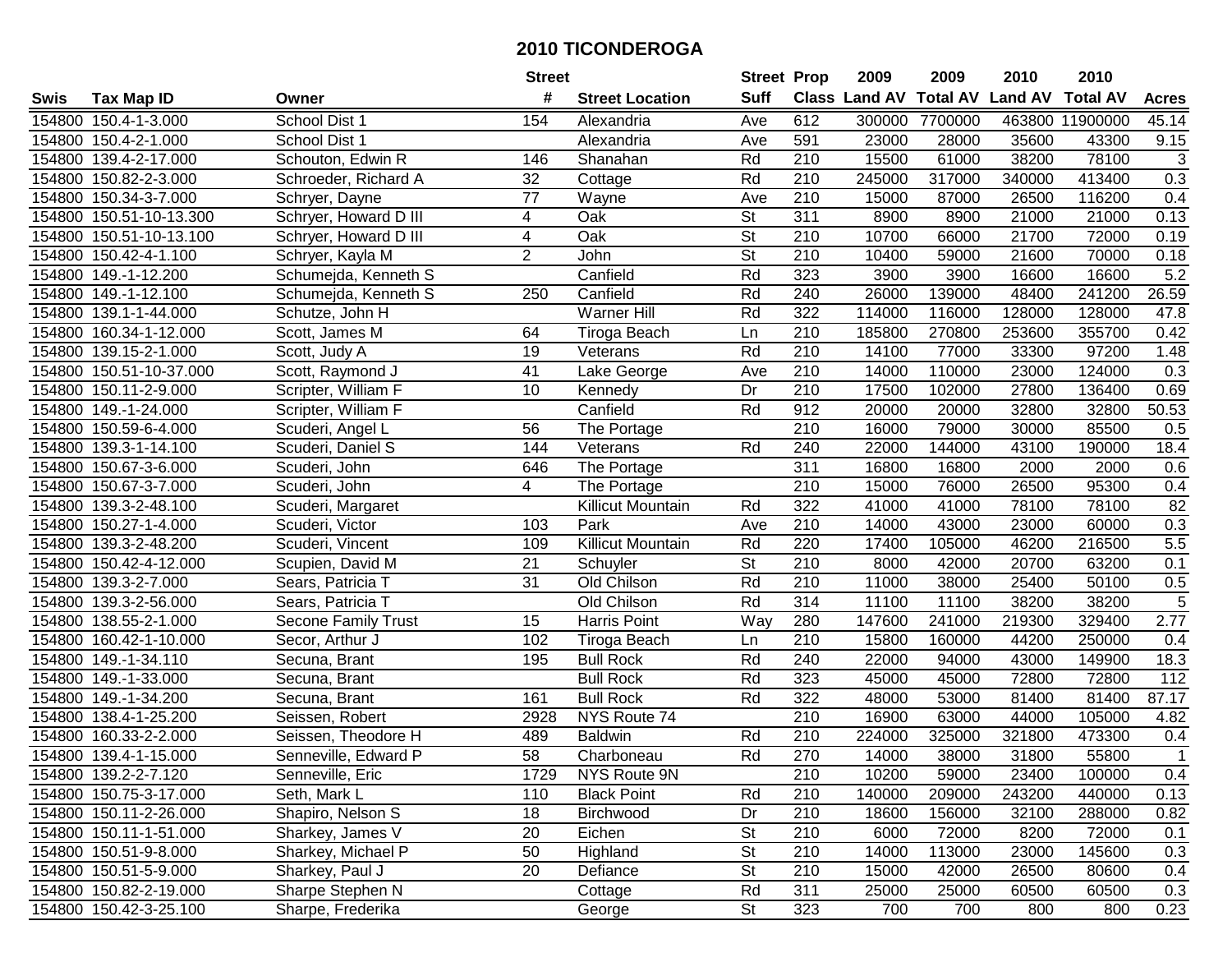|        |                         |                           | <b>Street</b>   |                        | <b>Street Prop</b>       |                  | 2009                          | 2009   | 2010           | 2010            |                  |
|--------|-------------------------|---------------------------|-----------------|------------------------|--------------------------|------------------|-------------------------------|--------|----------------|-----------------|------------------|
| Swis   | <b>Tax Map ID</b>       | Owner                     | #               | <b>Street Location</b> | <b>Suff</b>              |                  | <b>Class Land AV Total AV</b> |        | <b>Land AV</b> | <b>Total AV</b> | <b>Acres</b>     |
|        | 154800 150.50-1-23.002  | Sharrow, Gifford L        | 41              | Lord Howe              | St                       | 210              | 16100                         | 117000 | 30100          | 173000          | 0.51             |
|        | 154800 150.51-4-22.000  | Sharrow, John P Jr        | 90              | Champlain              | Ave                      | 210              | 14100                         | 76000  | 23400          | 95400           | 0.31             |
|        | 154800 150.59-2-27.000  | Sharrow, John P Sr        | 14              | Lake George            | Ave                      | 210              | 16800                         | 50000  | 30700          | 51300           | 0.6              |
|        | 154800 139.15-3-12.000  | Sharrow, Pearl            | 1450            | NYS Route 9N           |                          | 210              | 10200                         | 78000  | 23400          | 98300           | 0.4              |
|        | 154800 159.-1-23.100    | Shattuck, Sheldon M       | 70              | Shattuck               | Rd                       | 240              | 56700                         | 102000 | 153900         | 206000          | 188.83           |
|        | 154800 150.59-5-19.100  | Shaw, Daniel J            | 64              | The Portage            |                          | 220              | 15000                         | 137000 | 26500          | 175000          | 0.4              |
|        | 154800 150.43-12-3.000  | Shaw, Elliot A            | 127             | Lake George            | Ave                      | 210              | 14000                         | 104000 | 23000          | 167100          | 0.3              |
|        | 154800 150.34-3-11.000  | Shaw, Michael J           | 49              | Saint Clair            | $\overline{\mathsf{St}}$ | 210              | 11000                         | 70000  | 21900          | 103900          | 0.2              |
|        | 154800 150.51-6-14.022  | Shaw, Michelle E          | 98              | The Portage            |                          | 230              | 20200                         | 95000  | 34000          | 177000          | 1.2              |
|        | 154800 150.51-6-23.000  | Shaw, Michelle E          |                 | The Portage            |                          | 314              |                               |        | 9300           | 9300            | 2.9              |
|        | 154800 150.51-9-5.000   | Shaw, Ronnie L            | 38              | Highland               | <b>St</b>                | 210              | 14000                         | 82000  | 23000          | 127400          | 0.3              |
|        | 154800 150.59-11-1.000  | Shaw, Wendy M             |                 | Crown                  | Hts                      | 311              | 200                           | 200    | 300            | 300             | 0.02             |
|        | 154800 150.59-5-15.000  | Shaw, Wendy M             |                 | The Portage            |                          | $\overline{311}$ | 4000                          | 4000   | 20700          | 20700           | 0.1              |
|        | 154800 150.59-5-16.000  | Shaw, Wendy M             | 78              | The Portage            |                          | 210              | 15000                         | 83000  | 27200          | 115000          | 0.42             |
|        | 154800 150.42-6-8.200   | Sheehan, John C           | 157             | Lord Howe              | <b>St</b>                | 210              | 9800                          | 86000  | 21400          | 105300          | 0.16             |
|        | 154800 150.42-6-8.100   | Sheehan, John C           | 153             | Lord Howe              | <b>St</b>                | 270              | 14300                         | 19800  | 24100          | 36000           | 0.33             |
|        | 154800 150.34-3-15.000  | Sheehan, Karen M          | 6               | <b>Third</b>           | Ave                      | 210              | 14000                         | 57000  | 23000          | 93100           | 0.3              |
|        | 154800 150.44-12-1.000  | Sheldon, Frank            | $\overline{58}$ | Cossey                 | $\overline{\mathsf{St}}$ | 210              | 20200                         | 52000  | 34000          | 67000           | 1.2              |
|        | 154800 150.44-4-1.000   | Sheldon, Frank            |                 | Cossey                 | $\overline{\mathsf{St}}$ | 311              | 14000                         | 14000  | 14000          | 14000           | 0.3              |
|        | 154800 160.32-4-12.000  | Sheldon, Jane E           | 543             | <b>Baldwin</b>         | Rd                       | 260              | 257000                        | 286000 | 325400         | 389300          | 0.5              |
|        | 154800 150.11-2-11.000  | Shelmidine, David B       | 17              | Kennedy                | Dr                       | 220              | 14000                         | 159000 | 23000          | 199700          | 0.3              |
|        | 154800 150.43-16-2.000  | Shelton, Lorna G          | 143             | Champlain              | Ave                      | 411              | 18000                         | 136000 | 18000          | 170000          | 0.3              |
|        | 154800 160.26-1-25.000  | Sheridan, Peter           | 372             | <b>Baldwin</b>         | Rd                       | 260              | 36000                         | 53000  | 40300          | 85000           | 0.3              |
| 154800 | 150.59-6-20.000         | Shpur, Kristi             | 22              | The Portage            |                          | 210              | 11000                         | 79500  | 21900          | 117200          | 0.2              |
|        | 154800 138.13-3-5.100   | Shultz, James C           | 2213            | NYS Route 74           |                          | 220              | 164000                        | 220000 | 223500         | 290700          | 1.24             |
|        | 154800 150.34-5-2.100   | Signor, Kevin J           | 6               | Saint Clair            | <b>St</b>                | 210              | 11000                         | 53000  | 21900          | 65400           | 0.2              |
|        | 154800 150.51-10-11.000 | Silva, David              | 22              | Calkins                | PI                       | 220              | 11000                         | 78000  | 21900          | 144600          | 0.2              |
|        | 154800 151.17-1-7.000   | Silver Waters Estates LLC |                 | NYS Route 22           |                          | 314              | 9800                          | 9800   | 9800           | 9800            | 1.7              |
|        | 154800 151.3-1-8.000    | Silvernail, Terralee      | 377             | NYS Route 22           |                          | $\overline{210}$ | 6000                          | 50000  | 8200           | 88000           | 0.1              |
|        | 154800 160.1-3-15.000   | Simard, Albert J          | 162             | <b>NYS Route 9N</b>    |                          | $\overline{210}$ | 15800                         | 74000  | 39500          | 125000          | $\overline{3.4}$ |
|        | 154800 150.59-13-11.001 | Simpson, Leona S          | $\overline{23}$ | Colonial               | $\overline{\mathsf{St}}$ | $\overline{210}$ | 10100                         | 35000  | 21400          | 44900           | 0.16             |
|        | 154800 150.59-13-10.001 | Simpson, Leona S          |                 | Colonial               | $\overline{\mathsf{St}}$ | 311              | 10100                         | 10100  | 21400          | 21400           | 0.16             |
|        | 154800 150.59-13-6.300  | Simpson, Leona S          | $\overline{25}$ | Colonial               | $\overline{\mathsf{St}}$ | $\overline{210}$ | 10100                         | 47000  | 21500          | 75800           | 0.17             |
|        | 154800 160.33-2-4.000   | Singer Albert H Partners  | 480             | <b>Baldwin</b>         | Rd                       | $\overline{210}$ | 30000                         | 235000 | 87800          | 360000          | $\overline{2.7}$ |
|        | 154800 160.42-1-27.100  | Sinisgalli, Joseph        | 16              | Lakehouse              | Way                      | 220              | 247000                        | 455000 | 375200         | 650000          | 0.42             |
|        | 154800 150.50-1-8.000   | Slack, Darcee J           | 107             | Lord Howe              | St                       | 210              | 14000                         | 40000  | 23000          | 71400           | 0.3              |
|        | 154800 138.2-2-19.120   | Slade, Eugene             | 225             | Corduroy               | Rd                       | 240              | 26000                         | 98000  | 42000          | 165800          | 54.4             |
|        | 154800 138.2-1-28.002   | Slade, Eugene W           |                 | Corduroy               | Rd                       | 314              | 11800                         | 11800  | 3000           | 3000            | 5.59             |
|        | 154800 150.44-8-6.000   | Slater, David S           | 23              | Rock                   | St                       | 210              | 11000                         | 37000  | 20700          | 49200           | 0.1              |
|        | 154800 150.51-10-35.000 | Slater, Kasey E           | 15              | Highland               | <b>St</b>                | 210              | 14000                         | 152000 | 22400          | 220400          | 0.25             |
|        | 154800 150.44-7-14.000  | Slater, Richard E         | 24              | Rock                   | <b>St</b>                | 210              | 8000                          | 46000  | 20700          | 66200           | 0.1              |
|        | 154800 150.44-1-6.000   | Slater, Richard E Jr      | 105             | Cossey                 | $\overline{\mathsf{St}}$ | 280              | 16800                         | 50000  | 31700          | 118000          | 0.6              |
|        |                         |                           |                 |                        |                          |                  |                               |        |                |                 |                  |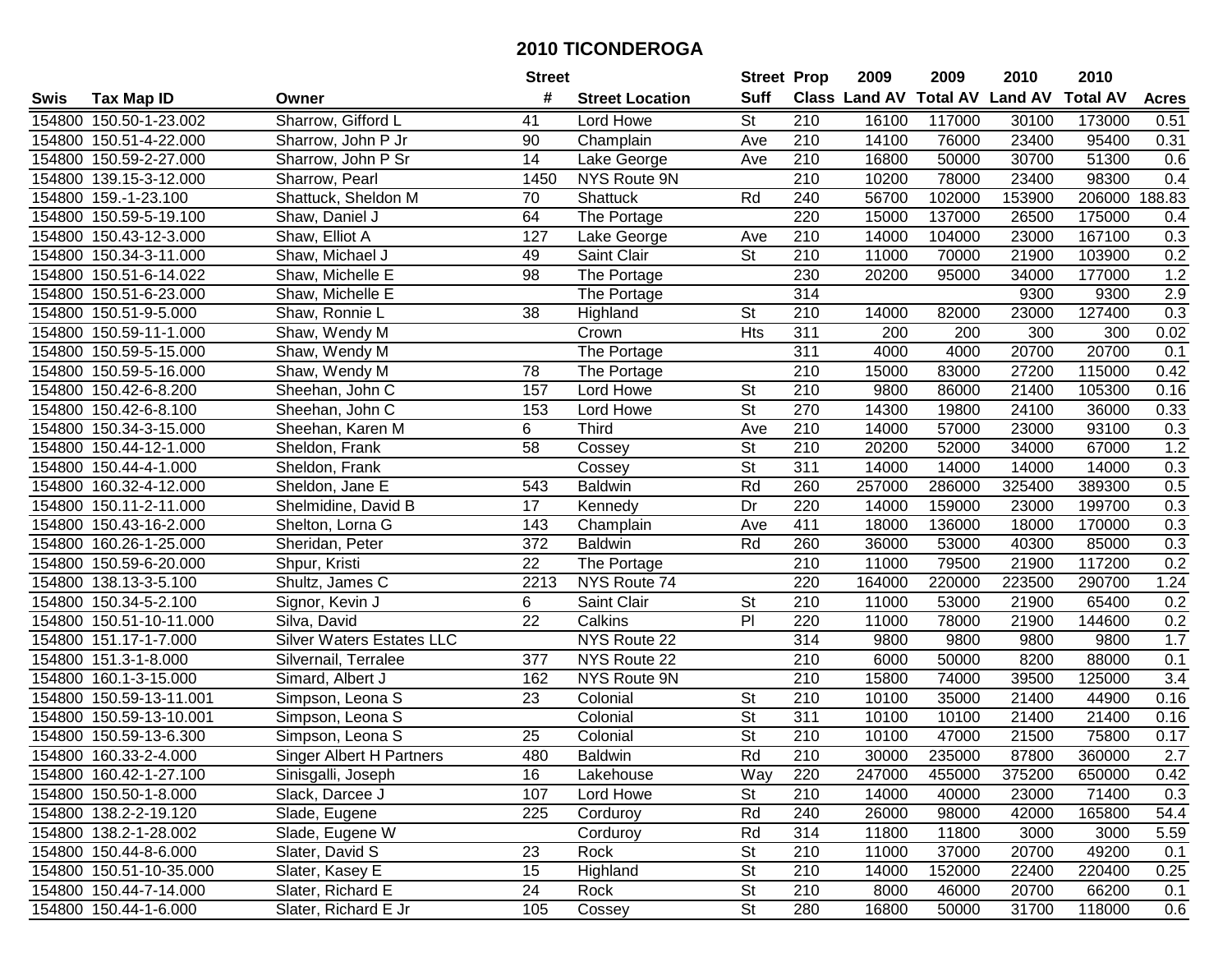|        |                         |                       | <b>Street</b>   |                        | <b>Street Prop</b>       |                  | 2009                 | 2009            | 2010           | 2010            |                |
|--------|-------------------------|-----------------------|-----------------|------------------------|--------------------------|------------------|----------------------|-----------------|----------------|-----------------|----------------|
| Swis   | <b>Tax Map ID</b>       | Owner                 | #               | <b>Street Location</b> | <b>Suff</b>              |                  | <b>Class Land AV</b> | <b>Total AV</b> | <b>Land AV</b> | <b>Total AV</b> | <b>Acres</b>   |
|        | 154800 150.65-1-2.001   | Slater, Russell L     | 142             | <b>Pine Springs</b>    | Dr                       | 210              | 23000                | 155000          | 59700          | 193200          | 0.55           |
|        | 154800 139.1-1-22.210   | Smalley, Janice       |                 | <b>Warner Hill</b>     | Rd                       | 270              | 21000                | 21000           | 41300          | 57900           | 15.68          |
|        | 154800 150.43-17-2.000  | Smith James E         | 110             | Champlain              | Ave                      | 220              | 16000                | 85000           | 30000          | 250000          | 0.5            |
|        | 154800 139.2-2-17.000   | Smith Marion L        | 1573            | NYS Route 9N           |                          | $\overline{210}$ | 11600                | 110000          | 26700          | 186000          | 0.6            |
|        | 154800 150.43-6-2.000   | Smith, Barbara A      | 3               | Wayne                  | Ave                      | 210              | 8000                 | 41000           | 20700          | 82300           | 0.1            |
|        | 154800 150.51-10-38.000 | Smith, Barbara C      | 42              | Lake George            | Ave                      | 443              | 14000                | 43000           | 14000          | 43000           | 0.3            |
|        | 154800 150.44-5-2.000   | Smith, Brian          | 34              | Cossey                 | <b>St</b>                | 210              | 16000                | 59000           | 28800          | 70000           | 0.5            |
|        | 154800 150.44-7-10.200  | Smith, Brian K        | $\overline{2}$  | Woody                  | Ln                       | 270              | 10100                | 13700           | 21500          | 22500           | 0.17           |
|        | 154800 150.42-2-7.002   | Smith, Charles H      | 16              | Hinds                  | $\overline{\mathsf{St}}$ | $\overline{210}$ | 18400                | 52000           | 32000          | 95400           | 0.8            |
|        | 154800 138.15-1-18.000  | Smith, Donald         | 11              | <b>Putts Pond</b>      | Rd                       | 240              | 19100                | 35000           | 37800          | 67000           | 10.3           |
|        | 154800 150.59-5-27.000  | Smith, Donald L       | 35              | Abercrombie            | St                       | 210              | 15000                | 31000           | 26500          | 54900           | 0.4            |
|        | 154800 149.-1-10.100    | Smith, Donald W       | 368             | <b>Putts Pond</b>      | Rd                       | 240              | 84900                | 116700          | 147100         | 159200          | 178.35         |
|        | 154800 138.4-1-56.000   | Smith, Gerald J II    | 68              | Canfield               | Rd                       | 210              | 15100                | 102000          | 36600          | 161000          | 2.5            |
|        | 154800 138.4-1-55.110   | Smith, Gerald J II    |                 | Canfield               | Rd                       | 312              | 11800                | 23000           | 41700          | 59500           | 6.08           |
|        | 154800 150.44-7-10.100  | Smith, Howard         | 6               | Woody                  | Ln                       | 210              | 17600                | 97000           | 31300          | 113400          | 0.7            |
|        | 154800 150.35-4-1.000   | Smith, Howard A       | 35              | Grace                  | Ave                      | 210              | 15000                | 83000           | 26500          | 148400          | 0.4            |
|        | 154800 150.34-4-8.000   | Smith, Richard S      | $\overline{38}$ | Saint Clair            | $\overline{\mathsf{St}}$ | 210              | 15000                | 152000          | 30000          | 185900          | 0.5            |
|        | 154800 160.1-1-22.002   | Smith, Rose M         | 223             | County Route 11        |                          | 210              | 13600                | 55000           | 31000          | 77200           | 0.94           |
|        | 154800 160.27-1-1.000   | Smith, Scott          | 212             | <b>Black Point</b>     | Rd                       | 210              | 311000               | 361000          | 380000         | 754500          | 0.6            |
|        | 154800 150.44-11-10.000 | Smith, Steven         |                 | <b>Myers</b>           | St                       | 314              | 3000                 | 3000            | 10900          | 10900           | 0.2            |
|        | 154800 150.35-5-30.000  | Smith, Steven C       | 38              | Mount Hope             | Ave                      | 210              | 11000                | 69000           | 24400          | 83000           | 0.34           |
|        | 154800 150.44-11-12.000 | Smith, Steven M       | $\overline{7}$  | <b>Myers</b>           | St                       | 210              | 16000                | 72000           | 30000          | 108500          | 0.5            |
|        | 154800 138.4-1-30.100   | Smith, Tammy          |                 | County Route 56        |                          | 312              | 28000                | 31000           | 62000          | 67800           | 47.4           |
| 154800 | 138.4-1-32.000          | Smith, Tammy          | 20              | County Route 56        |                          | 210              | 14100                | 78000           | 32100          | 95000           | 1.1            |
|        | 154800 150.51-10-6.000  | Smith, Terence R      | 16              | Calkins                | $\overline{P}$           | 210              | 15000                | 53000           | 26500          | 65600           | 0.4            |
|        | 154800 150.44-10-5.000  | Smith, Terrence R     | 50              | River                  | Rd                       | 210              | 11000                | 67000           | 32100          | 100000          | 1.03           |
|        | 154800 138.55-4-1.002   | Smith, Theresa M      | 34              | Harris Point           | Way                      | 270              | 26000                | 44000           | 36000          | 48000           | 0.5            |
|        | 154800 150.34-5-6.000   | Smith, Timothy R      | 9               | Hinds                  | St                       | 210              | 14300                | 56000           | 24100          | 78000           | 0.33           |
|        | 154800 150.51-10-27.000 | Smith, Tracy R        | 35              | Highland               | $\overline{\mathsf{St}}$ | 210              | 14000                | 68000           | 34900          | 130000          | 1.49           |
|        | 154800 139.3-1-19.000   | Smith, Vicki L        | 67              | Veterans               | Rd                       | $\overline{210}$ | 8000                 | 104000          | 16300          | 99700           | 0.2            |
|        | 154800 150.1-1-15.000   | Snow, James           |                 | Old Chilson            | Rd                       | 910              | 8300                 | 8300            | 13500          | 13500           | 20.8           |
|        | 154800 150.1-2-4.000    | Snow, James           |                 | Old Chilson            | Rd                       | 322              | 12900                | 12900           | 32200          | 32200           | 11.4           |
|        | 154800 150.1-2-2.000    | Snow, James           | 503             | Old Chilson            | Rd                       | $\overline{210}$ | 14800                | 93000           | 35000          | 163000          | $\overline{2}$ |
|        | 154800 150.34-1-16.000  | Snyder, Dale          | $\overline{13}$ | <b>Third</b>           | Ave                      | $\overline{210}$ | 15000                | 132000          | 26500          | 186400          | 0.4            |
|        | 154800 150.42-2-12.000  | Snyder, Gail M        | 33              | Montcalm               | St                       | 210              | 16200                | 77000           | 30200          | 117400          | 0.53           |
|        | 154800 150.3-1-11.000   | Sola, Emily           | 592             | NYS Route 9N           |                          | 210              | 14500                | 60000           | 34000          | 89300           | 1.69           |
|        | 154800 150.3-1-10.000   | Sola, Emily G         |                 | NYS Route 9N           |                          | 323              | 52000                | 52000           | 7500           | 7500            | 151            |
|        | 154800 150.35-7-21.100  | Sola, Thomas          |                 | Wayne                  | Ave                      | 311              | 1500                 | 1500            | 1500           | 1500            | 0.2            |
|        | 154800 150.35-7-19.000  | Sola, Thomas          |                 | Wayne                  | Ave                      | 311              | 8300                 | 8300            | 8300           | 8300            | 0.57           |
|        | 154800 150.35-7-7.000   | Sola, Thomas          | 82              | Grace                  | Ave                      | 210              | 11000                | 95000           | 21900          | 167200          | 0.2            |
|        | 154800 150.65-1-12.000  | Sorette, Philip J     | 125             | Pine Springs           | Dr                       | 210              | 24000                | 146000          | 51350          | 210000          | 0.6            |
|        | 154800 139.4-1-26.000   | Spaulding, Angelica K | 243             | Delano                 | Rd                       | 210              | 14200                | 168000          | 32800          | 179400          | 1.3            |
|        |                         |                       |                 |                        |                          |                  |                      |                 |                |                 |                |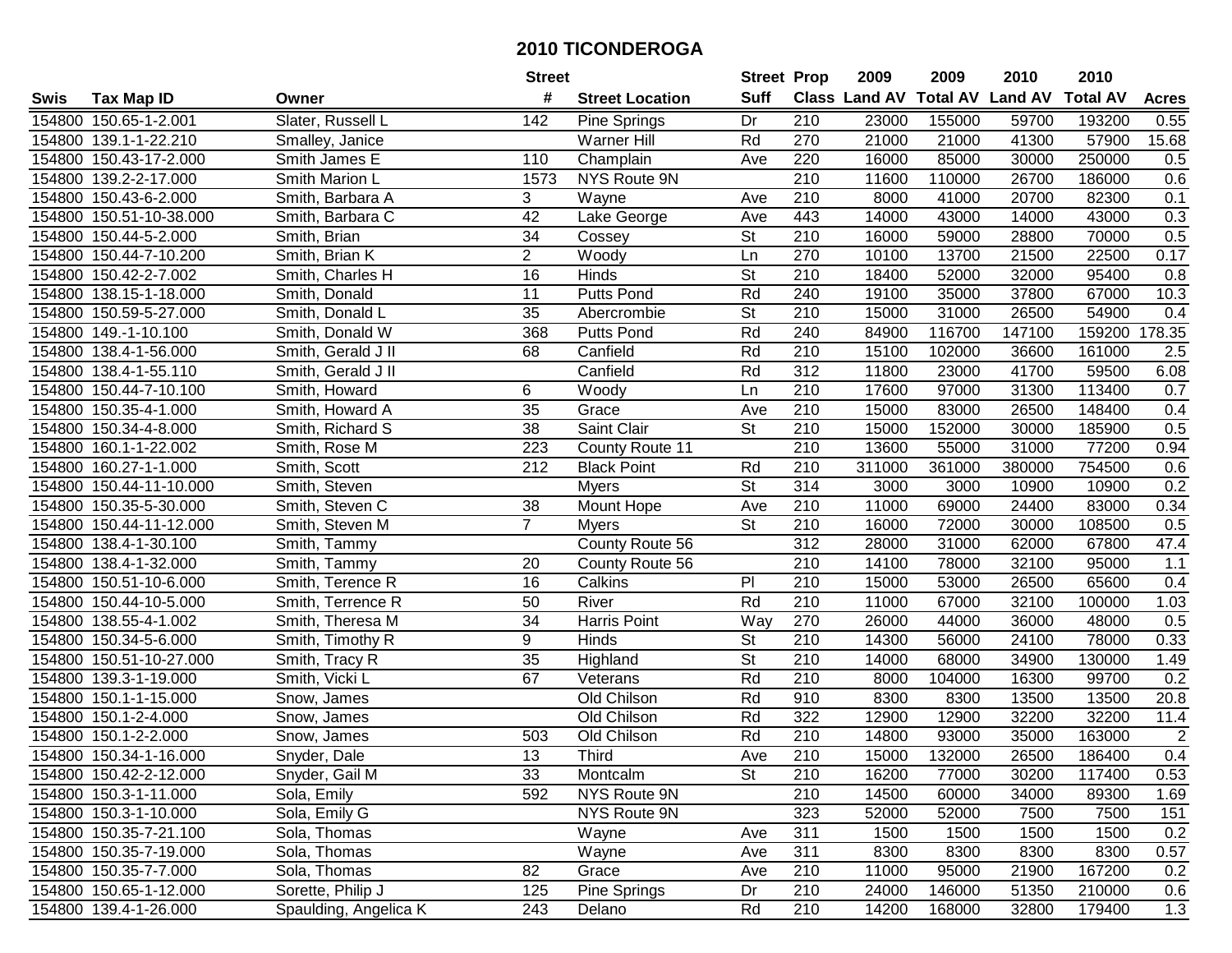|        |                          |                               | <b>Street</b>   |                        | <b>Street Prop</b>       |                  | 2009          | 2009            | 2010           | 2010            |                |
|--------|--------------------------|-------------------------------|-----------------|------------------------|--------------------------|------------------|---------------|-----------------|----------------|-----------------|----------------|
| Swis   | <b>Tax Map ID</b>        | Owner                         | #               | <b>Street Location</b> | <b>Suff</b>              |                  | Class Land AV | <b>Total AV</b> | <b>Land AV</b> | <b>Total AV</b> | <b>Acres</b>   |
|        | 154800 150.43-7-2.000    | Spaulding, Douglas            | 74              | Montcalm               | St                       | 482              | 48000         | 86000           | 48000          | 86000           | 0.5            |
|        | 154800 150.27-3-4.100    | Spaulding, Grant              | 241             | Burgoyne               | Rd                       | 210              | 24100         | 78000           | 46800          | 123500          | 5.1            |
|        | 154800 140.1-1-1.001/1   | <b>Specialty Minerals Inc</b> |                 | Shore Airport          | Rd                       | 710              | 100           | 790240          | 100            | 790240          | $\mathbf 0$    |
|        | 154800 149.-1-64.000     | Speer, James G                |                 | <b>Putts Pond</b>      | Rd                       | 323              | 1300          | 1300            | 1300           | 1300            | 6.36           |
|        | 154800 149.-1-52.000     | Speer, James G                |                 | Putts Pond             | Rd                       | 323              | 1000          | 1000            | 1000           | 1000            | 20.22          |
|        | 154800 149.-1-51.000     | Speer, James G                | 573             | Putts Pond             | Rd                       | 260              | 17300         | 70000           | 32300          | 91100           | 10.63          |
|        | 154800 150.34-4-14.000   | Sperry, George C              | 53              | Wayne                  | Ave                      | 210              | 14000         | 94000           | 23000          | 138500          | 0.3            |
|        | 154800 150.59-7-16.015   | Sprague, Sandra M             | $\overline{27}$ | The Portage            |                          | 210              | 16000         | 89000           | 30500          | 108500          | 0.57           |
|        | 154800 150.51-4-17.000   | Spring, Douglas R             |                 | Champlain              | Ave                      | 311              | 15000         | 15000           | 26500          | 26500           | 0.4            |
|        | 154800 150.51-4-18.000   | Spring, Douglas R             | 80              | Champlain              | Ave                      | 210              | 14700         | 62000           | 25500          | 123700          | 0.37           |
|        | 154800 139.48-1-6.000    | Spring, Douglas R             | 8               | Dusty                  | Ln                       | 270              | 14300         | 37000           | 34000          | 55800           | 1.81           |
|        | 154800 150.59-5-21.000   | Spring, Eleanor C             |                 | Crown                  | Hts                      | 311              | 4000          | 4000            | 20700          | 20700           | 0.1            |
|        | 154800 138.13-1-1.000    | Spring, Eleanor C             | 25              | Prospect               | Ln                       | 260              | 121000        | 183000          | 170400         | 239600          | 0.27           |
|        | 154800 150.59-7-12.000   | Spring, Wendell L             | 41              | The Portage            |                          | 210              | 20000         | 89000           | 33100          | 150000          | $\mathbf 1$    |
|        | 154800 150.67-6-3.120    | St Andrews, Charles Jr        | 39              | <b>Black Point</b>     | Rd                       | 210              | 22300         | 104000          | 52800          | 156900          | 0.7            |
|        | 154800 150.44-1-2.000    | St Andrews, John              | 204             | Montcalm               | St                       | 210              | 8000          | 47500           | 20700          | 83400           | 0.1            |
|        | 154800 150.11-1-16.000   | St Andrews, John D            | 836             | NYS Route 9N           |                          | 270              | 14900         | 27000           | 35800          | 60000           | 2.25           |
|        | 154800 150.35-6-7.100    | St Denis, David               | 104             | <b>Burgoyne</b>        | Rd                       | 210              | 20000         | 78000           | 33300          | 105700          | $\overline{1}$ |
|        | 154800 150.35-6-8.000    | St Denis, Wilfred J           | 106             | Burgoyne               | Rd                       | 210              | 13400         | 82000           | 22800          | 92500           | 0.28           |
|        | 154800 150.43-8-9.000    | St Marys Church               | 145             | Lake George            | Ave                      | 210              | 8000          | 112000          | 20700          | 159500          | 0.1            |
|        | 154800 150.2-7-16.000    | St Marys Church               | 195             | Alexandria             | Ave                      | 695              | 8600          | 8600            | 13300          | 13300           | 17.28          |
|        | 154800 150.43-16-1.000/1 | <b>St Marys Rectory</b>       | 22              | Father Jogues          | P <sub>1</sub>           | 620              | 0             | 170000          | 100            | 170000          | $\mathbf 0$    |
|        | 154800 150.43-16-1.000   | St Marys School               | 18              | <b>Father Jogues</b>   | P                        | 612              | 74000         | 1440000         | 74000          | 1440000         | 3.7            |
| 154800 | 150.83-1-11.212          | Staats, Elizabeth             | 43              | <b>Mossy Point</b>     | Rd                       | 210              | 459000        | 558000          | 500800         | 681600          | 1.35           |
|        | 154800 150.52-2-2.200    | Stacy, Joseph P               | 19              | <b>Battery</b>         | $\overline{\mathsf{St}}$ | $\overline{210}$ |               |                 | 34500          | 130200          | 1.36           |
|        | 154800 150.52-2-3.000    | Stacy, Maureen                | 32              | Defiance               | $\overline{\mathsf{St}}$ | 210              | 11000         | 37000           | 28600          | 75000           | 0.46           |
|        | 154800 150.58-1-8.000    | Stacy, Victor                 | 219             | Alexandria             | Ave                      | 270              | 16000         | 36000           | 30000          | 47000           | 0.5            |
|        | 154800 160.42-1-23.200   | Staley, Elizabaeth K          |                 | <b>Black Point</b>     | Rd                       | 311              | 10800         | 10800           | 10800          | 10800           | 0.49           |
|        | 154800 160.42-1-20.112   | Staley, Elizabeth K           | 56              | Tiroga Beach           | Ln                       | $\overline{210}$ | 238000        | 309000          | 220000         | 310000          | 0.45           |
|        | 154800 150.65-1-14.000   | Stanfield, Theodore S         | 147             | Pine Springs           | Dr                       | $\overline{210}$ | 24000         | 167000          | 60450          | 230000          | 0.57           |
|        | 154800 138.2-2-3.000     | Stanilka, Benjamin E Jr       | 263             | Corduroy               | Rd                       | $\overline{210}$ | 11000         | 104000          | 31400          | 104000          | 0.97           |
|        | 154800 150.51-10-43.000  | Stanilka, John M              | 58              | Lake George            | Ave                      | 220              | 14000         | 60000           | 23000          | 111000          | 0.3            |
|        | 154800 139.3-2-10.000    | Stanilka, Timothy T           | 186             | County Route 56        |                          | 280              | 17100         | 66000           | 33600          | 90000           | 1.4            |
|        | 154800 150.51-1-19.000   | Stanilka, Timothy T           | 57              | Lake George            | Ave                      | 210              | 14000         | 57000           | 23000          | 82100           | 0.3            |
|        | 154800 150.34-9-12.000   | Stanley, Helen H              |                 | Race Track             | Rd                       | 311              | 3900          | 3900            | 28300          | 28300           | 1.9            |
|        | 154800 150.11-2-17.000   | Stanley, John J               | 48              | Alexandria             | Ave                      | 210              | 14700         | 50000           | 35100          | 78700           | 2.03           |
|        | 154800 150.44-10-1.000   | State Of New York             |                 | <b>Putts Pond</b>      | Rd                       | 593              | 2500          | 2500            | 33400          | 33400           | 1.5            |
|        | 154800 150.36-4-2.000    | State Of New York             |                 | Montcalm               | <b>St</b>                | 593              | 40000         | 40000           | 60000          | 60000           | 0.4            |
|        | 154800 150.59-10-1.000   | State Of New York             |                 | Lord Howe              | St                       | 821              | 16300         | 16300           | 25200          | 25200           | 2.6            |
|        | 154800 150.59-1-1.000    | State Of New York             |                 | Alexandria             | Ave                      | 821              | 21000         | 21000           | 32500          | 32500           | 3.53           |
|        | 154800 150.83-1-2.000    | <b>State Of New York</b>      | 158             | <b>Black Point</b>     | Rd                       | 961              | 695000        | 695000          | 800000         | 800000          | 13             |
|        | 154800 150.58-2-3.100    | Stellar Propane Svc Corp      | 232             | Alexandria             | Ave                      | 441              | 31000         | 143000          | 60000          | 260000          | 1.17           |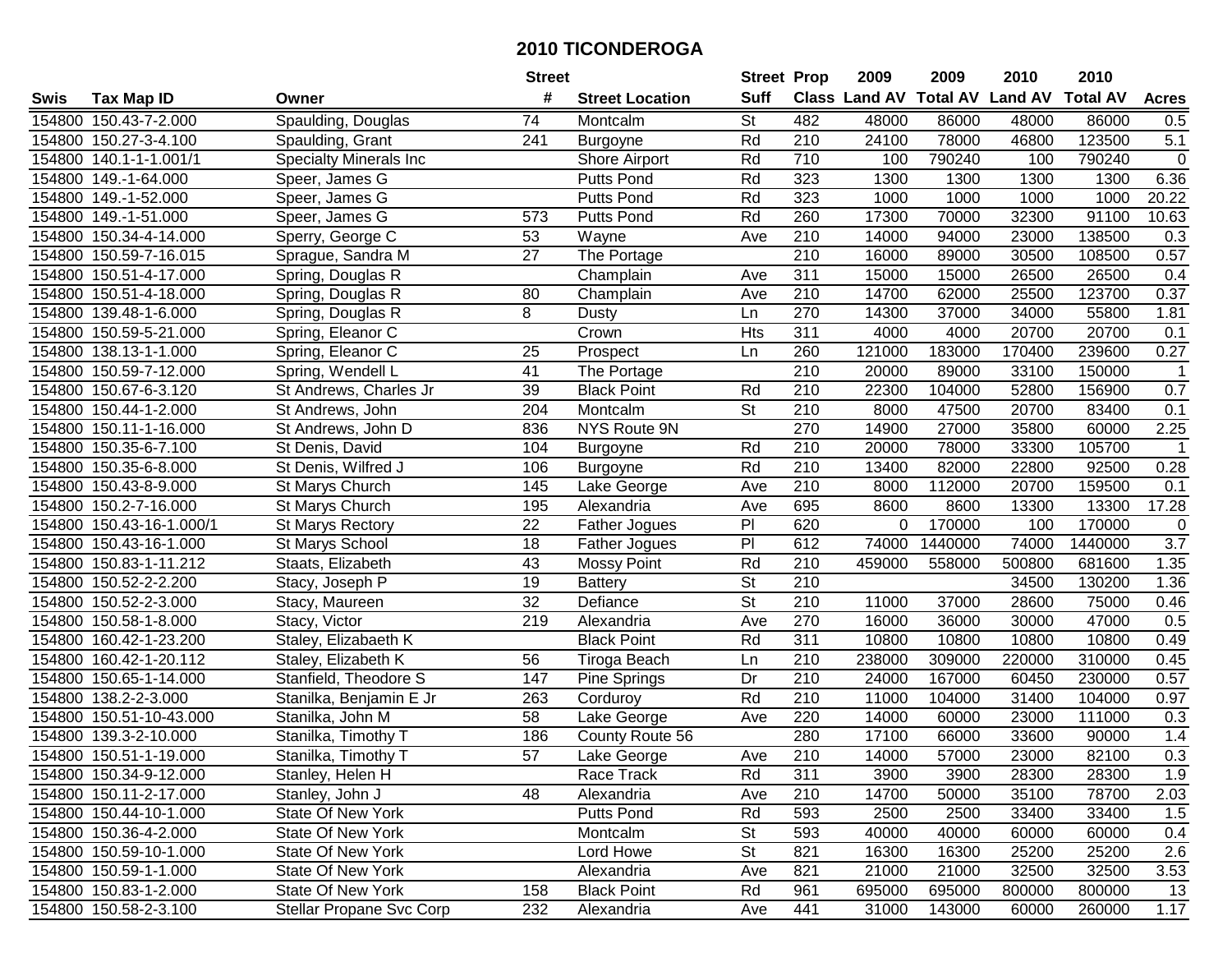|        |                        |                              | <b>Street</b>   |                        | <b>Street Prop</b>       |                  | 2009                          | 2009   | 2010           | 2010            |                  |
|--------|------------------------|------------------------------|-----------------|------------------------|--------------------------|------------------|-------------------------------|--------|----------------|-----------------|------------------|
| Swis   | <b>Tax Map ID</b>      | Owner                        | #               | <b>Street Location</b> | <b>Suff</b>              |                  | <b>Class Land AV Total AV</b> |        | <b>Land AV</b> | <b>Total AV</b> | <b>Acres</b>     |
|        | 154800 160.42-1-16.000 | Stenson, Ann                 | 77              | Tiroga Beach           | Ln                       | 260              | 60000                         | 98000  | 44200          | 144500          | 0.4              |
|        | 154800 138.13-3-3.000  | Stevens, Nancy D             | 2203            | NYS Route 74           |                          | 311              | 20000                         | 20000  | 88900          | 88900           | 0.1              |
|        | 154800 138.13-3-4.000  | Stevens, Nancy D             | 2200            | NYS Route 74           |                          | 210              | 10000                         | 136000 | 36000          | 146500          | 0.5              |
|        | 154800 138.13-2-15.000 | Stevens, Nancy D             |                 | NYS Route 74           |                          | 314              | 25000                         | 25000  | 55400          | 55400           | 3.3              |
|        | 154800 138.55-1-6.000  | Stevens, Robert J            | 2233            | NYS Route 74           |                          | 210              | 99000                         | 146000 | 157900         | 222600          | 0.2              |
|        | 154800 138.55-5-6.000  | Stevens, Robert J            | 2236            | NYS Route 74           |                          | $\overline{312}$ | 4600                          | 4600   | 29100          | 29200           | 0.26             |
|        | 154800 150.43-4-15.000 | Stewart, Mark                | 113             | Montcalm               | St                       | 482              | 24000                         | 63000  | 24000          | 63000           | 0.18             |
|        | 154800 150.42-3-8.000  | Stewarts Ice Cream Co Inc    | $\overline{26}$ | Montcalm               | $\overline{\mathsf{St}}$ | 486              | 65000                         | 340000 | 65000          | 340000          | 0.7              |
|        | 154800 150.42-3-9.000  | Stewarts Ice Cream Co Inc    |                 | Montcalm               | $\overline{\mathsf{St}}$ | 486              | 72000                         | 120000 | 72000          | 140000          | 0.8              |
|        | 154800 150.67-3-5.000  | Stiles, Bruce D              | 10              | The Portage            |                          | 210              | 16400                         | 75000  | 30300          | 114500          | 0.55             |
|        | 154800 150.67-2-2.000  | Stipo, Michael               | 11              | Water                  | St                       | 210              | 239000                        | 675000 | 325000         | 757700          | 0.6              |
|        | 154800 150.1-3-6.200   | Stipo, Michael C             | 730             | NYS Route 9N           |                          | 314              | 21000                         | 21000  | 36200          | 36200           | 17.66            |
|        | 154800 150.42-2-18.000 | Stitt, Maria L               | 15              | Montcalm               | <b>St</b>                | 483              | 72000                         | 154000 | 72000          | 154000          | 0.8              |
|        | 154800 150.4-1-33.000  | Stock, Robert J              | 34              | Stoughton              | Dr                       | 210              | 395000                        | 670000 | 393600         | 875000          | 1.06             |
|        | 154800 150.2-7-13.002  | Stockmar, Rodney             | 39              | Lord Howe              | St                       | 210              | 16300                         | 92000  | 41700          | 195700          | 4.08             |
|        | 154800 138.15-1-7.000  | Stoddard, John M             | 26              | Hall                   | Rd                       | 210              | 14800                         | 64000  | 35000          | 131500          | $\overline{c}$   |
| 154800 | 150.51-6-5.100         | Stoddard, Sean               | 146             | The Portage            |                          | 270              | 8600                          | 12100  | 20900          | 32000           | 0.12             |
|        | 154800 140.3-1-7.000   | Stone, Peter J               |                 | <b>Shore Airport</b>   | Rd                       | 314              | 8700                          | 8700   | 26000          | 26000           | 1.38             |
|        | 154800 138.13-2-4.000  | Stone, Peter J               | 2050            | NYS Route 74           |                          | 210              | 107000                        | 148000 | 249100         | 298800          | 3.41             |
|        | 154800 150.58-3-1.120  | Stonitsch, Jessica           |                 | Alexandria             | Ave                      | 311              | 1400                          | 1400   | 1400           | 1400            | 0.3              |
|        | 154800 150.58-3-1.110  | Stonitsch, Jessica           | 16              | <b>Baldwin</b>         | Rd                       | 210              | 16000                         | 28000  | 30000          | 55000           | 0.5              |
| 154800 | 150.58-4-2.000         | Stonitsch, Jessica           |                 | <b>Baldwin</b>         | Rd                       | 323              | 600                           | 600    | 600            | 600             | 0.47             |
| 154800 | 150.58-3-1.300         | Stonitsch, Jessica           |                 | <b>Baldwin</b>         | Rd                       | 311              | 2200                          | 2200   | 20000          | 20000           | 0.55             |
| 154800 | 150.43-14-3.000        | Storer, Faye H               | 6               | Holcomb                | Ave                      | 210              | 14000                         | 68000  | 23000          | 107000          | 0.3              |
| 154800 | 150.35-2-13.000        | Stormer, Maureen A           | 10              | Park                   | Ave                      | $\overline{210}$ | 14400                         | 62000  | 24400          | 95200           | 0.34             |
|        | 154800 150.42-3-33.000 | Stormer, Richard J III       | $\overline{2}$  | George                 | $\overline{\mathsf{St}}$ | 210              | 15000                         | 69000  | 26500          | 93100           | 0.4              |
|        | 154800 150.35-2-4.000  | Stormer, Valerie M           | 42              | Grace                  | Ave                      | 210              | 11000                         | 45000  | 21900          | 77500           | 0.2              |
|        | 154800 150.51-2-10.000 | Streeter, John P             | 94              | Lake George            | Ave                      | 210              | 12800                         | 105000 | 22500          | 173200          | 0.26             |
|        | 154800 150.59-13-5.000 | Streeter, John P             | $\overline{26}$ | Pinnacle               | $\overline{\mathsf{St}}$ | 210              | 14000                         | 48000  | 23000          | 60000           | 0.3              |
|        | 154800 150.75-3-5.000  | Stroh, Frederick W           | 99              | <b>Black Point</b>     | Rd                       | $\overline{210}$ | 19800                         | 103000 | 57600          | 169300          | 0.9              |
|        | 154800 150.51-3-1.000  | Strum, Richard M             | $\overline{34}$ | Amherst                | Ave                      | $\overline{210}$ | 14000                         | 158000 | 23000          | 187000          | $\overline{0.3}$ |
|        | 154800 138.13-4-1.100  | Stubing, Harland H           | 1935            | NYS Route 74           |                          | 210              | 71300                         | 145000 | 175400         | 219800          | 0.46             |
|        | 154800 137.16-2-1.000  | Stubing, Sand J              | 1939            | NYS Route 74           |                          | 260              | 124000                        | 198000 | 133600         | 298200          | 1.3              |
|        | 154800 138.13-4-1.200  | Stubing, Sand J              | 1925            | NYS Route 74           |                          | $\overline{312}$ | 53000                         | 65000  | 151200         | 163100          | 0.61             |
|        | 154800 151.17-4-1.000  | Studer, Joseph I             |                 | NYS Route 22           |                          | 311              | 1500                          | 1500   | 1500           | 1500            | 0.1              |
|        | 154800 150.67-4-11.000 | <b>Summertime Dreams LLC</b> |                 | Outlet                 | Dr                       | 311              | 15800                         | 15800  | 35800          | 35800           | 0.4              |
|        | 154800 150.67-4-12.000 | <b>Summertime Dreams LLC</b> | 45              | Outlet                 | Dr                       | 210              | 207000                        | 420000 | 238000         | 582700          | 0.5              |
|        | 154800 150.59-4-4.000  | Sutphen, Robert T            | 89              | The Portage            |                          | 210              | 16000                         | 115000 | 30000          | 138400          | 0.5              |
|        | 154800 160.1-1-15.000  | Svehlak, John S              |                 | New Hague              | Rd                       | 314              | 9700                          | 9700   | 26000          | 26000           | 1.2              |
|        | 154800 150.67-3-4.004  | Swajger, Glenn D             | 12              | The Portage            |                          | 210              | 20000                         | 102000 | 33800          | 155300          | 1.16             |
|        | 154800 150.59-2-3.000  | Swan, Homer                  | 8               | Highland               | <b>St</b>                | 210              | 8000                          | 41000  | 20700          | 81000           | 0.1              |
|        | 154800 139.1-1-33.000  | Swan, Scott A                |                 | Warner Hill            | Rd                       | 314              | 10800                         | 10800  | 51000          | 51000           | $\overline{7}$   |
|        |                        |                              |                 |                        |                          |                  |                               |        |                |                 |                  |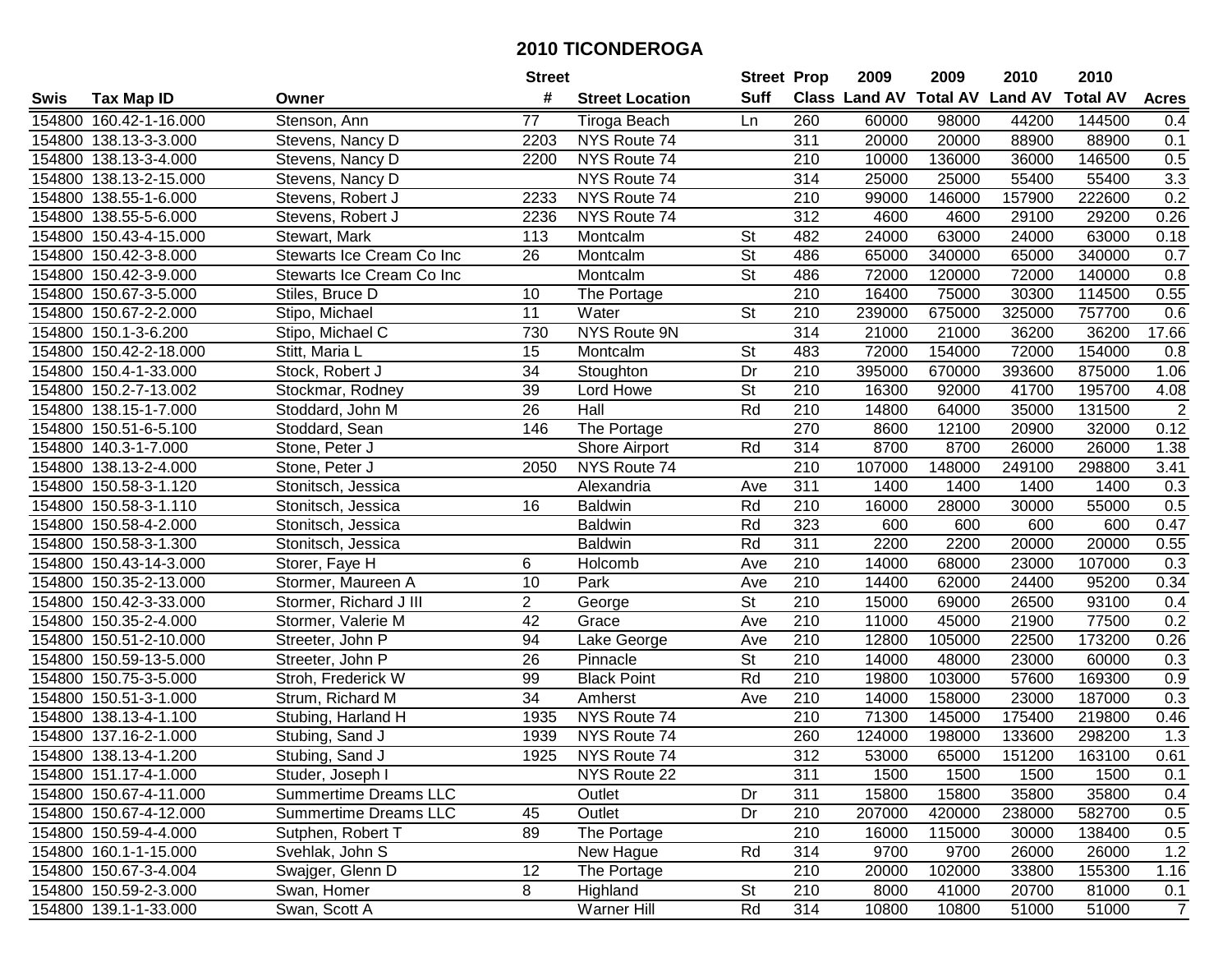|        |                               |                                 | <b>Street</b>   |                        | <b>Street Prop</b>       |                  | 2009                          | 2009   | 2010           | 2010            |                  |
|--------|-------------------------------|---------------------------------|-----------------|------------------------|--------------------------|------------------|-------------------------------|--------|----------------|-----------------|------------------|
| Swis   | <b>Tax Map ID</b>             | Owner                           | #               | <b>Street Location</b> | <b>Suff</b>              |                  | <b>Class Land AV Total AV</b> |        | <b>Land AV</b> | <b>Total AV</b> | <b>Acres</b>     |
|        | 154800 150.42-4-23.000        | Sweigart, Donald H              | 144             | Lord Howe              | St                       | 210              | 11000                         | 34000  | 21900          | 75300           | 0.2              |
|        | 154800 139.1-1-21.200         | Swift, Norman A                 | 136             | Warner Hill            | Rd                       | 210              | 14000                         | 88000  | 31800          | 120000          | $\mathbf{1}$     |
|        | 154800 160.33-2-32.000        | Swigor, John E                  | 19              | Coates                 | Pt                       | 210              | 282000                        | 364000 | 392800         | 490000          | 0.31             |
|        | 154800 139.3-2-44.000         | Swinton, Bernice                | 43              | Killicut Mountain      | Rd                       | 270              | 14800                         | 29000  | 35100          | 49300           | 2.03             |
|        | 154800 128.4-3-6.111          | Swinton, Charles                | 2009            | NYS Route 9N           |                          | 314              | 300                           | 300    | 300            | 300             | 6.1              |
|        | 154800 128.4-3-6.130          | Swinton, Charles                |                 | NYS Route 9N           |                          | 314              | 1100                          | 1100   | 4800           | 4800            | 1.5              |
|        | 154800 128.4-2-8.100          | Swinton, Charles                |                 | NYS Route 9N           |                          | 240              |                               |        | 44000          | 107100          | 26.58            |
|        | 154800 128.4-3-6.120          | Swinton, Charles L              | 2037            | NYS Route 9N           |                          | 270              | 15100                         | 30000  | 36600          | 90200           | $\overline{2.5}$ |
|        | 154800 150.35-4-7.000         | Swinton, Renee K                | 5               | Morhous                | Dr                       | 210              | 15000                         | 90000  | 26500          | 93800           | 0.4              |
|        | 154800 139.3-2-41.000         | Swinton, Robert W               | 34              | Old Chilson            | Rd                       | 210              | 14400                         | 62000  | 33000          | 89300           | 1.47             |
|        | 154800 150.34-1-10.000        | Swinyer, Wayne D                | 23              | Saint Clair            | St                       | 210              | 14000                         | 65000  | 23000          | 115300          | 0.3              |
|        | 154800 150.59-4-9.000         | <b>Taft Properties LLC</b>      | 321             | Alexandria             | Ave                      | 220              | 8000                          | 62000  | 20700          | 97200           | 0.1              |
|        | 154800 150.42-6-16.000        | Taft, John                      | 133             | Lord Howe              | $\overline{\mathsf{St}}$ | 220              | 14000                         | 45000  | 23000          | 82100           | 0.3              |
|        | 154800 138.2-1-15.000         | Tangredi, William J             |                 | Warner Hill            | Rd                       | 322              | 20000                         | 20000  | 42100          | 42100           | 26.74            |
|        | 154800 149.-1-63.112          | Tausinger, Linda M              | 591             | <b>Putts Pond</b>      | Rd                       | 271              | 19400                         | 25000  | 38300          | 47900           | 11.02            |
|        | 154800 150.75-3-14.200        | Tava, Courtney S                | 120             | <b>Black Point</b>     | Rd                       | 210              | 183000                        | 239000 | 382400         | 450000          | 0.42             |
|        | 154800 139.3-2-54.000         | Taylor, Francis E               | 34              | Killicut Mountain      | Rd                       | 314              | 13700                         | 23000  | 31200          | 31200           | 0.95             |
|        | 154800 150.42-4-15.000        | Taylor, Ivy                     | 15              | Schuyler               | $\overline{\mathsf{St}}$ | 210              | 8000                          | 32000  | 20700          | 50000           | 0.1              |
|        | 154800 150.50-1-2.000         | Taylor, Leslie A Jr             |                 | Lord Howe              | $\overline{\mathsf{St}}$ | 311              | 10200                         | 10200  | 14100          | 14100           | 0.3              |
|        | 154800 150.50-1-1.000         | Taylor, Leslie A Jr             | 119             | Lord Howe              | <b>St</b>                | 210              | 8000                          | 25000  | 20700          | 50600           | 0.1              |
|        | 154800 138.3-3-27.000         | Taylor, Suzanne                 | 114             | <b>Bear Pond</b>       | Rd                       | 322              | 29000                         | 29000  | 57300          | 57300           | 50               |
|        | 154800 138.3-3-1.046          | Taylor, Thomas M                | 2432            | NYS Route 74           |                          | 210              | 17900                         | 60000  | 35200          | 83100           | 6.2              |
| 154800 | 150.35-2-6.002                | Taylor, Wayne E                 | 52              | Grace                  | Ave                      | 210              | 15600                         | 114000 | 28600          | 144700          | 0.46             |
| 154800 | 139.3-2-37.000                | Taylor, Wayne E Sr              | 86              | Old Chilson            | Rd                       | 314              | 8500                          | 8500   | 26200          | 26200           | 1.24             |
|        | 154800 160.42-1-9.000         | Tefft, Sally-Ann                | 98              | Tiroga Beach           | Ln                       | 210              | 385000                        | 448000 | 482000         | 552800          | 0.5              |
|        | 154800 648.-9999-701.800/1882 | <b>Telus Communications Inc</b> |                 | 888888 Outside Plant   |                          | 831              | 0                             | 67     | 0              | 114             | $\mathbf 0$      |
|        | 154800 648.-9999-701.800/1881 | <b>Telus Communications Inc</b> |                 | 888888 Outside Plant   |                          | 831              | $\overline{0}$                | 10566  | $\mathbf 0$    | 17987           | $\mathbf 0$      |
|        | 154800 150.2-7-9.001          | Teriele Kraig N                 | 16              | Labounty               | Way                      | 210              | 23000                         | 183000 | 58700          | 220000          | 4.45             |
|        | 154800 150.44-11-8.000        | Teriele, Artemus                |                 | Cossey                 | $\overline{\mathsf{St}}$ | 311              | 4200                          | 4200   | 15300          | 15300           | 0.6              |
|        | 154800 150.44-11-15.000       | Teriele, Artemus J              | 23              | <b>Myers</b>           | $\overline{\mathsf{St}}$ | $\overline{210}$ | 15000                         | 69000  | 26500          | 70000           | 0.4              |
|        | 154800 150.59-4-10.000        | teRiele, Bobbi Jo               | 319             | Alexandria             | Ave                      | 210              | 8000                          | 55000  | 20700          | 76300           | 0.1              |
|        | 154800 150.2-9-2.000          | Teriele, John                   |                 | River                  | Rd                       | 323              | 24000                         | 24000  | 24000          | 24000           | 32.6             |
|        | 154800 150.44-11-2.001        | Teriele, John                   | $\overline{27}$ | <b>River</b>           | Rd                       | 210              | 19200                         | 61000  | 32700          | 102860          | 0.91             |
|        | 154800 150.44-10-7.000        | Teriele, John                   |                 | NYS Route 22           |                          | 311              | 12100                         | 12100  | 3600           | 3600            | 1.1              |
|        | 154800 151.1-4-1.000          | Teriele, John                   |                 | River                  | Rd                       | 312              | 10100                         | 12100  | 26500          | 32900           | 3.2              |
|        | 154800 150.42-3-21.000        | Teriele, Leslie                 | 31              | Schuyler               | <b>St</b>                | 210              | 11000                         | 90000  | 21900          | 128900          | 0.2              |
|        | 154800 150.59-4-8.000         | Teriele, Steven                 | 71              | The Portage            |                          | 210              | 8000                          | 52000  | 20700          | 77000           | 0.1              |
|        | 154800 150.27-2-5.100         | Teriele, Ted                    | 141             | Mount Hope             | Ave                      | 210              | 13700                         | 75000  | 22900          | 116600          | 0.29             |
|        | 154800 150.44-11-16.000       | Teriele, Theodore               | 29              | <b>Myers</b>           | <b>St</b>                | 210              | 15000                         | 50000  | 26500          | 69300           | 0.4              |
|        | 154800 150.59-7-9.000         | Teriele, Theodore G             | 55              | The Portage            |                          | 210              | 14000                         | 82000  | 23000          | 122600          | 0.3              |
|        | 154800 150.3-1-4.000          | Thatcher, Brian F               | 517             | NYS Route 9N           |                          | 240              | 88000                         | 133000 | 105900         | 185900          | 163.22           |
|        | 154800 150.67-2-6.000         | Thatcher, Carl G                | $\overline{3}$  | Water                  | $\overline{\mathsf{St}}$ | 210              | 201000                        | 316000 | 242600         | 490000          | 0.4              |
|        |                               |                                 |                 |                        |                          |                  |                               |        |                |                 |                  |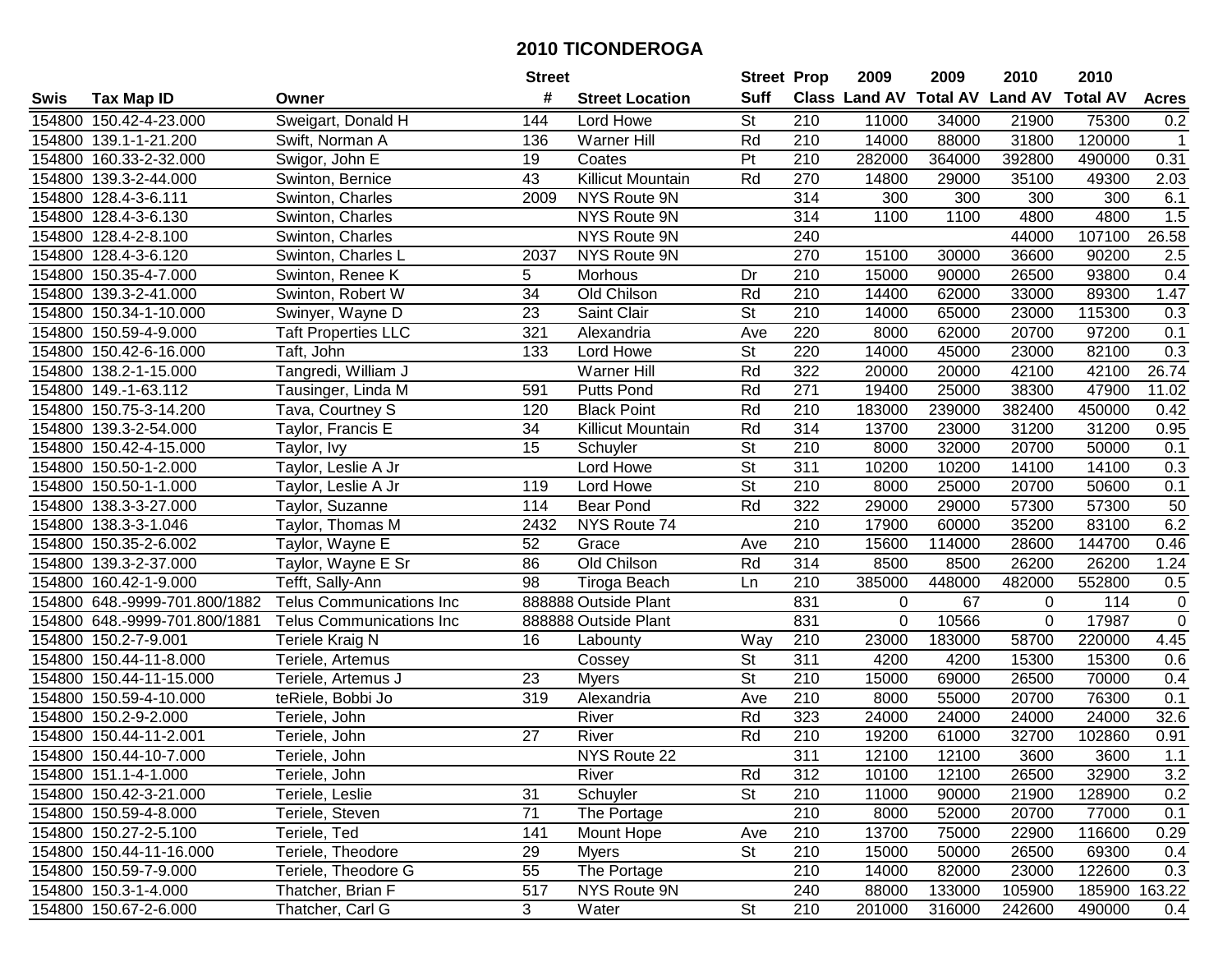|        |                         |                          | <b>Street</b> |                        | <b>Street Prop</b>       |                  | 2009                          | 2009   | 2010           | 2010            |              |
|--------|-------------------------|--------------------------|---------------|------------------------|--------------------------|------------------|-------------------------------|--------|----------------|-----------------|--------------|
| Swis   | <b>Tax Map ID</b>       | Owner                    | #             | <b>Street Location</b> | <b>Suff</b>              |                  | <b>Class Land AV Total AV</b> |        | <b>Land AV</b> | <b>Total AV</b> | <b>Acres</b> |
|        | 154800 150.3-1-5.000    | Thatcher, Clifton        | 522           | NYS Route 9N           |                          | 210              | 15000                         | 101000 | 36000          | 169700          | 2.3          |
|        | 154800 150.3-1-3.000    | Thatcher, Clifton        |               | NYS Route 9N           |                          | 323              | 28000                         | 28000  | 31700          | 31700           | 53.8         |
|        | 154800 150.4-1-10.111   | Thatcher, Raymond        | 242           | <b>Baldwin</b>         | Rd                       | 240              | 56000                         | 219000 | 70300          | 282600          | 16.8         |
|        | 154800 150.4-1-12.000   | Thatcher, Raymond        |               | <b>Baldwin</b>         | Rd                       | 323              | 17800                         | 17800  | 22800          | 22800           | 35.1         |
|        | 154800 150.34-9-4.200   | Thatcher, Raymond C      | 1065          | Wicker                 | <b>St</b>                | 421              | 36000                         | 110000 | 36000          | 150000          | 0.9          |
|        | 154800 139.2-2-24.000   | Thatcher, Robert G       | 1639          | <b>NYS Route 9N</b>    |                          | $\overline{210}$ | 14100                         | 76000  | 32300          | 92000           | 0.86         |
|        | 154800 139.3-1-30.120   | Thatcher, Robert G Jr    | 207           | Veterans               | Rd                       | 210              | 23000                         | 185000 | 37300          | 250000          | 9.39         |
| 154800 | 150.65-2-1.000          | Thiesen, Kevin W         |               | Pine Springs           | $\overline{Dr}$          | 311              | 17500                         | 17500  | 41300          | 41300           | 0.6          |
|        | 154800 128.4-2-2.000    | Thomas, Christine E      |               | Vineyard               | Rd                       | 311              | 500                           | 500    | 20100          | 20100           | 0.7          |
|        | 154800 150.51-3-15.000  | Thomas, Jason T          | 12            | Amherst                | Ave                      | 210              | 17600                         | 85000  | 31300          | 99500           | 0.7          |
|        | 154800 150.59-6-19.000  | Thompson, Albert         | 26            | The Portage            |                          | $\overline{210}$ | 11000                         | 40000  | 21900          | 75900           | 0.2          |
|        | 154800 150.59-4-14.000  | Thompson, Albert F Jr    | 10            | Champlain              | Ave                      | 210              | 16000                         | 93000  | 30000          | 89100           | 0.5          |
|        | 154800 139.3-1-18.000   | Thompson, Albert Sr      | 58            | Veterans               | Rd                       | 210              | 18000                         | 44000  | 35570          | 76550           | 6.8          |
|        | 154800 150.59-4-16.000  | Thompson, Carl W         | 16            | Champlain              | Ave                      | 210              | 14000                         | 77000  | 23000          | 144800          | 0.3          |
|        | 154800 150.51-7-1.000   | Thompson, Christian      | 153           | The Portage            |                          | 220              | 8000                          | 103000 | 20700          | 174000          | 0.1          |
|        | 154800 139.3-1-36.000   | Thompson, Clayton        |               | NYS Route 74           |                          | 322              | 10000                         | 10000  | 16300          | 16300           | $25\,$       |
|        | 154800 139.3-1-40.000   | Thompson, Clayton        |               | NYS Route 74           |                          | 322              | 23000                         | 23000  | 37700          | 37700           | 58           |
|        | 154800 161.5-1-5.200    | Thompson, Clyde W        |               | Lower                  | Rd                       | 314              | 10800                         | 10800  | 35800          | 35800           | 4.25         |
|        | 154800 150.35-10-1.000  | Thompson, Cory J         | 62            | Park                   | Ave                      | 270              | 14000                         | 29000  | 23000          | 57200           | 0.3          |
|        | 154800 150.27-3-8.001   | Thompson, Cory J         |               | Park                   | Ave                      | 311              | 9200                          | 9200   | 21200          | 21200           | 0.14         |
|        | 154800 139.2-2-40.000   | Thompson, Floyd          | 230           | Vineyard               | Rd                       | 210              | 15700                         | 74000  | 38800          | 124900          | 3.2          |
|        | 154800 140.3-2-7.000    | Thompson, James M        | 158           | Kirby                  | Pt                       | 210              | 27000                         | 100000 | 39100          | 139100          | 0.4          |
| 154800 | 150.59-7-1.000          | Thompson, Jon M          | 62            | Water                  | <b>St</b>                | 210              | 16800                         | 87000  | 30700          | 130700          | 0.6          |
| 154800 | 150.42-3-31.000         | Thompson, Mary R         | 3             | John                   | <b>St</b>                | 210              | 11000                         | 46000  | 21900          | 73200           | 0.2          |
|        | 154800 150.51-2-1.000   | Thompson, Michael D      | 110           | Lake George            | Ave                      | $\overline{210}$ | 13100                         | 69000  | 22700          | 117500          | 0.27         |
|        | 154800 139.15-2-9.000   | Thompson, Robert Jr      | 1485          | NYS Route 9N           |                          | 210              | 9400                          | 48000  | 22400          | 53600           | 0.35         |
|        | 154800 139.15-1-2.000   | Thompson, Robert M Jr    | 23            | Warner Hill            | Rd                       | 210              | 11000                         | 79000  | 33200          | 140700          | 0.5          |
|        | 154800 150.1-1-7.121    | Thompson, Rodney R       | 274           | Old Chilson            | Rd                       | 322              | 17600                         | 17600  | 36400          | 36400           | 17.88        |
|        | 154800 139.3-1-38.000   | Thompson, Stephen        |               | NYS Route 74           |                          | 323              | 42000                         | 42000  | 68100          | 68100           | 104.7        |
|        | 154800 139.3-1-39.000   | Thompson, Stephen        |               | NYS Route 74           |                          | 323              | 15000                         | 15000  | 24400          | 24400           | 37.6         |
|        | 154800 139.3-1-29.000   | Thompson, Stephen        |               | Veterans               | Rd                       | 323              | 38000                         | 38000  | 62400          | 62400           | 96           |
|        | 154800 139.3-2-26.000   | Thompson, Stephen        | 449           | County Route 56        |                          | $\overline{210}$ | 12800                         | 51000  | 29200          | 67200           | 0.8          |
| 154800 | 139.3-1-23.000          | Thompson, Stephen        |               | Veterans               | Rd                       | 323              | 6900                          | 6900   | 12500          | 12500           | 19.3         |
|        | 154800 150.43-10-6.000  | Thompson, Stephen        | 20            | Algonkin               | $\overline{\mathsf{St}}$ | $\overline{210}$ | 16800                         | 78000  | 30700          | 106000          | 0.6          |
|        | 154800 150.51-6-12.200  | Thompson, Stephen J      | 130           | The Portage            |                          | 230              | 16800                         | 79000  | 30700          | 125000          | 0.6          |
|        | 154800 150.43-11-20.000 | Thompson, Tonya M        | 194           | The Portage            |                          | 210              | 16600                         | 84000  | 30500          | 110160          | 0.58         |
|        | 154800 139.2-2-23.000   | Thomsen, James W Jr      | 1631          | NYS Route 9N           |                          | 210              | 14000                         | 86000  | 47700          | 130300          | 1            |
|        | 154800 150.35-2-9.000   | Thorne, Walter           | 64            | Grace                  | Ave                      | 210              | 15000                         | 116000 | 26500          | 189000          | 0.4          |
|        | 154800 160.27-1-2.000   | Thornton, Richard J      | 230           | <b>Black Point</b>     | Rd                       | 210              | 373000                        | 474000 | 451400         | 664000          | 0.7          |
|        | 154800 139.15-2-7.000   | Thorpe, Dixie Lee        | 1489          | NYS Route 9N           |                          | 210              | 15400                         | 92000  | 37600          | 130000          | 2.8          |
|        | 154800 150.35-5-12.000  | Ti Congregation Jehovahs | 145           | <b>Burgoyne</b>        | Rd                       | 620              | 20200                         | 200000 | 20200          | 200000          | 1.2          |
|        | 154800 150.2-2-2.000    | Ti Federal Credit Union  | 1178          | NYS Route 9N           |                          | 462              | 160000                        | 520000 | 160000         | 520000          | 2            |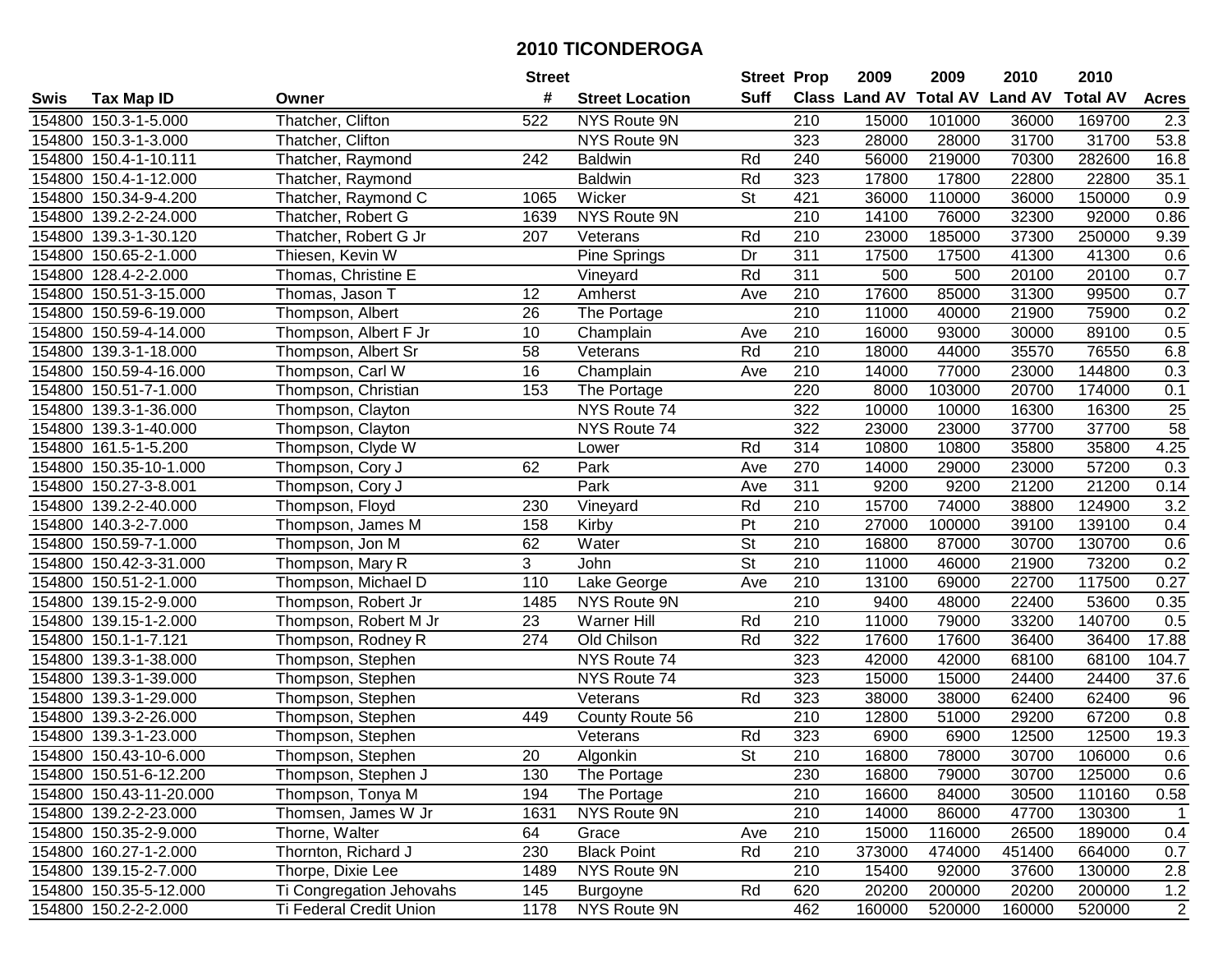|             |                           |                                     | <b>Street</b>  |                        | <b>Street Prop</b>       |                  | 2009                          | 2009    | 2010           | 2010            |              |
|-------------|---------------------------|-------------------------------------|----------------|------------------------|--------------------------|------------------|-------------------------------|---------|----------------|-----------------|--------------|
| <b>Swis</b> | <b>Tax Map ID</b>         | Owner                               | #              | <b>Street Location</b> | <b>Suff</b>              |                  | <b>Class Land AV Total AV</b> |         | <b>Land AV</b> | <b>Total AV</b> | <b>Acres</b> |
|             | 154800 139.4-1-51.057     | Ti Lodge 1494 BPOE                  |                | Delano                 | Rd                       | 314              | 3600                          | 3600    | 14000          | 14000           | 0.7          |
|             | 154800 150.2-1-12.000     | Ti Machine & Welding Corp           | 56             | Race Track             | Rd                       | 280              | 14500                         | 99000   | 34900          | 121400          | 1.6          |
|             | 154800 150.50-2-1.000     | Ticonderoga Central School          |                | Lord Howe              | <b>St</b>                | 330              | 800                           | 800     | 20700          | 20700           | 0.1          |
|             | 154800 150.43-11-6.200    | <b>Ticonderoga Emergency Squad</b>  | 8              | Depot                  | $\overline{\mathsf{St}}$ | 439              | 18000                         | 128000  | 18000          | 128000          | 0.07         |
|             | 154800 150.43-17-1.200    | <b>Ticonderoga Emergency Squad</b>  |                | Champlain              | Ave                      | 330              |                               |         | 112800         | 112800          | 0.84         |
|             | 154800 150.43-11-28.300   | Ticonderoga Emergency Squad In      |                | Depot                  | $\overline{\mathsf{St}}$ | 311              | 900                           | 900     | 6200           | 6200            | 0.03         |
|             | 154800 150.1-1-10.000/1   | Ticonderoga Fish & Game             | 432            | County Route 56        |                          | 534              | 0                             | 27000   | 100            | 32600           | $\mathbf 0$  |
|             | 154800 150.3-1-8.000      | <b>Ticonderoga Golf Corp</b>        | 609            | NYS Route 9N           |                          | 553              | 419000                        | 1200000 | 419000         | 1350000         | 155.1        |
|             | 154800 150.3-1-8.000/2010 | <b>Ticonderoga Golf Corp</b>        | 609            | NYS Route 9N           |                          | 553              |                               |         | 419000         | 1350000         |              |
|             | 154800 150.2-3-7.150      | <b>Ticonderoga Property Dev LLC</b> | 1092           | Wicker                 | <b>St</b>                | 453              | 1241000                       | 6278000 | 1241000        | 8200000         | 27.03        |
|             | 154800 139.4-1-47.000     | Ticonderoga Realty Co Inc           |                | NYS Route 9N           |                          | 311              | 8600                          | 8600    | 32400          | 32400           | 1.2          |
|             | 154800 139.4-1-2.000      | Ticonderoga Realty Co Inc           |                | NYS Route 9N           |                          | 322              | 150000                        | 150000  | 43300          | 43300           | 36.8         |
|             | 154800 160.27-1-13.100    | Ticonderoga Realty Co Inc           | 292            | <b>Black Point</b>     | Rd                       | 260              | 508000                        | 544000  | 533600         | 800000          | 3.6          |
|             | 154800 999.99-48-2.000    | Ticonderoga St Rd Water Dist        |                | erratta                |                          | 822              | 326300                        | 326300  | 326300         | 326300          | $\mathbf 0$  |
|             | 154800 150.59-6-30.000    | Ticonderoga Water Works             |                | Abercrombie            | <b>St</b>                | 822              | 2400                          | 2400    | 3700           | 3700            | 0.2          |
|             | 154800 150.1-1-11.000/1   | Ticonderoga Water Works             |                | Old Chilson            | Rd                       | 823              | 0                             | 517000  | 100            | 799300          | $\mathbf 0$  |
|             | 154800 150.1-1-11.000     | Ticonderoga Water Works             | 337            | Old Chilson            | Rd                       | 822              | 49000                         | 152800  | 75700          | 236200          | 10.2         |
|             | 154800 150.59-12-18.000   | <b>Ticonderoga Water Works</b>      | 32             | Abercrombie            | $\overline{\mathsf{St}}$ | 822              |                               |         | 38000          | 102000          | 3.4          |
|             | 154800 150.59-12-18.000/1 | Ticonderoga Water Works             |                | Abercrombie            | $\overline{\mathsf{St}}$ | 822              |                               |         | 100            | 276600          | $\mathbf 0$  |
|             | 154800 150.43-5-6.000     | Tie Montcalm LLC                    | 66             | Montcalm               | <b>St</b>                | 486              | 28000                         | 120000  | 28000          | 187500          | 0.2          |
|             | 154800 150.35-1-12.000    | Tierney, Farley P                   | $\overline{7}$ | Park                   | Ave                      | 210              | 10100                         | 45000   | 21500          | 79000           | 0.17         |
| 154800      | 139.1-1-45.000            | Tierney, Farley P III               | 645            | Warner Hill            | Rd                       | 210              | 14000                         | 52400   | 31800          | 67400           | $\mathbf{1}$ |
| 154800      | 150.35-4-5.000            | Tierney, Farley P III               | 41             | Mount Hope             | Ave                      | 210              | 18000                         | 88000   | 23300          | 170200          | $\mathbf{1}$ |
|             | 154800 150.35-1-17.100    | Tierney, Nancy                      | 74             | Wayne                  | Ave                      | 210              | 10100                         | 104000  | 21500          | 110800          | 0.17         |
| 154800      | 150.34-2-8.000            | Tierney, Scott                      | 89             | Wayne                  | Ave                      | $\overline{210}$ | 16000                         | 95000   | 30000          | 151600          | 0.5          |
|             | 154800 150.34-2-6.100     | Tierney, Scott M                    |                | Summit                 | $\overline{\mathsf{St}}$ | 311              | 20200                         | 20200   | 34100          | 34100           | 1.23         |
|             | 154800 150.35-1-17.200    | Tierney, Scott M                    | 78             | Wayne                  | Ave                      | 210              | 10100                         | 60100   | 21500          | 128200          | 0.17         |
|             | 154800 150.2-1-5.000      | <b>TiPut Partners LLC</b>           | 57             | Race Track             | Rd                       | 710              | 71000                         | 210000  | 71000          | 210000          | 16.82        |
|             | 154800 150.2-1-6.000      | <b>TiPut Partners LLC</b>           |                | Race Track             | Rd                       | 340              | 20000                         | 20000   | 35600          | 35600           | 2.2          |
|             | 154800 150.2-2-10.000     | Titus, Patrick                      | 1135           | Wicker                 | $\overline{\mathsf{St}}$ | 426              | 34000                         | 110000  | 47600          | 110000          | 0.34         |
|             | 154800 138.13-1-6.000     | Tobin, Ernest                       |                | NYS Route 74           |                          | 311              | 125000                        | 125000  | 188100         | 188100          | 0.38         |
|             | 154800 150.43-12-6.000    | Tobin, Ernest J                     | 117            | Lake George            | Ave                      | 210              | 11600                         | 122000  | 22100          | 173900          | 0.22         |
|             | 154800 150.43-12-7.000    | Tobin, Ernest J                     | 115            | Lake George            | Ave                      | $\overline{210}$ | 18200                         | 126000  | 31800          | 193600          | 0.78         |
|             | 154800 150.50-1-19.110    | Tobin, John L                       |                | Lord Howe              | $\overline{\mathsf{St}}$ | 323              | 100                           | 100     | 200            | 200             | 0.06         |
|             | 154800 150.2-7-10.112     | Tobin, John L                       | 65             | Lord Howe              | St                       | 210              | 12000                         | 47000   | 27700          | 87600           | 0.68         |
|             | 154800 150.50-1-19.120    | Tobin, John L                       |                | Lord Howe              | <b>St</b>                | 323              | 5300                          | 5300    | 5300           | 5300            | 0.22         |
|             | 154800 150.2-7-10.111     | Tobin, John L                       | 65             | Lord Howe              | <b>St</b>                | 240              | 21000                         | 144000  | 63500          | 210600          | 10.92        |
|             | 154800 150.34-5-9.000     | Tobin, Mary                         | 1026           | Wicker                 | <b>St</b>                | 210              | 14000                         | 52000   | 23000          | 89300           | 0.3          |
|             | 154800 150.34-5-2.200     | Tobin, Mary S                       |                | Saint Clair            | <b>St</b>                | 311              | 4000                          | 4000    | 18600          | 18600           | 0.1          |
|             | 154800 150.2-1-8.000      | Tolar, Raymond                      | 67             | Race Track             | Rd                       | 270              | 11000                         | 24000   | 25000          | 38000           | 0.48         |
|             | 154800 139.3-2-53.000     | Tompkins, Anthony                   | 136            | Killicut Mountain      | Rd                       | 210              | 10200                         | 63000   | 23400          | 69100           | 0.4          |
|             | 154800 139.15-3-10.000    | Tompkins, Tammy                     | 1424           | NYS Route 9N           |                          | 210              | 11000                         | 33000   | 25400          | 79500           | 0.5          |
|             |                           |                                     |                |                        |                          |                  |                               |         |                |                 |              |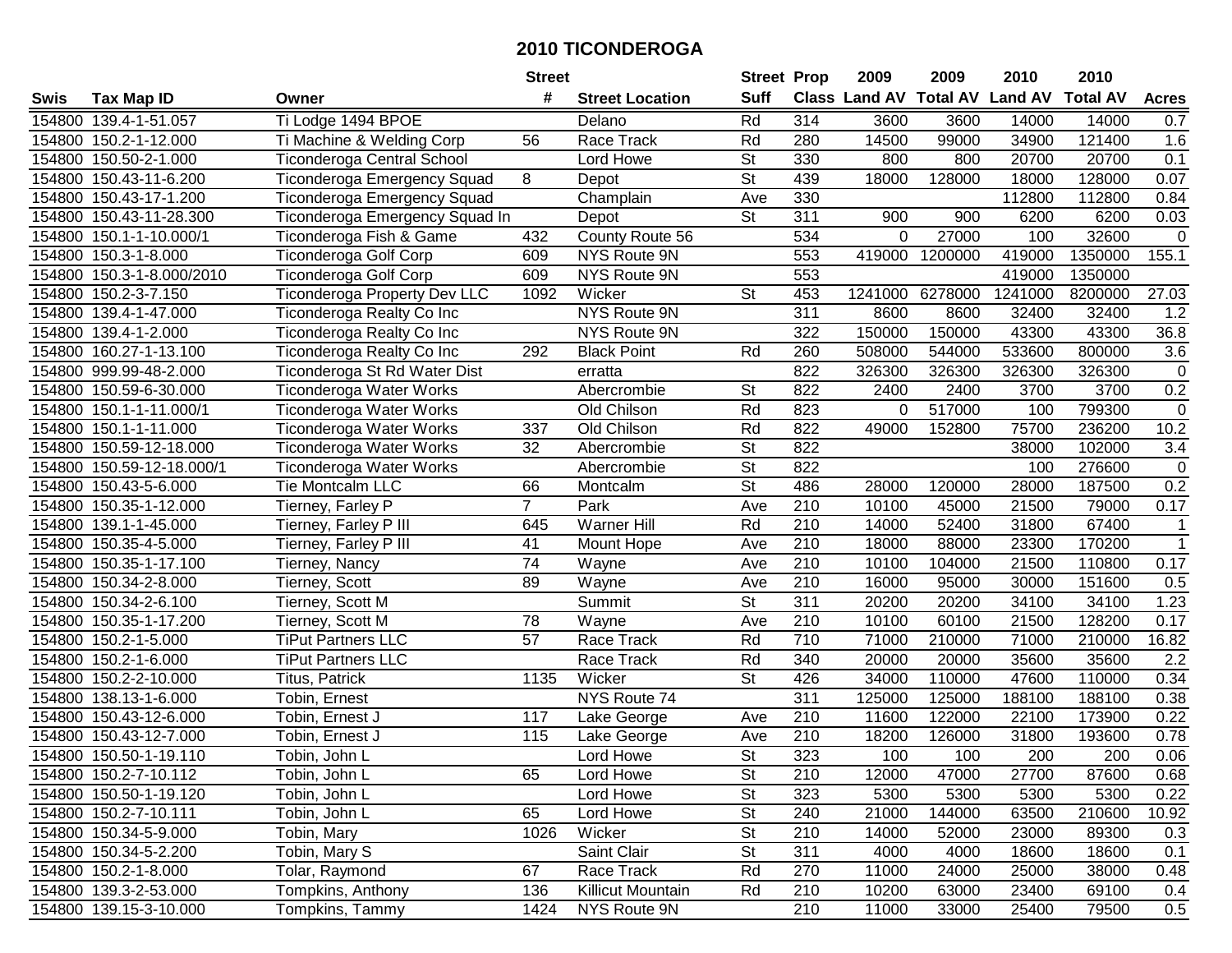|        |                        |                       | <b>Street</b> |                          | <b>Street Prop</b>       |                  | 2009                 | 2009            | 2010           | 2010            |              |
|--------|------------------------|-----------------------|---------------|--------------------------|--------------------------|------------------|----------------------|-----------------|----------------|-----------------|--------------|
| Swis   | <b>Tax Map ID</b>      | Owner                 | #             | <b>Street Location</b>   | <b>Suff</b>              |                  | <b>Class Land AV</b> | <b>Total AV</b> | <b>Land AV</b> | <b>Total AV</b> | <b>Acres</b> |
|        | 154800 150.67-4-27.000 | Tompkins, Tammy L     | 37            | Outlet                   | Dr                       | 280              | 17000                | 93000           | 43800          | 98500           | 0.4          |
|        | 154800 139.3-2-51.110  | Tompkins, Tammy L     | 122           | <b>Killicut Mountain</b> | Rd                       | 271              | 17500                | 25000           | 46900          | 54400           | 5.73         |
|        | 154800 139.3-2-51.120  | Tompkins, Tammy L     | 118           | <b>Killicut Mountain</b> | Rd                       | 270              | 10000                | 19700           | 22800          | 32500           | 0.37         |
|        | 154800 150.43-5-5.002  | <b>Town Fire Dist</b> | 60            | Montcalm                 | St                       | 662              | 139000               | 681000          | 139000         | 868600          | 2.03         |
|        | 154800 150.35-5-47.001 | Town Of Ticonderoga   |               | Village                  | Ln                       | 692              | 900                  | 900             | 1400           | 1400            | 0.3          |
| 154800 | 150.51-1-20.120        | Town Of Ticonderoga   | 51            | LaChute                  | Ln                       | 311              | 33000                | 33000           | 73800          | 73800           | 14.29        |
| 154800 | 150.51-1-17.001        | Town Of Ticonderoga   |               | Stanton                  | $\overline{\mathsf{St}}$ | 593              | 31000                | 31000           | 31000          | 31000           | 11.86        |
| 154800 | 150.43-9-26.000        | Town Of Ticonderoga   |               | Algonkin                 | $\overline{\mathsf{St}}$ | 438              | 20000                | 20000           | 20000          | 20000           | 0.26         |
| 154800 | 150.34-9-10.000        | Town Of Ticonderoga   | 138           | Race Track               | Rd                       | 651              | 100000               | 310000          | 100000         | 310000          | 4.2          |
| 154800 | 150.50-4-1.000         | Town Of Ticonderoga   |               | Lord Howe                | $\overline{\mathsf{St}}$ | 311              | 20300                | 20300           | 20300          | 20300           | 1.28         |
|        | 154800 150.43-11-6.100 | Town Of Ticonderoga   | 132           | Montcalm                 | St                       | 652              | 180000               | 830000          | 180000         | 830000          | 2.83         |
|        | 154800 139.4-1-21.001  | Town Of Ticonderoga   |               | Delano                   | Rd                       | 314              | 9500                 | 9500            | 30200          | 30200           | 2.5          |
| 154800 | 150.35-5-34.000        | Town Of Ticonderoga   |               | Mount Hope               | Ave                      | 692              | 2800                 | 2800            | 2800           | 2800            | 0.2          |
| 154800 | 150.35-5-21.320        | Town Of Ticonderoga   |               | Wiley                    | <b>St</b>                | 311              | 3600                 | 3600            | 24400          | 24400           | 0.34         |
| 154800 | 150.42-7-1.000         | Town Of Ticonderoga   |               | Schuyler                 | $\overline{\mathsf{St}}$ | 323              | 8700                 | 8700            | 30000          | 30000           | 0.5          |
| 154800 | 138.13-4-9.000         | Town Of Ticonderoga   | 9             | Deepwood                 | Dr                       | 822              | 200                  | 5200            | 300            | 8000            | 0.01         |
| 154800 | 150.1-1-10.000         | Town Of Ticonderoga   |               | County Route 56          |                          | 314              | 15700                | 15700           | 38160          | 38160           | 3.3          |
| 154800 | 139.3-1-30.000/1       | Town Of Ticonderoga   |               | Veterans                 | Rd                       | 822              | 100                  | 8000            | 200            | 12400           | $\pmb{0}$    |
| 154800 | 150.35-5-13.000        | Town Of Ticonderoga   | 135           | Burgoyne                 | Rd                       | 651              | 65000                | 200000          | 65000          | 200000          | 8.2          |
| 154800 | 128.4-2-11.200         | Town Of Ticonderoga   | 336           | Vineyard                 | Rd                       | 852              | 41000                | 43000           | 66500          | 66500           | 44.46        |
| 154800 | 139.4-2-7.000          | Town Of Ticonderoga   |               | Shanahan                 | Rd                       | 822              | 45000                | 45000           | 69600          | 69600           | 10.8         |
| 154800 | 139.4-2-2.000          | Town Of Ticonderoga   | 65            | Aviation                 | Rd                       | 844              | 218000               | 218000          | 337000         | 337000          | 87.3         |
| 154800 | 150.35-5-20.000        | Town Of Ticonderoga   | 10            | Canal                    | Hts                      | 557              | 92000                | 149000          | 92000          | 149000          | 3.6          |
| 154800 | 150.35-5-21.100        | Town Of Ticonderoga   |               | Tower                    | Ave                      | 557              | 42000                | 44000           | 42000          | 44000           | 1.3          |
| 154800 | 150.35-5-21.200        | Town Of Ticonderoga   |               | Tower                    | Ave                      | 330              | 20000                | 20000           | 25400          | 25400           | 0.5          |
| 154800 | 150.36-2-9.000         | Town Of Ticonderoga   | 9             | Canal                    | <b>Hts</b>               | 963              | 125000               | 125000          | 193200         | 193200          | 16.51        |
| 154800 | 150.2-1-2.124          | Town Of Ticonderoga   |               | NYS Route 74             |                          | 330              | 10400                | 10400           | 10400          | 10400           | 4.16         |
|        | 154800 150.50-2-2.000  | Town Of Ticonderoga   |               | Lord Howe                | St                       | 311              | 65000                | 65000           | 65000          | 65000           | 7.15         |
|        | 154800 150.35-5-21.340 | Town Of Ticonderoga   |               | Tower                    | Ave                      | $\overline{311}$ | 85000                | 85000           | 85000          | 85000           | 11.99        |
| 154800 | 150.35-5-28.100        | Town Of Ticonderoga   |               | Burgoyne                 | Rd                       | 963              | 30000                | 30000           | 30000          | 30000           | 6.79         |
| 154800 | 150.43-4-9.110         | Town Of Ticonderoga   | 4             | Carnegie                 | $\overline{P}$           | 330              | 10800                | 10800           | 16200          | 16200           | 0.09         |
|        | 154800 150.50-3-1.000  | Town Of Ticonderoga   |               | Lord Howe                | $\overline{\mathsf{St}}$ | 323              | 800                  | 800             | 1000           | 1000            | 0.48         |
| 154800 | 150.43-11-7.100        | Town Of Ticonderoga   | 137           | Montcalm                 | $\overline{\mathsf{St}}$ | 681              | 550000               | 660000          | 550000         | 660000          | 11.05        |
|        | 154800 150.36-4-1.000  | Town Of Ticonderoga   | 219           | Montcalm                 | $\overline{\mathsf{St}}$ | 853              | 94000                | 2000000         | 94000          | 2000000         | 3.4          |
|        | 154800 150.36-2-11.000 | Town Of Ticonderoga   | 60            | Canal                    | Hts                      | 330              | 151000               | 151000          | 233400         | 233400          | 27.5         |
|        | 154800 150.35-5-21.331 | Town Of Ticonderoga   |               | Burgoyne                 | Rd                       | 323              | 5900                 | 5900            | 29200          | 29200           | 2.26         |
|        | 154800 150.11-1-58.000 | Town of Ticonderoga   |               | Alexandria               | Ave                      | 323              | 1100                 | 1100            | 7300           | 7300            | 0.09         |
|        | 154800 150.43-16-6.000 | Town of Ticonderoga   | 123           | Champlain                | Ave                      | 652              | 46000                | 850000          | 46000          | 850000          | 2.3          |
|        | 154800 137.-2-4.120    | Town Of Ticonderoga   |               | NYS Route 74             |                          | 314              | 2800                 | 2800            | 11700          | 11700           | 3.67         |
|        | 154800 150.44-3-3.001  | Town of Ticonderoga   |               | Cossey                   | <b>St</b>                | 311              | 10000                | 10000           | 16700          | 16700           | 1            |
|        | 154800 150.44-11-5.000 | Town of Ticonderoga   |               | Cossey                   | <b>St</b>                | 311              | 600                  | 600             | 21900          | 21900           | 0.2          |
|        | 154800 150.43-4-8.100  | Town Of Ticonderoga   | 99            | Montcalm                 | $\overline{\mathsf{St}}$ | 611              |                      |                 | 24000          | 188000          | 0.14         |
|        |                        |                       |               |                          |                          |                  |                      |                 |                |                 |              |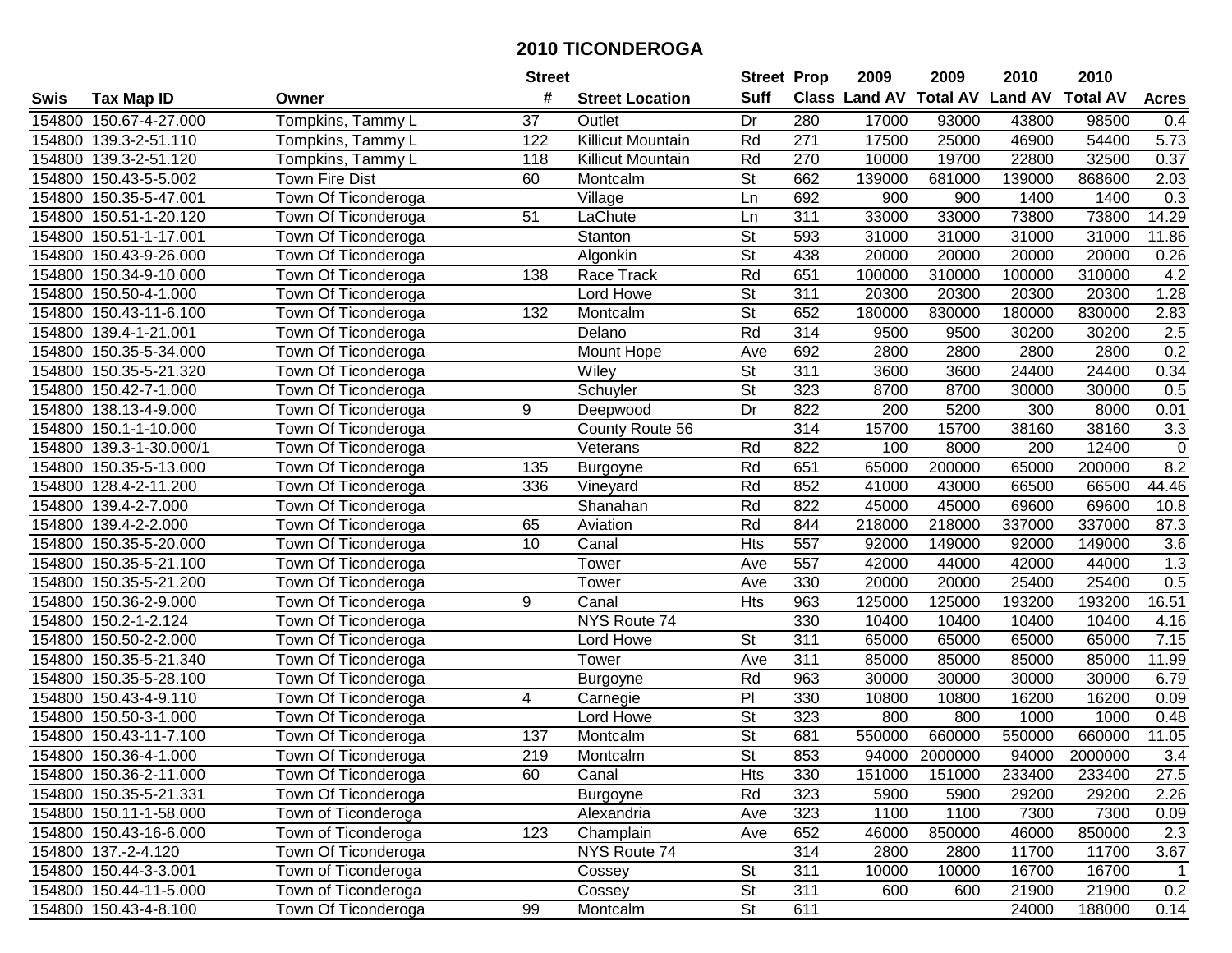|        |                         |                            | <b>Street</b>   |                        | <b>Street Prop</b>       |                  | 2009                          | 2009   | 2010           | 2010            |                |
|--------|-------------------------|----------------------------|-----------------|------------------------|--------------------------|------------------|-------------------------------|--------|----------------|-----------------|----------------|
| Swis   | <b>Tax Map ID</b>       | Owner                      | #               | <b>Street Location</b> | <b>Suff</b>              |                  | <b>Class Land AV Total AV</b> |        | <b>Land AV</b> | <b>Total AV</b> | <b>Acres</b>   |
|        | 154800 150.43-17-1.100  | Town Of Ticonderoga        | 118             | Champlain              | Ave                      | 330              |                               |        | 103200         | 103200          | 0.76           |
|        | 154800 150.82-2-7.200   | Town Of Ticonderoga        | 261             | <b>Baldwin</b>         | Rd                       | 311              | 900                           | 900    | 12300          | 12300           | 0.04           |
|        | 154800 150.35-5-35.000  | Town Of Ticonderoga        |                 | Mount Hope             | Ave                      | 311              | 2800                          | 2800   | 2800           | 2800            | 0.2            |
|        | 154800 150.36-2-13.000  | Town Of Ticonderoga        |                 | NYS Route 22           |                          | 311              | 52000                         | 52000  | 52000          | 52000           | 0.56           |
|        | 154800 999.99-1-10.000  | Town Of Ticonderoga        |                 | erratta                |                          | 853              | 450000                        | 450000 | 450000         | 450000          | $\mathbf 0$    |
|        | 154800 150.59-10-3.000  | Town Of Ticonderoga        |                 | Lord Howe              | $\overline{\mathsf{St}}$ | 311              | 17200                         | 17200  | 26600          | 26600           | 0.65           |
|        | 154800 999.49-2-65.000  | Town Of Ticonderoga        |                 | erratta                |                          | 822              | 4500                          | 4500   | 4500           | 4500            | $\overline{0}$ |
| 154800 | 160.33-2-12.000         | Town Of Ticonderoga        | $\overline{36}$ | Steamboat              | Lndg                     | 822              | 267000                        | 307000 | 550000         | 590000          | 0.4            |
|        | 154800 150.27-2-16.000  | Town Of Ticonderoga        | 186             | Burgoyne               | Rd                       | 695              | 5200                          | 5200   | 8000           | 8000            | 10.4           |
|        | 154800 150.59-8-1.112   | Town Of Ticonderoga        |                 | Alexandria             | Ave                      | 330              | 8000                          | 8000   | 20700          | 20700           | 0.1            |
|        | 154800 150.59-15-1.000  | Town Of Ticonderoga        |                 | Alexandria             | Ave                      | 692              | 6400                          | 20000  | 6400           | 30900           | 2.15           |
|        | 154800 138.13-4-4.200   | Town Of Ticonderoga        |                 | NYS Route 74           |                          | 322              | 41000                         | 41000  | 108700         | 108700          | 15             |
|        | 154800 999.48-2-67.000  | Town Of Ticonderoga        |                 | erratta                |                          | 822              | 90000                         | 90000  | 90000          | 90000           | $\mathsf 0$    |
|        | 154800 150.51-4-26.002  | Towne Stephen C            | 102             | Champlain              | Ave                      | 210              | 16600                         | 59000  | 30500          | 115000          | 0.57           |
|        | 154800 139.3-2-29.000   | Towne, Dennis              | 253             | Old Chilson            | Rd                       | 210              | 14000                         | 52000  | 41400          | 91100           | 3.59           |
| 154800 | 139.3-2-21.131          | Towne, Dennis S            | 231             | Old Chilson            | Rd                       | 210              | 15600                         | 65000  | 38500          | 91400           | 3.1            |
|        | 154800 139.3-2-21.132   | Towne, Dennis S            |                 | Old Chilson            | Rd                       | 314              | 11700                         | 11700  | 4900           | 4900            | 7.6            |
|        | 154800 150.59-4-17.000  | Towne, Dennis S            | 20              | Champlain              | Ave                      | 210              | 14000                         | 47000  | 23000          | 89100           | 0.3            |
|        | 154800 150.67-4-3.200   | Towne, Harold              |                 | Outlet                 | Dr                       | 311              | 20000                         | 20000  | 25400          | 25400           | $\mathbf{1}$   |
|        | 154800 150.67-4-3.130   | Towne, Harold A            | 28              | Outlet                 | Dr                       | 210              | 47000                         | 180000 | 64700          | 232300          | 1.78           |
|        | 154800 150.51-3-13.001  | Townsend, Margaret M       | 28              | Amherst                | Ave                      | 210              | 14000                         | 92000  | 23000          | 165000          | 0.3            |
| 154800 | 150.67-2-8.009          | Toy, Richard M             | 6               | <b>Black Point</b>     | Rd                       | 220              | 22000                         | 155000 | 35800          | 187600          | 0.2            |
| 154800 | 150.67-5-1.002          | Toy, Richard M             |                 | <b>Black Point</b>     | Rd                       | 311              | 116000                        | 116000 | 201800         | 201800          | 0.17           |
| 154800 | 140.3-1-11.000          | Trainor, Herbert           | 200             | McCaughin              | Rd                       | 475              | 16000                         | 51000  | 31800          | 65000           | $\mathbf{1}$   |
|        | 154800 140.3-1-10.200   | Trainor, Herbert Jr        |                 | McCaughin              | Rd                       | 314              | 8400                          | 8400   | 15300          | 15300           | 1.01           |
|        | 154800 150.34-3-2.000   | Trainor, Marion            | 6               | Summit                 | $\overline{\mathsf{St}}$ | 210              | 14700                         | 92000  | 25500          | 129700          | 0.37           |
|        | 154800 139.4-1-52.121   | Treadway Car Wash LLC      | 1203            | NYS Route 9N           |                          | 435              | 95000                         | 200000 | 95000          | 200000          | 4.56           |
|        | 154800 150.2-2-4.100    | Treadway J LLC             |                 | NYS Route 22           |                          | 330              | 40000                         | 40000  | 40000          | 40000           |                |
|        | 154800 150.2-2-4.200    | Treadway J LLC             | 1162            | NYS Route 9N           |                          | 432              | 78000                         | 433000 | 109200         | 565000          | 0.78           |
|        | 154800 150.67-6-3.300   | <b>Treadway Realty LLC</b> | 32              | Lindberghs             | Lndg                     | 210              | 47000                         | 163000 | 33200          | 243000          | 1.45           |
|        | 154800 150.42-3-30.000  | <b>Treadway Realty LLC</b> | $\overline{7}$  | John                   | $\overline{\mathsf{St}}$ | 220              | 11000                         | 98000  | 21900          | 100400          | 0.2            |
|        | 154800 150.43-9-17.000  | Treadway, Cyril J          | 165             | Champlain              | Ave                      | 482              | 18000                         | 55000  | 18000          | 70000           | 0.1            |
| 154800 | 150.75-2-8.000          | Treadway, Harry S          | $\overline{71}$ | Sagamore               | Dr                       | 210              | 227000                        | 357000 | 264100         | 440000          | 0.6            |
|        | 154800 150.51-6-15.000  | Treadway, Rae M            | 122             | The Portage            |                          | $\overline{210}$ | 20400                         | 101000 | 34600          | 189000          | 1.54           |
|        | 154800 150.43-13-8.000  | Treadway, William          | 13              | <b>Iroquois</b>        | St                       | 280              | 11000                         | 108000 | 22700          | 97200           | 0.2            |
|        | 154800 150.43-4-10.000  | Treadway's Pub LLC         | 101             | Montcalm               | <b>St</b>                | 482              | 10000                         | 124000 | 10000          | 124000          | 0.07           |
|        | 154800 139.4-1-1.200    | Trepanier, Terry           | 37              | Veterans               | Rd                       | 210              | 14500                         | 42000  | 33800          | 101200          | 1.62           |
|        | 154800 160.35-1-9.000   | Troiano, Perry A           | 335             | <b>Black Point</b>     | Rd                       | 210              | 142000                        | 197000 | 306000         | 422300          | 4.2            |
|        | 154800 150.51-8-6.000   | Trombley, Alan C           | 115             | The Portage            |                          | 283              | 16800                         | 95000  | 30700          | 145800          | 0.6            |
|        | 154800 150.59-5-1.000   | Trombley, Alan C           | 96              | The Portage            |                          | 210              | 15000                         | 60000  | 26500          | 93200           | 0.4            |
|        | 154800 150.59-8-14.002  | Trombley, Grace C          | 21              | Water                  | <b>St</b>                | 210              | 239000                        | 307000 | 323950         | 455500          | 0.6            |
|        | 154800 150.43-15-14.100 | Trombley, Jacqueline A     | 11              | Holcomb                | Ave                      | 210              | 12000                         | 164000 | 21300          | 186000          | 0.15           |
|        |                         |                            |                 |                        |                          |                  |                               |        |                |                 |                |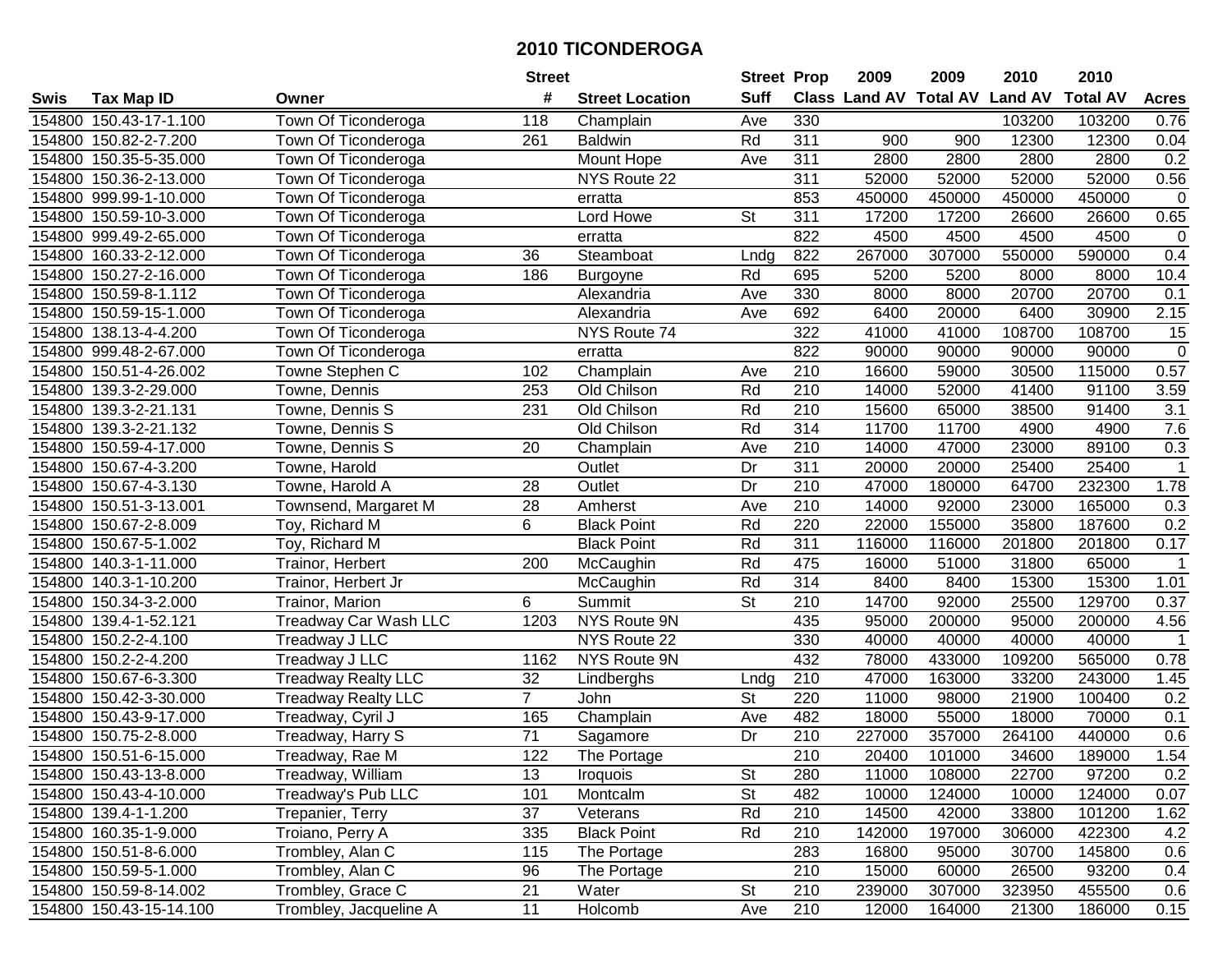|        |                         |                               | <b>Street</b>   |                        | <b>Street Prop</b>       |                  | 2009                          | 2009   | 2010           | 2010            |                |
|--------|-------------------------|-------------------------------|-----------------|------------------------|--------------------------|------------------|-------------------------------|--------|----------------|-----------------|----------------|
| Swis   | <b>Tax Map ID</b>       | Owner                         | #               | <b>Street Location</b> | <b>Suff</b>              |                  | <b>Class Land AV Total AV</b> |        | <b>Land AV</b> | <b>Total AV</b> | <b>Acres</b>   |
|        | 154800 150.35-5-39.000  | Trombley, Joann               | 76              | Mount Hope             | Ave                      | 210              | 11000                         | 96000  | 21900          | 129300          | 0.2            |
|        | 154800 150.42-6-9.000   | Trombley, Kellie L            | 149             | Lord Howe              | <b>St</b>                | 210              | 11000                         | 41000  | 21900          | 67000           | 0.2            |
|        | 154800 150.43-1-16.000  | Trombley, Vincent J           | 9               | Wiley                  | <b>St</b>                | 210              | 11000                         | 84000  | 21900          | 148700          | 0.2            |
|        | 154800 150.43-14-5.000  | Trombly, William              | 10              | Holcomb                | Ave                      | 220              | 14000                         | 98000  | 23000          | 128100          | 0.3            |
|        | 154800 150.51-10-29.000 | Trudeau, Bernard J Sr         | 29              | Highland               | <b>St</b>                | 210              | 14700                         | 50000  | 25500          | 85300           | 0.37           |
|        | 154800 150.34-6-1.000   | Trudeau, Douglas V            | 1035            | Wicker                 | $\overline{\mathsf{St}}$ | 210              | 11000                         | 62000  | 21900          | 109500          | 0.2            |
|        | 154800 150.52-4-5.000   | Trudeau, Edward G             | 47              | Defiance               | <b>St</b>                | 210              | 15000                         | 65000  | 26500          | 104500          | 0.4            |
| 154800 | 150.58-1-1.002          | Trudeau, Eric J               | $\overline{39}$ | Lord Howe              | $\overline{\mathsf{St}}$ | 210              | 20400                         | 135000 | 34800          | 189400          | 1.44           |
|        | 154800 139.4-2-5.000    | Trudeau, Ernest L             | 83              | Shanahan               | Rd                       | $\overline{210}$ | 15500                         | 87000  | 38200          | 100000          | $\sqrt{3}$     |
|        | 154800 150.34-4-13.002  | Trudeau, Francis              |                 | Second                 | Ave                      | 311              | 14100                         | 14100  | 23400          | 23400           | 0.31           |
|        | 154800 150.34-4-12.000  | Trudeau, Francis J Jr         | 5               | Second                 | Ave                      | 210              | 11000                         | 63000  | 21900          | 105300          | 0.2            |
|        | 154800 150.43-17-7.000  | Trudeau, Lawrence E           | 12              | Treadway               | <b>St</b>                | 220              | 14000                         | 90000  | 23000          | 128800          | 0.3            |
|        | 154800 150.52-4-7.000   | Trudeau, Warren C             | 55              | Defiance               | $\overline{\mathsf{St}}$ | 210              | 14000                         | 52000  | 23000          | 58600           | 0.3            |
|        | 154800 138.3-3-5.042    | Trybendis, Michael J          | 260             | <b>Putts Pond</b>      | Rd                       | 210              | 17000                         | 89000  | 34400          | 133300          | 5              |
|        | 154800 150.65-1-7.000   | Tubbs, Bruce                  |                 | Center                 | $\overline{\mathsf{St}}$ | 311              | 19500                         | 19500  | 42800          | 42800           | 0.6            |
|        | 154800 150.35-8-12.000  | Tubbs, Bruce                  | 34              | Wiley                  | $\overline{\mathsf{St}}$ | 411              | 16000                         | 198000 | 16000          | 240000          | 0.5            |
|        | 154800 150.65-1-8.000   | Tubbs, Bruce D                | 6               | Center                 | $\overline{St}$          | $\overline{210}$ | 25000                         | 189000 | 53800          | 273300          | 0.7            |
|        | 154800 150.50-1-10.000  | Tubbs, Darwin A               | 99              | Lord Howe              | $\overline{\mathsf{St}}$ | 210              | 11000                         | 62000  | 21900          | 82300           | 0.2            |
|        | 154800 139.48-1-9.000   | Tubbs, Susan M                | 110             | Warner Hill            | Rd                       | 210              | 9400                          | 56000  | 21400          | 63800           | 0.3            |
|        | 154800 139.48-1-8.000   | Tubbs, Susan M                |                 | Warner Hill            | Rd                       | 314              | 400                           | 400    | 1000           | 1000            | 0.3            |
|        | 154800 138.4-1-48.000   | Tucker Natalie L              | 37              | Canfield               | Rd                       | 322              | 33000                         | 33000  | 63800          | 63800           | 60             |
|        | 154800 128.4-2-13.000   | Tucker, Floyd                 | 305             | Vineyard               | Rd                       | 210              | 14800                         | 60000  | 35000          | 75000           | $\overline{2}$ |
| 154800 | 150.11-2-20.000         | Tucker, Mark I                | 68              | Alexandria             | Ave                      | 210              | 11000                         | 46000  | 24200          | 63800           | 0.44           |
| 154800 | 150.35-5-29.100         | Tucker, Natalie               | 32              | Mount Hope             | Ave                      | 220              | 10400                         | 106000 | 21600          | 134500          | 0.18           |
| 154800 | 150.44-2-10.000         | Tucker, Susan R               | 61              | Cossey                 | $\overline{\mathsf{St}}$ | $\overline{210}$ | 16800                         | 67000  | 30700          | 93200           | 0.6            |
|        | 154800 150.4-1-20.000   | Turi, Joseph Jr               | 229             | <b>Baldwin</b>         | Rd                       | 210              | 307000                        | 503000 | 376100         | 820000          | 1.09           |
|        | 154800 150.43-10-8.000  | Turner, Linda L               | 24              | Algonkin               | $\overline{\mathsf{St}}$ | 210              | 8800                          | 48000  | 22700          | 83300           | 0.2            |
|        | 154800 150.27-3-9.002   | Tuthill, Nathan               | 6               | Grace                  | Ave                      | 210              | 12800                         | 73000  | 22500          | 104600          | 0.26           |
|        | 154800 150.44-3-1.001   | Tyrell, Henry C               | 64              | Cossey                 | $\overline{\mathsf{St}}$ | 210              | 11000                         | 46000  | 30200          | 70000           | 0.46           |
|        | 154800 150.59-6-1.000   | Ullah, Sana                   | 60              | The Portage            |                          | 484              | 14000                         | 137000 | 14000          | 120000          | 0.2            |
|        | 154800 150.58-2-3.200   | <b>Ultramar Energy Inc</b>    |                 | Alexandria             | Ave                      | 311              | 37000                         | 37000  | 37000          | 37000           | 0.39           |
|        | 154800 138.2-1-30.324   | Urban, Jennie L               | 1284            | Stoney Lonesome        | Rd                       | 210              | 16100                         | 103000 | 35250          | 130700          | 6.3            |
|        | 154800 150.52-2-6.000   | <b>US Bank National Assoc</b> |                 | Defiance               | $\overline{\mathsf{St}}$ | 311              |                               |        | 25700          | 25700           | 1.14           |
|        | 154800 150.52-2-5.000   | <b>US Bank National Assoc</b> | 40              | Defiance               | $\overline{\mathsf{St}}$ | $\overline{210}$ | 15000                         | 65000  | 26500          | 65000           | 0.4            |
|        | 154800 150.43-9-14.000  | <b>US Postal Service</b>      |                 | Champlain              | Ave                      | 653              | 18000                         | 18000  | 30000          | 30000           | 0.1            |
|        | 154800 150.43-9-15.000  | <b>US Postal Service</b>      |                 | Champlain              | Ave                      | 653              | 18000                         | 18000  | 30000          | 30000           | 0.1            |
|        | 154800 150.43-9-16.000  | <b>US Postal Services</b>     | 169             | Champlain              | Ave                      | 652              | 40000                         | 180000 | 40000          | 180000          | 0.4            |
|        | 154800 150.43-9-24.000  | Valenti Thomas V              | 13              | Algonkin               | <b>St</b>                | 210              | 8000                          | 36000  | 20700          | 81000           | 0.1            |
|        | 154800 150.43-9-21.000  | Valenti, Diane R              | 15              | Algonkin               | <b>St</b>                | 230              | 8000                          | 74000  | 20700          | 138500          | 0.1            |
|        | 154800 150.43-9-4.100   | Valenti, Thomas               | 11              | Algonkin               | <b>St</b>                | 471              | 30000                         | 142000 | 30000          | 142000          | 0.27           |
|        | 154800 150.43-10-2.000  | Valenti, Thomas               |                 | Algonkin               | <b>St</b>                | 311              | 11200                         | 11200  | 23000          | 23000           | 0.3            |
|        | 154800 150.43-10-3.000  | Valenti, Thomas               | 10              | Algonkin               | St                       | 220              | 11200                         | 84000  | 23000          | 168200          | 0.3            |
|        |                         |                               |                 |                        |                          |                  |                               |        |                |                 |                |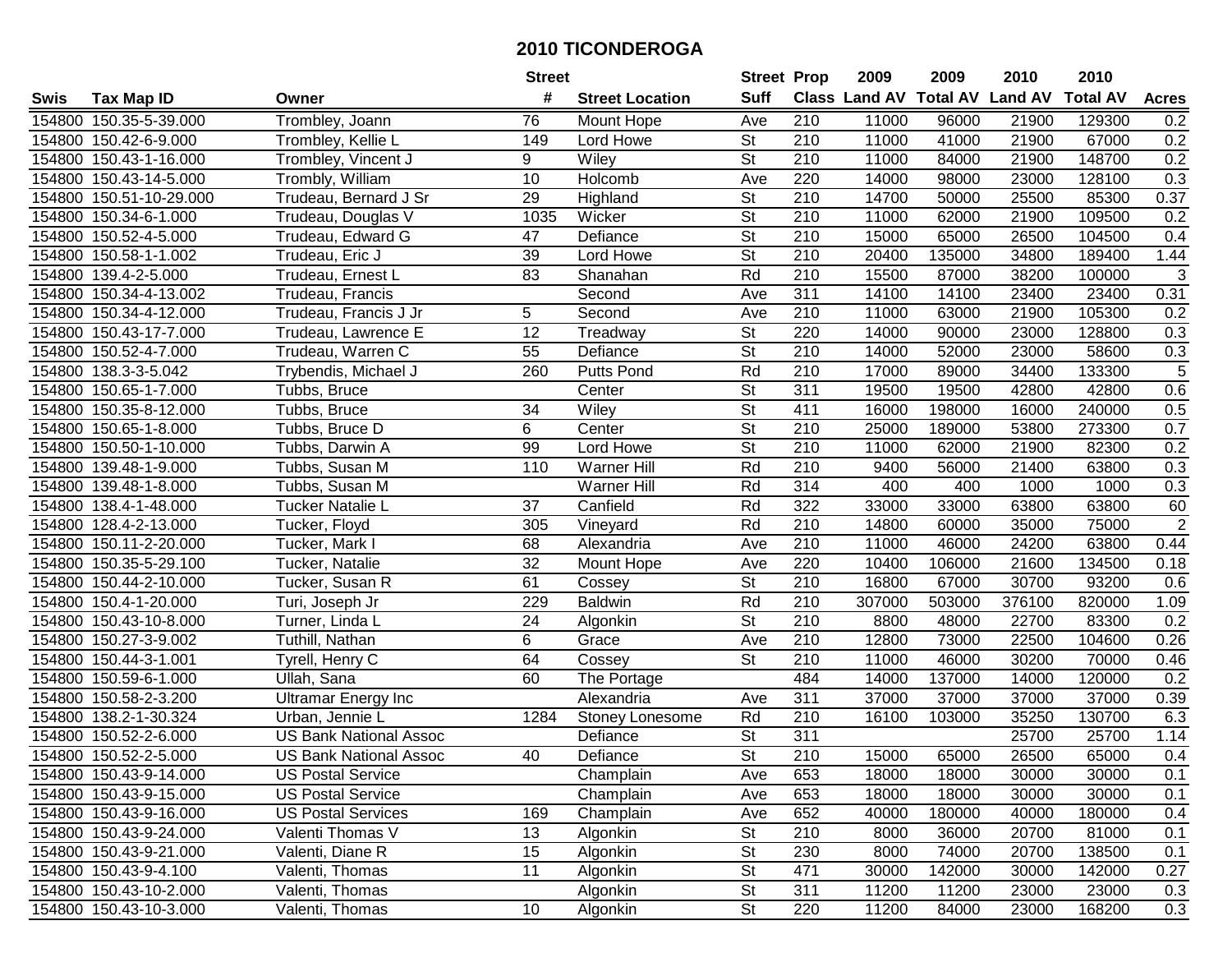|        |                               |                            | <b>Street</b>   |                        | <b>Street Prop</b>       |                  | 2009                          | 2009   | 2010           | 2010            |                |
|--------|-------------------------------|----------------------------|-----------------|------------------------|--------------------------|------------------|-------------------------------|--------|----------------|-----------------|----------------|
| Swis   | <b>Tax Map ID</b>             | Owner                      | #               | <b>Street Location</b> | <b>Suff</b>              |                  | <b>Class Land AV Total AV</b> |        | <b>Land AV</b> | <b>Total AV</b> | <b>Acres</b>   |
|        | 154800 150.43-9-3.000         | Valenti, Thomas V          | 94              | Montcalm               | St                       | 464              | 40000                         | 145000 | 40000          | 145000          | 0.4            |
|        | 154800 160.1-3-17.000         | Valley View Cemetery       | 197             | NYS Route 9N           |                          | 620              | 19100                         | 89000  | 29500          | 137600          | 7.82           |
|        | 154800 160.1-1-7.000          | Valley View Cemetery       | 198             | NYS Route 9N           |                          | 695              | 6100                          | 6100   | 50000          | 50000           | 15.17          |
|        | 154800 160.1-2-3.000          | Valley View Cemetery Assoc |                 | NYS Route 9N           |                          | 695              | 8000                          | 8000   | 12400          | 12400           | 19.98          |
|        | 154800 150.42-5-4.000         | Vanauken, Linda            |                 | Schuyler               | St                       | 311              | 11000                         | 11000  | 32800          | 32800           | 0.2            |
|        | 154800 150.42-5-3.000         | Vanauken, Linda            | 10              | Schuyler               | $\overline{\mathsf{St}}$ | $\overline{210}$ | 14000                         | 75000  | 34500          | 106600          | 0.3            |
|        | 154800 160.26-1-4.000         | VanDecar, Charles C        | 44              | Howes                  | Lndg                     | 260              | 127000                        | 176000 | 172300         | 224100          | 0.29           |
| 154800 | 150.35-6-20.000               | VanderWiele, Lisa          | $\overline{3}$  | Lonergan               | Ln                       | 210              | 15000                         | 37000  | 26500          | 59100           | 0.4            |
|        | 154800 150.4-1-40.000         | VanDuzer, Alexander W      | 207             | <b>Baldwin</b>         | Rd                       | $\overline{210}$ | 345000                        | 647000 | 390200         | 850000          | 1.59           |
|        | 154800 150.43-8-7.000         | VanHoesen, Carl R          | 151             | Lake George            | Ave                      | 210              | 8000                          | 88000  | 20700          | 145200          | 0.1            |
|        | 154800 150.34-1-9.002         | Vannier, Robert H          | 21              | Saint Clair            | $\overline{\mathsf{St}}$ | 210              | 20500                         | 67000  | 18200          | 70000           | 1.47           |
|        | 154800 160.27-1-8.000         | VanSteen, Mary A           | 255             | <b>Black Point</b>     | Rd                       | 210              | 165000                        | 261000 | 203800         | 400000          | 0.71           |
|        | 154800 160.33-1-1.000         | VanVleet, D Kirby          | 515             | <b>Baldwin</b>         | Rd                       | 210              | 374000                        | 501000 | 402700         | 669800          |                |
|        | 154800 160.2-1-7.000          | VanVleet, D Kirby          |                 | <b>Baldwin</b>         | Rd                       | 314              | 14900                         | 14900  | 52900          | 52900           | 9.6            |
| 154800 | 150.3-1-22.120                | VanVoorhis, Margaret E     | 249             | <b>Bull Rock</b>       | Rd                       | 322              | 60000                         | 65000  | 91300          | 91300           | 92.53          |
|        | 154800 139.4-1-52.111         | VanWert, Chattie           |                 | NYS Route 9N           |                          | 330              | 75000                         | 75000  | 75000          | 75000           | 10.81          |
|        | 154800 150.43-10-1.000        | VanWert, Chattie B         |                 | Lake George            | Ave                      | 330              | 14000                         | 14000  | 30000          | 30000           | 0.5            |
|        | 154800 150.43-9-1.000         | VanWert, Jeffrey D         | 88              | Montcalm               | <b>St</b>                | 482              | 25000                         | 215000 | 25000          | 215000          | 0.13           |
|        | 154800 161.5-2-1.000          | VanWert, Jeffrey D         |                 | Lower                  | Rd                       | 311              | 25000                         | 25000  | 25000          | 25000           | 6              |
|        | 154800 161.5-1-3.200          | VanWert, Jeffrey D         | 1368            | Lower                  | Rd                       | 240              | 69000                         | 256000 | 77000          | 286500          | 29.23          |
|        | 154800 160.27-1-9.110         | VanZutphen, Jon M          |                 | <b>Black Point</b>     | Rd                       | 311              | 255000                        | 255000 | 255000         | 255000          | 27             |
| 154800 | 150.50-1-14.000               | Varmette, Brian D          | 93              | Lord Howe              | St                       | 210              | 14000                         | 74000  | 23000          | 117100          | 0.3            |
| 154800 | 139.3-2-21.110                | Varmette, John H           | 3189            | NYS Route 74           |                          | 210              | 19000                         | 41000  | 36110          | 59600           | 7.63           |
| 154800 | 150.42-6-11.000               | Varmette, Juanita M        | 145             | Lord Howe              | St                       | 210              | 11000                         | 50000  | 21900          | 87100           | 0.2            |
| 154800 | 150.66-2-5.000                | Varmette, Kevin            | 53              | <b>Baldwin</b>         | Rd                       | $\overline{210}$ | 14000                         | 69000  | 48000          | 130000          | 0.5            |
| 154800 | 150.34-11-3.000               | Varmette, Richard C Jr     | 53              | <b>Third</b>           | Ave                      | 210              | 15000                         | 104000 | 26500          | 137600          | 0.4            |
|        | 154800 150.43-11-9.002        | Varney, Francis P          | 41              | Treadway               | $\overline{\mathsf{St}}$ | 210              | 17400                         | 115000 | 23400          | 184300          | 0.68           |
|        | 154800 150.51-10-9.000        | Veneto, Brian M            | 15              | Newton                 | St                       | 210              | 20200                         | 146000 | 34000          | 190000          | 1.2            |
|        | 154800 150.35-5-41.000        | Veneto, Dominic P          | $\overline{42}$ | Mount Hope             | Ave                      | 210              | 15200                         | 90000  | 27200          | 113500          | 0.42           |
|        | 154800 150.42-3-6.000         | Verizon New York Inc       | 18              | Montcalm               | $\overline{\mathsf{St}}$ | 831              | 54000                         | 350000 | 54000          | 350000          | 0.6            |
|        | 154800 151.3-1-1.000/3        | Verizon New York Inc       |                 | Defiance               | $\overline{\mathsf{St}}$ | 831              |                               |        | 100            | 123134          | $\pmb{0}$      |
|        | 154800 648.-9999-631.900/1881 | Verizon New York Inc       |                 | erratta                |                          | 831              | 0                             | 302749 | 0              | 347707          | $\overline{0}$ |
|        | 154800 648.-9999-631.900/1882 | Verizon New York Inc       |                 | erratta                |                          | 831              | 0                             | 1919   | 0              | 2204            | $\overline{0}$ |
|        | 154800 150.51-7-4.000         | Viault, Fred W             | 145             | The Portage            |                          | $\overline{210}$ | 12500                         | 99000  | 22400          | 163500          | 0.25           |
|        | 154800 150.75-3-1.000         | Vickers, Stanley           | 70              | <b>Black Point</b>     | Rd                       | 210              | 238000                        | 331000 | 423300         | 531100          | 2.5            |
|        | 154800 150.35-7-14.020        | Vigliotti, Michael A       | $\overline{7}$  | Callahan               | Dr                       | 411              | 17700                         | 91000  | 17700          | 91000           | 0.71           |
|        | 154800 150.35-7-12.000        | Vigliotti, Michael A       |                 | Wayne                  | Ave                      | 311              | 8000                          | 8000   | 30000          | 30000           | 0.5            |
|        | 154800 150.43-1-1.002         | Vigliotti, Michael A       | 43              | Montcalm               | St                       | 415              | 40000                         | 155000 | 40000          | 155000          | 0.43           |
|        | 154800 150.35-7-13.002        | Vigliotti, Michael A       | 44              | Wayne                  | Ave                      | 210              | 10700                         | 86000  | 21700          | 131400          | 0.19           |
|        | 154800 139.3-2-17.200         | Vignola, Michael L         |                 | Old Chilson            | Rd                       | 314              | 8600                          | 8600   | 20700          | 20700           | 1.5            |
|        | 154800 150.35-3-5.100         | Vilardo, Joseph F          |                 | Grace                  | Ave                      | 311              | 100                           | 100    | 2100           | 2100            | 0.01           |
|        | 154800 150.35-3-3.000         | Vilardo, Joseph F          | 67              | Mount Hope             | Ave                      | 210              | 16000                         | 92000  | 30000          | 128100          | 0.5            |
|        |                               |                            |                 |                        |                          |                  |                               |        |                |                 |                |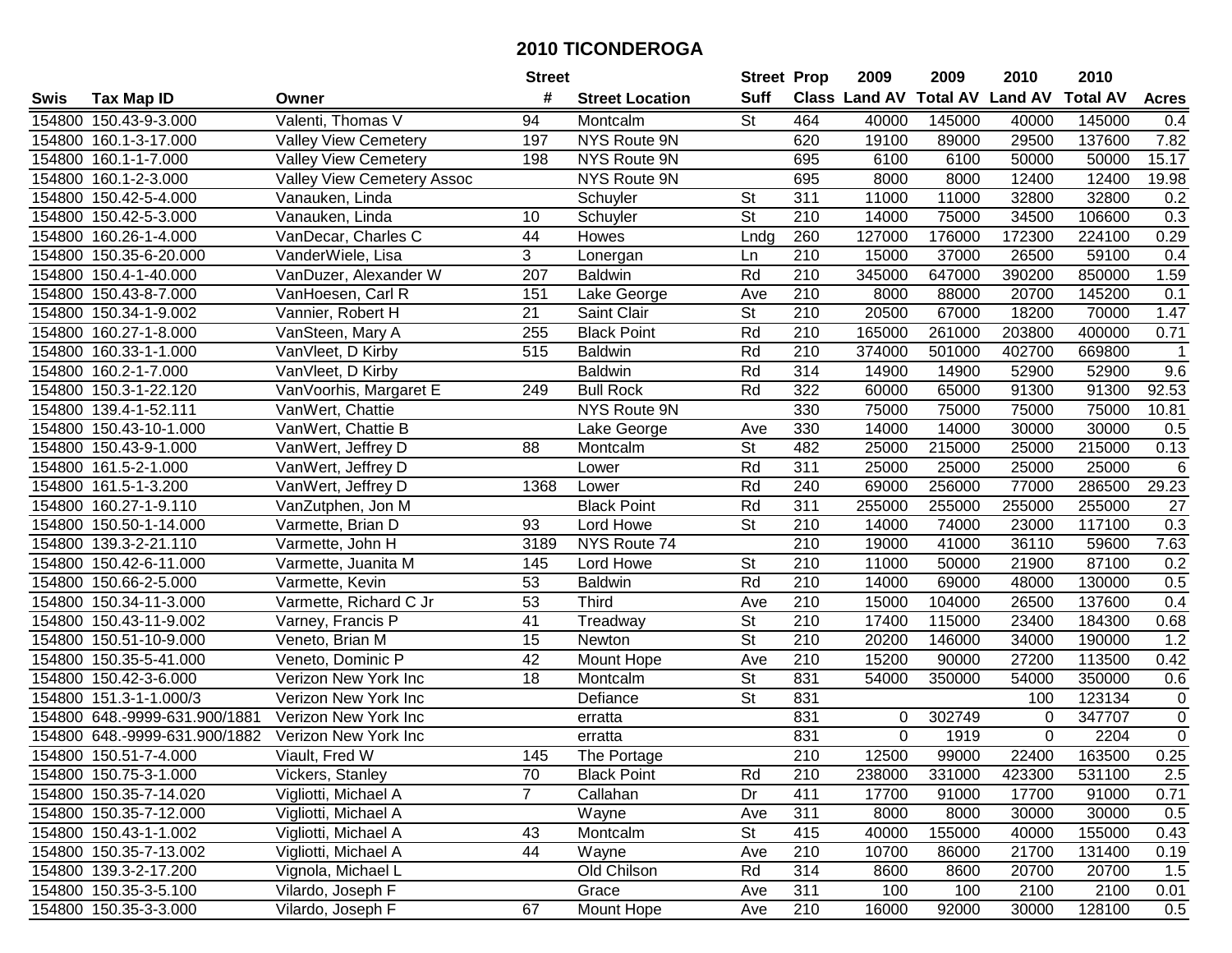|        |                         |                                | <b>Street</b> |                        | <b>Street Prop</b>       |                  | 2009                          | 2009    | 2010           | 2010            |              |
|--------|-------------------------|--------------------------------|---------------|------------------------|--------------------------|------------------|-------------------------------|---------|----------------|-----------------|--------------|
| Swis   | Tax Map ID              | Owner                          | #             | <b>Street Location</b> | <b>Suff</b>              |                  | <b>Class Land AV Total AV</b> |         | <b>Land AV</b> | <b>Total AV</b> | <b>Acres</b> |
|        | 154800 150.35-3-2.100   | Vilardo, Joseph F              |               | Mount Hope             | Ave                      | 311              | 17000                         | 17000   | 30900          | 30900           | 0.63         |
|        | 154800 160.33-2-10.130  | Vilardo, Kim A                 | 23            | Coates                 | Pt                       | 210              | 332000                        | 499000  | 360600         | 770000          | 0.26         |
|        | 154800 150.43-9-13.000  | Vilardo, Kim T                 | 120           | Montcalm               | St                       | 421              | 48000                         | 120000  | 48000          | 120000          | 0.2          |
|        | 154800 150.35-3-4.000   | Vilardo, Michael J Sr          | 65            | Mount Hope             | Ave                      | 210              | 16000                         | 80000   | 30000          | 98000           | $0.5\,$      |
|        | 154800 160.1-3-14.000   | Vincentz Fitzgerald Inc        | 11            | Portia                 | Dr                       | 314              | 8700                          | 8700    | 31800          | 31800           | $\mathbf{1}$ |
|        | 154800 150.43-10-21.000 | Viscardi, Dominick J           | 15            | Father Jogues          | PI                       | 483              | 14000                         | 71000   | 14000          | 71000           | 0.3          |
|        | 154800 150.43-10-25.000 | Viscardi, Dominick J           | 5             | Father Jogues          | PI                       | 210              | 16000                         | 160000  | 30000          | 218000          | 0.5          |
|        | 154800 150.43-8-10.000  | Vlamis, Theodoros              | 143           | Lake George            | Ave                      | $\overline{210}$ | 10400                         | 108000  | 21600          | 179100          | 0.18         |
|        | 154800 150.43-4-16.000  | Vlamis, Theodoros G            | 115           | Montcalm               | $\overline{\mathsf{St}}$ | 481              | 12000                         | 73000   | 12000          | 73000           | 0.1          |
|        | 154800 150.35-5-48.000  | Vosburg, Gary                  |               | Village                | Ln                       | $\overline{311}$ | 15000                         | 15000   | 26500          | 26500           | 0.4          |
|        | 154800 150.35-5-49.000  | Vosburg, Gary L                | 28            | Village                | Ln                       | 210              | 15000                         | 150000  | 26500          | 180500          | 0.4          |
|        | 154800 160.26-1-17.000  | Vrabel, Elaine                 | 373           | <b>Baldwin</b>         | Rd                       | 210              | 96000                         | 167000  | 102600         | 224000          | 0.1          |
|        | 154800 150.75-3-10.002  | Vradenburg, Edward             | 117           | <b>Black Point</b>     | Rd                       | 210              | 23000                         | 80000   | 65900          | 123900          | 1.99         |
|        | 154800 150.67-3-3.001   | Vradenburg, Frederick          | 5             | <b>Black Point</b>     | Rd                       | 210              | 15000                         | 64000   | 26500          | 93500           | 0.4          |
| 154800 | 150.67-5-4.000          | Vradenburg, Frederick          |               | The Portage            |                          | 311              | 300                           | 300     | 300            | 300             | 0.1          |
|        | 154800 139.3-2-3.210    | Vradenburg, James E            | 3067          | NYS Route 74           |                          | 312              | 5700                          | 6000    | 28900          | 29500           | 0.77         |
|        | 154800 150.59-2-21.000  | Vradenburg, James E            | 301           | Alexandria             | Ave                      | 210              | 16000                         | 56000   | 30000          | 70000           | 0.5          |
|        | 154800 139.3-2-3.220    | Vradenburg, James E            |               | NYS Route 74           |                          | 314              | 300                           | 300     | 2100           | 2100            | 0.67         |
|        | 154800 139.3-2-2.200    | Vradenburg, James E            |               | NYS Route 74           |                          | 314              | 600                           | 600     | 4800           | 4800            | 1.51         |
|        | 154800 150.44-7-7.000   | Vradenburg, William L          | 47            | Treadway               | <b>St</b>                | 210              | 11000                         | 25000   | 21900          | 46200           | 0.2          |
| 154800 | 150.50-1-19.200         | Vreeland, Cora J               | 67            | Lord Howe              | $\overline{\mathsf{St}}$ | 210              | 21500                         | 43000   | 38300          | 65000           | 2.53         |
| 154800 | 150.2-7-10.120          | Vreeland, Cora J               |               | Alexandria             | Ave                      | 314              | 15100                         | 15100   | 31700          | 31700           | 9.9          |
| 154800 | 160.32-4-4.000          | W/M Partnership                | 601           | <b>Baldwin</b>         | Rd                       | 280              | 559000                        | 656000  | 570500         | 864200          | 2.2          |
| 154800 | 150.43-14-6.000         | Wade, John K                   | 14            | Holcomb                | Ave                      | 210              | 14000                         | 60000   | 23000          | 110600          | 0.3          |
| 154800 | 160.33-2-17.000         | Wadsworth, Donna L             | 15            | Steamboat              | Lndg                     | 210              | 207000                        | 247000  | 268000         | 381400          | 0.2          |
|        | 154800 139.4-1-37.100   | Wagemann, Robert L             | 47            | Delano                 | Rd                       | 710              | 37000                         | 138000  | 57200          | 255000          | 7.1          |
|        | 154800 139.4-2-9.200    | Wagner, Wayne W                | 159           | Shore Airport          | Rd                       | 210              | 15900                         | 68000   | 39900          | 100000          | 3.53         |
|        | 154800 150.51-6-3.000   | Wagner, Wayne W                | 148           | The Portage            |                          | 210              | 11300                         | 57000   | 22000          | 86200           | 0.21         |
|        | 154800 160.33-2-21.000  | Wakeley, Carol A               | 5             | Steamboat              | Lndg                     | 210              | 521000                        | 573850  | 492500         | 630400          | 1.1          |
|        | 154800 150.43-11-32.001 | Wakeling, Joanne               | 60            | Cannonball             | Path                     | 210              | 6400                          | 123000  | 16600          | 123000          | 0.08         |
|        | 154800 150.2-2-9.000    | <b>Wal-Mart Business Trust</b> |               | Wicker                 | $\overline{\mathsf{St}}$ | 330              | 43000                         | 43000   | 47600          | 47600           | 0.34         |
|        | 154800 150.2-2-6.003    | <b>Wal-Mart Real Estate</b>    | 1134          | Wicker                 | $\overline{\mathsf{St}}$ | 453              | 1250000                       | 6925000 | 1250000        | 7700000         | 19.45        |
|        | 154800 138.3-3-24.000   | Waldner, Rachelle              | 2387          | NYS Route 74           |                          | 240              | 26000                         | 79000   | 48600          | 103100          | 26.8         |
|        | 154800 150.35-2-5.000   | Waldron, Ritch L               | 46            | Grace                  | Ave                      | 210              | 15000                         | 88000   | 6600           | 107200          | 0.4          |
|        | 154800 160.42-1-31.000  | Walker, Edward A               |               | <b>Black Point</b>     | Rd                       | 311              | 178000                        | 178000  | 274000         | 274000          | 0.23         |
|        | 154800 160.42-1-33.000  | Walker, Edward A               | 419           | <b>Black Point</b>     | Rd                       | 210              | 23000                         | 164000  | 67200          | 239500          | 2.2          |
|        | 154800 128.4-2-8.200    | Walker, Joan M                 |               | Birmbaum               | Rd                       | 322              |                               |         | 58750          | 58750           | 52.31        |
|        | 154800 138.4-1-2.330    | Walker, Thomas P               | 52            | Corduroy               | Rd                       | 270              | 14600                         | 29000   | 31800          | 39000           | 1.76         |
|        | 154800 139.48-1-2.304   | Wallace, Jeffrey J             | 16            | Dusty                  | Ln                       | 210              | 14300                         | 59000   | 33200          | 119400          | 1.44         |
|        | 154800 150.44-7-1.000   | Wallace, Timothy J             | 19            | Woody                  | Ln                       | 280              | 11000                         | 70000   | 21900          | 71300           | 0.2          |
|        | 154800 150.51-10-15.000 | Walls, John T                  | 11            | Oak                    | <b>St</b>                | 210              | 16900                         | 82000   | 30700          | 101700          | 0.61         |
|        | 154800 150.2-4-6.000    | Walraven, Margaret E           | 951           | NYS Route 9N           |                          | 230              | 11600                         | 124000  | 11600          | 124000          | 0.55         |
|        |                         |                                |               |                        |                          |                  |                               |         |                |                 |              |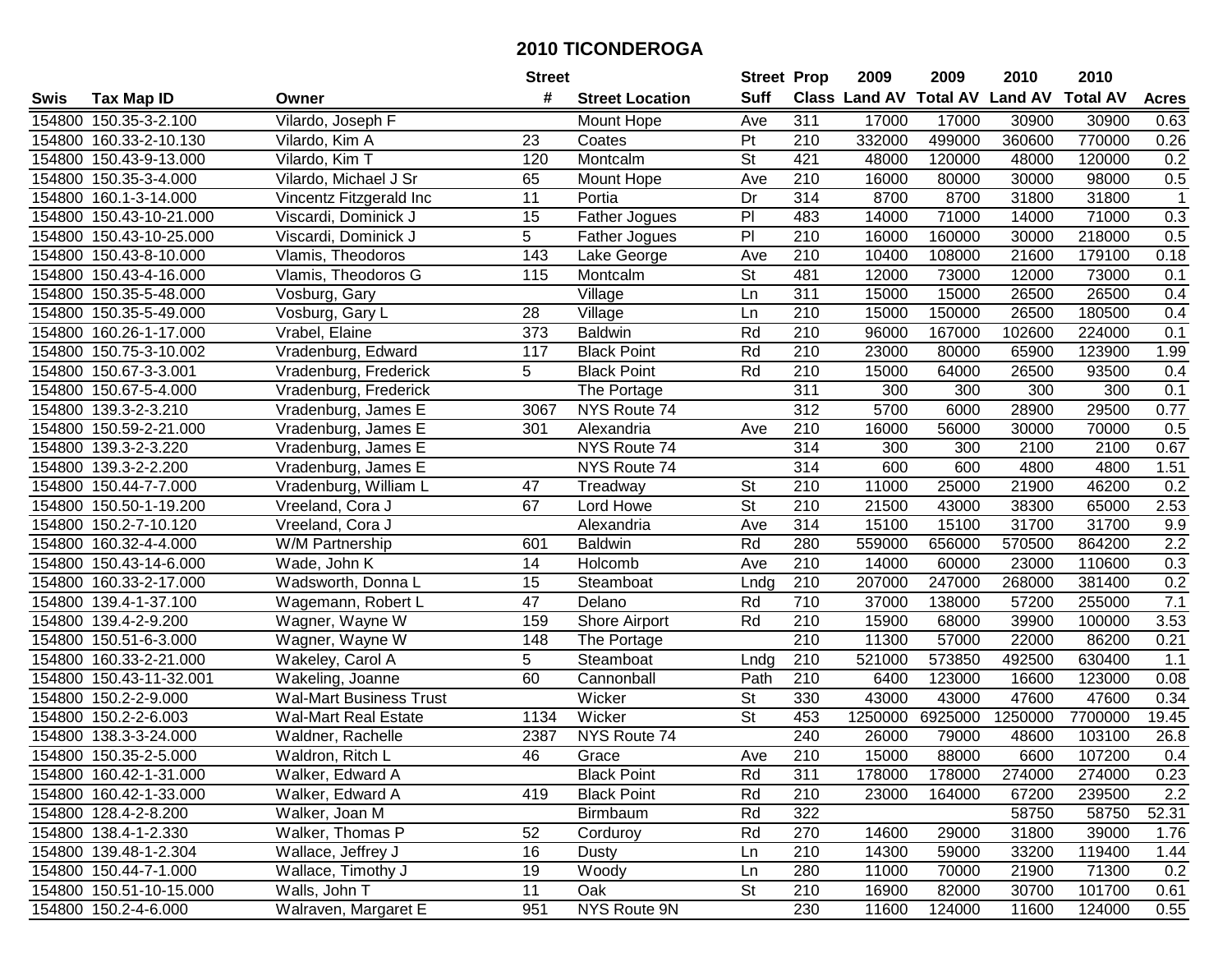|        |                         |                         | <b>Street</b>    |                        | <b>Street Prop</b>       |                  | 2009   | 2009   | 2010                           | 2010            |                |
|--------|-------------------------|-------------------------|------------------|------------------------|--------------------------|------------------|--------|--------|--------------------------------|-----------------|----------------|
| Swis   | Tax Map ID              | Owner                   | #                | <b>Street Location</b> | <b>Suff</b>              |                  |        |        | Class Land AV Total AV Land AV | <b>Total AV</b> | <b>Acres</b>   |
|        | 154800 150.2-7-11.000   | Walraven, Richard E     |                  | Alexandria             | Ave                      | 314              | 100    | 100    | 300                            | 300             | 0.1            |
|        | 154800 150.50-1-21.000  | Walraven, Richard E     | 51               | Lord Howe              | St                       | 270              | 17300  | 40000  | 31100                          | 55000           | 0.66           |
|        | 154800 138.3-3-20.000   | Walton, Harry S Jr      | 67               | Harris Point           | Way                      | 210              | 156000 | 246000 | 221500                         | 383000          | 1.69           |
|        | 154800 150.43-11-22.000 | Ward, Gary K            | 200              | The Portage            |                          | 210              | 14000  | 65000  | 23000                          | 65000           | 0.3            |
|        | 154800 150.82-2-11.000  | Ward, Joyce E           | 8                | Cottage                | Rd                       | 260              | 129000 | 219000 | 190000                         | 386600          | 0.2            |
|        | 154800 160.1-1-11.000   | Ward, Peter R           | $\overline{133}$ | NYS Route 9N           |                          | 582              | 179000 | 400000 | 179000                         | 400000          | 47.4           |
|        | 154800 160.1-1-11.000/1 | Ward, Peter R           |                  | NYS Route 9N           |                          | 582              | 0      | 5000   | 100                            | 5000            | $\mathbf 0$    |
|        | 154800 150.59-8-10.100  | Warren, Carolyn M       | $\overline{39}$  | Water                  | $\overline{\mathsf{St}}$ | $\overline{210}$ | 14600  | 68000  | 25100                          | 99800           | 0.36           |
|        | 154800 138.13-2-5.000   | Watters, John A         | 2060             | NYS Route 74           |                          | 260              | 30000  | 70000  | 45500                          | 76100           | 2.05           |
|        | 154800 150.42-4-13.000  | Watts, John H           | 19               | Schuyler               | St                       | 210              | 8000   | 42000  | 20700                          | 61900           | 0.1            |
|        | 154800 150.51-10-31.048 | Watts, Matthew          | 8                | Newton                 | St                       | 210              | 11900  | 55000  | 22200                          | 95100           | 0.23           |
|        | 154800 150.59-14-6.000  | Way, Augustus N         | 10               | Country                | Ln                       | 210              | 16000  | 52000  | 30000                          | 67500           | 0.5            |
|        | 154800 150.51-4-28.000  | Webb, George            | 106              | Champlain              | Ave                      | 210              | 11000  | 62000  | 21900                          | 121200          | 0.2            |
|        | 154800 150.59-5-2.100   | Wells Jay               | 90               | The Portage            |                          | 210              | 18700  | 74000  | 32200                          | 116900          | 0.84           |
|        | 154800 150.51-10-41.000 | Wells, Anna E           | 56               | Lake George            | Ave                      | 220              | 16000  | 62000  | 30000                          | 123400          | 0.5            |
|        | 154800 150.34-10-2.000  | Wells, Burlin G         | 1076             | Wicker                 | St                       | 210              | 17600  | 51000  | 28000                          | 108700          | 0.7            |
|        | 154800 160.26-4-7.000   | Wells, James L          | $\overline{c}$   | Temperance             | $\overline{P}$           | $\overline{210}$ | 196000 | 274000 | 206100                         | 322050          | 0.23           |
|        | 154800 150.51-3-10.000  | Wells, James L          | $\overline{73}$  | Champlain              | Ave                      | 210              | 16000  | 89000  | 30000                          | 113800          | 0.5            |
|        | 154800 150.51-10-42.000 | Wells, Joseph           | 19               | Newton                 | $\overline{\mathsf{St}}$ | 210              | 19400  | 47000  | 32800                          | 65700           | 0.92           |
|        | 154800 139.3-2-59.000   | Wells, Joseph H         | 65               | Killicut Mountain      | Rd                       | 210              | 14800  | 82000  | 35000                          | 98000           | $\overline{2}$ |
|        | 154800 150.59-14-7.002  | Wells, Leon A           | 4                | Country                | Ln                       | 210              | 15400  | 65000  | 27900                          | 81200           | 0.44           |
| 154800 | 150.43-15-1.000         | Wendell, Francis        | 16               | Iroquois               | St                       | 210              | 11000  | 58000  | 21900                          | 97000           | 0.2            |
| 154800 | 150.43-15-16.000        | Wendell, Francis T      | 13               | Holcomb                | Ave                      | 210              | 8000   | 44000  | 20700                          | 74900           | 0.1            |
|        | 154800 150.34-1-1.002   | Wendell, Frederick A    | 1048             | Wicker                 | St                       | 210              | 16300  | 59000  | 30300                          | 114700          | 0.54           |
|        | 154800 150.43-15-2.000  | Wendell, Mark D         | 18               | Iroquois               | $\overline{St}$          | $\overline{210}$ | 8000   | 65000  | 20700                          | 125500          | 0.1            |
|        | 154800 139.1-1-17.200   | Wertz, Jeffrey M        | 93               | Warner Hill            | Rd                       | 210              | 12300  | 80000  | 28100                          | 119700          | 0.71           |
|        | 154800 139.3-2-21.120   | West-Varmette, Sharon D | 3216             | NYS Route 74           |                          | 270              | 18000  | 40000  | 35700                          | 47700           | 7.02           |
|        | 154800 139.4-1-6.000    | West, John IV           | 1334             | NYS Route 9N           |                          | 210              | 14600  | 160000 | 34400                          | 193300          | 1.8            |
|        | 154800 139.4-1-7.000    | West, John IV           |                  | NYS Route 9N           |                          | $\overline{311}$ | 8600   | 8600   | 26000                          | 26000           | 1.2            |
|        | 154800 150.83-1-13.000  | Westervelt, William C   | 11               | <b>Mossy Point</b>     | Rd                       | $\overline{210}$ | 340000 | 915000 | 340000                         | 1005400         | 0.81           |
|        | 154800 150.4-3-8.000    | Whalen, Thomas A        |                  | <b>Black Point</b>     | Rd                       | 311              | 1200   | 1200   | 1200                           | 1200            | 2.88           |
|        | 154800 150.4-3-6.000    | Whalen, Thomas A        |                  | <b>Black Point</b>     | Rd                       | 323              | 26000  | 26000  | 36000                          | 36000           | 55.4           |
|        | 154800 150.35-2-20.000  | White, Alan             | 36               | Park                   | Ave                      | 312              | 2400   | 6000   | 10600                          | 20300           | 0.1            |
|        | 154800 150.35-2-19.000  | White, Alan             | $\overline{34}$  | Park                   | Ave                      | 210              | 11000  | 56000  | 21900                          | 86300           | 0.2            |
|        | 154800 150.44-7-6.000   | White, Carolyn B        | 9                | Woody                  | Ln                       | 210              | 11000  | 48000  | 21900                          | 60500           | 0.2            |
|        | 154800 138.15-1-5.000   | White, Dawson           | 15               | Hall                   | Rd                       | 210              | 10400  | 63000  | 24000                          | 92600           | 0.43           |
|        | 154800 150.34-9-13.001  | White, Geraldine A      | 99               | Race Track             | Rd                       | 210              | 12200  | 91000  | 28000                          | 143900          | 0.7            |
|        | 154800 150.35-5-32.100  | White, Richard          | 46               | Mount Hope             | Ave                      | 210              | 14900  | 85000  | 26200                          | 85000           | 0.39           |
|        | 154800 150.35-1-10.001  | White, Robert R         | 94               | Wayne                  | Ave                      | 210              | 11900  | 80000  | 22200                          | 135300          | 0.23           |
|        | 154800 151.17-3-6.000   | White, Thomas S         | 16               | Craigs Bay             | Rd                       | 260              | 31000  | 93000  | 40300                          | 116100          | 0.4            |
|        | 154800 160.32-4-8.014   | Whiteley, John W        | 521              | <b>Baldwin</b>         | Rd                       | 280              | 607000 | 902000 | 614200                         | 1175800         | 2.35           |
|        | 154800 160.32-1-3.000   | Whiteley, John W        |                  | <b>Baldwin</b>         | Rd                       | 312              | 27000  | 29000  | 43900                          | 50600           | 29.5           |
|        |                         |                         |                  |                        |                          |                  |        |        |                                |                 |                |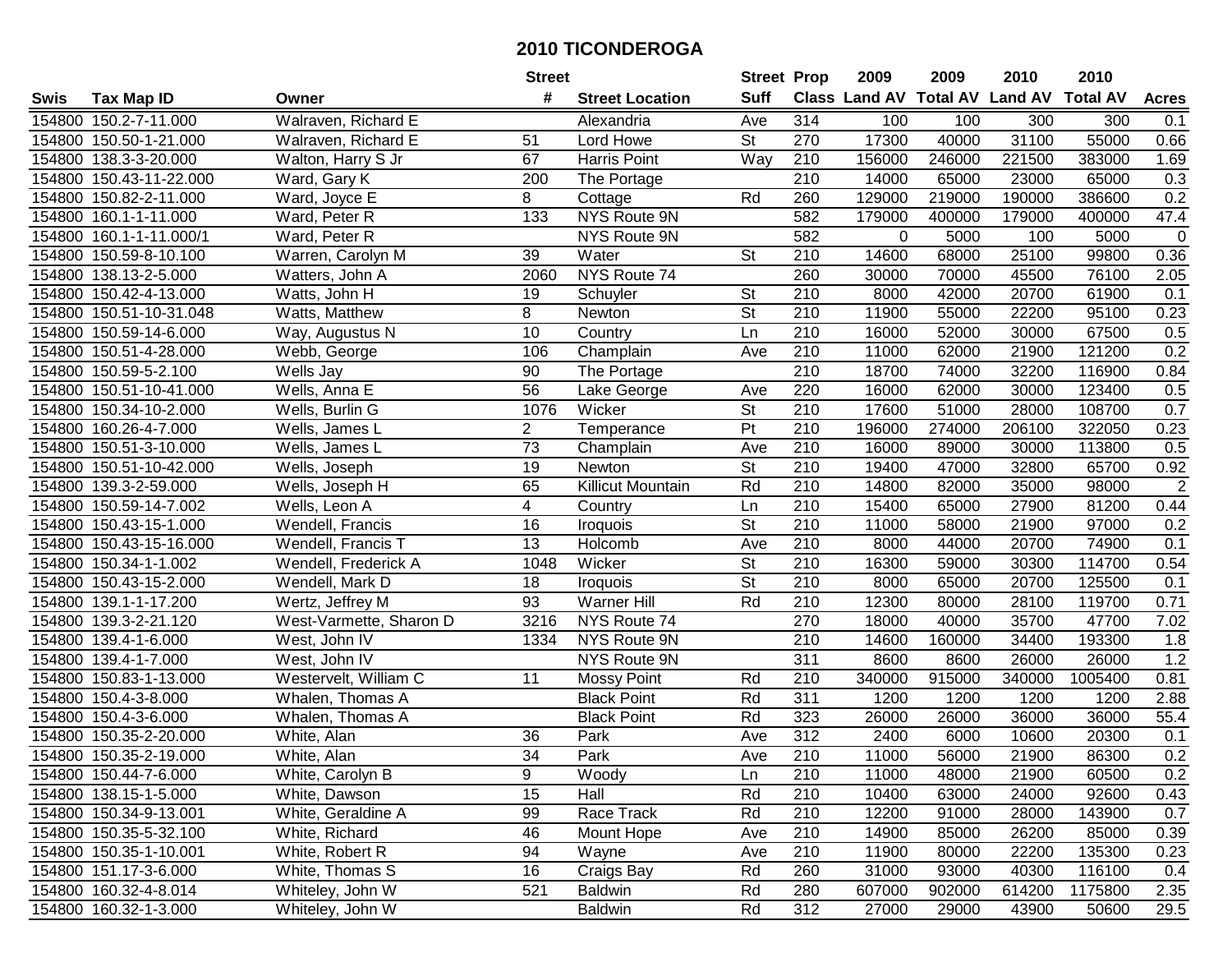|        |                         |                           | <b>Street</b>   |                        | <b>Street Prop</b>       |                  | 2009                          | 2009   | 2010           | 2010            |                  |
|--------|-------------------------|---------------------------|-----------------|------------------------|--------------------------|------------------|-------------------------------|--------|----------------|-----------------|------------------|
| Swis   | <b>Tax Map ID</b>       | Owner                     | #               | <b>Street Location</b> | <b>Suff</b>              |                  | <b>Class Land AV Total AV</b> |        | <b>Land AV</b> | <b>Total AV</b> | <b>Acres</b>     |
|        | 154800 161.5-1-7.200    | Whitford Harold R Jr      | 40              | NYS Route 22           |                          | 210              | 17700                         | 95000  | 47500          | 128000          | 5.9              |
|        | 154800 150.2-5-12.100   | Whitford Timothy J        | 791             | NYS Route 9N           |                          | 240              | 29000                         | 80000  | 38100          | 67500           | 10.7             |
|        | 154800 150.42-2-2.000   | Whitford, Faith E         | 6               | Hinds                  | <b>St</b>                | 280              | 8000                          | 75000  | 19600          | 109600          | 0.1              |
|        | 154800 139.15-1-5.110   | Whitford, Harold R Jr     |                 | <b>Warner Hill</b>     | Rd                       | 105              | 11500                         | 11500  | 26000          | 26000           | 1.2              |
|        | 154800 139.2-2-10.200   | Whitford, Kristoffer R    | 1560            | NYS Route 9N           |                          | 210              | 14000                         | 67000  | 31800          | 122500          | $\mathbf{1}$     |
|        | 154800 150.11-1-45.000  | Whitford, Kyle R          | 8               | Eichen                 | $\overline{\mathsf{St}}$ | 210              | 3600                          | 70000  | 4900           | 70000           | 0.06             |
|        | 154800 160.1-1-26.100   | Whitford, Robert          | 81              | <b>NYS Route 9N</b>    |                          | 240              | 66000                         | 94000  | 127200         | 200200          | 152.06           |
|        | 154800 150.59-6-21.000  | Whitford, Roy             | $\overline{20}$ | The Portage            |                          | 210              | 11000                         | 33000  | 21900          | 49700           | 0.2              |
|        | 154800 128.4-2-3.200    | Whitford, Roy L           | 479             | Vineyard               | Rd                       | $\overline{210}$ | 16300                         | 55000  | 41700          | 114100          | 4.1              |
|        | 154800 139.4-1-29.000   | Whitford, Roy L           | 137             | Charboneau             | Rd                       | 210              | 14300                         | 73000  | 33100          | 112900          | 1.4              |
|        | 154800 140.3-1-8.000    | Whitford, Steven W        | 212             | Shore Airport          | Rd                       | 210              | 14300                         | 85000  | 33000          | 121400          | 1.38             |
|        | 154800 150.2-5-5.122    | Whitford, Timothy         | 791             | NYS Route 9N           |                          | 210              | 21000                         | 67000  | 33700          | 124400          | 1.6              |
|        | 154800 138.4-1-22.000   | Whitford, Travis          | 84              | County Route 56        |                          | 210              | 13400                         | 66000  | 30500          | 150000          | 0.9              |
|        | 154800 139.3-2-3.300    | Whitford, Travis S        | 199             | County Route 56        |                          | 210              | 10200                         | 56000  | 23400          | 95000           | 0.64             |
|        | 154800 151.17-3-3.000   | Whitney, Michael J        | 20              | Craigs Bay             | Rd                       | 210              | 19800                         | 91000  | 25600          | 116700          | 0.11             |
|        | 154800 151.17-3-5.000   | Whitney, Michael J        |                 | NYS Route 22           |                          | 311              | 7600                          | 7600   | 7000           | 7000            | 0.1              |
|        | 154800 150.35-2-12.000  | Whitty, James R           | 8               | Park                   | Ave                      | 210              | 11000                         | 73000  | 21900          | 101300          | 0.2              |
|        | 154800 150.34-10-1.000  | Wicker Ford Inc           | 1080            | Wicker                 | $\overline{\mathsf{St}}$ | 431              | 130000                        | 410000 | 130000         | 410000          | 2.4              |
|        | 154800 138.13-4-8.000   | Wickes, Roger A           |                 | NYS Route 74           |                          | 314              | 1500                          | 1500   | 1500           | 1500            | 0.7              |
|        | 154800 138.13-4-7.000   | Wickes, Roger A           | 21              | Deepwood               | Dr                       | 260              | 152000                        | 193000 | 282300         | 313600          | 2.9              |
|        | 154800 150.27-3-17.000  | Wiktorko, Albert          | 215             | <b>Burgoyne</b>        | Rd                       | 210              | 14000                         | 64000  | 23000          | 84500           | 0.3              |
|        | 154800 160.32-2-1.000   | Wiley, Edward             | 590             | <b>Baldwin</b>         | Rd                       | 210              | 10800                         | 44000  | 46100          | 102000          | 0.1              |
|        | 154800 160.32-3-1.000   | Wiley, Edward C           | 596             | <b>Baldwin</b>         | Rd                       | 210              | 10800                         | 46000  | 46100          | 150000          | 0.1              |
| 154800 | 150.11-1-47.000         | Williams Jessica S        | 12              | Eichen                 | <b>St</b>                | 210              | 6000                          | 72000  | 8200           | 72000           | 0.1              |
|        | 154800 150.66-1-3.000   | Williams, Christopher     |                 | Pine Springs           | $\overline{Dr}$          | 311              | 29000                         | 29000  | 66000          | 66000           | 1.7              |
|        | 154800 150.51-10-40.000 | Williams, Esther          | 52              | Lake George            | Ave                      | 220              | 16000                         | 68000  | 30000          | 130200          | 0.5              |
|        | 154800 150.43-9-20.000  | Williams, Gerald A Jr     | 17              | Algonkin               | St                       | 210              | 8000                          | 47000  | 21900          | 78600           | 0.2              |
|        | 154800 138.3-3-23.000   | Williams, John E          |                 | NYS Route 74           |                          | 322              | 48000                         | 48000  | 100300         | 100300          | 116.3            |
|        | 154800 138.4-1-71.000   | Williams, John E          |                 | NYS Route 74           |                          | 314              | 12000                         | 12000  | 40800          | 40800           | 5.8              |
|        | 154800 150.35-6-16.000  | Williams, John H          | 140             | <b>Burgoyne</b>        | Rd                       | $\overline{210}$ | 14000                         | 52000  | 23000          | 66200           | 0.3              |
|        | 154800 150.35-8-3.000   | Williams, Robert N        | 25              | Mount Hope             | Ave                      | 230              | 14000                         | 133000 | 23000          | 183500          | 0.3              |
|        | 154800 160.42-1-22.000  | Williams, Susan           |                 | Tiroga Beach           | Ln                       | 311              | 12500                         | 12500  | 75240          | 75240           | 0.04             |
|        | 154800 160.42-1-15.000  | Williams, Susan           | 83              | Tiroga Beach           | Ln                       | 260              | 60000                         | 130000 | 44200          | 130000          | 0.41             |
|        | 154800 160.1-1-10.000   | Williams, Thomas J        | 139             | NYS Route 9N           |                          | 280              | 14800                         | 62000  | 35900          | 116200          | $\overline{2.1}$ |
|        | 154800 150.59-7-8.000   | <b>Willows Realty LLC</b> | 61              | The Portage            |                          | 411              | 48000                         | 226000 | 48000          | 240000          | 0.5              |
|        | 154800 160.40-1-1.200   | <b>Wilson Geoffrey</b>    | 54              | Casino                 | HI                       | 280              | 448000                        | 483000 | 505080         | 635080          | 2.5              |
|        | 154800 160.2-1-6.000    | Wilson, Donald S Jr       |                 | <b>Baldwin</b>         | Rd                       | 322              | 428000                        | 428000 | 483100         | 483100          | 17.5             |
|        | 154800 150.51-4-1.000   | Wilson, Douglas J         | 108             | Champlain              | Ave                      | 210              | 14000                         | 47000  | 23000          | 72900           | 0.3              |
|        | 154800 138.2-2-19.200   | Wilson, Steve             |                 | Corduroy               | Rd                       | 314              | 8600                          | 8600   | 26000          | 26000           | 1.2              |
|        | 154800 150.75-3-2.000   | Wiman, Christopher L      | 84              | <b>Black Point</b>     | Rd                       | 210              | 176000                        | 232000 | 249300         | 333600          | 0.5              |
|        | 154800 139.1-1-47.200   | Winchell, Sean            | 715             | Warner Hill            | Rd                       | 240              | 18200                         | 18200  | 46900          | 111600          | 24.3             |
|        | 154800 150.43-10-10.000 | Winnie, James             | 30              | Algonkin               | <b>St</b>                | 210              | 8000                          | 41000  | 20700          | 74000           | 0.1              |
|        |                         |                           |                 |                        |                          |                  |                               |        |                |                 |                  |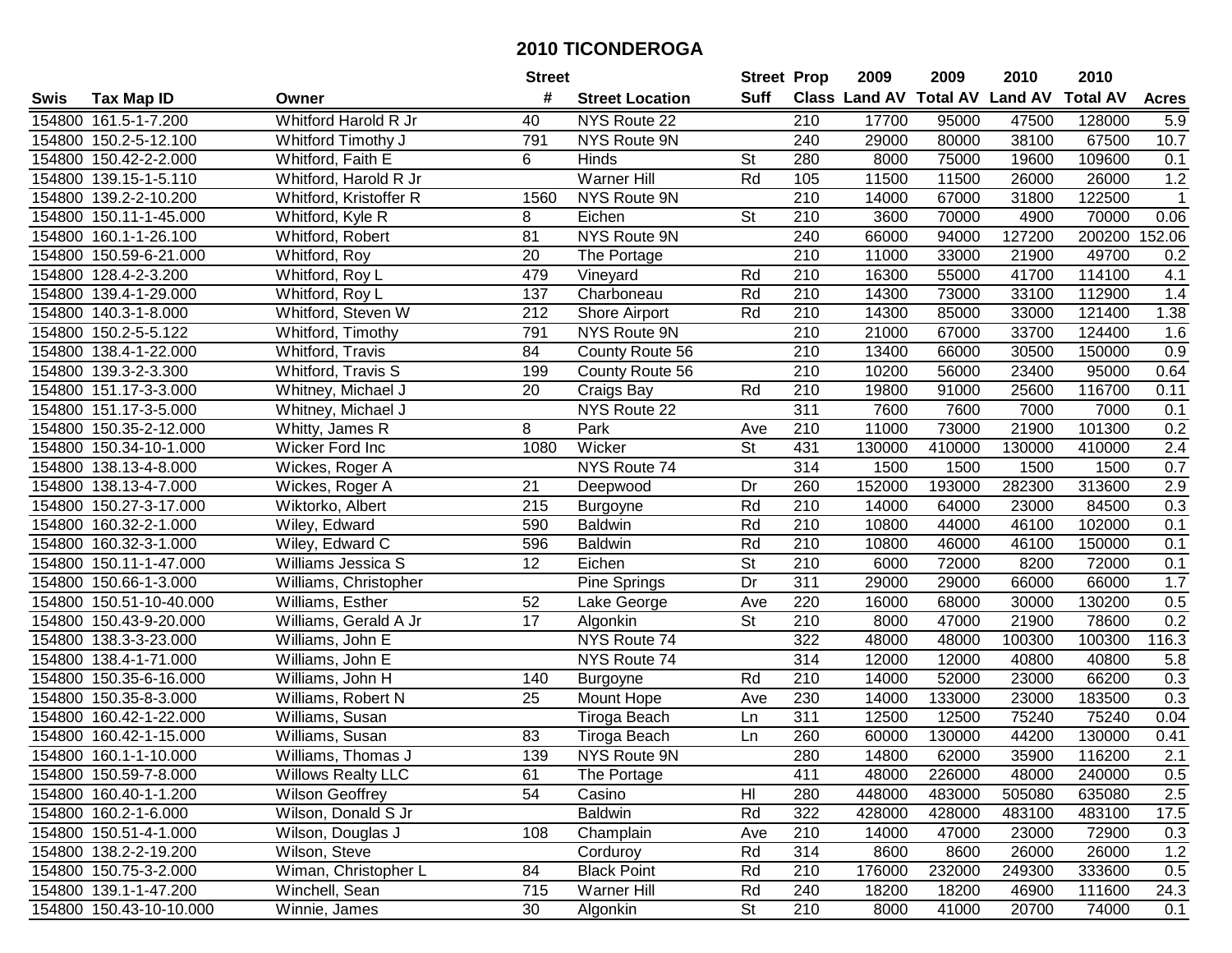| #<br><b>Suff</b><br>Class Land AV<br><b>Total AV</b><br><b>Land AV</b><br><b>Total AV</b><br><b>Tax Map ID</b><br><b>Street Location</b><br><b>Acres</b><br>Swis<br>Owner<br>Way<br>154800 139.3-2-31.120<br>Winters, Rosemarie E<br>75<br>Forest<br>240<br>17600<br>118000<br>37700<br>182100<br>10.02<br>Old Chilson<br>154800 139.3-2-31.140<br>Winters, Rosemarie E<br>322<br>15300<br>15300<br>31300<br>31300<br>10.02<br>Rd<br>154800 139.3-2-31.130<br>Winters, Rosemarie E<br>85<br>Way<br>322<br>15300<br>15300<br>31300<br>31300<br>10.02<br>Forest<br>42<br>Forest<br>322<br>15300<br>31300<br>31300<br>10.02<br>154800 139.3-2-31.110<br>Winters, Rosemarie E<br>Way<br>15300<br><b>NYS Route 9N</b><br>311<br>154800 150.11-1-6.000<br>400<br>400<br>26900<br>26900<br>0.22<br>Witherbee, Michael<br>$\overline{210}$<br>77600<br>7.54<br>154800 150.11-1-15.000<br>Witherbee, Michael<br>832<br>NYS Route 9N<br>18900<br>38000<br>36050<br><b>WJBPAT LLC</b><br>P <sub>1</sub><br>411<br>23000<br>174000<br>229000<br>0.3<br>154800 150.43-10-18.000<br>27<br>Father Jogues<br>23000<br>$\overline{P}$<br>0.3<br><b>WJBPAT LLC</b><br>$\overline{23}$<br>483<br>23000<br>23000<br>154800 150.43-10-19.000<br>149000<br>165000<br>Father Jogues<br>$\overline{\mathsf{St}}$<br>311<br>173000<br>173000<br>154800 150.59-8-6.117<br>Wolfe, Raymond S<br>Water<br>200000<br>200000<br>0.44<br>270<br>9<br>Path<br>11900<br>23200<br>46800<br>154800 150.59-8-6.200<br>Wolfe, Raymond S<br>Prince Taylor<br>22200<br>0.23<br><b>Black Point</b><br>29000<br>154800 150.83-1-5.000<br>Wolinski, John S<br>187<br>Rd<br>210<br>104000<br>61800<br>165000<br>1.3<br>$\,6\,$<br>154800 139.15-3-9.000<br>Wood, Diana L<br>NYS Route 9N<br>210<br>17800<br>77000<br>34300<br>132400<br>1422<br>210<br>$\overline{2.7}$<br>NYS Route 9N<br>15300<br>37200<br>107700<br>154800 139.4-1-45.000<br>Wood, Geraldine D<br>1250<br>67000<br>230<br>154800 150.51-2-14.000<br>Wood, Mark<br>Lake George<br>14000<br>108000<br>23000<br>169900<br>0.3<br>106<br>Ave<br>0.7<br>St<br>330<br>154800 150.2-3-5.000<br>Wood, Mildred<br>Wicker<br>56000<br>56000<br>56000<br>56000<br>St<br>311<br>154800 150.2-3-4.200<br>100<br>100<br>200<br>200<br>0.06<br>Wood, Mildred<br>Wicker<br>$\overline{St}$<br>$\overline{210}$<br>154800 150.2-3-4.100<br>1114<br>Wicker<br>13500<br>73000<br>30600<br>116900<br>0.91<br>Wood, Mildred R<br>Rd<br>210<br>154800 150.35-6-11.010<br>Woodard, Carl D<br>19400<br>75000<br>33200<br>0.99<br>114<br>126100<br><b>Burgoyne</b><br>34<br>210<br>154800 150.35-5-29.200<br>Woodard, Charlene A<br>Mount Hope<br>Ave<br>13100<br>99000<br>22700<br>167500<br>0.27<br>154800 150.43-14-15.000<br>Woodard, John<br>120<br>210<br>13700<br>46000<br>22900<br>80000<br>0.29<br>Lake George<br>Ave<br>0.5<br>154800 150.44-8-8.000<br>9<br>Rock<br><b>St</b><br>210<br>8300<br>30000<br>66200<br>Woodard, John H Sr<br>42000<br>58<br>210<br>1.5<br>154800 138.4-1-29.000<br>County Route 56<br>14400<br>80000<br>33400<br>154200<br>Woods, Anna<br>62<br>210<br>0.4<br>154800<br>150.51-10-44.000<br>15000<br>52000<br>26500<br>67900<br>Woods, Corinna<br>Lake George<br>Ave<br>210<br>0.3<br>150.35-6-12.000<br>118<br>Rd<br>14000<br>65000<br>23000<br>104500<br>154800<br>Woods, Danielle E<br>Burgoyne<br>$\overline{12}$<br>$\overline{210}$<br><b>Hts</b><br>9500<br>21300<br>105000<br>0.15<br>154800<br>150.35-6-3.200<br>Heather<br>45000<br>Woods, David<br>$\overline{311}$<br>2800<br>154800 150.35-6-22.000<br>Woods, David<br>2800<br>2800<br>2800<br>0.15<br>Ln<br>Lonergan<br>Rd<br>210<br>30700<br>70000<br>154800 150.36-1-5.000<br>Woods, David<br>58<br>16800<br>40000<br>0.6<br><b>Burgoyne</b><br>12<br><b>Hts</b><br>326000<br>596200<br>11.97<br>154800 150.35-6-3.100<br>Woods, David<br>Heather<br>280<br>69000<br>71400<br>Rd<br>$\overline{311}$<br>19100<br>32200<br>32200<br>154800 150.35-6-15.112<br>Woods, David<br>19100<br>0.83<br>Burgoyne<br>Rd<br>$\overline{311}$<br>154800 150.35-6-15.111<br>17000<br>17000<br>30900<br>30900<br>0.63<br>Woods, David<br>Burgoyne<br>NYS Route 74<br>314<br>2500<br>2500<br>1200<br>1200<br>154800 138.4-1-7.000<br>0.46<br>Woods, John F<br>154800 138.4-1-11.000<br>NYS Route 74<br>323<br>43000<br>43000<br>64400<br>64400<br>99<br>Woods, John F<br>323<br>27.4<br>154800 139.3-1-20.100<br>Veterans<br>Rd<br>11000<br>11000<br>17800<br>17800<br>Woods, John F<br>Rd<br>154800 139.3-1-32.000<br>240<br>23000<br>140000<br>60600<br>220000<br>9.99<br>Woods, John F<br>185<br>Veterans<br>154800 139.3-1-4.000<br>Woods, John F<br>Veterans<br>Rd<br>323<br>2000<br>2000<br>3300<br>3300<br>5<br>0.7<br>154800 150.34-1-20.000<br>Woods, Randie G<br>33<br><b>Third</b><br>210<br>17600<br>75000<br>31300<br>108900<br>Ave<br>154800 138.15-1-2.120<br>Hall<br>314<br>15000<br>Woods, Robert A<br>Rd<br>15000<br>31100<br>31100<br>9.8<br>323<br>154800 138.15-1-2.112<br>Veterans<br>Rd<br>3000<br>3000<br>30.09<br>Woods, Robert A<br>3000<br>3000<br>20<br>Hall<br>Rd<br>18100<br>36200<br>154800 138.15-1-2.200<br>Woods, Robert A<br>210<br>70000<br>112200<br>7.8<br>141<br><b>St</b><br>210<br>0.3<br>154800 150.42-6-13.000<br>Worth, Tammy L<br>Lord Howe<br>11000<br>42000<br>23000<br>69800<br>Wray, Richard D<br>8<br>154800 150.4-1-23.000<br>Caldwell<br>Cir<br>210<br>307000<br>457000<br>440280<br>585100<br>0.72<br>$\overline{314}$<br>154800 138.4-1-24.000<br>Wright, Clayton H Jr<br>County Route 56<br>2800<br>2800<br>400<br>400<br>0.14 |  | <b>Street</b> | <b>Street Prop</b> | 2009 | 2009 | 2010 | 2010 |  |
|---------------------------------------------------------------------------------------------------------------------------------------------------------------------------------------------------------------------------------------------------------------------------------------------------------------------------------------------------------------------------------------------------------------------------------------------------------------------------------------------------------------------------------------------------------------------------------------------------------------------------------------------------------------------------------------------------------------------------------------------------------------------------------------------------------------------------------------------------------------------------------------------------------------------------------------------------------------------------------------------------------------------------------------------------------------------------------------------------------------------------------------------------------------------------------------------------------------------------------------------------------------------------------------------------------------------------------------------------------------------------------------------------------------------------------------------------------------------------------------------------------------------------------------------------------------------------------------------------------------------------------------------------------------------------------------------------------------------------------------------------------------------------------------------------------------------------------------------------------------------------------------------------------------------------------------------------------------------------------------------------------------------------------------------------------------------------------------------------------------------------------------------------------------------------------------------------------------------------------------------------------------------------------------------------------------------------------------------------------------------------------------------------------------------------------------------------------------------------------------------------------------------------------------------------------------------------------------------------------------------------------------------------------------------------------------------------------------------------------------------------------------------------------------------------------------------------------------------------------------------------------------------------------------------------------------------------------------------------------------------------------------------------------------------------------------------------------------------------------------------------------------------------------------------------------------------------------------------------------------------------------------------------------------------------------------------------------------------------------------------------------------------------------------------------------------------------------------------------------------------------------------------------------------------------------------------------------------------------------------------------------------------------------------------------------------------------------------------------------------------------------------------------------------------------------------------------------------------------------------------------------------------------------------------------------------------------------------------------------------------------------------------------------------------------------------------------------------------------------------------------------------------------------------------------------------------------------------------------------------------------------------------------------------------------------------------------------------------------------------------------------------------------------------------------------------------------------------------------------------------------------------------------------------------------------------------------------------------------------------------------------------------------------------------------------------------------------------------------------------------------------------------------------------------------------------------------------------------------------------------------------------------------------------------------------------------------------------------------------------------------------------------------------------------------------------------------------------------------------------------------------------------------------------------------------------------------------------------------------------------------------------------------------------------------------------------------------------------------------------------------------------------------------------------------------------------------------------------------------------------------------------------------------------------------------------------------|--|---------------|--------------------|------|------|------|------|--|
|                                                                                                                                                                                                                                                                                                                                                                                                                                                                                                                                                                                                                                                                                                                                                                                                                                                                                                                                                                                                                                                                                                                                                                                                                                                                                                                                                                                                                                                                                                                                                                                                                                                                                                                                                                                                                                                                                                                                                                                                                                                                                                                                                                                                                                                                                                                                                                                                                                                                                                                                                                                                                                                                                                                                                                                                                                                                                                                                                                                                                                                                                                                                                                                                                                                                                                                                                                                                                                                                                                                                                                                                                                                                                                                                                                                                                                                                                                                                                                                                                                                                                                                                                                                                                                                                                                                                                                                                                                                                                                                                                                                                                                                                                                                                                                                                                                                                                                                                                                                                                                                                                                                                                                                                                                                                                                                                                                                                                                                                                                                                                                           |  |               |                    |      |      |      |      |  |
|                                                                                                                                                                                                                                                                                                                                                                                                                                                                                                                                                                                                                                                                                                                                                                                                                                                                                                                                                                                                                                                                                                                                                                                                                                                                                                                                                                                                                                                                                                                                                                                                                                                                                                                                                                                                                                                                                                                                                                                                                                                                                                                                                                                                                                                                                                                                                                                                                                                                                                                                                                                                                                                                                                                                                                                                                                                                                                                                                                                                                                                                                                                                                                                                                                                                                                                                                                                                                                                                                                                                                                                                                                                                                                                                                                                                                                                                                                                                                                                                                                                                                                                                                                                                                                                                                                                                                                                                                                                                                                                                                                                                                                                                                                                                                                                                                                                                                                                                                                                                                                                                                                                                                                                                                                                                                                                                                                                                                                                                                                                                                                           |  |               |                    |      |      |      |      |  |
|                                                                                                                                                                                                                                                                                                                                                                                                                                                                                                                                                                                                                                                                                                                                                                                                                                                                                                                                                                                                                                                                                                                                                                                                                                                                                                                                                                                                                                                                                                                                                                                                                                                                                                                                                                                                                                                                                                                                                                                                                                                                                                                                                                                                                                                                                                                                                                                                                                                                                                                                                                                                                                                                                                                                                                                                                                                                                                                                                                                                                                                                                                                                                                                                                                                                                                                                                                                                                                                                                                                                                                                                                                                                                                                                                                                                                                                                                                                                                                                                                                                                                                                                                                                                                                                                                                                                                                                                                                                                                                                                                                                                                                                                                                                                                                                                                                                                                                                                                                                                                                                                                                                                                                                                                                                                                                                                                                                                                                                                                                                                                                           |  |               |                    |      |      |      |      |  |
|                                                                                                                                                                                                                                                                                                                                                                                                                                                                                                                                                                                                                                                                                                                                                                                                                                                                                                                                                                                                                                                                                                                                                                                                                                                                                                                                                                                                                                                                                                                                                                                                                                                                                                                                                                                                                                                                                                                                                                                                                                                                                                                                                                                                                                                                                                                                                                                                                                                                                                                                                                                                                                                                                                                                                                                                                                                                                                                                                                                                                                                                                                                                                                                                                                                                                                                                                                                                                                                                                                                                                                                                                                                                                                                                                                                                                                                                                                                                                                                                                                                                                                                                                                                                                                                                                                                                                                                                                                                                                                                                                                                                                                                                                                                                                                                                                                                                                                                                                                                                                                                                                                                                                                                                                                                                                                                                                                                                                                                                                                                                                                           |  |               |                    |      |      |      |      |  |
|                                                                                                                                                                                                                                                                                                                                                                                                                                                                                                                                                                                                                                                                                                                                                                                                                                                                                                                                                                                                                                                                                                                                                                                                                                                                                                                                                                                                                                                                                                                                                                                                                                                                                                                                                                                                                                                                                                                                                                                                                                                                                                                                                                                                                                                                                                                                                                                                                                                                                                                                                                                                                                                                                                                                                                                                                                                                                                                                                                                                                                                                                                                                                                                                                                                                                                                                                                                                                                                                                                                                                                                                                                                                                                                                                                                                                                                                                                                                                                                                                                                                                                                                                                                                                                                                                                                                                                                                                                                                                                                                                                                                                                                                                                                                                                                                                                                                                                                                                                                                                                                                                                                                                                                                                                                                                                                                                                                                                                                                                                                                                                           |  |               |                    |      |      |      |      |  |
|                                                                                                                                                                                                                                                                                                                                                                                                                                                                                                                                                                                                                                                                                                                                                                                                                                                                                                                                                                                                                                                                                                                                                                                                                                                                                                                                                                                                                                                                                                                                                                                                                                                                                                                                                                                                                                                                                                                                                                                                                                                                                                                                                                                                                                                                                                                                                                                                                                                                                                                                                                                                                                                                                                                                                                                                                                                                                                                                                                                                                                                                                                                                                                                                                                                                                                                                                                                                                                                                                                                                                                                                                                                                                                                                                                                                                                                                                                                                                                                                                                                                                                                                                                                                                                                                                                                                                                                                                                                                                                                                                                                                                                                                                                                                                                                                                                                                                                                                                                                                                                                                                                                                                                                                                                                                                                                                                                                                                                                                                                                                                                           |  |               |                    |      |      |      |      |  |
|                                                                                                                                                                                                                                                                                                                                                                                                                                                                                                                                                                                                                                                                                                                                                                                                                                                                                                                                                                                                                                                                                                                                                                                                                                                                                                                                                                                                                                                                                                                                                                                                                                                                                                                                                                                                                                                                                                                                                                                                                                                                                                                                                                                                                                                                                                                                                                                                                                                                                                                                                                                                                                                                                                                                                                                                                                                                                                                                                                                                                                                                                                                                                                                                                                                                                                                                                                                                                                                                                                                                                                                                                                                                                                                                                                                                                                                                                                                                                                                                                                                                                                                                                                                                                                                                                                                                                                                                                                                                                                                                                                                                                                                                                                                                                                                                                                                                                                                                                                                                                                                                                                                                                                                                                                                                                                                                                                                                                                                                                                                                                                           |  |               |                    |      |      |      |      |  |
|                                                                                                                                                                                                                                                                                                                                                                                                                                                                                                                                                                                                                                                                                                                                                                                                                                                                                                                                                                                                                                                                                                                                                                                                                                                                                                                                                                                                                                                                                                                                                                                                                                                                                                                                                                                                                                                                                                                                                                                                                                                                                                                                                                                                                                                                                                                                                                                                                                                                                                                                                                                                                                                                                                                                                                                                                                                                                                                                                                                                                                                                                                                                                                                                                                                                                                                                                                                                                                                                                                                                                                                                                                                                                                                                                                                                                                                                                                                                                                                                                                                                                                                                                                                                                                                                                                                                                                                                                                                                                                                                                                                                                                                                                                                                                                                                                                                                                                                                                                                                                                                                                                                                                                                                                                                                                                                                                                                                                                                                                                                                                                           |  |               |                    |      |      |      |      |  |
|                                                                                                                                                                                                                                                                                                                                                                                                                                                                                                                                                                                                                                                                                                                                                                                                                                                                                                                                                                                                                                                                                                                                                                                                                                                                                                                                                                                                                                                                                                                                                                                                                                                                                                                                                                                                                                                                                                                                                                                                                                                                                                                                                                                                                                                                                                                                                                                                                                                                                                                                                                                                                                                                                                                                                                                                                                                                                                                                                                                                                                                                                                                                                                                                                                                                                                                                                                                                                                                                                                                                                                                                                                                                                                                                                                                                                                                                                                                                                                                                                                                                                                                                                                                                                                                                                                                                                                                                                                                                                                                                                                                                                                                                                                                                                                                                                                                                                                                                                                                                                                                                                                                                                                                                                                                                                                                                                                                                                                                                                                                                                                           |  |               |                    |      |      |      |      |  |
|                                                                                                                                                                                                                                                                                                                                                                                                                                                                                                                                                                                                                                                                                                                                                                                                                                                                                                                                                                                                                                                                                                                                                                                                                                                                                                                                                                                                                                                                                                                                                                                                                                                                                                                                                                                                                                                                                                                                                                                                                                                                                                                                                                                                                                                                                                                                                                                                                                                                                                                                                                                                                                                                                                                                                                                                                                                                                                                                                                                                                                                                                                                                                                                                                                                                                                                                                                                                                                                                                                                                                                                                                                                                                                                                                                                                                                                                                                                                                                                                                                                                                                                                                                                                                                                                                                                                                                                                                                                                                                                                                                                                                                                                                                                                                                                                                                                                                                                                                                                                                                                                                                                                                                                                                                                                                                                                                                                                                                                                                                                                                                           |  |               |                    |      |      |      |      |  |
|                                                                                                                                                                                                                                                                                                                                                                                                                                                                                                                                                                                                                                                                                                                                                                                                                                                                                                                                                                                                                                                                                                                                                                                                                                                                                                                                                                                                                                                                                                                                                                                                                                                                                                                                                                                                                                                                                                                                                                                                                                                                                                                                                                                                                                                                                                                                                                                                                                                                                                                                                                                                                                                                                                                                                                                                                                                                                                                                                                                                                                                                                                                                                                                                                                                                                                                                                                                                                                                                                                                                                                                                                                                                                                                                                                                                                                                                                                                                                                                                                                                                                                                                                                                                                                                                                                                                                                                                                                                                                                                                                                                                                                                                                                                                                                                                                                                                                                                                                                                                                                                                                                                                                                                                                                                                                                                                                                                                                                                                                                                                                                           |  |               |                    |      |      |      |      |  |
|                                                                                                                                                                                                                                                                                                                                                                                                                                                                                                                                                                                                                                                                                                                                                                                                                                                                                                                                                                                                                                                                                                                                                                                                                                                                                                                                                                                                                                                                                                                                                                                                                                                                                                                                                                                                                                                                                                                                                                                                                                                                                                                                                                                                                                                                                                                                                                                                                                                                                                                                                                                                                                                                                                                                                                                                                                                                                                                                                                                                                                                                                                                                                                                                                                                                                                                                                                                                                                                                                                                                                                                                                                                                                                                                                                                                                                                                                                                                                                                                                                                                                                                                                                                                                                                                                                                                                                                                                                                                                                                                                                                                                                                                                                                                                                                                                                                                                                                                                                                                                                                                                                                                                                                                                                                                                                                                                                                                                                                                                                                                                                           |  |               |                    |      |      |      |      |  |
|                                                                                                                                                                                                                                                                                                                                                                                                                                                                                                                                                                                                                                                                                                                                                                                                                                                                                                                                                                                                                                                                                                                                                                                                                                                                                                                                                                                                                                                                                                                                                                                                                                                                                                                                                                                                                                                                                                                                                                                                                                                                                                                                                                                                                                                                                                                                                                                                                                                                                                                                                                                                                                                                                                                                                                                                                                                                                                                                                                                                                                                                                                                                                                                                                                                                                                                                                                                                                                                                                                                                                                                                                                                                                                                                                                                                                                                                                                                                                                                                                                                                                                                                                                                                                                                                                                                                                                                                                                                                                                                                                                                                                                                                                                                                                                                                                                                                                                                                                                                                                                                                                                                                                                                                                                                                                                                                                                                                                                                                                                                                                                           |  |               |                    |      |      |      |      |  |
|                                                                                                                                                                                                                                                                                                                                                                                                                                                                                                                                                                                                                                                                                                                                                                                                                                                                                                                                                                                                                                                                                                                                                                                                                                                                                                                                                                                                                                                                                                                                                                                                                                                                                                                                                                                                                                                                                                                                                                                                                                                                                                                                                                                                                                                                                                                                                                                                                                                                                                                                                                                                                                                                                                                                                                                                                                                                                                                                                                                                                                                                                                                                                                                                                                                                                                                                                                                                                                                                                                                                                                                                                                                                                                                                                                                                                                                                                                                                                                                                                                                                                                                                                                                                                                                                                                                                                                                                                                                                                                                                                                                                                                                                                                                                                                                                                                                                                                                                                                                                                                                                                                                                                                                                                                                                                                                                                                                                                                                                                                                                                                           |  |               |                    |      |      |      |      |  |
|                                                                                                                                                                                                                                                                                                                                                                                                                                                                                                                                                                                                                                                                                                                                                                                                                                                                                                                                                                                                                                                                                                                                                                                                                                                                                                                                                                                                                                                                                                                                                                                                                                                                                                                                                                                                                                                                                                                                                                                                                                                                                                                                                                                                                                                                                                                                                                                                                                                                                                                                                                                                                                                                                                                                                                                                                                                                                                                                                                                                                                                                                                                                                                                                                                                                                                                                                                                                                                                                                                                                                                                                                                                                                                                                                                                                                                                                                                                                                                                                                                                                                                                                                                                                                                                                                                                                                                                                                                                                                                                                                                                                                                                                                                                                                                                                                                                                                                                                                                                                                                                                                                                                                                                                                                                                                                                                                                                                                                                                                                                                                                           |  |               |                    |      |      |      |      |  |
|                                                                                                                                                                                                                                                                                                                                                                                                                                                                                                                                                                                                                                                                                                                                                                                                                                                                                                                                                                                                                                                                                                                                                                                                                                                                                                                                                                                                                                                                                                                                                                                                                                                                                                                                                                                                                                                                                                                                                                                                                                                                                                                                                                                                                                                                                                                                                                                                                                                                                                                                                                                                                                                                                                                                                                                                                                                                                                                                                                                                                                                                                                                                                                                                                                                                                                                                                                                                                                                                                                                                                                                                                                                                                                                                                                                                                                                                                                                                                                                                                                                                                                                                                                                                                                                                                                                                                                                                                                                                                                                                                                                                                                                                                                                                                                                                                                                                                                                                                                                                                                                                                                                                                                                                                                                                                                                                                                                                                                                                                                                                                                           |  |               |                    |      |      |      |      |  |
|                                                                                                                                                                                                                                                                                                                                                                                                                                                                                                                                                                                                                                                                                                                                                                                                                                                                                                                                                                                                                                                                                                                                                                                                                                                                                                                                                                                                                                                                                                                                                                                                                                                                                                                                                                                                                                                                                                                                                                                                                                                                                                                                                                                                                                                                                                                                                                                                                                                                                                                                                                                                                                                                                                                                                                                                                                                                                                                                                                                                                                                                                                                                                                                                                                                                                                                                                                                                                                                                                                                                                                                                                                                                                                                                                                                                                                                                                                                                                                                                                                                                                                                                                                                                                                                                                                                                                                                                                                                                                                                                                                                                                                                                                                                                                                                                                                                                                                                                                                                                                                                                                                                                                                                                                                                                                                                                                                                                                                                                                                                                                                           |  |               |                    |      |      |      |      |  |
|                                                                                                                                                                                                                                                                                                                                                                                                                                                                                                                                                                                                                                                                                                                                                                                                                                                                                                                                                                                                                                                                                                                                                                                                                                                                                                                                                                                                                                                                                                                                                                                                                                                                                                                                                                                                                                                                                                                                                                                                                                                                                                                                                                                                                                                                                                                                                                                                                                                                                                                                                                                                                                                                                                                                                                                                                                                                                                                                                                                                                                                                                                                                                                                                                                                                                                                                                                                                                                                                                                                                                                                                                                                                                                                                                                                                                                                                                                                                                                                                                                                                                                                                                                                                                                                                                                                                                                                                                                                                                                                                                                                                                                                                                                                                                                                                                                                                                                                                                                                                                                                                                                                                                                                                                                                                                                                                                                                                                                                                                                                                                                           |  |               |                    |      |      |      |      |  |
|                                                                                                                                                                                                                                                                                                                                                                                                                                                                                                                                                                                                                                                                                                                                                                                                                                                                                                                                                                                                                                                                                                                                                                                                                                                                                                                                                                                                                                                                                                                                                                                                                                                                                                                                                                                                                                                                                                                                                                                                                                                                                                                                                                                                                                                                                                                                                                                                                                                                                                                                                                                                                                                                                                                                                                                                                                                                                                                                                                                                                                                                                                                                                                                                                                                                                                                                                                                                                                                                                                                                                                                                                                                                                                                                                                                                                                                                                                                                                                                                                                                                                                                                                                                                                                                                                                                                                                                                                                                                                                                                                                                                                                                                                                                                                                                                                                                                                                                                                                                                                                                                                                                                                                                                                                                                                                                                                                                                                                                                                                                                                                           |  |               |                    |      |      |      |      |  |
|                                                                                                                                                                                                                                                                                                                                                                                                                                                                                                                                                                                                                                                                                                                                                                                                                                                                                                                                                                                                                                                                                                                                                                                                                                                                                                                                                                                                                                                                                                                                                                                                                                                                                                                                                                                                                                                                                                                                                                                                                                                                                                                                                                                                                                                                                                                                                                                                                                                                                                                                                                                                                                                                                                                                                                                                                                                                                                                                                                                                                                                                                                                                                                                                                                                                                                                                                                                                                                                                                                                                                                                                                                                                                                                                                                                                                                                                                                                                                                                                                                                                                                                                                                                                                                                                                                                                                                                                                                                                                                                                                                                                                                                                                                                                                                                                                                                                                                                                                                                                                                                                                                                                                                                                                                                                                                                                                                                                                                                                                                                                                                           |  |               |                    |      |      |      |      |  |
|                                                                                                                                                                                                                                                                                                                                                                                                                                                                                                                                                                                                                                                                                                                                                                                                                                                                                                                                                                                                                                                                                                                                                                                                                                                                                                                                                                                                                                                                                                                                                                                                                                                                                                                                                                                                                                                                                                                                                                                                                                                                                                                                                                                                                                                                                                                                                                                                                                                                                                                                                                                                                                                                                                                                                                                                                                                                                                                                                                                                                                                                                                                                                                                                                                                                                                                                                                                                                                                                                                                                                                                                                                                                                                                                                                                                                                                                                                                                                                                                                                                                                                                                                                                                                                                                                                                                                                                                                                                                                                                                                                                                                                                                                                                                                                                                                                                                                                                                                                                                                                                                                                                                                                                                                                                                                                                                                                                                                                                                                                                                                                           |  |               |                    |      |      |      |      |  |
|                                                                                                                                                                                                                                                                                                                                                                                                                                                                                                                                                                                                                                                                                                                                                                                                                                                                                                                                                                                                                                                                                                                                                                                                                                                                                                                                                                                                                                                                                                                                                                                                                                                                                                                                                                                                                                                                                                                                                                                                                                                                                                                                                                                                                                                                                                                                                                                                                                                                                                                                                                                                                                                                                                                                                                                                                                                                                                                                                                                                                                                                                                                                                                                                                                                                                                                                                                                                                                                                                                                                                                                                                                                                                                                                                                                                                                                                                                                                                                                                                                                                                                                                                                                                                                                                                                                                                                                                                                                                                                                                                                                                                                                                                                                                                                                                                                                                                                                                                                                                                                                                                                                                                                                                                                                                                                                                                                                                                                                                                                                                                                           |  |               |                    |      |      |      |      |  |
|                                                                                                                                                                                                                                                                                                                                                                                                                                                                                                                                                                                                                                                                                                                                                                                                                                                                                                                                                                                                                                                                                                                                                                                                                                                                                                                                                                                                                                                                                                                                                                                                                                                                                                                                                                                                                                                                                                                                                                                                                                                                                                                                                                                                                                                                                                                                                                                                                                                                                                                                                                                                                                                                                                                                                                                                                                                                                                                                                                                                                                                                                                                                                                                                                                                                                                                                                                                                                                                                                                                                                                                                                                                                                                                                                                                                                                                                                                                                                                                                                                                                                                                                                                                                                                                                                                                                                                                                                                                                                                                                                                                                                                                                                                                                                                                                                                                                                                                                                                                                                                                                                                                                                                                                                                                                                                                                                                                                                                                                                                                                                                           |  |               |                    |      |      |      |      |  |
|                                                                                                                                                                                                                                                                                                                                                                                                                                                                                                                                                                                                                                                                                                                                                                                                                                                                                                                                                                                                                                                                                                                                                                                                                                                                                                                                                                                                                                                                                                                                                                                                                                                                                                                                                                                                                                                                                                                                                                                                                                                                                                                                                                                                                                                                                                                                                                                                                                                                                                                                                                                                                                                                                                                                                                                                                                                                                                                                                                                                                                                                                                                                                                                                                                                                                                                                                                                                                                                                                                                                                                                                                                                                                                                                                                                                                                                                                                                                                                                                                                                                                                                                                                                                                                                                                                                                                                                                                                                                                                                                                                                                                                                                                                                                                                                                                                                                                                                                                                                                                                                                                                                                                                                                                                                                                                                                                                                                                                                                                                                                                                           |  |               |                    |      |      |      |      |  |
|                                                                                                                                                                                                                                                                                                                                                                                                                                                                                                                                                                                                                                                                                                                                                                                                                                                                                                                                                                                                                                                                                                                                                                                                                                                                                                                                                                                                                                                                                                                                                                                                                                                                                                                                                                                                                                                                                                                                                                                                                                                                                                                                                                                                                                                                                                                                                                                                                                                                                                                                                                                                                                                                                                                                                                                                                                                                                                                                                                                                                                                                                                                                                                                                                                                                                                                                                                                                                                                                                                                                                                                                                                                                                                                                                                                                                                                                                                                                                                                                                                                                                                                                                                                                                                                                                                                                                                                                                                                                                                                                                                                                                                                                                                                                                                                                                                                                                                                                                                                                                                                                                                                                                                                                                                                                                                                                                                                                                                                                                                                                                                           |  |               |                    |      |      |      |      |  |
|                                                                                                                                                                                                                                                                                                                                                                                                                                                                                                                                                                                                                                                                                                                                                                                                                                                                                                                                                                                                                                                                                                                                                                                                                                                                                                                                                                                                                                                                                                                                                                                                                                                                                                                                                                                                                                                                                                                                                                                                                                                                                                                                                                                                                                                                                                                                                                                                                                                                                                                                                                                                                                                                                                                                                                                                                                                                                                                                                                                                                                                                                                                                                                                                                                                                                                                                                                                                                                                                                                                                                                                                                                                                                                                                                                                                                                                                                                                                                                                                                                                                                                                                                                                                                                                                                                                                                                                                                                                                                                                                                                                                                                                                                                                                                                                                                                                                                                                                                                                                                                                                                                                                                                                                                                                                                                                                                                                                                                                                                                                                                                           |  |               |                    |      |      |      |      |  |
|                                                                                                                                                                                                                                                                                                                                                                                                                                                                                                                                                                                                                                                                                                                                                                                                                                                                                                                                                                                                                                                                                                                                                                                                                                                                                                                                                                                                                                                                                                                                                                                                                                                                                                                                                                                                                                                                                                                                                                                                                                                                                                                                                                                                                                                                                                                                                                                                                                                                                                                                                                                                                                                                                                                                                                                                                                                                                                                                                                                                                                                                                                                                                                                                                                                                                                                                                                                                                                                                                                                                                                                                                                                                                                                                                                                                                                                                                                                                                                                                                                                                                                                                                                                                                                                                                                                                                                                                                                                                                                                                                                                                                                                                                                                                                                                                                                                                                                                                                                                                                                                                                                                                                                                                                                                                                                                                                                                                                                                                                                                                                                           |  |               |                    |      |      |      |      |  |
|                                                                                                                                                                                                                                                                                                                                                                                                                                                                                                                                                                                                                                                                                                                                                                                                                                                                                                                                                                                                                                                                                                                                                                                                                                                                                                                                                                                                                                                                                                                                                                                                                                                                                                                                                                                                                                                                                                                                                                                                                                                                                                                                                                                                                                                                                                                                                                                                                                                                                                                                                                                                                                                                                                                                                                                                                                                                                                                                                                                                                                                                                                                                                                                                                                                                                                                                                                                                                                                                                                                                                                                                                                                                                                                                                                                                                                                                                                                                                                                                                                                                                                                                                                                                                                                                                                                                                                                                                                                                                                                                                                                                                                                                                                                                                                                                                                                                                                                                                                                                                                                                                                                                                                                                                                                                                                                                                                                                                                                                                                                                                                           |  |               |                    |      |      |      |      |  |
|                                                                                                                                                                                                                                                                                                                                                                                                                                                                                                                                                                                                                                                                                                                                                                                                                                                                                                                                                                                                                                                                                                                                                                                                                                                                                                                                                                                                                                                                                                                                                                                                                                                                                                                                                                                                                                                                                                                                                                                                                                                                                                                                                                                                                                                                                                                                                                                                                                                                                                                                                                                                                                                                                                                                                                                                                                                                                                                                                                                                                                                                                                                                                                                                                                                                                                                                                                                                                                                                                                                                                                                                                                                                                                                                                                                                                                                                                                                                                                                                                                                                                                                                                                                                                                                                                                                                                                                                                                                                                                                                                                                                                                                                                                                                                                                                                                                                                                                                                                                                                                                                                                                                                                                                                                                                                                                                                                                                                                                                                                                                                                           |  |               |                    |      |      |      |      |  |
|                                                                                                                                                                                                                                                                                                                                                                                                                                                                                                                                                                                                                                                                                                                                                                                                                                                                                                                                                                                                                                                                                                                                                                                                                                                                                                                                                                                                                                                                                                                                                                                                                                                                                                                                                                                                                                                                                                                                                                                                                                                                                                                                                                                                                                                                                                                                                                                                                                                                                                                                                                                                                                                                                                                                                                                                                                                                                                                                                                                                                                                                                                                                                                                                                                                                                                                                                                                                                                                                                                                                                                                                                                                                                                                                                                                                                                                                                                                                                                                                                                                                                                                                                                                                                                                                                                                                                                                                                                                                                                                                                                                                                                                                                                                                                                                                                                                                                                                                                                                                                                                                                                                                                                                                                                                                                                                                                                                                                                                                                                                                                                           |  |               |                    |      |      |      |      |  |
|                                                                                                                                                                                                                                                                                                                                                                                                                                                                                                                                                                                                                                                                                                                                                                                                                                                                                                                                                                                                                                                                                                                                                                                                                                                                                                                                                                                                                                                                                                                                                                                                                                                                                                                                                                                                                                                                                                                                                                                                                                                                                                                                                                                                                                                                                                                                                                                                                                                                                                                                                                                                                                                                                                                                                                                                                                                                                                                                                                                                                                                                                                                                                                                                                                                                                                                                                                                                                                                                                                                                                                                                                                                                                                                                                                                                                                                                                                                                                                                                                                                                                                                                                                                                                                                                                                                                                                                                                                                                                                                                                                                                                                                                                                                                                                                                                                                                                                                                                                                                                                                                                                                                                                                                                                                                                                                                                                                                                                                                                                                                                                           |  |               |                    |      |      |      |      |  |
|                                                                                                                                                                                                                                                                                                                                                                                                                                                                                                                                                                                                                                                                                                                                                                                                                                                                                                                                                                                                                                                                                                                                                                                                                                                                                                                                                                                                                                                                                                                                                                                                                                                                                                                                                                                                                                                                                                                                                                                                                                                                                                                                                                                                                                                                                                                                                                                                                                                                                                                                                                                                                                                                                                                                                                                                                                                                                                                                                                                                                                                                                                                                                                                                                                                                                                                                                                                                                                                                                                                                                                                                                                                                                                                                                                                                                                                                                                                                                                                                                                                                                                                                                                                                                                                                                                                                                                                                                                                                                                                                                                                                                                                                                                                                                                                                                                                                                                                                                                                                                                                                                                                                                                                                                                                                                                                                                                                                                                                                                                                                                                           |  |               |                    |      |      |      |      |  |
|                                                                                                                                                                                                                                                                                                                                                                                                                                                                                                                                                                                                                                                                                                                                                                                                                                                                                                                                                                                                                                                                                                                                                                                                                                                                                                                                                                                                                                                                                                                                                                                                                                                                                                                                                                                                                                                                                                                                                                                                                                                                                                                                                                                                                                                                                                                                                                                                                                                                                                                                                                                                                                                                                                                                                                                                                                                                                                                                                                                                                                                                                                                                                                                                                                                                                                                                                                                                                                                                                                                                                                                                                                                                                                                                                                                                                                                                                                                                                                                                                                                                                                                                                                                                                                                                                                                                                                                                                                                                                                                                                                                                                                                                                                                                                                                                                                                                                                                                                                                                                                                                                                                                                                                                                                                                                                                                                                                                                                                                                                                                                                           |  |               |                    |      |      |      |      |  |
|                                                                                                                                                                                                                                                                                                                                                                                                                                                                                                                                                                                                                                                                                                                                                                                                                                                                                                                                                                                                                                                                                                                                                                                                                                                                                                                                                                                                                                                                                                                                                                                                                                                                                                                                                                                                                                                                                                                                                                                                                                                                                                                                                                                                                                                                                                                                                                                                                                                                                                                                                                                                                                                                                                                                                                                                                                                                                                                                                                                                                                                                                                                                                                                                                                                                                                                                                                                                                                                                                                                                                                                                                                                                                                                                                                                                                                                                                                                                                                                                                                                                                                                                                                                                                                                                                                                                                                                                                                                                                                                                                                                                                                                                                                                                                                                                                                                                                                                                                                                                                                                                                                                                                                                                                                                                                                                                                                                                                                                                                                                                                                           |  |               |                    |      |      |      |      |  |
|                                                                                                                                                                                                                                                                                                                                                                                                                                                                                                                                                                                                                                                                                                                                                                                                                                                                                                                                                                                                                                                                                                                                                                                                                                                                                                                                                                                                                                                                                                                                                                                                                                                                                                                                                                                                                                                                                                                                                                                                                                                                                                                                                                                                                                                                                                                                                                                                                                                                                                                                                                                                                                                                                                                                                                                                                                                                                                                                                                                                                                                                                                                                                                                                                                                                                                                                                                                                                                                                                                                                                                                                                                                                                                                                                                                                                                                                                                                                                                                                                                                                                                                                                                                                                                                                                                                                                                                                                                                                                                                                                                                                                                                                                                                                                                                                                                                                                                                                                                                                                                                                                                                                                                                                                                                                                                                                                                                                                                                                                                                                                                           |  |               |                    |      |      |      |      |  |
|                                                                                                                                                                                                                                                                                                                                                                                                                                                                                                                                                                                                                                                                                                                                                                                                                                                                                                                                                                                                                                                                                                                                                                                                                                                                                                                                                                                                                                                                                                                                                                                                                                                                                                                                                                                                                                                                                                                                                                                                                                                                                                                                                                                                                                                                                                                                                                                                                                                                                                                                                                                                                                                                                                                                                                                                                                                                                                                                                                                                                                                                                                                                                                                                                                                                                                                                                                                                                                                                                                                                                                                                                                                                                                                                                                                                                                                                                                                                                                                                                                                                                                                                                                                                                                                                                                                                                                                                                                                                                                                                                                                                                                                                                                                                                                                                                                                                                                                                                                                                                                                                                                                                                                                                                                                                                                                                                                                                                                                                                                                                                                           |  |               |                    |      |      |      |      |  |
|                                                                                                                                                                                                                                                                                                                                                                                                                                                                                                                                                                                                                                                                                                                                                                                                                                                                                                                                                                                                                                                                                                                                                                                                                                                                                                                                                                                                                                                                                                                                                                                                                                                                                                                                                                                                                                                                                                                                                                                                                                                                                                                                                                                                                                                                                                                                                                                                                                                                                                                                                                                                                                                                                                                                                                                                                                                                                                                                                                                                                                                                                                                                                                                                                                                                                                                                                                                                                                                                                                                                                                                                                                                                                                                                                                                                                                                                                                                                                                                                                                                                                                                                                                                                                                                                                                                                                                                                                                                                                                                                                                                                                                                                                                                                                                                                                                                                                                                                                                                                                                                                                                                                                                                                                                                                                                                                                                                                                                                                                                                                                                           |  |               |                    |      |      |      |      |  |
|                                                                                                                                                                                                                                                                                                                                                                                                                                                                                                                                                                                                                                                                                                                                                                                                                                                                                                                                                                                                                                                                                                                                                                                                                                                                                                                                                                                                                                                                                                                                                                                                                                                                                                                                                                                                                                                                                                                                                                                                                                                                                                                                                                                                                                                                                                                                                                                                                                                                                                                                                                                                                                                                                                                                                                                                                                                                                                                                                                                                                                                                                                                                                                                                                                                                                                                                                                                                                                                                                                                                                                                                                                                                                                                                                                                                                                                                                                                                                                                                                                                                                                                                                                                                                                                                                                                                                                                                                                                                                                                                                                                                                                                                                                                                                                                                                                                                                                                                                                                                                                                                                                                                                                                                                                                                                                                                                                                                                                                                                                                                                                           |  |               |                    |      |      |      |      |  |
|                                                                                                                                                                                                                                                                                                                                                                                                                                                                                                                                                                                                                                                                                                                                                                                                                                                                                                                                                                                                                                                                                                                                                                                                                                                                                                                                                                                                                                                                                                                                                                                                                                                                                                                                                                                                                                                                                                                                                                                                                                                                                                                                                                                                                                                                                                                                                                                                                                                                                                                                                                                                                                                                                                                                                                                                                                                                                                                                                                                                                                                                                                                                                                                                                                                                                                                                                                                                                                                                                                                                                                                                                                                                                                                                                                                                                                                                                                                                                                                                                                                                                                                                                                                                                                                                                                                                                                                                                                                                                                                                                                                                                                                                                                                                                                                                                                                                                                                                                                                                                                                                                                                                                                                                                                                                                                                                                                                                                                                                                                                                                                           |  |               |                    |      |      |      |      |  |
|                                                                                                                                                                                                                                                                                                                                                                                                                                                                                                                                                                                                                                                                                                                                                                                                                                                                                                                                                                                                                                                                                                                                                                                                                                                                                                                                                                                                                                                                                                                                                                                                                                                                                                                                                                                                                                                                                                                                                                                                                                                                                                                                                                                                                                                                                                                                                                                                                                                                                                                                                                                                                                                                                                                                                                                                                                                                                                                                                                                                                                                                                                                                                                                                                                                                                                                                                                                                                                                                                                                                                                                                                                                                                                                                                                                                                                                                                                                                                                                                                                                                                                                                                                                                                                                                                                                                                                                                                                                                                                                                                                                                                                                                                                                                                                                                                                                                                                                                                                                                                                                                                                                                                                                                                                                                                                                                                                                                                                                                                                                                                                           |  |               |                    |      |      |      |      |  |
|                                                                                                                                                                                                                                                                                                                                                                                                                                                                                                                                                                                                                                                                                                                                                                                                                                                                                                                                                                                                                                                                                                                                                                                                                                                                                                                                                                                                                                                                                                                                                                                                                                                                                                                                                                                                                                                                                                                                                                                                                                                                                                                                                                                                                                                                                                                                                                                                                                                                                                                                                                                                                                                                                                                                                                                                                                                                                                                                                                                                                                                                                                                                                                                                                                                                                                                                                                                                                                                                                                                                                                                                                                                                                                                                                                                                                                                                                                                                                                                                                                                                                                                                                                                                                                                                                                                                                                                                                                                                                                                                                                                                                                                                                                                                                                                                                                                                                                                                                                                                                                                                                                                                                                                                                                                                                                                                                                                                                                                                                                                                                                           |  |               |                    |      |      |      |      |  |
|                                                                                                                                                                                                                                                                                                                                                                                                                                                                                                                                                                                                                                                                                                                                                                                                                                                                                                                                                                                                                                                                                                                                                                                                                                                                                                                                                                                                                                                                                                                                                                                                                                                                                                                                                                                                                                                                                                                                                                                                                                                                                                                                                                                                                                                                                                                                                                                                                                                                                                                                                                                                                                                                                                                                                                                                                                                                                                                                                                                                                                                                                                                                                                                                                                                                                                                                                                                                                                                                                                                                                                                                                                                                                                                                                                                                                                                                                                                                                                                                                                                                                                                                                                                                                                                                                                                                                                                                                                                                                                                                                                                                                                                                                                                                                                                                                                                                                                                                                                                                                                                                                                                                                                                                                                                                                                                                                                                                                                                                                                                                                                           |  |               |                    |      |      |      |      |  |
|                                                                                                                                                                                                                                                                                                                                                                                                                                                                                                                                                                                                                                                                                                                                                                                                                                                                                                                                                                                                                                                                                                                                                                                                                                                                                                                                                                                                                                                                                                                                                                                                                                                                                                                                                                                                                                                                                                                                                                                                                                                                                                                                                                                                                                                                                                                                                                                                                                                                                                                                                                                                                                                                                                                                                                                                                                                                                                                                                                                                                                                                                                                                                                                                                                                                                                                                                                                                                                                                                                                                                                                                                                                                                                                                                                                                                                                                                                                                                                                                                                                                                                                                                                                                                                                                                                                                                                                                                                                                                                                                                                                                                                                                                                                                                                                                                                                                                                                                                                                                                                                                                                                                                                                                                                                                                                                                                                                                                                                                                                                                                                           |  |               |                    |      |      |      |      |  |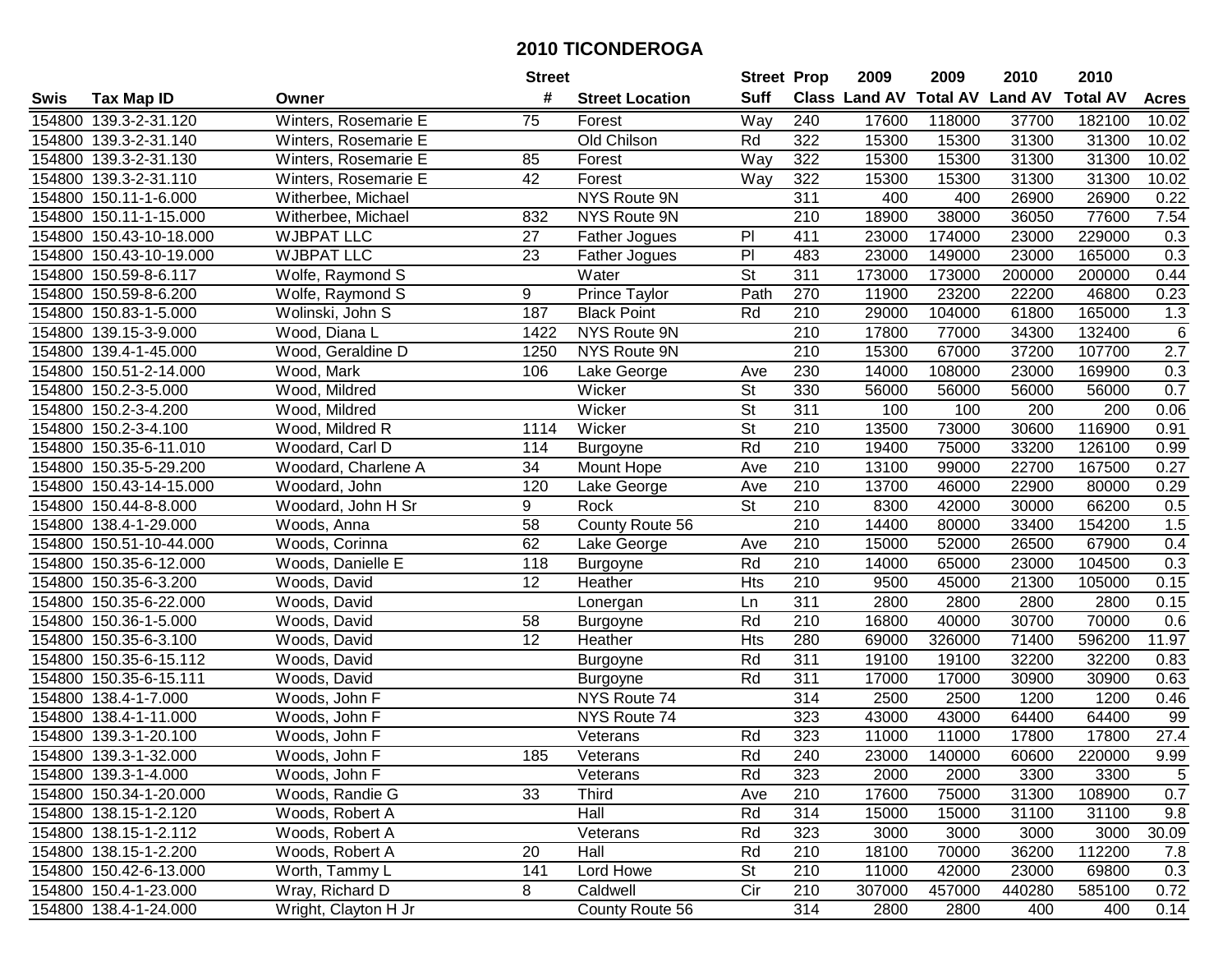|        |                         |                      | <b>Street</b>   |                        | <b>Street Prop</b>       |                  | 2009                          | 2009   | 2010           | 2010            |              |
|--------|-------------------------|----------------------|-----------------|------------------------|--------------------------|------------------|-------------------------------|--------|----------------|-----------------|--------------|
| Swis   | <b>Tax Map ID</b>       | Owner                | #               | <b>Street Location</b> | Suff                     |                  | <b>Class Land AV Total AV</b> |        | <b>Land AV</b> | <b>Total AV</b> | <b>Acres</b> |
|        | 154800 138.4-1-19.000   | Wright, Clayton H Jr | 91              | County Route 56        |                          | 210              | 17000                         | 91000  | 41400          | 131600          | 4            |
|        | 154800 138.4-1-13.100   | Wright, Clayton H Jr |                 | County Route 56        |                          | 322              | 17500                         | 17500  | 37900          | 37900           | 20.3         |
|        | 154800 139.3-1-43.000   | Wright, Clayton H Jr |                 | County Route 56        |                          | 323              | 6200                          | 6200   | 10100          | 10100           | 15.5         |
|        | 154800 150.51-4-10.100  | Wright, David H      | 169             | The Portage            |                          | 220              | 9200                          | 71000  | 21200          | 107300          | 0.14         |
|        | 154800 150.51-4-11.000  | Wright, David H      | 167             | The Portage            |                          | 210              | 11000                         | 45000  | 21900          | 75000           | 0.2          |
|        | 154800 150.51-4-13.000  | Wright, David H      |                 | The Portage            |                          | 311              | 14100                         | 14100  | 25100          | 25100           | 0.7          |
|        | 154800 139.3-1-16.000   | Wright, Gregory L    | 120             | Veterans               | Rd                       | 312              | 16800                         | 16800  | 39000          | 59900           | 21.9         |
|        | 154800 150.43-15-14.200 | Wright, Janine I     | $\overline{7}$  | Holcomb                | Ave                      | 210              | 9500                          | 63000  | 21900          | 115400          | 0.2          |
|        | 154800 138.4-1-23.000   | Wright, Jarrod A     | $\overline{72}$ | County Route 56        |                          | $\overline{210}$ | 17000                         | 203000 | 41700          | 240000          | 4.09         |
|        | 154800 139.3-1-24.000   | Wright, Joseph E     | 22              | <b>Lead Hill</b>       | Rd                       | 270              | 500                           | 500    | 35100          | 65000           | 6            |
|        | 154800 139.3-1-28.000   | Wright, Joseph E     |                 | Lead Hill              | Rd                       | 322              | 58000                         | 58000  | 80800          | 80800           | 124.3        |
|        | 154800 139.1-1-8.000    | Wright, Joseph E     |                 | Warner Hill            | Rd                       | 910              | 9200                          | 9200   | 14900          | 14900           | 22.9         |
|        | 154800 150.43-17-3.000  | Wright, Kelly E      | 181             | The Portage            |                          | 220              | 14000                         | 112000 | 23000          | 210300          | 0.3          |
|        | 154800 139.3-1-34.000   | Wright, Kelly E      | 214             | Veterans               | Rd                       | 210              | 16300                         | 56000  | 41400          | 112600          | 4            |
|        | 154800 150.51-1-7.000   | Wright, Marcus L     | 97              | Lake George            | Ave                      | 210              | 11000                         | 62000  | 22000          | 88400           | 0.21         |
|        | 154800 139.3-1-15.000   | Wright, Terry L      | 130             | Veterans               | Rd                       | 210              | 14400                         | 133000 | 38500          | 175000          | 3.26         |
|        | 154800 139.3-1-30.110   | Wright, Wesley       |                 | Veterans               | Rd                       | 910              | 20000                         | 20000  | 21300          | 21300           | 32.7         |
|        | 154800 138.4-1-73.000   | Wright, William      | 83              | County Route 56        |                          | 210              | 16600                         | 77000  | 43100          | 100000          | 4.52         |
|        | 154800 150.43-8-2.000   | Wrigley, Keith       | 171             | Lake George            | Ave                      | 482              | 50000                         | 285000 | 50000          | 285000          | 0.53         |
|        | 154800 150.59-13-6.110  | Yarter, Rhonda J     | 30              | Pinnacle               | <b>St</b>                | 270              | 14300                         | 35000  | 24100          | 44800           | 0.33         |
|        | 154800 150.59-13-7.001  | Yaw, Harvey          | 11              | Colonial               | $\overline{\mathsf{St}}$ | 210              | 20000                         | 74000  | 33400          | 119100          | 1.02         |
|        | 154800 150.59-5-20.000  | Yaw, Marc J          | 13              | Abercrombie            | <b>St</b>                | 270              | 11000                         | 20000  | 21900          | 31900           | 0.2          |
|        | 154800 150.43-1-8.000   | Yaw, Martin J        | 92              | Grace                  | Ave                      | 210              | 11000                         | 74000  | 21900          | 127200          | 0.2          |
| 154800 | 150.35-5-4.000          | Yaw, Nathan S        | 22              | Village                | Ln                       | 210              | 16000                         | 122000 | 30000          | 170600          | 0.5          |
|        | 154800 150.59-4-5.000   | Yaw, Rolland H       | 83              | The Portage            |                          | $\overline{210}$ | 16000                         | 82000  | 30000          | 133000          | 0.5          |
|        | 154800 150.11-2-8.000   | Yaw, Steven R        | 6               | Kennedy                | Dr                       | 210              | 11600                         | 102000 | 26700          | 126900          | 0.6          |
|        | 154800 160.40-1-6.000   | Youmans, Howard E    | 631             | <b>Baldwin</b>         | Rd                       | 210              | 531000                        | 685000 | 569100         | 843000          | 1.7          |
|        | 154800 150.51-1-10.000  | Young Living Trust   | 89              | Lake George            | Ave                      | 210              | 15000                         | 61000  | 26500          | 115200          | 0.4          |
|        | 154800 151.3-1-11.000   | Young, Bruce E       |                 | <b>Putts Pond</b>      | Rd                       | 323              | 18800                         | 18800  | 30500          | 30500           | 46.9         |
|        | 154800 150.35-10-2.002  | Young, Stanford L Jr | 14              | Grace                  | Ave                      | $\overline{210}$ | 16200                         | 144000 | 30200          | 178000          | 0.53         |
|        | 154800 161.5-1-4.100    | Zachmann, Raymond C  |                 | Lower                  | Rd                       | 322              | 25000                         | 25000  | 32100          | 32100           | 11.28        |
|        | 154800 161.5-2-2.000    | Zachmann, Raymond C  |                 | Lower                  | Rd                       | 322              | 93000                         | 93000  | 136600         | 136600          | 10.3         |
|        | 154800 160.2-2-4.000    | Zachmann, Raymond C  |                 | Putts Pond             | Rd                       | 314              | 9400                          | 9400   | 9400           | 9400            | 0.3          |
|        | 154800 161.5-1-5.100    | Zachmann, Raymond C  |                 | <b>Putts Pond</b>      | Rd                       | 322              | 21000                         | 21000  | 27000          | 27000           | 17.18        |
|        | 154800 150.83-2-1.000   | Zaleckas, Jean       | 46              | <b>Mossy Point</b>     | Rd                       | 312              | 31000                         | 31000  | 52800          | 96100           | 12.12        |
|        | 154800 150.83-1-11.112  | Zaleckas, Jean       | 39              | <b>Mossy Point</b>     | Rd                       | 210              | 391000                        | 645000 | 425800         | 741800          | 0.54         |
|        | 154800 150.4-1-27.000   | Zaleski, Richard     |                 | <b>Baldwin</b>         | Rd                       | 311              | 322000                        | 322000 | 376200         | 376200          | 1.06         |
|        | 154800 138.13-4-3.000   | Zankel, Lewis        | 1949            | NYS Route 74           |                          | 210              | 77000                         | 131000 | 128300         | 153100          | 0.17         |
|        | 154800 150.65-1-10.000  | Zent, Michael A      | 13              | Center                 | <b>St</b>                | 210              | 24000                         | 120000 | 51300          | 221200          | 0.6          |
|        | 154800 150.75-2-11.000  | Zeyak, George F      | 81              | Sagamore               | Dr                       | 210              | 195000                        | 287000 | 276500         | 391200          | 0.5          |
|        | 154800 150.43-4-2.000   | Zhang, Jian Rong     | 87              | Montcalm               | <b>St</b>                | 481              | 10000                         | 39000  | 10000          | 69000           | 0.04         |
|        | 154800 160.35-1-17.000  | Zucatti, Steve F     | 383             | <b>Black Point</b>     | Rd                       | 210              | 74000                         | 175000 | 75600          | 250000          | 3.6          |
|        |                         |                      |                 |                        |                          |                  |                               |        |                |                 |              |